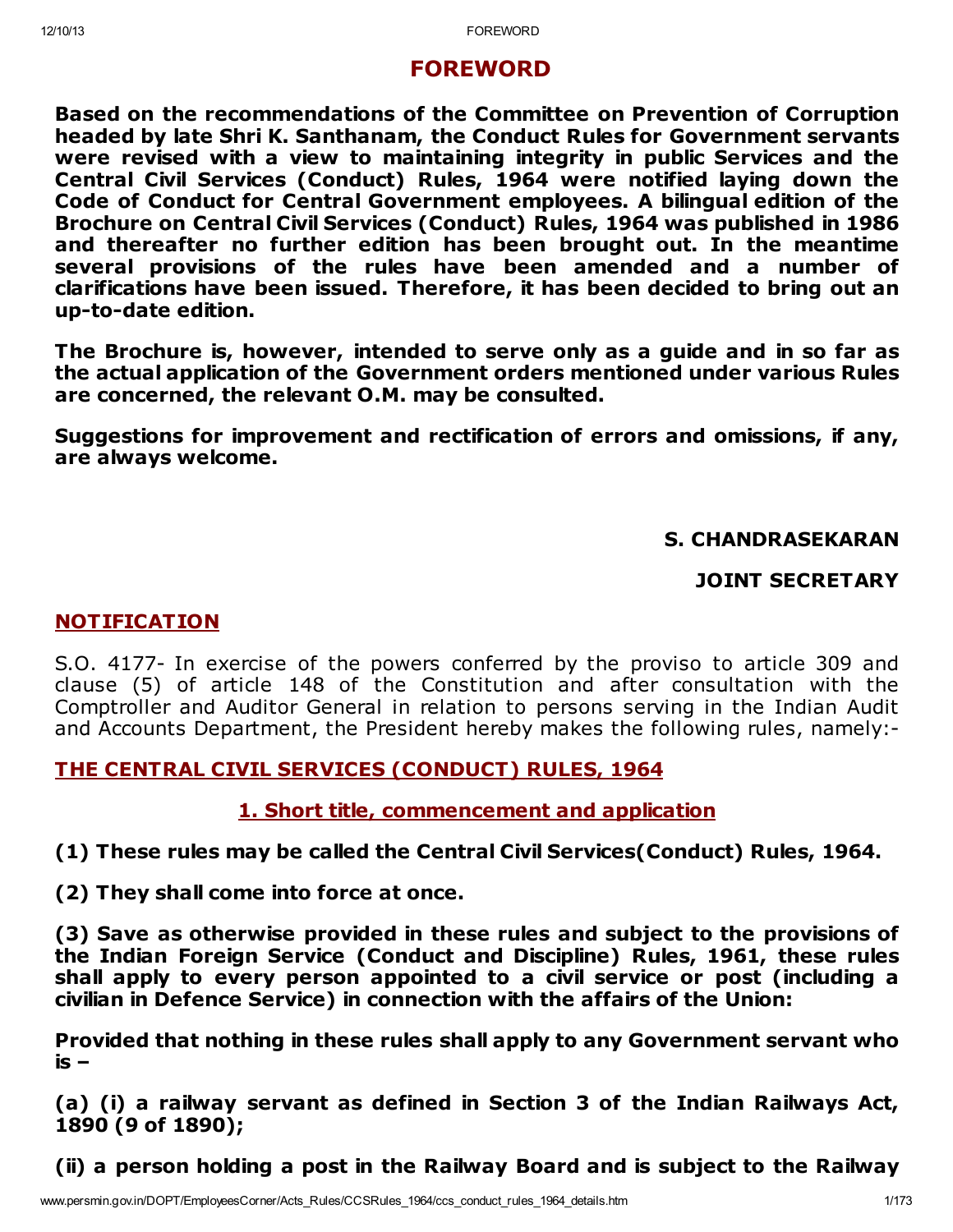Services (Conduct) Rules;

(iii) holding any post under the administrative control of the Railway Board or of the Financial Commissioner of Railways;

(b) a member of an All India Service;

(c) a holder of any post in respect of which the President has, by a general or special order, directed that these rules shall not apply:

Provided further that Rules 4,6,7,12,14, sub-rule(3) of Rule 15, Rule 16, subrules (1), (2) and (3) of Rule 18, Rules 19, 20 and 21 shall not apply to any Government servant who draws a pay which does not exceed Rs.500 per mensem and holds a non-gazetted post in any of the following establishments, owned or managed by the Government, namely:-

- (i) ports, docks, wharves or jetties;
- (ii) defence installations except training establishments;

(iii) public works establishments, in so far as they relate to work-charged staff;

(iv) irrigation and electric power establishments;

(v) mines as defined in clause (j) of Section 2 of the Mines Act, 1952 (35 of 1952);

(vi) factories as defined in clause (m) of Section 2 of the Factories Act, 1948 (63 of 1948); and

(vii) field units of the Central Tractor Organisation employing workmen governed by labour laws:

Provided further that these rules shall apply to any person temporarily transferred to a service or post specified in clause (a) of the first proviso to whom but for such transfer these rules would have otherwise applied.

EXPLANATION- For the purposes of the second proviso, the expression 'establishment' shall not include any railway establishment or any office mainly concerned with administrative, managerial, supervisory, security or welfare functions.

#### Government of India Decisions

(1) Employment of Honorary Workers in civil posts –

#### applicability of the CCS (Conduct) Rules.

Various questions have arisen from time to time in connection with employment of honorary workers in civil posts. After careful consideration it has been decided that the following instructions should be laid down for the guidance of all concerned.

# 2. The basic principles to be adopted in this matter are :-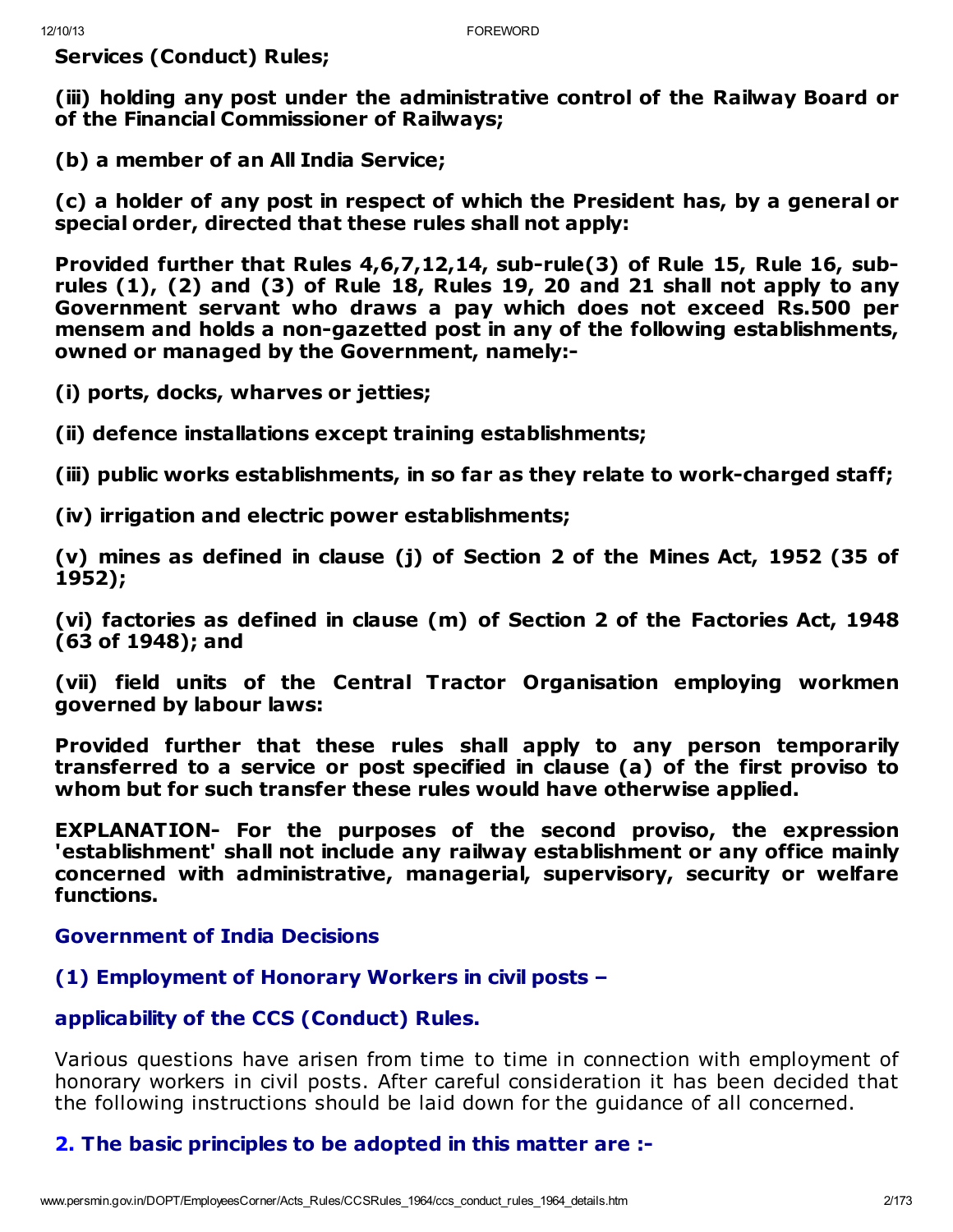(i) Employment of honorary workers in civil posts should be an exceptional procedure to be resorted to only in abnormal circumstances or when suitable paid employees are not available.

(ii) Honorary employment should be offered only to such persons as have rendered meritorious services or are eminent in public life and have a striking reputation for integrity.

(iii) Services of an honorary worker should be utilised only in an advisory capacity. The work to be entrusted to him should not be such as would involve exercise of executive, administrative or judicial powers as the holder of a civil post or exercise of authority in the name, or on behalf, of Government.

(iv) An honorary worker should be paid a nominal salary of Re.1 per month in respect of the civil post the duties of which he is required to perform. This is necessary in order to bring him within the ambit of the Government servants Conduct Rules and other service rules. An honorary worker need not, however, actually draw the nominal salary and may, by writing to the Accounts Officer concerned voluntarily surrender it. For the purpose of official records, however, such nominal salary must be fixed and specified in the order of appointment.

(v) All honorary workers should automatically and *proprio vigore* be subject to the provisions of the Indian Official Secrets Act, 1923. They need not be required to sign any declaration in this connection, but the position should expressly be made clear to each honorary worker at the time of his appointment.

**3.** It is realised that strict enforcement of the above principles may present practical difficulties in individual cases. For example, it may not be necessary to enforce the requirements of clause (iii) in paragraph 2 above in the case of persons who have previously held a high office under Government. Again, honorary workers who are prominent in the public or political life of the country cannot reasonably be expected to sever their lifelong association with the political parties to which they belong; as a working arrangement, therefore, rule 18 (now rule 8) (connection with the press), 20 (now rule 9) (criticism of Government) and 23 (now rule 5) (taking part in politics) of the Government Servant's Conduct Rules ought not to be enforced against such persons in so far as participation in politics is concerned. In all other respects, however, such persons should be governed by the provisions of the Government Servant's Conduct Rules.

4. In the case of the employment of Members of Parliament in an honorary capacity, it is necessary to ensure that such employment does not amount to holding an office of profit under Article 102 (1) (a) of the Constitution. In such cases the requirements of clause (iii) in paragraph 2 above should be strictly adhered to while requirements of clause (iv) should not be enforced at all. The instructions issued vide the Ministry of Law's Office Memorandum No. F.55(1)/50-C, dated the  $6^{\text{th}}$ February, 1951 (not reproduced), regarding the payment of allowances and fees to Members of Parliament should also be carefully borne in mind.

5. All proposals for the employment of honorary workers in civil posts as well as all proposals for exceptional treatment in cases in which the Ministry concerned considers that the requirements of any of the basic principles laid down in paragraph 2 above, should be relaxed, should be referred to the Ministry of Home Affairs for prior concurrence.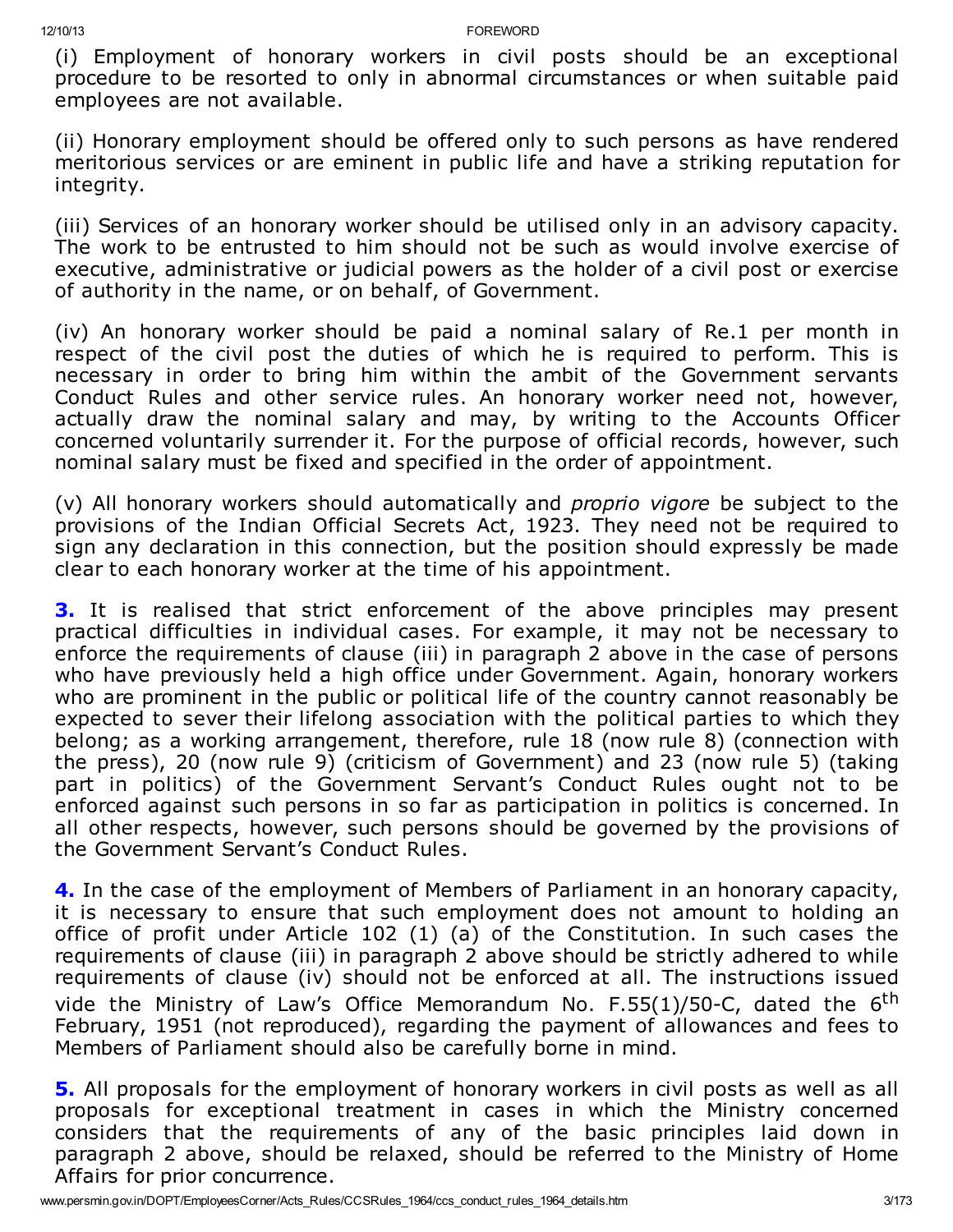**6.** It should be made clear to honorary workers at the time of their appointment that there is no obligation on the part of Government to provide them with residential accommodation or any other concessions usually allowed to salaried employees of Government. Each such case would be treated on its merits. Accommodation, furniture, etc. may be made available if justified, and to the extent it can be done without detriment to Government's commitments to salaried employees.

7. A copy of this Office Memorandum should be communicated to every honorary worker alongwith the orders of his appointment.

8. The Ministry of Finance etc. are requested to note these instructions and communicate them to their Attached and Subordinate Offices for guidance. They are also required to examine the cases of any honorary workers at present employed under them or in their Attached or Subordinate offices with a view to ensuring compliance with these instructions.

**9.** These instructions supersede the orders contained in the late Home Department Office Memorandum No. 50/15/39-Public dated the 24<sup>th</sup> October, 1950 (not reproduced).

[MHA OM No. 25/2/50-Ests.(A), dated 20.06.1951]

# (2) Applicability of the Conduct Rules to employees of public undertakings

A question has been raised whether employees of corporate bodies controlled or financed by the Central Government should be subject to all or any of the conditions imposed in the case of Central Government servants by the Central Civil Services (Conduct) Rules. The extent to which such conditions can be applied to employees of a statutory corporation would naturally depend on the provisions of the statute setting up the Corporation. The statute may provide for suitable rules being made by the Corporation itself or by Government. Where there is no such statutory provision or the body is non-statutory, the conditions of service of employees would be determined by the terms, expressed or implied, of the contract of service. It will then be open to the employer, subject to the relevant labour laws where they apply, to lay down conditions of service which would operate as terms of a contract.

It has been decided that in corporate undertakings entirely financed by the Central Government, i.e. where the whole capital is invested by the State, the activities of the employees should be restricted in the same manner as for those working directly under Government. In such cases action should be taken to extend the provisions of the Central Civil Services (Conduct) Rules to the employees either by a self-contained set of rules under the specific statutory authority for framing such rules or as terms of the contract.

In regard to employees of corporate undertakings controlled or partly financed by the Central Government also, the provisions of the Central Civil Services (Conduct) Rules should wherever possible, be applied with such modifications as may be necessary.

[MHA OM No. 25/55/53-Estt.(A) dated 14.03.1956]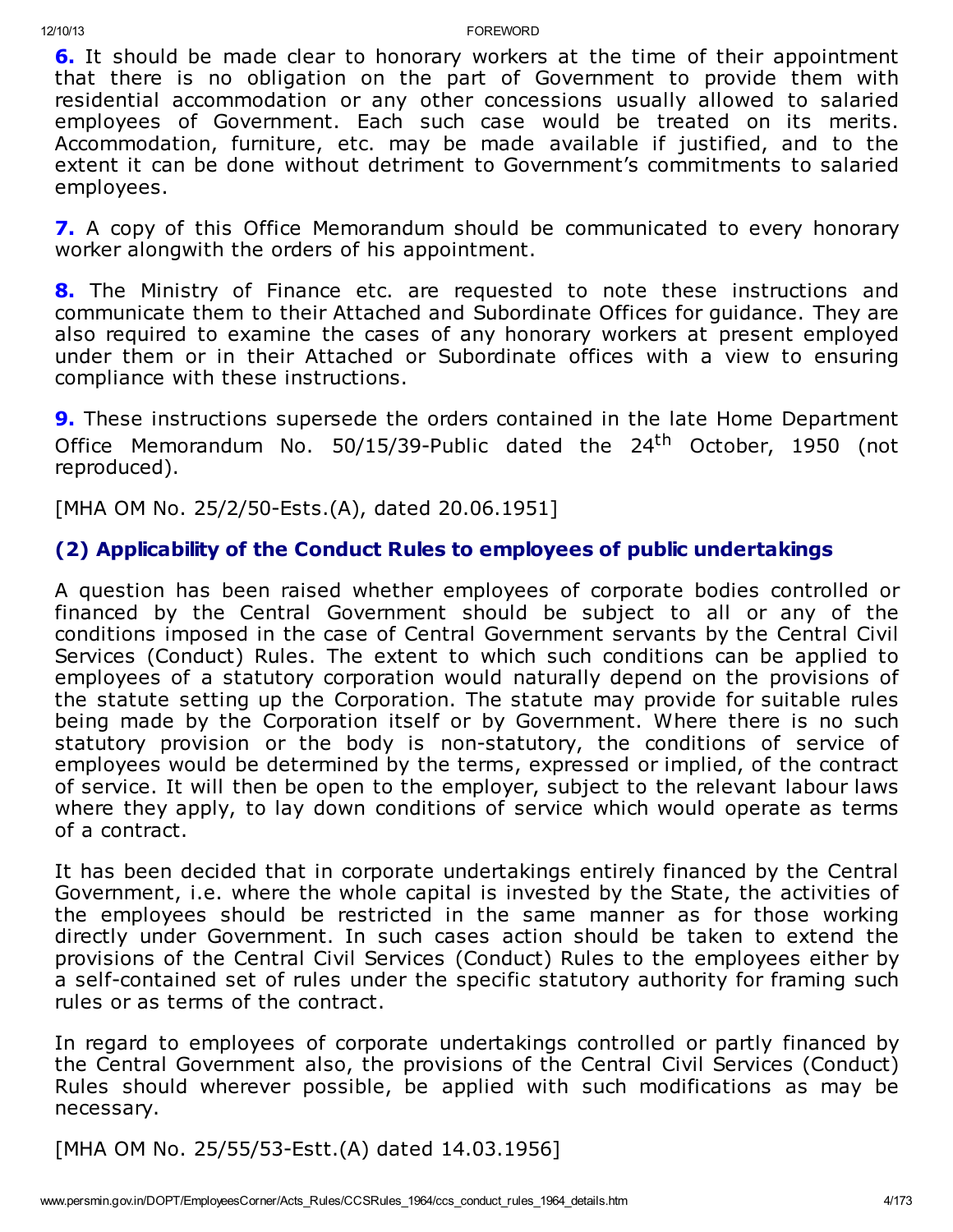# (2A)

It is laid down in Decision No. (2) above that in the corporate undertakings entirely financed by the Central Government, i.e., where the whole capital is invested by the State, the activities of the employees should be restricted in the same manner as for those directly under Government and in such cases action should be taken to extend the provisions of the Central Civil Services (Conduct) Rules to the employees either by a self-contained set of rules under the specific statutory authority for framing such rules or as terms of the contract. In regard to employees of corporate undertakings controlled or partly financed by the Central Government the Central Civil Services (Conduct) Rules should wherever possible be applied with such modifications as may be necessary.

The Central Civil Services (Conduct) Rules, which have been recently revised – vide Home Ministry's Notification No. 25/4/63-Ests.(A), dated 30<sup>th</sup> November, 1964, contain certain important provisions such as those relating to integrity, which have been made or modified on the recommendation of the Committee on Prevention of Corruption (Santhanam Committee). It is requested that statutory and other corporate public sector undertakings under the control of the Ministry of Industry and Supply etc., may be advised to bring their Conduct Rules on the lines of the revised CCS (Conduct) Rules, 1964 and to incorporate particularly, the important provisions of the CCS (Conduct) Rules relating to integrity.

[MHA OM No. 7/30/62-Ests.(A) dated 14.06.1965]

### (3) Applicability of the Central Civil Services (Conduct) Rules to members of Committees/Commissions appointed by the Government of India

Attention is invited to Decision No. (1) above in which it is laid down that an honorary worker should be paid a nominal salary of Re.1 per mensem so that he may technically be a Government servant governed by the Central Civil Services (Conduct) Rules and other service rules. The Government of India have since been advised that, subject to the exceptions specified in the Central Civil Services (Conduct) Rules, 1955 these rules apply to "all persons appointed to civil services and posts in connection with the affairs of the Union" and that the criterion for deciding whether the rules apply in a particular case is whether the person concerned has been formally appointed to a civil service or post under the Central Government and not merely whether he is in receipt of remuneration from Government. Accordingly where the intention is that the person to be appointed should be governed by the Central Civil Services (Conduct) Rules, the appointment should be made to a specific civil service or post.

2. Non-official members (i.e. all persons other than those who are in active Government service) of Commissions, Boards and Committees of Enquiry set up by Government, may sometimes attach considerable importance to their non-official status and prefer it to be maintained while accepting membership of such Commissions etc. In such cases, if the intention is that the said rules should not apply, the person concerned should not be appointed to any central civil service or post, but should be appointed as Chairman or Member of the Commission or Committee as the case may be, without reference to any civil service or post, on such honoraria as may be considered suitable.

www.persmin.gov.in/DOPT/EmployeesCorner/Acts\_Rules/CCSRules\_1964/ccs\_conduct\_rules\_1964\_details.htm 5/173 **3.** The Government of India have also noticed that in several instances the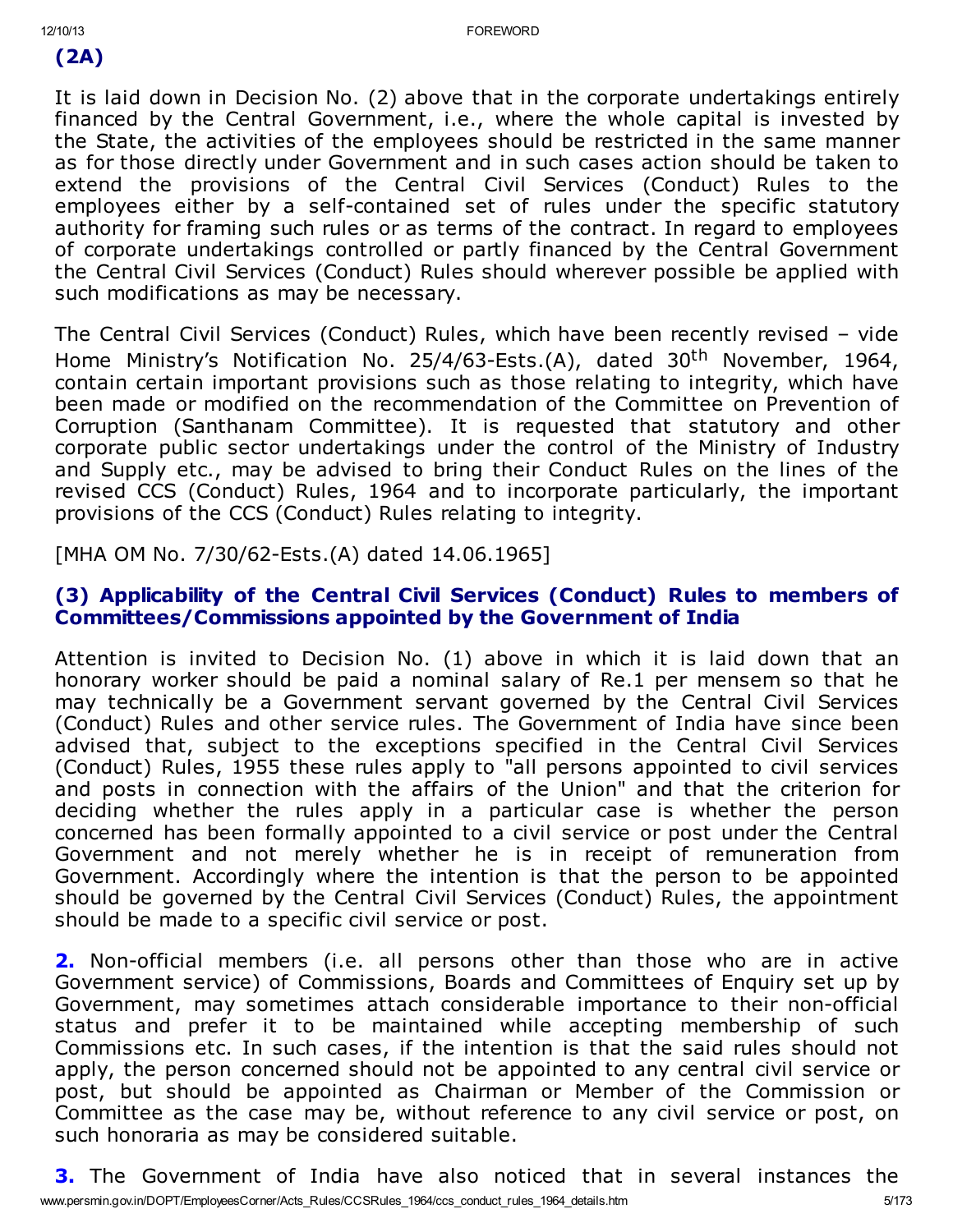honoraria sanctioned for honorary workers are substantial. In such cases the person concerned is an honorary worker in name only. The Government of India do not consider it proper to fix the amount of honorarium at such a figure that the honorary character of the employment is lost. Moreover, if the person desires to maintain his non-official status and does not wish to be regarded as a Government servant, it follows that the remuneration allowed to him as honorarium should be nominal and not equivalent to what would have been allowed to him as salary if he had been appointed to a regular post.

[MHA OM No. 25/39/58-Ests(A), dated 25.10.1958]

# (4) Not applicable to Extra-Departmental Agents

In pursuance of clause (c) of sub-rule (3) of Rule 1 of the Central Civil Services (Conduct) Rules, 1964, the President hereby declares that the said rules shall not apply to any extra departmental Agent in the Posts and Telegraphs Department who does not hold any other post in connection with the affairs of the Union.

[MHA Notification No. F.25/29/57-Ests.(A), dated 25.01.1959]

# 2. Definitions

In these rules, unless the context otherwise requires-

(a) "The Government" means the Central Government;

(b) "Government servant" means any person appointed by Government to any civil service or post in connection with the affairs of the Union and includes a civilian in a Defence Service;

EXPLANATION- A Government servant whose services are placed at the disposal of a company, corporation, organisation or a local authority by the Government shall, for the purpose of these rules, be deemed to be a Government servant serving under the Government notwithstanding that his salary is drawn from sources other than the Consolidated Fund of India;

(c) "Members of family" in relation to a Government servant includes-

(i) the wife or husband as the case may be, of the Government servant, whether residing with the Government servant or not but does not include a wife or husband, as the case may be, separated from the Government servant by a decree or order of a competent Court;

(ii) son or daughter or step-son or step-daughter of the Government servant and wholly dependent on him, but does not include a child or step-child who is no longer in any way dependent on the Government servant or of whose custody the Government servant has been deprived by or under any law;

(iii) any other person related, whether by blood or marriage to the Government servant or to the Government servant's wife or husband, and wholly dependent on the Government servant.

# 3. General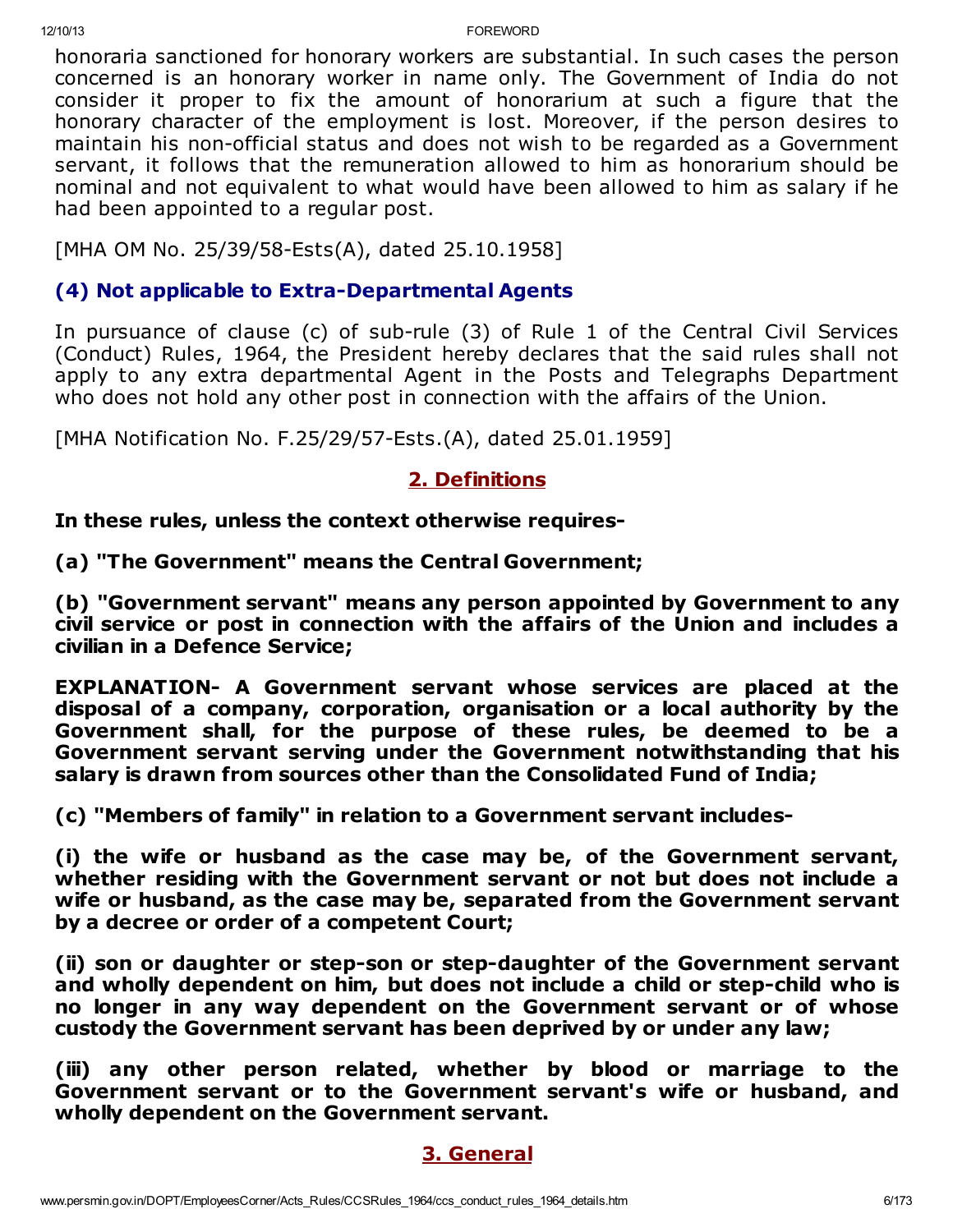(1) Every Government servant shall at all times--

(i) maintain absolute integrity;

(ii) maintain devotion to duty; and

(iii) do nothing which is unbecoming of a Government servant.

(2) (i) Every Government servant holding a supervisory post shall take all possible steps to ensure the integrity and devotion to duty of all Government servants for the time being under his control and authority;

(ii) No Government servant shall, in the performance of his official duties, or in the exercise of powers conferred on him, act otherwise than in his best judgement except when he is acting under the direction of his official superior;

(iii) The direction of the official superior shall ordinarily be in writing. Oral direction to subordinates shall be avoided, as far as possible. Where the issue of oral direction becomes unavoidable, the official superior shall confirm it in writing immediately thereafter;

(iv) A Government servant who has received oral direction from his official superior shall seek confirmation of the same in writing as early as possible, whereupon it shall be the duty of the official superior to confirm the direction in writing.

Explanation I :- A Government servant who habitually fails to perform the task assigned to him within the time set for the purpose and with the quality of performance expected of him shall be deemed to be lacking in devotion to duty within the meaning of clause (ii) of sub-rule (1).

Explanation II :- Nothing in clause (ii) of sub-rule (2) shall be construed as empowering a Government servant to evade his responsibilities by seeking instructions from, or approval of, a superior officer or authority when such instructions are not necessary under the scheme of distribution of powers and responsibilities.

# 3A. Promptness and Courtesy

No Government servant shall

(a) in the performance of his official duties, act in a discourteous manner;

(b) in his official dealings with the public or otherwise adopt dilatory tactics or wilfully cause delays in disposal of the work assigned to him.

# 3B. Observance of Government's policies

Every Government servant shall, at all times-

(i) act in accordance with the Government's policies regarding age of marriage, Preservation of environment,protection of wildlife and cultural heritage;

(ii) observe the Government's policies regarding prevention of crime against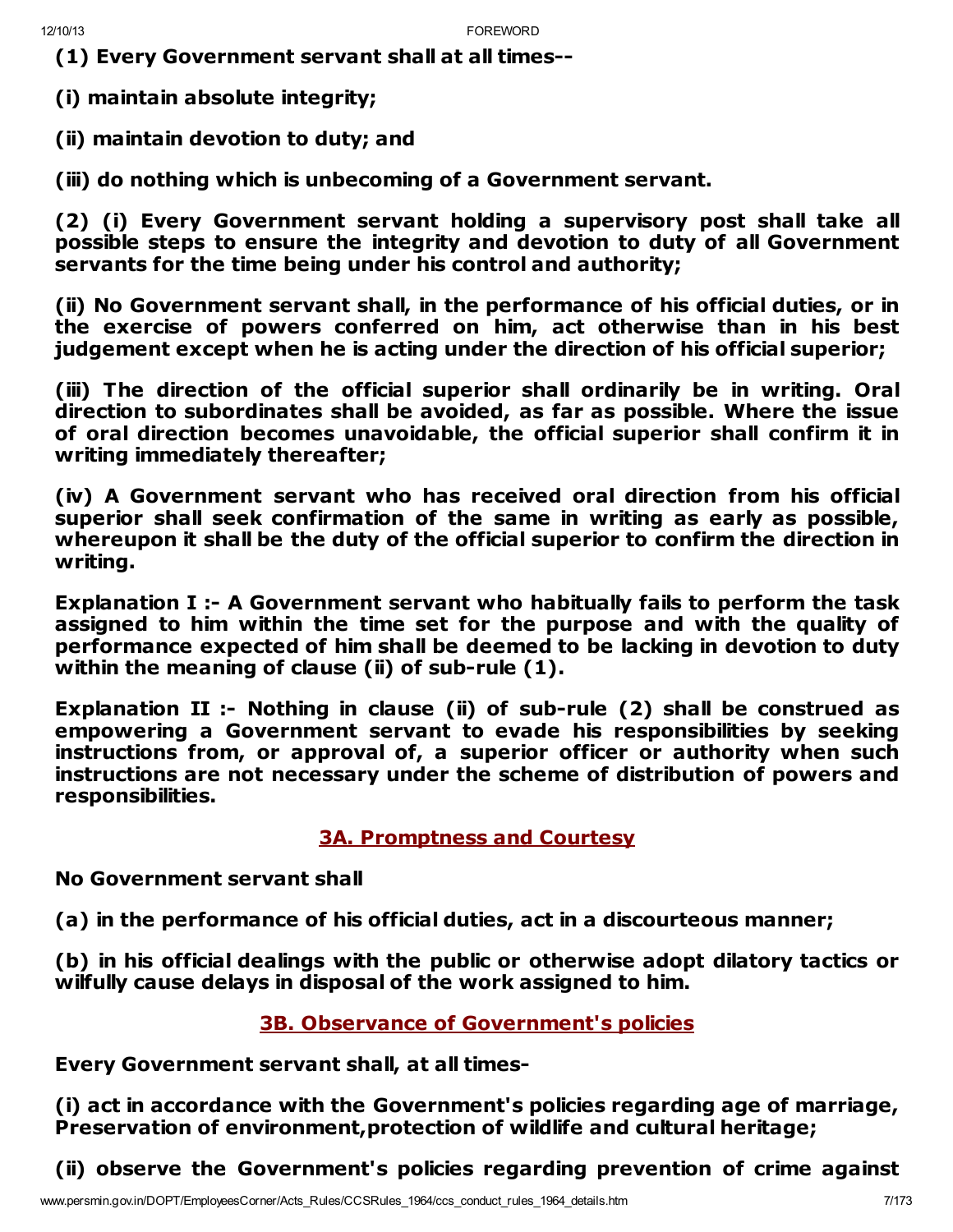women.

#### 3C. Prohibition of sexual harassment of working women

(1) No Government servant shall indulge in any act of sexual harassment of any women at her work place.

(2) Every Government servant who is incharge of a work place shall take appropriate steps to prevent sexual harassment to any woman at such work place.

Explanation - For the purpose of this rule, "sexual harassment" includes such unwelcome sexually determined behaviour, whether directly or otherwise, as - -

- (a) physical contact and advances;
- (b) demand or request for sexual favours;
- (c) sexually coloured remarks;
- (d) showing any pornography; or

(e) any other unwelcome physical, verbal or non-verbal conduct of a sexual nature.

#### Government of India Decisions

#### (1) Integrity of officers appointed to responsible posts – Reputation regarding honesty

In para 7 of Chapter VI of the First Five Year Plan, the Planning Commission have observed that no officer who does not have a reputation for honesty should be placed in a position in which there is considerable scope for discretion. The Government of India fully agree with this observation. While there is no intention that an officer should be penalized or condemned merely on hearsay evidence, it is necessary that all recommending authorities should, before recommending officers for responsible posts where there is considerable scope for discretion, take into account all relevant factors regarding their integrity and reputation for honesty and impartiality. This is, of course, not an entirely new principle and it has always been expected that the authorities concerned with posting and promotions should observe it in the ordinary course. In view, however, of the importance which both public opinion and Government attach to the maintenance of a high standard of integrity by Government servants, the Ministry of Finance etc. are requested to bring this principle specifically to the notice of such authorities under them.

[MHA OM No. 41/2/55(II)-Ests.(A), dated 23.04.1955]

#### (1A) Integrity of Government servants holding responsible posts – Independence and impartiality in the discharge of their duties.

Both the All India Services (Conduct) Rules, 1954 and the Central Civil Services (Conduct) Rules, 1955 lay down inter alia that Government servants should, at all times, maintain absolute integrity and devotion to duty. It is, in fact, axiomatic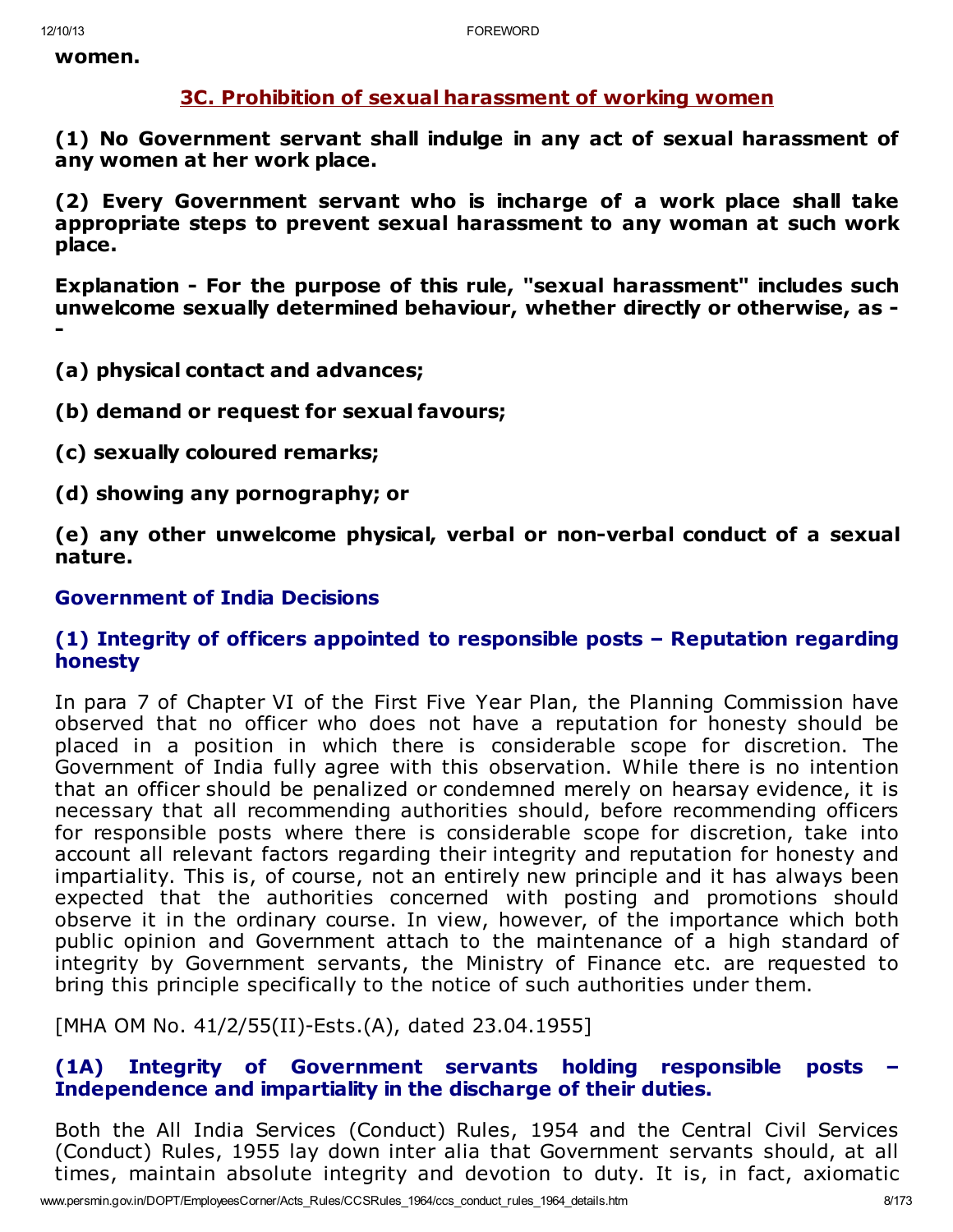that Government servants especially those holding positions of trust and responsibility, should not only be honest and impartial in the discharge of their official duties but also have the reputation of being so. The Planning Commission have also referred to this matter in Chapter VI of the First Five Year Plan. They have observed that in their social relations and dealings, those holding responsible posts should ensure that there is no ground or occasion to suggest that some individuals have greater access or influence with them than others. Government have no doubt that their officers fully appreciate the need for maintaining a high standard of integrity and impartiality and ensuring as far as it lies in their power that their behaviour gives no room for any possible suggestions to the contrary. It is however, requested that these observations should be specifically brought to the notice of all concerned and steps should be taken to include them in the teaching given at training institutions under the Ministry of Finance etc.

[MHA OM No. 41/2/55, dated 23.04.1955]

## (2) Observance of courtesies by Officers in their dealings with Members of Parliament.

Government of India would like to remind all officers that due courtesy and regard to the representatives of the people are desirable in the larger interests of the country. The Members of Parliament have important functions to perform under the Constitution and it should be the endeavor of every officer to help them to the extent possible in the discharge of their functions. In cases, however, when officers are unable to accede to the request or suggestion of Members of Parliament, the reasons for the officer's inability to do so should be courteously explained to them. For purposes of interview, Members of Parliament should be given preference over other visitors, and in the very rare cases where an officer is unable to see a Member of Parliament at a time about which he had no previous notice, the position should be politely explained to the Member and another appointment fixed in consultation with him. The same courtesy and regard should be shown to Members of Legislatures attending public functions where, in particular, seats befitting their position should be reserved for them.

[MHA OM No. 25/29/56-Ests.(A), dated 28.08.1957]

# (2A)

Instructions were issued on 28.08.1957, [Decision No. (2) above] emphasizing the need for observance of proper courtesies by officers of the Government in their dealings with Members of Parliament. In continuation of these instructions, it is further emphasized that where any meeting convened by Government is to be attended by Members of Parliament, special care should be taken to see that notice is given to them in good time regarding the date, time, venue etc. of the meeting, and it should be ensured that there is no slip in any matter of detail, however, minor it may be.

[MHA OM No. 25/6/68-Ests.(A), dated 27.03.1968]

#### (3) Official dealings between the Administration and Members of Parliament and State Legislatures – Observance of proper procedure – Instructions regarding.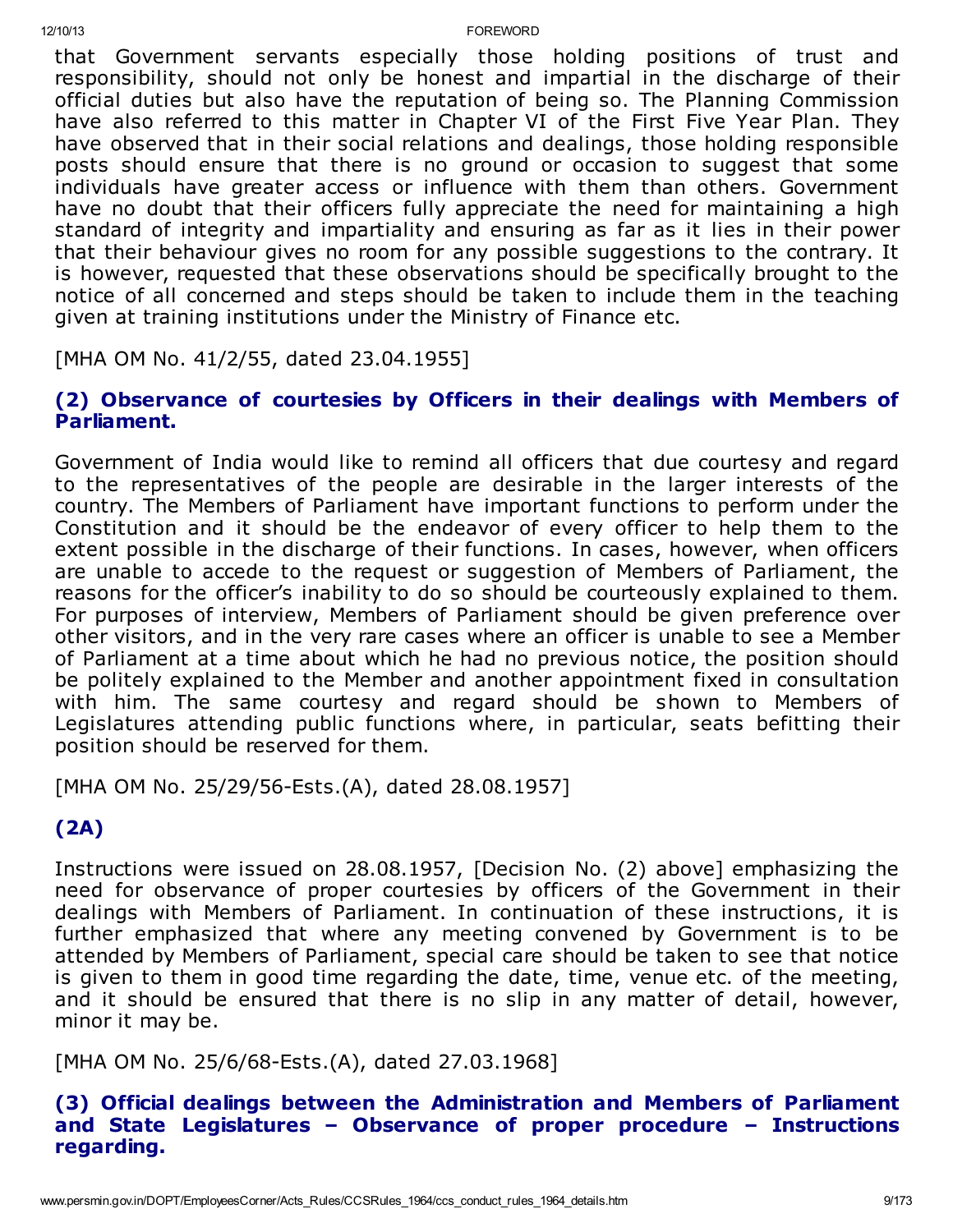Members of Parliament and State Legislatures occupy in our democratic set-up a very important place as accredited representatives of the people. They have important functions to perform under the Constitution and they may occasionally find it necessary to seek information from the Ministries/Departments of the Government of India or the State Governments, or make suggestions for their consideration or ask for interviews with officers in connection with their parliamentary and allied public duties. In this connection, certain well recognised principles and conventions to govern the relations between Members of Parliament and of State Legislatures and Government servants have already been established. These principles and conventions were communicated in Ministry of Home Affairs Office Memorandum No. 25/29/56-Ests.(A) dated 28<sup>th</sup> August, 1957 (decision No. 2) and Office Memorandum No. 25/6/68-Ests.(A), dated the 27<sup>th</sup> March, 1968 (decision No. 2A). However, on a review of the position it has been considered necessary to reiterate, and to spell out in some detail, the principles and practices that should govern the relations between Members of Parliament and of State Legislatures and Government servants. The instructions in this regard are contained in the subsequent paragraphs. The Ministry of Finance etc. are requested to bring the contents of this Office Memorandum to the notice of all concerned for guidance and strict compliance.

**2.** The two basic principles to be borne in mind are (i) that Government servants should show courtesy and consideration to Members of Parliament and of State Legislatures and (ii) that while they should consider carefully or listen patiently to what the Members of Parliament and of State Legislatures may have to say, they should always act according to their own best judgment.

**3.** It should be the endeavour of every officer to help the Members of Parliament and of State Legislatures to the extent possible in the discharge of their important functions under the Constitution. In cases, however, where an officer is unable to accede to the request or suggestion of a Member, the reasons for his inability to do so should be courteously explained to the Member.

4. It is realized that many officers have very heavy public duties and responsibilities and if they are to function effectively, they should be permitted to plan out their day's work with some care and adhere to the plan. An officer should feel free to set apart some hour when he can refuse to meet visitors without being considered guilty of discourtesy, lack of consideration and the like. He should, however, set apart some time every day when anybody can see him and, within these hours and also during other office hours in which he is to meet visitors, he must give priority to Members of Parliament and of State Legislatures except when a visitor has come by previous appointment and a Member of Parliament or of a State Legislature has come without an appointment. In such a case he should see the Member of Parliament or of a State Legislature immediately after he has met the visitor who had come by previous appointment. Any deviation from an appointment made with a Member of Parliament or of a State Legislature – or indeed with any other person – must promptly be explained to the Member concerned so that the least possible inconvenience is caused to him and a fresh appointment should be fixed in consultation with him.

5. When a Member of Parliament or of State Legislature come to see him, an officer should rise in his seat to receive the Member and to see him off. Small gestures have symbolic value and officers should, therefore, be meticulously correct and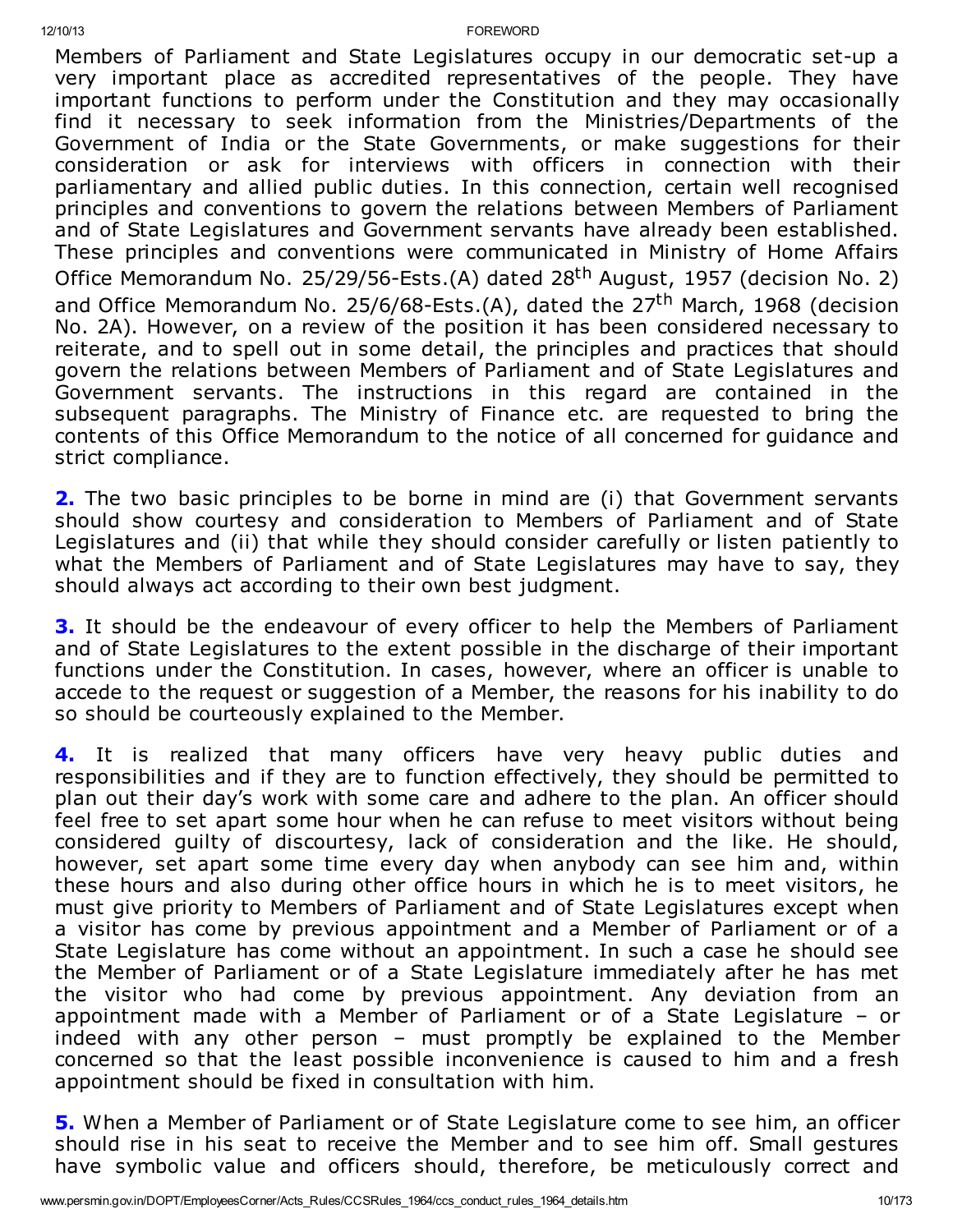courteous in their dealings with Members of Parliament and of State Legislatures.

6. Similarly, seating arrangement at public functions should receive very careful attention at all times and it should be ensured that there is no room for any misunderstanding on this score. The position of Members of Parliament has been clearly brought out in the Warrant of Precedence approved by the President. MPs appear at Article 30 above officers of the rank of full General or equivalent, Secretaries to the Government of India, etc. The instructions appended to the Warrant of Precedence also lay down that when Members of Parliament are invited en bloc to major State functions, the enclosure reserved for them should be next to the Governors, Chief Justice, Speaker of the Lok Sabha, Ambassadors, etc. A further provision in the instructions is that the Members of State Legislatures who, owing to their presence in Delhi, happens to be invited to State functions, should be assigned rank just after Members of Parliament. To avoid inconvenience to Members of Parliament and of State Legislatures who may come late, the block seats meant for them should be kept reserved till the end of the function and should not be occupied by other persons, even though they may be vacant. The seats provided for them should be at least as comfortable and as prominently placed as those for officials.

7. Letters received from Members of Parliament and of State Legislatures should be acknowledged promptly. All such letters should receive careful consideration and should be responded to at an appropriate level and expeditiously. The officers should furnish to Members of Parliament and of State Legislatures when asked for, such information or statistics relating to matters of local importance as are readily available and are not confidential. In doubtful cases instructions should be taken from a higher authority before refusing the request.

8. While the official dealings of Government servants with Members of Parliament and of State Legislatures have to be regulated as stated in the previous paragraphs, it is necessary to invite the attention of Government servants to what is expected of them in their individual capacity in respect of their own grievances in the matter of conditions of service. Under the relevant Conduct Rules governing them, Government servants are prohibited from brining or attempting to bring any political or other influence to bear upon any superior authority to further their interests in respect of matters pertaining to their service under the Government. Therefore, a Government servant is not expected to approach a Member of Parliament or of a State Legislature for sponsoring his individual case.

[DOPT OM No. 25/19/64-Ests.(A), dated 08.11.1974]

#### (3A) Official dealings between the Administration and Members of Parliament and State Legislatures – Observance of proper procedure – instructions reg.

Attention is invited to Department of Personnel & A.R. OM No. 25/19/64-Estts.(A), dated 8<sup>th</sup> November, 1974 (decision No. 3) wherein broad guidelines were laid down to govern official dealings between the Administration and the Members of Parliament and State Legislatures. These guidelines were recirculated on 23.06.1988 and again on 23.04.1991 with the request to bring these instructions to the notice of all concerned for strict compliance.

2. It has been noted that of late there have been cases where due and proper courtesy was not shown to MPs/MLAs, thereby inviting adverse comments. There is,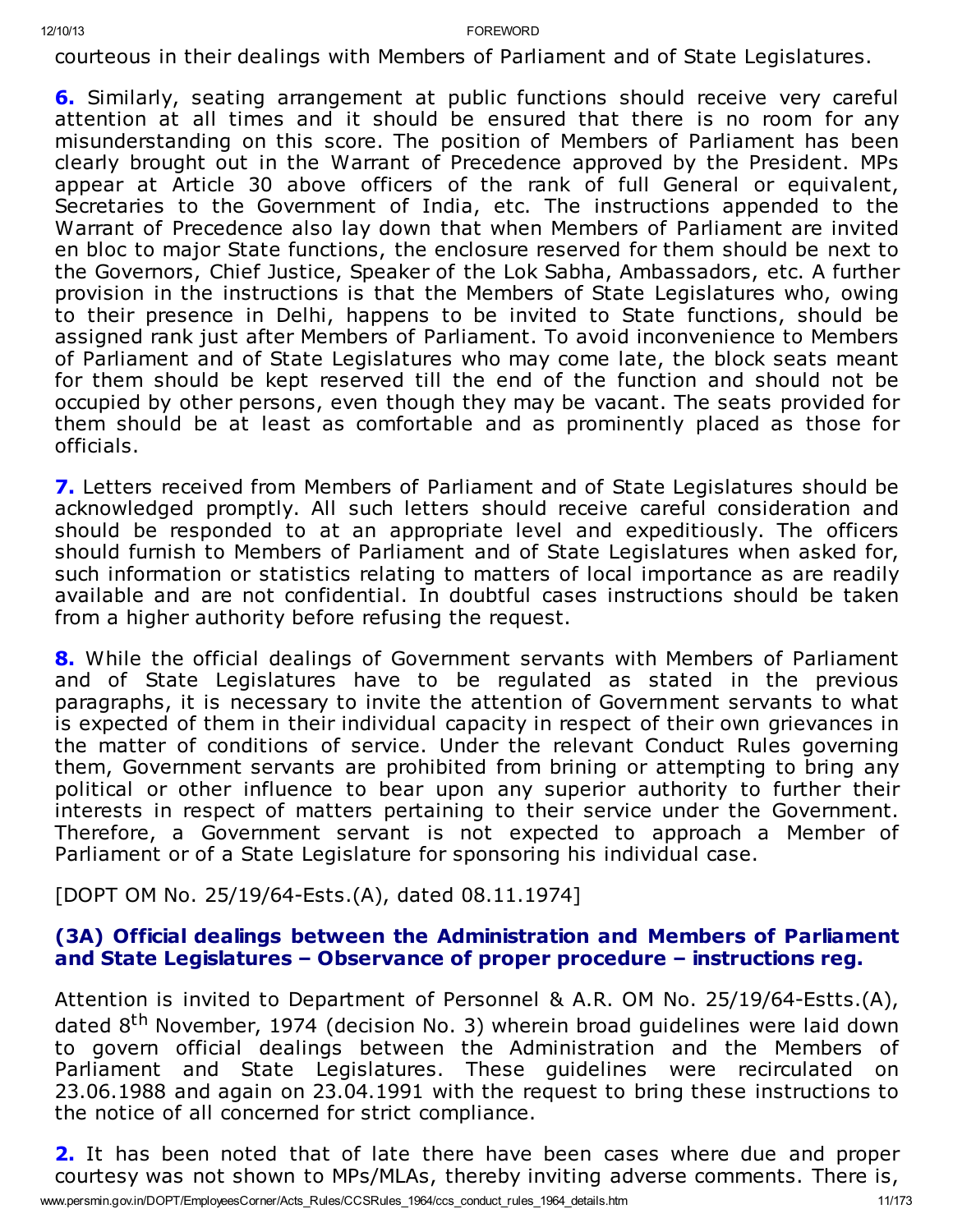therefore, need for ensuring that proper courtesy is always shown to the Members of Parliament/State Legislatures. Therefore, it is once again reiterated that Ministries/Departments should ensure that the guidelines contained in the OM dated 8<sup>th</sup> November, 1974 are observed strictly at all levels.

**3.** It has further been noted that references from Committees of Parliament were not being attended to promptly. It has, therefore, been decided that all such references should be attended to promptly and should not be passed on routinely down the line. Ministries/Departments should immediately identify a senior officer at the level of Joint Secretary or equivalent who should be charged with the responsibility of ensuring that the references are attended to promptly.

4. As regards treatment of letters received from members of Parliament/State Legislatures, attention is invited to the following para contained in the instruction issued by the Government of India in 1974 (referred to in para 1 above).

> "7. Letters received from Members of Parliament and of State Legislatures should be acknowledged promptly. All such letters should receive careful consideration and should be responded to at an appropriate level and expeditiously. The Officers should furnish to members of Parliament and of State Legislatures when asked for, such information or statistics relating to matters of local importance as are readily available and are not confidential. In doubtful cases instructions should be taken from a higher authority before refusing request."

**5.** It has also been decided that Ministries/Departments should issue instructions to ensure that in a public function organized by any of its offices in any part of the country, the members of Parliament/State Legislatures of the area are invariably invited and entry passes wherever necessary, are sent to them in advance to avoid any inconvenience to them in this regard.

6. Ministries/Departments may also ensure that while addressing communications to the members of Parliament, proper protocol conforming to their position in the Warrant of precendence should be observed. In all official correspondence, where the name of an MP is to appear alongwith others, the name should be listed according to the position assigned to the MPs in the Warrant of Precedence. Care should also be taken to address each of them as Member of Parliament (or MP) and not as Member of Lok Sabha or Member of Rajya Sabha. If it is desired to be more specific about the House to which they belong they may be addressed as Member of Parliament or MP (Lok Sabha)/(Rajya Sabha).

7. With a view to ensuring that these instructions are scrupulously followed by all concerned, it is necessary that these instructions are made available to all the Offices preferably in local languages.

8. It may please be ensured that these instructions are followed by all concerned in letter and spirit. It may also be emphasized on all concerned that a serious note will be taken of any violation of these instructions.

[DOPT OM No. 11013/2/92-Estt.(A), dated 21.12.1992]

# (3B) Official dealings between Administration and Members of Parliament and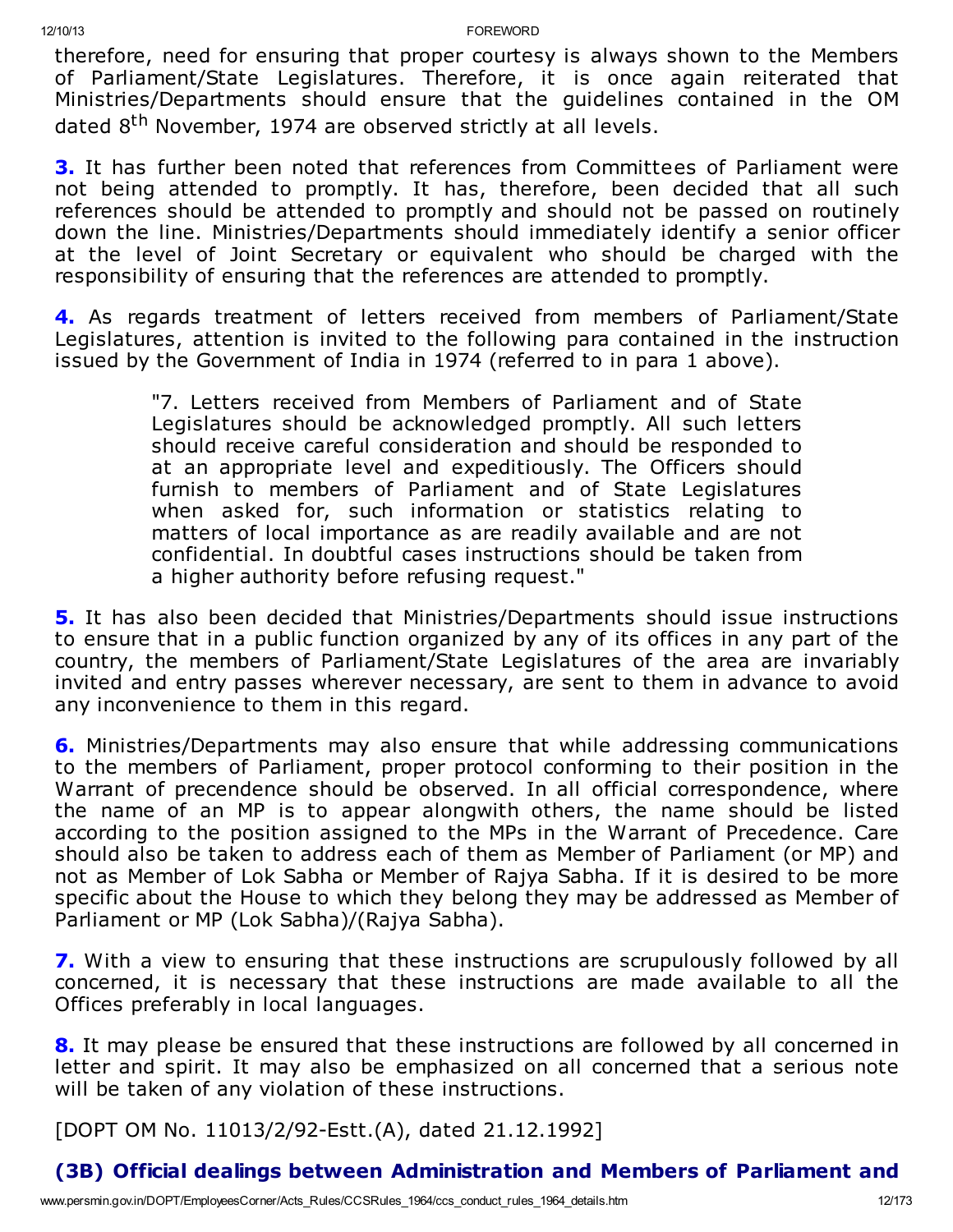#### State Legislatures – Instructions regarding.

The sub-committee of the Monitoring Group of All India Whips Conference constituted to examine/scrutinize and suggest administrative measures to implement the recommendations of the Conference, has observed that the officers should not ignore telephonic messages left for them by the Members of Parliament/State Legislatures in their absence and should try to contact at the earliest the concerned Member of Parliament/State Legislature. The Government have decided to accept the above suggestion.

[DOPT OM No. 11013/8/94-Estt.(A), dated 29.12.1995]

#### (3C) Official dealings between the Administration and Members of Parliament and State Legislatures – Observance of proper procedure – Reiteration of summary of instructions.

The basic principles to be borne in mind by the Government servants while interacting with the Members of Parliament and State Legislatures are that :-

(i) The Government servants should show courtesy and consideration to Members of Parliament and State Legislatures; and

(ii) that while they should consider carefully or listen patiently to what the Members of Parliament and of the State Legislatures may have to say, they should always act according to their own best judgement.

(iii) Any deviation from an appointment made with a Member must be promptly explained to him to avoid any possible inconvenience. Fresh appointment should be fixed in consultation with him.

(iv) An officer should be meticulously correct and courteous and rise to receive and see off a Member visiting him.

(v) Members of Parliament/State Legislatures of the area to be invariably invited to public function organized by a Government office. Proper and comfortable seating arrangements at public functions to be made for Members who appear above officers of the rank of Secretaries to Government of India in Warrant of Precedence.

(vi) Letters from Members of Parliament and Members of State Legislatures must be promptly acknowledged, and a reply sent at an appropriate level expeditiously. Relevant provisions of the Manual of Office Procedure should be observed in this regard.

(vii) Information or statistics relating to matter of local importance must be furnished to M.Ps and M.L.As when asked for. If request is to be refused, instructions from higher authority should be taken.

(viii) A Government servant should not approach MPs/MLAs for sponsoring his individual case; and

(ix) References from Committees of Parliament must be attended to promptly. A senior officer at the level of Joint Secretary or equivalent should be charged with the responsibility for ensuring this.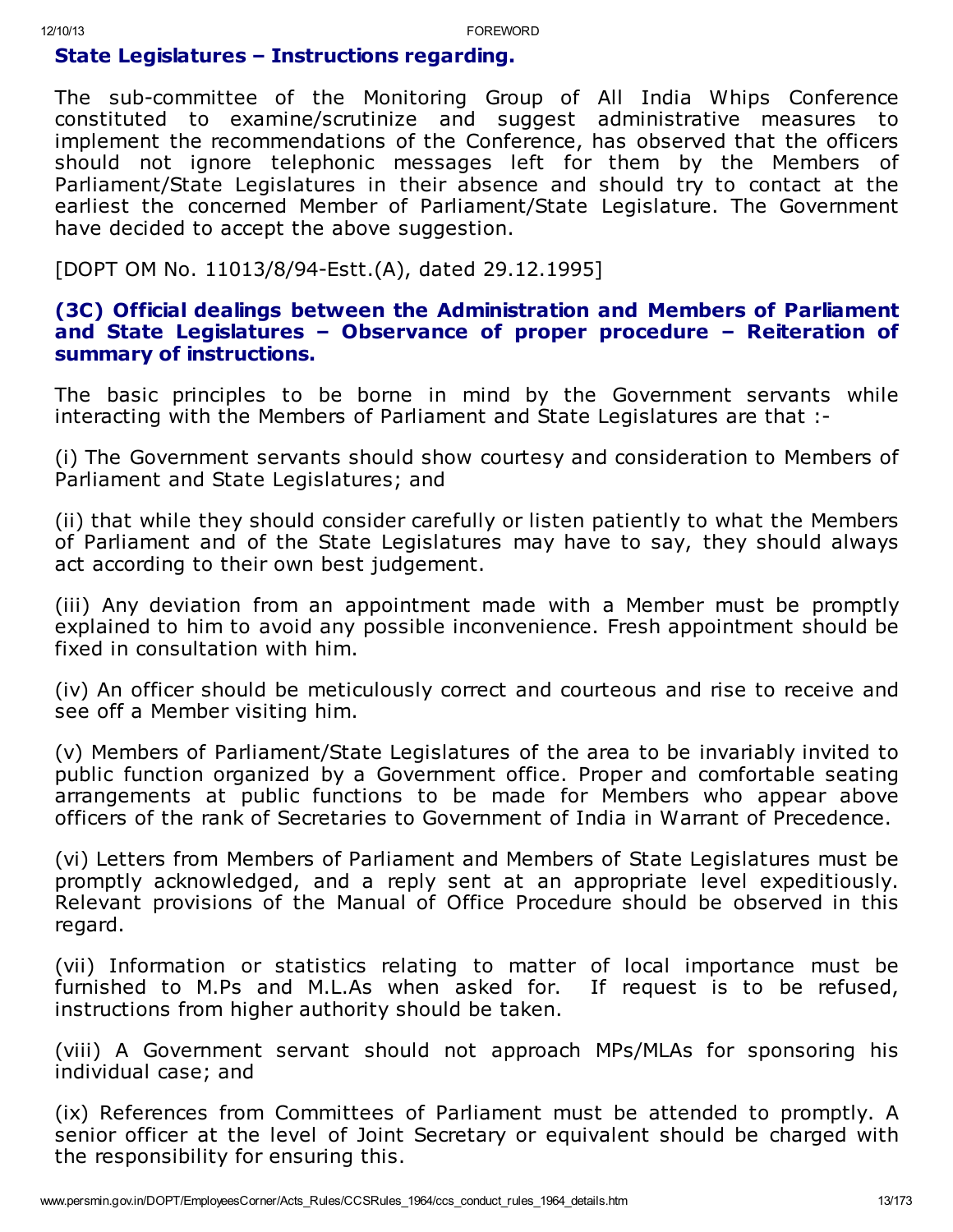(x) The officers should not ignore telephonic messages left for them by the Members of Parliament/State Legislatures in their absence and should try to contact at the earliest the concerned Member of Parliament/State Legislature.

[DOPT OM No. 11013/2/2000-Estt.(A), dated 23.05.2000]

#### (3D) Official dealings between the Administration and Members of Parliament and State Legislatures – Observance of proper Procedure – Invitation to functions.

Reference is invited to the OM of even No. dated 23<sup>rd</sup> May, 2000 on the subject mentioned above in which it has been specified that Members of Parliament/State Legislature of the area are to be invariably invited to public functions organized by a Government office and that proper and comfortable seating arrangements at public functions should be made for the Members who appear above the officers of the rank of Secretaries to the Government of India in the Warrant of Precedence. In the context of a notice of question of privilege given by an Hon'ble Member of Parliament that he was not sent the invitation to a public function in advance, the Hon'ble Speaker, Lok Sabha desired that the requisite instructions/guidelines be reiterated with suitable amendments, in order to ensure that the same are strictly adhered to in the right spirit, by the concerned executive functionaries.

2. Attention of the Ministries/Departments is invited in this connection to Ministry of Home Affair's OM No. 25/6/68-Ests.(A) dated 27.03.1968 (Decision No. (2A) wherein it has been emphasized that where any meeting convened by the Government is to be attended by Members of Parliament, special care should be taken to see that notice is given to them in good time regarding the date, time, venue etc. of the meeting, and it should be ensured that there is no slip in any matter of detail, however, minor it may be. Ministries/Departments are, therefore, requested to ensure that –

(i) intimations regarding public meetings/functions be sent through speedier communication devices to the Hon'ble Members, so that they are received by them well in time.

(ii) It may also be ensured that receipt of intimation by the Member is confirmed by the officer/official concerned.

[DOPT OM No. 11013/2/2000-Estt.(A), dated 25.08.2000]

#### 3E. Official dealings between the Administration and Members of Parliament and State Legislatures - Observance of proper procedure – Invitation to public functions.

Reference is invited to this Department's O.M. No. 11013/2/2000-Estt. (A) dated 25<sup>th</sup> August, 2000 (Decision 3D above) on the subject mentioned above wherein Ministries/Departments were requested to ensure that Members of Parliament/State Legislatures of the area are invariably invited to public functions organised by a Government office and that proper and comfortable seating arrangements at public functions should be made for the Members. These instructions also provide that intimations/invitations regarding public meetings/functions should be sent through speedier modes or communication and devices to the MPs so that these are received by them well in time. The receipt of the intimation by the Member was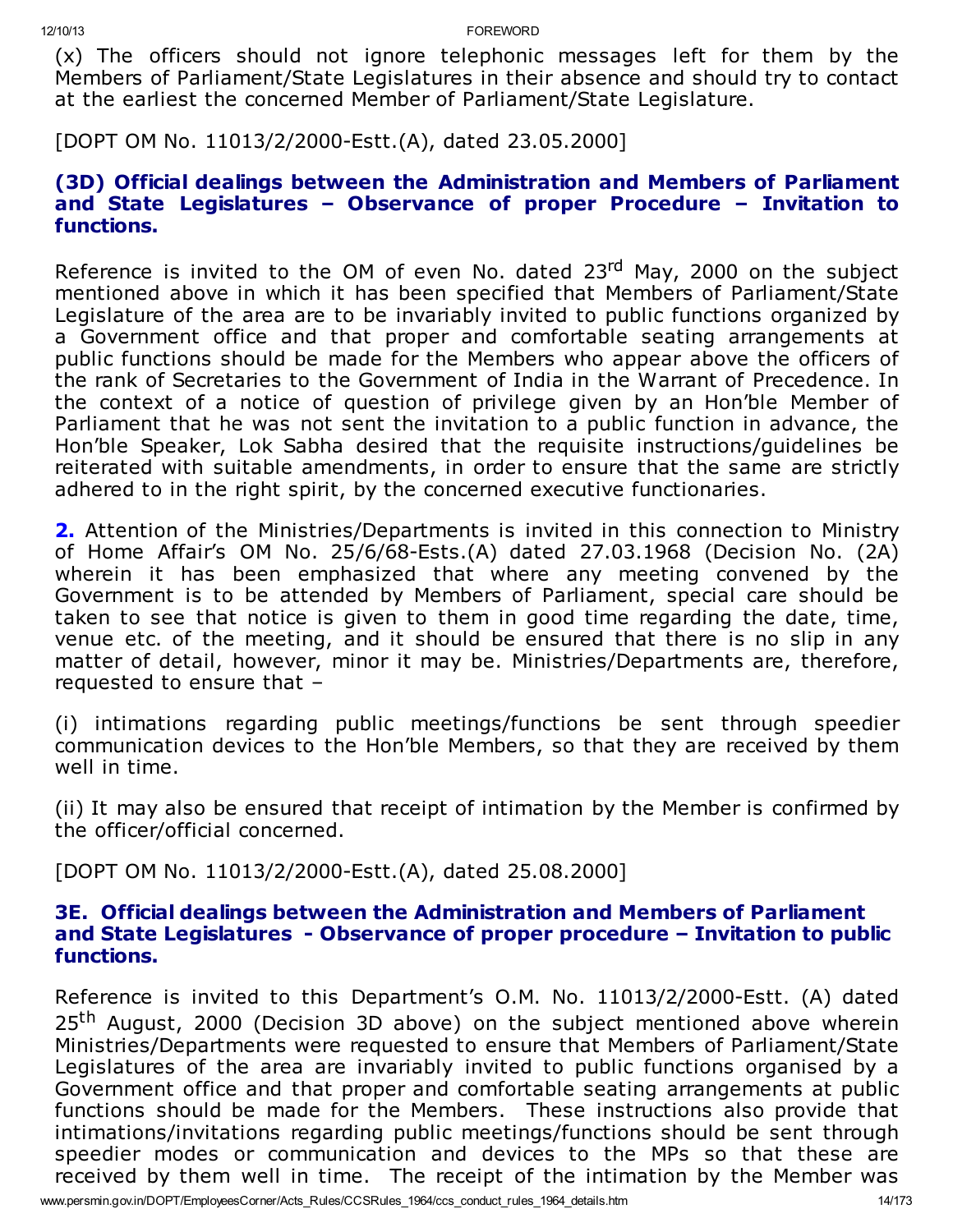required to be confirmed by the officer/official concerned.

2. The Secretary General, Lok Sabha has pointed out that despite these instructions, complaints have been received from the Members of Parliament that they are not invited to the functions held by Government agencies in the MPs' parliamentary constituencies. Hon'ble Speaker has desired the Ministry of Personnel, Public Grievances and Pensions to take up the matter with all the Ministries/Departments/ Government functionaries. It needs to be reiterated that Members of Parliament/State Legislatures of the area should be invariably invited to public functions organised by Government Departments, their Subordinate Offices and Public Undertakings under those Departments and intimation regarding such public meetings/functions should be sent to the Members concerned well in advance. It may also be ensured that receipt of such intimation by the Members is confirmed by the officer/official concerned. Such functions should be held, as far as possible, when Parliament is not in session.

**3.** All Ministries/Departments are again requested to ensure that the instructions referred to above are scrupulously followed in letter and spirit by all concerned which should leave no room for complaints by the Members of Parliament in the future.

DOPT OM No. 11013/6/2005-Estt. (A) dated 27<sup>th</sup> June, 2005.

#### (3F) Official dealings between the Administration and Members of Parliament and State Legislatures – Observance of proper procedure.

Reference is invited to the guidelines concerning the official dealings between Administration and Members of Parliament and State Legislatures were issued by the Ministry of Personnel and Administrative Reforms in the O.M. No 25/19/64-Estt. (A) dated 08.11.1974 and to say that these guidelines have been reiterated from time to time. More recently, these guidelines were reiterated in the Department of Personnel and Training's O.M. No. 11013/2/2000-Estt. (A) dated 23.05.2000 and 25.08.2000 and O.M. of even number dated 18.04.2006.

2. The Members of Parliament and State Legislatures occupy a very important place in our democratic setup as the accredited representatives of the people. In connection with their parliamentary and allied public duties, they find it necessary to seek information from the Ministries/Departments of the Government of India or the State Governments, or make suggestions for their consideration or ask for interviews with the officers. Certain well-recognized principles and conventions to govern the relations between the Members of Parliament and State Legislatures and Government servants have already been established. In practice, however, it has been observed that there has been some laxity in attention to the communications from the MPs and Members of State Legislatures and also in the treatment accorded to them at public functions sponsored by the Government. The Parliamentary Standing Committee of the Ministry of Personnel, Public Grievances and Pensions has taken serious note of this matter and has observed that the Government servants do not respond to queries of Members of Parliament which are great public importance

3. The basic principles to be borne in mind by the Government servants while interacting with the Members of Parliament and State Legislatures are as follows :-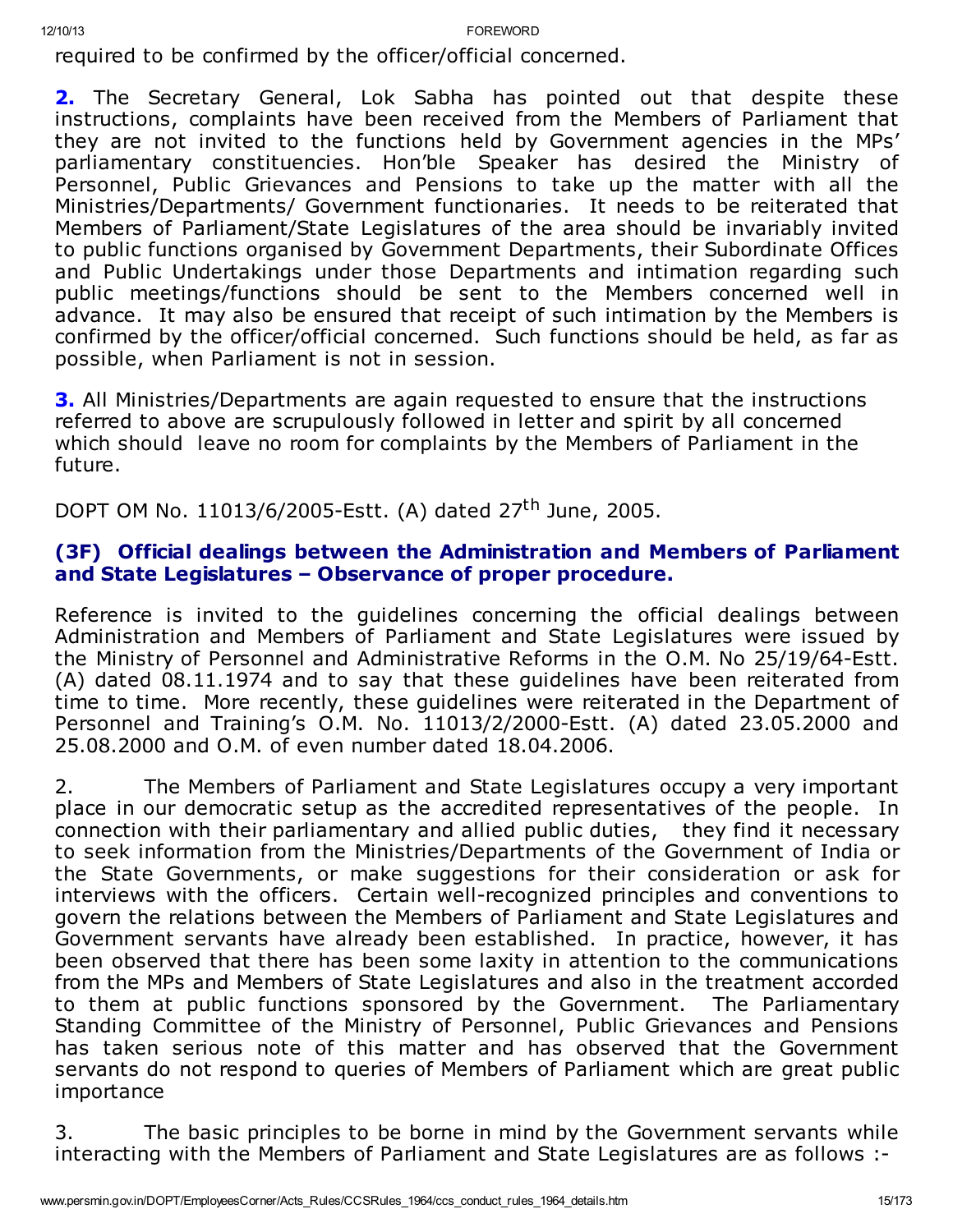(i) Government servants should show courtesy and consideration to Members of Parliament and State Legislatures; and

(ii) While the Government servants should consider carefully or listen patiently to what the Members of Parliament and of the State Legislatures may have to say, the Government servant should always act according to their own best judgement and as per the rules.

(iii) Any deviation from an appointment made with a Member must be promptly explained to him to avoid any possible inconvenience. Fresh appointment should be fixed in consultation with him.

(iv) An officer should be meticulously correct and courteous and rise to receive and see off a Member visiting him.

(v) Members of Parliament/State Legislatures of the area should invariably be invited to a public function organized by a Government office. Proper and comfortable seating arrangements at public functions should be made for Members who appear above officers of the rank of Secretaries to Government of India in the Warrant of Precedence.

(vi) Where any meeting convened by the Government is to be attended by Members of Parliament, special care should be taken to see that notice is given to them in good time regarding the date, time, venue etc. of the meeting, and it should be ensured that there is no slip in any matter of detail, however minor it may be. It should be ensured -

(a) that intimations regarding public meetings/functions be sent through speedier communication devices to the Hon'ble Members, so that they are received by them well in time, and

(b) that receipt of intimation by the Member is confirmed by the officer/official concerned.

(vii) Letters from Members of Parliament and Members of State Legislatures must be promptly acknowledged, and a reply sent at an appropriate level expeditiously. Relevant provisions of the Manual of Office Procedure should be observed in this regard (Annexed).

(viii) Information or statistics relating to matters of local importance must be furnished to the M.P.s and M.L.A.s when asked for. If request is to be refused, instructions from a higher authority should be taken.

(ix) A Government servant should not approach MPs/MLAs for sponsoring his individual case; and

(x) References from the Committees of Parliament must be attended to promptly. A senior officer at the level of Joint Secretary or equivalent should be charged with the responsibility for ensuring this.

(xi) The officers should not ignore telephonic messages left for them by the Members of Parliament/State Legislatures in their absence and should try to contact at the earliest the Member of Parliament/State Legislature concerned.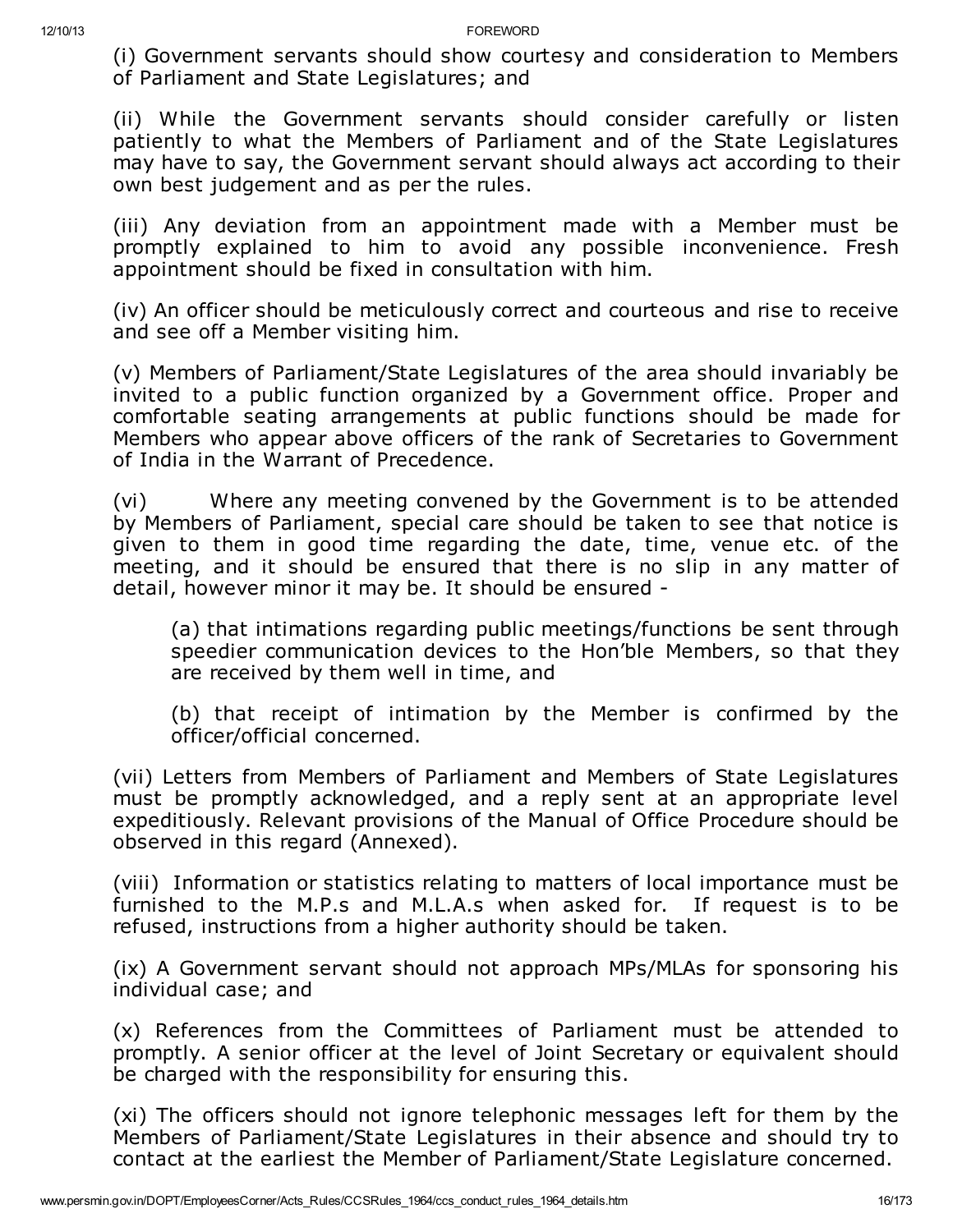4. All Ministries/Departments are requested to ensure that the above basic principles and instructions are followed by all concerned both in letter and spirit. It may also be impressed on all concerned that violation of the guidelines laid down on this subject will be viewed seriously.

[DOPT O.M. No. 11013/6/2005-Estt. (A) dated  $17<sup>th</sup>$  August, 2007]

### (4) Participation by Government servants in proselytisation – instruction regarding

The question has been raised whether a specific provision should be added to the Central Civil Service (Conduct) Rules to prohibit Government servants from taking part in proselytizing activities.

2. The Constitution of India is based on the principle of secular state and expressly prohibits any discrimination in favour of or against any person or classes of persons on religious grounds. It follows, that, though servants of the State are entitled in their private lives freely to profess, practise or propagate any religion, they should so conduct themselves in public as to leave no room for an impression to arise that they are likely, in their official dealings, to favour persons belonging to any particular religion. Such an impression is bound to arise in respect of a Government servant who participates in brining about or organizing conversions from one religion to another and such conduct would be even more reprehensible if, in the process, he makes use, directly or indirectly, of his official position or influence.

**3.** As such cases are not likely to be very frequent, it has been decided that no specific provision need be added to the existing Conduct Rules. Nevertheless participation in proselytizing activities or the direct or indirect use of official position and influence in such activities on the part of a Government servant may be treated as good and sufficient reasons for taking disciplinary action against him under the Central Civil Services (Classification, Control and Appeal) Rules.

[MHA OM No. 25/50/57-Ests.(A), dated 15.01.1958]

## (5) Conduct of Government Servant in relation to the proper maintenance of his family

Instances of failure of Government servants to look after the proper maintenance of their families have come to Government's notice. It has been suggested that a provision may be made in the Central Civil Services (Conduct) Rules, 1955, to enable Government to take action against those Government servants who do not look after their families properly.

2. The question has been examined and it has been decided that it will not be possible to make such a provision in the Conduct Rules as it would entail administrative difficulties in implementing and enforcing it. However, a Government servant is expected to maintain a responsible and decent standard of conduct in his private life and not bring discredit to his service by his misdemeanours. In cases where a Government servant is reported to have acted in a manner unbecoming of a Government servant as for instance, by neglecting his wife and family, departmental action can be taken against him on that score without invoking any of the Conduct Rules. In this connection, a reference is invited to Rule 13 of the CCS (CCA) Rules, 1957 (now Rule 11) which specifies the nature of penalties that may,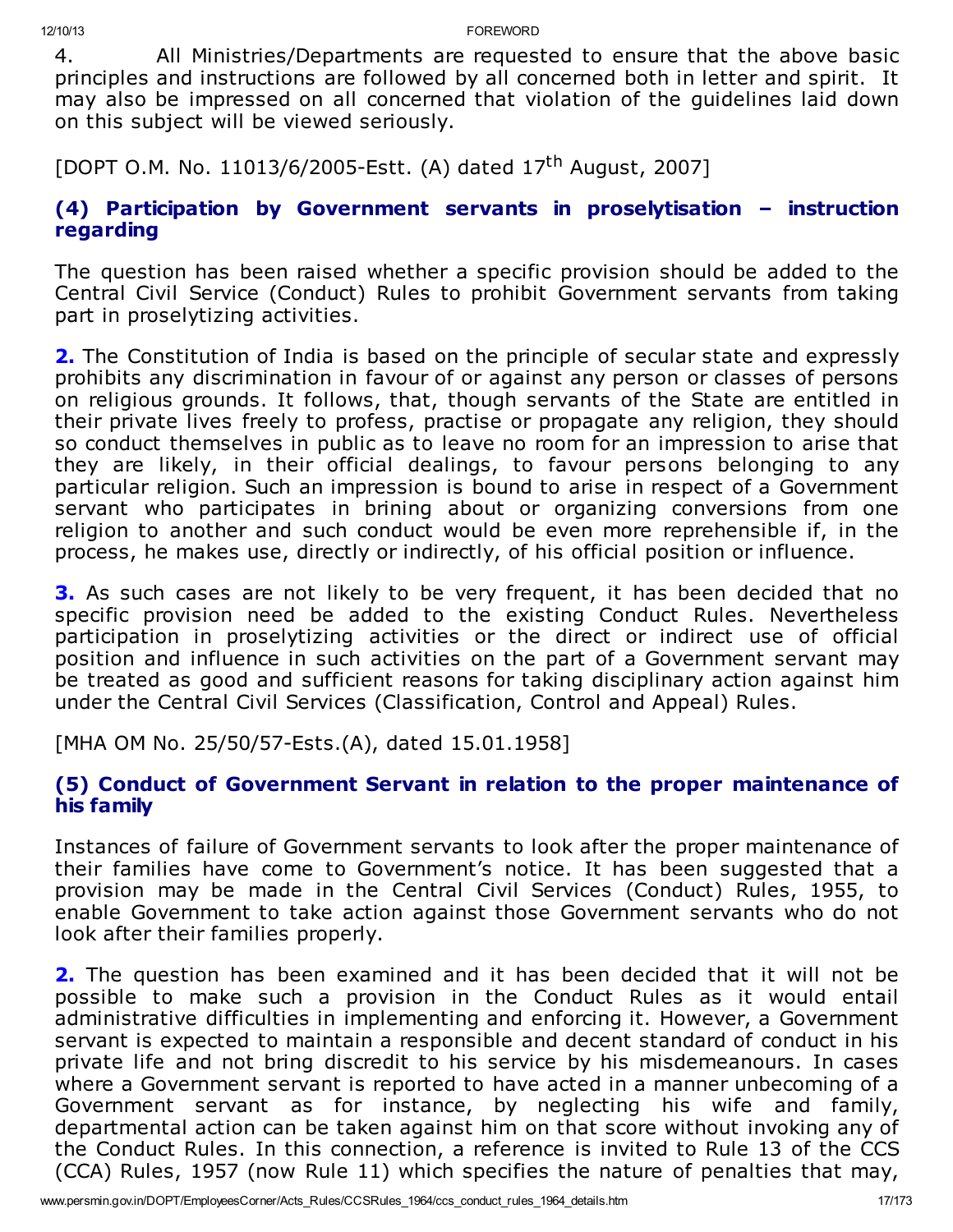for good and sufficient reasons, be imposed on a Government servant. It has been held that neglect by a Government servant of his wife and family in a manner unbecoming of a Government servant may be regarded as a good and sufficient reason to justify action being taken against him under this rule.

**3.** It should, however, be noted that in such cases the party affected has a legal right to claim maintenance. If any legal proceedings in this behalf should be pending in a court of law, it would not be correct for Government to take action against the Government servant on this ground as such action may be construed by the court to amount to contempt.

[MHA OM No. 25/16/59-Ests.(A), dated 01.09.1959]

# (6) Government servant's role in the eradication of untouchability

At the meeting of Central Advisory Board for Harijan Welfare held on the 27<sup>th</sup> April, 1961 the following recommendations were made :-

The Central Government may impress upon all its servants and request State Governments to do likewise :-

(a) That severe notice shall be taken of the practice of untouchability in Government offices and by Government servants; and

(b) That the police and the Magistracy have a special obligation to enforce the provisions of the Untouchability (Offences) Act, 1955, and it is the duty of all Government servants to help them in the enforcement of the Act and in creating the necessary climate to remove untouchability from the mind of the orthodox section of the community.

The Government have accepted these recommendations.

It is specifically brought to the notice of all the Government servants that Article 17 (Part.III-Fundamental Rights) of the Constitution declares that "Untouchability" is abolished and forbids its practice in any form; the practice of untouchability has also been made an offence by the Untouchability (Offences) Act, 1955. If any Government servant is guilty of the practice of untouchability in any form, he will be liable to prosecution and such conduct on his part will constitute a sufficient ground for imposing a suitable penalty prescribed under the appropriate control and discipline rule. Government expects its employees not only to observe strictly the law in force but also to set an example to others in the matters of complete elimination of the practice of untouchability in any form.

A Government servant who is found guilty of the practice of untouchability in any form, will be considered unfit for public service and disciplinary action will be taken against him.

[MHA OM No. F.70/17/61-Ests.(A), dated 08.12.1961 as further clarified by OM No. 25/29/66-Ests.(A), dated 21.01.1967]

# (7) Role of Public services – Estimate Committee's recommendation in their 93<sup>rd</sup> Report on the Public Service.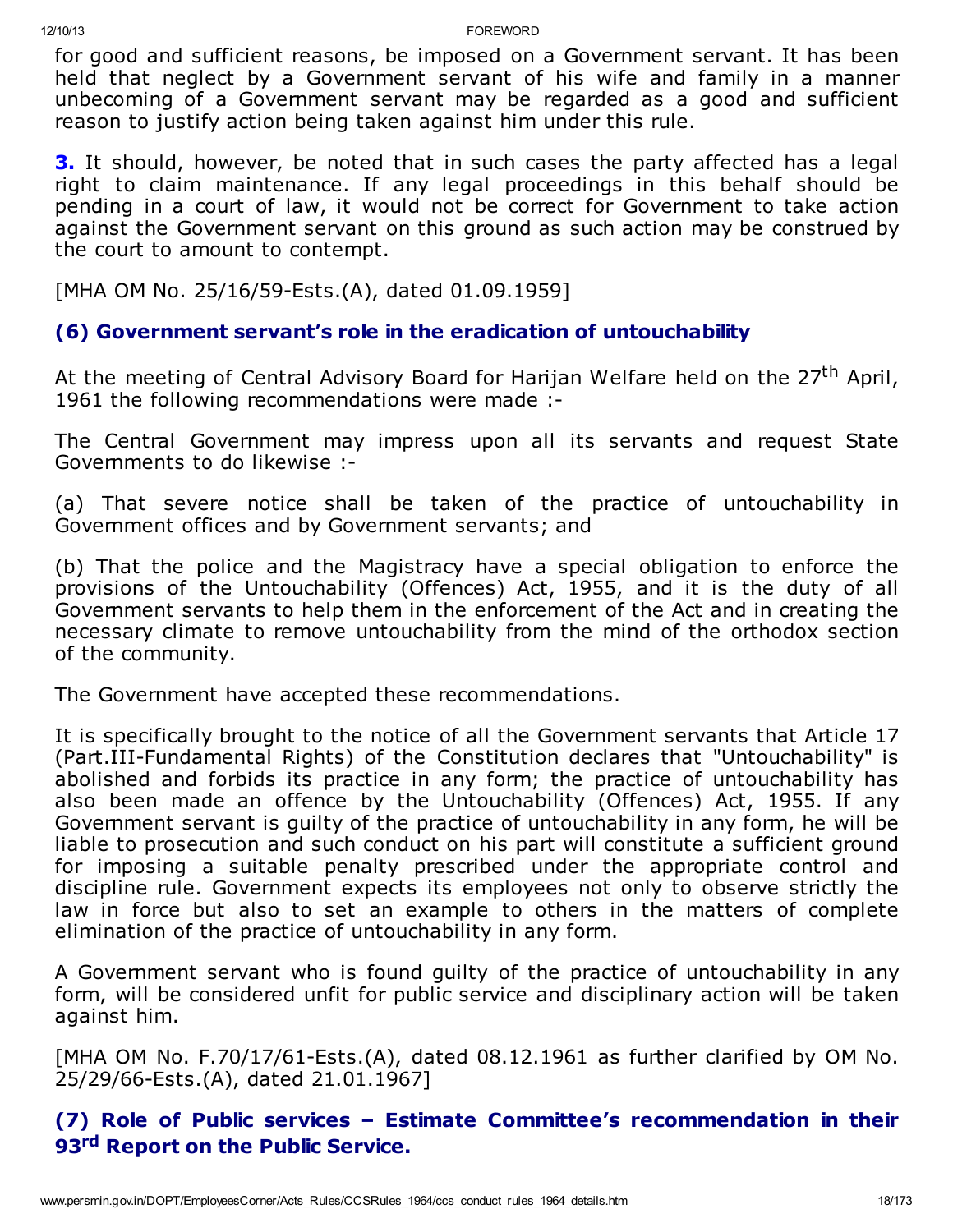The Estimates Committee have made the following recommendations in para 20 of their Ninety-third Report (1965-66) regarding the role of Public Services :-

"At the same time, the Committee are constrained to mention the general feeling among the people of lack of spirit of service expected of the members of the public services and also of the dilatory methods and tactics in their dealings with the public. The Committee feel that these lapses on the part of the public services very often compel the public to seek the intervention of legislators or public men of importance for the disposal of even matters of routine nature. The Committee would like Government to bring home to the services that their first obligation is to render service to, and not merely to exercise authority over, the public. An improvement in the attitude and conduct of services towards the common man is necessary for the people's active cooperation in the stupendous task of building the nation through developmental planning and its implementation; and this improvement in their attitude and conduct should be visible to the common man. The Committee hope that the services would realize the particular obligations of the welfare state undertaking planned development through democratic methods for which voluntary cooperation of the people is essential and which can be enlisted only through courteous behaviour of the public service of all levels.

The Committee, therefore, cannot too strongly stress the need for prompt and courteous service to the public which, in turn, through courteous and helpful attitude, can be educated to act towards the services in a responsible, restrained and courteous manner. The Committee hope that Government would be ever watchful in ensuring that Government machinery as a whole and particularly such segments of it as come in direct contact with the public, are helpful in attitude and quick in disposal of cases and that deterrent and prompt action is taken against discourteous behaviour and dilatory tactics."

2. Government have decided that the above recommendations of the Committee should be brought to the notice of all the Ministries/Departments etc., for information and guidance. If any complaint is received against any Government servant that he has acted in a discourteous manner or adopted dilatory tactics in his dealings with the public and if it is established that he has so acted, deterrent and prompt action should be taken against him.

**3.** Ministry of Finance etc. may also kindly bring the contents of this Office Memorandum to the notice of all the training institutions for Government employees under their control and direct them to lay special emphasis in their training programmes on the very salutary recommendations made by the Estimates Committee. The recommendations of the Estimates Committee may also be brought to the individual notice of all Government employees.

[MHA OM No. 14/9/66-Ests.(A)-I, dated 03.08.1966]

#### (8) Observance of proper decorum by Government servants during the lunchbreak playing games beyond the prescribed lunch hour and playing cards in the open to be discouraged.

It has been observed that a number of Government employees play cards on lawns outside the office buildings and other open spaces inside the North and South Blocks. These games generally degenerate into gambling and non-Government servants also sometimes participate in such games. The sight of groups of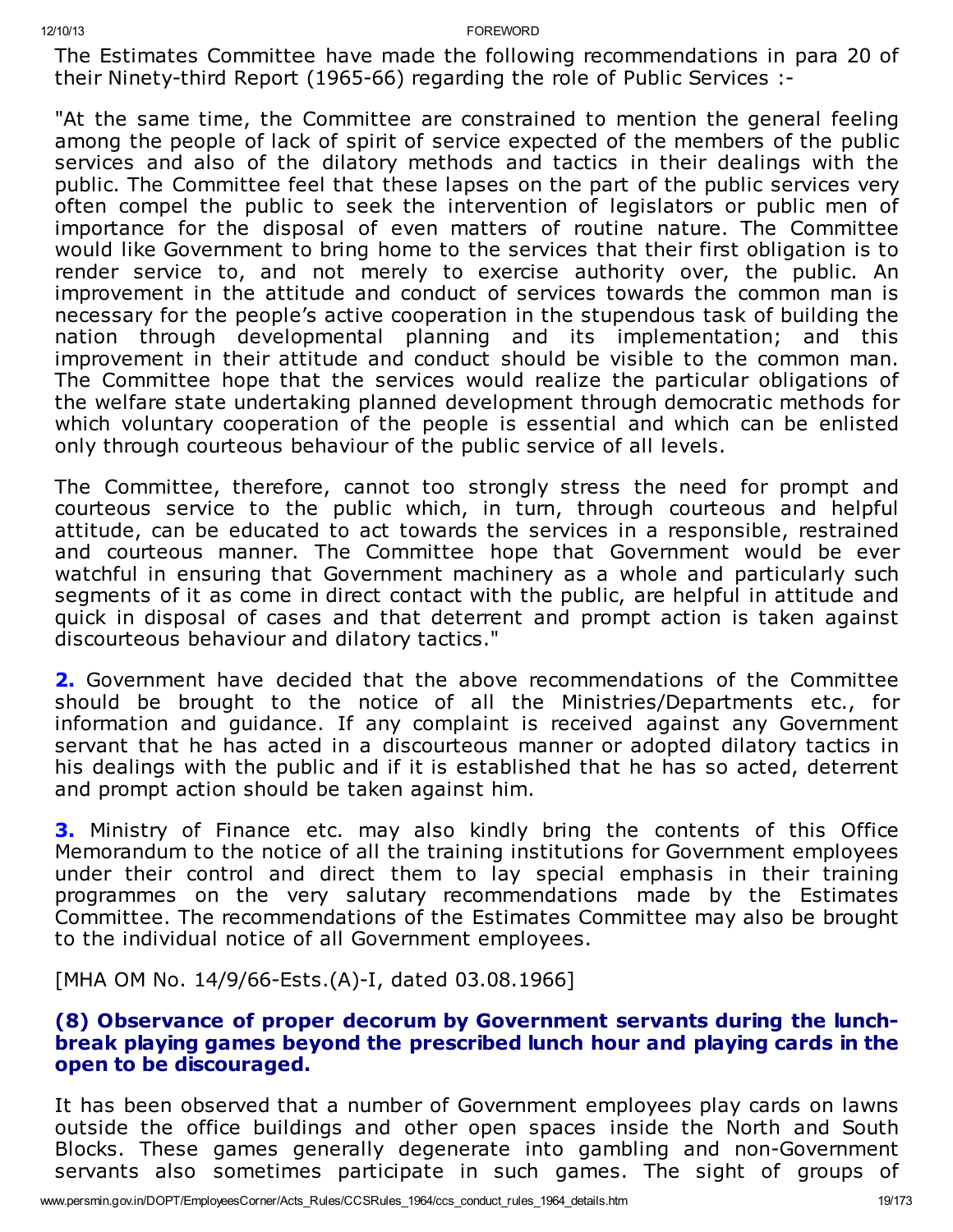Government servants playing cards around and inside Government offices is not becoming and does not promote discipline and decorum in Government offices.

**2.** It has also been noticed that a large number of Government employees continue to move about or play games in the quadrangles and the lawns well beyond the prescribed lunch hour of half an hour. Besides this, the indoor games are continued till very late in the evening, which puts a strain on security arrangements in Government buildings.

**3.** It has, therefore, been decided that :-

(i) No Government employee should play cards on the lawn and such other places inside and outside office buildings;

(ii) The game of cards should be confined to the recreation rooms or places approved for such purposes;

(iii) No indoor games should be played in office buildings after 7.00 p.m. except on special occasions such as tournaments etc.

4. Persons found violating these instructions will be liable to disciplinary action.

**5.** It will be appreciated if departmental instructions in regard to the above decision are issued by the Ministries/Departments concerned and a copy endorsed to this Ministry for information.

[MHA DO No. 15/45/67-SSO, dated 11.08.1967]

# (8A)

It has come to the notice of the Ministry of Home Affairs that the lunch hour is not strictly observed by some staff and some of them are even found playing cards outside Government offices and buildings after the lunch hour. The Ministry of Finance etc. are, therefore, requested to ensure by periodical surprise checks that the staff under them do not overstay the lunch hour. They may also bring to the notice of the staff the undesirability of their playing cards in lawns, outside Government offices/buildings vide the Ministry of Home Affairs d.o. letter No. F.15/45/67-SSO dated  $11<sup>th</sup>$  August, 1967, to all the Vigilance Officers (Decision No. 8) above.

[MHA OM No. 46/4/68-Ests.(A), dated 23.04.1968]

# (8B)

It has, however, been noticed that inspite of these instructions the staff in some offices are found to be playing card games etc. during lunch break in the lawns and open places outside the office premises as also on the lawns of the traffic islands and roundabouts located in busy thoroughfares close to the various office premises. They have also been seen loitering around even after the lunch break time is over. As all these necessarily create an unfavourable impression on the public the need for strict compliance with the existing instructions is all the more necessary in the context of various dignitaries visiting Delhi on the occasion of CHOGM. The Ministry of Finance, etc. are, therefore requested to bring these instructions once again to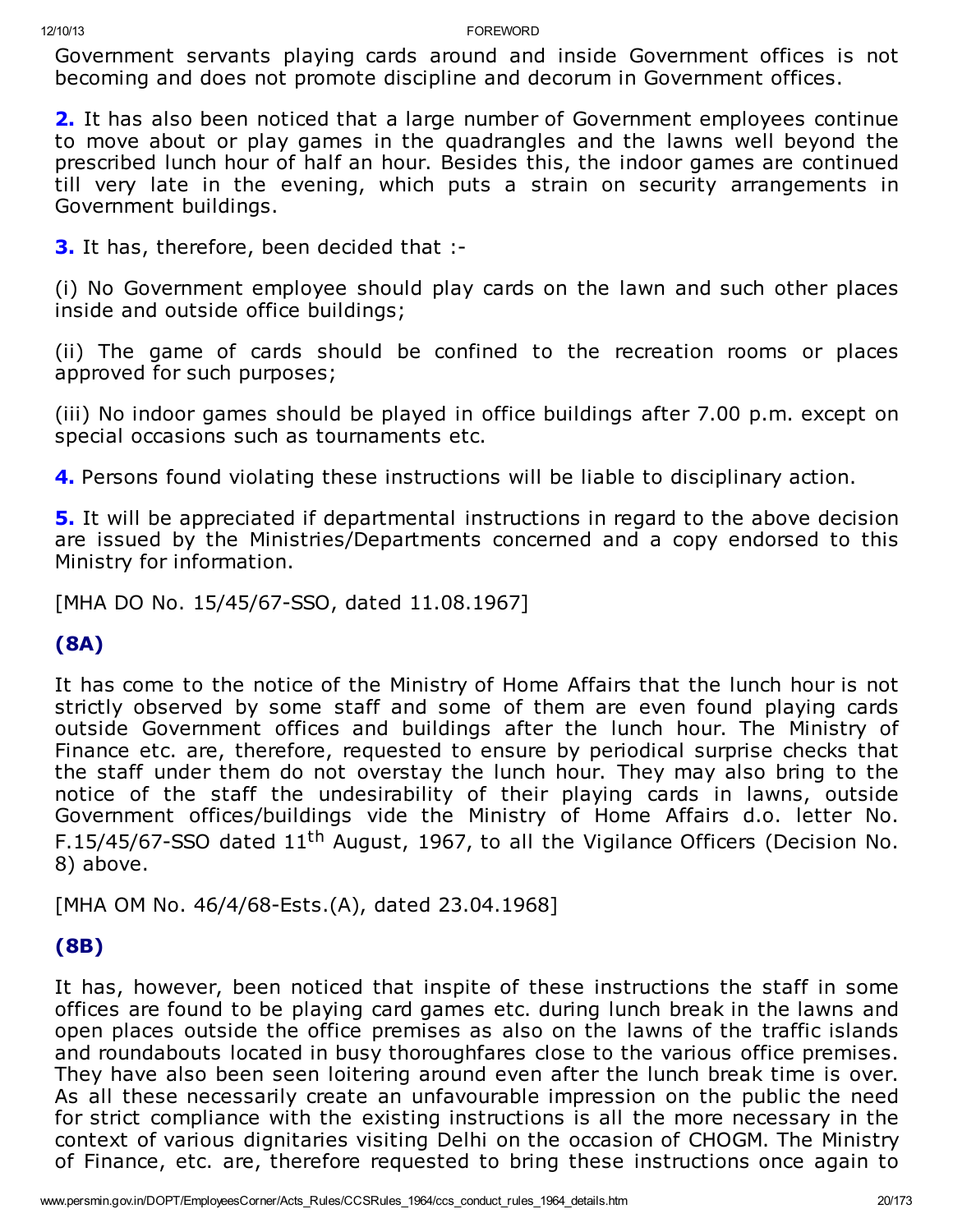the notice of all concerned for strict compliance.

[DP & AR's OM No. 11013/20/83-Estt. (A), dated 21.11.1983]

# (9) Disciplinary action for acts done in previous or earlier employment.

It is clarified that the provision of rule 11 of the Central Civil Services (Classification, Control and Appeal) Rules, 1965 which envisages the imposition of penalties on Government servants for 'good and sufficient reason', is adequate authority for taking action against a Government servant in respect of misconduct committed before his employment if the misconduct was of such a nature as has rational connection with his present employment and renders him unfit and unsuitable for continuing in service. When such action is taken, the charge should specifically state that the misconduct alleged is such that it renders him unfit and unsuitable for continuance in service.

[MHA OM No. 39/1/67-Ests.(A), dated 21.02.1967]

#### (10) Display of posters and other notices by Government servants/Union Associations on the walls, etc., of Government Offices and buildings

Of late, growing tendency has been noticed among Government servants, acting individually or though their unions/associations, of affixing posters and other notices on the wall, doors, etc., of Government offices and buildings.

2. In this connection attention is invited to the Department of Labour and Employment OM No. 18/21/60-LRI dated the 9<sup>th</sup> May, 1961 (extract below), which prescribed the nature of posters that can be displayed by the recognized associations/trade unions on notice boards in the office premises with the permission of the competent authority at the places specified for this purpose. The facility so provided to recognized associations/unions does not confer on individual Government servants or their associations/unions any right to display posters or other notices on the walls, doors, etc., of the office premises.

**3.** The Ministry of Finance, etc., are requested to enlist the cooperation of their employees and the recognized staff associations/unions in the matter for ensuring maintenance of neat and tidy appearance of the office buildings and premises. Government servants who affix or display posters/notices or are responsible for the display of such notices in violation of these instructions would be rendering themselves liable to appropriate action.

[Department of Personnel OM No. 25/17/71-Ests.(A), dated 26.08.1971]

# (11) Duty of Supervisory Officers for ensuring the integrity and devotion to duty.

Under Rule 3 (2) (i) of the Central Civil Services (Conduct) Rules, 1964, "every Government servant holding a supervisory post shall take all possible steps to ensure the integrity and devotion to duty of all Government servants for the time being under his control and authority".

2. The National Council set up under the Machinery for Joint Consultation and Compulsory Arbitration in its meeting held on 28<sup>th</sup> July, 1972 adopted a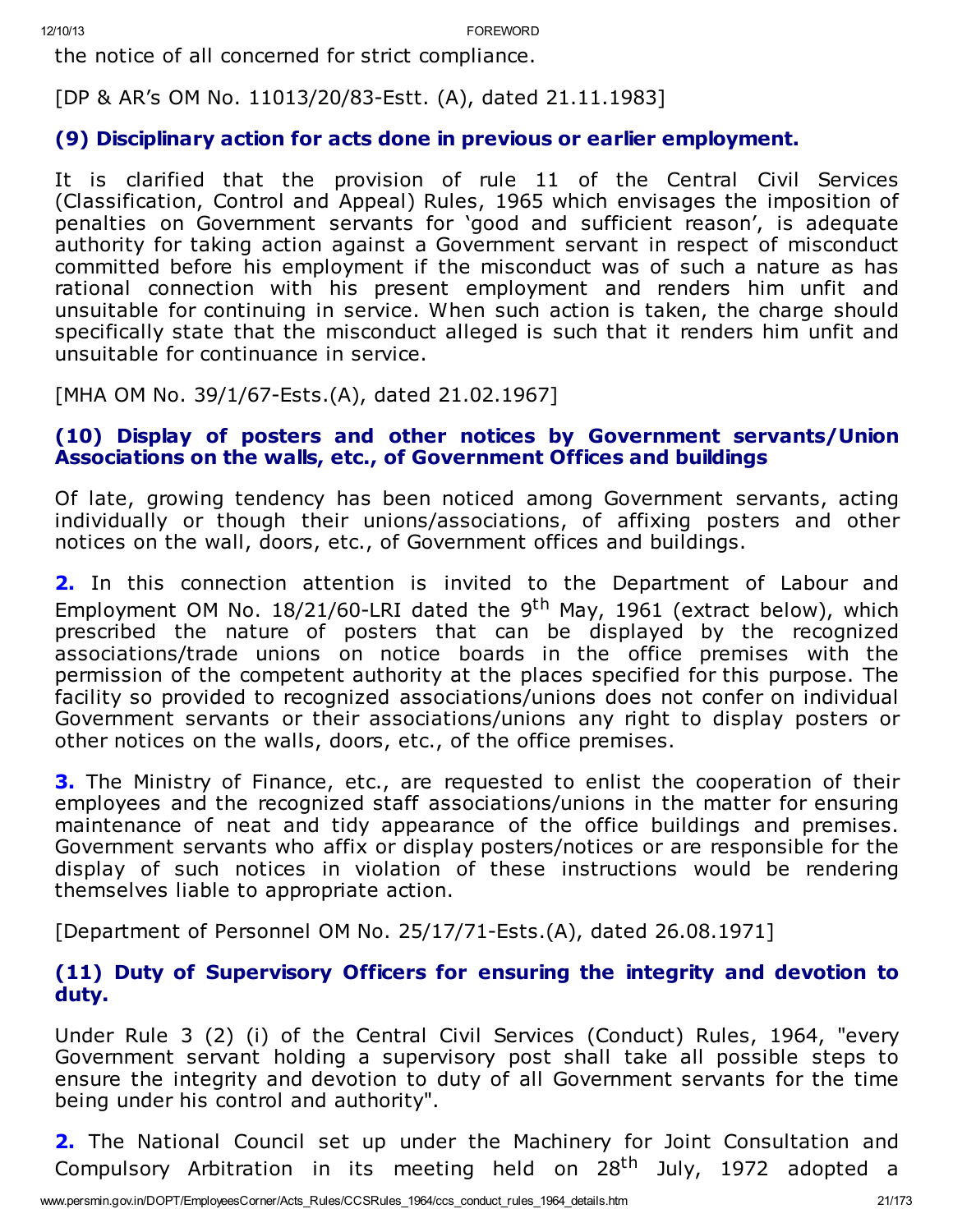recommendation of the committee set up by the Council to consider the item "Amendment of the Central Civil Services (Conduct) Rules, 1964, to the effect that clarification may be issued that sub-rule (i) of rule 3 (2) is intended to be invoked only in cases where there has been a failure on the part of supervisory officer concerned to take all reasonable and necessary steps to ensure the integrity and devotion to duty of Government servants under his control and authority.

[Cabinet Secretariat, Department of Personnel OM No. 25/2/72-Ests. (A), dated 10.01.1973]

## (12) Third Report of the Committee of the National Council (JCM) set up to consider the item 'Amendment of the CCS (Conduct) Rules, 1964.

The committee of the National Council (JCM) has examined some provisions of the Central Civil Services (Conduct) Rules, 1964 relating to (a) general conduct of Government servants and (b) the authorized communication of official information. During discussion in the Committee, the Staff Side urged consideration of the following points in relation to the provisions of rule 3 and 11 and the aforesaid rule :-

(i) The scope of Rule 3 (1) of the Central Civil Services (Conduct) Rules, 1964 is too wide. It is being used to cover all types of cases many of which are of a trivial nature. This tendency is particularly noticeable at lower levels where frivolous complaints are also brought into the ambit of this Rule.

(ii) Where action is taken against a Government servant for violation of clause (iii) of Rule 3 (1) of the Central Civil Services (Conduct) Rules, 1964, the acts of misbehaviour on the basis of which disciplinary action is proposed should be simultaneously intimated to the Government servant.

(iii) Rule 3 (2) (i) of the Central Services (Conduct) Rules, 1964, is not followed in practice by supervisory staff at all levels.

(iv) Rule 3 (2) (ii) of the Central Civil Services (Conduct) Rules, 1964, does not offer any protection when the supervisory officer refuses to give written confirmation of the directions given by him orally.

(v) Rule 11 of the Central Civil Services (Conduct) Rules, 1964 should not be a bar to communicating routine or statistical information on request by recognized unions and associations of Government employees.

(vi) Quotations by a Government servant of the orders in an individual case of a nature similar to his own case should not be prohibited under the Explanation below rule 11 of the aforesaid rules.

**2.1** The above points have been examined in detail and the position is clarified below.

**2.2** Rule 3 (1) of the Central Civil Services (Conduct) Rules 1964 provides that a Government servant shall at all times maintain absolute integrity and devotion to duty and do nothing unbecoming of a Government servant. This rule serves the specific purpose of covering acts of misconduct not covered by other specific provisions of the Rules. It is, therefore, necessary that disciplinary authorities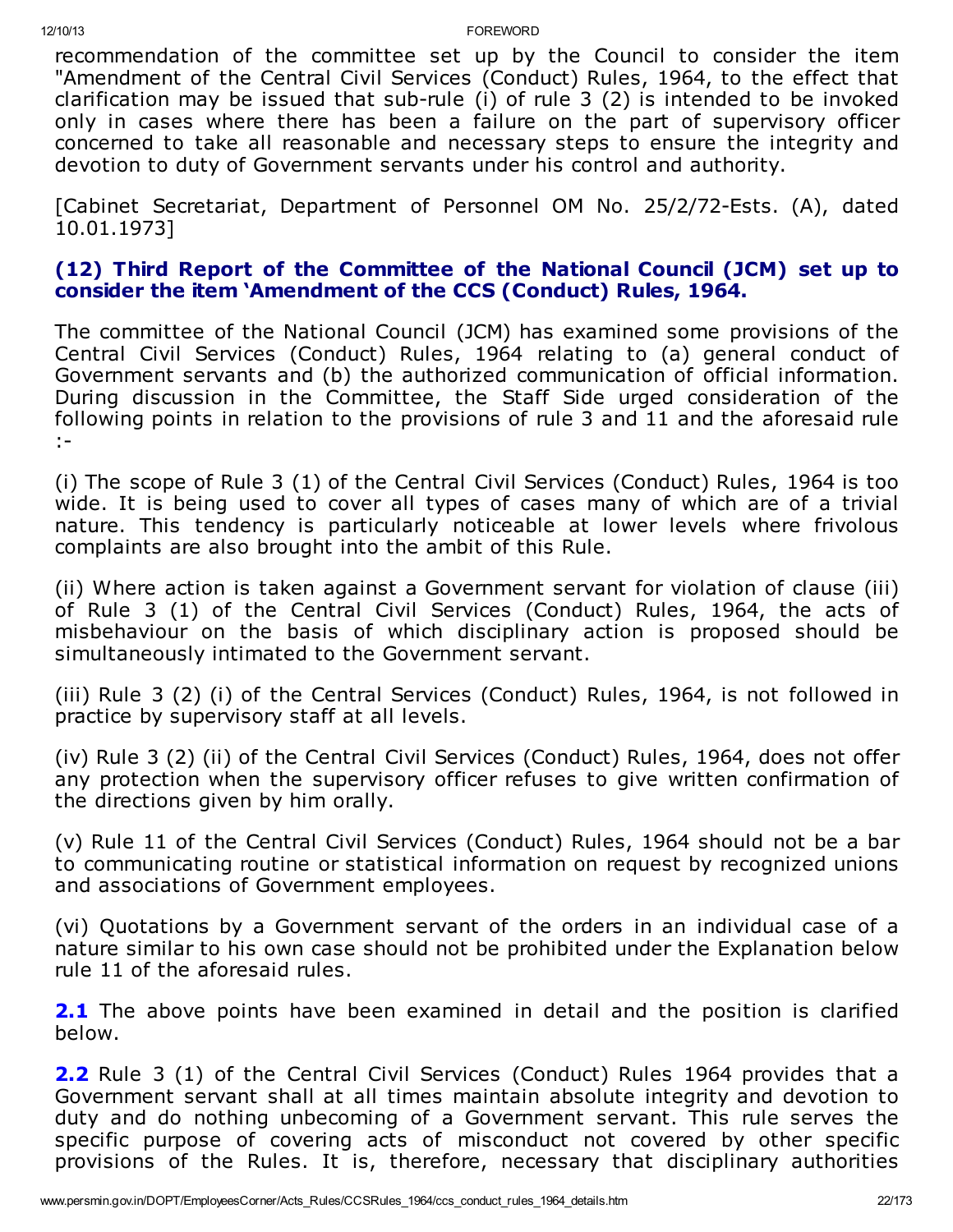should first satisfy themselves that alleged acts of misconduct do not attract the provisions of any specific rules before taking recourse to rule 3 (1) ibid. Where action is taken under rule 3 (1) particularly on grounds of unbecoming conduct, special care should be taken to eliminate cases of a trival nature. Supervisory officers should look into this matter during periodic inspections and ensure that disciplinary proceedings under rule 3 (1) are not initiated on grounds which are unjustified.

2.3 Under rule 14 (3) of the Central Civil Services (CCA) Rules, 1965 the disciplinary authority is required to draw up, or cause to be drawn up, the substance of the imputations of misconduct or misbehaviour into definite and distinct articles of charge and a statement of the imputations of misconduct or misbehaviour in support of each article of charge containing a statement of all relevant facts. Where it is proposed to impose a minor penalty, rule 16 ibid provides that the Government servant should be informed in writing of the imputation of misconduct or misbehaviour on which action is proposed to be taken against him. It is evident that if these mandatory provisions are followed there can be no complaint that the concerned Government servant has not been adequately informed of the acts of misbehaviour on the basis of which action is proposed to be taken against him.

2.4 Rule 3 (2) (ii) of the Central Civil Services (Conduct) Rules, 1964, provides that when a Government servant acts under the directions of his official superior, he should obtain the direction in writing wherever practicable and where it is not practicable he shall obtain written confirmation of the direction as soon thereafter as possible. Clearly, it is the duty of the superior officer giving a direction to confirm it in writing when such confirmation is sought by his subordinate. It is not open to the superior to refuse to confirm in writing the directions given by him orally, just as it is open to him to state immediately that no such direction was given.

**3.1** Rule 11 ibid provides that no Government servant shall, without prior permission, communicate directly or indirectly any information to any other Government servant or any other person to whom he is not authorized to communicate such information.

**3.2** When a request is received from recognized Unions and Associations of Government servants for supplying routine or statistical information, the authority having custody of such information should make it available after satisfying itself that the information is actually relevant to the purpose given by the Union or Association. If the required information is not readily available or it will have to be collected involving time and labour not commensurate with the purpose in view, the Association or Union should be informed accordingly.

**3.3** The Explanation below rule 11 of the Central Civil Services (Conduct) Rules, 1964, provides that quotation by a Government servant in his representation of or from any letter, circular or memorandum or from the notes from any file to which he is not authorized to have access or he is not authorized to keep in his personal custody or for personal purpose shall amount to unauthorized communication of information.

**3.4** This provision will not apply to quotation by a Government servant of any order passed in the case of another Government servant whose case is similar to his own provided that the quotation in such a case is from the final orders passed and not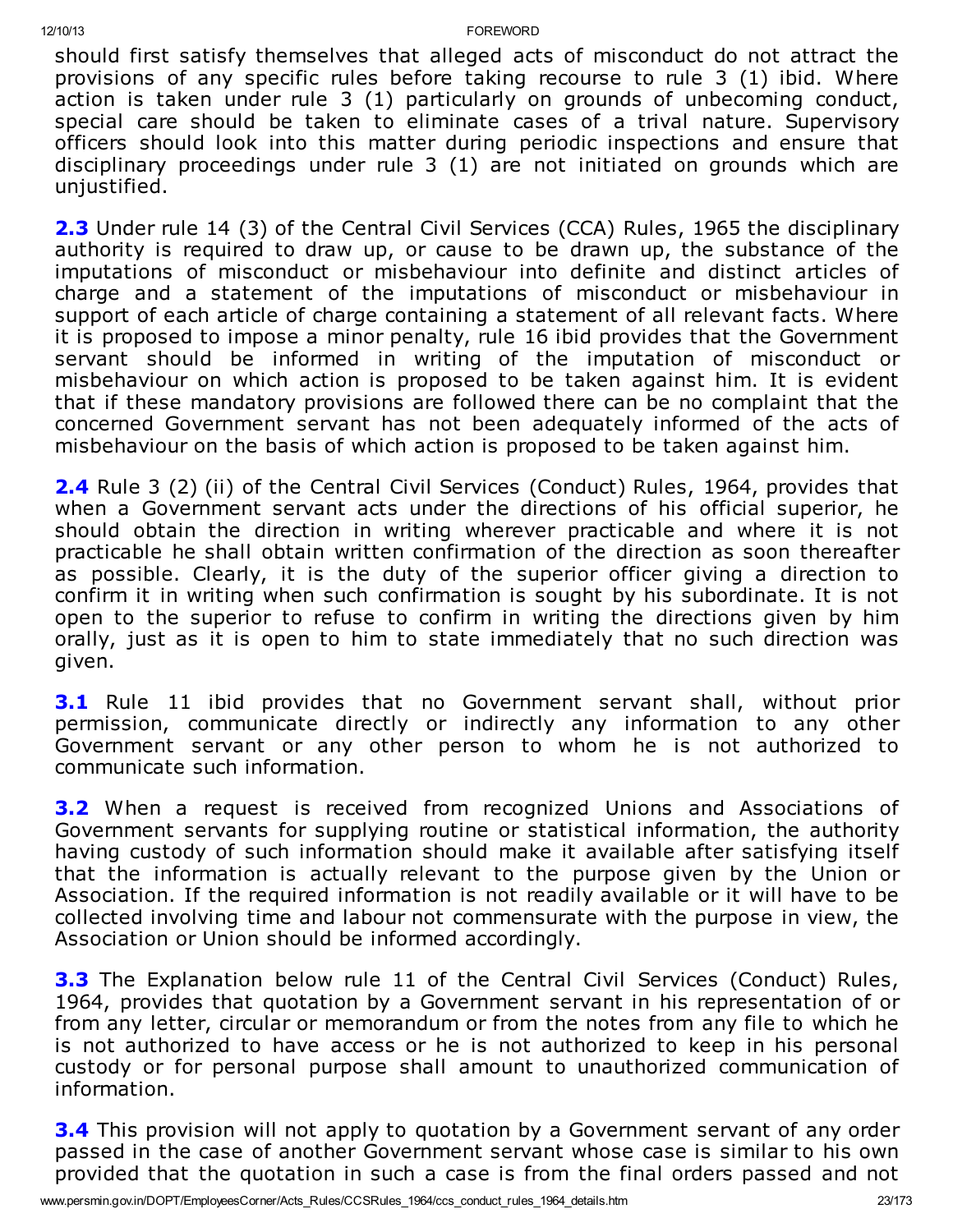from the notings on the file.

[MHA, Department of Personnel & A.R. OM No.  $11013/18/76$ -Est.(A) dated the  $7<sup>th</sup>$ February, 1977]

## (13) Oral instructions by Superior Officers – to be avoided

That the practice adopted by the senior officials and the personal staff of the Ministers in conveying oral instruction to their subordinates has been brought to the notice of the Department of Personnel and A.R. It has further been suggested to this Department that the role of oral instruction in the transaction of business of the Government has to be defined and definite guidelines set down. The matter has been carefully examined and the Government has taken the decisions contained in the succeeding paragraphs.

2. The role of oral instructions in the transaction of business of Government has already been specified under sub-rule 2 (ii) [now sub-rule (iii) and (iv)] of Rule 3 of the CCS (Conduct) Rules, 1964, which inter alia, provides as follows :-

"No Government servant shall, in the performance of his official duties or in the exercise of powers conferred on him, act otherwise than in his best judgment except when he is acting under the direction of his official superior and shall, where he is acting under such direction, obtain the direction in writing, wherever practicable, and where it is not practicable to obtain the direction in writing, he shall obtain written confirmation of the direction as soon thereafter as possible."

3. Clarificatory instructions were issued vide this Department's OM No. 11013/18/76-Estt.(A), dated 07.02.1977 (decision No. 12) to the effect that it is the duty of the superior official giving direction to confirm it in writing when such confirmation is sought by his subordinates. It is not open to the superior officer to refuse to confirm in writing the direction given by him orally, just as it is open to him to state immediately that no such direction was given.

4. In the light of the aforesaid provisions of the Conduct Rules, and the instructions issued thereunder, it is impressed upon all Government servants that :-

(i) Oral instructions should not, as far as possible, be issued by senior officers to their subordinates;

(ii) if the oral instructions are issued by any senior officer they should be confirmed by him in writing immediately thereafter;

(iii) if a junior officer seeks confirmation to the oral instructions given by the senior, the latter should confirm it in writing whenever such confirmation is sought.

(iv) a junior officer who has received oral orders from his superior officer should seek confirmation in writing as early as practicable;

(v) whenever a member of the personal staff of a Minister communicates an oral order on behalf of the Minister, it should be confirmed by him in writing immediately thereafter;

(vi) if a junior officer receives oral instructions from the Minister or from his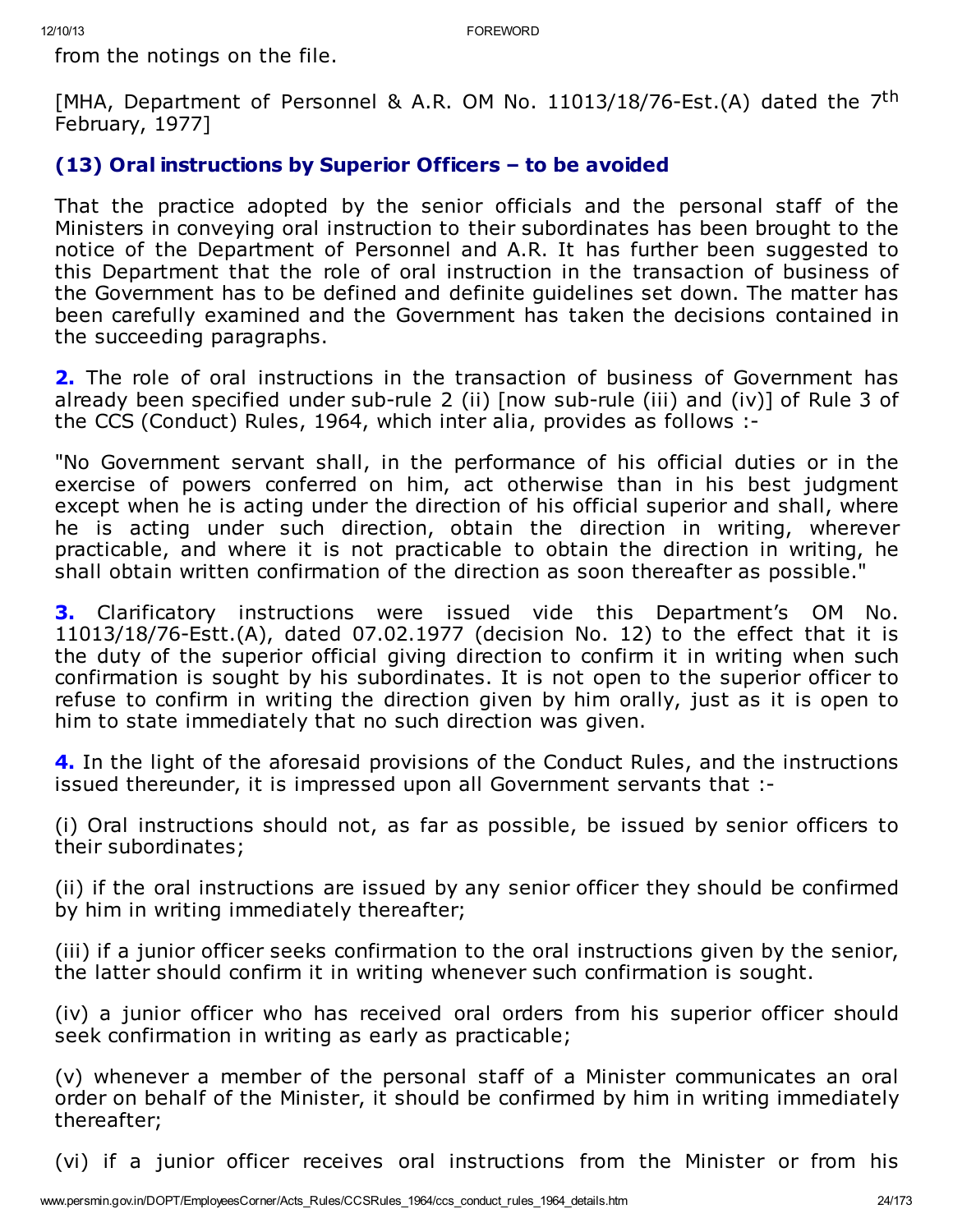personal staff and the orders are in accordance with the norms, rules, regulations or procedures, they should be brought to the notice of the Secretary or the Head of the Department, as the case may be, for information.

(vii) if a junior officer receives oral instructions from the Minister or from his personal staff and the orders are not in accordance with the norms, rules, regulations or procedures, they should seek further clear orders from the Secretary or the Head of the Department, as the case may be, about the line of action to be taken, stating clearly that the oral instructions are not in accordance with the rules, regulations, norms or procedures.

5. Since the personal staff of Minister whether belonging to organized services or otherwise are governed by the provisions of the Conduct Rules, 1964, they are also required to observe the orders outlined in the preceding paragraph.

[MHA, DP&AR OM No. 11013/12/78-Ests.(A), dated 01.08.1978]

#### (14) Joining of Educational Institution by Government servants outside normal office hours –

Please see decisions Nos. (1) and (2) under Rule15.

#### (15) Conviction of Government servants - Requirements regarding intimation to department superiors –

Please see decision No. (1) under Rule 19.

#### (16) Government servants seeking redress in Courts of Law of their grievances arising out of their employment or Conditions of Service –

Please see decision (2) Rule 19.

(17) Participation in shramdan activities Organised by Government departments or Bharat Sevak Samaj – Please see decision No. 3 under Rule 15.

#### (18) Joining Civil Defence – Permissible –

Please see decision No. (8) under Rule 15.

#### (19) Incentives to Central Government Servants who are members of St. John Ambulance Brigade –

Please see decision No. (12) under Rule 15.

#### (20) Role of oral instructions in the transaction of Government business.

Attention is invited to the provisions of Rule 3 of the CCS (Conduct) Rules, 1964 and paras 25 to 25-C of Central Secretariat Manual of Office Procedure (paras 31 to 34 of eleventh edition 1996) which define the scope and role of oral instructions in the transaction of Government business and also lay down the detailed procedure to be followed whenever it becomes necessary to give oral directions by a higher officer to a subordinate or when a member of the Personal Staff of the Minister communicates an oral order on behalf of the Minister. Instances have come to notice where the above provisions have not been followed.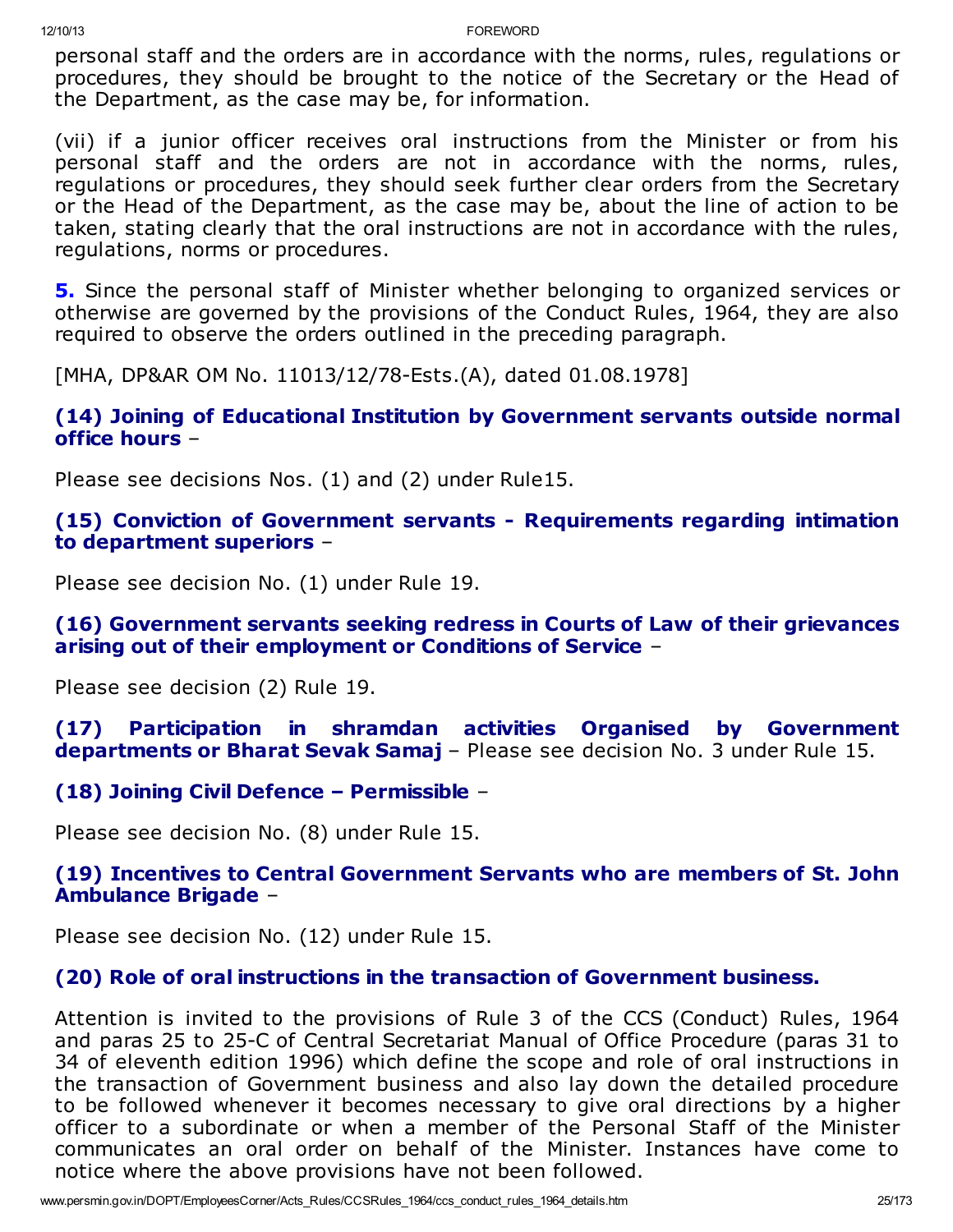**2.** The purpose for keeping a proper written record of policy decisions taken by the various Government functionaries, when action in this regard is to be initiated on the basis of oral instructions given by senior officers, is to ensure proper accountability of the decisions taken on important matters and have a record of the considerations leading to the decision. It is, therefore, reiterated that the procedure prescribed in the Manual of Office Procedure and the provisions of the Conduct Rules referred to above should be scrupulously followed at all levels in order to avoid ambiguity or doubts and to specify responsibility when important decisions are taken. It is clarified that these provisions apply equally to matters, which may be considered sensitive or secret. In such cases of sensitive nature, adequate care should however be taken to accord proper security classification to the relevant papers and to ensure their safe custody as envisaged in the Manual of Departmental Security Instructions.

[DOPT OM No. 11013/4/88-Estt.(A), dated 19.04.1988]

## (21) Association of Secretaries to the Government of India with Public Sector Undertakings

Reference is invited to this Department's OM No. 11017/11/93-AIS (III) dated 12<sup>th</sup> July, 1993 wherein it was conveyed, with the approval of Prime Minister, that as a general policy, Secretaries to Government need not be appointed to the Boards of Public Sector Undertakings or in such companies with which Public Sector Undertakings are intimately involved. It is hereby clarified that the policy referred to above would apply to Secretaries of Departments irrespective of the service to which they belong.

[DOPT OM No. 11013/11/93-Estt.(A), dated 25.10.1993]

# (22) Need to maintain independence and impartiality by Government servants in the discharge of their duties

In the Ministry of Home Affairs OM No. 41/2/55(II)-Estt. (A), dated 23<sup>rd</sup> April, 1955, instructions were issued emphasizing the need for Government servants, especially those holding positions of trust and responsibility, remaining not only honest and impartial in the discharge of their duties but also having the reputation of being so. Despite these instructions, it is not uncommon that complaints of favourtism or illwill shown by officers in supervisory positions towards their subordinates or other members of public are received every now and then.

2. While reiterating the instructions, issued in the Ministry of Home Affairs OM referred to above, it is again stressed that a Government servant must be impartial and must not show undue favour or illwill in his official dealings. If a Government servant is found to misuse his official position or to abet and connive at improper and illegal acts, he would render himself liable for disciplinary action for violation of Rule 3 of the CCS (Conduct) Rules, 1964.

[DOPT OM No. 11013/10/93-Estt.(A), dated 06.10.1993]

# (23) Requirement of taking prior permission by Government servants for leaving station/headquarters – clarification regarding

www.persmin.gov.in/DOPT/EmployeesCorner/Acts\_Rules/CCSRules\_1964/ccs\_conduct\_rules\_1964\_details.htm 26/173 Doubts have been expressed by Ministries/Departments as to whether a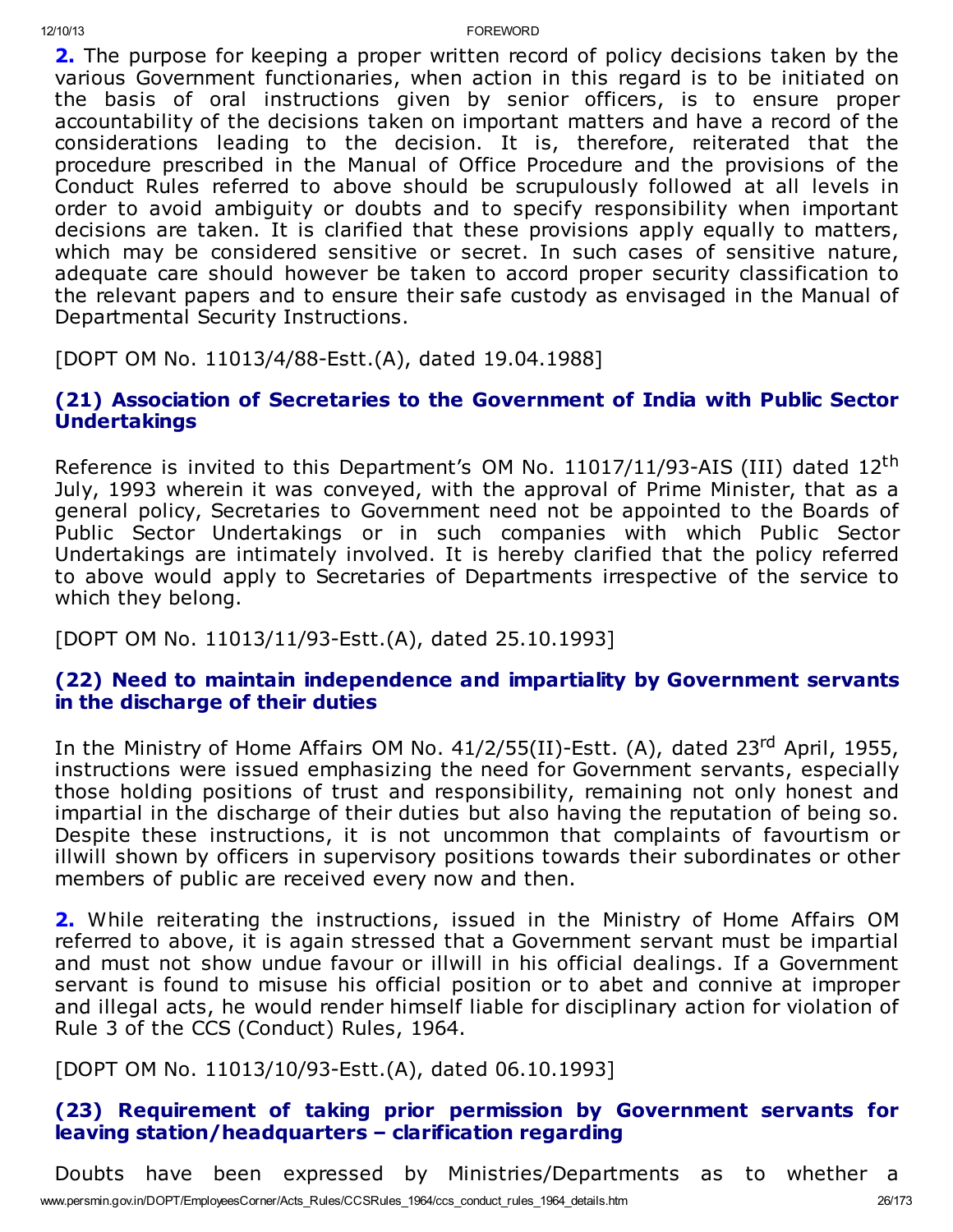Government servant is required to take permission before leaving station/headquarters during leave or otherwise, especially for visits abroad.

**2.** Attention of the Ministries/Departments is invited in this connection to the provisions of FR 11 which provides that 'unless in any case it be otherwise distinctly provided the whole time of a Government servant is at the disposal of the Government which pays him….' Article 56 of the Civil Service Regulations also provides that 'no officer is entitled to pay and allowance for any time he may spend beyond the limits of his charge without authority.' It is implicit in these provisions that a Government servant is required to take permission for leaving station/headquarters. It is thus clear that such permission is essential before a Government servant leaves his station or headquarters and more so when he proposes to go abroad during such absence, as such visit may have wider implications.

**3.** However, separate permission may not be necessary where a Government servant has indicated his intention of leaving headquarters/station alongwith leave address while applying for leave. The leave application form prescribed under the CCS (Leave) Rules, 1972 contains necessary columns in this regard. In case the leave applied for the purpose of visiting foreign country is sanctioned, it would imply that permission for going abroad is also granted and therefore leave sanctioning authorities should keep this aspect in mind while granting the leave applied for. In the case of officers who are competent to sanction leave for themselves they should obtain permission for leaving station from their superior authority. Failure to obtain permission of competent authority before leaving station/headquarters especially for foreign visits is to be viewed seriously and may entail disciplinary action.

[DOPT OM No. 11013/7/94-Estt.(A), dated 18.05.1994]

## (23A) Requirement of taking prior permission by Government servants for leaving station/headquarters – Clarification regarding.

Reference is invited to Department's OM No. 11013/7/94-Estt. (A) dated 18<sup>th</sup> May, 1994 (decision No. 23) on the subject mentioned above in which it has inter-alia been clarified that separate permission may not be necessary where a Government servant has indicated his intention of leaving headquarters/station alongwith leave address while applying for leave. It has also been clarified that in case leave applied for the purpose of visiting foreign country is sanctioned, it would imply that permission for going abroad is also granted and, therefore, leave sanctioning authority should keep this aspect in mind while granting the leave applied for.

2. The above instructions have been reviewed and it has been decided that while granting leave the sanctioning authority shall take prior approval, if required, for permitting the officer to go abroad as per the existing instructions.

[DOPT OM No. 11013/8/2000-Estt.(A), dated 07.11.2000]

## (23B) Requirement of taking prior permission by Government servants for leaving station/headquarters – Clarification regarding.

Reference is invited to this Department's O.M. No.  $11013/7/94$ -Estt. (A) dated the  $18<sup>th</sup>$  May, 1994 in which it has inter alia, been clarified that the Government servant should take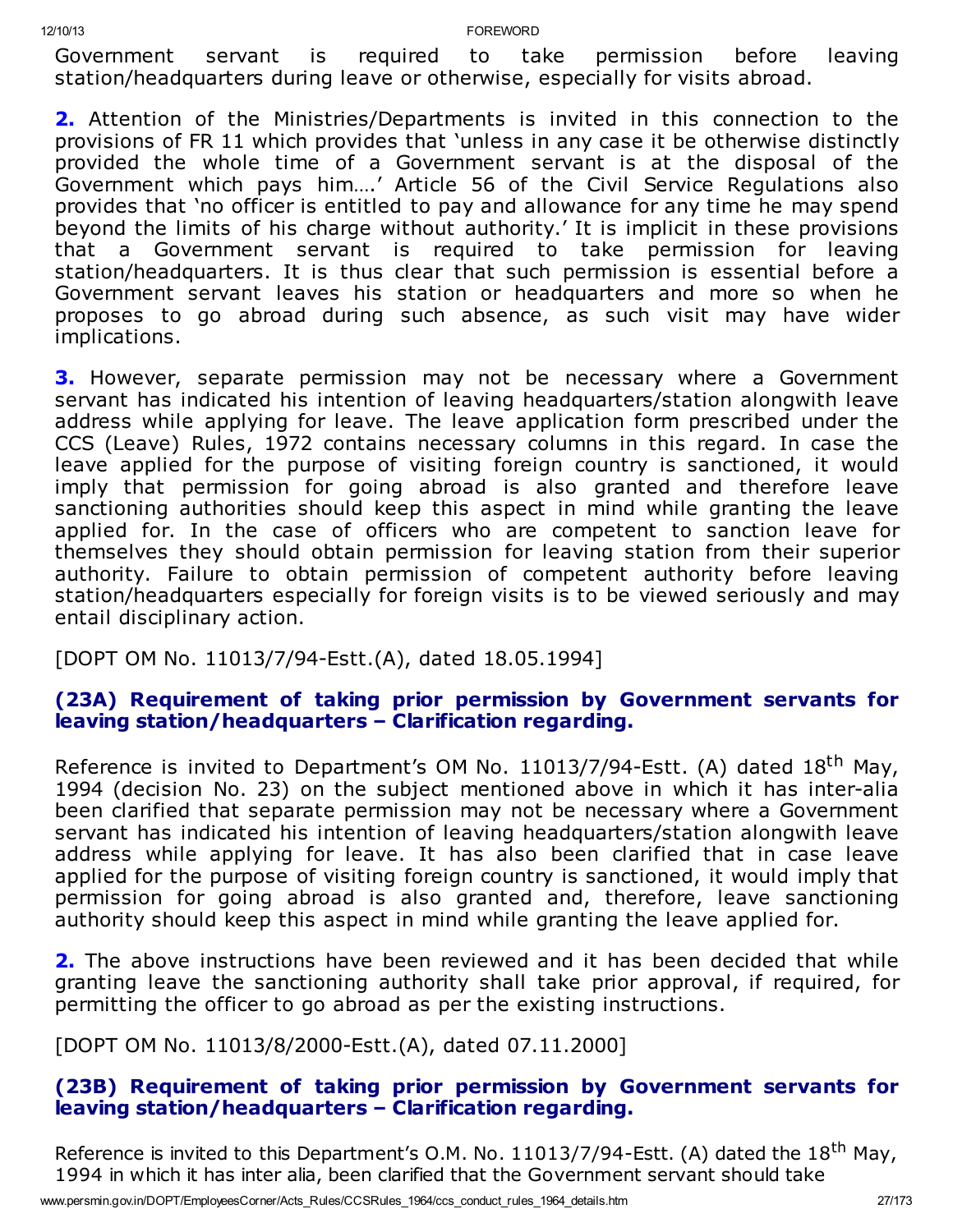permission for leaving station/headquarters especially for private visits abroad. It has also been clarified in O.M. No. 11013/8/2000-Estt. (A) dated the 7<sup>th</sup> November, 2000 that the leave sanctioning authority while granting leave shall take prior approval, if required, for permitting the officer to go abroad as per the existing instructions. Despite these instructions, instances have come to the notice of the Government where Government servants have left their headquarters without taking prior permission and proceeded abroad.

2. The High Court of Delhi, in its judgment dated the 28<sup>th</sup> May, 2004 in the Criminal Writ Petition No. 1004/03 (Chandra Kumar Jain Vs. Union of India,) has observed that a Government servant who had visited some foreign countries 161 times on private visits without permission was never questioned and no one in the customs and the other departments suspected why a Government servant was so frequently (161 times) making private visits without permission. The High Court has, therefore, directed the Central Government to frame guidelines on foreign private visits of the Government servants.

**3.** Keeping in view the observation of the High Court the Ministries/Departments are requested to bring the existing instructions on the subject matter to the notice of all concerned and ensure that Government servants take prior permission before leaving for visits abroad as required under these instructions. When such permissions to visit abroad is sought the Government servant is required to furnish information relating to the proposed and previous private visits as per the **proforma** (enclosed).

#### PROFORMA

# (See O.M. No.  $11013/7/2004$ -Estt. $(A)$  dated  $5<sup>th</sup>$  October, 2004)

- 1. Name
- 2. Designation
- 3. Pay
- 4. Ministry/Department (Specify Centre/State/PSU)
- 5. Passport No.
- 6. Details of private foreign travel to be undertaken

| Period of<br>abroad<br>From<br>Tο | Names of Purpose<br>Foreign<br>Countries<br>to be<br>visited |                                                  | Estimated<br>Expenditure | Source<br>οf<br><b>Funds</b> | Remarks |
|-----------------------------------|--------------------------------------------------------------|--------------------------------------------------|--------------------------|------------------------------|---------|
|                                   |                                                              | (Travel; board/<br>lodging, visa,<br>misc. etc.) |                          |                              |         |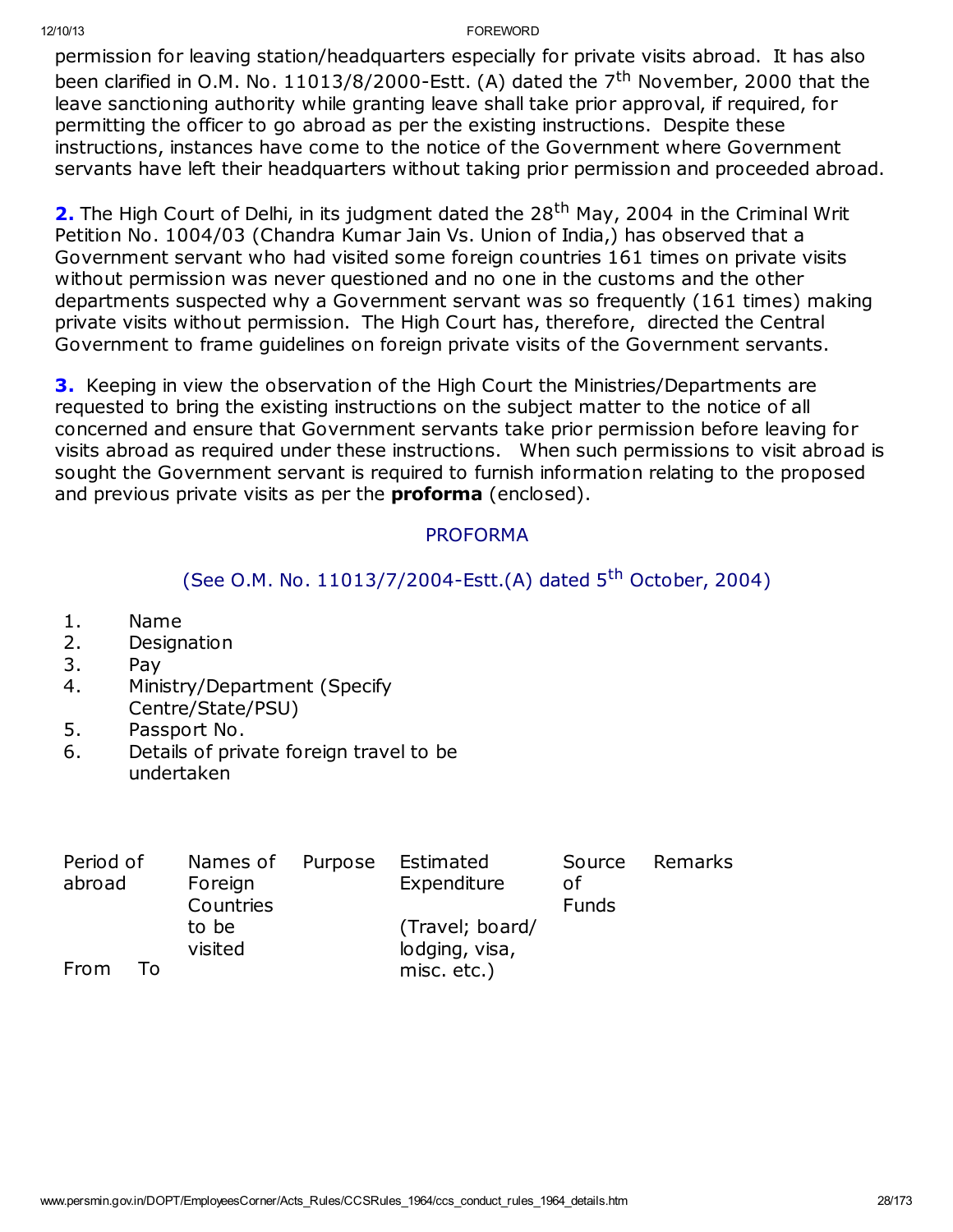7. Details of previous private foreign travel, if any undertaken during the last one year (as under item No. 6)

> Name : Designation : Date :

[DOPT OM No. 11013/7/2004-Estt.(A), dated 05.10.2004]

## (23C) Requirement of taking prior permission by Government servants for leaving station/headquarters – Clarification regarding.

Reference is invited to this Department's O.M. dated 5<sup>th</sup> October, 2004 (decision No. 23B) under which a proforma has been prescribed for the Government servants to furnish details of the private foreign travel proposed as well as undertaken during the last one year by them. The High Court of Delhi during further hearing in respect of direction given in W.P. (Crl.) No. 1004/2003 (Chandra Kumar Jain Vs. Union of India) observed on 17.11.2004 that it would be advisable for the Department of Personnel & Training, to amend the proforma published with the Office Memorandum dated 5<sup>th</sup> October, 2004 so as to obtain details of previous private foreign travel, if any, undertaken by the Central Government employees during the last four to five years.

2. The matter has been considered and it has been decided that in the entries against serial number 7 of the proforma prescribed under the O.M. dated 5<sup>th</sup> October, 2004, the words "last one year" may be substituted by the words "last four years". A revised proforma is enclosed.

**3.** Ministry of Finance etc. are requested to bring the contents of the Office Memorandum dated 5<sup>th</sup> October, 2004 as well as this Office Memorandum to the notice of all Government servants serving under their control and ensure that these are strictly followed by all concerned.

# PROFORMA

(See O.M. No. 11013/7/2004-Estt.(A) dated  $5^{th}$  Oct, 2004 and dated 15<sup>th</sup> Dec, 2004)

- 1. Name
- 2. Designation
- 3. Pay
- 4. Ministry/Department (Specify
- Centre/State/PSU)
- 5. Passport No.
- 6. Details of private foreign travel to be undertaken

Period of Mames of Purpose Estimated Source Remarks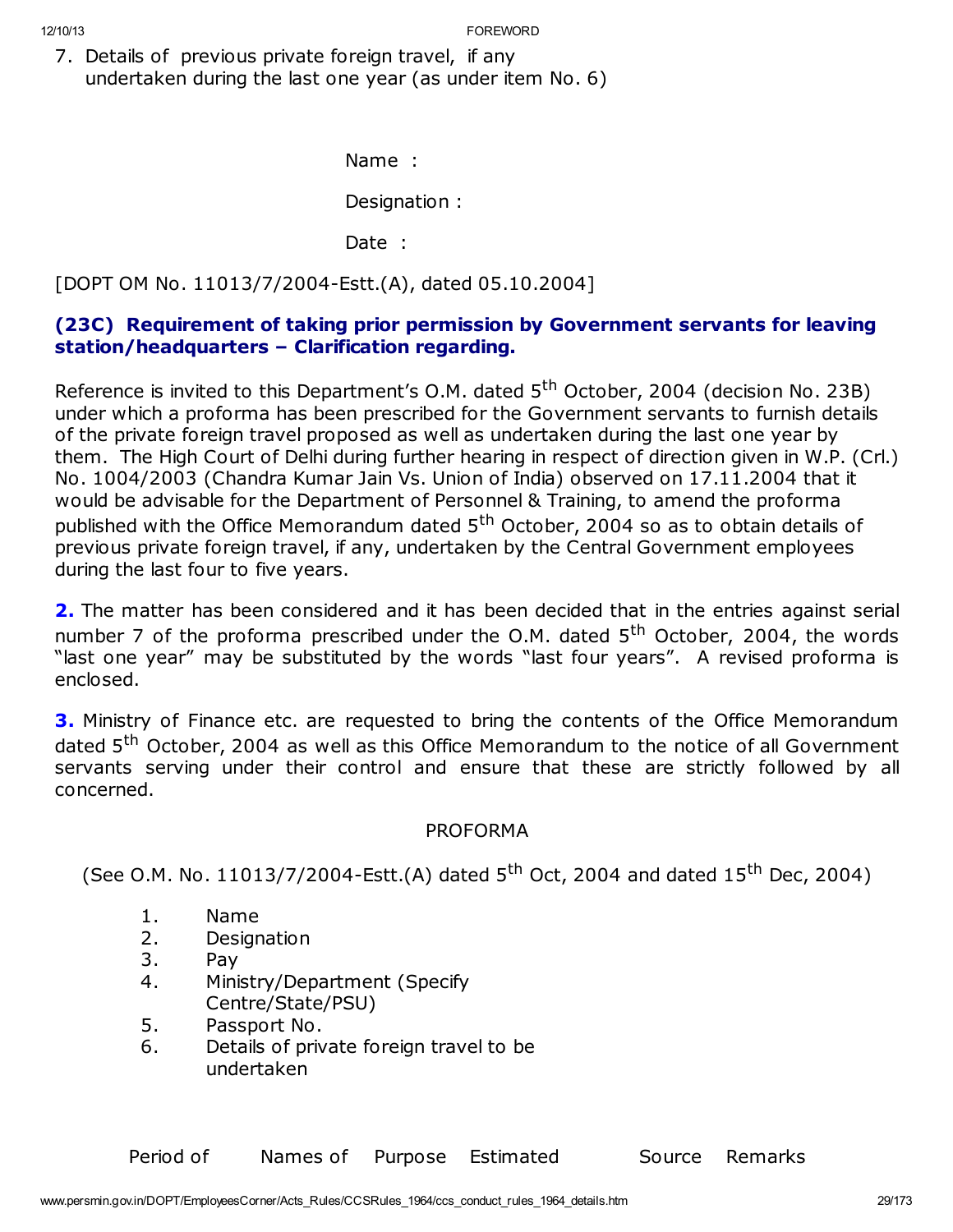abroad Foreign **Countries** to be visited From To to be (Travel; board/

12/10/13 FOREWORD

Expenditure of

Funds

lodging, visa, misc. etc.)

7. Details of previous private foreign travel, if any undertaken during the last four years (as under item No. 6)

Name :

Designation :

Date :

[DOPT OM No. 11013/7/2004-Estt.(A), dated 15.12.2004]"

# (24) Implementation of prescribed procedure, rules, orders etc. on service matters.

The Ministry of Personnel, Public Grievances & Pensions and the Ministry of Finance are the nodal Ministries responsible for formulating policies and framing rules and regulations relating to service conditions and other aspects of personnel administration of Government servants. The administrative Ministries/Departments are responsible for considering individual cases of Government servants and issuing appropriate orders thereon in accordance with the rules and instructions on the subject.

**2.** Complaints have been received in this Department that litigation on service matters is on the increase due to non-implementation or incorrect implementation of laid down policies and rules. Every Government servant is required to maintain at all times devotion to duty. Every Government servant is also required to act in his best judgment in the performance of his official duties or in exercise of powers conferred on him. It is thus enjoined upon all Government servants that they should faithfully implement the laid down policies, rules and regulations, etc. in service matters. If the prescribed policies, rules, orders etc. on service matters are adhered to and implemented properly by administrative authorities etc., litigation on service matters would be considerably reduced.

[DOPT OM No. 11013/6/94-Estt.(A), dated 27.05.1994]

# (25) Supreme Court judgment in the case of Vishaka Vs. State of Rajasthan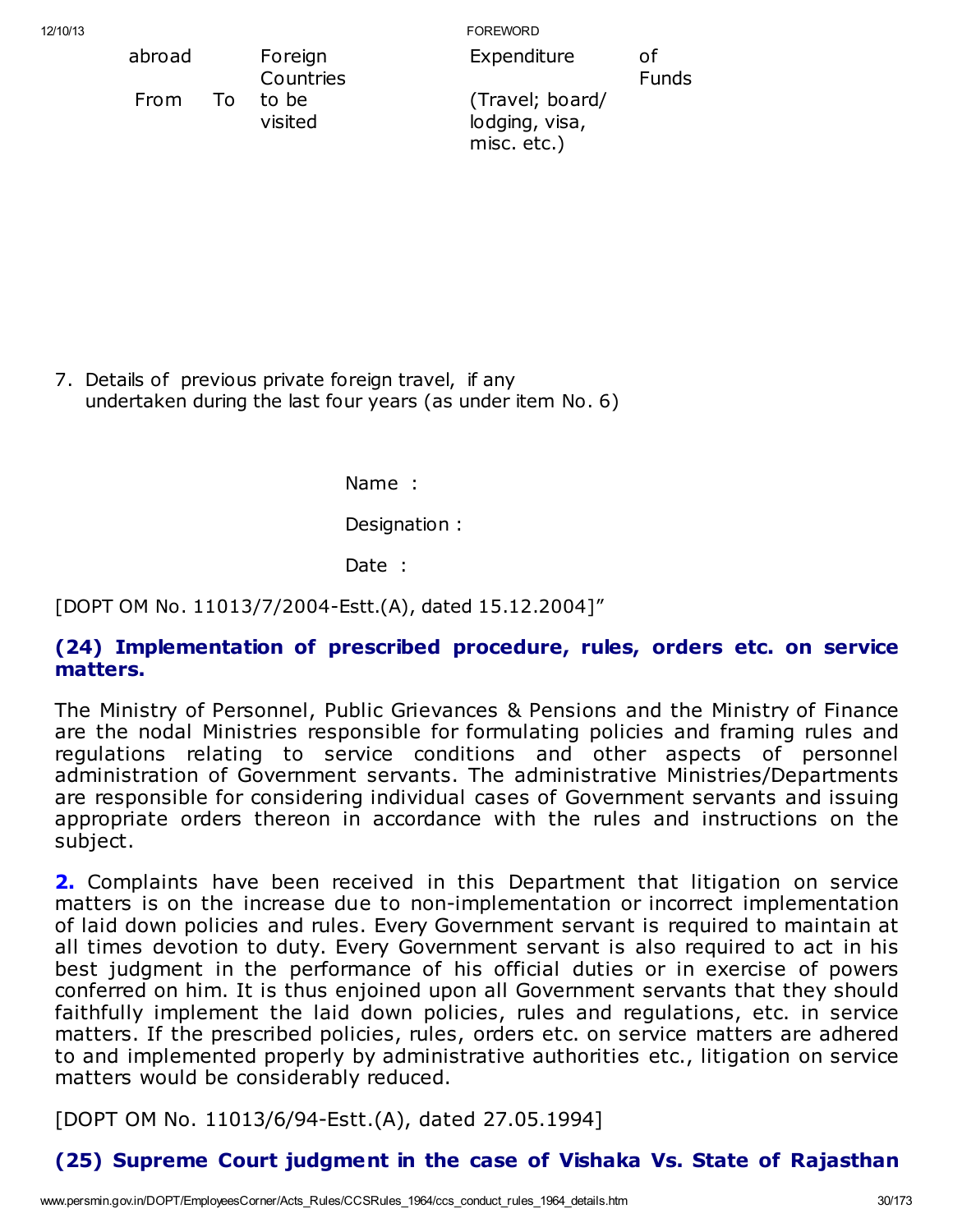#### regarding sexual harassment of working women.

In the case of Vishaka and Ors Vs. State of Rajasthan and Ors. (JT 1997 (7) SC 384), the Hon'ble Supreme Court has laid down guidelines and norms to be observed to prevent sexual harassment of working women.

2. It has been laid down in the judgment above-mentioned that it is the duty of the employer or other responsible persons in work places or other institutions to prevent or deter the commission of acts of sexual harassment and to provide the procedure for the resolution, settlement or prosecution of acts of sexual harassment by taking all steps required. For this purpose, sexual harassment includes such unwelcome sexually determined behaviour (whether directly or implication) as :-

- a) physical contact and advances;
- b) a demand or request for sexual favours;
- c) sexually coloured remarks;
- d) showing pornography;

e) any other unwelcome physical, verbal or non-verbal conduct of sexual nature.

**3.** Attention in this connection is invited to Rule 3 (1) (iii) of the CCS (Conduct) Rules, 1964, which provides that every Government servant shall at all times do nothing which is unbecoming of a Government servant. Any act of sexual harassment of women employees is definitely unbecoming of a Government servant and amounts to a misconduct. Appropriate disciplinary action should be initiated in such cases against the delinquent Government servant in accordance with the rules.

4. Where such conduct amounts to a specific offence under the Indian Penal Code or under any other law, the concerned authorities shall initiate appropriate action in accordance with law by making a complaint with the appropriate authority.

5. In particular, it should be ensured that victims, or witnesses are not victimized or discriminated against while dealing with complaints or sexual harassment. The victims of sexual harassment should have the option to seek transfer of the perpetrator or their own transfer.

**6.** Complaint Mechanism :- Whether or not such conduct constitutes an offence under law or a breach of the service rules, an appropriate complaint mechanism should be created in every organization for redress of the complaint made by the victim. Such complaint mechanism should ensure time bound treatment of complaints. Wherever such machineries for redressal of grievance already exist, they may be made more effective and in particular women officers should preferably handle such complaints.

7. Awareness :- Awareness of the rights of female employees in this regard should be created in particular by prominently notifying the guidelines (copy enclosed) in a suitable manner.

8. A specific provision is, however, being made in the CCS (Conduct) Rules, 1964,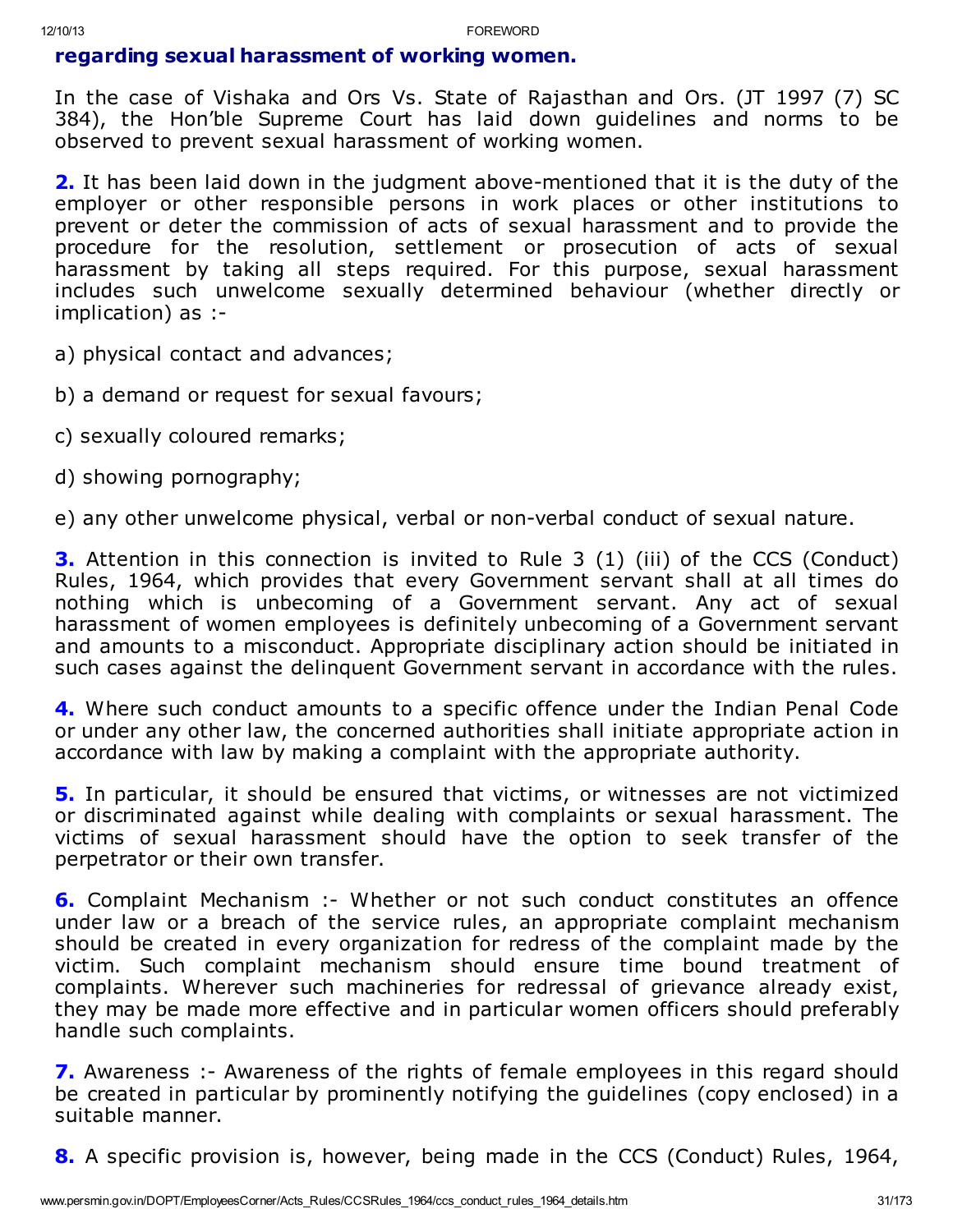prohibiting sexual harassment of women by Government servants, in compliance of the judgment of the Hon'ble Supreme Court.

#### GUIDELINES AND NORMS LAID DOWN BY THE HON'BLE SUPREME COURT IN VISHAKA & ORS. V. STATE OF RAJASTHAN & ORS. (JT 1997 (7) SC 384)

HAVING REGARD to the definition of 'human rights' in Section 2 (d) of the Protection of Human Rights Act, 1993, TAKING NOTE of the fact that the present civil and penal laws in India do not adequately provide for specific protection of women from sexual harassment in work places and that enactment of such legislation will take considerable time,

It is necessary and expedient for employers in work places as well as other responsible persons or institutions to observe certain guidelines to ensure the prevention of sexual harassment of women.

#### 1. Duty of the Employer or other responsible persons in work places and other institutions :

It shall be the duty of the employer or other responsible persons in work places or other institutions to prevent or deter the commission of acts of sexual harassment and to provide the procedures for the resolution, settlement or prosecution of acts of sexual harassment by taking all steps required.

# 2. Definition :

For this purpose, sexual harassment includes such unwelcome sexually determined behaviour (whether directly or by implication) as :

- a) Physical contact and advances;
- b) a demand or request for sexual favours;
- c) sexually coloured remarks;
- d) showing pornography;

e) any other unwelcome physical, verbal or non-verbal conduct of sexual nature.

Where any of these acts is committed in circumstances where-under the victim of such conduct has a reasonable apprehension that in relation to the victim's employment or work whether she is drawing salary, or honorarium or voluntary, whether in Government, public or private enterprise such conduct can be humiliating and may constitute a health and safety problem. It is discriminatory for instance when the woman has reasonable grounds to believe that her objection would disadvantage her in connection with her employment or work including recruiting or promotion or when it creates a hostile work environment. Adverse consequences might be visited if the victim does not consent to the conduct in question or raises any objection thereto.

# 3. Preventive Steps :

All employers or persons in charge of work place whether in public or private sector should take appropriate steps to prevent sexual harassment. Without prejudice to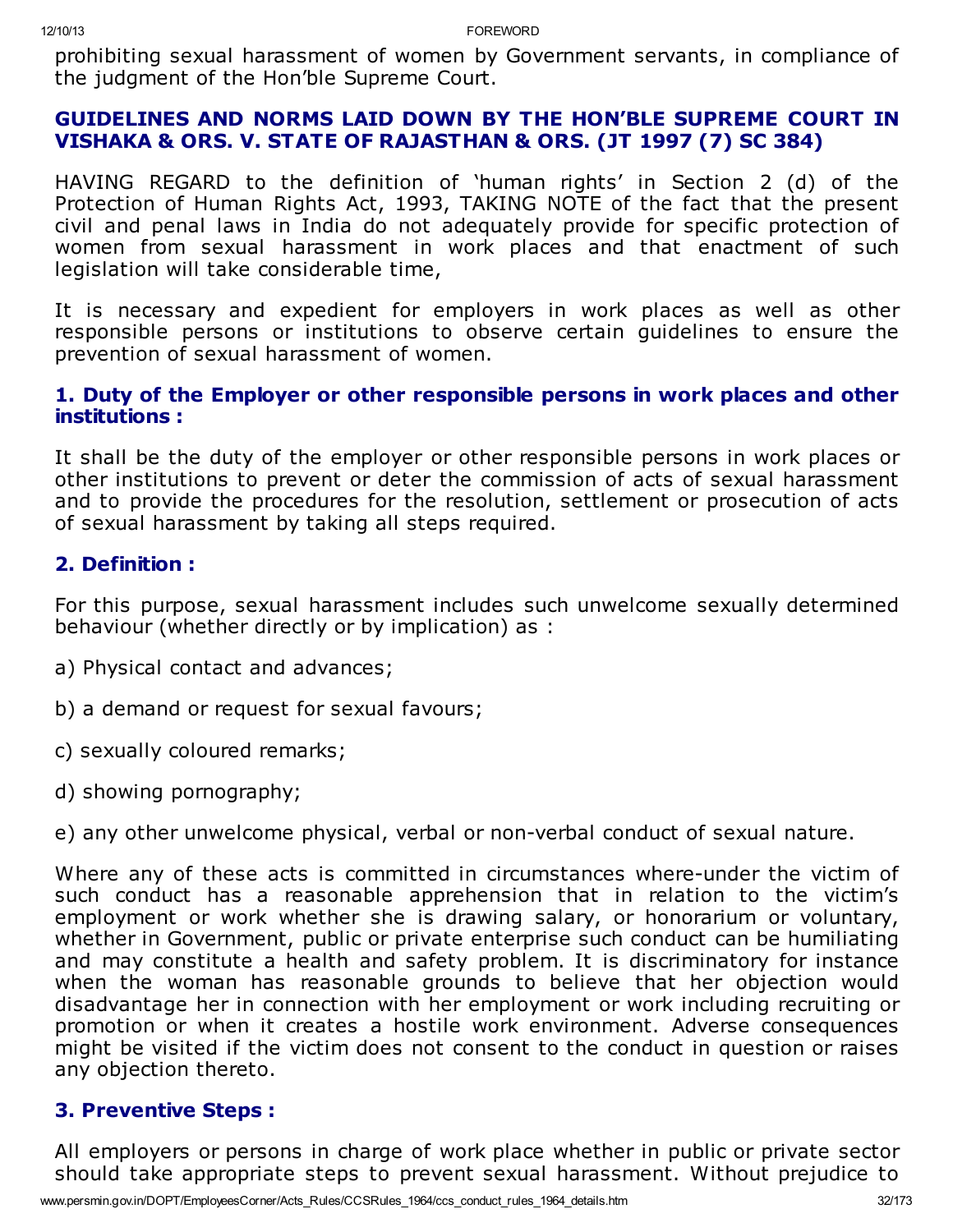the generality to this obligation they should take the following steps :-

(a) Express prohibition of sexual harassment as defined above at the work place should be notified, published and circulated in appropriate ways.

(b) The Rules/Regulations of Government and Public Sector bodies relating to conduct and discipline should include rules/regulations prohibiting sexual harassment and provide for appropriate penalties in such rules against the offender.

(c) As regards private employers steps should be taken to include the aforesaid prohibitions in the standing orders under the Industrial Employment (Standing Orders) Act, 1946.

(d) Appropriate work conditions should be provided in respect of work, leisure, health and hygiene to further ensure that there is no hostile environment towards women at work places and no employee woman should have reasonable grounds to believe that she is disadvantaged in connection with her employment.

# 4. Criminal Proceedings :

Where such conduct amounts to a specific offence under the Indian Penal Code or under any other law, the employwer shall initiate appropriate action in accordance with law by making a complaint with the appropriate authority.

In particular, it should ensure that victims or witnesses are not victimized or discriminated against while dealing with complaints of sexual harassment. The victims of sexual harassment should have the option to seek transfer of the perpetrator or their own transfer.

# 5. Disciplinary Action :

Where such conduct amount to misconduct in employment as definded by the relevant service rules, appropriate disciplinary action should be initiated by the employer in accordance with those rules.

# 6. Complaint Mechanism :

Whether or not such conduct constitutes an offence under law or a breach of the service rules, an appropriate complaint mechanism should be created in the employer's organization for redress of the complaint made by the victim. Such complaint mechanism should ensure time bound treatment of complaints.

# 7. Complaint Mechanism :

The complaint mechanism referred to in (6) above, should be adequate to provide, where necessary, a Complaints Committee, a special councellor or other support service, including the maintenance of confidentiality.

The Complaints Committee should be headed by a woman and not less than half of its member should be women. Further to prevent the possibility of any undue pressure or influence from senior levels, such Complaints Committee should involve a third party, either NGO or other body who is familiar with the issue of sexual harassment.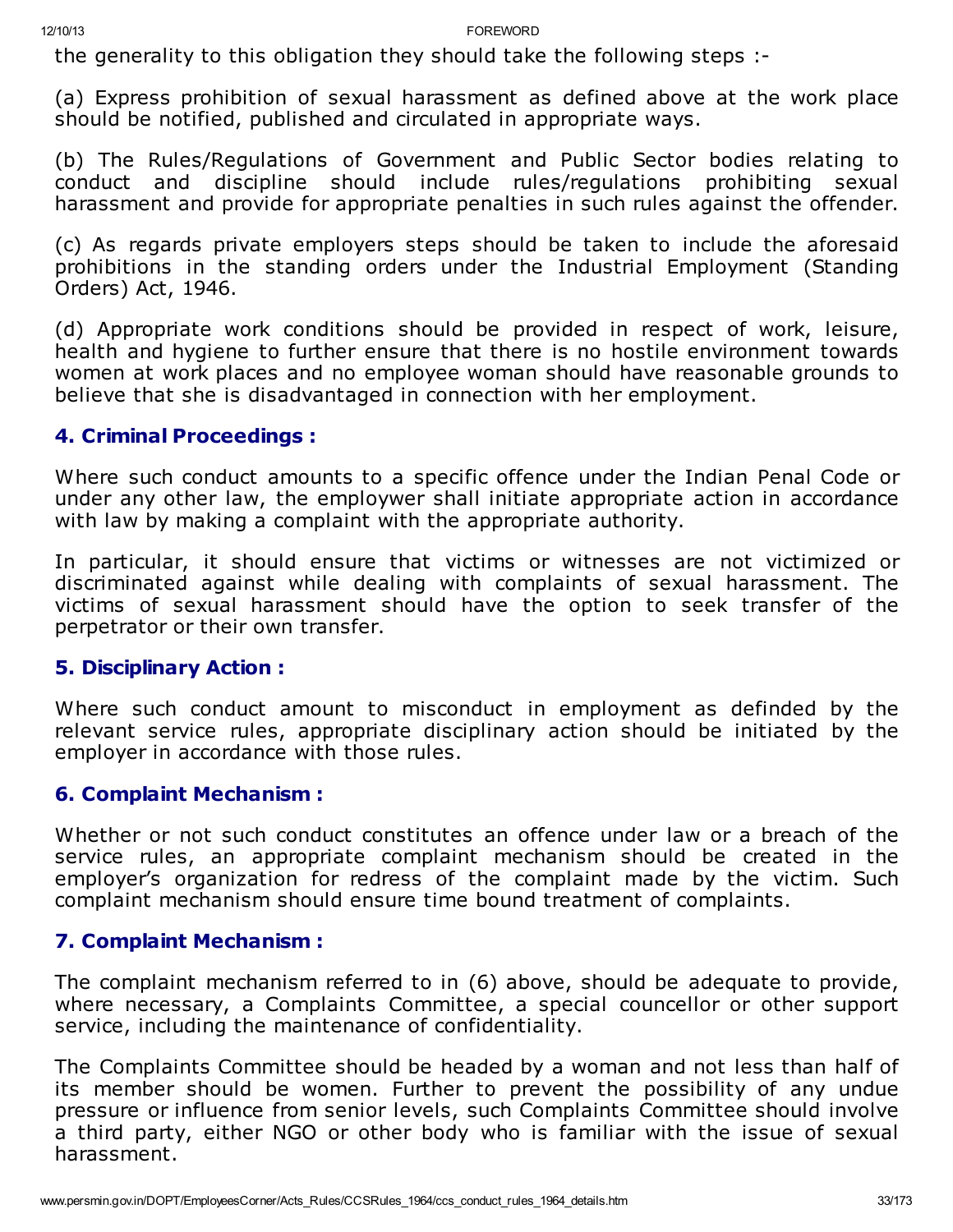The Complaints Committee must make an annual report to the Government department concerned of the complaints and action taken by them.

The employers and person in charge will also report on the compliance with the aforesaid guidelines including on the reports of the Complaints Committee to the Government department.

#### 8. Workers' Initiative :

Employees should be allowed to raise issues of sexual harassment at workers' meeting and in other appropriate forum and it should be affirmatively discussed in Employer-Employee Meetings.

## 9. Awareness :

Awareness of the rights of female employees in this regard should be created in particular by prominently notifying the guidelines (and appropriate legislation when enacted on the subject) in a suitable manner.

# 10. Third Party Harassment :

Where sexual harassment occurs as a result of an act or omission by any third party or outsider, the employer and person in charge will take all steps necessary and reasonable to assist the affected person in terms of support and preventive action.

**11.** The Central/State Governments are requested to consider adopting suitable measures including legislation to ensure that the guidelines laid down by this order are also observed by the employers in Private Sector.

**12.** These guidelines will not prejudice any rights available under the Protection of Human Rights Act, 1993.

[DOPT OM No. 11013/10/97-Estt.(A), dated 13.02.1998]

# (25A) Prevention of sexual harassment of working women

The above guidelines (decision No. 25) inter-alia stipulate for the creation of an appropriate complaint mechanism in every organization for re-dressal of the complaints made by the victims. It has come to the notice of this Department that in one of the Central Government Offices, the Committee constituted for the purpose was headed by an official of the rank of Upper Division Clerk. As an official not sufficiently higher in rank may not be able to express views independently/freely especially when the perpetrator is holding an higher position, the arrangement makes mockery of the system. It is, therefore, requested that the Committee constituted for redressal of the complaints by the victims of sexual harassment should be headed by an officer sufficiently higher in rank, so as to lend credibility to the investigations.

[DOPT OM No. 11013/10/97-Estt.(A), dated 13.07.1999]

## (25B) Report of the Complaints Committee constituted for prevention of sexual harassment of women at work places – follow up action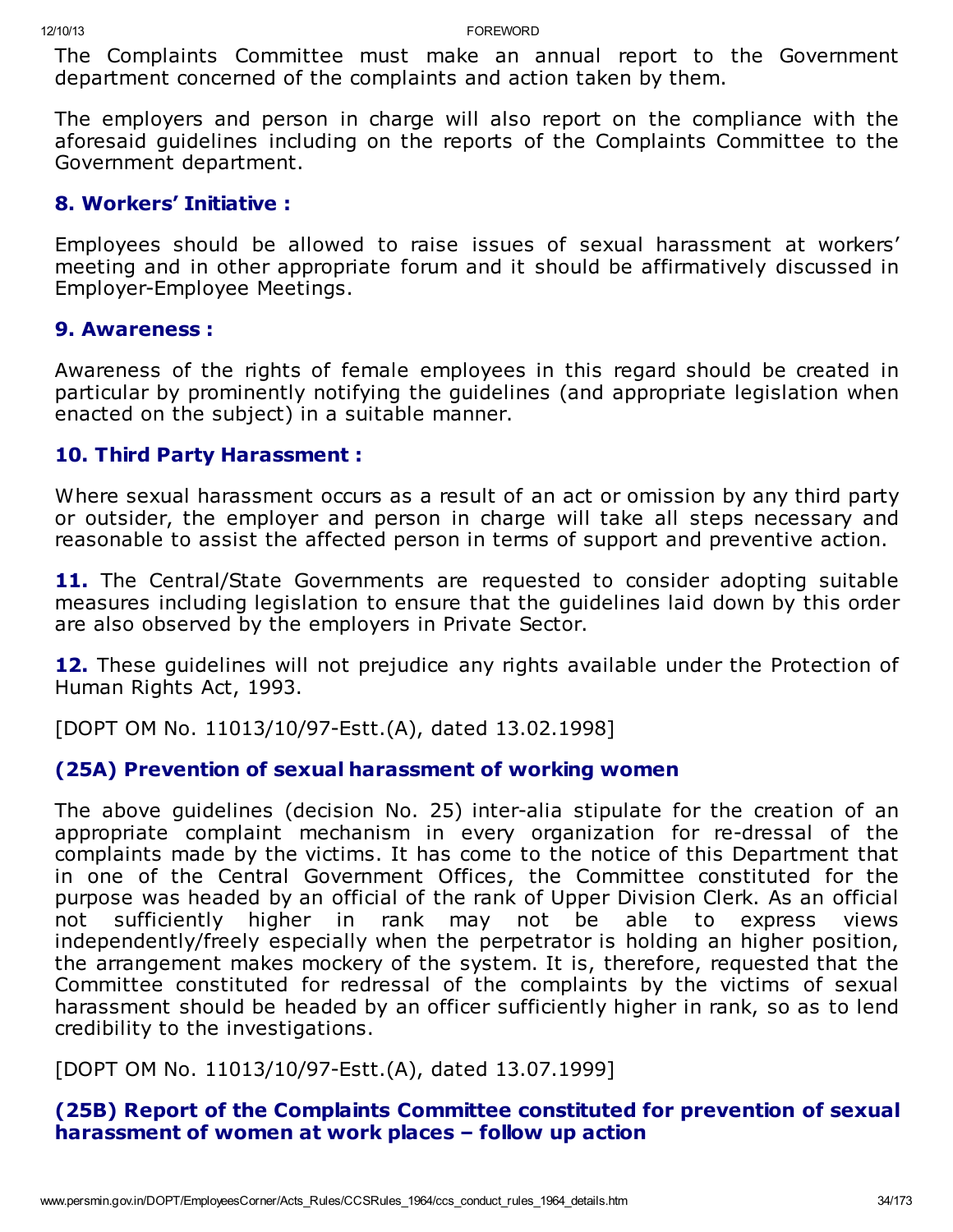Reference is invited to this Department's OM No. 11013/10/97-Estt. (A) dated 13<sup>th</sup> February, 1998 under which the guidelines and norms laid down by the Supreme Court in the case of Vishka and others Vs. State of Rajasthan and others (JT 1997 (7) SC 384) for prevention of sexual harassment of women at work places, were circulated to all Ministries/Departments for compliance by all concerned.

2. The quidelines laid down by the Supreme Court provide, inter-alia, for the constitution of a Complaints Committee in the employer's organization for redress of the complaint made by the victim. In this connection, a question has been raised regarding the status of the inquiry held by the Complaints Committee. It is clarified that the findings of the Complaints Committee regarding sexual harassment of the complainant/victim will be binding on the disciplinary authority to initiate disciplinary proceedings against the Government servant(s) concerned under the provisions of the CCS (CCA) Rules, 1965. The report of the Complaints Committee should be treated as a preliminary report against the accused Government servant.

[DOPT OM No. 11013/11/2001-Estt.(A), dated 12.12.2002]

## 25C. Report of the Complaints Committee constituted for prevention of sexual harassment of women at work places – follow up action.

Reference is invited to this Department's O.M. of even number dated 12<sup>th</sup> December, 2002 in which it has been clarified that the report of the Complaints Committee should be treated as a preliminary report against the accused Government servant.

**2.** In the order dated 26.04.2004 in Writ Petition (Crl.) No. 173-177/1999 (Medha Kotwal Lele & Others Vs. Union of India and others) the Supreme Court has directed that "the report of the Complaints Committee shall be deemed to be an inquiry report under the CCS Rules. Thereafter the disciplinary authority will act on the report in accordance with the rules." Sub-rule (2) of rule 14 of the CCS (CCA) Rules, 1965 has accordingly been amended to provide that the Complaints Committee shall be deemed to be the inquiring authority appointed by the disciplinary authority for the purpose of these Rules by the Notification No. 11012/5/2001-Estt. (A) dated 01.07.2004 (GSR 225 dated  $10^{th}$  July, 2004).

**3.** In view of the said amendment made to the CCS (CCA) Rules, 1965 the instructions contained in the  $O.M.$  No. 11013/11/2001-Estt. (A) dated  $12<sup>th</sup>$ December, 2002 should be treated as modified and the report of the Complaints Committee should be treated as an enquiry report and not a preliminary report.

#### (25 D) Central Civil Services (Conduct) Rules, 1964 – constitution of a Complaints Committee to enquire into complaints of sexual harassment made against officers of the level of Secretary and Additional Secretary to the Government of India.

Reference is invited to the Department of Personnel and Training's O.M. No. 11013/10/97-Estt. (A) dated 13.02.1998 on the guidelines and norms to be observed to prevent sexual harassment of women were issued under rule 3 of the Central Civil Services (Conduct) Rules, 1964 in pursuance of the judgment of the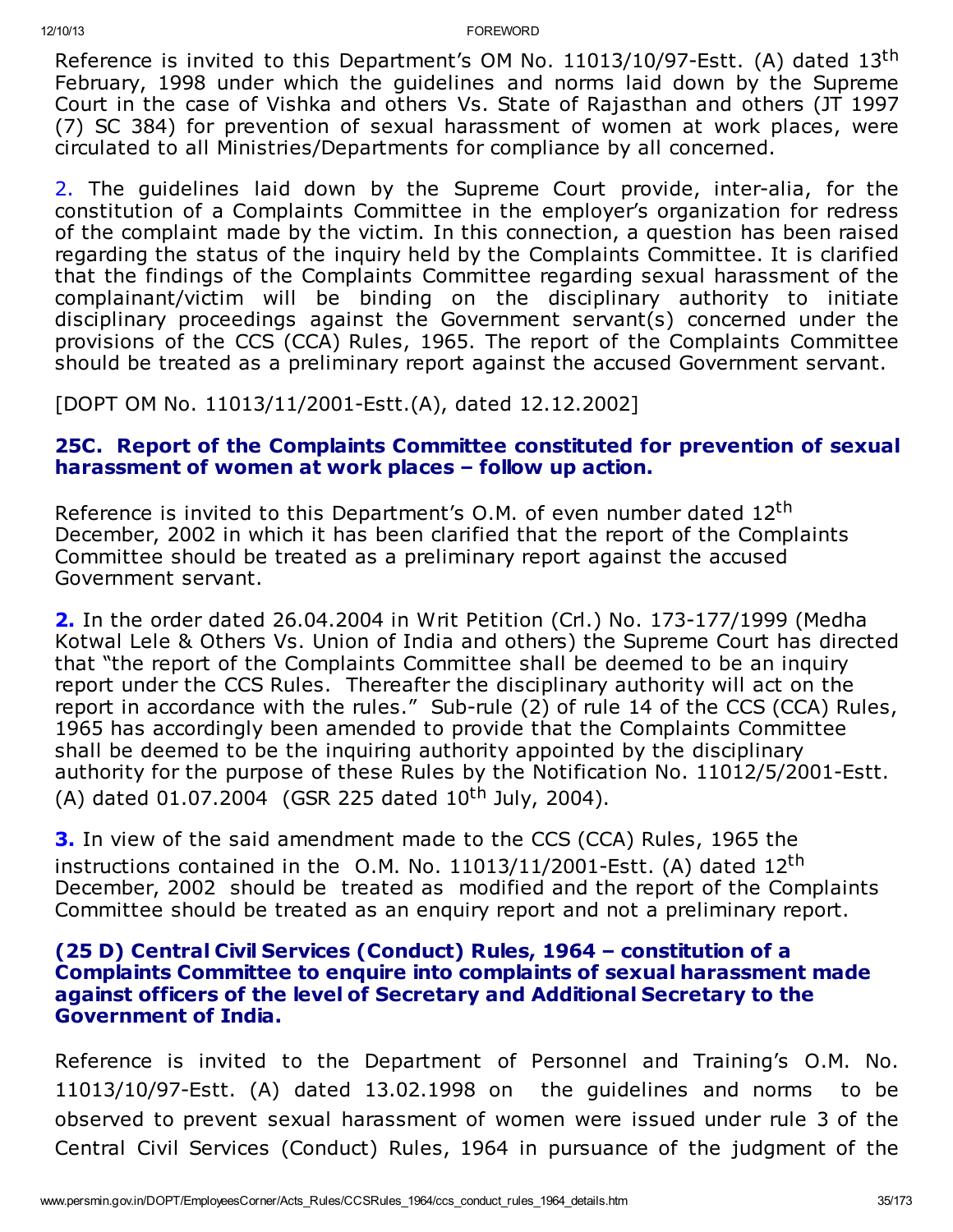Hon'ble Supreme Court in Vishakha & Others vs. State of Rajasthan & Others (JT 1997 (7) SC 384) and to say that para 6 of the Supreme Court's guidelines provides for creation of an appropriate complaint mechanism so as to ensure time-bound treatment of complaints of sexual harassment preferably by women officers. Para 7 thereof stipulates that the Complaints Committee should be headed by a woman and not less than half of its member should be women and that further to prevent the possibility of any undue pressure or influence from senior levels, such Complaints Committee should involve a third party, either an NGO or other body who is familiar with the issue of sexual harassment.The various Ministries/Departments were also advised vide DOPT's O.M. No. 11013/10/97-Estt. (A) dated 13.07.1999 to ensure that the Committee constituted for redressal of the complaints by the victims of sexual harassment should be headed by an officer sufficiently higher in rank so as to lend credibility to the investigations. Subsequently, in 2004 a proviso was added to rule 14(2) of the Central Civil Services (Classification, Control and Appeal) Rules, 1965 to the effect that the Complaints Committee established in each Ministry or Department or Office for inquiring into complaints of sexual harassment shall be deemed to be the Inquiring Authority appointed by the Disciplinary Authority and that the Complaints Committee shall hold, if no separate procedure has not been prescribed for the Complaints Committee for holding the inquiry into such complaints, the inquiry, as far as practicable in accordance with the procedure laid down in the said rules.

2. For inquiring into complaints made against officers of the level of Secretary and Additional Secretary and equivalent level in the Government of India in the Ministries/Departments and Organisations directly under the control of the Central Government (other than the Central PSUs), it has been decided with the approval of the Prime Minister to constitute a Complaints Committee in terms of Cabinet Secretariat's Order No. 1 dated 26.09.2008 (copy enclosed). Existing Complaints Committee established in each Ministry or Department or Office will, therefore, inquire into fresh complaints of sexual harassment against only those Government servants who are not covered by the Cabinet Secretariat's Order No. 1 dated 26.09.2008.

3. All Ministries/Departments are requested to bring the foregoing to the notice of all concerned for information and necessary action.

# Copy of Cabinet Secretariat's O.M. No. 501/28/1/2008-CA.V dated 26<sup>th</sup> September, 2008

No. 501/28/1/2008-CA.V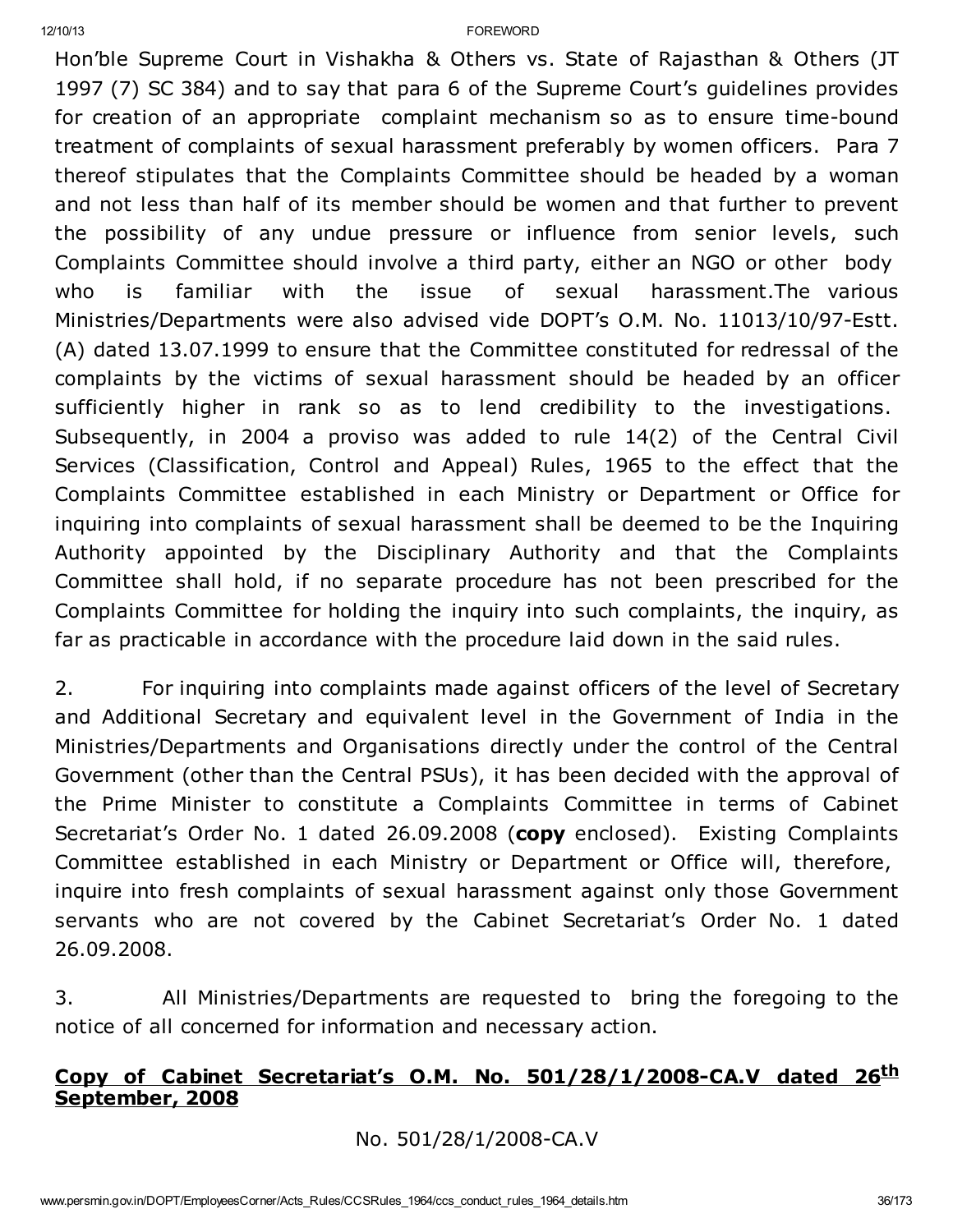#### Cabinet Secretariat

#### Rashtrapati Bhavan

……

New Delhi, Dated: 26<sup>th</sup> September, 2008

Subject : Constitution of a Complaints Committee to enquire into complaints of sexual harassment made against officers of the level of Secretary and Additional Secretary to the Government of India.

With the approval of the Prime Minister, it has been decided to constitute a Complaints Committee to enquire into complaints of sexual harassment made against officers of the level of Secretary and Additional Secretary and equivalent level in Ministries, Departments and organizations directly under the control of the Central Government other than Central PSUs.

2. The Committee will proceed in accordance with guidelines laid down by the Supreme Court in the case of Visakha and Others vs. State of Rajasthan. The composition of the Committee will be as follows :

i. Ms Rathi Vinay Jha, (IAS retired),

-Chairperson

Secretary-General,

World Travel and Tourism Council, New Delhi.

ii Ms. Indu Agnihotri,

Senior Fellow,

-Member

Centre for Women's Development Studies, New Delhi

------------

iii A senior officer with experience of the sector or department to which the complaint relates (to be nominated for each case separately depending upon the Department/Ministry to which the complaint relates) -Member

3. The Committee will have a tenure of three years from the date of issue of this order and will be serviced by the Cabinet Secretariat.

(Renuka Viswanathan)

Secretary (Coordination)

# [DOPT OM No. 11013/3/2009-Estt. (A) dated 2<sup>nd</sup> February, 2009]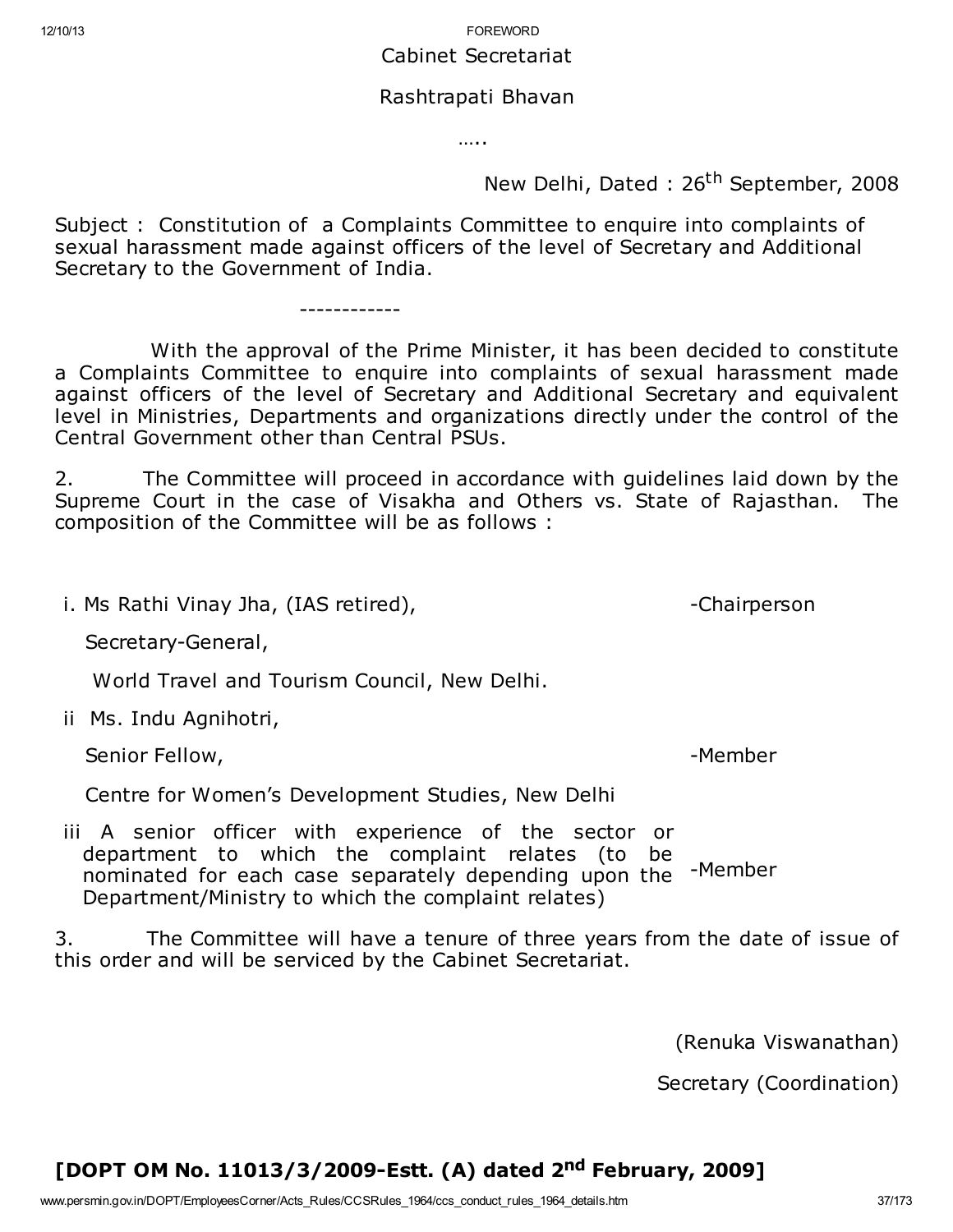#### (25 E) Guidelines regarding prevention of sexual harassment of working women in the workplace.

Department of Personnel and Training's O.M. No. 11013/10/97-Estt. (A) dated 13.02.1998 and 13.07.1999, O.M. No. 11013/11/2001-Estt. (A) dated 12.12.2002 and 04.08.2005 and O.M. No. 11013/3/2009-Estt. (A) dated 02.02.2009 on the abovementioned subject and to say that it is necessary to have in place at all times an effective Complaint Mechanism for dealing with cases of sexual harassment of working women and to create awareness in this regard, particularly amongst working women. The salient features of the Complaint Mechanism and inquiry procedure are as follows :-

(i) Rule 3 C of the CCS (Conduct) Rules, 1964 provides that no Government servant shall indulge in any act of sexual harassment of any women at her work place. Every Government servant who is incharge of a work place shall take appropriate steps to prevent sexual harassment to any woman at such work place. "Sexual harassment" includes such unwelcome sexually determined behaviour, whether directly or otherwise, as --

- (a) physical contact and advances;
- (b) demand or request for sexual favours;
- (c) sexually coloured remarks;
- (d) showing any pornography; or./-

(e) any other unwelcome physical, verbal or non-verbal conduct of a sexual nature.

(ii) Whether or not such conduct constitutes an offence under law or a breach of the service rules, an appropriate complaint mechanism should be created in the employer's organization for redress of the complaint made by the victim. Such complaint mechanism should ensure time bound treatment of complaints.

(iii) The complaint mechanism should be adequate to provide, where necessary, a Complaints Committee, a special councellor or other support service, including the maintenance of confidentiality.

The Complaints Committee should be headed by a woman and not less than half of its member should be women. Further to prevent the possibility of any undue pressure or influence from senior levels, such Complaints Committee should involve a third party, either NGO or other body who is familiar with the issue of sexual harassment.

The Complaints Committee must make an annual report to the Government department concerned of the complaints and action taken by them.

The employers and person in charge will also report on the compliance with the aforesaid guidelines including on the reports of the Complaints Committee to the Government department.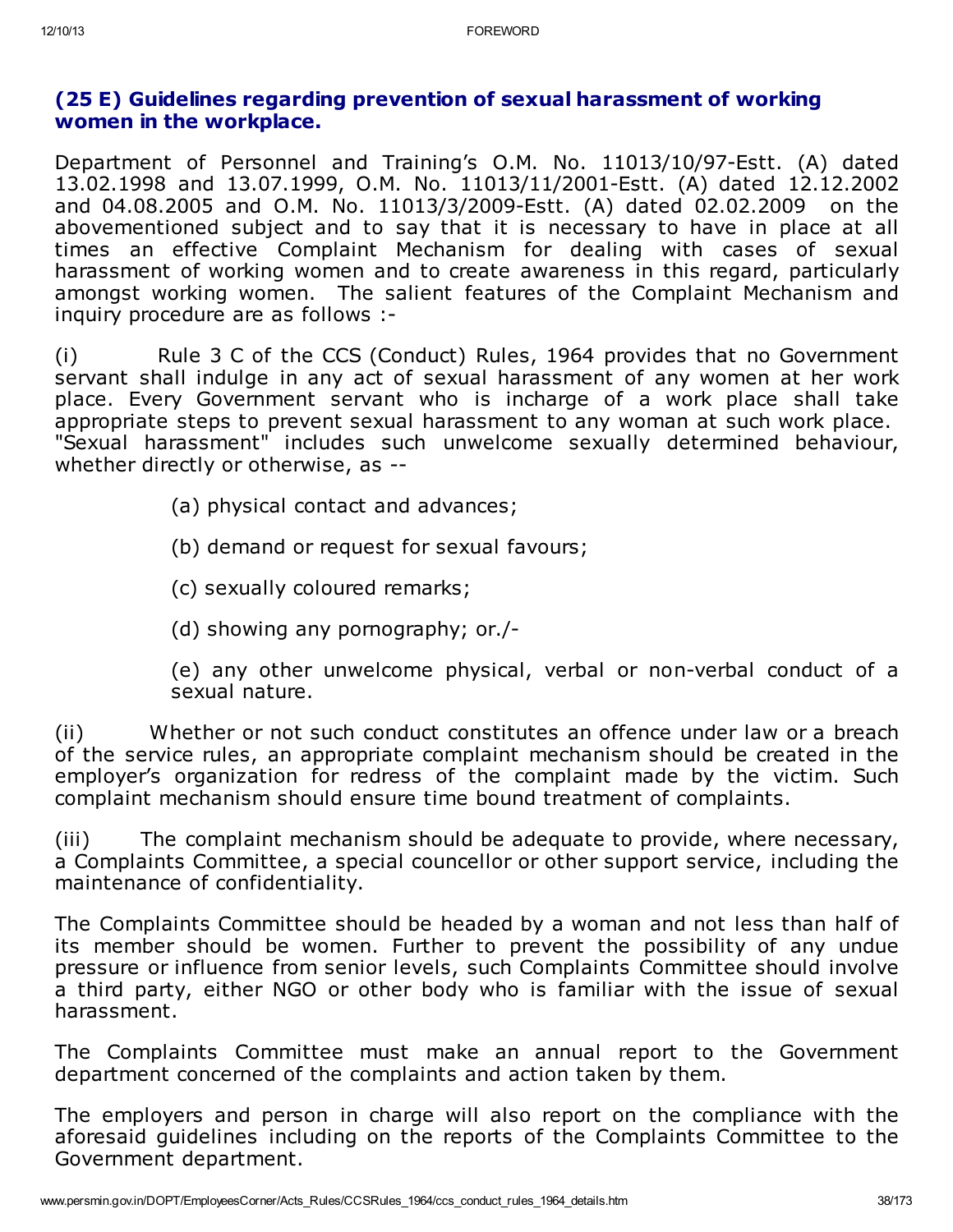(iv) The Committee constituted for redressal of the complaints by the victims of sexual harassment should be headed by an officer sufficiently higher in rank so as to lend credibility to the investigations.

(v) The Complaints Committee established in each Ministry or Department or Office for inquiring into complaints of sexual harassment shall be deemed to be the Inquiring Authority appointed by the Disciplinary Authority and that the Complaints Committee shall hold, if no separate procedure has not been prescribed for the Complaints Committee for holding the inquiry into such complaints, the inquiry, as far as practicable in accordance with the procedure laid down in the said rules. [In 2004 a proviso was added to rule 14(2) of the Central Civil Services (Classification, Control and Appeal) Rules, 1965 (copy enclosed) to this effect].

(vi) The Complaints Committee in terms of Cabinet Secretariat's Order No. 1 dated 26.09.2008 will inquire into complaints made against officers of the level of Secretary and Additional Secretary and equivalent level in the Government of India in the Ministries/Departments and Organisations directly under the control of the Central Government (other than the Central PSUs). The existing Complaints Committee established in each Ministry or Department or Office will, inquire into complaints of sexual harassment against only those Government servants who are not covered by the Cabinet Secretariat's Order No. 1 dated 26.09.2008.

(vii) It may be ensured that the Complaints Committee shall at all times be in existence and changes in its composition, whenever necessary, should be made promptly and adequately publicized. The composition of the Complaints Committee be also posted on the websites of the concerned Ministries/Departments/Offices concerned.

\*\*\*\*\*\*\*\* \*\*\*\*\*\*\*\*\* \*\*\*\*\*\*\*\*\*

#### PROVISIONS OF Rule 14 (2) of the CENTRAL CIVIL SERVICES (CLASSIFICATIO CONTROL AND APPEAL) RULES, 1965

 $14$  (2) Whenever the disciplinary authority is of the opinion that there are groun for inquiring into the truth of any imputation of misconduct or misbehaviour against Government servant, it may itself inquire into, or appoint under this rule or under t provisions of the Public Servants (Inquiries) Act, 1850, as the case may be, authority to inquire into the truth thereof.

Provided that where there is a complaint of sexual harassment within the meaning rule 3 C of the Central Civil Services (Conduct) Rules, 1964, the complaints Committ established in each ministry or Department or Office for inquiring into such complaint shall be deemed to be the inquiring authority appointed.

## [DOP&T O.M. No.11013/3/2009-Estt. (A) Dated the 21st July, 2009]

#### (25 F) Guidelines regarding prevention of sexual harassment of working women in the workplace.

In continuation of Ministry of Personnel, Public Grievances and Pensions, Department of Personnel and Training, Government of India O.M. of even number dated the 21st July, 2009 on the abovementioned subject, the undersigned is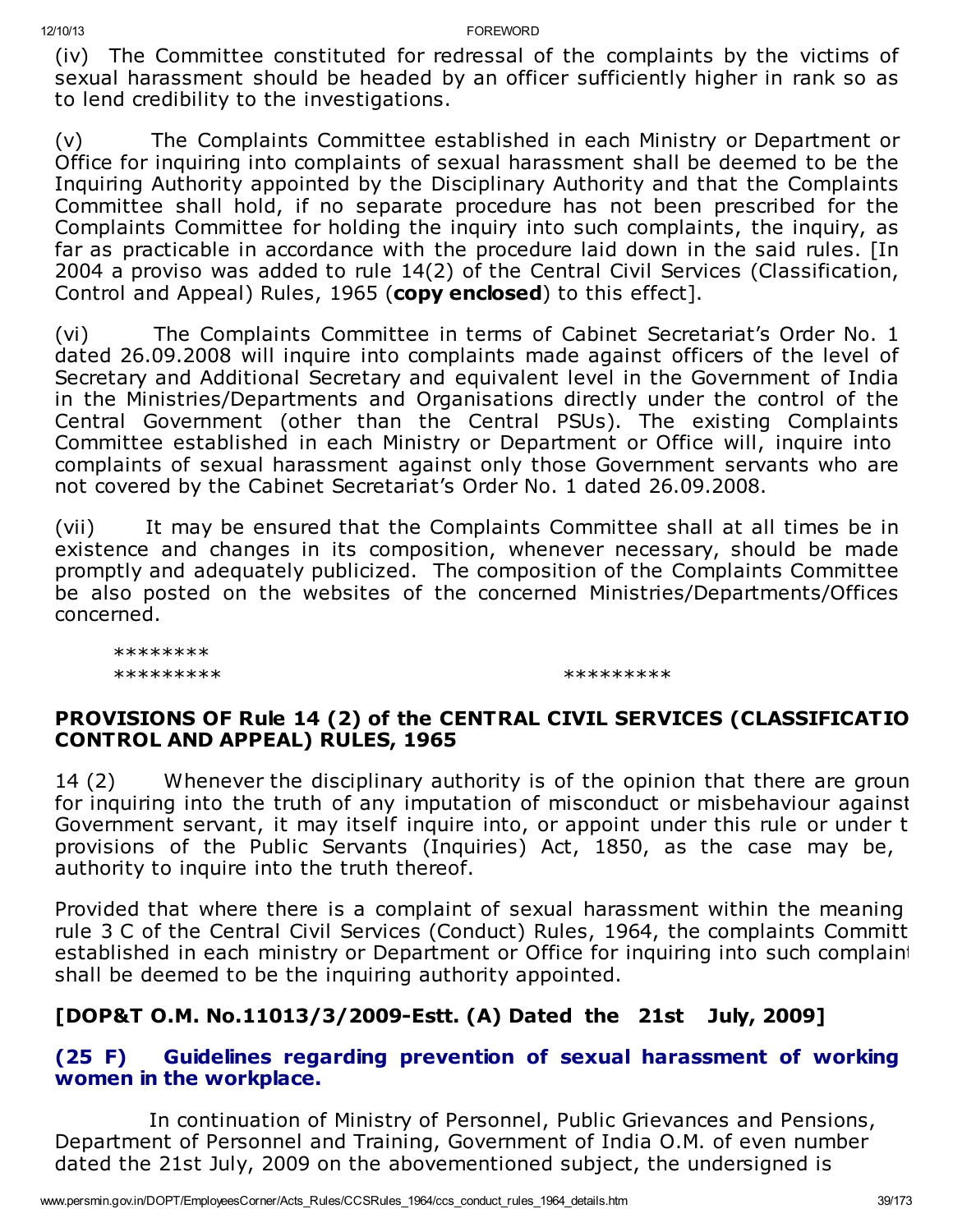directed to say the matter was considered by a Committee of Secretaries and the following decision was taken:-

> "As regards provisions for protection of women, it was suggested that the complaints committee mechanism provided under Vishakha guidelines relating to sexual harassment should be strictly in accordance with the judgment and steps should be taken to ensure that the committee is effective and functional at all times. It would also be desirable for the Committees to meet once a quarter, even If there is no live case, and review preparedness to fulfill all requirements of the Vishakha judgment in the Department/Ministry/organization concerned. DOPT will issue suitable directions.

\*\*\*\*\*\*\*\* \*\*\*\*\*\*\*\*\*

#### PROVISIONS OF Rule 14 (2) of the CENTRAL CIVIL SERVICES (CLASSIFICATIO CONTROL AND APPEAL) RULES, 1965

\*\*\*\*\*\*\*\*\*\*

14 (2) Whenever the disciplinary authority is of the opinion that there are groun for inquiring into the truth of any imputation of misconduct or misbehaviour against Government servant, it may itself inquire into, or appoint under this rule or under t provisions of the Public Servants (Inquiries) Act, 1850, as the case may be, authority to inquire into the truth thereof.

Provided that where there is a complaint of sexual harassment within the meaning of rule 3 C of the Central Civil Services (Conduct) Rules, 1964, the complair Committee established in each ministry or Department or Office for inquiring into su complaints, shall be deemed to be the inquiring authority appointed by the disciplinary authority for the purpose of these rules and the Complaints Committee shall hold, separate procedure has not been prescribed for the complaints committee for holdi the inquiry into the complaints of sexual harassments, the inquiry as far as practical in accordance with the procedure laid down in these rules.

# [DOP&T O.M. No. 11013/3/2009-Estt. (A) dated the 3<sup>rd</sup> August, 2009]

## (25 G) Guidelines regarding prevention of sexual harassment of working women in the workplace.

In continuation of the Department of Personnel and Training's O.M. of even number dated the 21<sup>st</sup> July, 2009 on the abovementioned subject, the undersigned is directed to say that the following may be substituted for the existing instructions in para  $1 (v)$  thereof :-

"(v) The Complaints Committee established in each Ministry or Department or Office for inquiring into complaints of sexual harassment shall be deemed to be the Inquiring Authority appointed by the Disciplinary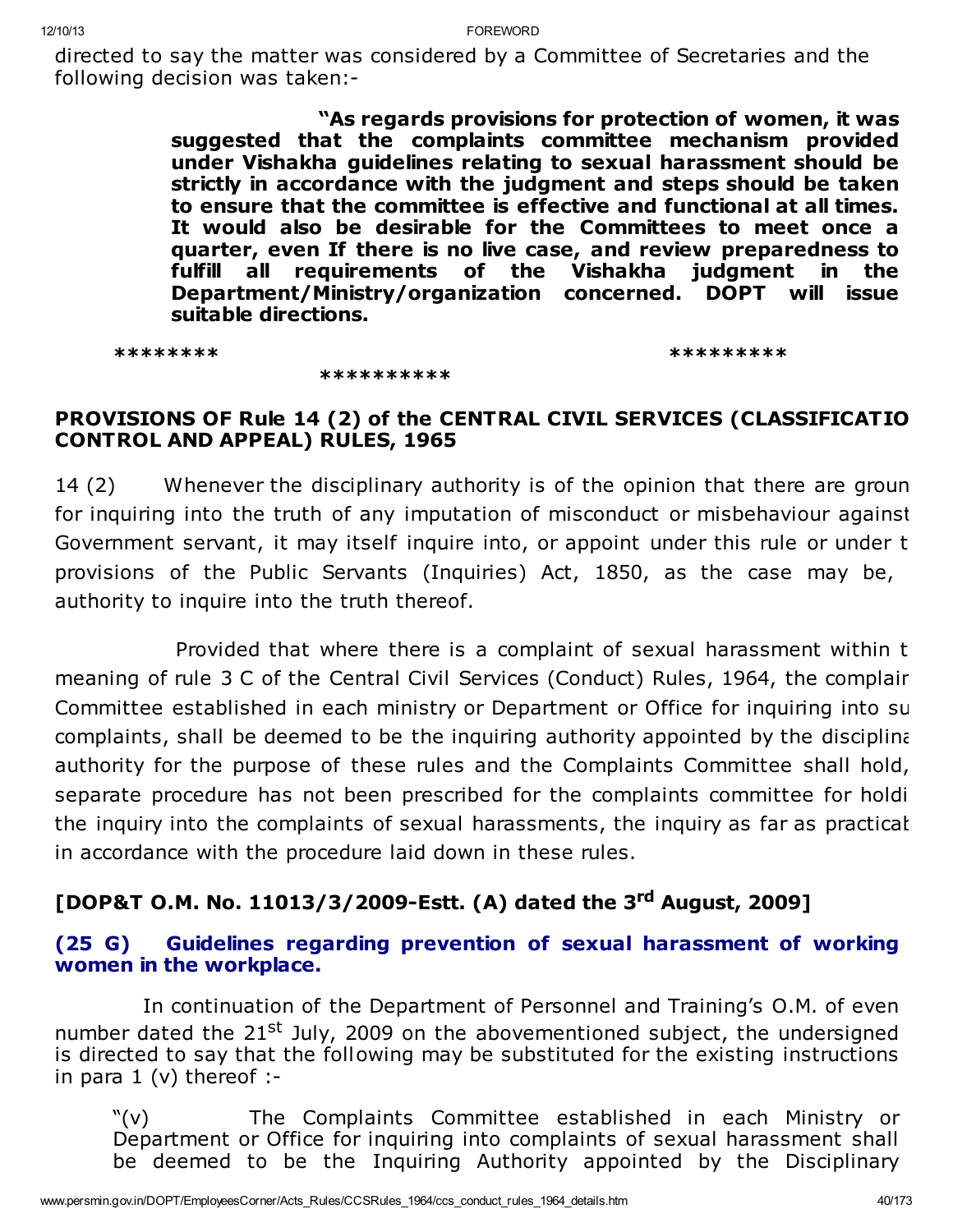Authority and the Complaints Committee shall hold, if separate procedure has not been prescribed for the Complaints Committee for holding the inquiry into such complaints, the inquiry, as far as practicable in accordance with the procedure laid down in the Central Civil Services (Classification, Control and Appeal) Rules, 1965 [In 2004 a proviso was added to rule 14(2) of the said rules. (copy enclosed) to this effect]."

2. The number of the last para of the O.M. under reference may be read as (2) in place of (3)

\*\*\*\*\*\*\*\*\*\*\* \*\*\*\*\*\*\*\*\*\* \*\*\*\*\*\*\*\*\*

## PROVISIONS OF Rule 14 (2) of the CENTRAL CIVIL SERVICES (CLASSIFICATIO CONTROL AND APPEAL) RULES, 1965

 $14$  (2) Whenever the disciplinary authority is of the opinion that there are groun for inquiring into the truth of any imputation of misconduct or misbehaviour against Government servant, it may itself inquire into, or appoint under this rule or under t provisions of the Public Servants (Inquiries) Act, 1850, as the case may be, authority to inquire into the truth thereof.

Provided that where there is a complaint of sexual harassment within the meaning of rule 3 C of the Central Civil Services (Conduct) Rules, 1964, the complair Committee established in each ministry or Department or Office for inquiring into su complaints, shall be deemed to be the inquiring authority appointed by the disciplinary authority for the purpose of these rules and the Complaints Committee shall hold, separate procedure has not been prescribed for the complaints committee for holdi the inquiry into the complaints of sexual harassments, the inquiry as far as practical in accordance with the procedure laid down in these rules.

## [DOP&T O.M. No.11013/3/2009-Estt. (A) dated the  $7<sup>th</sup>$  August, 2009]

## 26. Accountability for delay in decision making.

A Core Group on Administrative Reforms (CGAR) has been constituted under the chairmanship of Cabinet Secretary in February, 2003 to formulate specific changes in the systems and procedures in consultation with the ministries/departments concerned and to advise strategies for changing attitudes. The Core Group has decided that the existing provisions about accountability mechanism should be reiterated with a view to bring to everyone's notice that these provisions are adequate for initiating disciplinary proceedings when an officer adopts a dilatory attitude leading to delay in decision-making and/or harassment of the public.

2. In view of the above, the following provisions of CCS (Conduct) Rules, 1964 are brought to the notice of all Ministries/Departments for information and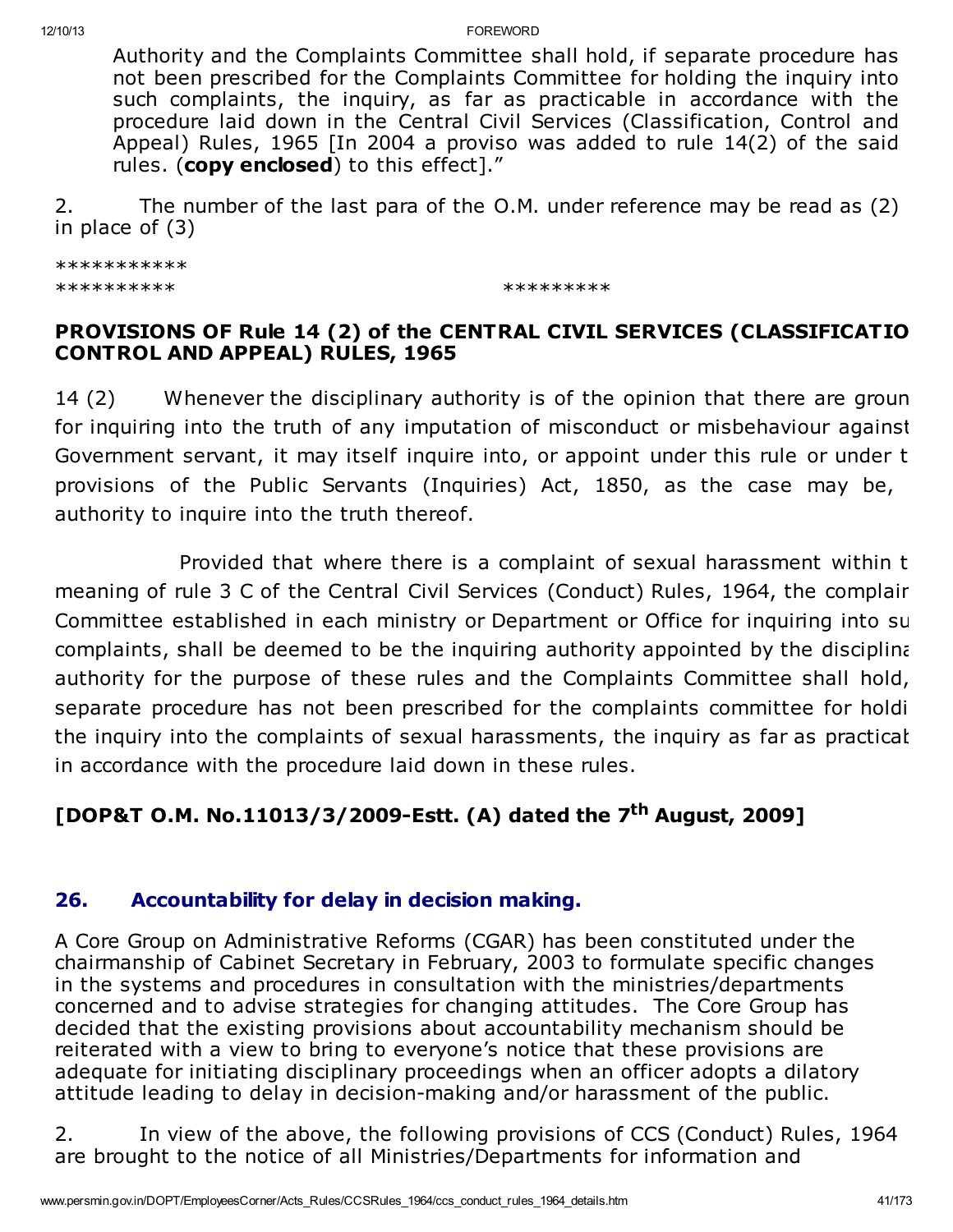necessary action :-

## Rule 3. General

(1) Every Government servant shall at all times--

- (i) maintain absolute integrity;
- (ii) maintain devotion to duty; and
- (iii) do nothing which is unbecoming of a Government servant.

(2) (i) Every Government servant holding a supervisory post shall take all possible steps to ensure the integrity and devotion to duty of all Government servants for the time being under his control and authority;

(ii) No Government servant shall, in the performance of his official duties, or in the exercise of powers conferred on him, act otherwise than in his best judgement except when he is acting under the direction of his official superior;

(iii) The direction of the official superior shall ordinarily be in writing. Oral direction to subordinates shall be avoided, as far as possible. Where the issue of oral direction becomes unavoidable, the official superior shall confirm it in writing immediately thereafter;

(iv) A Government servant who has received oral direction from his official superior shall seek confirmation of the same in writing as early as possible, whereupon it shall be the duty of the official superior to confirm the direction in writing.

Explanation I :- A Government servant who habitually fails to perform the task assigned to him within the time set for the purpose and with the quality of performance expected of him shall be deemed to be lacking in devotion to duty within the meaning of clause (ii) of sub-rule (1).

Explanation II :- Nothing in clause (ii) of sub-rule (2) shall be construed as empowering a Government servant to evade his responsibilities by seeking instructions from, or approval of, a superior officer or authority when such instructions are not necessary under the scheme of distribution of powers and responsibilities.

## 3A. Promptness and Courtesy

No Government servant shall

(a) in the performance of his official duties, act in a discourteous manner;

(b) in his official dealings with the public or otherwise adopt dilatory tactics or wilfully cause delays in disposal of the work assigned to him.

3. Rule 11 of the CCS (CCA) Rules, 1965 provides that the penalties (ranging from 'censure' to dismissal') mentioned therein may be imposed on a Government servant 'for good and sufficient reasons'. Thus any Government servant violating the provisions of Conduct Rules can be proceeded against as it will form 'good and sufficient reasons' for imposing the penalties prescribed in Rule 11. In other words,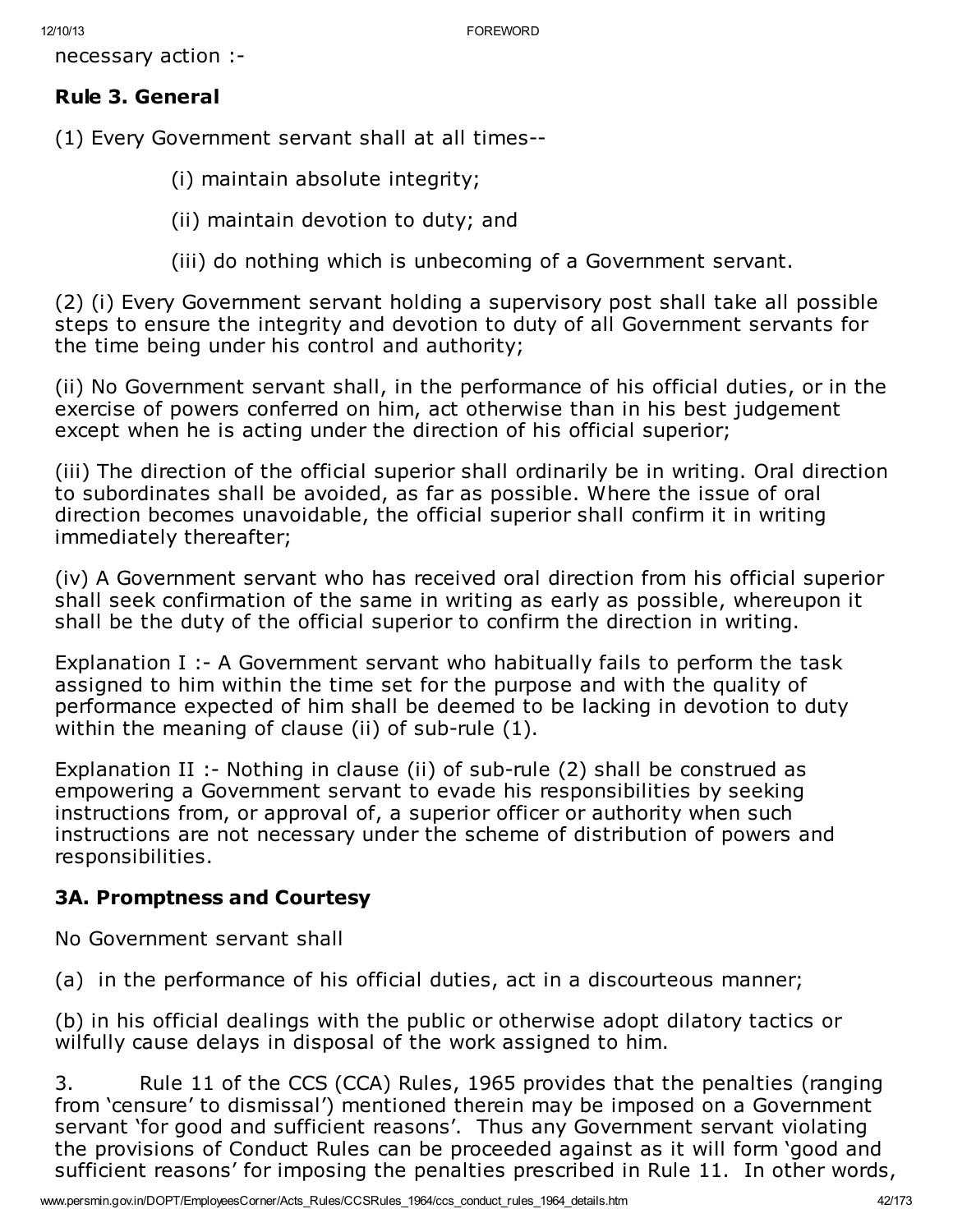disciplinary proceedings could be initiated if an officer adopts a dilatory attitude, leading to delay in decisions making and/or harassment of the public.

[DOPT OM No. 11013/2/2004-Estt. (A) dated 16.02.2004]

4. Employment of near relatives of Govt. servants in companies or firms

(1) No Government servant shall use his position or influence directly or indirectly to secure employment for any member of his family in any company or firm.

(2) (i) No Group 'A' officer shall, except with the previous sanction of the Government, permit his son,daughter or other dependant, to accept employment in any company or firm with which he has official dealings or in any other company or firm having official dealings with the Government:

Provided that where the acceptance of the employment cannot await prior permission of the Government or is otherwise considered urgent, the matter shall be reported to the Government; and the employment may be accepted provisionally subject to the permission of the Government.

(ii) A Government servant shall, as soon as he becomes aware of the acceptance by a member of his family of an employment in any company or firm, intimate such acceptance to the prescribed authority and shall also intimate whether he has or has had any official dealings with that company or firm:

Provided that no such intimation shall be necessary in the case of a Group A officer if he has already obtained the sanction of, or sent a report to the Government under clause (i).

(3) No Government servant shall in the discharge of his official duties deal with any matter or give or sanction any contract to any company or firm or any other person if any member of his family is employed in that company or firm or under that person or if he or any member of his family is interested in such matter or contract in any other manner and the Government servant shall refer every such matter or contract to his official superior and the matter or contract shall thereafter be disposed of according to the instructions of the authority to whom the reference is made.

#### Government of India Decision

#### (1) Propriety of sons and near relatives of Class I (now Group A) officers seeking employment in private firms which enjoy Government patronage –

The question has been raised of propriety of sons and near relatives of senior officers of Government seeking employment in private firms which enjoy Government patronage. Government have no desire to stand in the way of the sons or near relations of officers getting employment in private firms which they may by qualifications and merit deserve. It is, however, necessary in the public interest to ensure not only that an officer is under no obligation to a private firm with which he has official dealings, but also that even a suspicion of such influence is avoided. The latter is equally important because Government should not be in the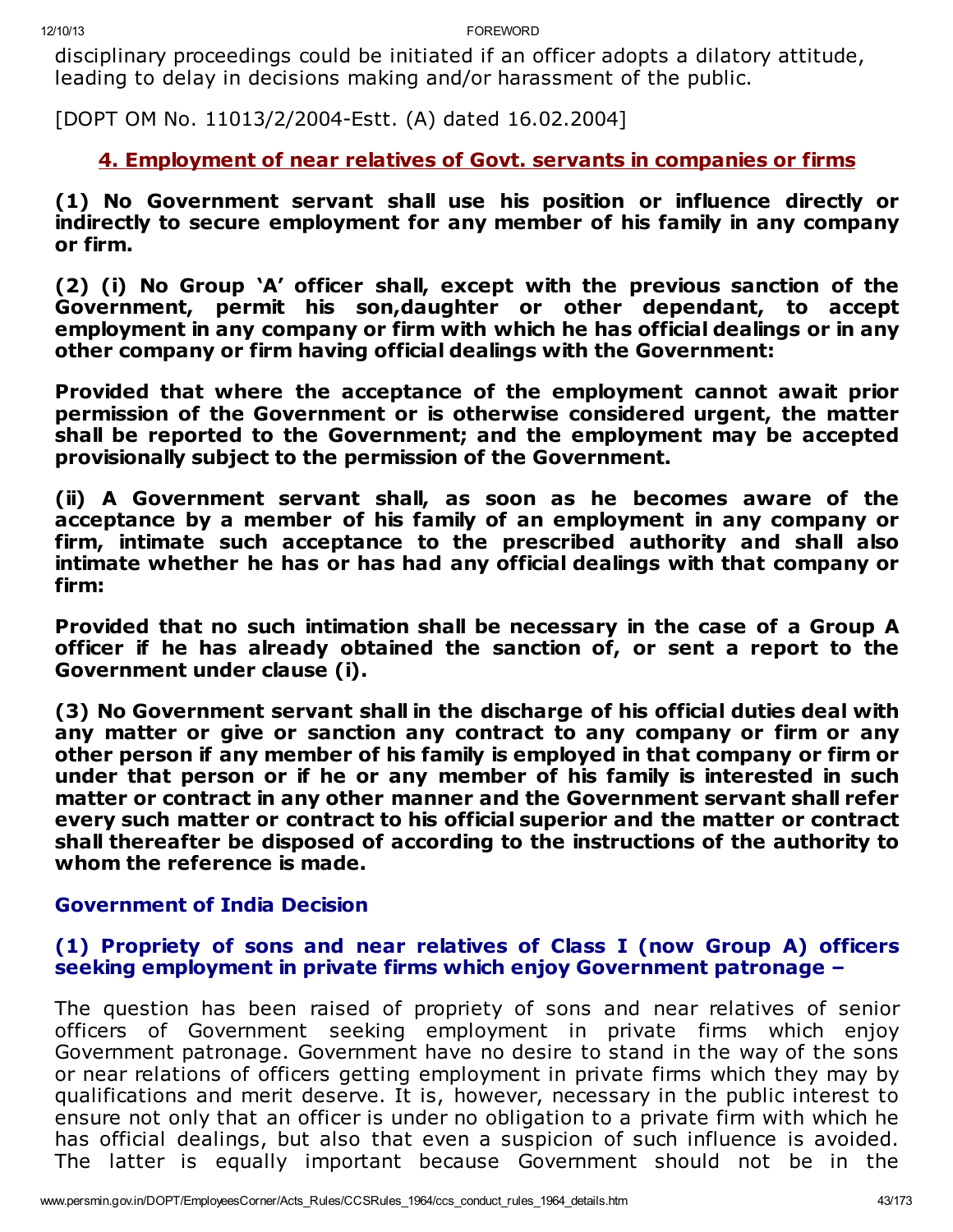embarrassing position of having the bona fides of their senior officers questioned. It has, therefore, been decided that whenever the sons/daughters or dependents of Class I (Group A) officers of the Government wish to accept employment with private firms with which the officers have official dealings, the fact should be reported to Government by the officers concerned and the Government's permission should be obtained to such employment. Where, however, the acceptance of such employment could not await Government's prior permission or the matter is otherwise considered urgent, a report should be made to Government and the employment accepted provisionally subject to Government's permission.

[MHA OM No. 25/43/55-Ests.(A), dated 19.01.1956]

#### (2) Awarding of contract to a firm in which son/daughter/dependent of an officer is employed.

In continuation of the provision contained in instruction (1) above, it has further been decided that whenever a proposal arises for the award of a contract or exercise of patronage in favour of any firm in which a son, daughter or a dependent of an officer is employed, this fact should be declared by the officer concerned and he should thereafter desist from dealing with the case himself. In such circumstances, a recommendation should be made that the case should be decided by another officer of equivalent or superior standing.

[MHA OM No. 24/43/56-Ests.(A), dated 26.05.1957]

## (3) Information regarding close relations to be given at the time of appointment.

It has been decided that all future employees under the Government of India except the Class IV (Group D) employees on first appointment in service, should furnish information in respect of their close relations in the enclosed proforma which should be added to the confidential report dossier of the employee concerned. Any change in the particulars given in the proforma should be furnished by the official at the end of each year to the Administrative Ministry/Department where is employed. The Administrative Ministry/Department will incorporate the information in the dossier and keep it upto date.

[MHA OM No. F.3/12/(S)/64-Ests.(B), dated 12.10.1965]

## FORM TO BE FILLED BY GOVERNMENT EMPLOYEES ON FIRST EMPLOYMENT

| $\mathbf{1}$ | relations<br>who<br>Close<br>are<br>national of or are domiciled<br>in other countries                                       | Name | Nation-<br>ality | Present<br>Address | of<br>Place<br><b>Birth</b> | Occupation |
|--------------|------------------------------------------------------------------------------------------------------------------------------|------|------------------|--------------------|-----------------------------|------------|
|              | (i) Father<br>(ii) Mother<br>(iii) Wife/Husband<br>$(iv)$ Son $(s)$<br>(v) Daughter(s)<br>(vi) Brother(s)<br>(vii) Sister(s) |      |                  |                    |                             |            |
|              |                                                                                                                              |      |                  |                    |                             |            |

www.persmin.gov.in/DOPT/EmployeesCorner/Acts\_Rules/CCSRules\_1964/ccs\_conduct\_rules\_1964\_details.htm 44/173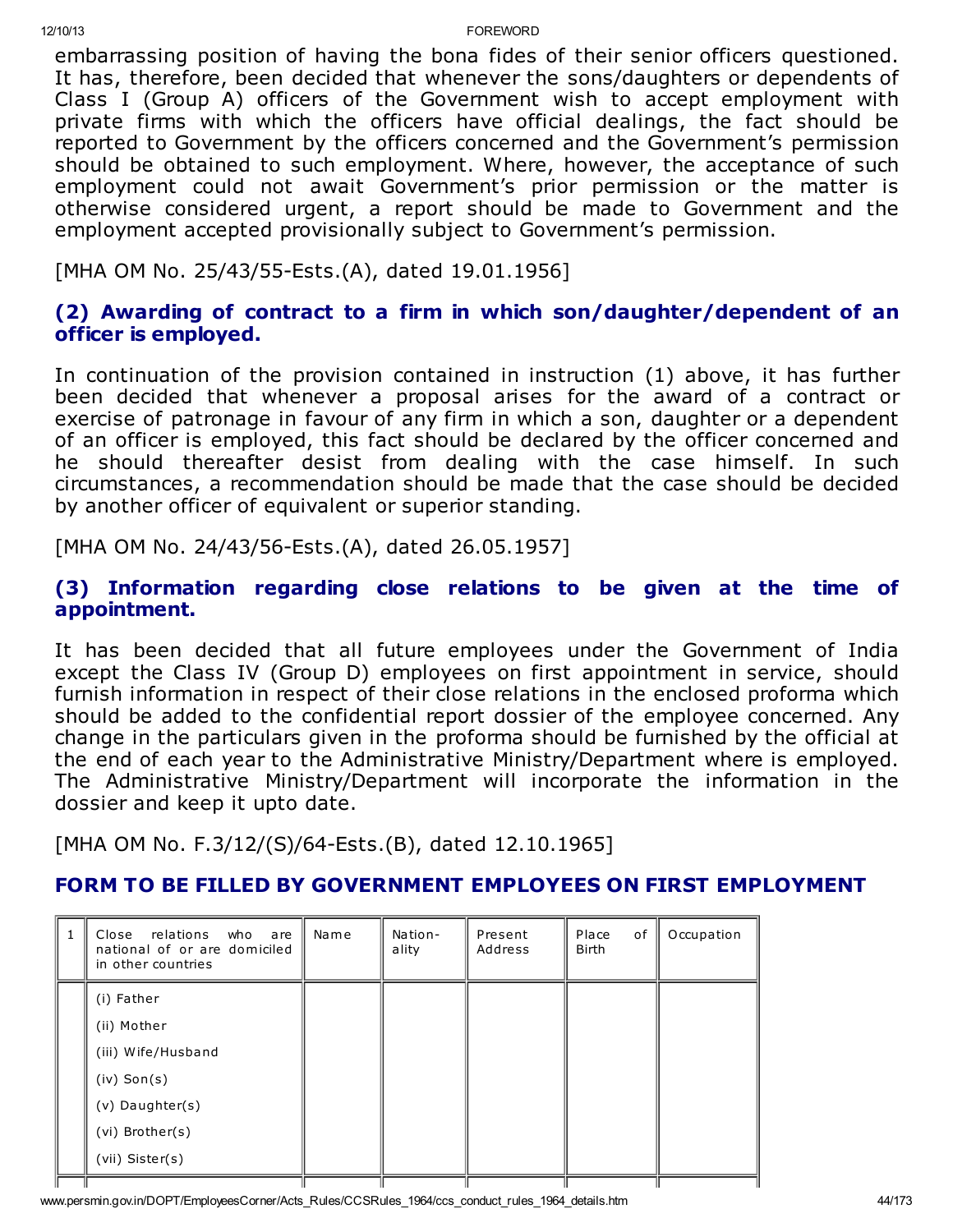| 12/10/13 |                       |                                                                              |  |                  | <b>FOREWORD</b>    |                      |                        |  |
|----------|-----------------------|------------------------------------------------------------------------------|--|------------------|--------------------|----------------------|------------------------|--|
|          | $\mathbf{2}^{\prime}$ | Close relations resident in I Name<br>India, who are of non-Indian<br>origin |  | Nation-<br>ality | Present<br>Address | Place<br>of<br>Birth | $\parallel$ Occupation |  |
|          |                       | (i) Father                                                                   |  |                  |                    |                      |                        |  |
|          |                       | (ii) Mother                                                                  |  |                  |                    |                      |                        |  |
|          |                       | (iii) Wife/Husband                                                           |  |                  |                    |                      |                        |  |
|          |                       | (iv) Son(s)                                                                  |  |                  |                    |                      |                        |  |
|          |                       | (v) Daughter(s)                                                              |  |                  |                    |                      |                        |  |
|          |                       | (vi) Brother(s)                                                              |  |                  |                    |                      |                        |  |
|          |                       | (vii) Sister(s)                                                              |  |                  |                    |                      |                        |  |

I certify that the foregoing information is correct and complete to the best of my knowledge and belief.

Signature……….. Designation……. Date…………………

NOTE 1. – Supersession of information in this form will be considered a major departmental offence for which the punishment may extend to dismissal from service.

NOTE 2. – Subsequent changes, if any, in the above data should be reported to the head of Office/Department, at the end of each year.

#### 5. Taking part in politics and elections

(1) No Government servant shall be a member of, or be otherwise associated with, any political party or any organisation which takes part in politics nor shall he take part in, subscribe in aid of, or assist in any other manner, any political movement or activity.

(2) It shall be the duty of every Government servant to endeavour to prevent any member of his family from taking part in, subscribing in aid of, or assisting in any other manner any movement or activity which is, or tends directly or indirectly to be, subversive of the Government as by law established and where a Government servant is unable to prevent a member of his family from taking part in, or subscribing in aid of , or assisting in any other manner, any such movement or activity, he shall make a report to that effect to the Government.

(3) If any question arises whether a party is a political party or whether any organisation takes part in politics or whether any movement or activity falls within the scope of sub-rule (2), the decision of the Government thereon shall be final.

(4) No Government servant shall canvass or otherwise interfere with, or use his influence in connection with or take part in an election to any legislature or local authority:

#### Provided that -

(i) a Government servant qualified to vote at such election may exercise his right to vote, but where he does so, he shall give no indication of the manner in which he proposes to vote or has voted;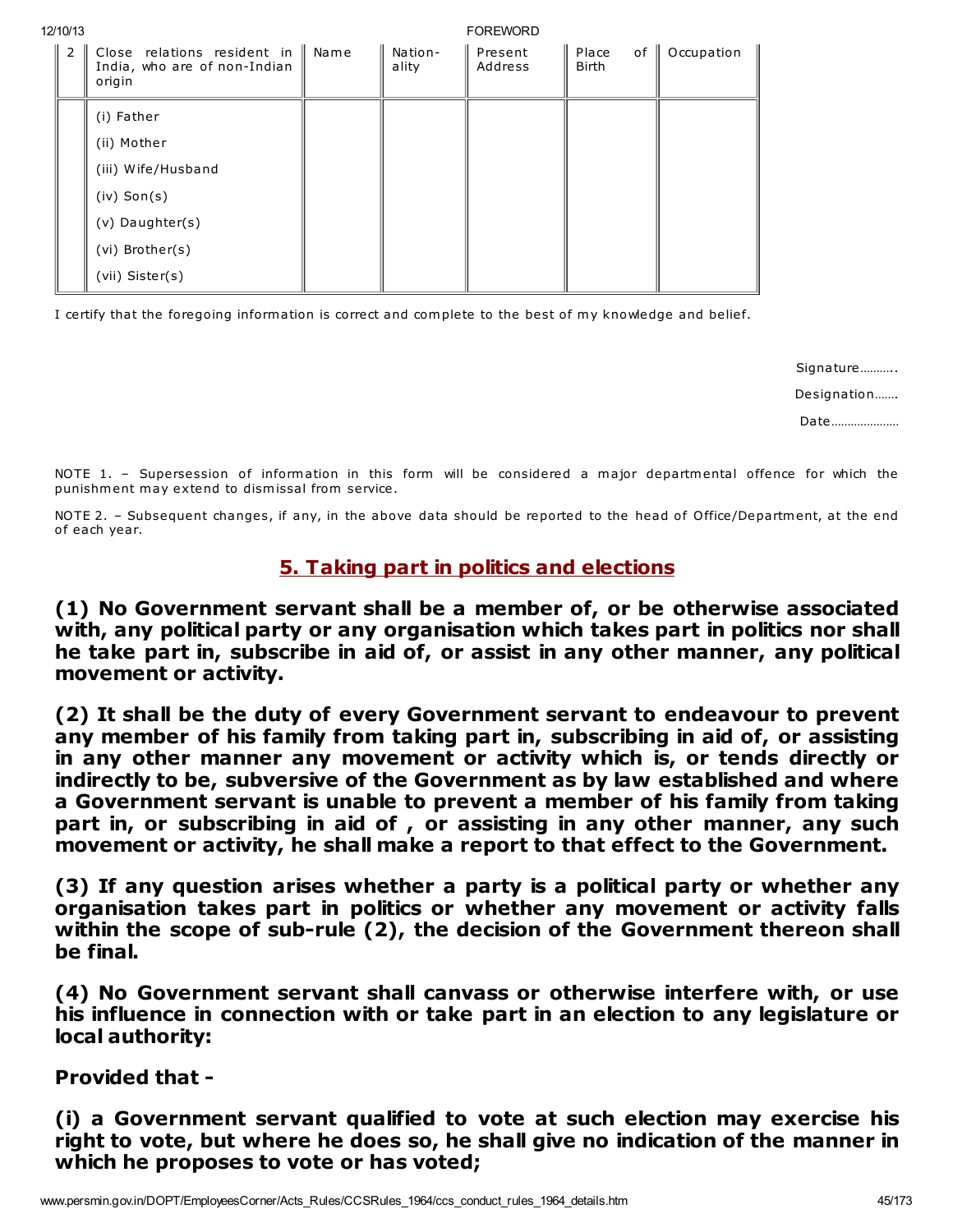(ii) a Government servant shall not be deemed to have contravened the provisions of this sub-rule by reason only that he assists in the conduct of an election in the due performance of a duty imposed on him by or under any law for the time being in force.

EXPLANATION- The display by a Government servant on his person, vehicle or residence of any electoral symbol shall amount to using his influence in connection with an election within the meaning of this sub-rule.

#### Government of India Decisions

#### (1) Participation of Government servants in political activities

Doubts have been raised recently as to the scope of Rule 23 (i) of the Government Servants Conduct Rules (now Rule 5) which lays down that no Government servant shall take part in, subscribe in aid of, or assist in any way, any political movement in India or relating to Indian affairs. According to the Explanation (not in the new rule) to that clause, the expression "political movement" includes any movement or activities tending directly or indirectly to excite disaffection against, or to embarrass, the Government as by law established or to promote feelings of hatred of enemity between classes of His Majesty's subjects or disturb the public peace. This explanation is only illustrative and is not intended in any sense, to be an exhaustive definition of "political movement". Whether or not the aims and activities of any organization are political is a question of fact which has to be decided on the merits of each case. It is, in the opinion of Government, necessary, however, that the Government servants under the Ministry of Finance etc. should be warned that –

(a) it is the duty of the Government servant who wishes to join, or take part in the activities of any association or organization positively to satisfy himself that its aim and activities are not of such a nature as are likely to be objectionable under Rule 23 of the Government Servants' Conduct Rules (now rule 5); and

(b) the responsibility for the consequences of his decision and action must rest squarely on his shoulders and that a plea of ignorance or misconception as to Government's attitude towards the association or organization would not be tenable.

It should also be impressed on them that, in cases where the slightest doubt exists as to whether participation in the activities of an association or orgaisation involves as infringement of Rule 23 (now Rule 5), the Government servant would be well advised to consult his official superiors.

[MHA OM No. 25/44/49-Ests (A), dated 17.09.1949]

#### (2) Attendance by Government servants at political meetings

Attention is invited to the Ministry of Home Affairs Office Memorandum No. 25/44/49-Ests.(A), dated the 17<sup>th</sup> September (Decision No. 1 above), dealing with the scope of Rule 23 (i) of the Government Servant's Conduct Rules (now Rule 5) which lays down that no Government servant shall take part in, subscribe in aid of, or assist in any way, any political movement in India.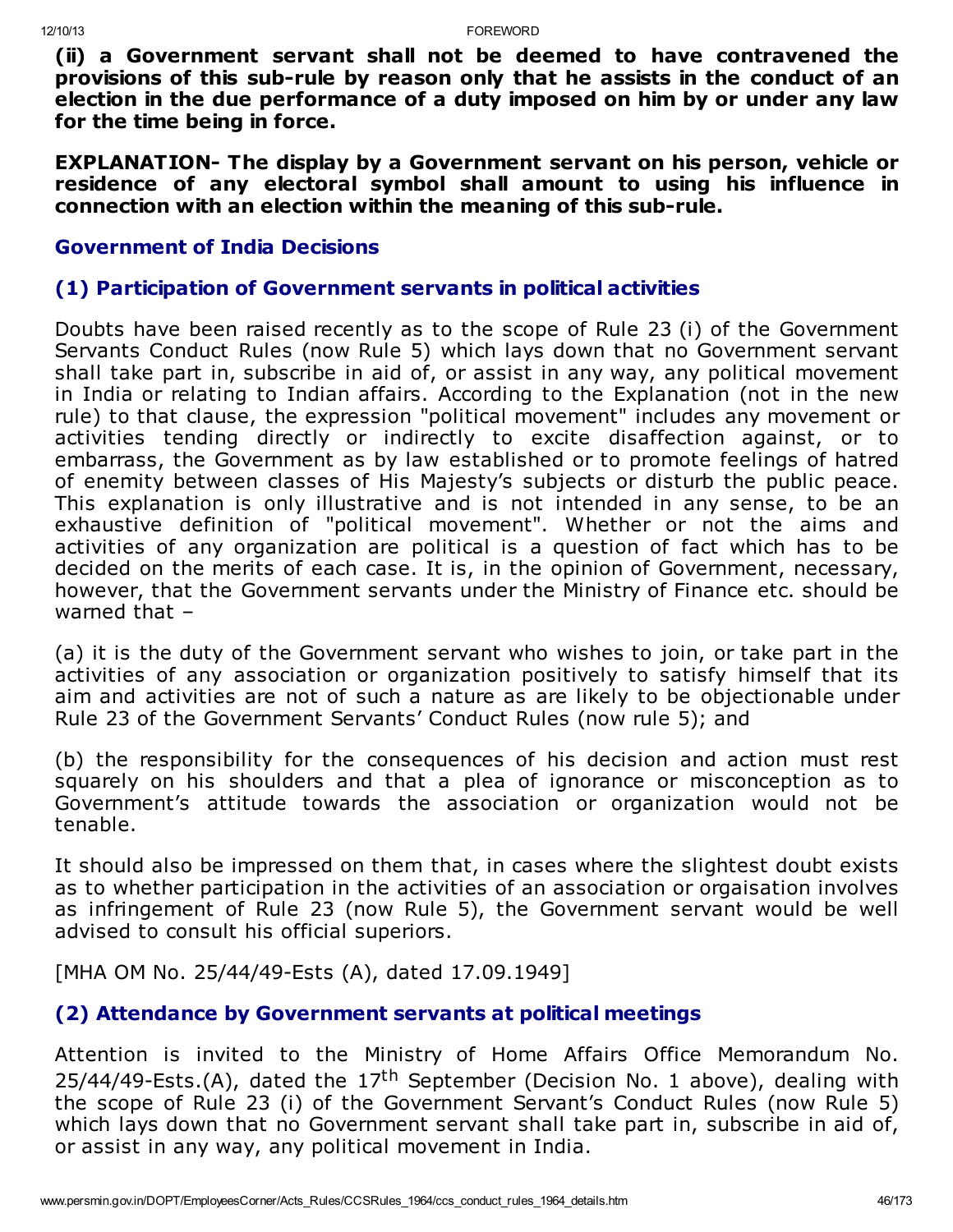2. Enquiries have been received as to whether attendance by a Government servant at public meetings organized by political parties would amount to participation in a political movement within the meaning of the rule referred to. Even in regard to this narrower question the position must necessarily remain as stated in the Office Memorandum referred to in paragraph 1, viz :-

(i) that whether or not the conduct of any particular nature amounts to participation in a political movement is a question of fact to be decided on merits and in the circumstances of each particular case; and

(ii) that the responsibility for the Government Servant's conduct must rest squarely on his shoulders and that a plea of ignorance or misconception as to Government's attitude would not be tenable.

**3.** The following observations may, however, be of assistance to Government servants in deciding their own course of action :-

(i) Attendance at meetings organized by a political party would always be contrary to Rule 23 (i) of the Government Servants' Conduct Rules (now Rule 5) unless all the following conditions are satisfied :-

(a) that the meeting is a public meeting and not in any sense a private or restricted meeting;

(b) that the meeting is not held contrary to any prohibitory order or without permission where permission is needed; and

(c) that the Government servant in question does not himself speak at, or take active or prominent part in organizing or conducting, the meeting.

(ii) Even where the said conditions are satisfied, while occasional attendance at such meetings may not be construed as participation a political movement, frequent or regular attendance by a Government Servant at meetings of any particular political party is bound to create the impression that he is a sympathizer of the aims and objects of that party and that in his official capacity he may favour or support the members of that particular party. Conduct which gives cause for such an impression may well be construed as assisting a political movement.

(iii) Government servants have ample facilities through the medium of the press to keep themselves informed regarding the aims, objects and activities of the different political parties and to equip themselves to exercise intelligently their civic rights e.g. the right to vote at elections to Legislature or Local Self Government institutions.

[MHA OM No. 25/44/49-Ests.(A), dated 10.10.1949]

## (3) Actions not amounting to contravention of rule 5

The following action by a Government servant does not amount to contravention of Rule 5(4) :-

(i) Making normal arrangement during election tours of Ministers to enable them to carry out their responsibilities as Ministers;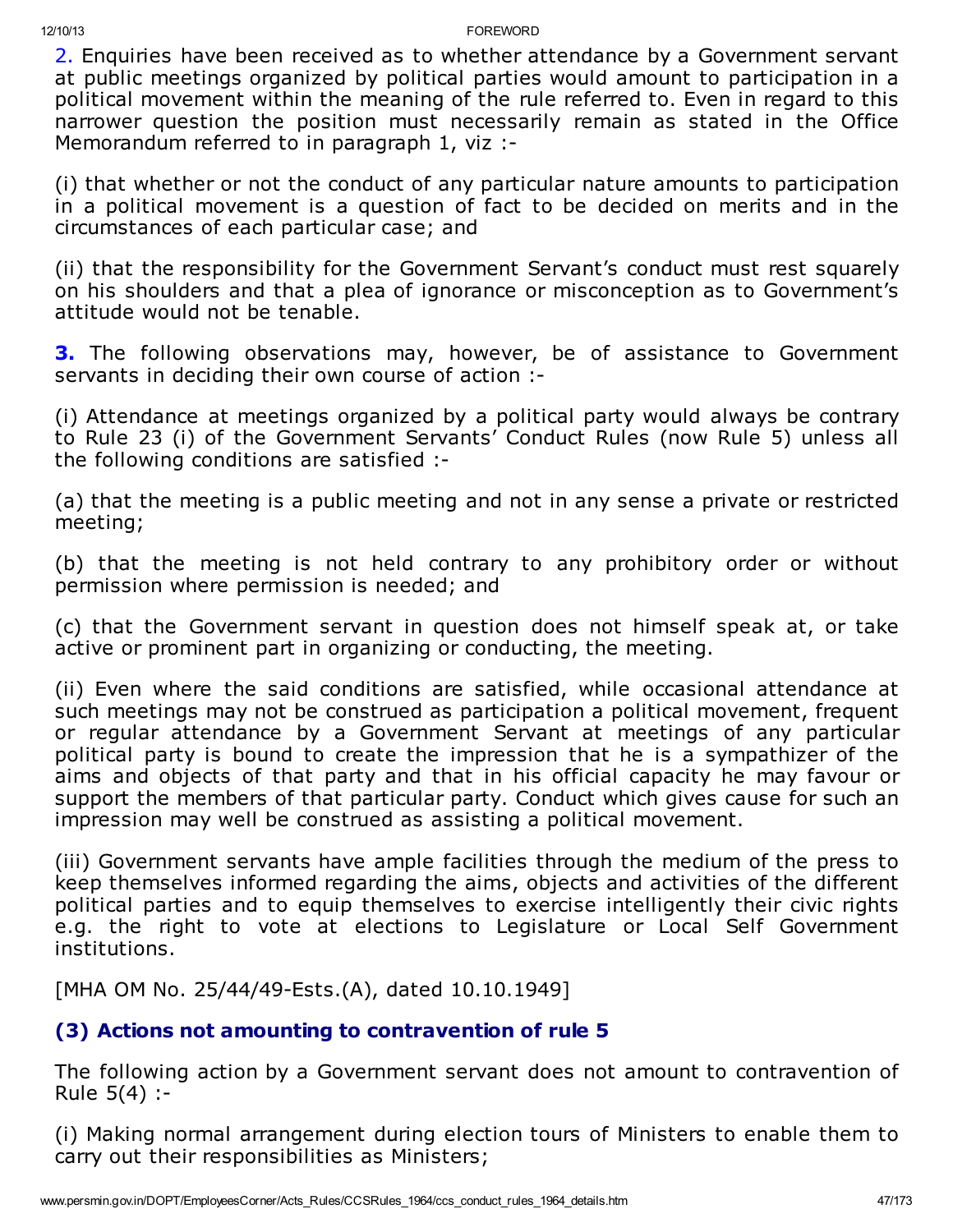(ii) arrangements by district officers for affording normal courtesies and security to Ministers on their visits connected with election campaign.

[MHA OM No. 25/59/51-Ests, dated 05.09.1951]

## (4) Bharat Sewak Samaj – Permission to central Government servants to join

Ministries are aware that the Bharat Sewak Samaj is a nationwide, non-official and non-political organization recently started at the instance of the Planning Commission with the object of enabling individual citizens to contribute, in the form of an organized cooperative effort, to the implementation of the National Development Plan.

2. The Government of India are of the opinion that in view of the non-political and non-sectarian character of the Bharat Sewak Samaj and the nature of work in which it will be engaged, Government servants, should, if they so wish, be encouraged to join the organization and to participate in its activities provided this can be done without detriment to the proper discharge of the normal official duties. Ministries of Finance etc. are, therefore requested to observe the following instructions in this matter :-

(1) Government servants wishing to join the Bharat Sewak Samaj should obtain prior permission from the appropriate Head of Office or Department concerned.

(2) Permission should be freely granted, provided the Head of the Office or Department satisfies himself in each case that participation in the Samaj's activities will not interfere with the due discharge by the Government servant concerned of his official duties. If actual experience in any individual case or class of cases shows that this condition cannot be satisfied, the permission already granted may be revoked.

(3) It should be made clear to all Government servants concerned that permission to participate in the activities of the Bharat Sewak Samaj will not absolve them from the due observance at all times of all the rules and instructions relating to the conduct and behaviour of Government servants, etc.

[MHA OM No. 25/49/52-Ests., dated 11.10.1952]

## (5) Elections – role of Government servants and their rights

(1) Attention is invited to rule 5 of the Central Civil Services (Conduct) Rules which lays down that a Government servant should not canvass or otherwise interfere or use his influence in connection with, or take part in, any election to a legislative body. There is however, no bar against a Government servant who is qualified to vote at such election, exercising his right to vote, provided that, if he does so he does not give any indication of the manner in which he proposes to vote or has voted.

The above rule clearly prohibits proposing or seconding by a Government servant of a candidate for election, as such action would constitute "taking part in an election" within the meaning of rule 5 (4), proposing or seconding being an essential preliminary to an election. The Supreme Court decided recently in a case that the mere proposing or seconding by Government servants of nominations of candidates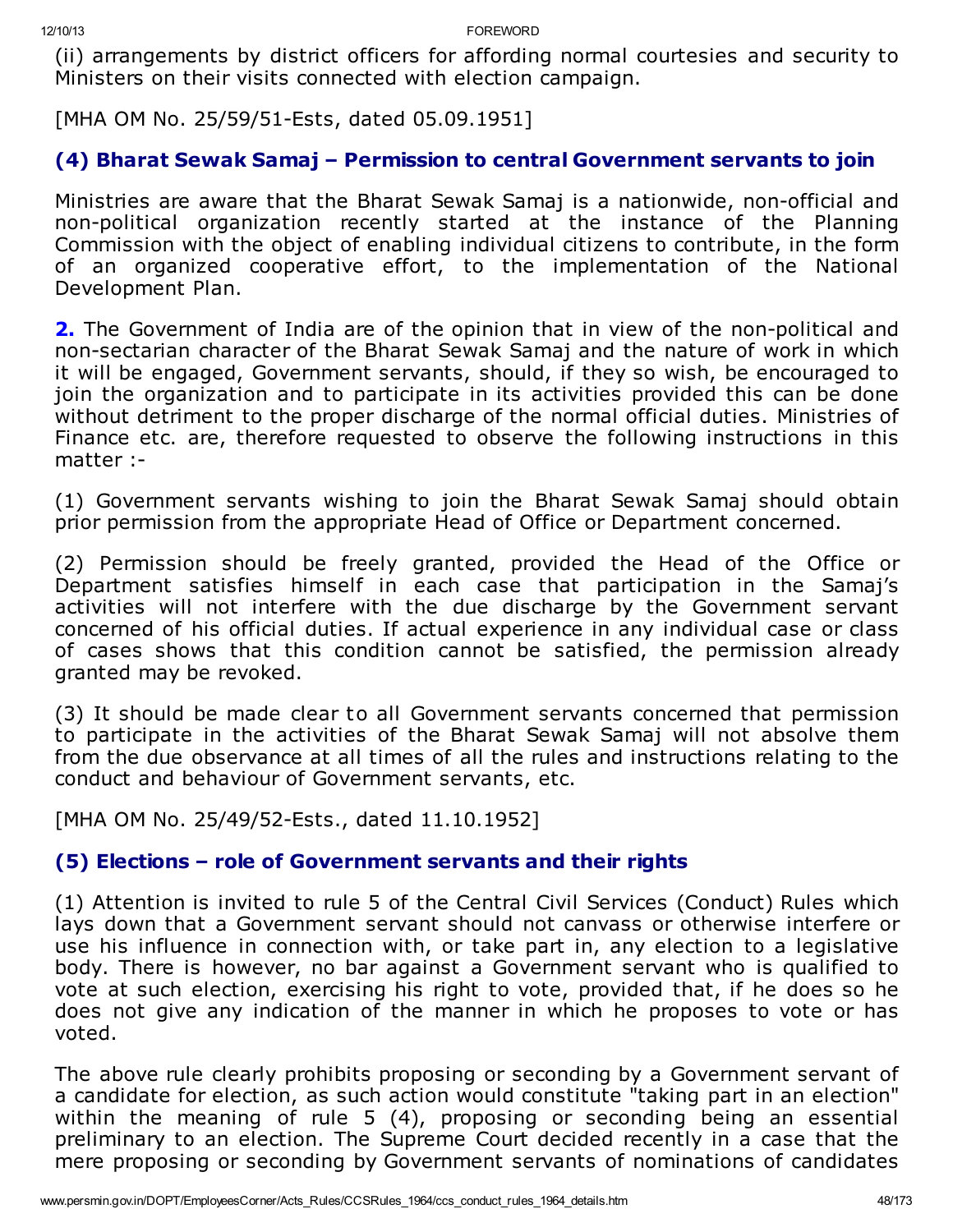at elections is not forbidden under the Election Law. The question has been raised whether this decision of the Supreme Court implies that Government servants are free to propose or to second the candidature of any one standing for an election. The position is that the Supreme Court has only decided the question whether the election of a candidate whose nomination paper has been proposed and/or seconded by a Government servant can be declared void merely for that reason. They had held that as Government servants are not in the excluded category, it follows that so far as section 123 (8) of the Representation of the People Act, 1951, is concerned they are not disqualified from proposing or seconding a candidate's nomination. The question before them was whether section 123(8) took away from Government servants that which section 33(2) of the Act had given to them. On a construction of the Act they held that it did not. That decision in no manner affects the obligation of Government servants under rule 5 of the Central Civil Services (Conduct) Rules for which he may be suitably penalized in accordance with the rules.

[MHA Memo No. 25/59/52-Ests dated 30.06.1955]

## (6) Reports under Rule 5 (2)

Reports Under Rule 5 (2) should be submitted by a Government servant to him immediate superior who will forward them through the normal channels to the authority competent to remove or dismiss him from service. Except where such authority requires guidance or clarification from a higher authority, it shall consider the report and pass appropriate orders. If it is proposed to impose any penalty the procedure prescribed in the CCS (CCA) Rules, should be followed.

[MHA OM No. 25/40/55-Ests. (A), dated 22.02.1956]

#### (7) Participation of Government servants in the Indo-Foreign cultural organizations

The Government of India have had under consideration the question whether Government servants should be allowed to participate in the activities of Indian-Foreign Cultural Organisations such as the German-Indian Association, the Indo-Soviet Cultural Society, etc. The matter has been considered in consultation with the Ministry of External Affairs and the conclusion reached is that there is objection in principle to Government servants becoming members or office holders of such organizations despite the fact that their objectives may be praiseworthy and unobjectionable. One of the reasons is that when foreign dignitaries relating to a particular organization come to India, addresses are often presented by these organizations. In some cases it may not be desirable for Government servants to be associated with such addresses, as they are bound to be as members or as office bearers. Some of these cultural organizations may not be very important or influential while others are very active and on occasions take a political stand which may be embarrassing to Government servants. In view of these considerations it has been decided that while such organizations may, in suitable cases, be looked upon with favour and assisted, the association of Government servants with such organizations should be avoided.

[MHA OM No. 25/35/56-Ests.(A), dated 24.01.1957]

# (8) Book Clubs run by Foreign Agencies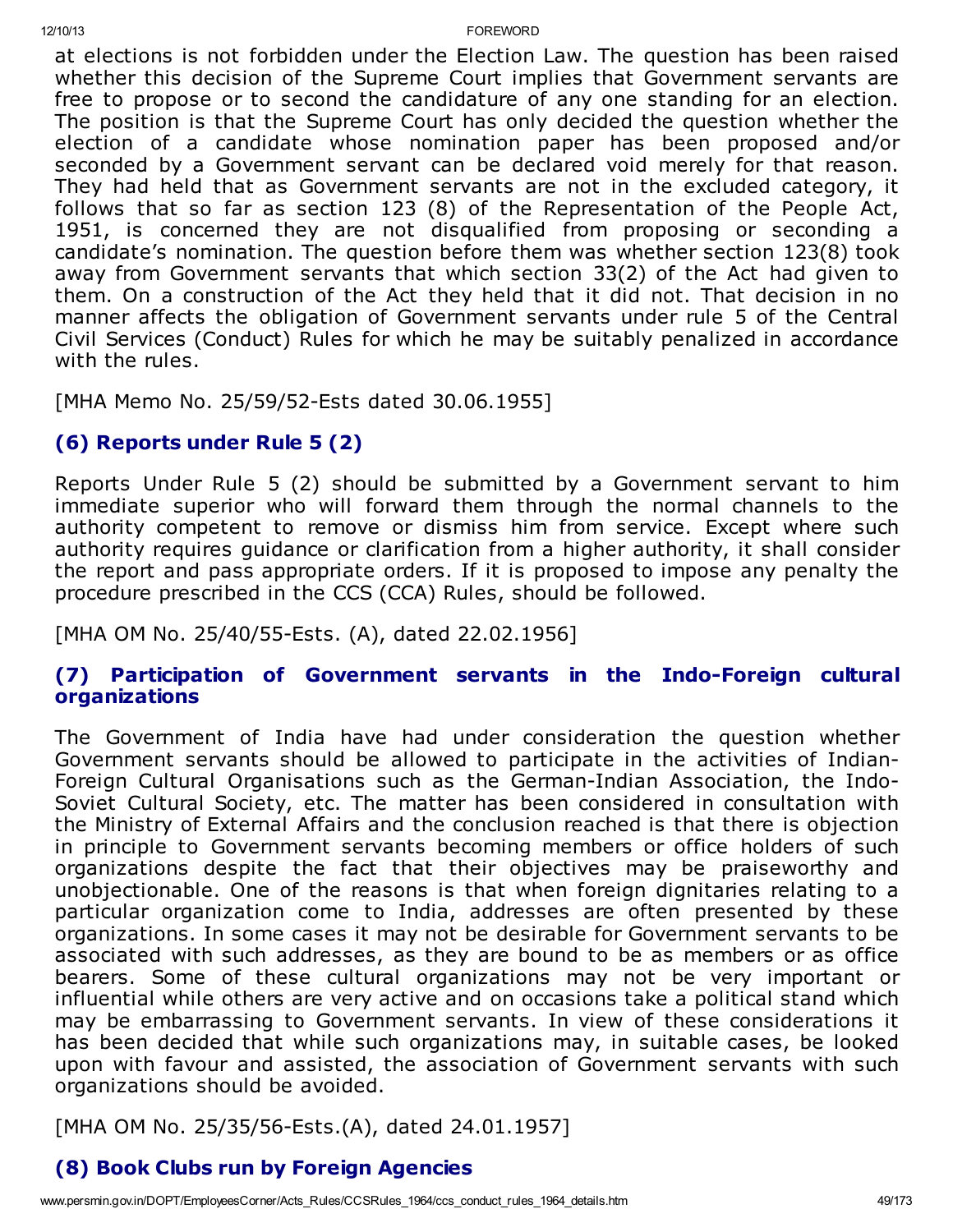Please see Government of India decision No. (7) under rule 13.

## (9) Moral Re-armament movement – joining of by central Government servants

The Government of India have had under consideration the question whether central Government servants should be permitted to become members and take part in the activities of Moral Rearmament Movement. Government have decided that central Government servants should not associate themselves with my activities of the Moral Re-armament Movement in their official capacity, or with such of the activities as are political or have a political slant, even in their individual capacity. For the rest they are advised to be circumspect and so ensure that even in their individual capacity they do not do anything which may be construed or easily misconstrued as participation in political activities.

2. For associating themselves with the activities of the Moral Re-armament Movement, central Government servants should keep their Head of the Department informed who, having due regard to administrative requirements will be free to ask any Government servant to dissociate himself from the activities of the Movement.

[MHA OM No. 25/10/64-Ests.(A), dated 04.07.1964]

#### (9A) Participation of Government servants in the activities of Moral Rearmament Movement-Review of instructions

Reference is invited to the Ministry of Home Affairs OM No. 25/10/64-Ests.(A) dated 4<sup>th</sup> July, 1964 wherein some restrictions have been imposed on the Government servants associating themselves with the activities of Moral Rearmament Movement.

2. These instructions have been reviewed. After careful consideration, it has been decided to withdraw these instructions with immediate effect. It is, however, clarified that while associating with the activities of the Moral Rearmament Movement, the Central Government servants should ensure that they do not do anything which may be construed or easily misconstrued as participation in political activities, keeping in view the provisions of Rule 5 of the CCS (Conduct) Rules, 1964.

[Deptt. Of Pers. & Trg. O.M. No.  $11013/13/98$ -Estt. (A) dated  $24<sup>th</sup>$  February, 1999]

#### (10) Sanyukta Sadachar Samiti – Permission to Central Government servants to join

The Government of India have had under consideration the question whether central Government servants should be permitted to become members and take part in the activities of the Sanyukta Sadachar Samiti – the Sanyukta Sadachar Samiti is a non-Official, non-political and non-sectarian organization recently started with the objects mainly of creating a social and moral climate to discourage anti-social and corrupt practices and of developing the will and capacity of the people to fight and eradicate corruption in all forms.

2. In view of the non-political and non-sectarian character of the Sanyukta Sadachar Samiti, it has been decided that Central Government servants should be free to join the Samiti, provided that their association with the Samiti is without detriment to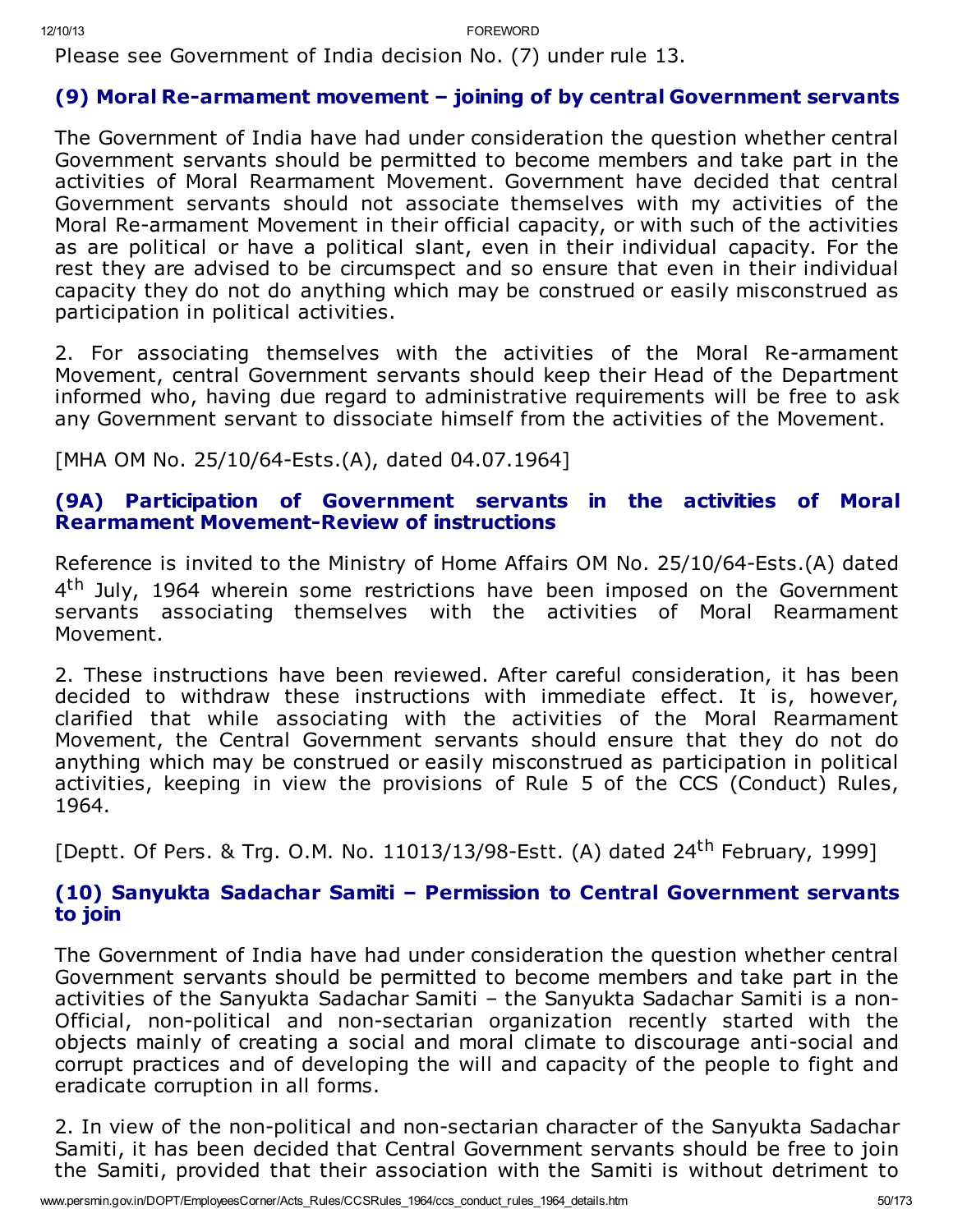the proper discharge of their normal official duties or infringement of the Government Servants Conduct Rules. Government servants as members of the Samiti should restrict their activities to the improvement of the ethical standards and the moral tone of society only and should not use the forum of the Samiti to lodge information or complaints against Government servants or Government agencies.

3. For becoming members of the Sanyukta Sadachar Samiti, no prior permission of the Government will be necessary, but such membership should be with the knowledge of the Head of the Department concerned.

[MHA OM No. 25/21/64-Estt. (A), dated 15.07.1964]

## (11) Foreign language classes conducted by Indo-Foreign cultural organizations – joining of by the Government servants

The question of regulating the participation of Government servants in foreign language classes conducted by Indo-Foreign cultural organizations like the German-Indian Association, Alliance Francaise de Delhi, Indo-Soviet Cultural Society etc. has been considered by Government and it has been decided that Government servants desirous of joining such classes should obtain prior permission from the Ministry or Office in which they are serving

 $2.****$ 

3. Ministry of Finance etc., are requested to bring the contents of para 1 of this Office Memorandum to the notice of all Government servants under their control, separately. Para 2 is intended for the guidance of administrative authorities only (not reproduced).

[MHA OM No. 25/4/65-Ests.(A), dated 18.05.1966]

#### (12) R.S.S. and Jamaat-e-Islami – participation by the Government servants in the activities of

The attention of the Ministry of Finance etc., is invited to the provisions of sub-rule (1) of Rule 5 of the Central Civil Services (Conduct) Rules, 1964 under which no Government servant shall be a member of, or be otherwise associated with, any political party or any organization which takes part in politics nor shall he take part in, subscribe in aid of, or assist in any other manner, any political movement or activity.

2. As certain doubts have been raised about Government's policy with respect to the membership of any participation in the activities of the Rashtriya Swayam Sewak Sangh and the Jamaat-e-Islami by Government servants, it is clarified that Government have always held the activities of these two organizations to be of such a nature that participation in them by Government servants would attract the provisions of sub-rule (1) of Rule 5 of the Central Civil Services (Conduct) Rule, 1964. Any Government servant, who is a member of or is otherwise associated with the aforesaid organizations or with their activities is liable to disciplinary action.

[MHA OM No. 3/10/(S)/66-Ests.(B), dated 30.11.1966]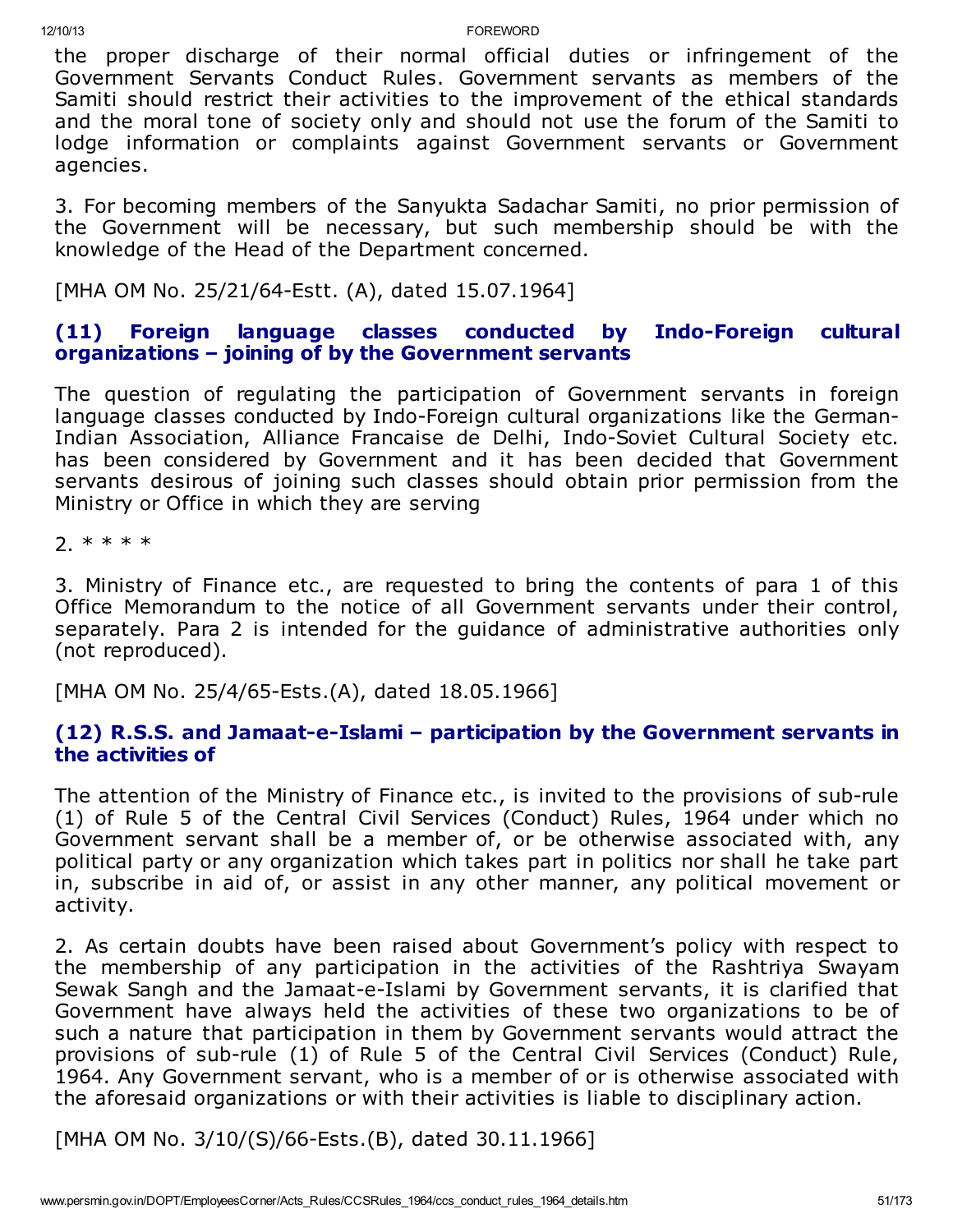## (12A)Reference decision (12) above, it is requested that –

(a) the provisions thereof may be brought to the notice of all Government servants again; and

(b) action should invariably be initiated against any Government servant who comes to notice for violation of the instructions referred to above

[MHA OM No. 7/4/70-Est.(B), dated 25.07.1970]

## (12B)

Attention of the various Ministries is also drawn to this Ministry's OM No.  $3/10$ /(S)/66-Estt.(B) dated the  $30<sup>th</sup>$  November, 1966 wherein it was clarified that the Government have always held the activities of both the Rashtriya Swayam Sewak Sangh and the Jammat-e-Islami to be of such a nature that participation in them by Government servants would attract the provision of sub-rule (1) of Rule 5 of the Central Civil Service (Conduct) Rules, 1964 and that, any Government servant, who is a member of or is otherwise associated with the aforesaid organizations or with their activities, is liable to disciplinary action.

2. In the context of the current situation in the country the need to ensure secular outlook on the part of Government servants is all the more important. The need to eradicate communal feelings and communal bias cannot be over-emphasized.

3. No notice should be taken by Government and its officers, local bodies, stateaided institutions of petitions or representations on communal basis, and no patronage whatsoever should be extended to any communal organization.

4. Ministry of Finance etc., are therefore, requested to specially bring once against to the notice of all Government employees, working in or under them, the abovequoted provisions in para 1 on the subject. It is emphasized that any disregard of these instructions should be considered as a serious act of indiscipline and suitable action initiated against the erring employees.

[DP & AR OM No. 15014/3/(S)/80-Estt. (B), dated 28.10.1980]

#### (13) Participation by the Government Servants in the activities of Anand Marg Movement or any of its organizations

Under sub-rule (3) of Rule 5 of the CCS (Conduct) Rules, 1964, if any question arises whether a party is a political party or any organization takes part in politics, within the meaning of this rule, the Central Government are to decide the issue. In pursuance of this rule, it is clarified that membership of or participation in the activities of the movement known as Anand Marg or any of its organizations by a Government Servant would attract the provisions of sub-rule (1) of Rule 5 of the CCS (Conduct) Rules, 1964. Any Government Servant who is a member of or is otherwise associated with the activities of Anand Marg or any of its organizations is liable to disciplinary action.

[MHA OM No.  $6/1/(S)/69$ -Ests.(B), dated the  $8^{th}$  May, 1969]

## (13A) Participation in activities of Anand Marg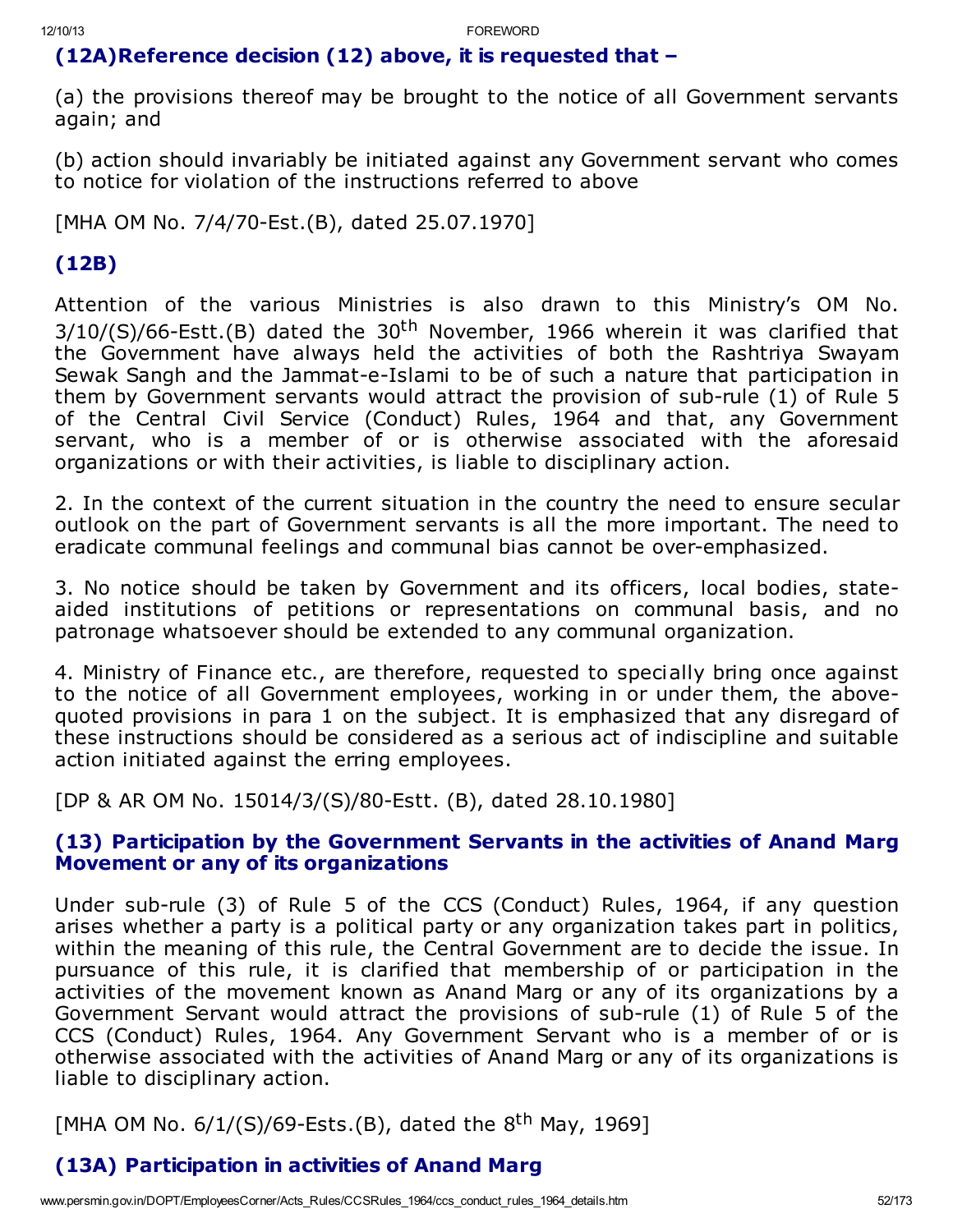It is clarified that membership of or participation in the activities of the movement known as the Anand Marg or any of its organizations by a Government servant would attract the provisions of sub-rule (1) of rule 5 of the Central Civil Services (Conduct) Rules, 1964. Any Government servant, who is a member of or is otherwise associated with the activities of Anand Marg or any of its organizations (see list in Annexure) is liable to disciplinary action.

## ANNEXURE

- 1) VSS (Volunteer Social Service)
- 2) Amra Bengali
- 3) The progressive Federation of India
- 4) The Proutist Forum of India
- 5) Angika Samaj
- 6) Pragatisheel Magahi Samaj
- 7) Nagpuri Samaj
- 8) Maithili Samaj
- 9) Pragatisheel Bhojpuri Samaj
- 10) Awadhi Samaj
- 11) Braj Samaj
- 12) Bundeli Samaj
- 13) Garhwali Samaj
- 14) Kumaoni Samaj
- 15) Pragatisheel Haryana Samaj
- 16) Asi Punjabi
- 17) Proutist League
- 18) Education, Relief & Welfare Section
- 19) Seva Dharma Mission
- 20) Anand Marg Universal Relief Team
- 21) Women's Welfare Department
- 22) Girl Volunteers
- 23) Spiritual Sports & Adventurers Club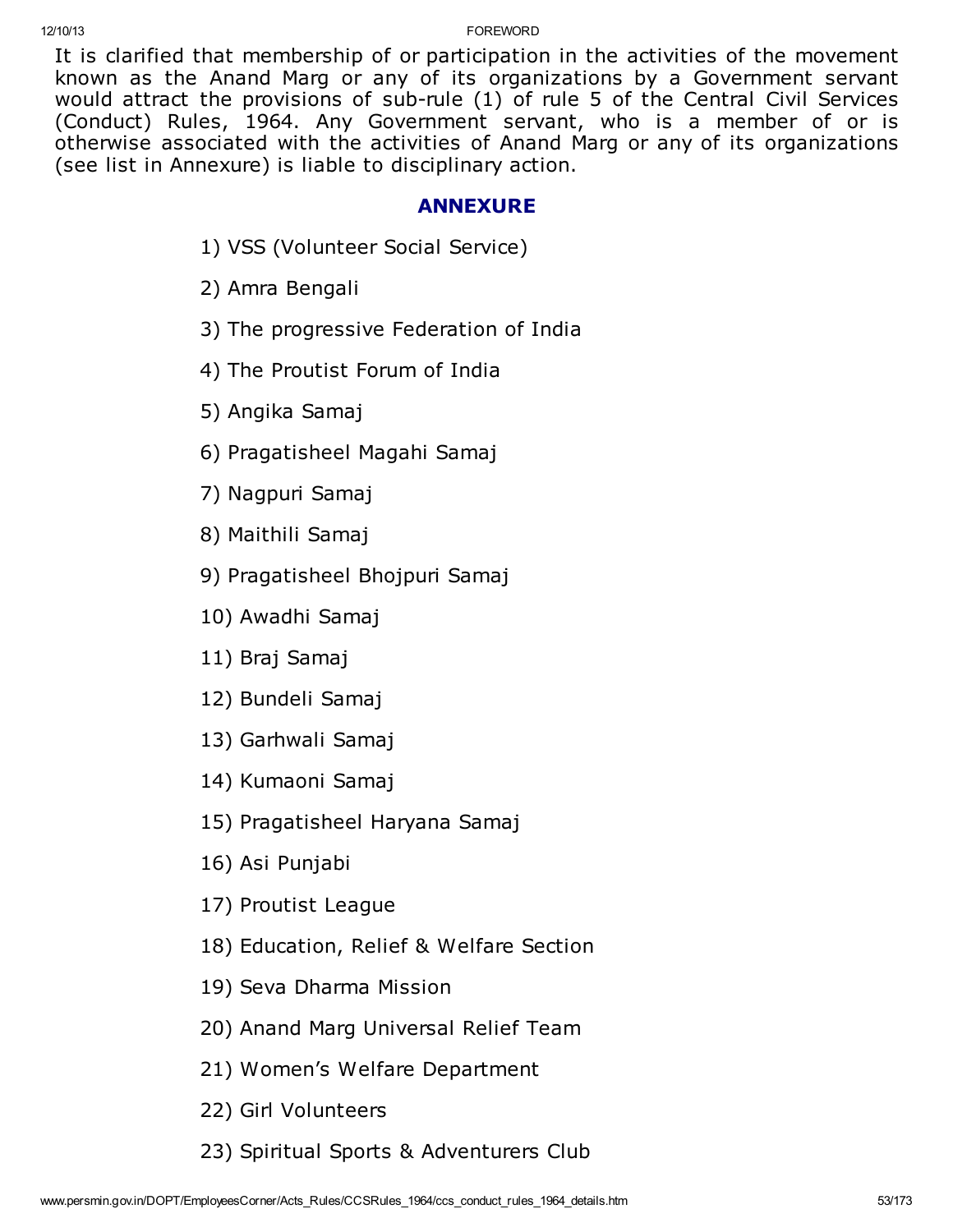- 24) Proutist Block of India
- 25) Proutist Universal
- 26) Universal Proutist Labour Federation
- 27) Universal Proutist Youth Federation
- 28) Universal Proutist Student Federation
- 29) Universal proutist Intellectual Federation
- 30) Universal Proutist Farmers Federation
- 31) Renaissance Artists & Writers Association
- 32) Renaissance Universal
- 33) Ek Manav Samaj
- 34) Bhojpuri Samaj
- 35) Chhatisgarh Samaj
- 36) Malwi Samaj
- 37) Vidarbha Samaj
- 38) Telangana Samaj
- 39) Circar Samaj
- 40) Utkar Samaj
- 41) Kosal Samaj
- 42) Navya Malayalam Samaj
- 43) Konkani Samaj
- 44) Kannad Samaj
- 45) Tulu Samaj
- 46) Dogri Samaj
- 47) Haryanvi Samaj
- 48) Pahari Samaj
- 49) Haroti Samaj
- 50) Sahyadri Samaj
- 51) Gujar Samaj (This does not refer to Gujar Samaj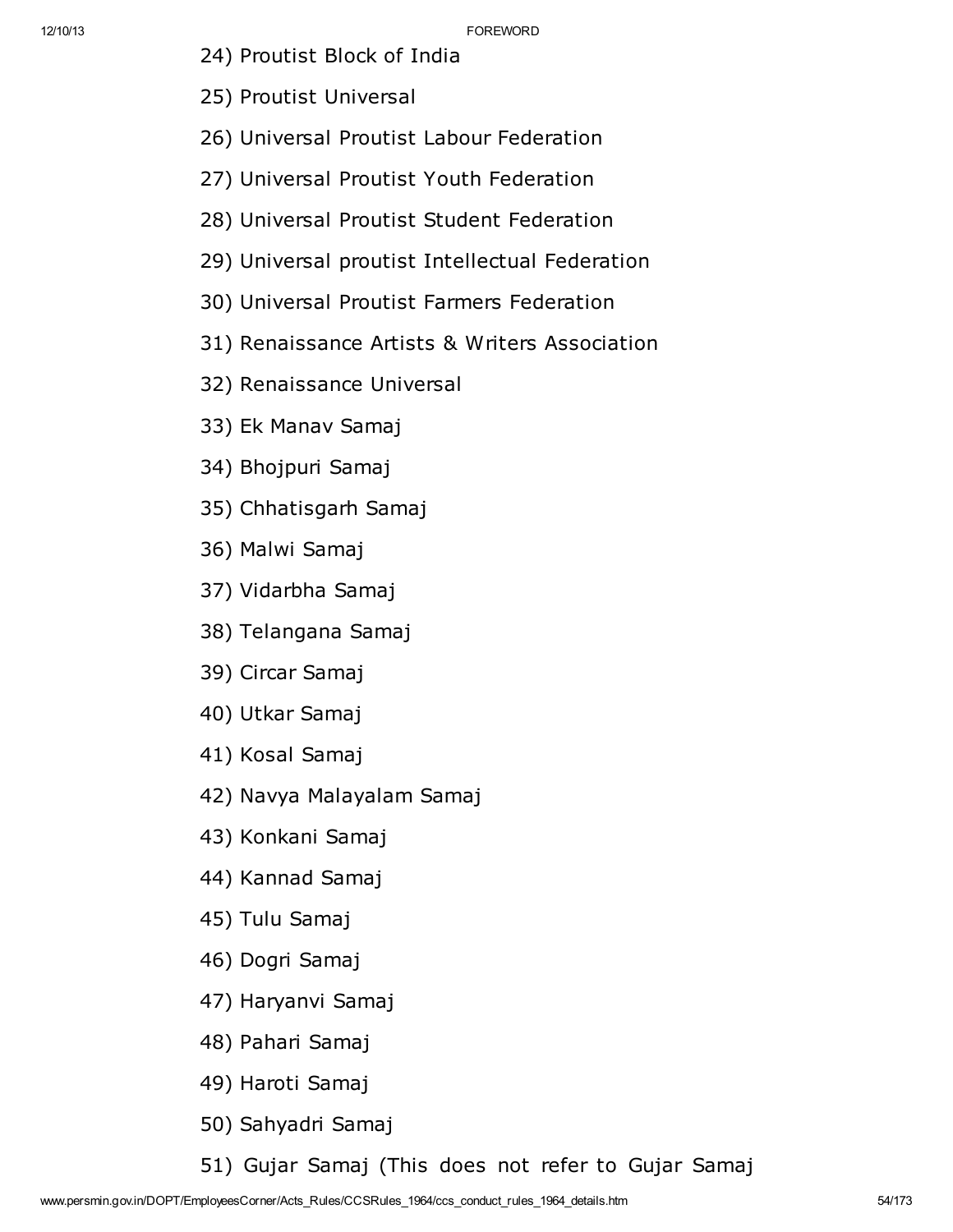formed either in Rajasthan or Haryana

- 52) Coorgi Samaj
- 53) Tamil Samaj
- 54) Rayalaseema Samaj
- 55) Assam Unnayan Samaj
- 56) Mewari Samaj
- 57) Marwari Samaj
- 58) Kathiawari Samaj

[DP&AR OM No. 15014/6/(S)/80-Estt.(B), dated 31.12.1980, OM No. 15014/6(S)/80- Estt.(B), dated 05.08.1981 & OM No. 15014/6/(S)/80-Estt. (B), dated 18.05.1983]

## (14) Political neutrality of Government servants

The Government have reviewed recently the policy in regard to the social, cultural and similar other organizations whose activities may have political aspect. There have been instructions that the activities of certain organizations should be regarded as political in character. While such instruction are in force, a civil servant would be liable to disciplinary action, if he were to associate himself with any organization mentioned in such instructions. But there are several other organizations in regard to which such instructions have not been issued for purposes of rule 5 of the CCS (Conduct) Rules, 1964. It is essential that Government servants should not only maintain political neutrality but should also appear to do so and they should not participate in the activities of, or associate themselves with any organization in respect of which there is the slightest reason to think that the organization has political aspect.

[MHA OM No. 6/6/69-Ests.(B), dated 18.07.1969]

## (15) Position of Government servants in relation to elections.

Extracts are enclosed from the Election Commission's letter No. 62/71, dated the 13<sup>th</sup> January, 1971 to Chief Secretaries of all States/Union Territories, indicating the principles which should guide the conduct of Government servants in relation to the coming General Elections. These principles should be scrupulously followed by central Government servants. In this connection, attention is also invited to Rule 5 of the CCS (Conduct) Rules, 1964, which inter alia prohibits central Government servants from canvassing or otherwise interfering with, or using their influence in connection with or taking part in, an election to any legislature or local authority subject to the exercise of the right of franchise and assisting in the conduct of an election in the due performance of a duty imposed on them by or under any law for the time being in force. Attention is also invited to OM No. 6/6/69-Ests.(B), dated the 18<sup>th</sup> July, 1969 (Decision No. 17) in which the need for maintaining political neutrality by Government servants has been emphasized.

-------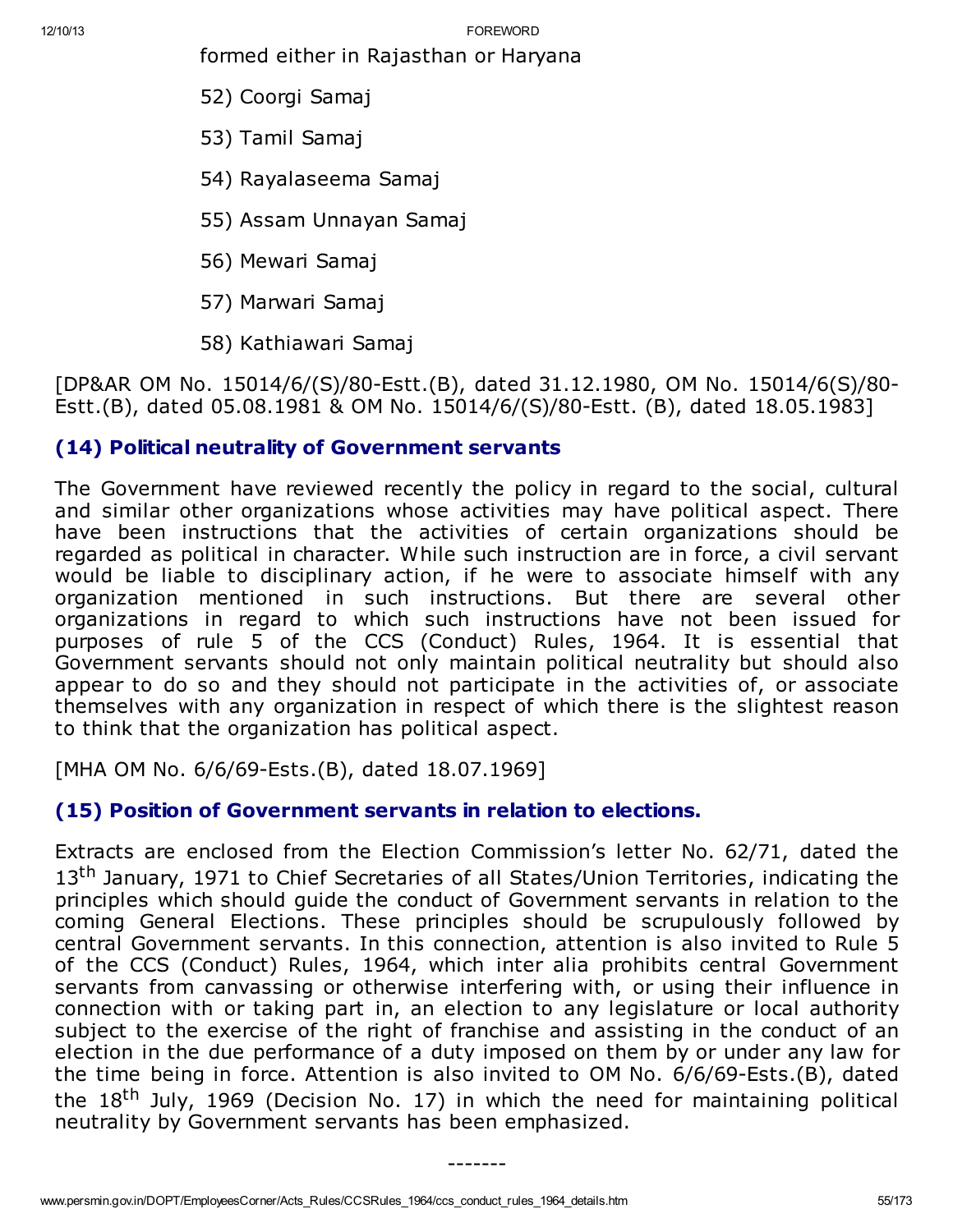Extract from the Election Commission of India letter No. 62/71 dated the 13<sup>th</sup> January, 1971 to Chief Secretaries of All States/Union Territories.

Subject :- Guidelines for the Conduct of Government Servants in relation to elections

Attention is invited to sections 129 and 134 of the Representation of the People Act, 1951, relating to the conduct of Government servants during elections and to recall that the Government of India and the State Governments had, prior to the last general elections/mid-term elections, issued instructions regarding the conduct of Government servants in relation to those elections. These instructions stressed that all Government employees should maintain an attitude of strict impartiality.

In fact, they were asked not only to be impartial but it was considered important that they should also appear to be impartial in relation to the elections. In short, they were required so to conduct themselves as to inspire confidence in the public in regard to their impartiality so that there might not be any occasion for the people to think that the elections were not going to be held in a free, fair and pure atmosphere. To do so, they were enjoined to avoid giving room for any suspicion that they were favouring any party or any candidate. The other points stressed in these instructions were that a Government servant should take no part in any election campaign or canvassing and that he should take scrupulous care not to lend his name, official position or authority to assist one group as against any other.

\* \* \* \*

It was further emphasized that any disregard of instructions would be considered by the Government as a serious act of indiscipline and that in case of doubt a Government servant should not hesitate to consult his superior officer.

It may be added that the points summarized above are only illustrative and not exhaustive.

The Commission considers it important that their (Government servants) attention should be specifically drawn to the provision which has been made in the Representation of the People Act, 1951 reading as follows :-

> "134A. Penalty for Government servants for acting as election agent, polling agent or counting agent :- If any person in the service of the Government acts as an election agent or a polling agent or a counting agent of candidate at an election, he shall be punishable with imprisonment for a term which may extend to three months, or with fine or with both."

The Commission has received complaints from various parts of the country that Government employees, especially those appointed for election purposes, such as returning officers, assistant returning officers, presiding and polling officers, are not always as impartial as they ought to be. It has been complained that these officers some times show particular favour to candidates of political parties of their choice even at the time of the actual poll and the counting of votes. Some High Courts also have, in some cases, commented severely on the conduct of some officers appointed on election duty. While the Commission is sure that the number of such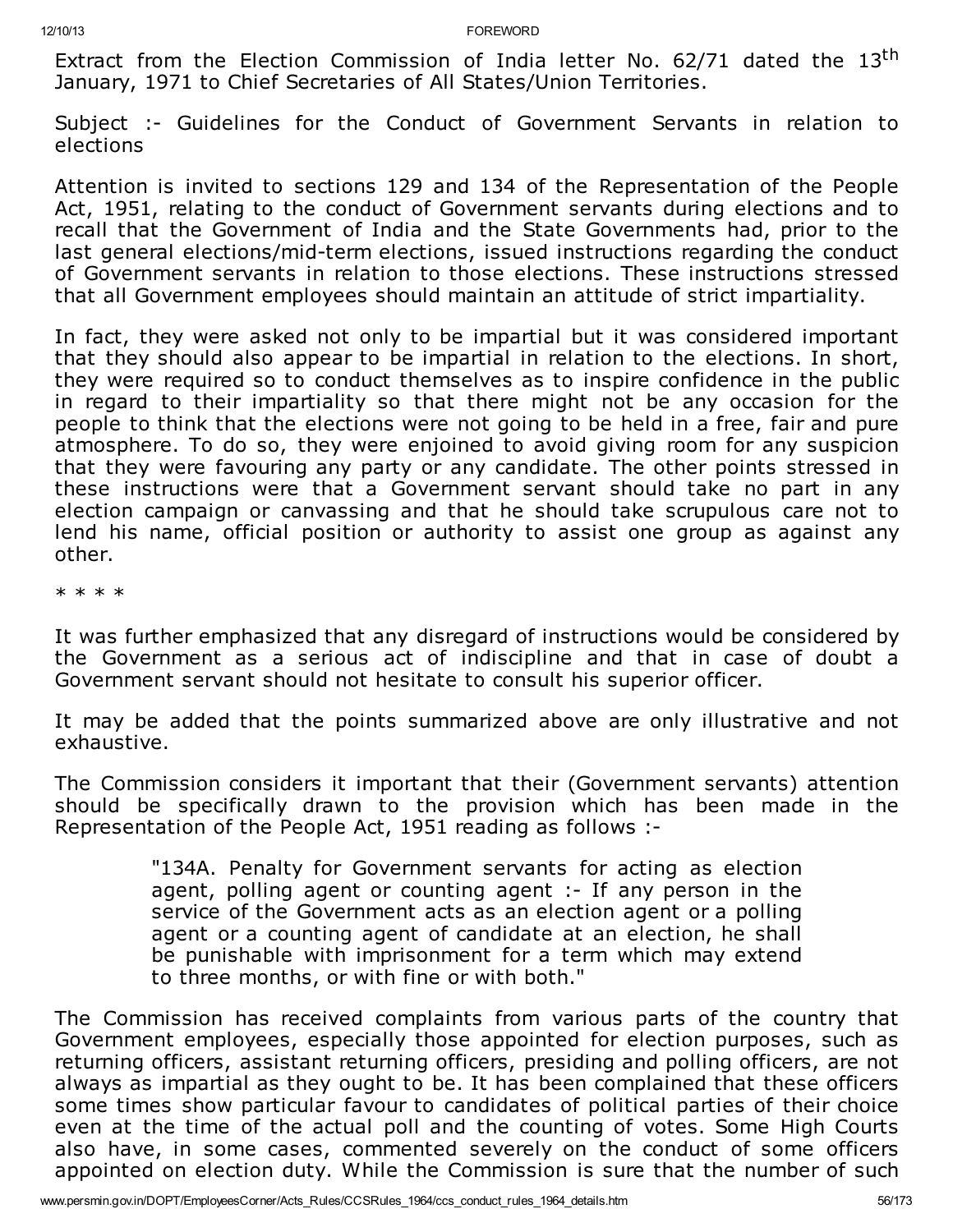officers cannot be large, the Commission would take the opportunity to make an appeal to all Government employees, especially to election officers, to be and also appear to be absolutely impartial, independent and neutral, in the performance of their election duties, whether at the time of acceptance or scrutiny of nomination papers, or at the time of polling in the polling stations, or at the time of counting of votes at the counting places.

[OM No. 25/2/71-Ests.(A), dated 23.01.1971 issued by Deptt. Of Personnel]

# (16)

With reference to decision No. 2 a question was raised as to whether participation by a Government servant in a public meeting or demonstration organized by a political party would amount to participation in political movement or activity within the meaning of rule 5 (1).

It is felt that in the light of the existing provisions of the Conduct Rules and the instructions already issued on the subject, taking any active part by a Government servant in a meeting or demonstration organized by a political party might cause an impression which may well be construed as assisting to a political movement. For example, if a Government servant takes active or prominent part in organizing or conducting such a meeting or demonstration or speaks himself therein, or attends regularly or even frequently any such meetings etc., such action on his part is likely to create an impression that he is taking part in or assisting a political movement or activity. In order, therefore, to avoid any doubts about their political neutrality, it would be in the interest of the Government servants themselves not to participate in such meetings or demonstrations.

[Cabinet Sectt. (Deptt. Of Personnel and Adm. Reforms) OM No. 25/4/73-Estt. (A), dated 17.02.1973]

# (17)

Attention of the Ministries/Departments is invited to the Gazette Notification dated the 3<sup>rd</sup> and 4<sup>th</sup> July, 1975 (not reproduced) wherein certain organizations including the R.S.S., Jamaat-e-Islami, Anand Marg and CPI (ML) have been banned under the provisions of rule 33 of the Defence and Internal Security of India Rules, 1971. This rule, inter alia, provided that no person shall :-

(a) Manage or assist in managing any organization to which the rule applies;

(b) Promote or assist in promoting a meeting or any member of such an organization, or attend any such meeting in any capacity;

(c) publish any notice or advertisement relating to any such meeting; and

(d) invite persons to support such an organization or otherwise in any way assist the operations of such an organization.

Any person who contravenes any of the provisions of the above rule, shall be punishable with imprisonment for a term which may extend to seven years, or with fine or with both.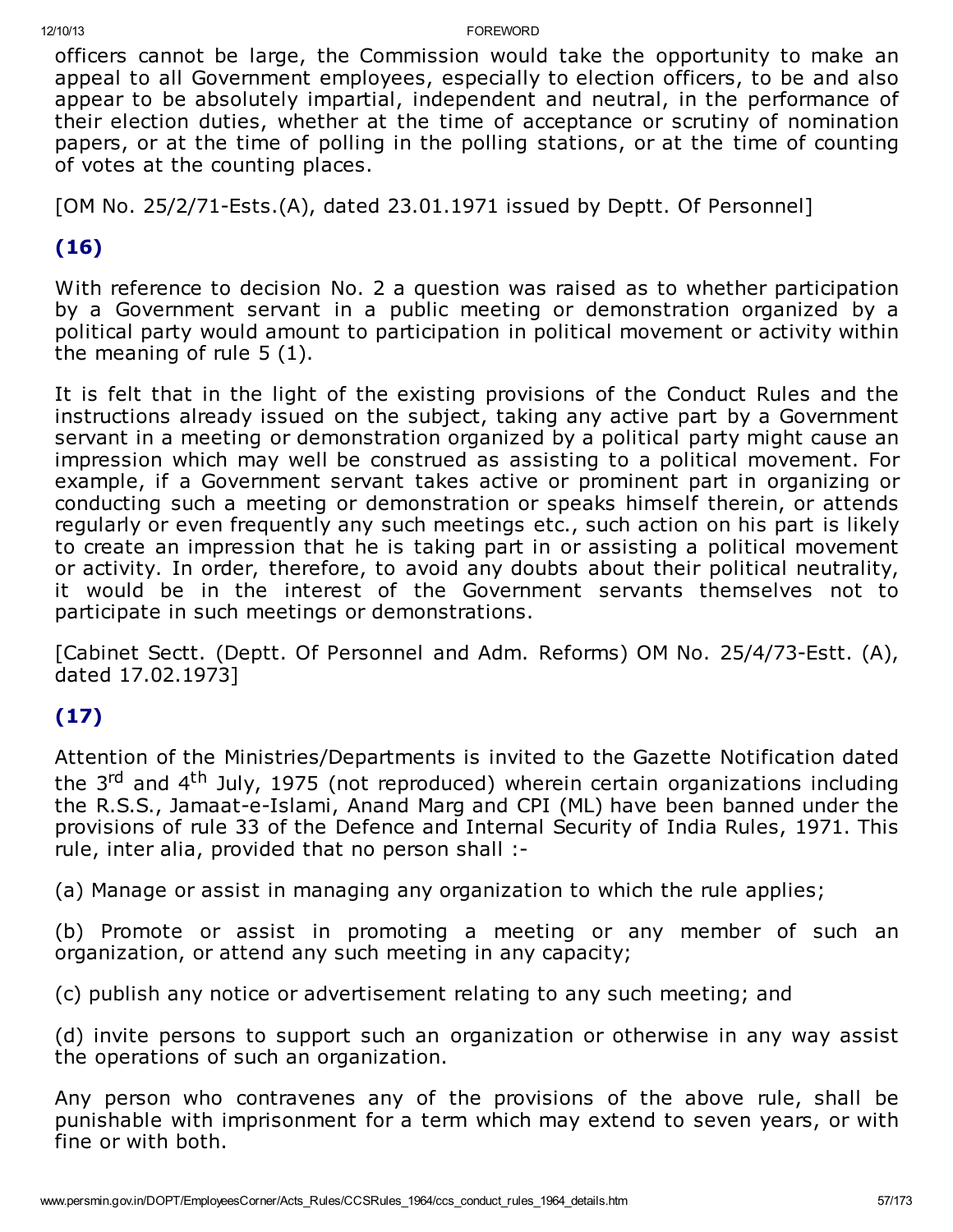2. There is reason to believe, that certain Central Government servants who had earlier been participating in the activities of the Organisations mentioned above, have continued their active association with them, even after they have been banned. It may be recalled that even before the ban orders were issued, there were instructions to the effect that participation of Government servants in the activities of the R.S.S. and Jamaat-e-Islami would attract the provisions of Clause (1) of Rule 5 of CCS (Conduct) Rules, 1964, which relates to prohibition of Government servants from taking part in political activities (decision No. 12). In spite of these instructions cases had come to notice in the past of some Government servants who had been associating themselves with the activities of these organizations. Now that ban has been imposed on all these organization, it is incumbent on all the Ministries/Departments of the Central Government to take due note of such activities of their employees. Such employees who are found to have connection with the banned organizations are liable to be dealt with suitably in departmental proceedings. In appropriate cases action could also be considered against them under proviso (c) of Clause (2) of Article 311 of the Constitution.

[MHA Department of Personnel & A.R. No.  $18011/1/(S)/75$ -Ests.(B), dated the  $28<sup>th</sup>$ November, 1975]

## (18) Participation by Government servant in banned organization – clarification

Please refer to this Department's Office Memorandum No. 18011/1/(S)/75-Ests.(B) dated the 28<sup>th</sup> November, 1975, (decision No. 15). Consequent upon the lifting of the ban on organizations such as R.S.S. Jamaat-e-Islami, Anand Marg and CP (ML) etc. the November, 1975 OM referred to above relating to the aforesaid organizations may be treated as deleted. Hereafter, action may be taken against Central Government employees if they come to notice for participation in the activities of the political organizations, under the normal service rules, such as rule 5 of the Central Civil Services (Conduct) Rules, 1964, or corresponding rules governing the service conditions of other categories of the employees.

[MHA Department of Personnel & A.R., OM No. 34013/4/(S)/77-Estt. (B), dated the 23<sup>rd</sup> April, 1977]

#### (19) Participation in holding rallies for political parties by arranging for crowds and transport

Instances have come to the notice of the Government in which public servants and public utility facilities were used for arranging crowds for rallies and for arranging transport for bringing those crowds involving violations of laws and rules in regard to the use of such transport. In this connection, attention is invited to rule 5 (1) of the CCS (Conduct) Rules, 1964 which provides that no Government servant shall be a member of, or be otherwise associated with any political party or organization which takes part in politics; nor shall he take part in, subscribe in aid of, or assist in any other manner, any political movement or activity. It is also clarified in this Department OM No. 25/4/73-Estt. (A), dated 17.02.1973 (Decision No. 19) that it is advisable for a Government employee not to attend even public meetings or demonstrations organized by a political party or having political aspects. It will not suffice to say that such arrangements were made on the orders of superior officers, as the Explanation below sub-rule (2) of rule 3 of the CCS (Conduct) Rules, 1964 clarifies that nothing in Clause (ii) of the aforesaid sub-rule (2) shall be construed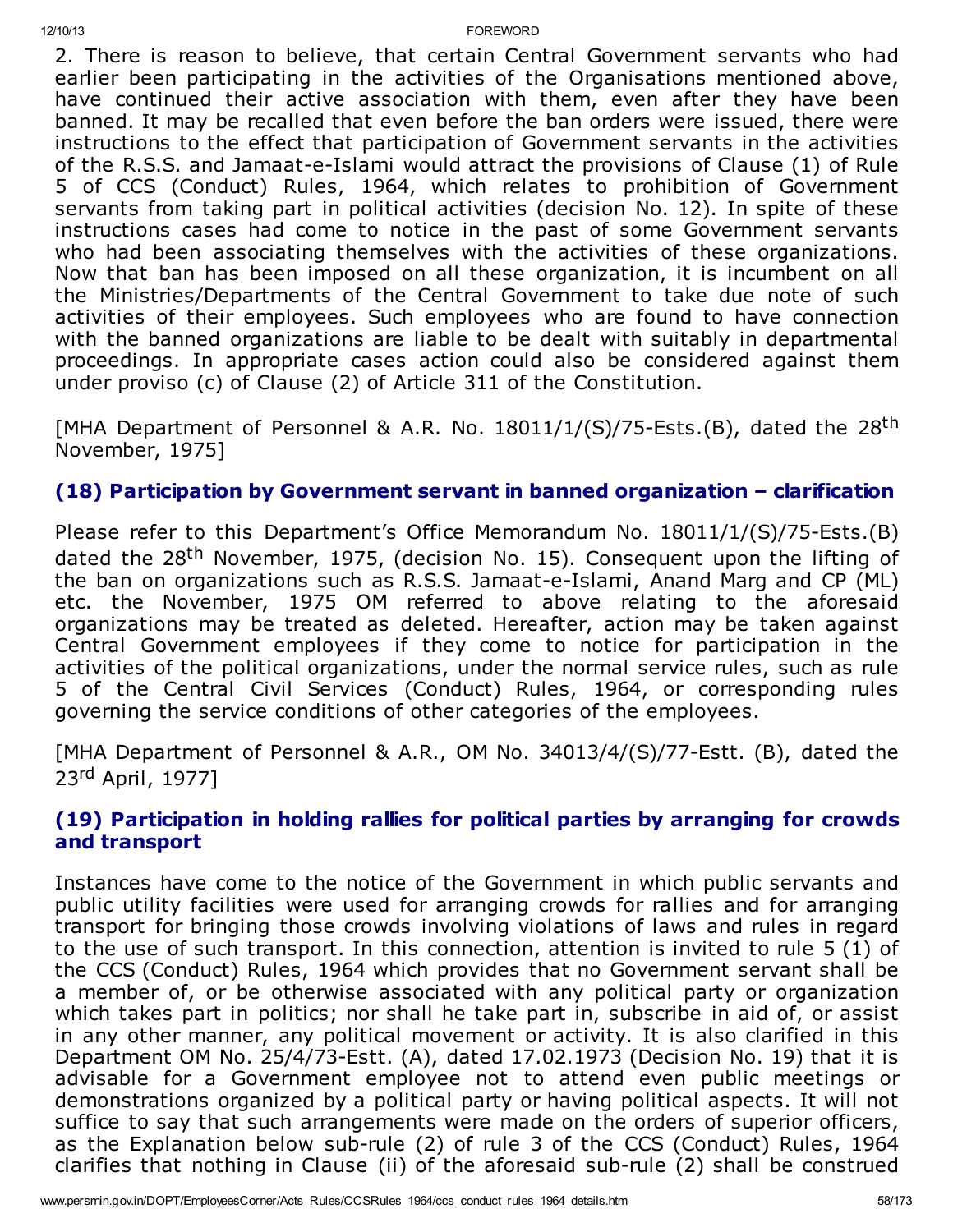as empowering a Government employee to evade his own responsibilities. It hardly need to be emphasized that Government servants should not only maintain political neutrality but should also appear to do so. Taking active part in holding rallies in support of any political party by arranging for crowds and arranging transport for brining those crowds would, therefore, clearly attract the provisions of the aforesaid rule of the Conduct Rules. Government employees should, therefore, desist from engaging in such activities which may be construed as participation in the activities of a political party.

[MHA, Department of Personnel & A.R. OM No. 28034/5/78-Estt.(A), dated 1st September, 1978]

#### (20) Participation by Government servants in the activities of Dharma Pracharak Sansthan

As certain doubts have been raised about Government's policy with respect to the membership of and participation in the activities of the Dharma Parcharak Sanstha of Shri Jai Gurudev and Door Darshi Party or their branches or affiliated bodies thereof by Government servants, it is clarified that Government have held the activities of these two organizations to be of such a nature that participation in them by Government servants would attract the provisions of sub-rule (1) of Rule 5 of the Central Civil Services (Conduct) Rules, 1964. Any Government servant, who is a member of or is otherwise associated with the aforesaid organizations or with their activities is liable to disciplinary action.

[DP&AR OM No. 15014/1/81-Estt. (B) dated the 3rd March, 1981]

## (21) Association of Central Government servants with socio-religious bodies

Instances have been brought to the notice of this Department where Government servants seek prior permission for becoming members of socio-religious bodies, the objectives of which are claimed to be aimed at social reforms and religious awakening etc.

2. According to Rule 15 of the Central Civil Services (Conduct) Rules, 1964, no previous sanction of the Government is required for a Central Government servant to undertake honorary work of a social or charitable nature but he should discontinue taking part in such activities, if so directed by the Government. Prior permission is essential only if the Government servant seeks to hold an elective office. As regards participation in purely religious activities, the freedom to profess and practice any religion is guaranteed under the Constitution of India itself. Since, however, the Constitution of India is based on the principle of secular state, the Government servants, while they are free to profess and practice any religion in their private lives, should so conduct themselves in public as to leave no room for any impression to arise that they do not subscribe to the secular philosophy of the State.

3. Some of the organizations and movements claiming to aim at social and religious reforms, may have some attributes of sectarian or communal nature. It will, therefore, be desirable on the part of the Government servants to be very cautious in associating themselves with any organization or movement the activities of which are liable to be construed as sectarian or communal in nature. It is not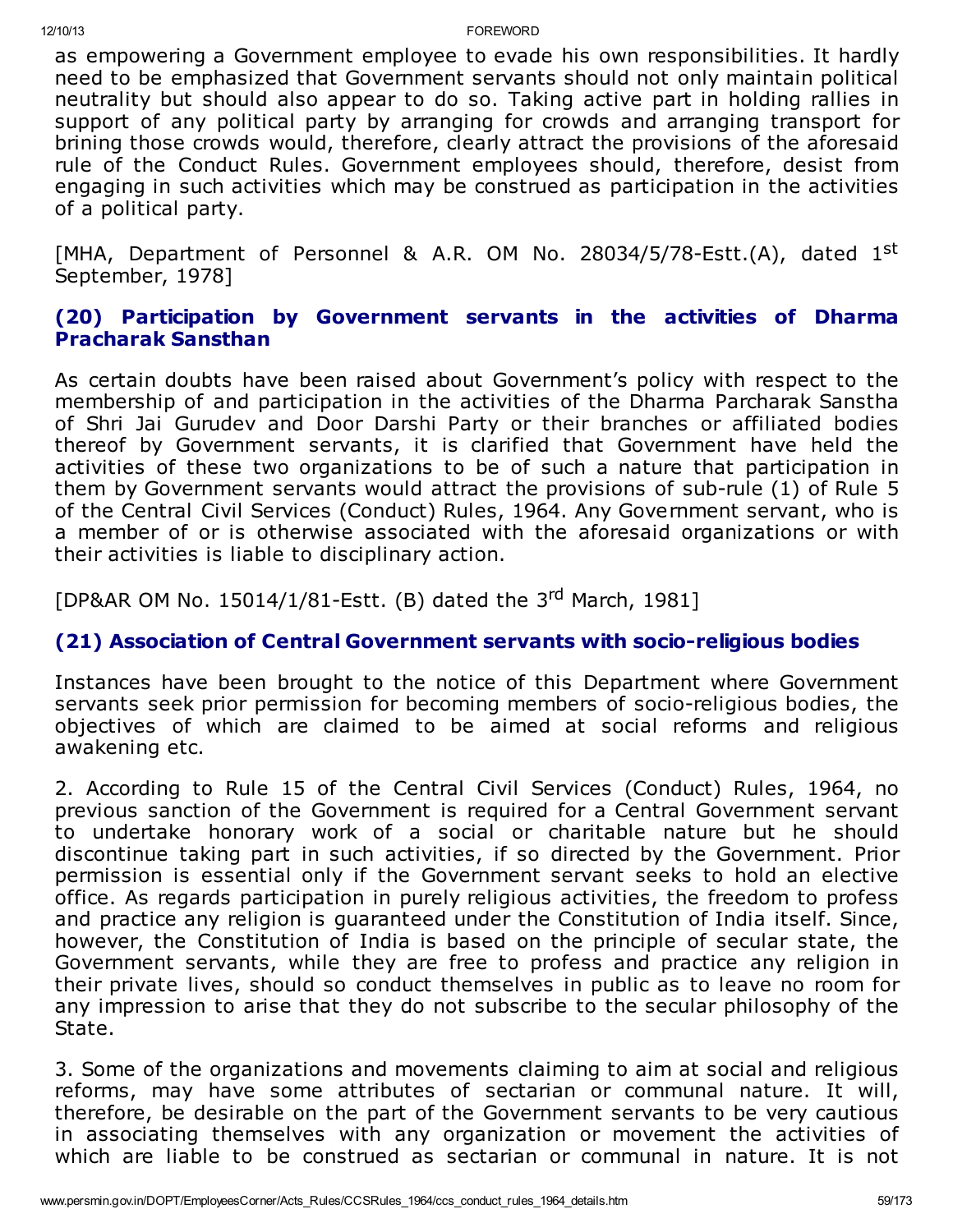possible to give an exhaustive list of such activities or of the organizations and movements whose aims and objectives may be objectionable. The responsibility for the consequences of the decision to join any organization and participating in its activities will rest with the employee himself. It is, therefore, the duty of the Government employee who wishes to join any organization or association to satisfy himself that its activities and objectives are not of such a nature as are likely to attract action under any of the provisions of the Conduct Rules. In the circumstances, any plea of ignorance or mis-conception as to the Government's attitude regarding participation in the activities of such organizations would not be tenable.

[Deptt. Of Pers. & Trg. O.M. No. 11013/5/88-Estt. (A) dated 11.07.1988]

## 6. Joining of associations by Government servants

No Government servant shall join or continue to be a member of, an association the objects or activities of which are prejudicial to the interests of the sovereignty and integrity of India, or public order or morality.

#### Government of India Decisions

## (1) Objects or activities of Associations -

In the meeting of the Committee of the National Council (JCM) held on 28.01.1977, the Staff Side referred to their request that it should be clearly laid down as to how it should be decided whether the object or activities of an Association attract provisions of rule 6 of the CCS (Conduct) Rules, 1964, as without such clarification, it was possible for any competent authority at any level to proceed against an employee for violation of the aforesaid rule without proper justification. The views of the Staff Side have been considered carefully by Government. As a comprehensive and exhaustive enumeration of various object or activities which would attract rule 6 of the CCS (Conduct) Rules, 1964, is not practicable and as the apprehension of the Staff Side was mainly in regard to the possibly of arbitrary action at lower levels, it has been decided that action for alleged violation of rule 6 of the CCS (Conduct) Rules, 1964 can be taken by a disciplinary authority only when an authority not below the level of a Head of Department has decided that the objects or activities of the Association concerned are such as would attract rule 6 ibid. Where the Head of Department is himself in doubt he shall seek the advice of the Administrative Ministry/Department concerned before action for the alleged violation of rule 6 of CCS (Conduct) Rules, 1964, is initiated.

[MHA, Deptt. Of Personnel & A.R. No. 11013/2/77-Estt. (A), dated the  $7<sup>th</sup>$  June, 1978]

## (2) Display of posters and other notices –

Please see decision No. 10 under Rule 3.

## 7. Demonstration and strikes

## No Government servant shall -

(i) engage himself or participate in any demonstration which is prejudicial to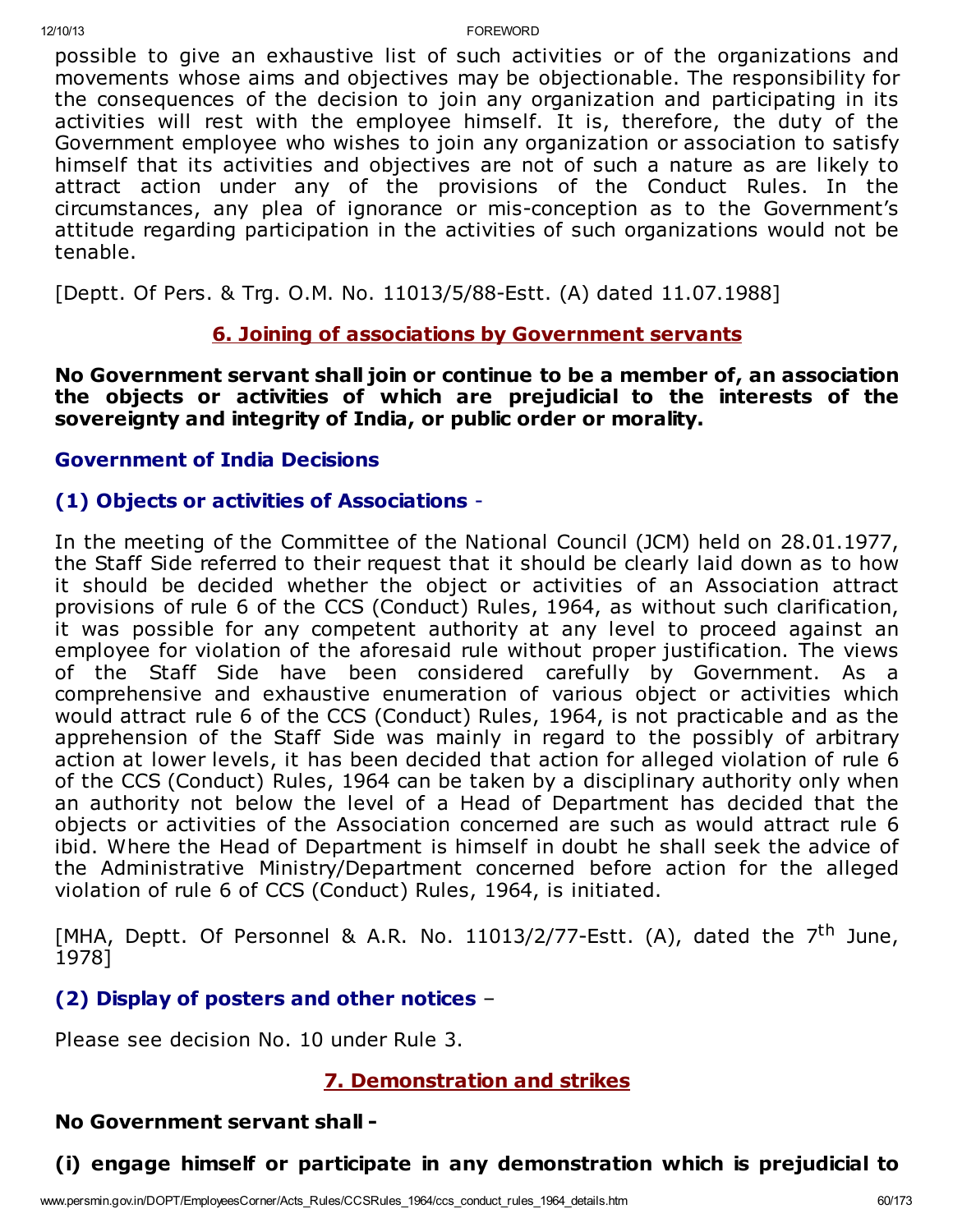the interests of the sovereignty and integrity of India, the security of the state, friendly relations with foreign States, public order, decency or morality, or which involves contempt of court, defamation or incitement to an offence, or

(ii) resort to or in any way abet any form of strike or coercion or physical duress in connection with any matter pertaining to his service or the service of any other Government servant.

#### Government of India Decisions

#### (1) Restriction on Government servants who are office-bearers of service associations, in dealing in their official capacity with matters connected with those associations.

Reference this Ministry's Office Memorandum No. 24/23/57-Ests.(B), dated the 3<sup>rd</sup> March, 1959, (not reproduced), on the above subject and to say that a point has been raised whether after the promulgation of the Central Civil Services (Recognition of Service Associations) Rules, 1959, the convention that an officer who may be required to deal in a responsible capacity with representations from a service Association, should not be an office-bearer or a member of the Executive Committee of that Association, would continue to be observed. It has been decided that any Government servant who is an office-bearer or a member of the Executive Committee of a Service association should not himself deal in his official capacity with any representation or other matters connected with that Association.

[MHA OM No. 24/1/60-Estt. (B), dated 25.01.1960]

#### (2) "Strikes" – interpretation of what constitutes a strike under the conduct Rules

Rule 7 (ii) of the Central Civil Services (Conduct) Rules, 1964, provides that no Government servant shall resort to or in any way abet any form of strike in connection with any matter pertaining to his service or the service of any other Government servant. Instances have come to the notice of Government where employees resort to various methods of protests for redress of grievances, some of which are tantamount to strike. References have been received seeking clarification whether certain acts, are covered under the definition of 'strike' and if so, whether action can be taken against such employees for violation of the Conduct Rules. It is, therefore, clarified that 'strike' means refusal to work or stoppage or slowing down of work by a group of employees acting in combination, and includes –

(i) mass absentation from work without permission (which is wrongly described as "mass casual leave");

(ii) refusal to work overtime where such overtime work is necessary in the public interest;

(iii) resort to practices or conduct which is likely to result in, or results in the cessation or substantial retardation of work in any organization. Such practices would include, what are called 'go-slow', 'sit-down', 'pen-down, stay-in', sympathetic" or any other similar strike; as also absence from work for participation in a Bandh or any similar movements.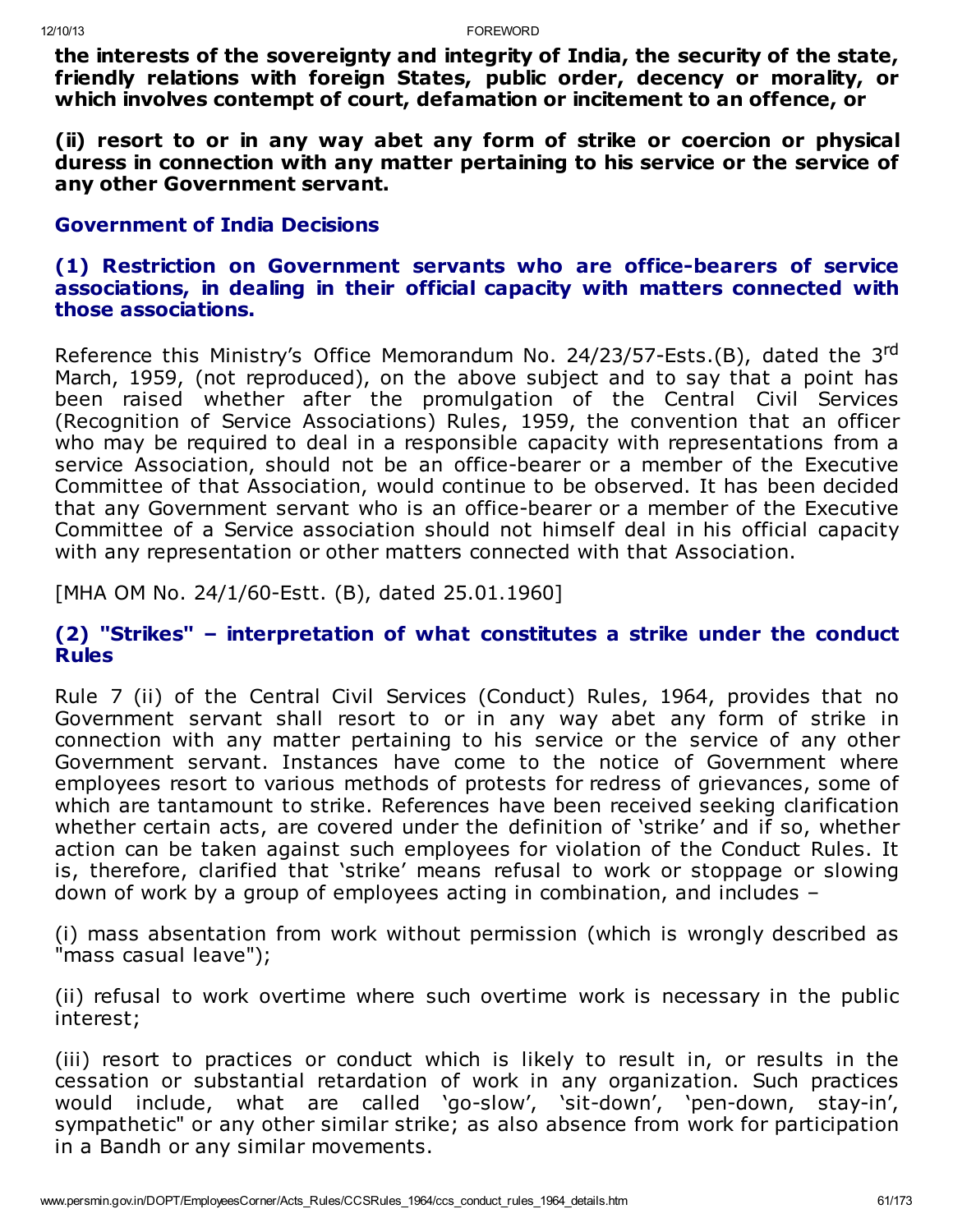3. Government servants who resort to action of the above kind violate rule 7 (ii) of the Central Civil Services (Conduct) Rules, 1964 and disciplinary action can be taken against them. It may be noted that the list of activities which are covered under the definition of strike as enumerated above is only illustrative and not exhaustive. It only clarifies the position in respect of practices which are often resorted to at present.

[MHA OM No. 25/23/66-Ests.(A), dated 09.12.1966]

## (3) Participation in "GHERAO" by Central Government servants -

Instances have come to the notice of Government in which employees of certain Central Government offices staged which is called "Gherao", involving forcible confinement of public servants within office premises by surrounding their places of duty and have held demonstrations/meetings both within office premises during office hours and also outside the office premises beyond office hours, tending to forcible confinement of public servants within office premises. Such demonstrations/activities are prejudicial to pubic order and also involve criminal offences like wrongful restraint, wrongful confinement, criminal trespass or incitement to commit offences. They are also subversive of discipline and harmful to the public interest, and participation in them by Government servants and would constitute good and sufficient reason within the meaning of Rule 11 of the Central Civil Services (Classification, Control and Appeal) Rules, 1965. It has, therefore, been decided that a serious view should be taken of such acts of lawlessness and insubordination on the part of public servants. The Central Government Departments are advised to take action on the following lines in such cases :-

(i) Disciplinary action should be taken against the prominent participants in the 'Gherao' for contravention of Rules 3 and 7 of the Central Civil Services (Conduct) Rules, 1964. In the charge-sheet to be served in pursuance of such disciplinary action, it should be specified to the extent that the facts justify, that demonstrations prejudicial to public order and involving criminal offences, namely, wrongful restraint, wrongful confinement, criminal trespass and incitement to such offences, have been held; that such conduct was subversive of discipline and harmful to the public interest; and that the conduct was wholly unbecoming of a Government servant.

(ii) Absence from work on account of participation in 'Gherao', should in all cases be treated as unauthorized absence involving break in service. The absence should not be regularized as leave of any kind.

(iii) Whenever there is a case of 'Gherao', wrongful restraint, wrongful confinement or criminal trespass or of any other cognizable offence, a written report should be made to the Officer-in-charge of the Police Station having jurisdiction, requesting him to register the offence and to take action under the law. The names of the offenders should be included in the written report. Copies of the report should be endorsed to the Police Commissioner/Superintendent of Police and the Home Secretary to the State Government concerned for necessary action according to law.

(iv) If, notwithstanding the mandatory provisions of the Criminal Procedure Code, Police takes no action on such a report, action should be taken promptly to file a complaint before the appropriate Magistrate in respect of the substantive offences under the Indian Penal Code or other law. In certain circumstances a petition could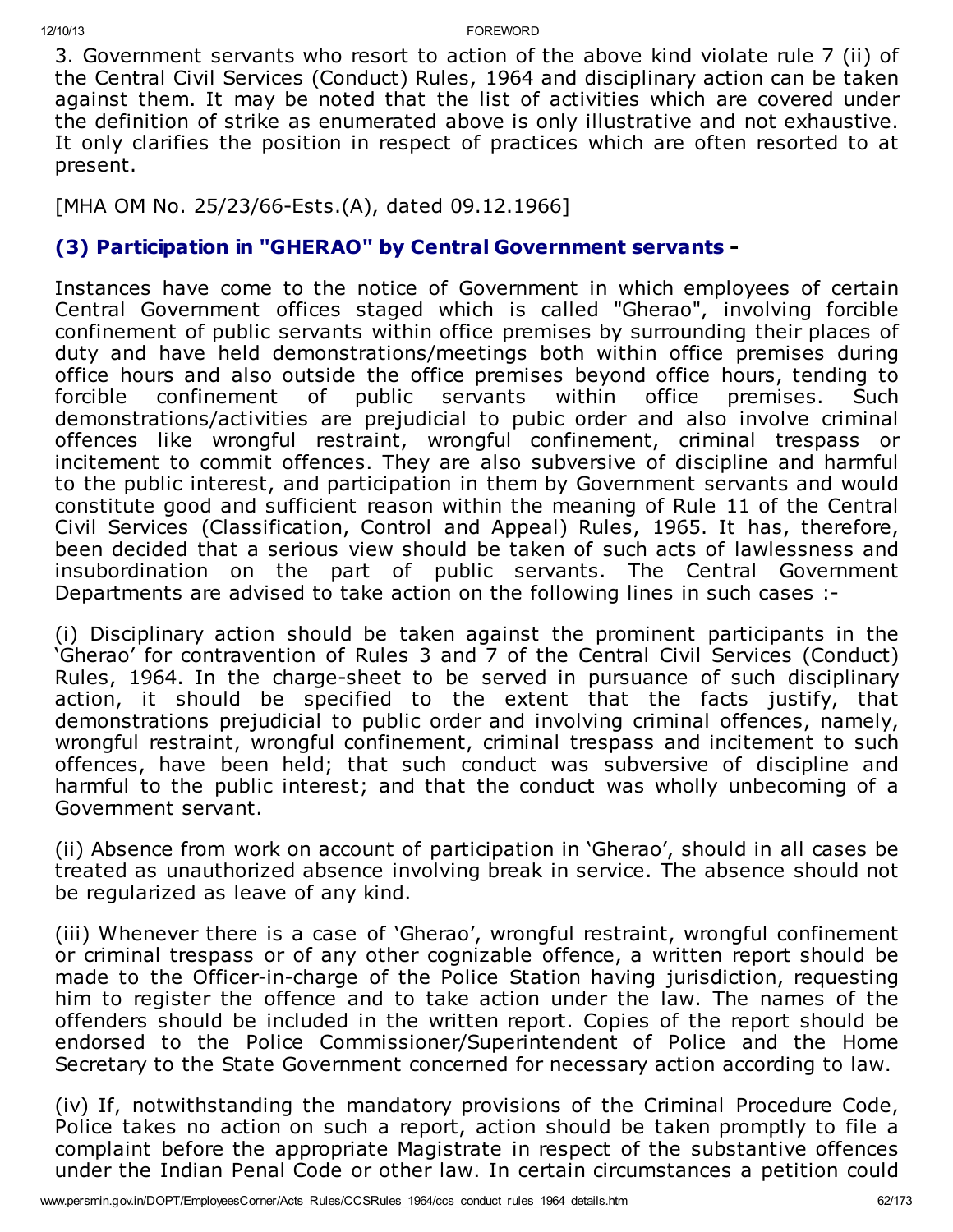be filed before the High Court for issue of the appropriate writ, but this should be done after taking legal advice.

[OM No. 25/S.11/67-Ests.(A), dated the  $13<sup>th</sup>$  April, 1967]

## (3A)

While taking action to file a complaint before the appropriate Magistrate, the assistance of the Officer of the Central Bureau of Investigation if any, available locally, may also be taken in drafting the complaints and deciding the manner, in which evidence should be collected and produced.

[M.H.A. OM No. 25/S.11/67-Estt. (A), dated the 15<sup>th</sup> April, 1967]

## (4) Display of posters and other notices –

please See Government of India Decision No. (10) under Rule 3.

## (5) Demonstrations in the vicinity/neighbourhood of Government offices

It has been noticed that when some demonstrations organized by political parties were held in or passed through the vicinity of Government offices, the Government employees working in these offices came out to witness the demonstration. In this process the Government employees sometimes got mixed up with the demonstrators and it became difficult to segregate the demonstrators from the Government employee. In order to avoid such situations in future, the Ministry of Finance etc., are requested to impress upon the employees working under them that it is desirable on such occasions that they stay inside their offices and keep away from the demonstrators or the crowd near the place of demonstration.

[D.P. & A.R. No. 25/6/73-Ests.(A), dated 09.03.1973]

## 8. Connection with press or other media

(1) No Government servant shall, except with the previous sanction of the Government, own wholly or in part, or conduct or participate in the editing or management of, any newspaper or other periodical publication or electronic media.

(2) Nothing in sub-rule (1) shall apply in case a Government servant in the bonafide discharge of his official duties publishes a book or participates in a public media.

(3) A Government servant publishing a book or participating in a public media shall at all times make it clear that the views expressed by him are his own and not that of Government.

#### Government of India Instructions

## (1) Participation in the A.I.R. Programmes and receiving of honorarium therefor – permission not necessary.

Please see Government of India decision No. 4 under Rule 15.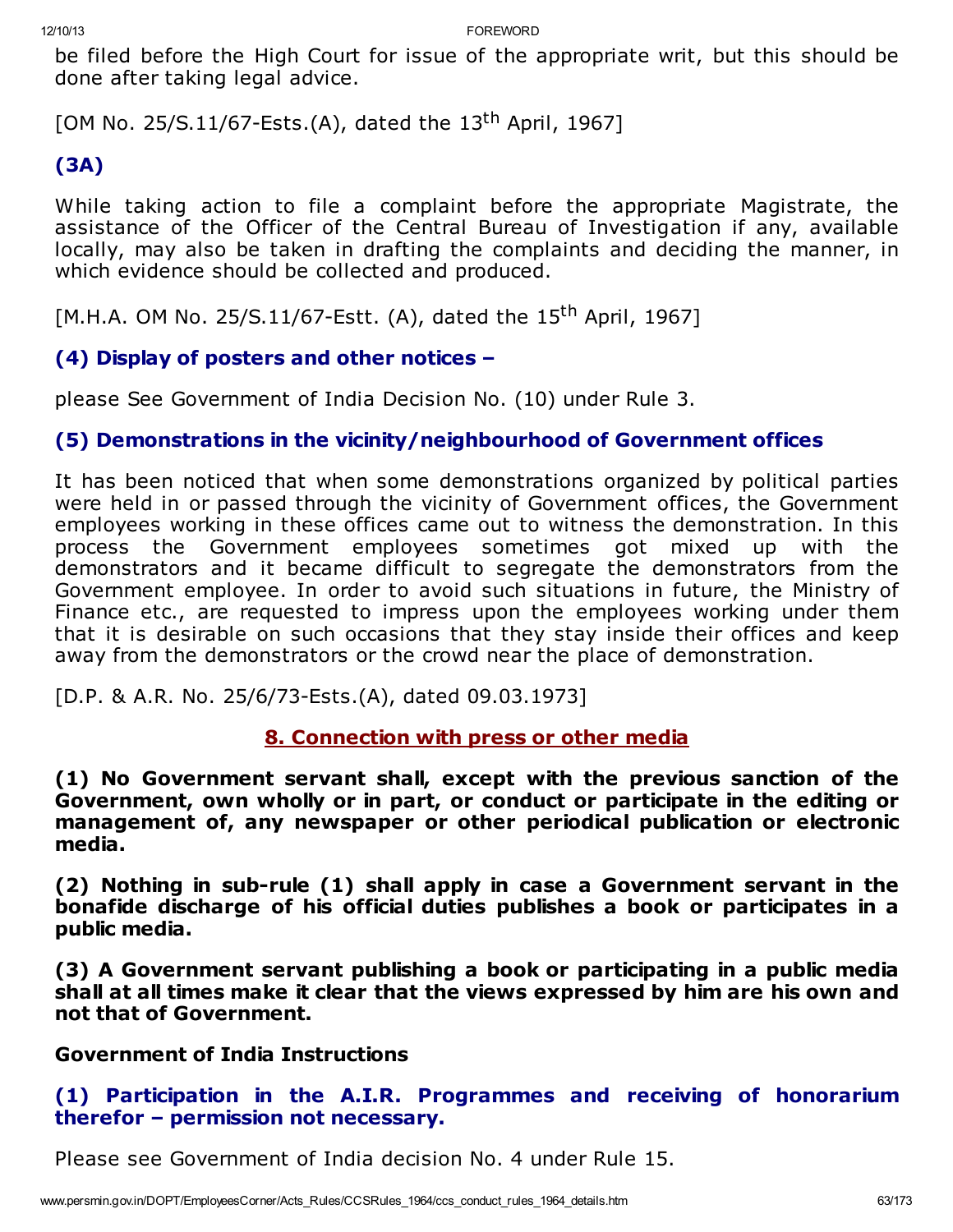#### 9. Criticism of Government

No Government servant shall, in any radio broadcast, telecast through any electronic media or in any document published in his own name or anonymously, pseudonymously or in the name of any other person or in any communication to the press or in any public utterance, make any statement of fact or opinion -

(i) which has the effect of an adverse criticism of any current or recent policy or action of the Central Government or a State Government:

Provided that in the case of any Government servant included in any category of Government servants specified in the second proviso to sub-rule(3) of rule 1, nothing contained in this clause shall apply to bonafide expression of views by him as an office-bearer of a trade union or association of Government servants for the purpose of safeguarding the conditions of service of such Government servants or for securing an improvement thereof; or

(ii) which is capable of embarrassing the relations between the Central Government and the Government of any State; or

(iii) which is capable of embarrassing the relations between the Central Government and the Government of any foreign State;

Provided that nothing in this rule shall apply to any statements made or views expressed by a Government servant in his official capacity or in the due performance of the duties assigned to him.

#### Government of India Instructions

#### (1) Government servants visiting foreign countries should not express views on Indian or foreign affairs.

Government servants visiting foreign countries should refrain from giving expression to views on Indian or foreign affairs and in particular, from making any written or oral statements without specific prior approval of the Head of the Indian Missions in the country visited.

(MHA OM No. 25/71/51-Ests., dated the 17.10.1951)

#### (2) Estimates Committee's recommendation for giving freedom to officers to express their differing views

The Estimates Committee in para 20 of their Ninety-Third Report on public Services have made the following recommendations :-

> "…As regards the obligations of the ruling party towards the permanent services, the Committee can do no better than to quote from a speech delivered by the late Prime Minister Shri Lal Bahadur Shastri during the course of discussion in Lok Sabha (on 01.04.1963) relating to demands for grant to the Ministry of Home Affairs of which he was then the Minister in charge :-

ww.persmin.gov.in/DOPT/EmployeesCorner/Acts\_Rules/CCSRules\_1964/ccs\_conduct\_rules\_1964\_details.htm 64/173 …the services, if their morale has to be kept up, must be given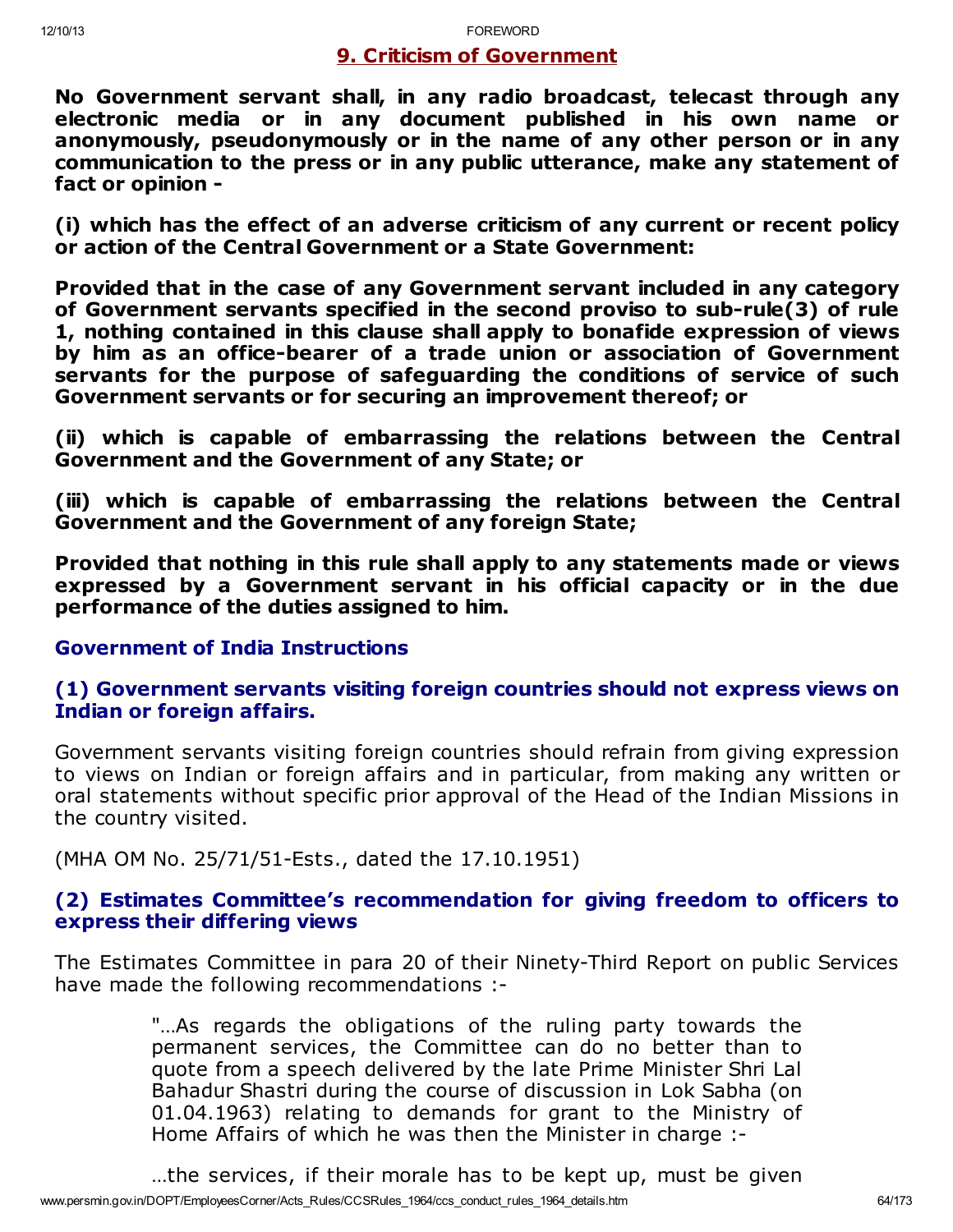full freedom to express their differing views. It is entirely for the Minister to accept the view of the officers or not. If they are made to do things, then the morale of the services will go down and the administration will suffer and I personally think that ultimately, the people will also suffer."

While the Committee endorse the forthright view expressed by the then Home Minister regarding the desirability of granting complete freedom to Government officers to express their differing views, they would also like Government to act in their capacity of loco parentis to the public services and shield them against all unjustified attacks from whichever source they are launched. In the opinion of the Committee, nothing can weaken the morale of the public services more than a general feeling that, in a certain set of circumstances, they may be subjected to harassing enquiries with no prospect of any protection from any quarter, for whatever they might have done in good faith.

2. The above recommendations of the Committee are brought to the notice of the Ministry of Finance etc., for information and guidance.

[MHA, OM No. 14/9/66-Ests.(A)-II, dated 03.08.1966]

## (3) Tendering of evidence by Government servants before the Administrative Reforms Commission

Government have appointed the Administrative Reforms Commission to examine the public administration of the country and to make recommendations for reform and reorganization, where necessary. The Commission are interviewing senior Officers of Government and Heads of Departments at the Centre and in the States with a view to ascertaining their views on administrative reforms. In such interviews, Government servants will be free to give frank expression to their personal views, vide rule 10(3) of the Central Civil Services (Conduct) Rules, 1964. No permission of Government or of the Head of Department, is required for this purpose. However, the evidence tendered before the Commission should not be given publicity as that would amount to public criticism of Government or unauthorized communication of information vide rules 9 and 11 of the CCS (Conduct) Rules, 1964.

[MHA OM No. 25/8/66-Ests.(A), dated 27.07.1966]

## (4) Service associations passing resolutions contravening Rule 9 of the CCS (Conduct) Rules, 1964

Instances have come to the notice of Government of Service Associations (including Federations/Unions) of Government employees passing resolutions, making statements and/or expressing opinion on issues which involve violation by the individual employee of Rule 9 of the Central Civil Services (Conduct) Rules, 1964.

2. The Ministry of Finance etc., are requested to take note of the breaches of this rule and to initiate disciplinary action by calling for explanation from those individuals who are signatories or parties to the resolutions or other activities mentioned in paragraph 1 above, if they are serving Government employees and if they in their individual capacity, as office-bearers of Associations (including Federations/Unions) of Government employees, or editors/publishers/office bearers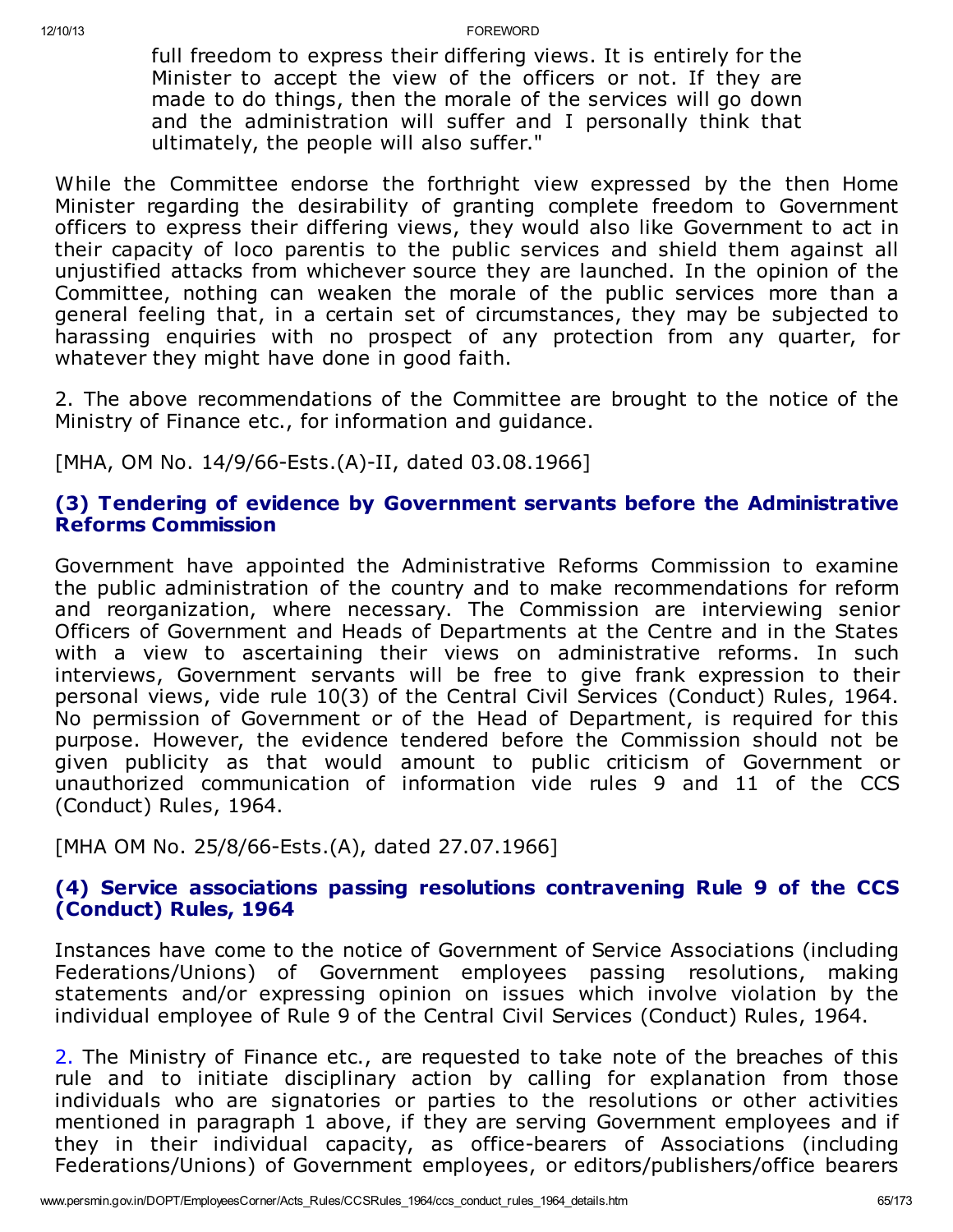of journals issued by such Associations (including Federations/Unions), have violated the provisions of the above-mentioned Conduct Rule.

[MHA OM No. 25/5/68-Ests.(A), dated 17.01.1968]

# (4A)

In spite of the instruction given in decision (4) above, certain resolutions passed by service associations/Unions/federations criticizing the action of a State Government in regard to the dismissal of some of their employees have come to the notice of the Government. Without prejudice to the discretion of the disciplinary authority to institute disciplinary action against the employees concerned, should it want to do so, it is requested that the provisions of the above decision No. (4) may be brought to the notice of all the employees in or under the Ministry of Finance etc., for their guidance and it may be reiterated that signatories or parties to resolutions, etc., passed by service associations/unions/federations which violate against the provisions of rule 9 would render themselves liable to disciplinary action.

[Cabinet Secretariat, Department of Personnel No. 25/4/72-Ests.(A), dated 18.02.1972]

10. Evidence before Committee or any other authority

(1) Save as provided in sub-rule (3), no Government servant shall, except with the previous sanction of the Government, give evidence in connection with any enquiry conducted by any person, committee or authority.

(2) Where any sanction has been accorded under sub-rule (1), no Government servant giving such evidence shall criticise the policy or any action of the Central Government or of a State Government.

(3) Nothing in this rule shall apply to-

(a) evidence given at an enquiry before an authority appointed by the Government, Parliament or a State Legislature; or

(b) evidence given in any judicial enquiry; or

(c) evidence given at any departmental enquiry ordered by authorities subordinate to the Government.

## Government of India Instructions

## (1) Tendering of evidence before the fourth Central Pay Commission

Among Secretariat officers of the Central Government, Secretaries may, if they so desire give their personal views in the light of their own knowledge and experience. Other Secretariat officers, i.e., Additional, Joint, Deputy or Under Secretaries as well as Heads of Departments may also be permitted by Government to give evidence orally or in writing to the Pay Commission on matters coming within their respective spheres of work. Such officers should, however, obtain the prior permission of Government before they appear before the Commission.

The above procedure will not apply to Government servants who appear before the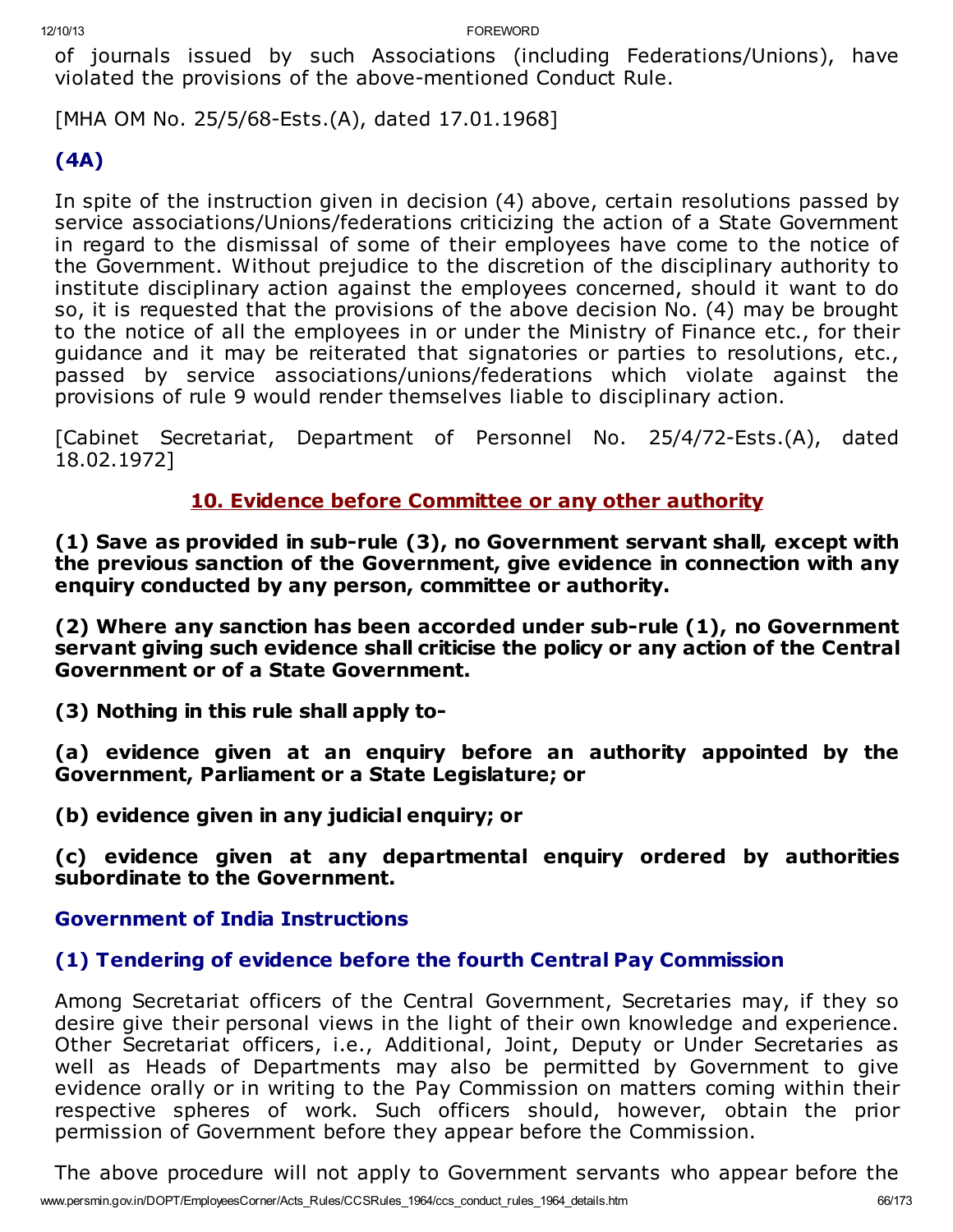Pay Commission on behalf of service associations. They may do so without the prior permission of Government, if so authorized by the Service Associations whom they represent.

There is no objection to individual Government servants submitting Memoranda etc. to the Pay Commission, in their individual capacity, provided that individual grievances will not be put to the Commission.

[D.P. & A.R. OM No. 11013/16/83-Estt. (A), dated 16.11.1983]

## 11. Communication of Official Information.-

Every Government servant shall, in performance of his duties in good faith, communicate information to a person in accordance with the Right to Information Act, 2005 (22 of 2005) and the rules made thereunder :

Provided that no Government servant shall, except in accordance with any general or special order of the Government or in performance in good faith of the duties assigned to him, communicate, directly or indirectly, any official document or any part thereof or classified information to any Government servant or any other person to whom he is not authorised to communicate such document or classified information."

#### Government of India Instructions

#### (1) Confidential Report – Disclosure of identity of superior officers while communicating adverse remarks

Government have had under consideration the question whether the identity of the officer who recorded adverse remarks in the annual confidential report of a Government servant should be disclosed while communicating the adverse remarks to him. Cases have come to the notice of this Ministry where certain offices are reported to have disclosed the identity of the superior officer who made the adverse remarks while communicating them to the Government servant concerned. It is not necessary to disclose the identity of the Officer concerned since, what the Government servant should be interested in, are the defects/short-comings which his superior officers have found in his work and conduct and not the particular superior officer who recorded them in the confidential report and the representations on the remarks, if any, should be objective pertaining of shortcomings noticed. Apart from this, disclosure of the identity of the superior officer is also likely to lead to unpleasantness and personal animosity. It is, therefore desirable that while communicating the adverse remarks to the Government servant concerned, the identity of the superior officer making such remarks should not normally be disclosed.

**2.** If, however, in a particular case, it is considered necessary to disclose the identity of the superior officer, the authority dealing with the representation may at his discretion allow the identity to be communicated.

3. In so far as persons serving in the Indian audit and Accounts Departments are concerned, these orders are issued after consultation with the Comptroller and Auditor General of India.

[MHA OM No. 51/2/64-Ests.(A), dated 30.03.1964]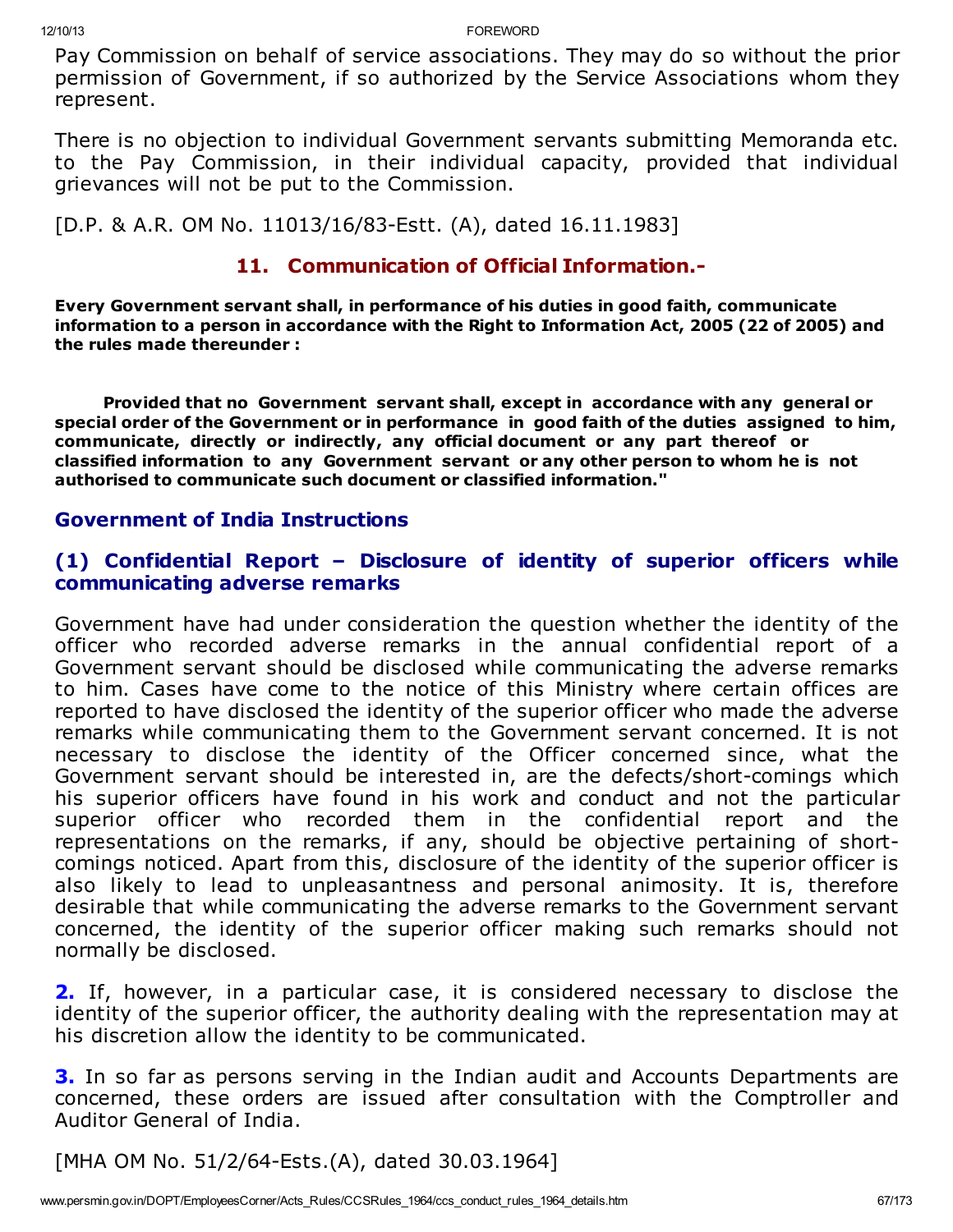#### (2) Leakage through the Press of classified information – Safeguards against – only officers specially authorised should meet the Press.

Instances have come to the notice of Government of leakage of classified information from time to time and their publication in the Press. It is the duty of all Government servants to safeguard the security of all classified information and papers to which they have access in the course of their official duties. In this connection the relevant provisions, in the Manual or Office Procedure and in the Central Civil Services (Conduct) Rules, 1964, are reproduced in the Annexure (not reproduced).

2. It would be observed from paragraph 90 (para 113 in 1996 edition) of the Manual of Office Procedure (reproduced in the Annexure below) that only Ministers, Secretaries and other officers specially authorized by the Minister are permitted to meet representatives of the Press and give information. As a further safeguard, it has been decided that as a general rule, any officer (other than Secretaries) specially authorized by the Minister to give information to the press, who might have occasion to meet representative of the press, should immediately submit a gist of the subject discussed, to the Secretary of the Ministry/Department in which he is working.

**3.** It is requested that provisions in the Manual of Office Procedure and Conduct Rules, reproduced in the Annexure as well as the decision referred to in the preceding paragraph may be brought to the notice of all concerned.

[MHA OM No. 29/9/67-Ests.(A), dated 04.07.1967]

#### ANNEXURE

#### Extracts from Central Secretariat Manual of Office Procedure – 1996 Edition

\* \* \*

113. Communication of information to the Press – (1) Official information to the press and other news media, i.e. radio and television will normally be communicated through the Press Information Bureau.

(2) Only Ministers, Secretaries and other officers specially authorized in this behalf may give information or be accessible to the representatives of the press. Any other official, if approached by a representative of the press, will direct him to the Press Information Bureau.

(3) Whenever it is proposed to release an official information to the press, or to hold a press conference or press briefing, or to give publicity to an official report, resolution or any other publication, the department concerned will consult the accredited information officer in advance. The accredited information officer will meet the authorized officials from time to time to collect information worthy of publicity.

(4) Detailed procedure in respect of matters mentioned in this para, as laid down by the Ministry of Information and Broadcasting, should be followed.

\* \* \* \*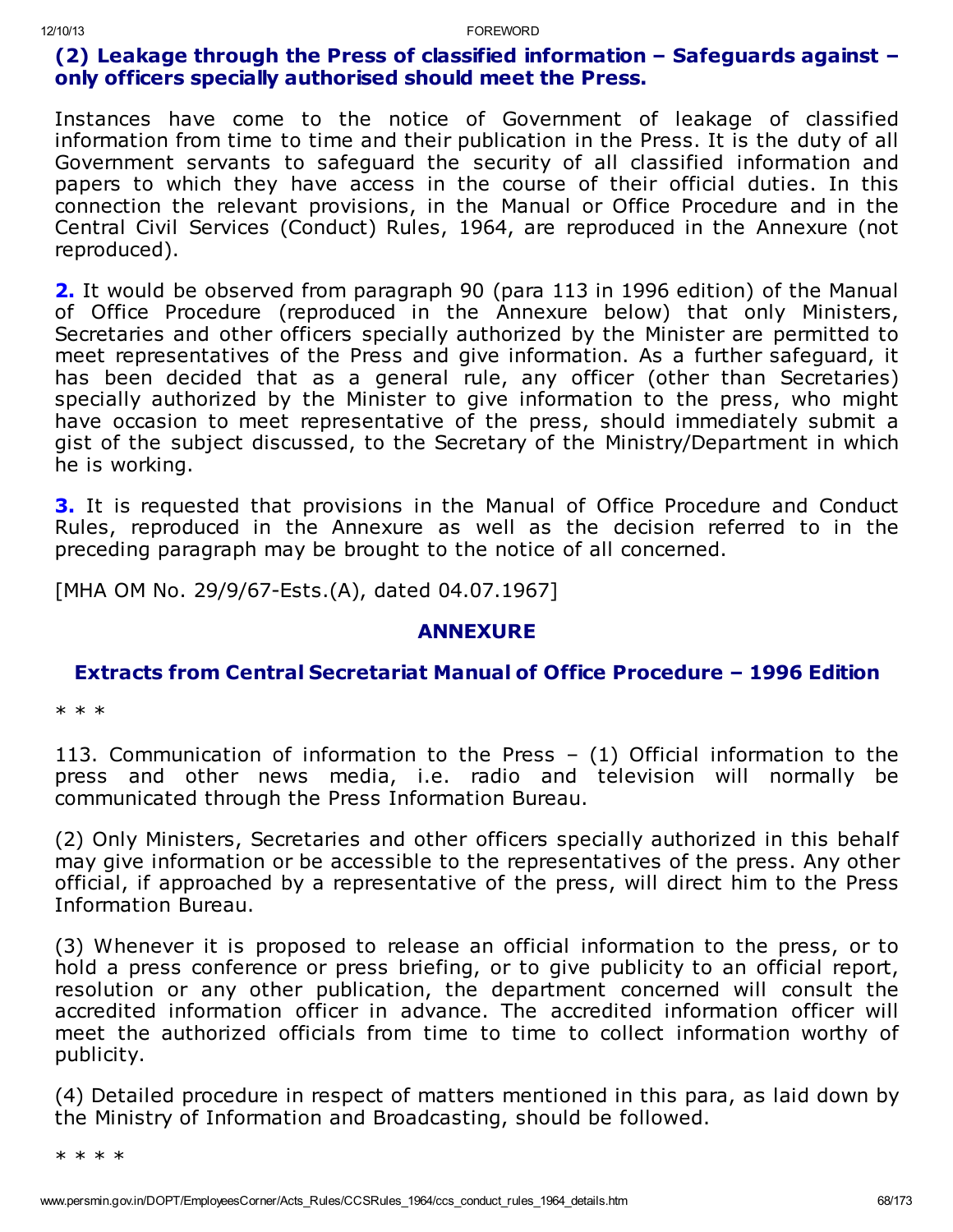## (3) Communication of Unauthorised Information

It has been noticed that the Government servants and others, including former Government servants have sometimes quoted or copied in their representations, appeals, etc. Government circulars including those marked secret, notes and other information from files, which they are ordinarily not expected to have seen or to have retained. Communication of such documents, etc. and their retention by, unauthorized persons is not only improper but also involves contravention of Rule 11 of the Central Civil Services (Conduct) Rules and section 5 of the Official Secrets Act, 1923.

Rule 11 of the Central Civil Services (Conduct) Rules, 1964 lays down that a Government servant may not communicate directly to other Government servant or to non-official persons or to press any documents or information which may have come into his possession in the course of his public duties. Retention of such documents or information by a Government servant in his personal custody for use in furtherance of his personal interest, e.g. in making representation to the authorities concerned is not only objectionable but also constitutes an offence under Section 5 of the Official Secrets Act, 1923. A person contravening the provisions of the above Act renders himself liable to prosecution. Contravention of the provisions of the Act and of the Conduct Rules can also be dealt with departmentally under the relevant Discipline Rules, and may well justify the imposition of a suitable penalty with reference to the fact and circumstances of each case.

[MHA OM No. 24/54/58-Ests., dated the 12<sup>th</sup> April, 1954]

#### (4) Contact with the Press and airing of views on official matters through the **Press**

Attention of the Ministry of Finance etc. is invited to Rule 11 of the CCS (Conduct) Rules, 1964 and Rule 9 of the AIS (Conduct) Rules, 1968 which provide that no Government servant shall, except in accordance with any general or special order of the Government or in the performance in good faith of the duties assigned to him, communicate, directly or indirectly, any official document or any part thereof or information to any Government servant or any other person to whom he is not authorized to communicate such document or information. Similarly paragraphs 110 and 113 of the Manual of Office Procedure lay down the procedure for contacts with the Press.

2. Instances have come to notice that some Government servants have been unathorisedly communicating with the Press either in their own name or in pseudonymous names. Instructions have been issued from time to time restraining all Government servants from communicating with the Press unauthorisedly but it is observed that the provisions of the Conduct Rules are not being followed in letter and spirit. Recently, some cases have come to notice when officers have criticized in the Press the functioning of their own Ministry and there are instances of expression of views which are in direct opposition to the views expressed by the Minister in public resulting in avoidable indiscretion on the part of civil and military officers.

www.persmin.gov.in/DOPT/EmployeesCorner/Acts\_Rules/CCSRules\_1964/ccs\_conduct\_rules\_1964\_details.htm 69/173 **3.** The provisions of Rule 11 of the CCS (Conduct) Rules, 1965, and Rule 9 of the AIS (Conduct) Rules, 1968 referred to above and paras 110 and 113 of the Manual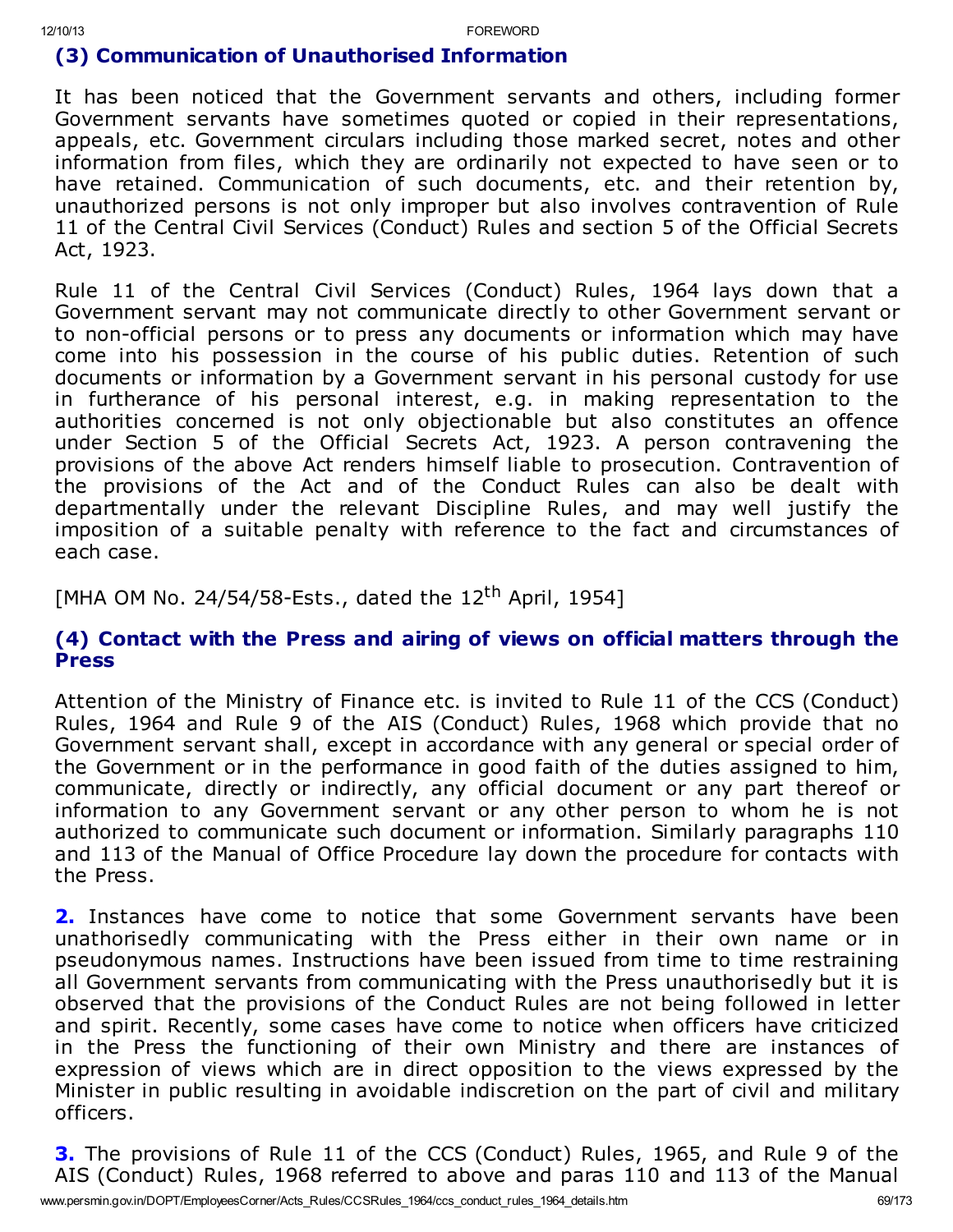of Office Procedure, are once again brought to the notice of all concerned. It is once against reiterated that violation of the provisions of Conduct Rules and other corresponding provisions amounts to a serious misconduct. The concerned cadre controlling authorities are advised to view such misconduct seriously.

[DOPT OM No. 11013/16/98-Estt.(A), dated 10<sup>th</sup> December, 1998]

## 12. Subscriptions

No Government servant shall, except with the previous sanction of the Government or of the prescribed authority, ask for or accept contributions to, or otherwise associate himself with the raising of, any funds or other collections in cash or in kind in pursuance of any object whatsoever.

Government of India Decisions

## (1) Sponsoring of public funds by Government servants

The Government servants Conduct Rules applicable to the late Secretary of State's Services, require that no Government servant should, without obtaining the previous permission of the Government, ask for, or accept or in any way participate in the raising of any subscription or other pecuniary assistance in pursuance of any object whatsoever. A copy of the relevant Rule is given below for ready reference :

> "Except with the previous sanction of the Government, if he is a Commissioner of a Division or a Head of a Department, or of the Commissioner of the Head of his Department in other cases, no Government servant shall ask for or accept, or in any way participate in the raising of any subscription or other pecuniary assistance in pursuance of any object whatsoever".

2. The position under the Conduct Rules applicable to other Government servants is slightly different but it has been decided that the same rule should apply to all central Government servants so far as public funds are concerned.

**3.** The position may please be explained to all the employees of the Ministry of Finance etc., and their attached and subordinate offices and it may be impressed upon them that they should not sponsor the raising of funds from the public for any purpose whatsoever, without previous permission. It may be added that the mere payment of a subscription to some charitable or benevolent fund would not, by itself, amount to participation in the raising of such fund; and is permissible except in circumstances specified in the Rule 23 (Rule 5 of the CSS (Conduct) Rules, 1964) of the Government Servants Conduct Rules (taking part in politics).

[MHA OM No. 25/4/48-Ests., dated 28.02.1948]

#### (2) Sponsoring of funds by members of service associations to foster the activities of such unions and associations

Rule 9 of the Central Civil Services (Conduct) Rules, 1955 (now Rule 12) prohibits Government servants from asking for or accepting contributions to or otherwise associating themselves with the raising of any fund in pursuance of any object whatsoever. The question how far the conduct of Government servants who are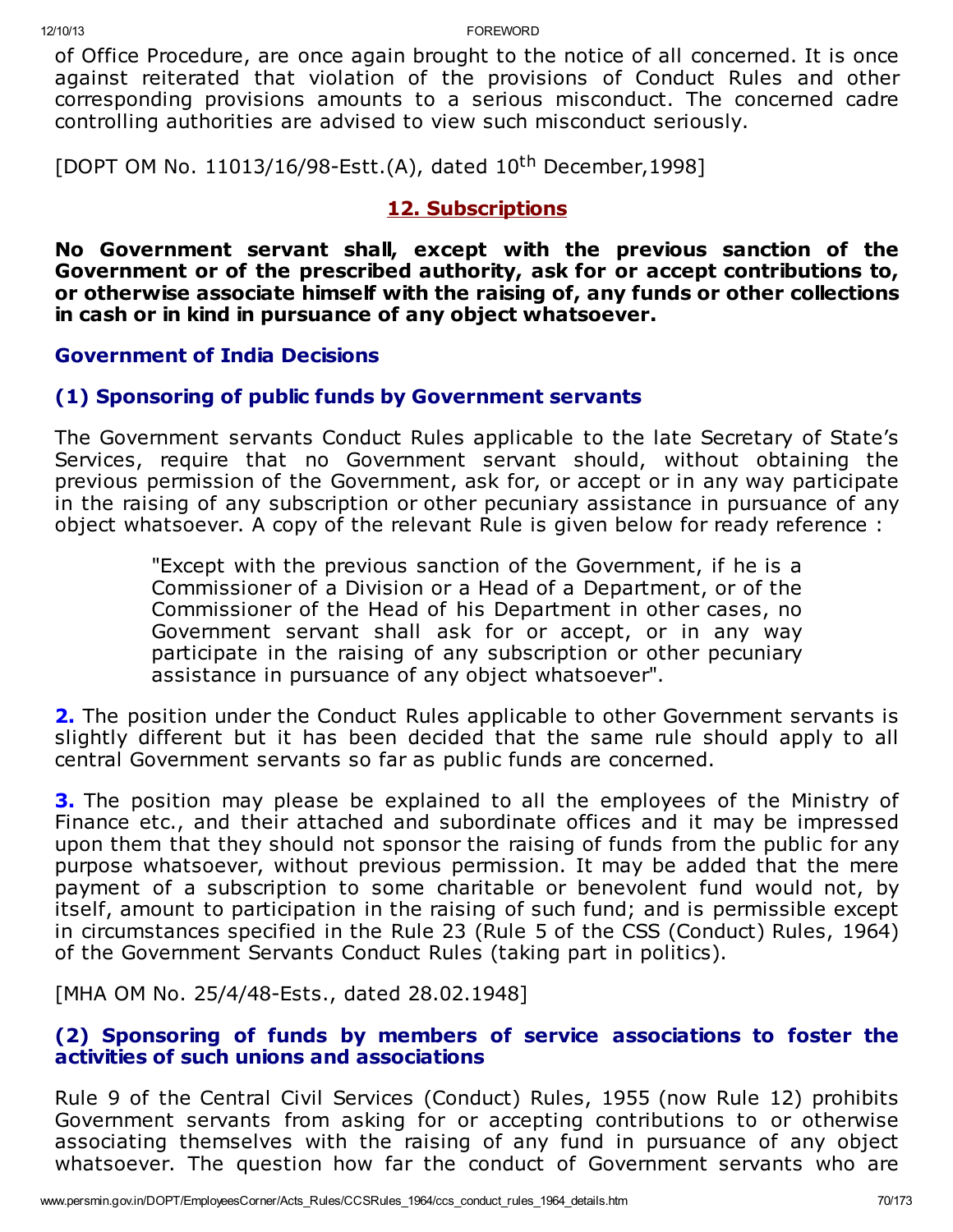members of service associations would be in order in sponsoring collections directly and/or indirectly, on behalf of their associations has been considered. Strictly speaking, in sponsoring such collections without prior permission, the Government servants would be contravening the provisions of the Central Civil Services (Conduct) Rules, 1955 (now Rule 12). Neither the constitution of the unions which may envisage collection of funds for the purposes of the unions, nor the fact that unions have been registered as trade unions under the Indian Trade Unions Act, 1926, which permits trade unions to raise funds, gives any immunity to Government servants in the matter. This is the legal position, but in order to assist in the smooth working of the unions, as well as to avoid too many references on the subject, it has been decided to grant general permission in the class of cases mentioned below.

The members of a union can freely collect subscription among themselves for welfare activities of the union. So long as their appeal is confined to the members, no permission need be sought. If any approach to the public is made, whether directly or indirectly, such permission should be necessary. Similarly, in a union where a matter affecting the general interest of the members of the union is in dispute and it is permissible under the rules of the union to spend its funds over such a matter, its members should be free to collect funds, especially for that special purpose, from amongst its members. Where, however, action is taken against a person who happens to be a member of the union, in his personal capacity or on grounds which concern him in particular no funds should be collected from even amongst its members by the Union for his defence.

[MHA OM No. 24/10/55-Ests.(B), dated 10.08.1955]

## (3) Flag day collections – Exempted

Under Rule 12 of the Central Civil Service (Conduct) Rules, 1964 no Government servant may except with the previous sanction of the Government or other competent authority, ask for or accept contribution to or otherwise associate himself with the raising of any fund in pursuance of any object whatsoever.

An instance has come to the notice of Government in which the head of an office refused to accept tokens and car flags given to him on Flag Day, for the purpose of raising collections from his office staff for the benefits of ex-service men. The reason given by the official was that the Government Servants Conduct Rules prohibited him from making such collections. The stand taken by the official was no doubt, correct under the rules. But in view of the object under lying the Flag Day Collections, the Government of India have decided to relax the provisions of the above rule for this purpose and to allow Central Government servants to participate in such collections on a voluntary basis.

[MHA, Memo No. 25/33/55-Ests., dated 31<sup>st</sup> October, 1955]

## (4) National Defence Fund – Collection of contributions to

The nation has responded magnificently to the grave emergency facing it. In this period of crises people in all walks of life are anxious to contribute to the limit of their capacity towards the national effort. The National Defence Fund has been constituted to receive monetary contributions for the defence of the country. A copy of the Press Note issued by the Government of India announcing the setting up of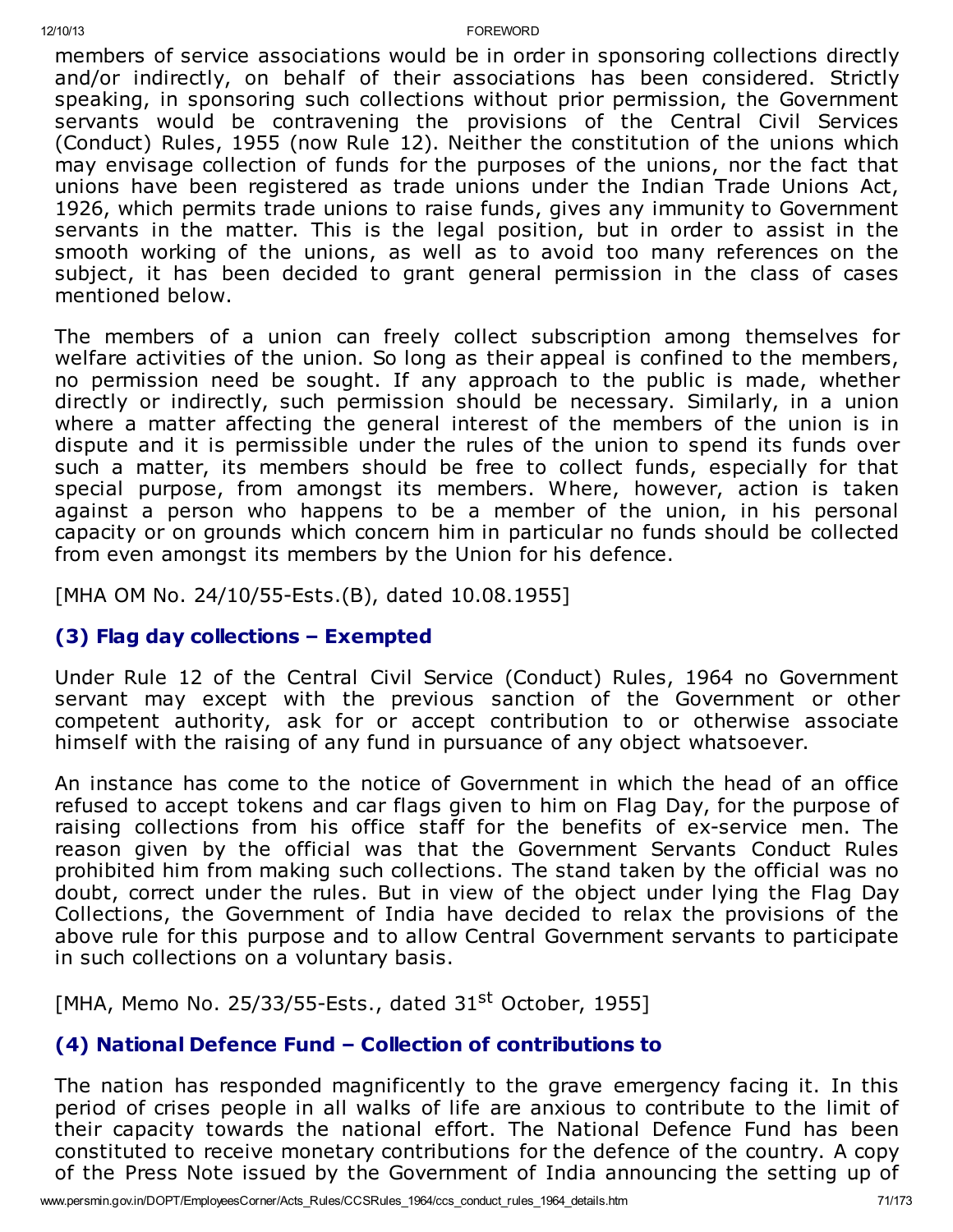the Fund and the manner of contributing to it is attached (not reproduced).

2. Rule No. 9 (now Rule 12) of the CCS (Conduct) Rules/AIS (Conduct) Rules/Railway Services (Conduct) Rules prohibit Government servants, except with the previous sanction of the Government or such authority as may be empowered by it in this behalf, from asking for or accepting contributions to or otherwise associating themselves with, the raising of any fund in pursuance of any object whatsoever. So far as Union Territories and attached and Subordinate Offices under the Home Ministry are concerned sanction is hereby accorded to the level of Sub-Divisional Officers and Head of Departments to associate themselves with the raising of the above fund. Heads of Department and District Magistrates are further empowered under Rule 9 of the AIS (Conduct) Rules/Rule 9 (now Rule 12) of the CCS (Conduct) Rules to accord sanction to such other officers working under them as they consider suitable, to associate themselves with raising contributions etc. to the said Fund.

**3.** The Ministries of the Government of India may accord sanction to the Heads of Departments to associate themselves with the raising of this Fund. Ministries may also empower Heads of Departments to accord similar sanction to such Government servants working under them as may be required to assist them in this connection.

[MHA OM No. F.25/64/62-Ests.(A) dated 1.11.1962]

#### (5) Jawaharlal Nehru Memorial Fund – Subscriptions for collection by Government servants not permissible

The Government of India have decided that Government servants should not be allowed to associate themselves with collection of subscriptions for the Jawaharlal Nehru Memorial Fund, though they are free to make their personal contributions to the Fund.

[MHA OM No. 25/33/64-Ests.(A), dated 31.10.1964]

#### (6) Observance of Flag Day by the National Foundation for Communal Harmony – Participation of Government servants – Permission under Rule 12 of the CCS (Conduct) Rules, 1964.

**2.** The National Foundation for Communal Harmony has been set up for promoting communal harmony and particularly for the physical and psychological rehabilitation of children rendered orphans and destitutes in communal violence. The Foundation has been engaging in efforts to collect contributions and observes every year a 'Fund Raising Week' and 'Flag Day'. Clarifications have been sought whether Central Government servants could be associated with or involved in the above fund raising efforts of the Foundation.

**3.** The matter has been examined and keeping in view the objectives of the National Foundation for Communal Harmony, the Government of India has decided to relax the provisions of Rule 12 to allow Central Government servants to participate in the fund raising efforts of the Foundation on a voluntary basis.

[DOPT OM No. 11013/9/95-Estt.(A), dated 02.11.1995]

## 13. Gifts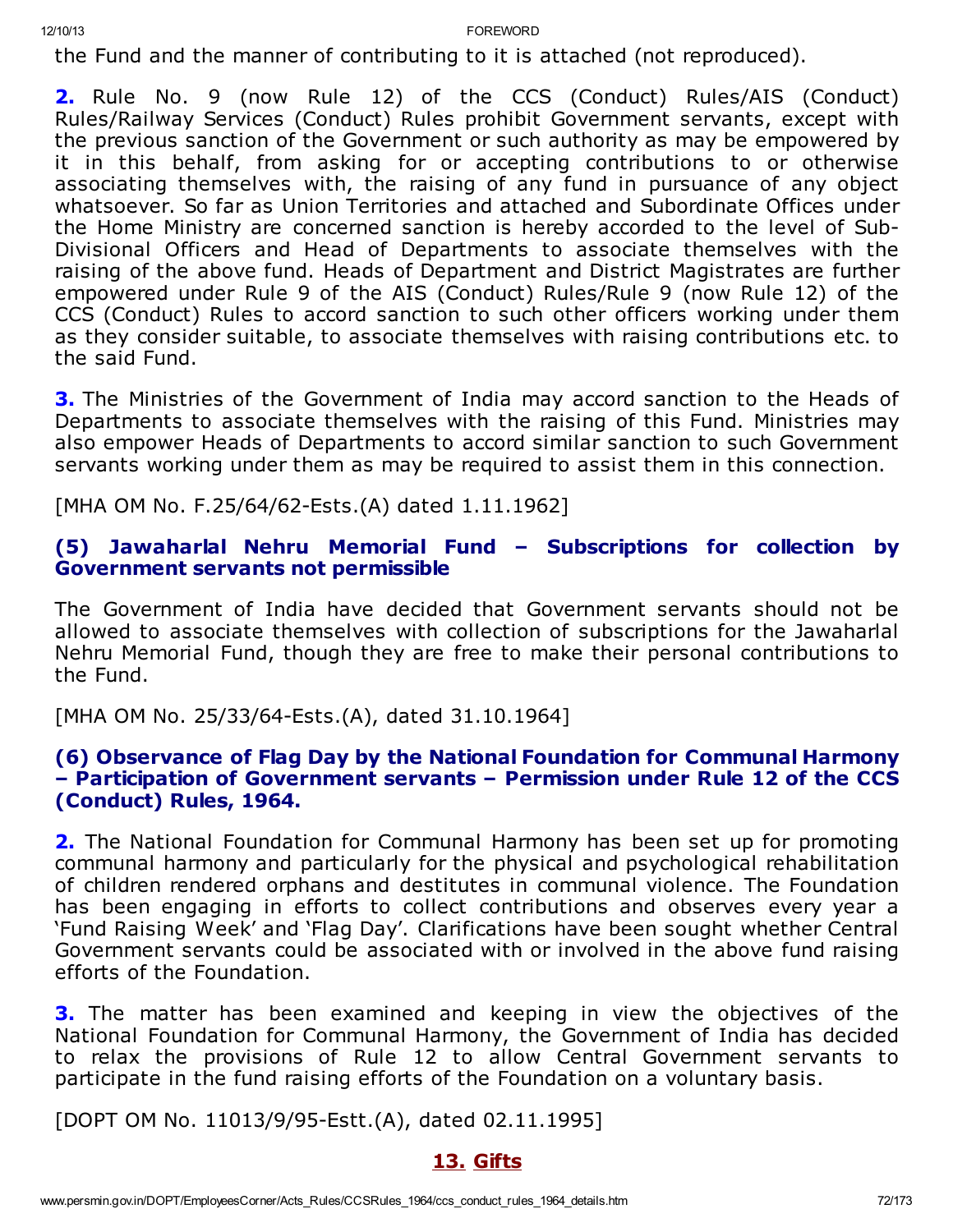(1) Save as provided in these rules, no Government servant shall accept, or permit any member of his family or any other person acting on his behalf to accept, any gift.

EXPLANATION :- The expression "gift" shall include free transport, boarding, lodging or other service or any other pecuniary advantage when provided by any person other than a near relative or personal friend having no official dealings with the Government servant.

NOTE (1) - A casual meal, lift or other social hospitality shall not be deemed to be a gift -

NOTE (2) - A Government servant shall avoid accepting lavish hospitality or frequent hospitality from any individual, industrial or commercial firms, organisations, etc., having official dealings with him.

(2) On occasions such as weddings, anniversaries, funerals or religious functions, when the making of gift is in conformity with the prevailing religious and social practice, a Government servant may accept gifts from his near relatives or from his personal friends having no official dealings with him, but shall make a report to the Government, if the value of such gift exceeds -

(i) rupees seven thousand in the case of a Government servant holding any Group 'A' post;

(ii) rupees four thousand in the case of a Government servant holding any Group 'B' post;

(iii) rupees two thousand in the case of a Government servant holding any Group 'C' post; and

(iv) rupees one thousand in the case of a Government servant holding any Group 'D' post.

(3) In any other case, a Government servant shall not accept any gift without the sanction of the Government if the value thereof exceeds-

(i) rupees one thousand five hundred in the case of Government servants holding any Group "A" or Group "B" post; and

(ii) rupees five hundred in the case of Government servants holding any Group "C" or Group "D" post.

(4) Notwithstanding anything contained in sub-rules (2) and (3), a Government servant, being a member of the Indian delegation or otherwise, may receive and retain gifts from foreign dignitaries if the market value of gifts received on one occasion does not exceed rupees one thousand. In all other cases, the acceptance and retention of such gifts shall be regulated by the instructions issued by the Government in this regard from time to time.

(5) A Government servant shall not accept any gifts from any foreign firm which is either contracting with the Government of India or is one with which the Government servant had, has or is likely to have official dealings.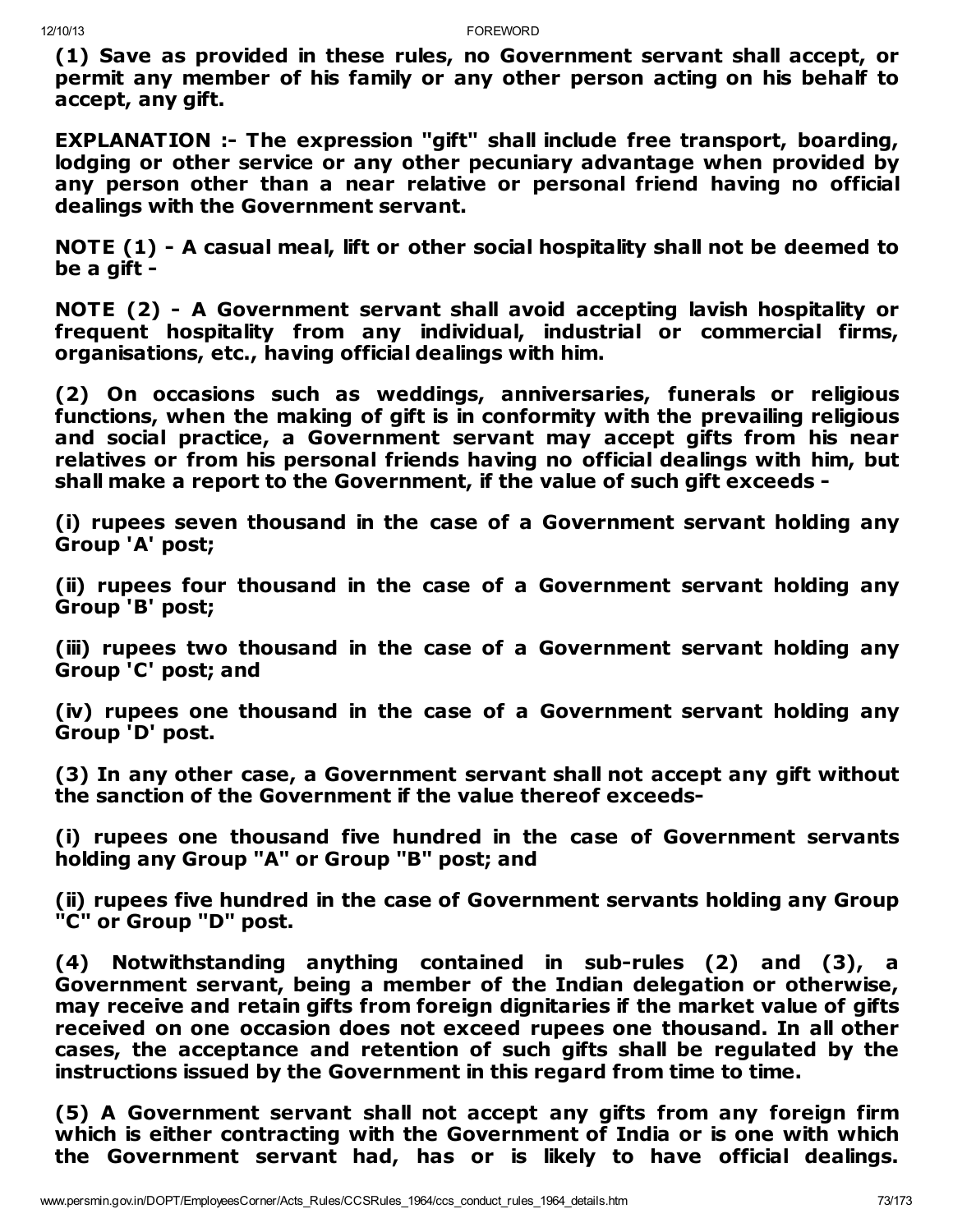Acceptance of gifts by a Government servant from any other firm shall be subject to the provisions of sub-rule (3).

### 13-A. Dowry

No Government servant shall-

(i) give or take or abet the giving or taking of dowry; or

(ii) demand directly or indirectly, from the parent or guardian of a bride or bridegroom, as the case may be, any dowry.

Explanation:- For the purposes of this rule, 'dowry' has the same meaning as in the Dowry Prohibition Act, 1961(28 of 1961).

#### Government of India's Decisions

(1) Manner of disposal of gifts received from foreign dignitaries those of 'trifling' or 'symbolic' value may be retained but others to be deposited in Toshakhana-purchase from Toshakhana on payment of assessed value permissible.

A large number of presents were made to officers of the Central and State Governments by the Soviet leaders, the King of Saudi Arabia and other foreign dignitaries who visited India during the last few months. The manner in which such presents offered by foreign dignitaries should be disposed of has been under consideration and the following decisions have been taken.

**2.** The presents referred to may be broadly classified into two categories. The first category would include presents which are symbolic in nature and not of any practical use, such as the Sword and the Ceremonial Robe presented by the King of Saudi Arabia. It has been decided that presents of this type may be retained by the recipients.

The second category would be presents which are of trivial value. According to the Central Civil Services (Conduct) Rules, 1955 'trivial value' has been defined as value not exceeding Rs. 20. In the case of presents from foreign dignitaries, it has been decided that the limit should be raised to Rs. 200 and that presents not exceeding this value may be retained by the recipients.

**3.** The question then arises with regard to the presents which do not come under either of the above categories. It has been suggested that the giving of presents by foreign dignitaries is not intended to influence the recipients in the discharge of their duties in favour of donor. On the other hand if such presents were to be handed over to Government and Government were to dispose them off by sale or otherwise, the information is likely to get known and the donors are bound to feel seriously offended. As many of the presents may have the names of the donors inscribed on them, their disposal by Government would also cause some embarrassment. At the same time, it is undesirable from the service point of view to allow officers to retain expensive presents which they may happen to get by virtue of their official position. Taking all relevant factors into account, it has been decided that in respect of presents not covered by the two categories referred to earlier, the officers should be asked to deposit them at the Government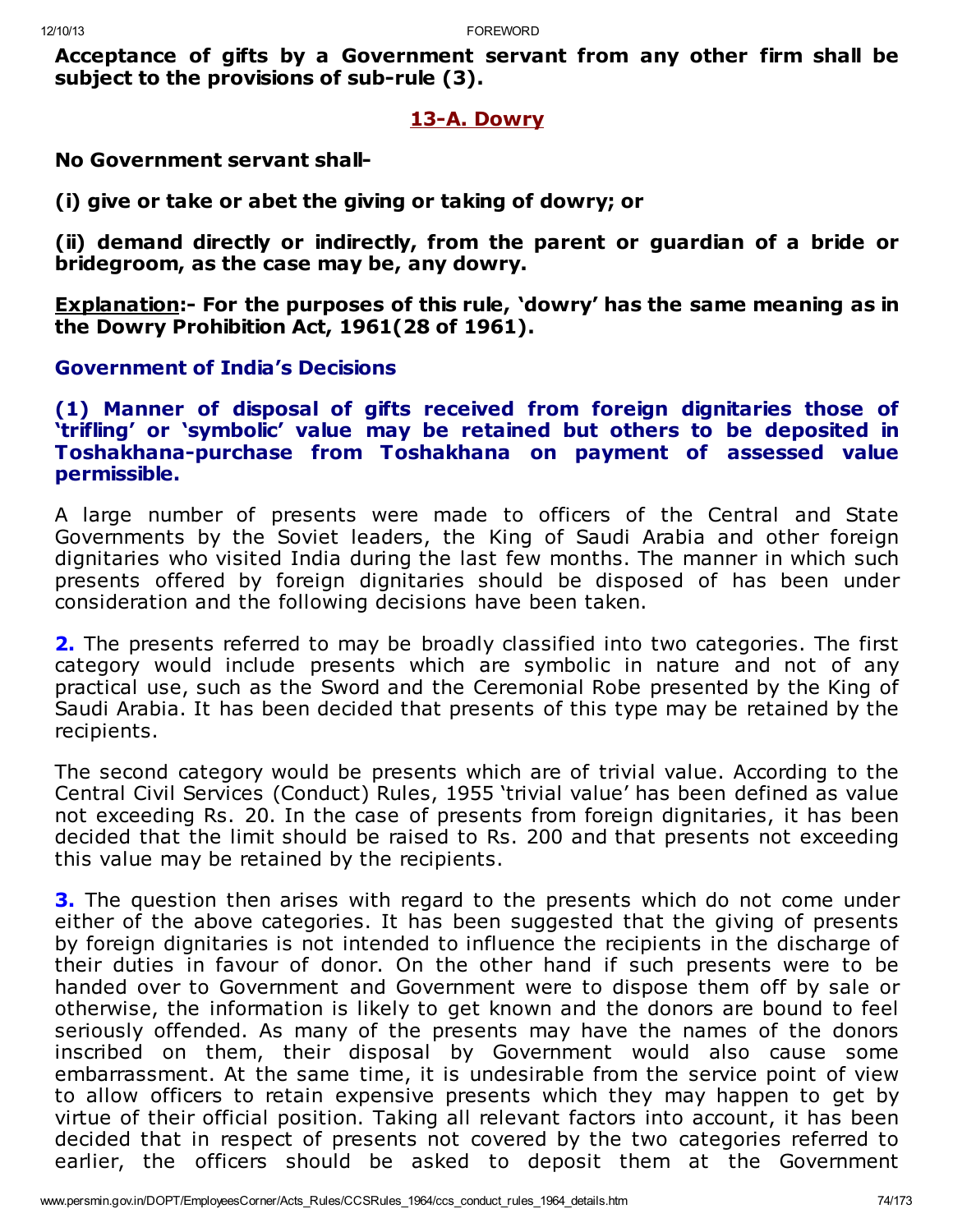Toshakhana and the receipients may be given the option to purchase them from the Toshakhana at prices to be fixed by the authorities incharge. The presents which are not so purchased by the recipients will remain at the disposal of Government to be utilized for such purposes as Government may decide. It is possible that some of these presents may be of cultural value, which could very well be handed over to a Museum or a cultural body, while others may be found suitable for being used as counter presents by Government or Government officials. Those which are not disposed of in this manner will be kept on deposit in the Government Toshakhana and may even be sold to persons other than the recipients in suitable cases, though indiscriminate sale should certainly be avoided for reasons already stated.

[M.H.A. D.O. No. 25/49/55-Ests., dated 31.03.1956]

It has been brought to the notice of Government that some foreign countries have adopted the practice of offering cash gifts to visiting guests by way of 'expense money' in addition to paying for transport, hotel bills etc. Government have decided that no cash gift should be accepted by any Government servant visiting a country abroad as a guest of that country. Gifts in kind received by a Government servant should be dealt with the in accordance with the existing instructions on the subject.

**2.** This may please be brought to the notice of all concerned

[M.E.A. OM No. F.55-TK/56, dated 19.11.1956]

# (1A) Procedure for disposal of gifts received from foreign dignitaries.

This Ministry has for some time been considering the question of laying down the procedure for disposal of articles of gifts received by Government servant from foreign dignitaries whether in India or while serving abroad or on a tour abroad.

2. Instructions on the subject were issued to the Indian Missions abroad and to the officers in this Ministry in 1956 vide enclosed copies of Memo No. F.21.TK/56, dated 15.05.1956 and its enclosures and OM No. 20-TK (C.89)/56 dated 13.09.1956 (not reproduced). A meeting between the Ministries of External Affairs, Home Affairs and Finance was held on the 13<sup>th</sup> March, 1959, to discuss the question of payment of custom duty on presents, auction of Toshakhana articles and other allied matters. A copy of the minutes of the meeting is enclosed for information.

**3.** According to the decision now arrived at, no customs duty is leviable on the presents received by Government officials if they are within the ceiling limit of Rs. 200 and are permitted to be retained by the recipients. In granting such permission the Head of the Department should satisfy himself about the value of the articles. In case of doubt the presents may be got valuated by the Cutoms Appraiser, Foreign Post Office, Hardinge Bridge, New Delhi.

4. Presents of a value of more than Rs. 200 should be surrendered to the Toshakhana in this Ministry unless any of the articles is required by the Ministry/Office concerned for official use in which case, the matter should be referred to the Ministry of External Affairs for giving its approval in consultation with the Ministry of Finance. The articles surrendered to the Toshakhana will be disposed of in accordance with the procedure agreed to by the Central Board of Revenue.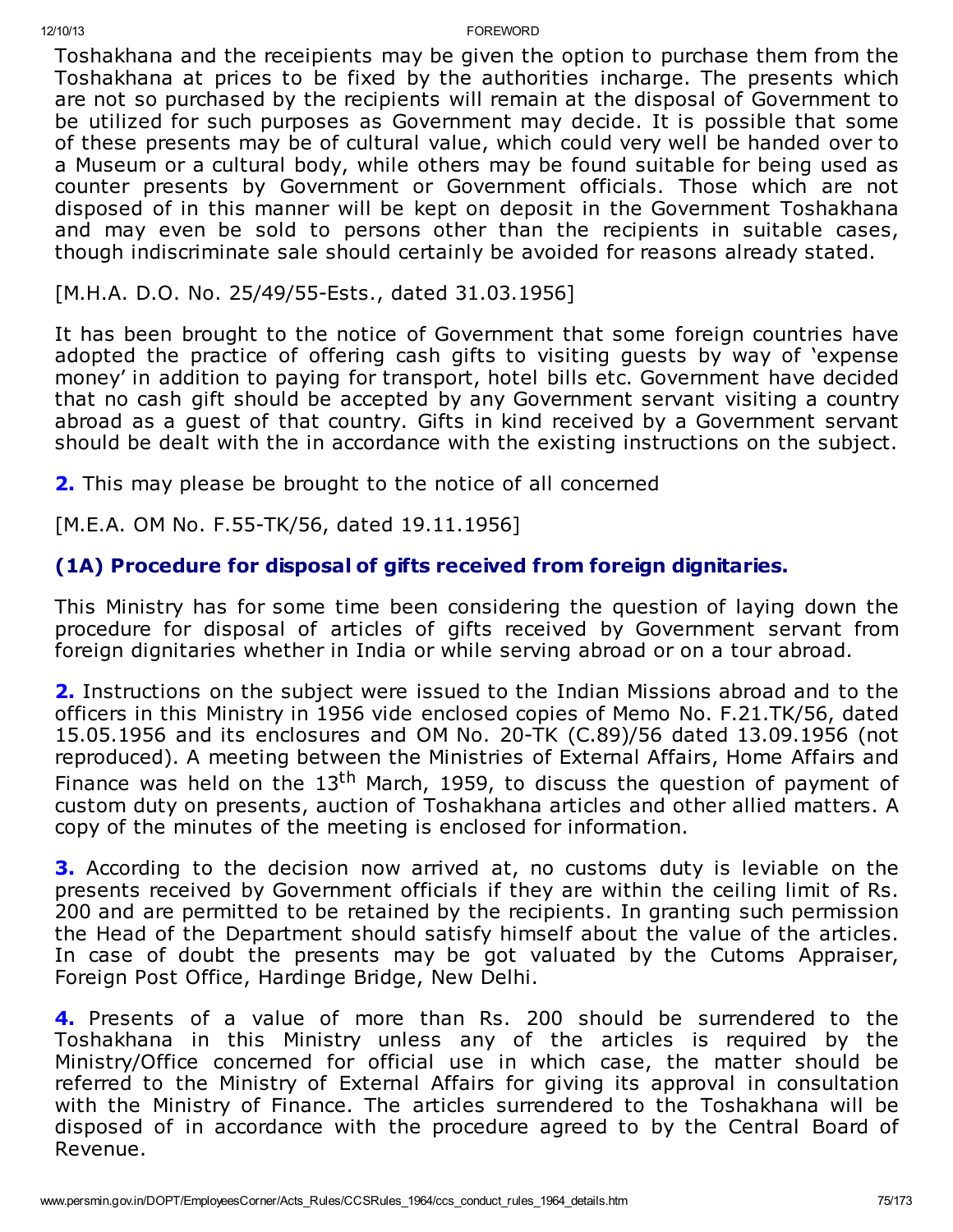**5.** The Ministries of Home Affairs etc., are requested to issue suitable instructions to all concerned.

[MEA OM No. 15(101) (GA)/59/EA I/60(I)/183, dated 11.10.60]

\* Minutes of Meeting held in the Secretary General's Room at 11.30 hrs. on 13.03.1959 to discuss the question of payment of customs duty on presents, auction of Toshakhana articles etc.

The following decisions were taken:-

(i) Customs duty on presents received by Government Official from foreign dignitaries – It was decided that no customs duty is leviable on presents received by Government officials from foreign dignitaries, which are within the ceiling limit of Rs. 200 and are permitted to be retained by the recipients, as laid down in para 2 of the Ministry of Home Affairs D.O. No. 25/49/55-Ests; dated the 31<sup>st</sup> March, 1956 and further clarified in the Ministry of External Affairs Office Memorandum No. F.20TK/(C).89/56 dated the  $13<sup>th</sup>$  September, 1956.

(ii) Presents surrendered to Toshakhana – It was decided to continue the present practice of transferring temporarily or permanently, from the Toshakhana articles for use in Rashtrapati Bhawan, New Delhi, Rashtrapati Niwas, Simla, Prime Minister's official residence, New Delhi, museum, Indian embassies abroad and Government Departments, in addition to presents made to charitable institutions.

Gifts remaining in the Toshakhana, which are not covered under the above subparagraph should be divided into two categories for the purpose of levying customs duty :-

(a) Those on which customs duties are leviable on advalorem rates; and

(b) Others on which specific rates of duty be leviable. In case of both (a) and (b) customs duties will be charged.

In case of (a) the sale proceeds at the auction will be considered as inclusive of customs duty and the amount of customs duty chargeable will be calculated accordingly. In case of (b) the amount of duty leviable will form the reserve price. In cases where even this reserve price is not realizable at the auction, the case will be referred to the C.B. R. for advice.

(iii) Auction of Toshakhana articles – The consensus of opinion was to permit members of all Ministries and Departments, including those of the Ministry of External Affairs to bid at the Toshakhana auction. It was accordingly, decided to find suitable neutral agency other than the Ministry of External Affairs to conduct auctions in which members of the Ministry of External Affairs could also participate. The Central Board of Revenue was suggested as a possible agency for this purpose. The Chairman, C.B.R., agreed to examine the question and to advise the Ministry of External Affairs accordingly and action will be taken on the receipt of CBR's advice.

(iv) Reserve prices – It was also decided that the fair prices for articles brought to auction for the first time should be the appraised value plus the customs duty calculated on this appraised value. Articles which were not sold in the first auction and were brought for the second auction, should be sold to the highest bidder, at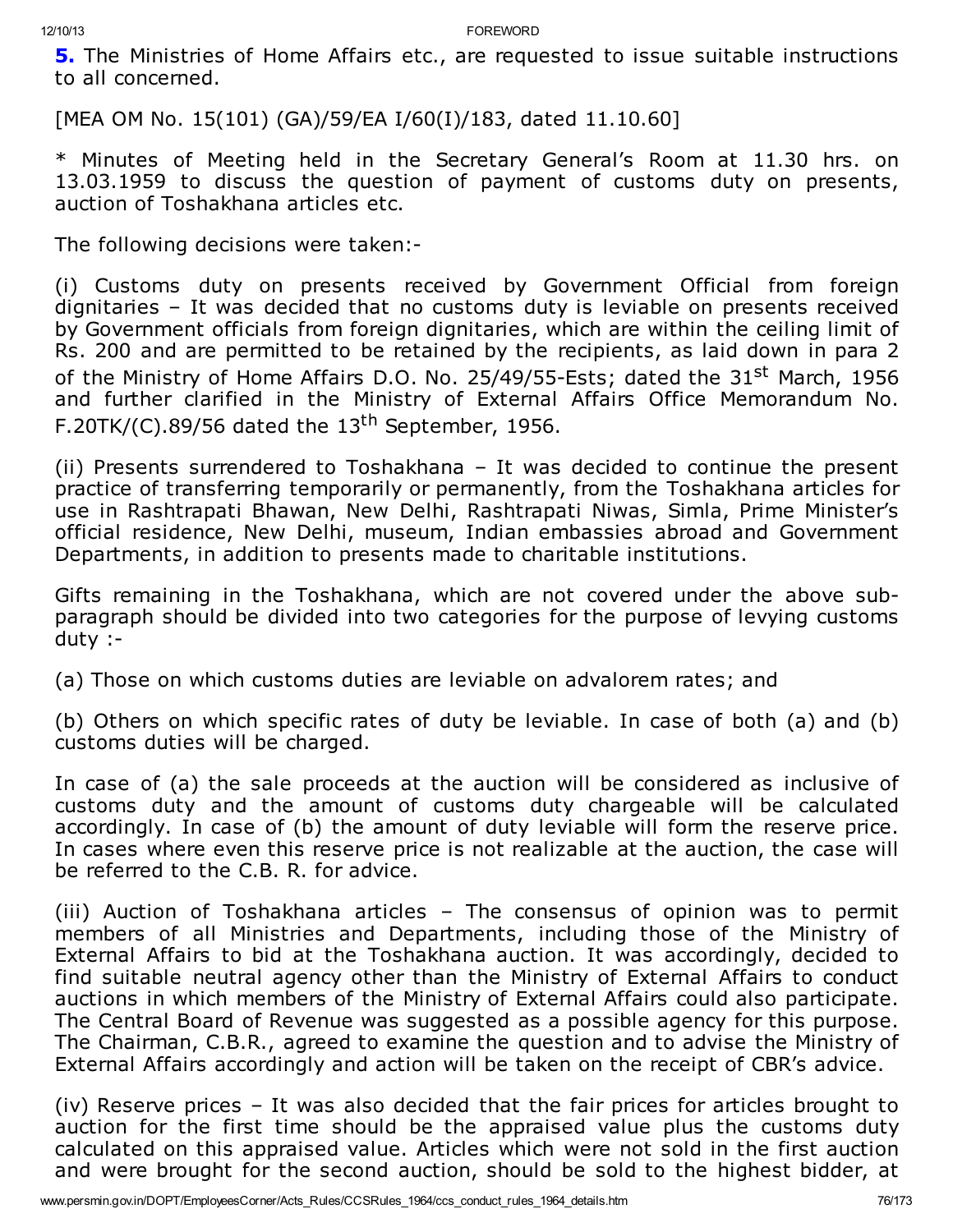"free value". (This decision should be referred to the Comptroller and Auditor General for his concurrence before auction in finalized.)

(v) Valuation – For valuation of articles which are to be disposed of through the Toshakhana other than gifts within the ceiling limit of Rs. 200 which are to be retained by recipients a Customs Appraiser will be consulted. The actual mechanics of this consultation will be worked out by the C.B.R. in consultation with the Ministry of External Affairs.

# (1B) Do – Clarification

Reference this Ministry's Office Memorandum No. F15(10)GA/59/EA/1/60/1/83, dated 11<sup>th</sup> October, 1960 (Decision No. 2 above) on the subject mentioned above. It may be clarified that the decisions arrived at in the inter-Ministerial meeting on March 13, 1959, referred to therein do not apply to present received by Government servants from foreign dignitaries abroad. Those decisions are applicable in the case of present received by Government servants from foreign dignitaries in India only. The following further points are also clarified :-

(1) The amount of custom duty is not to be added for fixing the value of gift received by a Government servant from a foreign dignitary abroad.

(2) There is no need to send the article of gift to the Toshakhana from abroad, unless specifically asked to do so by this Ministry. The article if not purchased by the recipient, can be kept in the residence of the Head of Mission/Post as an exhibit piece or as an object of art. The action taken in this regard should, however, be intimated to this Ministry in each case.

[MEA OM No. F.16(11)/GA/60 (EA. 1)/60/1/239, dated 31.12.1960]

# (1C) Do – Clarification

In continuation of decisions No. (2) and (3) above, it has since been decided that the Head of a Mission, on the termination of his assignment in a particular country, will be allowed to retain souvenir presents given to him by the Diplomatic Corps, such as a silver salver or cigarette box bearing the signatures of his colleagues, even though the value of such presents may exceed Rs. 200/-.

It has further been decided that a Government servant who receives a present from a foreign dignitary, whether in India or abroad, the value of which exceeds Rs. 200 will be allowed to retain it by paying the difference of estimated value and Rs. 200/- if he so desires.

[Ministry of E.A. OM No. F. 16(2)GA/61CEAI/61/1/36), dated 16.03.1961]

## (1D) Presents received by Government Servants from foreign dignitaries and foreign firms-Instructions regarding.

In suppression all the existing instructions on the above mentioned subject, the following instructions will govern the receipt, retention and disposal of gifts received by Government servants from foreign dignitaries and foreign firms.

2. The presents received from foreign dignitaries will fall into two categories. The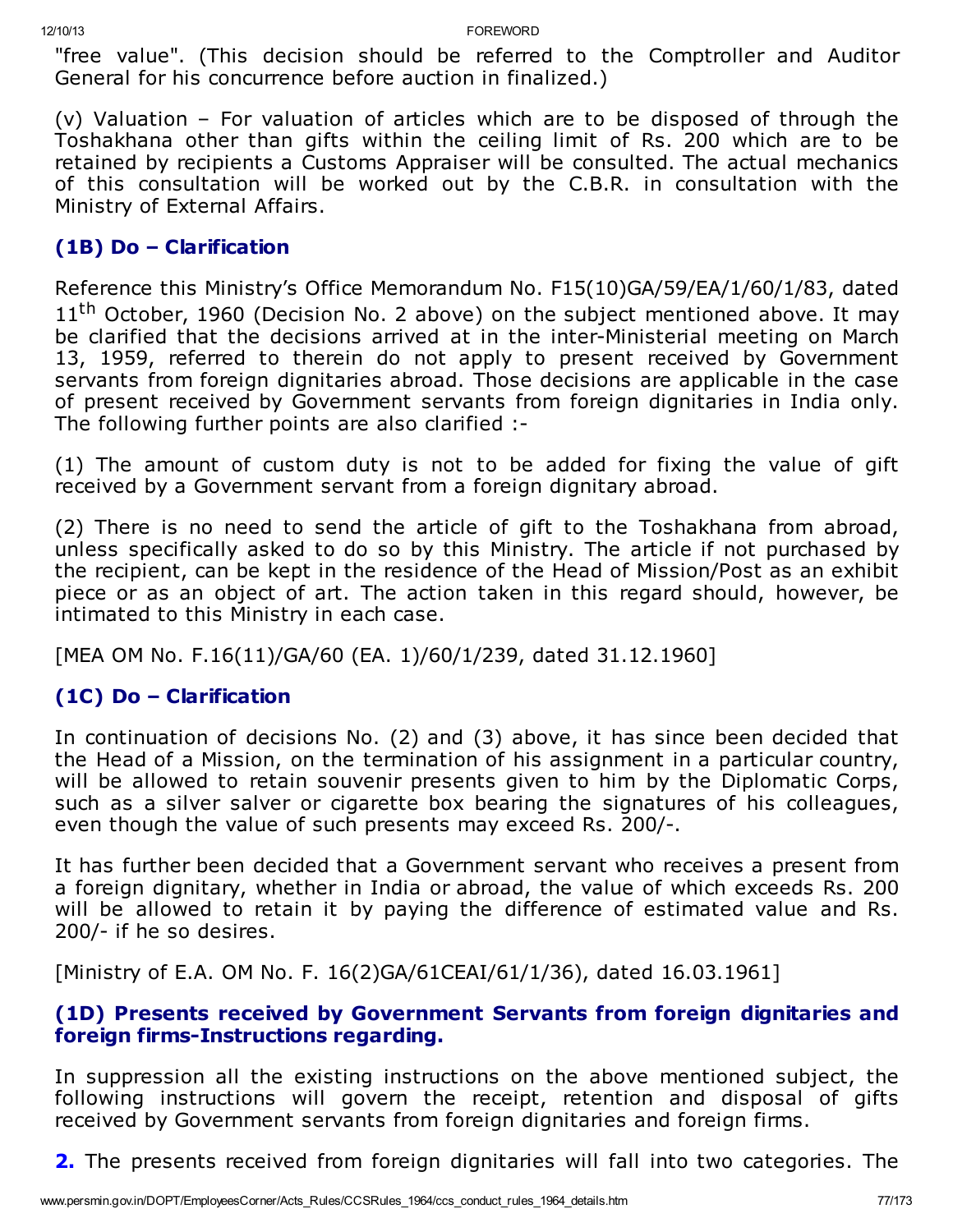first category will include presents which are of symbolic nature, like a ceremonial sword, a ceremonial robe etc. Such gifts of symbolic nature may be retained by the recipients.

**3.** The second category of gifts would be those which are not of symbolic nature. It has been decided that such gifts may be retained by Government servants, if their value does not exceed Rs. 1,000/-. The following procedure may be followed in regard to such gifts which are marginal or in cases where the value apparently exceeds Rs. 1,000/- or where there is any doubt about their actual value :-

The Government servants shall report the receipt of such gifts to the Ministry/Department administratively concerned, indicating their approximate estimated value. The Ministry/Department concerned shall, in cases of doubt or in marginal cases where the estimated value borders on the prescribed limit Rs. 1,000/- or where the estimated value exceeds Rs. 1,000/- refer the case to the Toshakhana for valuation of gifts and also arrange to get such gifts deposited in the Toshakhana so that it can assess their value. On assessment of the value by Toshakhana, if the value of gift in marginal or doubtful case is found to be within the prescribed limit of Rs. 1,000 the gifts will be returned to the Ministry/Department for being handed over to the recipient. Gifts whose value is found to exceed the prescribed limit of Rs. 1,000 will be retained in the Toshakhana and the recipients of the gifts will have the option to purchase them from the Toshakhana by paying the difference between the value as estimated by the Toshakhana and Rs. 1,000/-.

4. As regards acceptance of gifts by Government servants from foreign firms, no permission is normally granted, save in exceptional circumstances, for acceptance of gifts made by firms, whether foreign or indigenous, with whom the Government servant concerned has had or has or is likely to have official dealings either directly or indirectly by virtue of his official position. Permission is also not normally granted for acceptance of gifts by Government servants from firms which are contracting firms with the Government of India, even if the contract is entered into by a Ministry or Department other than the one in or under which the Government servant concerned is serving. The question of grant of permission for acceptance of gifts from a foreign firm would, therefore, normally arise only in those cases where the foreign firm concerned is neither a firm contracting with the Government of India nor one with which the Government servant concerned has had, or is likely to have official dealings and there is no reason to doubt the bona-fide of the gifts made by the foreign firm. In such cases, where it is proposed to grant permission for acceptance of the gift made by a foreign firm the procedure indicated in the preceding paragraphs regarding retention of the gifts made by foreign dignitaries should be followed.

[MHA DP & AR No. 11013/4/76-Estt.(A), dated 27.08.1976].

### (2) Acceptance of gifts by Government servants on the occasion of their transfer or retirement.

Instances have come to the notice of Government in which senior officers and others were presented, on the occasion of their retirement or transfer, with expensive gifts for the purchase of which the members of the staff contributed. Permission of Government under Rule 10 of the Central Civil Services (Conduct) Rules, 1955, to accept these gifts was sought on the ground that these were a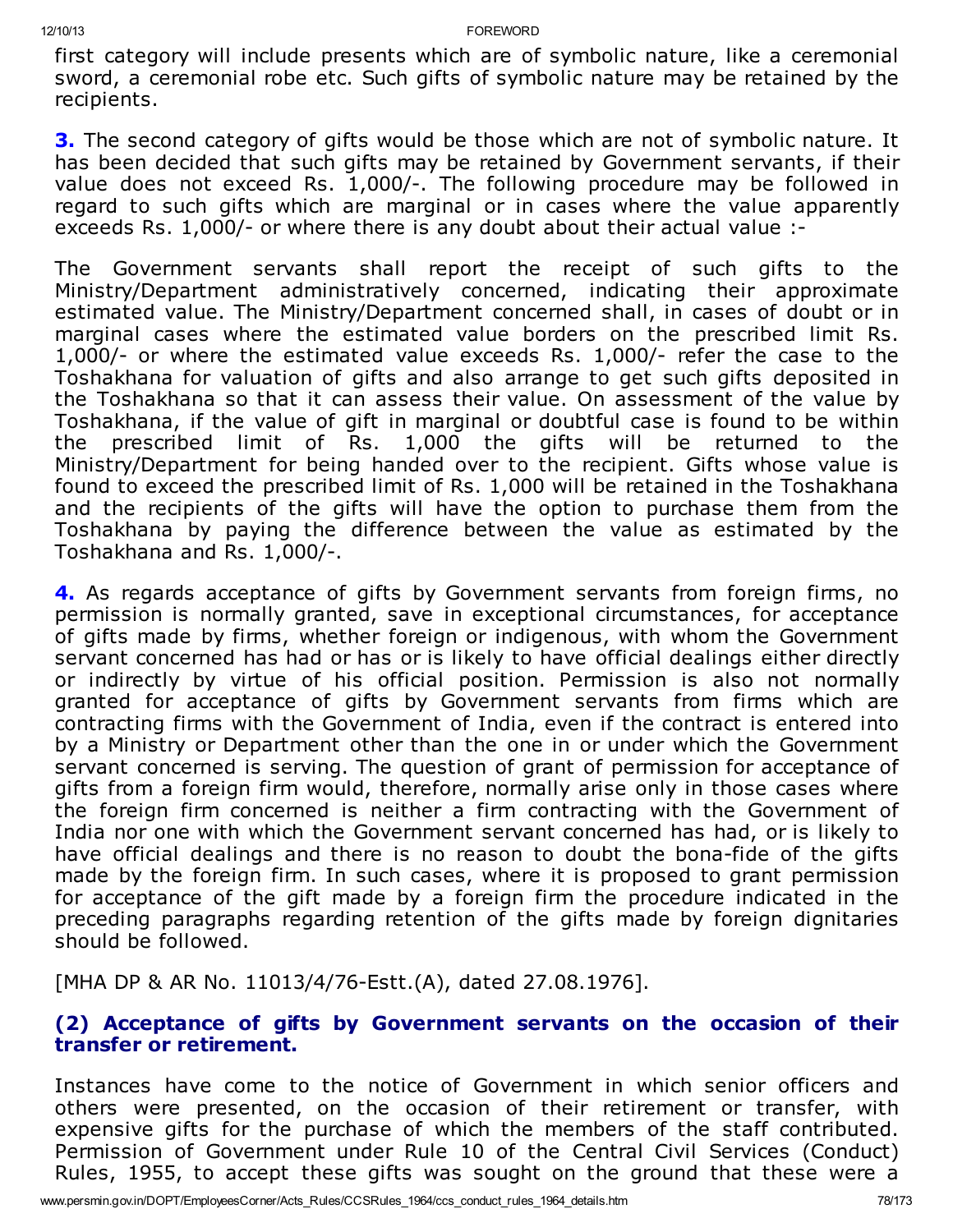token of the esteem and affection in which the officers concerned were held.

2. While a farewell entertainment of substantially private and informal character may be held in honour of such officers on the eve of retirement or transfer, as permitted under the proviso to Rule 11 of the Central Civil Services (Conduct) Rules, 1955 and gifts of trifling value [as defined in the Explanation to rule 10 (2) of the above rules] presented and accepted on such occasions, it is hardly healthy or desirable to allow the practice of accepting gifts from the staff.

**3.** The Ministry of Finance etc., are accordingly requested to bring to the notice of all concerned that entertainment or gifts on such occasions should be strictly confined to the limits permitted under the Conduct Rules.

[MHA OM No. 25/40/58-Ests.(A), dated 24.07.1958]

# (2A) Do – Clarification

Attention is invited to MHA OM No. 25/40/58-Ests.(A) dated 24.07.1958, (Decision 9 above) in which it has been emphasized that while a farewell entertainment of a substantially private and informal character may be held in honour of officers on the eve of their retirement or transfer as permitted under the proviso to rule 11 of the Central Services (Conduct) Rules, 1955, and gifts of trifling value (as defined in the Explanation to rule 10(2) of the above rules) presented and accepted on such occasions, it is hardly healthy or desirable to allow the practice of accepting gifts from the staff. In spite of these instructions, instances have come to the notice of Government in which Government servant were presented with gifts of more than trifling value on the occasion of their retirement or transfer and the Government servant concerned asked for permission to accept them. It has, therefore, been decided that in future no Government servant should be given permission to accept gifts of more than trifling value at the time of his transfer. There is, however, no objection to his accepting gifts at the time of his retirement from the members of the staff, subject however, to prior permission of Government, wherever such permission is necessary.

[MHA OM No. 25/22/62-Ests.(A), dated 12.11.1962]

### (3) Familiarity arising out of private hospitality – recommendation No. 24 of the Committee on Prevention of Corruption.

Recommendation No. 24 contained in paragraph 6.11 of the report of the Committee on prevention of Corruption, has been carefully considered in the light of the comments received from the Ministries/Departments. The following decisions were reached in regard to this recommendation :-

(i) The distinction between Economic Ministries and other Ministries may not serve any useful purpose as officers were liable to transfer and a business house may find it worth-while to invest in an officer even though he were in a non-Economic Ministry, in the hope that this investment would be useful later on.

(ii) It is essential to avoid the familiarity arising out of private hospitality. When in doubt, an officer should abstain from an invitation and he should not accept invitations particularly from person who have cases pending before him.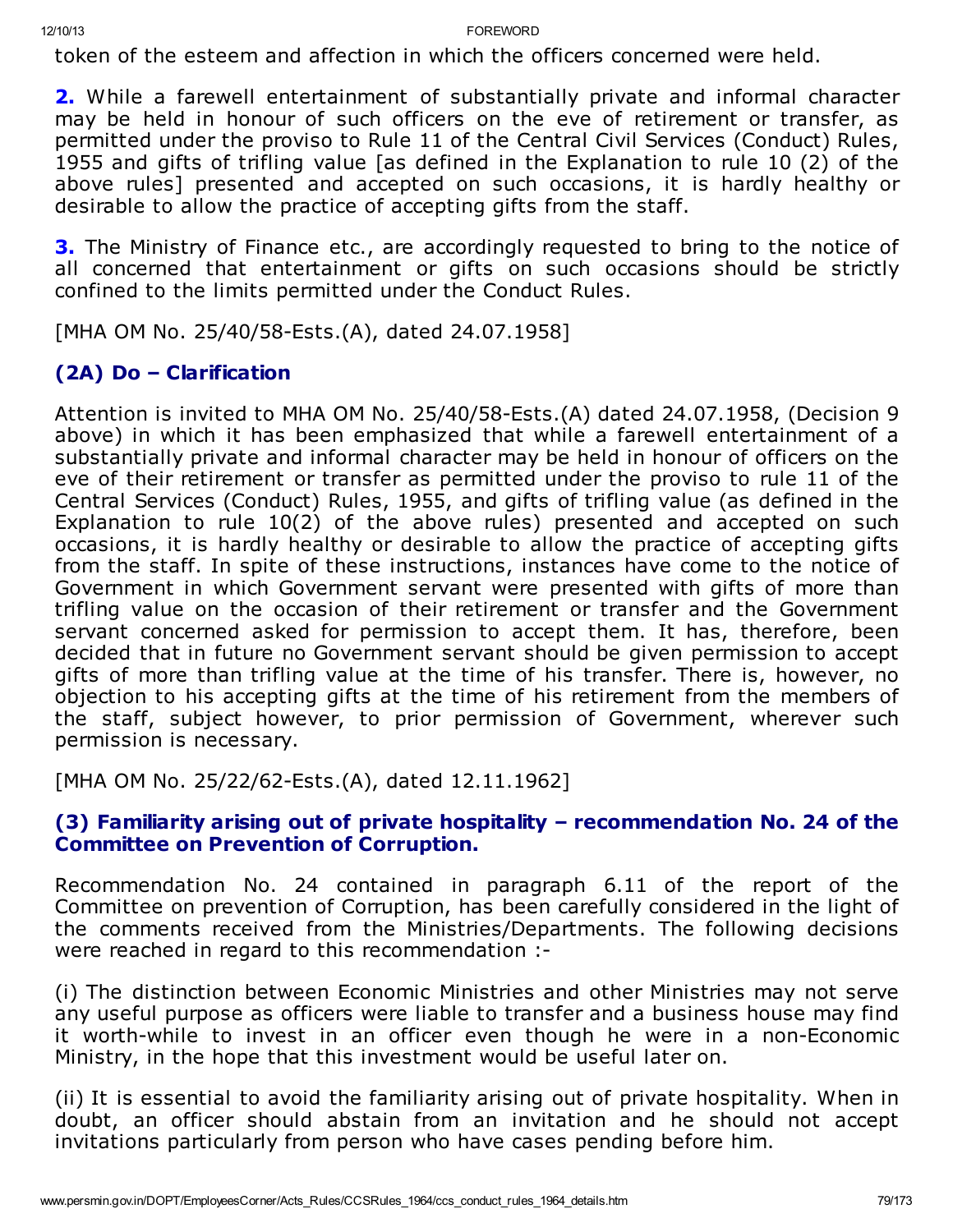2. Attention of the Ministries etc. is also invited to the provisions contained in Rule 13 of the Central Civil Services (Conduct) Rules, 1964, issued in Ministry of Home Affairs Notification No. 25/4/63-Ests.(A), dated 30<sup>th</sup> November, 1964, particularly to Note (2) under the said Rule.

3. A doubt was also expressed whether if a Minister accepts an invitation, it should be incumbent on the official to accept it. It has been decided that in such cases it would not be incumbent on the official to accept the invitation.

[MHA OM No. 43/60/64-AVD, dated 18.01.1965]

## (4) Invitations for free "inaugural flights" – acceptance of, by Government servants and members of their families.

The Air India and the Indian Airlines Corporation some times extend invitation to Government servants and members of their families to participate, free of cost in their inaugural flights. Similar invitations may also be received by Government servants and members of their families from foreign air transport Companies operating through India. Such invitations amount to 'gift' vide Explanation below rule 13 (1) of the Central Civil Services (Conduct) Rules, 1964, and acceptance of such gifts will attract the provisions of rule 13 (4) [now rule 13 (3)] ibid.

**2.** It is, therefore, necessary to regulate the acceptance of the gifts referred to above, so as to ensure that these favours do not place the Government servants, exercising a measure of discretion on behalf of Government, in a position where their impartial judgment would be affected, or would seem to be so affected to an outside observer. The administrative Ministries/Departments should keep this in view while considering requests of individual officers to permit them or the members of their families to accept invitations for free inaugural flights offered by the Air India, the Indian Airlines Corporation or foreign airlines. The Ministry of Civil Aviation should be consulted in all cases before granting or with holding permission.

**3.** Cases of officers of the All India Services serving under the Government of India should be referred to the All India Services Division of the Ministry of Home Affairs who will decide each individual case in consultation with the Ministry of Civil Aviation.

[MHA OM No. F.25/34/64-Ests.(A), dated 25.05.1965]

# (5) Acceptance of dowry by Government servants

It is provided in this Ministry's OM No. 25/8/57-Estt.(A) dated the 25<sup>th</sup> March, 1957 (not reproduced) that dowry should be regarded as a customary gift which a Government servant may accept without prior sanction and that subject to the provisions of the rules relating to gifts and transactions in immovable and movable property, all such gifts should be reported to the Government or other prescribed authority.

**2.** The matter has been reviewed in the context of the provisions contained in the Dowry Prohibition Act, 1961. Section 2 of this Act defines dowry as 'any property or valuable security given or agreed to be given directly or indirectly by one party to a marriage to the other party to the marriage or by the parents of either party to a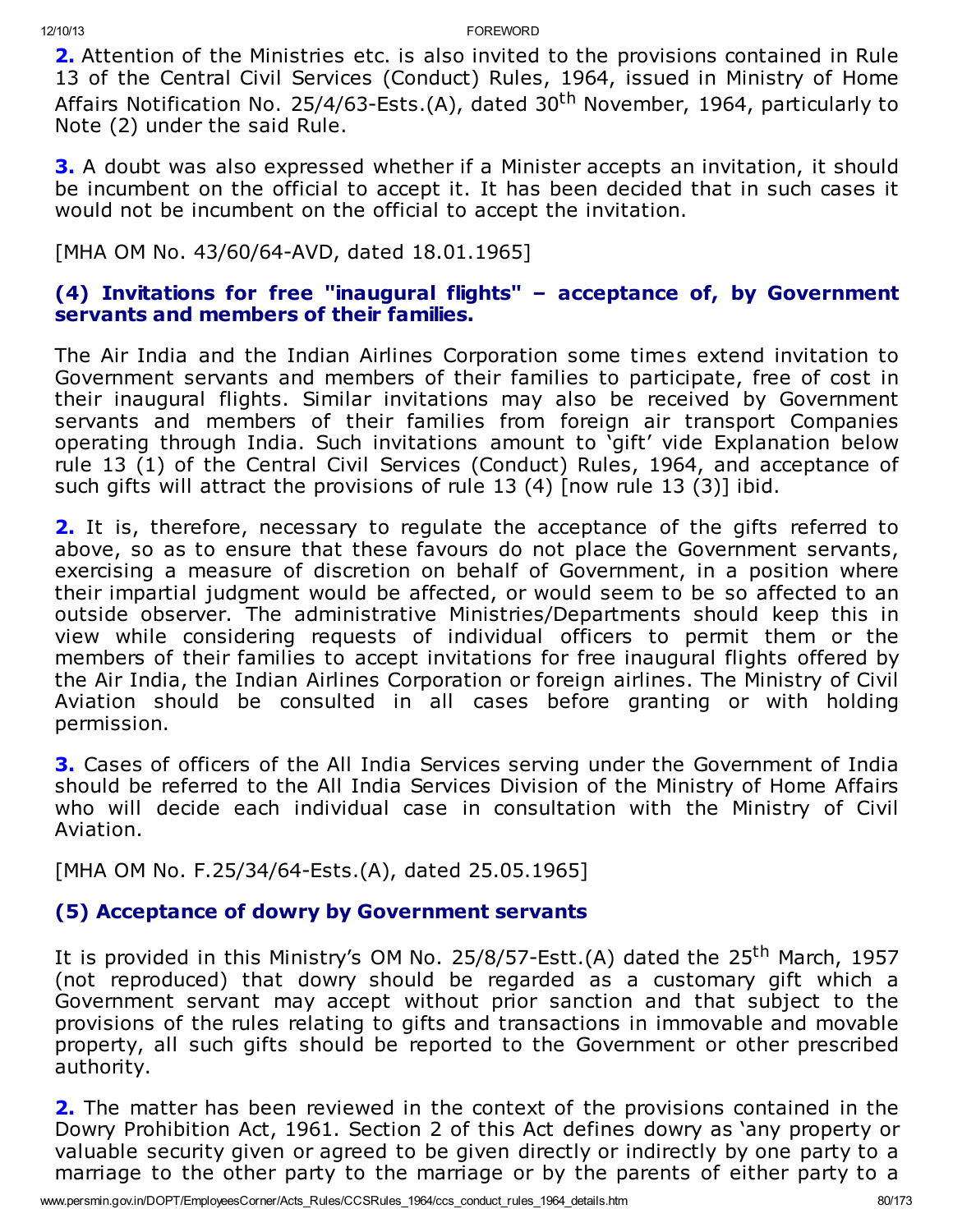marriage or by any other person, to either party to the marriage or to any other person at or before the marriage as consideration for the marriage of the said parties, but does not include dowry or mahar in the case of persons to whom the muslim Personal Law (Shariat) applies'. For removal of doubts. Explanation I below Section 2 declares that 'any presents made at the time of marriage to other party to the marriage in the form of cash, ornaments, clothes or other articles, shall not be deemed to be dowry within the meaning of the section unless they are made as consideration for the marriage of the said parties'. Persons who are guilty of giving or taking or abetting the giving or taking of dowry, or demanding any dowry, directly or indirectly from the parents or guardian of a bride or bridegroom, as the case may be, are liable to the punishments prescribed in Sections 3 and 4 of the Act. In the circumstances, Government servant should not give or take or abet the giving or taking of dowry; nor should they demand dowry, directly or indirectly, from the parents or guardian of a bride or bridegroom as the case may be. Dowry can, therefore, no longer be treated as 'customary gift' as has been stated in this Ministry's OM of 25.03.1957 referred to in para 1 above (not reproduced). Any violation of the provision of Dowry prohibition Act, 1961 by a Government servant will constitute a good and sufficient reason for institution disciplinary proceedings against him in addition to such legal action as may be taken against him in accordance with the provisions of the Act.

**3.** Receipt of presents by Government servants at the time of their marriage in the form of cash, ornaments, cloths or other articles, otherwise than as consideration for marriage from relatives and personal friends will be regulated by sub-rules (2) of rule 13 of the Central Civil Services (Conduct) Rules, 1964. The receipt of such presents from persons other than relatives and personal friends, will be regulated by sub-rule (1) of rule 13 ibid read with sub-rule (3) thereof. Purchases of items of movable property for giving presents at the time of marriage will be regulated by rule 18 (3) of the Central Civil Services (Conduct) Rules, 1964, like other transaction in movable property.

4. This Ministry's OM No. 25/8/57-Ests.(A) dated 25.03.1957 (not reproduced) may be treated as cancelled.

[MHA OM No. 25/37/65-Ests.(A), dated 30.08.1965]

### (6) Acceptance of passage and hospitality by officers from foreign contracting firms.

Government have had under consideration the question whether an officer may be permitted to accept the cost of passage to a foreign country and hospitality during his stay there by way of free board and lodging, if offered by a foreign firm contracting with the Government either directly or through its agents/representatives in India. The explanation below rule 13 (1) of the Central Civil Services (Conduct) Rules, 1964, provides that 'gift' shall include free transport, boarding, lodging or other service or any other pecuniary advantage when provided by any person other than a near relative or personal friend having no official dealings with the Government servant. Note 2 below the said rule further provides that a Government servant shall avoid accepting lavish hospitality or frequent hospitality from any individual having official dealings with him or from industrial or commercial firms, organizations etc. In the circumstances, Government have decided that officers should neither accept, nor be permitted to accept offers of the cost of passage to foreign countries and hospitality by way of free board and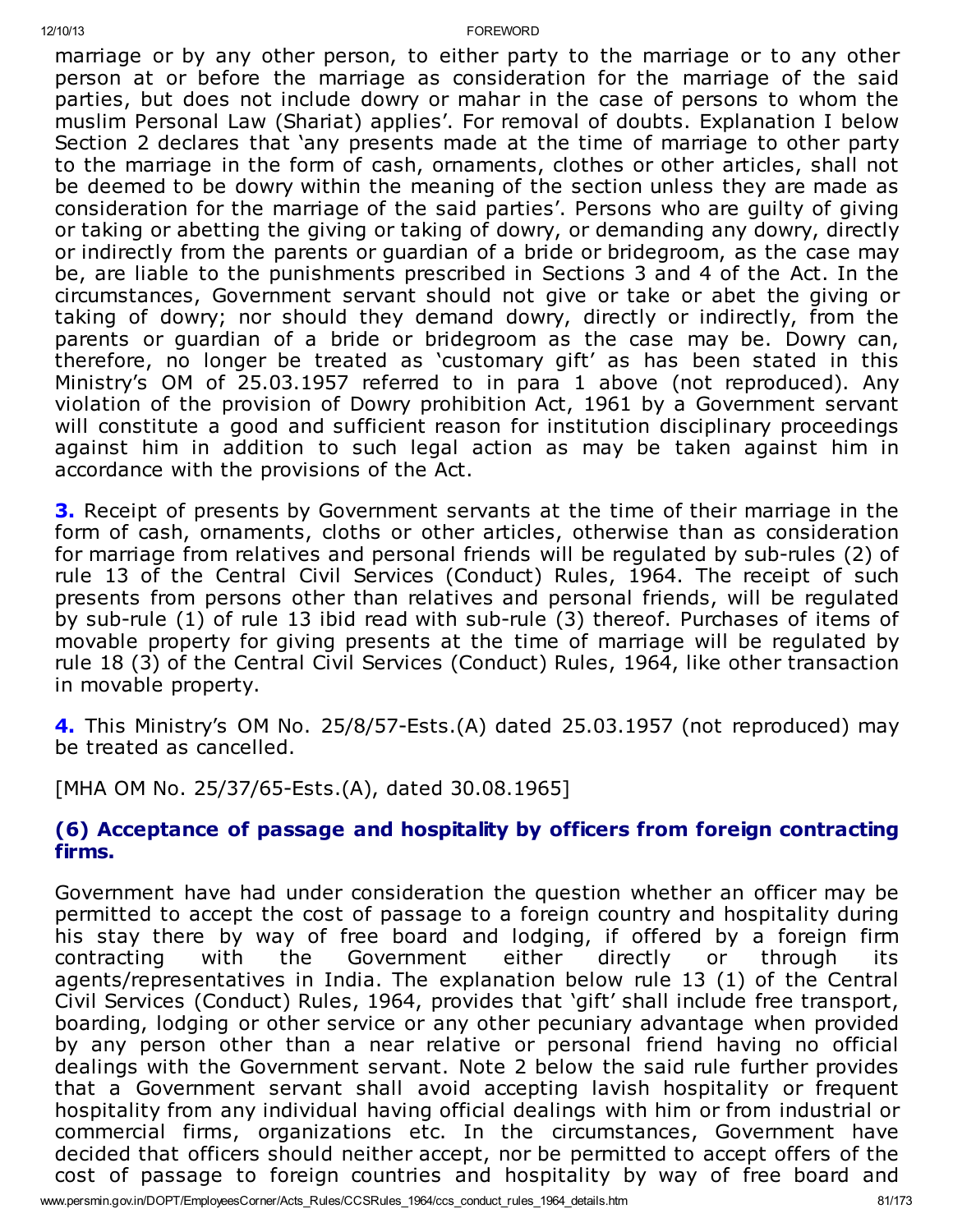lodging there, if such offers are made by foreign firms contracting with Government either directly or through theirs agents/representatives in India. The only exception to this will be in respect of facilities for training abroad offered by foreign firms (who obtain re-imbursement from the foreign Government concerned) as part of aid programmes. \*(for as part of an agreement or contract entered into by Government of India or a Public Sector Undertaking with foreign organization.)

[MHA, OM No. F.25/4/67-Ests,(A), dated 03.04.1967 as amended by OM bearing same number dated 06.11.1967]

## (7) Arms and ammunitions in the prohibited category should not be accepted as presents.

Gifts offered to the Government officials by foreign institutions, foreign dignitaries, etc., may include arms and ammunitions. The firearms and ammunitions described in category I of Schedule I appended to Arms Rules, 1962 (copy enclosed) are generally not allowed to be imported into the country for private use. It has accordingly been decided that arms and ammunitions in the prohibited category should not be accepted by Government officials. The concerned official may politely decline the present explaining the import restrictions imposed by the Government of India.

# Arms Act and Rules

# Schedule I

| Category | Arm <sub>s</sub>                                                                                                                                                                                                                                                                                                                                                                                                                           | Ammunition                                                                                                                                                                                                                          |  |  |  |
|----------|--------------------------------------------------------------------------------------------------------------------------------------------------------------------------------------------------------------------------------------------------------------------------------------------------------------------------------------------------------------------------------------------------------------------------------------------|-------------------------------------------------------------------------------------------------------------------------------------------------------------------------------------------------------------------------------------|--|--|--|
| 1        | 2                                                                                                                                                                                                                                                                                                                                                                                                                                          | 3                                                                                                                                                                                                                                   |  |  |  |
| I(a)     | Prohibited arms as defined in Section 2<br>$(1)(i)$ and such other arms as the<br>Central<br>Government<br>by<br>may<br>notification in the official Gazette,<br>specify to be prohibited arms.                                                                                                                                                                                                                                            | Prohibited<br>ammunition<br>as<br>defined in section 2 (i) (h) and<br>such other article<br>as the<br>Central Government may, by<br>notification in<br>the<br>official<br>Gazette,<br>specify<br>to<br>be<br>prohibited ammunition. |  |  |  |
| (b)      | Semi-automatic fire-arms other than<br>those included in category I (c) and III<br>(a) smooth-bore guns having barrel of<br>less than 20" in length.                                                                                                                                                                                                                                                                                       | <sub>of</sub><br>Ammunition<br>for<br>amrs<br>category I (b).                                                                                                                                                                       |  |  |  |
| (c)      | Bolt action or semi automatic rifles of<br>.303" or 7.62mm bore or any other<br>chamber and fire<br>which can<br>hore<br>ammunition<br>of<br>.303<br>service<br>or<br>7.62mm. calibre; musket of .410" bore<br>or any other bore which can fire .410"<br>musket ammunition; pistols, revolvers<br>or carbines of any bore which can<br>chamber and fire .380" or .455"<br>rimmed cartridges or service 9mm. or<br>.45" rimless cartridges. | of<br>Am munition<br>for<br>amrs<br>category $I(c)$ .                                                                                                                                                                               |  |  |  |
| (d)      | Accessories for any fire arms designed<br>or adapted to diminish the noise or<br>flash caused by the firing thereof.                                                                                                                                                                                                                                                                                                                       | Nil                                                                                                                                                                                                                                 |  |  |  |

www.persmin.gov.in/DOPT/EmployeesCorner/Acts\_Rules/CCSRules\_1964/ccs\_conduct\_rules\_1964\_details.htm 82/173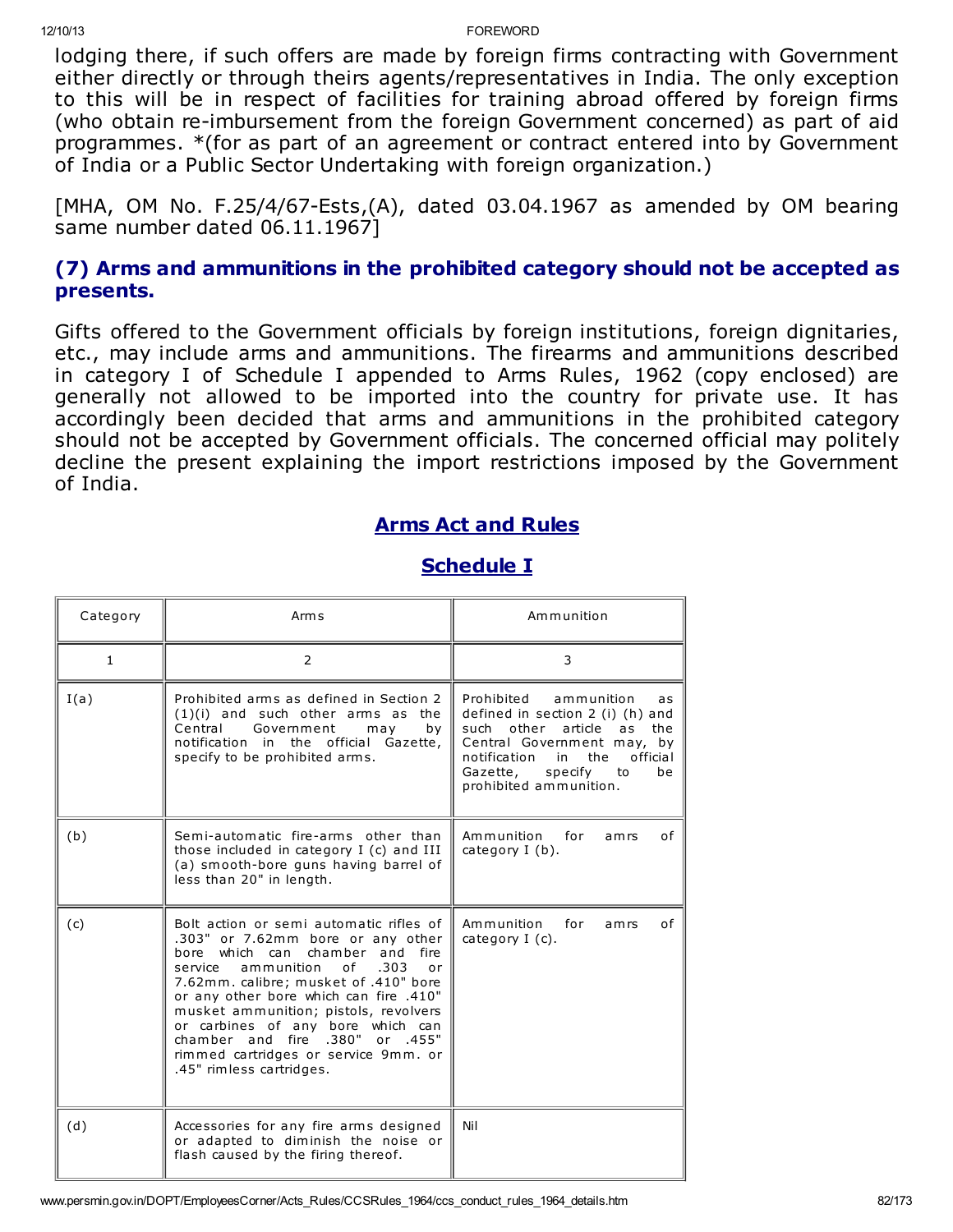[MHA OM No. 25/13/65-Ests.(A) dated 10.12.1969]

### (8) Book Clubs run by Foreign Agencies – Acceptance of membership by Government servants

Attention is invited to item 3 of Annexure I of the Ministry of Home Affairs, Office Memorandum No. 25/34(s)/67-Ests.(A), dated the 22<sup>nd</sup> May, 1969 (extract printed) and to say that a question has been raised whether a Government servant should obtain the permission of the Government for accepting the membership of book club run by a foreign agency. It is clarified that a Government servant should obtain the prior permission of the Government before he becomes a member of such a book club. If membership of the foreign book club entitled the Government servant to receive books, etc., by way of gifts, the question of acceptance of such gifts would be Government by rule 13 of the Central Civil Services (Conduct) Rules, 1964.

[OM No. 25/16/73-Ests.(A), dated 03.07.1973 of Department of Personnel]

Extract from Annexure I to the Ministry of Home Affairs OM No. 25/34(S)/67-Ests. (A), dated 22<sup>nd</sup> May, 1969.

\* \* \* \*

## 3. Gifts

In the matter of exchange of gifts with foreign nationals, members of foreign missions or acceptance of foreign articles from them the relevant provisions of CCS (Conduct) Rules, 1964 should be borne in mind and prior permission taken wherever necessary under the rules. It is to be noted that it would be illegal to bring foreign exchange into this country save as provided for in the Foreign Exchange Regulation.

## (9) Contacts with business firms – Instructions regarding

Note (2) below Rule 13 (1) of the Central Civil Services (Conduct) Rules, 1964, lays down that a Government servant shall avoid accepting lavish hospitality or frequent hospitality from any individual having official dealings with him or from industrial or commercial firms, organizations etc. Rule 4 (3) of the CCS (Conduct) Rules, 1964 inter-alia envisages that no Government servant shall in the discharge of his official duties deal with any matter concerning any company or firm or any other person if he or any member of his family is interested in such matter in any manner. These instructions have been issued to ensure that Government servants are extremely careful and discreet while coming in contact with businessmen and business firms so as to avoid situations, which might cause embarrassment to the Government or to the Government servants concerned, while dealing with matters relating to those business firms/businessmen in their official capacity.

2. It may sometimes so happen, that a Government servant is required to maintain contact with outsiders to gain information, in the public interest, about the violation of rules, regulations etc. In such cases the Government servant concerned has to exercise adequate care and discretion in making use of such outside contacts so that neither the Government nor the Government servant personally becomes obliged or committed to the said contact in any manner.

[DOPT O.M. No. 11013/1/88-Estt. (A) dated 10.05.1988]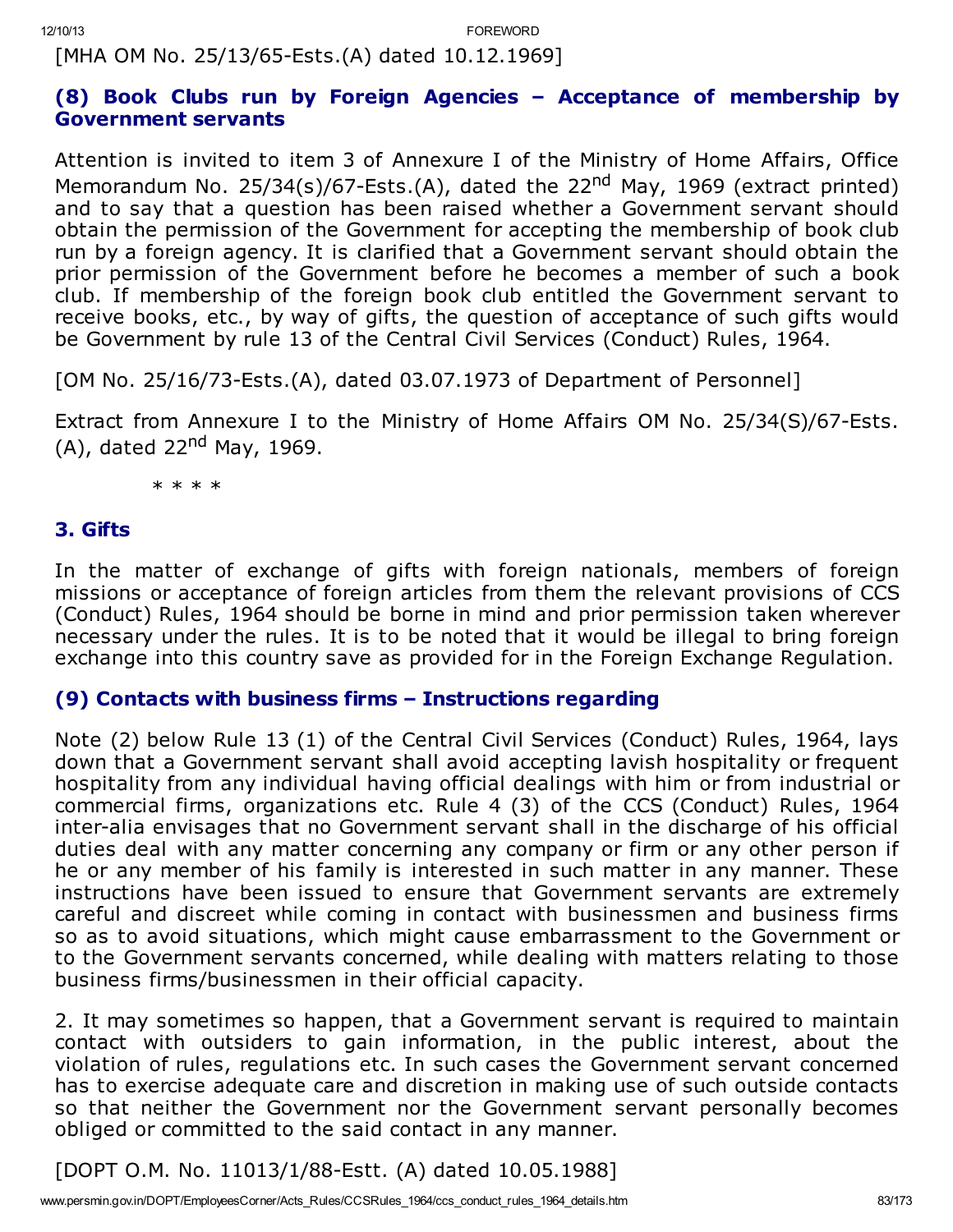#### (10) Acceptance of 'Free Companion Ticket' by Government servants and members of their families under the 'Companion Free Scheme' introduced from time to time by various Airlines.

Reference is invited to the Department of Personnel and Training O.M. No. 11013/13/93-Estt. (A) dated 09.12.1993 (not printed) on the above subject. In the light of the representations received from various quarters, and the fact that such a scheme is part of normal sales promotion and is not confined to Government servants alone, the Government have reviewed these instructions. It has been decided to withdraw these instructions with immediate effect. Accordingly, the Government servants may be permitted to accept the Free Companion Tickets or variations thereof, provided that such benefits are restricted to travel by the national carriers (Indian Airlines and Air India).

[DOPT OM No. 11013/2/97-Estt.(A), dated 05.03.1997]

# (10A) Do – Clarification

Attention is invited to this Department's OM of even number dated 5<sup>th</sup> March, 1997 (decision No. 16 above) on the subject mentioned above wherein it was provided that Government servants may be permitted to accept the Free Companion Tickets or variations thereof provided that such benefits are restricted to travel by the national carriers (Indian Airlines and Air India). References have been received seeking clarification whether Government servant may be permitted to accept the 'Free Tickets' earned under the 'Flying Returns' schemes of Air India/Indian Airlines. It is clarified that since the OM dated 05.03.1997 permits acceptance of Free Companion Tickets or variations thereof, there would be no objection to Government servants accepting the free tickets earned by them under Flying Returns schemes of Air India/Indian Airlines.

[DOPT OM No. 11013/2/97-Estt.(A), dated 19.08.1997]

# (10B) Do – Clarification

It has been clarified that there would be no objection to Government servants accepting the free tickets earned by them under "Flying Return Scheme" of Air India/Indian Airlines. References have been received seeking permission to avail such "Frequent Flier/Flying Return Programmes" of other Airlines including foreign airlines.

2. The matter has been considered in this Department and it has been decided that there would be no objection to Government servants availing of the benefit of such "Frequent Flier Programme" or the "Flying Return Programmes" of other Airlines also. In so far as the "Free Companion Scheme" is concerned, the availing of this facility should remain confined to National Carriers only.

[DOPT OM No. 11013/2/97-Estt.(A), dated 15.09.1998]

### (10C) Permission to avail of mileage points earned by Government servants on tickets purchased for official travel.

Reference is invited to the instructions issued by the Department of Personnel and Training vide O.M. 11013/2/97-Estt. (A) dated 05.03.1997, O.M. No.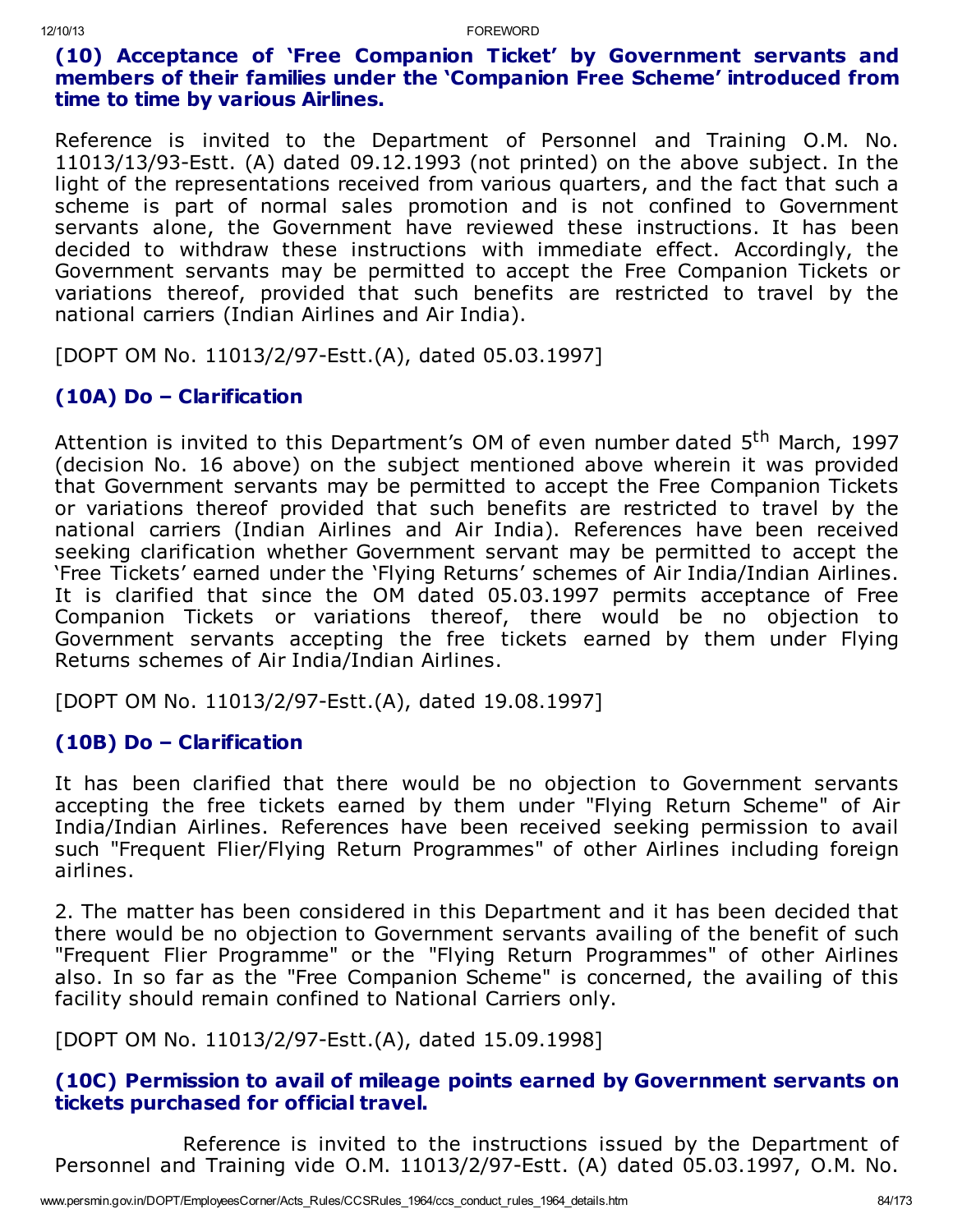11013/2/97-Estt. (A) dated 19.08.1997 and O.M. No. 11013/2/97-Estt. (A) dated 15.09.1999 on acceptance of Free Companion Tickets by Government servants and their families under the schemes introduced by the various airlines and to say that in pursuance of a recommendation of the Sixth Central Pay Commission, the Travelling Allowance Rules have been amended by the Ministry of Finance (Department of Expenditure) as follows :-

"Henceforth, all mileage points earned by Government employees on tickets purchased for official travel shall be utilized by the concerned department for other official travel by their officers. Any usage of these mileage points for purposes of private travel by an officer will attract departmental action. This is to ensure that the benefits out of official travel which is funded by the Government, should accrue to the Government."

2. In view of the aforementioned amendment to the TA Rules, the DOPT's instructions contained in the abovementioned Office Memoranda dated 05.03.1997, 19.08.1997 and 15.09.1999 shall stand modified to the extent that the mileage points earned on account of travel for official tours/visits shall not be used for purposes of private travel in the form of free companion tickets or other variations thereof by a Government servant or members of his (or her) family. Any action to the contrary shall render a Government servant liable for departmental action.

 $(No.11013/7/2008$ -Estt. (A) dated the  $6<sup>th</sup>$  October, 2008)

### (10D) Permission to avail of mileage points earned by Government servants on tickets purchased for official travel.

The undersigned is directed to refer to the Department of Personnel and Training's O.M. of even number dated 06.10.2008 on the abovementioned subject and to say that the instructions regarding Travelling Allowance Rules were issued by the Department of Expenditure, Ministry of Finance, Government of India vide their O.M. No. 19030/3/2008-E.IV dated 23.09.2008. In terms of these instructions, all mileage points earned by Government employees on tickets purchased for official travel shall be utilized by the concerned Department for other official travel by their officers. These instructions are applicable in the case of mileage points earned after the date of issue of that O.M. i.e. 23.09.2008. It is accordingly clarified that the instructions issued by the DOPT vide the aforementioned O.M. of even number dated 06.10.2008 are applicable to cases of mileage points earned by Government servants on tickets purchased for official travel after 23.09.2008.

[DOPT's O.M. No.11013/7/2008-Estt. (A) dated  $18<sup>th</sup>$  November, 2008]

## 14. Public demonstrations in honour of Government servants

No Government servant shall, except with the previous sanction of the Government, receive any complimentary or valedictory address or accept any testimonial or attend any meeting or entertainment held in his honour; or in the honour of any other Government servant:

Provided that nothing in this rule shall apply to-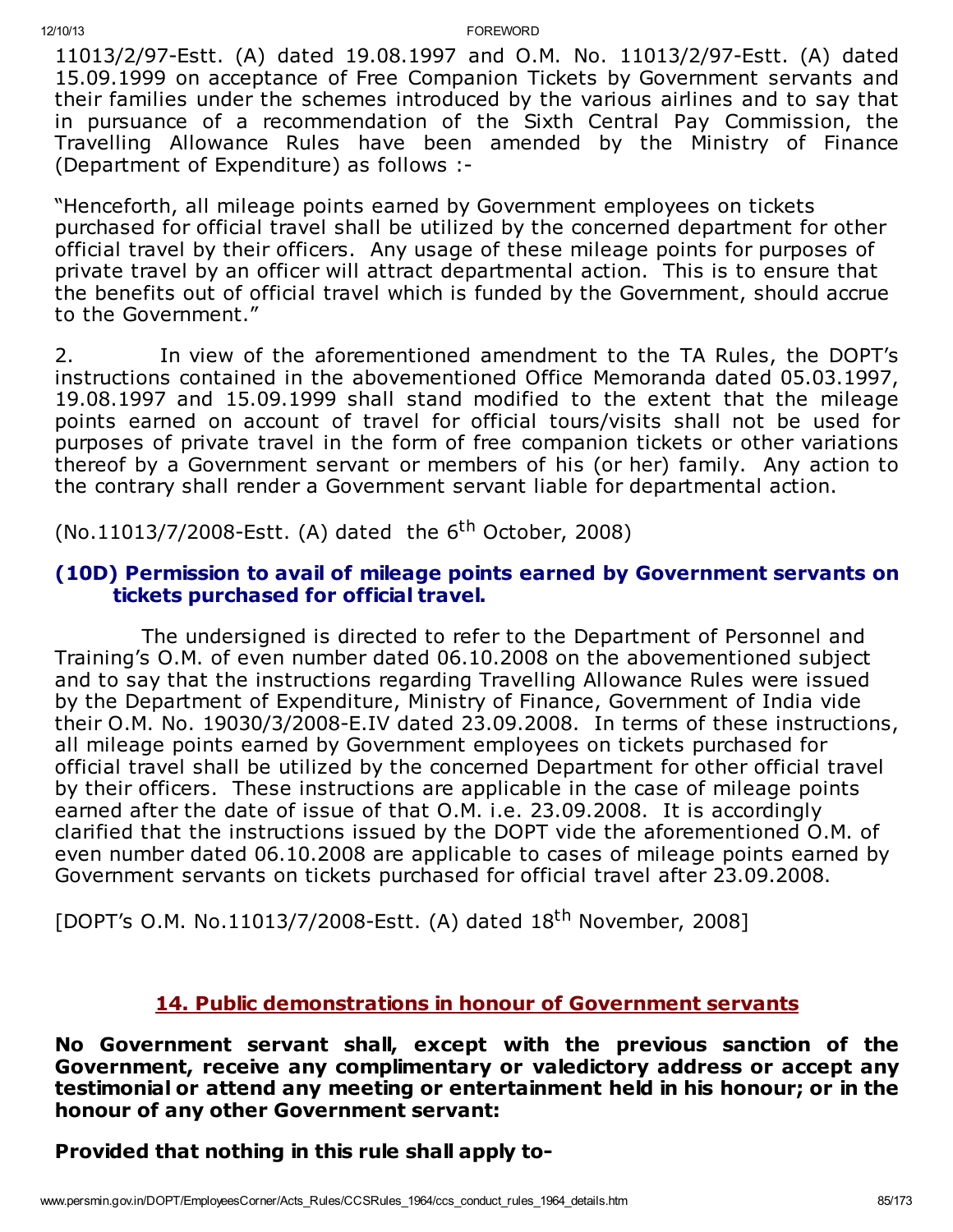(i) a farewell entertainment of a substantially private and informal character held in honour of a Government servant or any other Government servant on the occasion of his retirement or transfer or any person who has recently quitted the service of any Government; or

(ii) the acceptance of simple and inexpensive entertainments arranged by public bodies or institutions.

NOTE :- Exercise of pressure or influence of any sort on any Government servant to induce him to subscribe towards any farewell entertainment if it is of a substantially private or informal character and the collection of subscriptions from Class III or Class IV employees under any circumstances for the entertainment of any Government servant not belonging to Class III or Class IV, is forbidden.

#### Government of India Decisions

#### (1) Public demonstrations in honour of Government servant – Clarification of the provisions contained in the Conduct Rules.

As Ministries of the Government of India are aware, Rule 11 of the Central Civil Services (Conduct) Rules, 1955 (now Rule 14) prohibits Government servants, except with the previous sanction of Government and subject to certain minor exceptions, from receiving, any complimentary or valedictory address or accepting any testimonial or attending any meeting or entertainment held in their honour or in honour of any other Government servant. The question has been raised whether it should be in consonance with the spirit of this Rule for Government servants, to accept invitations to declare buildings, etc., open or to lay the foundation stones of new buildings or to allow roads, bridges, buildings, parks or public institutions such as hospitals, schools or colleges to be named after them. The matter has been considered carefully in consultation with the Comptroller and Auditor General. The Government of India consider that it would not only be against the spirit or Rule 11 (now Rule 14) of the Government Servants' Conduct Rules for Government servants to act in the manner set-forth above but would indeed be inappropriate and inconsistent with the role of detached impartiality legitimately expected of Government servants, and that it would generally have an unwholesome effect.

**2.** While it is possible that there may be occasions when Government servants may have to participate in such functions which have a cultural and sociological significance, especially in remote areas, they should, as far as possible refrain from associating themselves with such functions. In cases where they are in doubt, they would be well advised to take the prior permission of their superior officers.

**3.** It is requested that the above decision may be brought to the notice of all Government servants employed in or under the various Ministries.

4. These instructions are issued with the concurrence of the Comptroller and Auditor-General in so far as employees of the Indian Audit and Accounts Department are concerned.

[MHA, OM o. 25/24/57-Ests.(A), dated 16.09.1957]

(2) Acceptance of gifts by Government servants on the occasion of their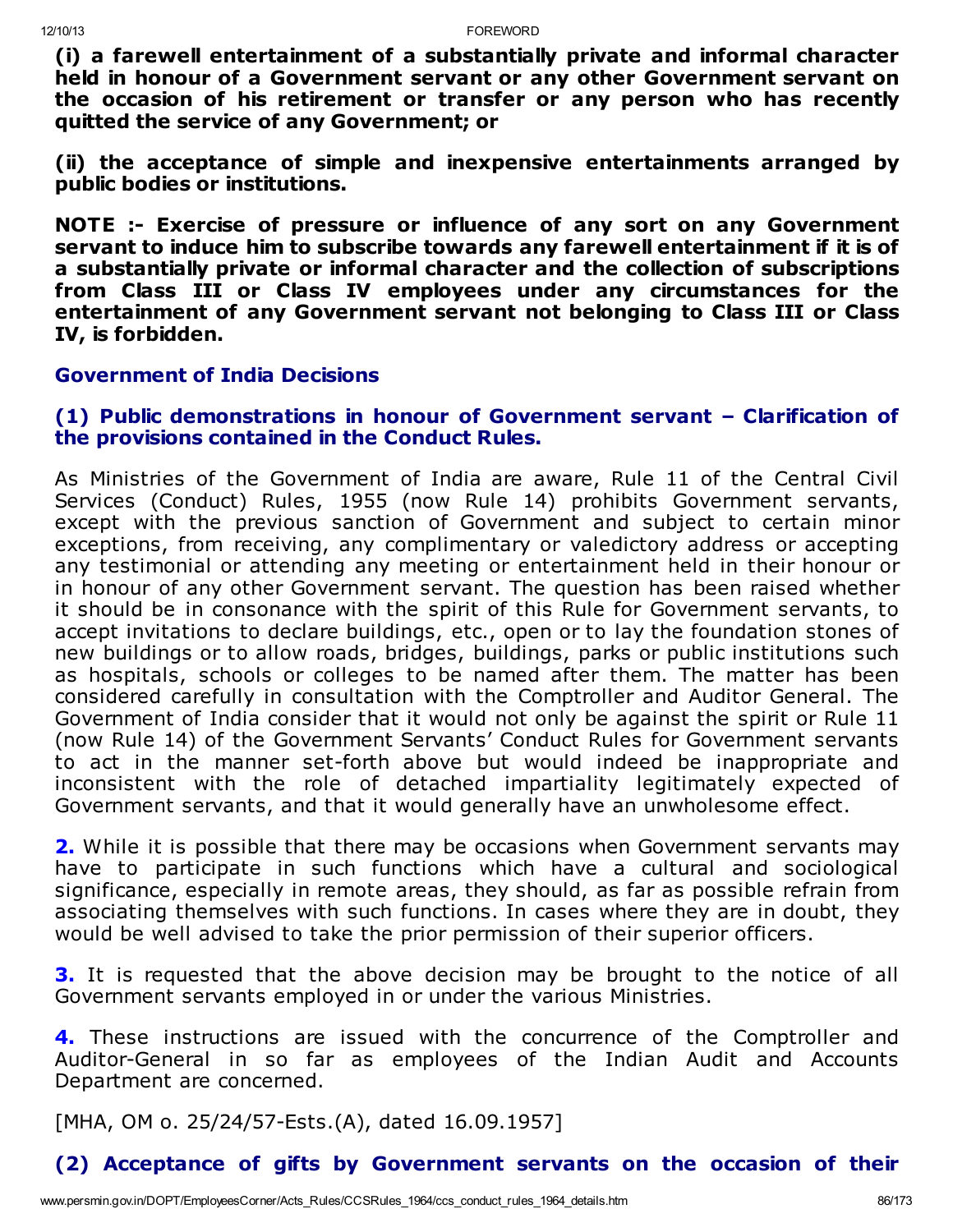### transfer or retirement –

See Government of India Decision No. 2 under rule 13.

#### (3) Acceptance of awards by Government servants – Clarification regarding.

References are being received seeking clarification in the matter of acceptance of awards by Government servants. Attention, in this connection is invited to rule 14 of the CCS (Conduct) Rules which provides that "no Government servant shall, except with the previous sanction of the Government, receive any complimentary or valedictory address or accept any testimonial or attend any meeting or entertainment held in his honour; or in the honour of any other Government servant."

2. While there is no specific rule regarding the acceptance of awards conferred on officers by private organizations, however, the policy of the Government has been that if a Government servant has done any outstanding work, there are various methods open to Government itself to recognize his merits and service and it would not be appropriate for him to accept such an award from a private body. In some isolated cases, however, the acceptance of awards was not objected to where the body giving the award was highly respected and the award did not include any monetary component.

**3.** It is relevant to point out that the activities of the Government extend over wide ranging fields, some of which are well publicized and some are not; this could lead to an unintended preference in recognition for persons engaged in the former category which is not desirable. Some of the bodies which institute awards may also be involved in activities which may prove embarrassing for the Government. Moreover it has been accepted that a civil servant should not strive to seek publicity or public recognition since his job is to act in a fair manner within the framework of the policy laid down by the political executive, seeking awards instituted by Private bodies can affect such functioning. Finally, the achievement which may be attributed to a Government servant is almost always a result of coordinated efforts and thinking by a number of individuals and not the achievement of one person alone. Therefore, it is felt that, in general, awards sought to be given by private bodies and institutes to Government servants do not need to be encouraged. In case there are exceptional circumstances like rewarding the merit of an officer for work done outside the purview of his functions in Government or where Government otherwise thinks that an individual deserves a particular award, it is left to the discretion of the competent authority to decide such issues in a reasonable and judicious manner.

**4.** The main criteria which may be followed in granting permission to individual Government servant to accept awards from private organizations is that such awards should not have a monetary component. The competent authority must also take their decisions on a case to case basis since instructions cannot precisely encompass the multitude of possibilities that can crop up in such matters.

[DOPT, OM No. 11013/2/99-Estt.(A), dated 24.02.1999]

#### (3A) Acceptance of awards by Government servants

Reference is invited to OM of even number dated 24.02.1999 (decision 3 above) on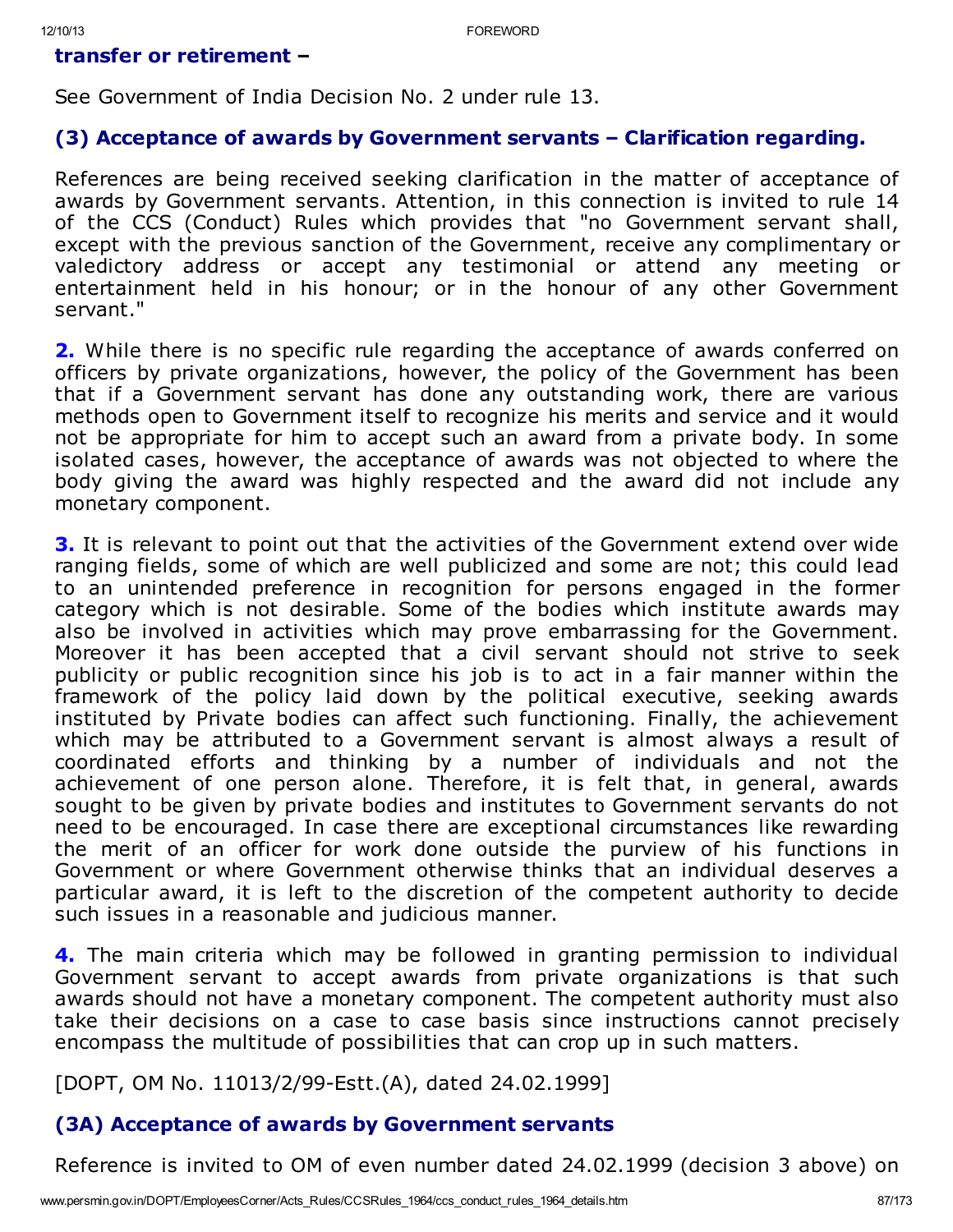the subject mentioned above wherein detailed guidelines on the subject matter have been laid down.

**2.** These guidelines have further been reviewed and keeping in view the policy in the matter it has been decided that the Government servants should not be allowed to accept awards of monetary benefits instituted by private trusts/foundations etc.

[DOPT, OM No. 11013/2/99-Estt.(A), dated 17.02.2000]

## 15. Private trade or employment

(1) Subject to the provisions of sub-rule (2), no Government servant shall, except with the previous sanction of the Government-

(a) engage directly or indirectly in any trade or business, or

(b) negotiate for, or undertake, any other employment, or

(c) hold an elective office, or canvass for a candidate or candidates for an elective office, in any body, whether incorporated or not, or

(d) canvass in support of any business of insurance agency, commission agency, etc., owned or managed by any member of his family, or

(e) take part except in the discharge of his official duties, in the registration, promotion or management of any bank or other company registered or required to be registered, under the Companies Act, 1956 (1 of 1956) or any other law for the time being in force, or of any co-operative society for commercial purposes.

(f) participate in or associate himself in any manner in the making of-

(i) a sponsored media (radio or television) programme; or

(ii) a media programme commissioned by Government media but produced by a private agency; or

(iii) a privately produced media programme including video magazine:

Provided that no previous permission shall be necessary in case where the Government servant participates in a programme produced or commissioned by Government media in his official capacity.

(2) A Government servant may, without the previous sanction of the Government,-

(a) undertake honorary work of a social or charitable nature, or

(b) undertake occasional work of a literary, artistic or scientific character, or

(c) participate in sports activities as an amateur, or

(d) take part in the registration, promotion or management (not involving the holding of an elective office) of a literary, scientific or charitable society or of a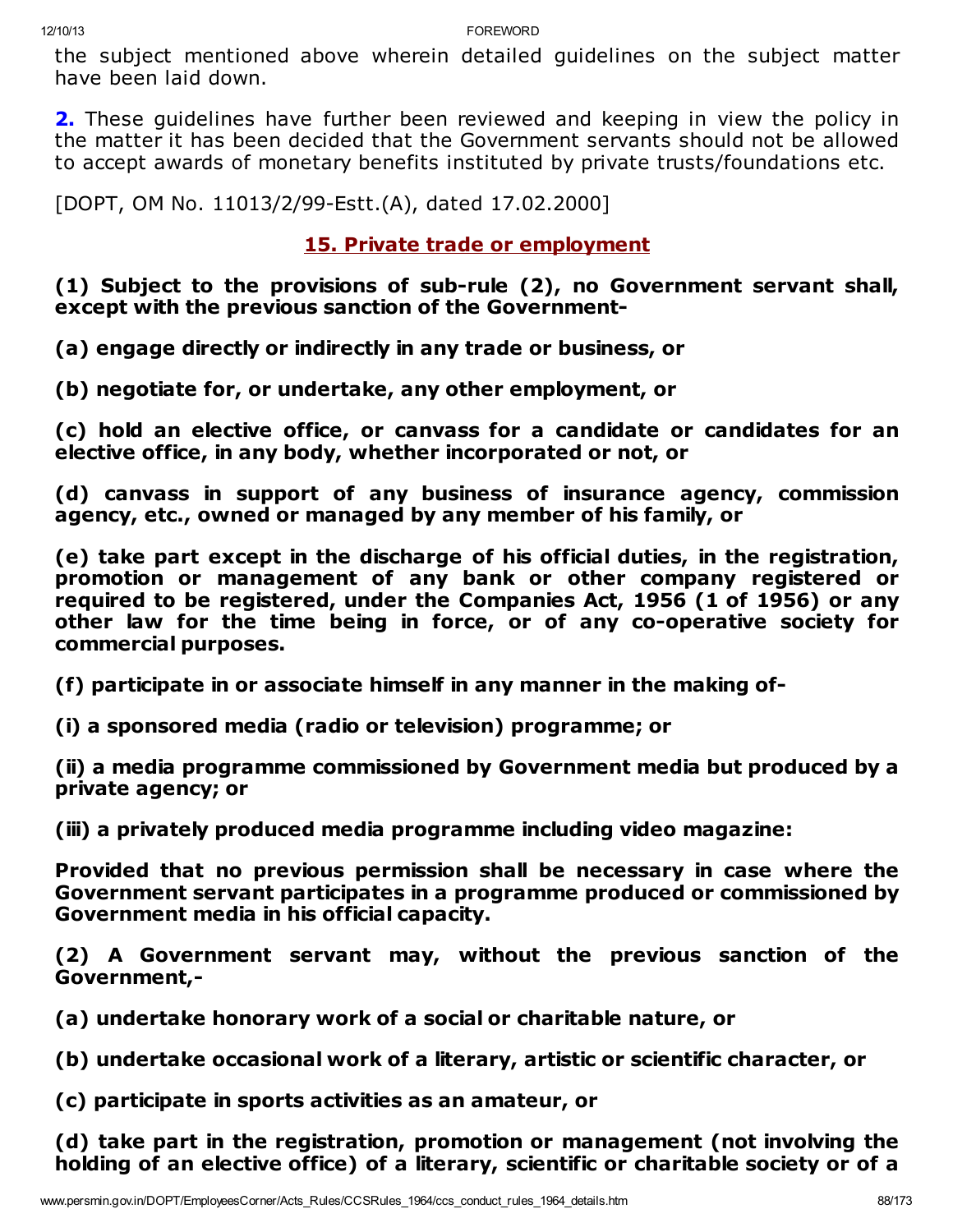club or similar organisation, the aims or objects of which relate to promotion of sports, cultural or recreational activities, registered under the Societies Registration Act, 1860 (21 of 1860), or any other law for the time being in force, or

(e) take part in the registration, promotion or management (not involving the holding of elective office) of a co-operative society substantially for the benefit of Government servants, registered under the Co-operative Societies Act, 1912 (2 of 1912), or any other law for the time being in force:

Provided that -

(i) he shall discontinue taking part in such activities, if so directed by the Government; and

(ii) in a case falling under clause (d) or clause(e) of this sub-rule, his official duties shall not suffer thereby and he shall, within a period of one month of his taking part in such activity, report to the Government giving details of the nature of his participation.

(3) Every Government servant shall report to the Government if any member of his family is engaged in a trade or business or owns or manages an insurance agency or commission agency.

(4) Unless otherwise provided by general or special orders of the Government, no Government servant may accept any fee for any work done by him for any private or public body or any private person without the sanction of the prescribed authority.

EXPLANATION- The term 'fee' used here shall have the meaning assigned to it in Fundamental Rule 9 (6-A).

15 A. Sub-letting and vacation of Government accommodation.

(1) Save as otherwise provided in any other law for the time being in force, no Government servant shall sub-let, lease or otherwise allow occupation by any other person of Government accommodation which has been allotted to him.

(2) A Government servant shall, after the cancellation of his allotment of Government accommodation vacate the same within the time-limit prescribed by the allotting authority.

Government of India Decisions

(1) Joining of Educational Institutions by Government servants outside normal office hours.

It has been brought to the notice of this Ministry on behalf of Government servants belonging to Scheduled Castes/Scheduled Tribes, that certain Ministries/Departments do not permit members of their staff belonging to these communities to join educational institutions outside the normal office hours.

2. As the Ministries are aware, it was proposed in this Ministry's OM No. 25/27/52-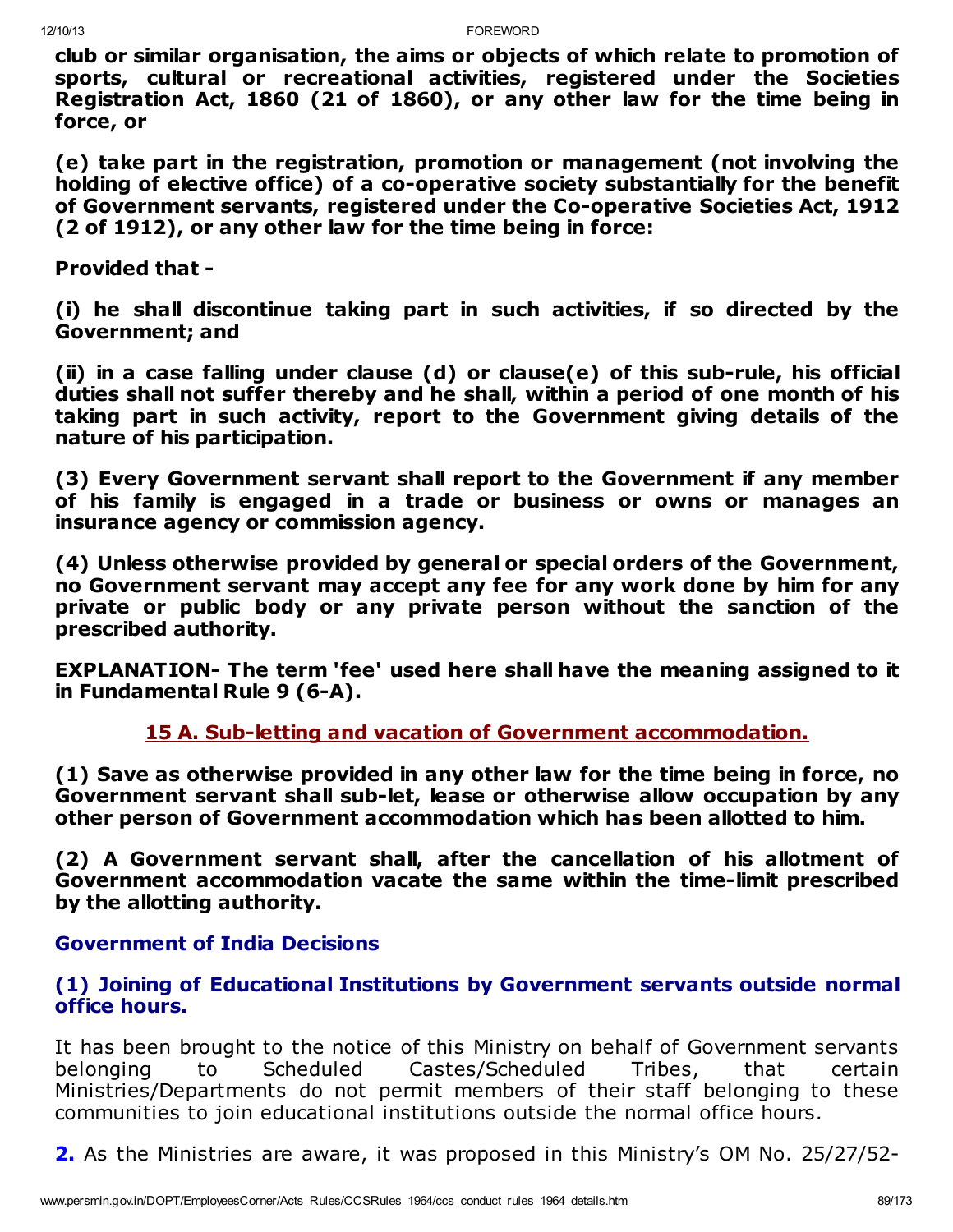Est., dated the 3<sup>rd</sup> May, 1952 (not reproduced) to issue general instruction on the subject. The replies received to that OM however revealed that while some Departments found that efficiency was suffering on account of Government servants attending a regular course of study for University Degree even outside office hours, a great majority of the Ministries was able to permit their employees to pursue such studies without detriment to official duties and that no serious problems had been created in most of the Departments by Government servants joining educational institutions. It was, therefore, not considered necessary to issue any specific instructions on the subject. Ordinarily there can be no objection to the pursuit of knowledge by Government servants in their leisure hours. But this must be subject to the condition that such pursuit does in no way detract from their efficiency. Wherever found necessary, the administrative authorities may require that Government servants under their control should take prior permission before joining educational institutions or courses of studies for University Degrees as the joining of educational institutions involves advance commitment about attendance at specific hours and absence from duty during periods of examinations. Ordinarily, permission is to be granted but with a view to summarily dealing with cases where it is noticed that the Government servant has been neglecting his duties for the sake of his studies, a condition may be attached saying that the permission may be withdrawn at any moment without assigning any reason. This will, of course, be without prejudice to any other departmental action being taken where mere withdrawal of the permission is not considered adequate..

**3.** Government servants belonging to the Scheduled Castes/Scheduled Tribes may be allowed to take full advantage of the educational facilities subject to the policy stated above.

4. These instructions have been issued with the concurrence of the Comptroller and Auditor General in so far as persons serving under him are concerned.

[MHA OM No. 130/54-Ests.(A), dated 26.02.1955.]

#### (1A) Period of tenure of the official should be taken into account while granting permission

It is clarified for information, and compliance by the Ministry of Finance, etc., that while taking into account the various administrative considerations in deciding upon a request for permission to attend courses of study outside office hours, the period of tenure of the Government servant concerned should also be taken into account so that in the ordinary course, occasions do not arise to ask for extension of tenure to cover the period of the course attended by him which may continue beyond the expiry of the tenure. Should a case of permission to a tenure officer to join an educational course the completion of which would require the extension of tenure of the officer concerned come up for consideration, this Department may please be consulted before the permission is granted.

[MHA OM No. 11013/4/77-Ests.(A), dated the 21<sup>st</sup> May, 1977]

## (2) Participation in Shramdan activities organized by Government departments or the Bharat Sewak Samaj

A question was raised recently whether central Government servants can be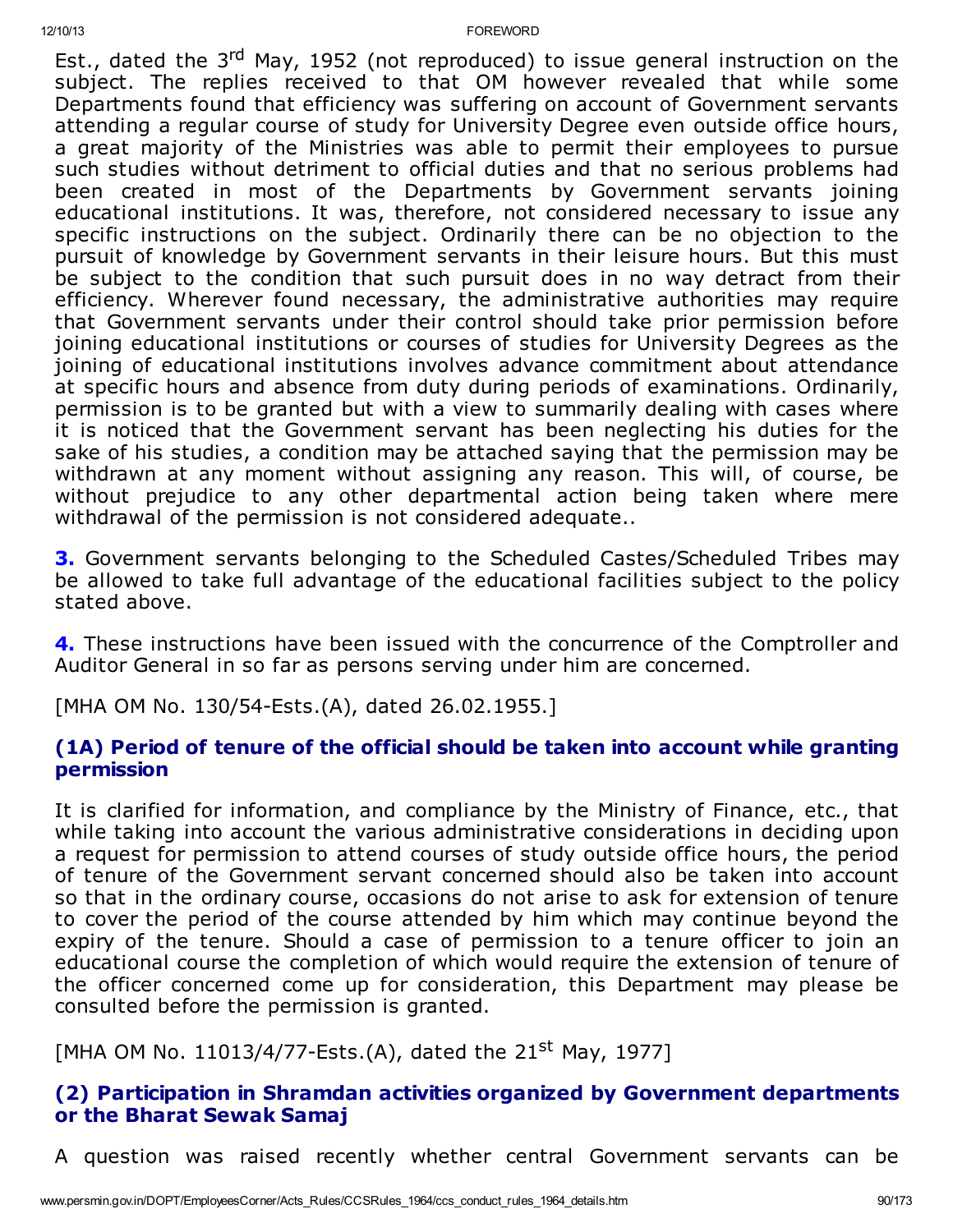permitted to participate in a "Shramdan" drive organized by a State Government with the object of enabling the participants to devote some time and labour in furthering of the objects and work of public utility. Participation of a Government servant in such activity in his spare time is not only unobjectionable but even welcome subject, of course, to the consideration that such activity does not interfere with the performance of his official duties. It is, in fact, considered desirable that Government servants should be encouraged to participate in such activities so long as official duties of the employees concerned are not unduly interfered with.

The Ministry of Finance etc. are requested to inform the Departments and offices under them accordingly. It should however, be made clear that these instructions apply only to activities organized by Government departments or the Bharat Sevak Samaj and not by private organizations.

[MHA OM No. 25/8/55-Ests. (A), dated 03.05.1955]

### (3) Permission to participate in the AIR programmes and to receive honorarium therefor

A reference is invited to this Ministry's Office memorandum No. 25/05/47-Est., dated the 16<sup>th</sup> June, 1947, on the subject mentioned above (not reproduced). With the issue of the Central Civil Services (Conduct) Rules, 1955 Government servants are now not required to obtain any sanction to broadcast on All India Radio if such broadcasts are purely literary, artistic or scientific character. In such cases the onus of ensuring that the broadcasts are of such a character rests on the Government servant concerned.

**2.** A Question has, however, arisen whether the permission of competent authority is now necessary for the purpose of acceptance of honorarium under F.R. 46(b) by a Government servant in such cases. The matter has been considered by this Ministry in consultation with the Ministries of Finance and Information and Broadcasting and it has been decided that in cases in which no sanction is required for such broadcasts, no permission is necessary for Government servants to receive the honorarium.

**3.** In cases where sanction to broadcast is necessary, such sanction, if given, should be taken to carry with it also the sanction to receive the honorarium.

4. These orders have been issued after consultation with the Comptroller and Auditor General and are applicable to employees of the Indian Audit and Accounts Department also.

[MHA OM No. 25/32/56-Ests.(A), dated 15.01.1957]

### (4) Acceptance of part-time employment Examinership of examination papers set by recognized Universities.

It is felt that the offers of Examinership are generally of a casual nature, occurring once or twice a year for a few days when the answer books etc. may have to be evaluated. There may, therefore, be no serious objection to giving permission in such cases.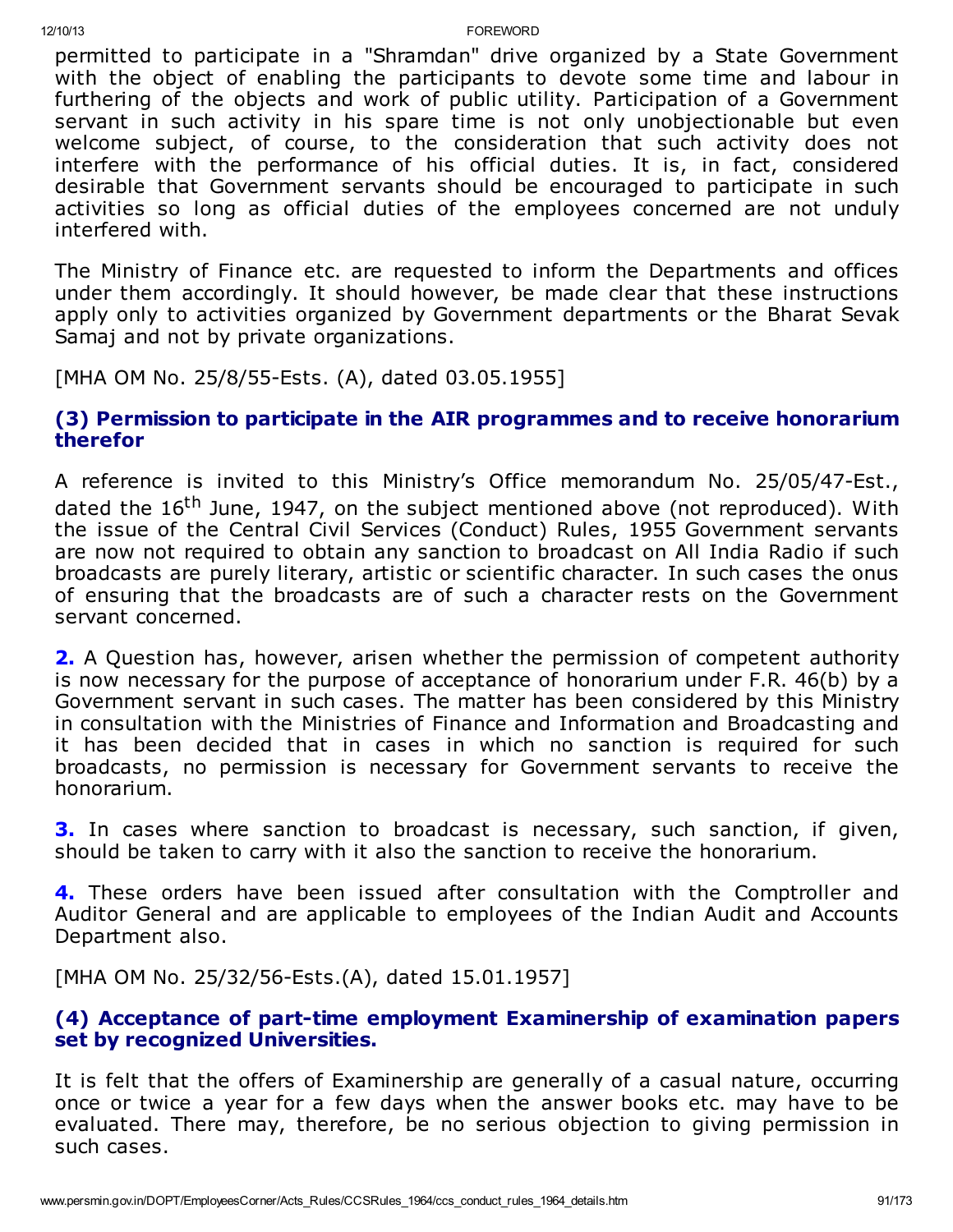[MHA OM No. 25/5/56-Ests.(A), dated 06.09.1957 to the Ministry of Defence]

#### (5) Part-time lectureship amounts to regular remunerative occupation attracting need for sanction under supplementary Rule 11.

A question has been raised whether a Government servant who is permitted under SR11 Supplementary to undertake a part-time job of a lecturer in an educational institution should also obtain sanction of the Government in terms of Rule 12 of the Central Civil (Conduct) Rules, 1955, (now Rule 15) before accepting the assignment.

2. It has been decided in consultation with the Comptroller and Auditor General of India and the Ministry of Home Affairs that the powers delegated under S.R. 11 should only be exercised in cases where a Government servant undertakes to perform some work of a causal or occasional nature but where the work done is of the nature of a regular remunerative occupation, Conduct Rule 12 (now Rule 15) will be attracted and the sanction of Government will be necessary. Accordingly, the acceptance of a part-time lectureship in the case referred to is to be regarded as regular remunerative occupation which requires the sanction of Government under Conduct Rule 12 [now Rule 15 of the CCS (Conduct) Rules, 1964].

[Min. of Finance OM No. F.10(94)-E-II(B)/58, dated 13.09.1958]

#### (6) Acceptance of part-time employment of Government servants after office hours ordinarily not to be allowed.

Instances have come to notice in which Government servants have been allowed to accept regular part-time employment in other Government, quasi-Government or private institutions. Such employment, even though it is outside office hours, is contrary to the principle embodied in rule 12 of the Central Civil Services (Conduct) Rules, 1955 (now Rule 15), prohibiting engagement in any trade or undertaking of any employment by a Government servant other than his public duties. It may result in some deterioration in his efficiency because if he does part-time work in addition to his full working hours in his office, he may not get sufficient time for rest and recreation and will, therefore, be unable to give undivided attention to his work even during office hours. Moreover, such part-time work by Government servants leads generally to depriving unemployed people of work which they would otherwise have got.

2. Having regard to all these consideration, it has been decided that while the competent authority may permit a Government servant under S.R. 11 to undertake work of a casual or occasional character, a whole time Government servant should not ordinarily be allowed to accept any part-time employment whether under Government or elsewhere, even though such employment may be after office hours. In rare cases where it is proposed to give permission to a Government servant to accept part-time employment, prior sanction of Government should be obtained. In this connection a reference is also invited to the Ministry of Finance, Office memorandum No. F.10(94)-E-II(B)/58 dated  $13<sup>th</sup>$  September, 1958 on the subject (Decision No. 6).

**3.** In so far as the personnel serving in the Audit and Accounts Department are concerned, these orders have been issued after consultation with the Comptroller and Auditor General.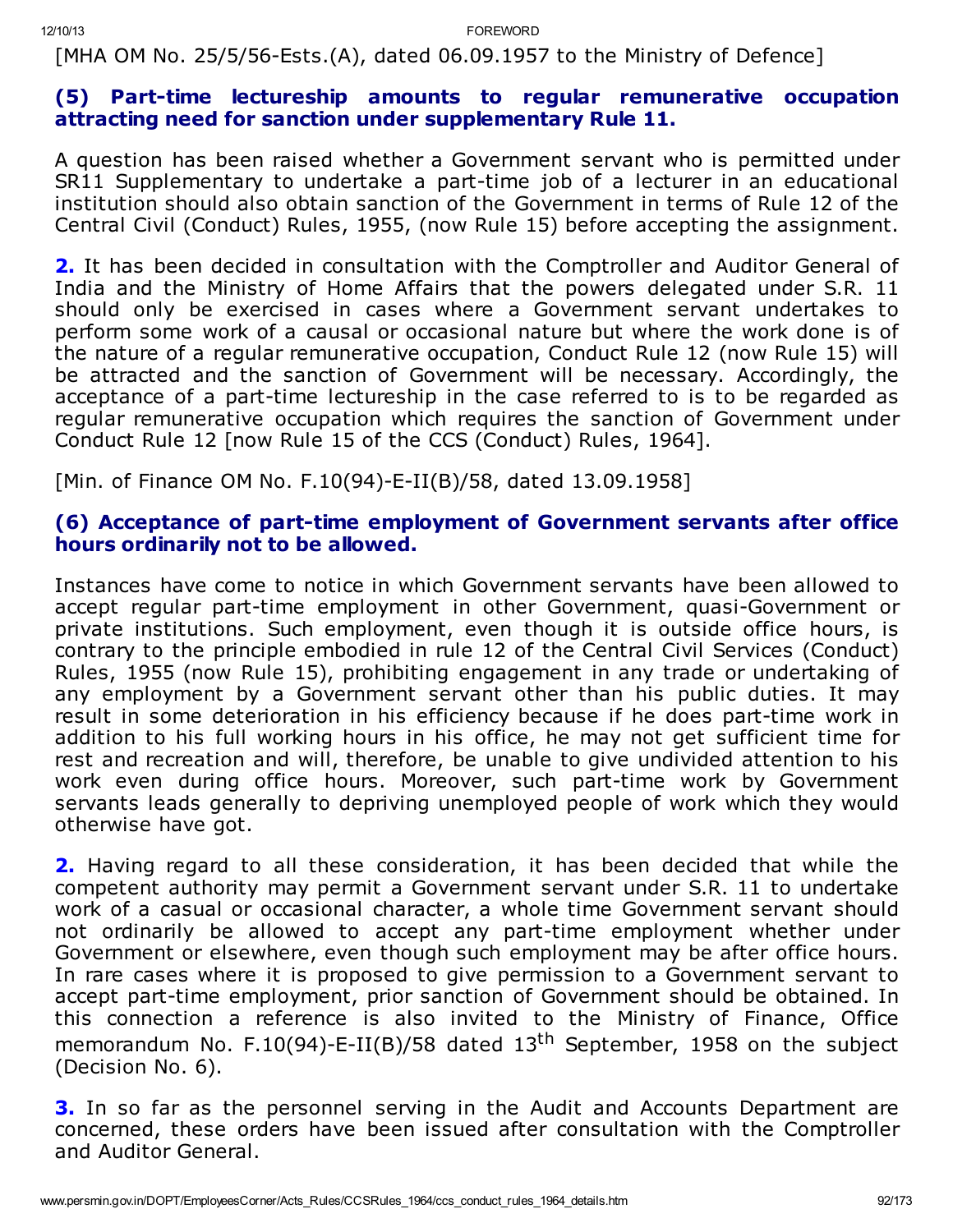#### (7) Enforcement of the restriction against canvassing by Government servants of the business of Life Insurance Agency, Commission Agency owned or managed by members of his family.

Sub-rule (1) of rule 12 of the Central Civil Services (Conduct) Rules, 1955 (Now rule 15), inter alia lays down that no Government servant shall, except with the previous sanction of the Government, engage directly or indirectly in any trade or business or undertake any employment. It has been further emphasized in the 'explanation' thereunder that canvassing by a Government servant in support of the business of insurance agency, commission agency, etc., owned and managed by his wife or any other member of his family shall be deemed to be a breach of this subrule.

**2.** In spite of specific provisions in this rule, during the past two years quite a number of cases have been reported to the Special Police Establishment in which Government servants have been found carrying on life insurance business on their own or in the names of their wives or dependent, etc.

**3.** It appears that the Government servants have either not realized the full importance of the above rule or are willfully ignoring it. This rule should, therefore, be brought to the notice of all Government servants under the Ministry of WHS etc., and the importance of observing the rule impressed on them.

[MHA DO No. 24/10/61-AVD, dated 01.01.1962]

## (8) Joining Civil Defence Service permissible

Enquiries have been made whether Government servants employed in the offices or establishments under the Central Government in Delhi and elsewhere could be allowed to join as volunteer in the Civil Defence Service. These volunteers have to play an important and useful role in the lives of the citizens. The Ministries are, therefore, requested to permit Government servants working under them to join this service and also to provide them necessary facilities for this purpose. Such of the Government servants as are holding key posts and who cannot be released during an emergency need not be permitted to join the Service.

As far as possible, it is envisaged that the normal period of training will be outside office hours. However, if in an emergency, a Government Servant, who is enrolled as a member of the Civil Defence is required under the C.D. Service Rules, 1962 to perform any duties and functions during office hours, the period of absence shall be treated as special casual leave. The Government servants concerned may also be permitted to receive in addition to their civil pay, such allowances as may be prescribed for them under the Civil Defence Service Rules, 1962.

These orders are not applicable to Government servants desiring to join Civil Defence Organisation on a whole time paid basis. Such Government Servants would be sent on deputation basis if they are permanent, and other individual cases should be examined on merits.

As regards employees of Semi-Government organisation and Public Undertakings, the Ministry of Finance etc., are requested if there is no objection to take action on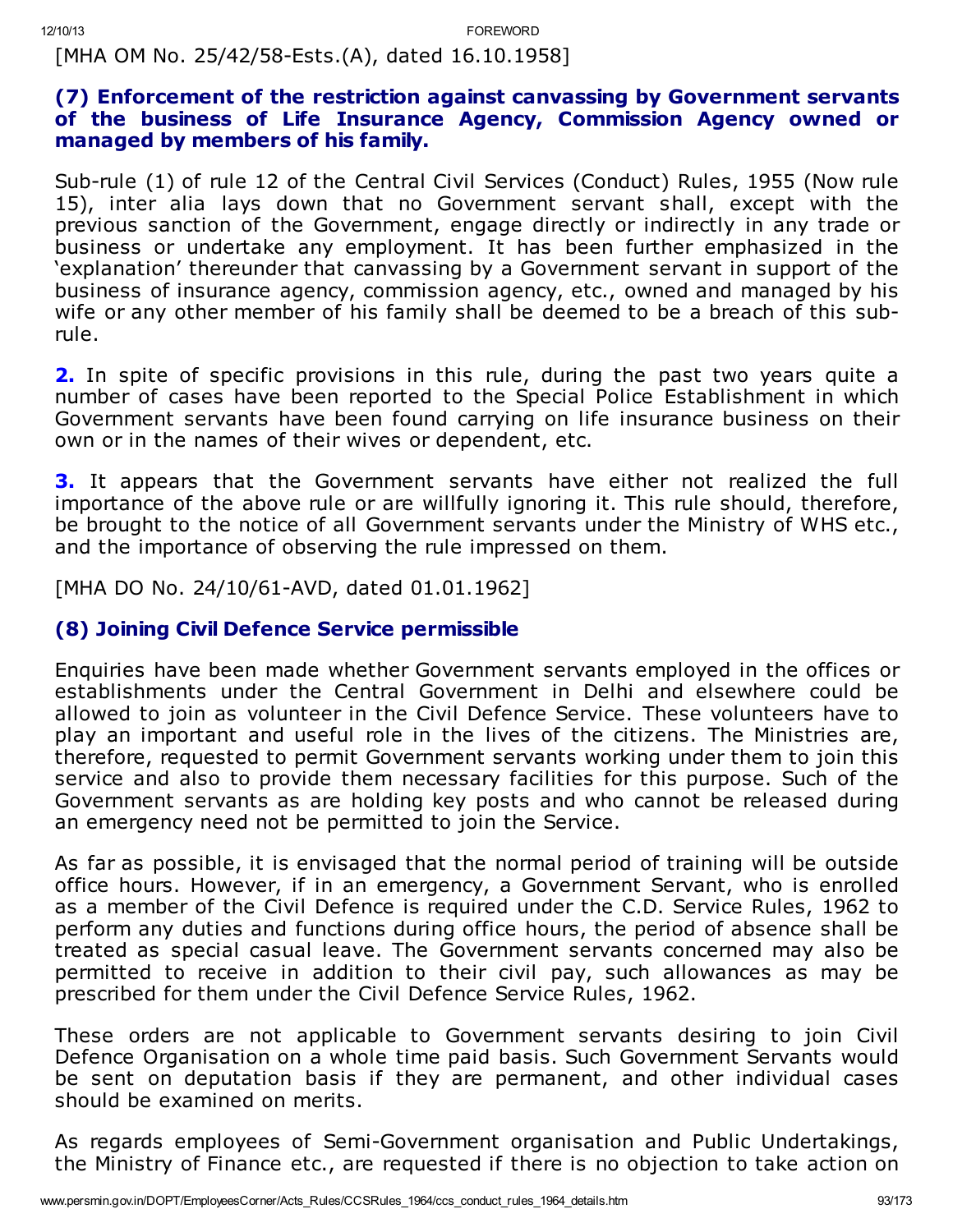the above lines in respect of the undertakings under their control.

[MHA OM No. 47/7/63-Ests.(A) dated 23.05.1963]

### (9) Medical practice during spare time – Permission to be given to only those holding recognized qualifications

The Government of India have had under consideration the question of permission to Central Government servants to practice medicine on a purely charitable basis during their spare time. Since such practice of medicine by unqualified and untrained persons will be harmful to the community, it has been decided that permission to central Government servants to undertake practice in any system of medicine should not be granted unless they hold recognized qualifications. Only persons holding recognized qualifications in any system of medicine and registered under the relevant law in force in the State or Union Territory concerned, should be allowed to undertake medical practice. Head of departments may grant the required permission, provided the practice is undertaken during spare time, on a purely charitable basis, without detriment to the official duties of the Government servant concerned.

2. Past cases, if any, in which permission has been granted to Government servants to undertake medical practice during their spare time, may be reviewed in the light of the above decision.

**3.** In so far as persons serving in the Indian Audit and Accounts Department are concerned, these orders issue in consultation with the Comptroller and Auditor General of India.

[MHA OM No. 25/4/64-Ests.(A), dated 29.02.1964]

## (10) Commercial employment – negotiations for, while in service

Instances have come to notice where Government servants enter into negotiations with private firms to secure commercial employment even while they are in service under Government. A Government servant is under an obligation to devote his energies whole-heartedly to the performance of his duties and not to divide his attention and efforts in search of employment elsewhere. It is, moreover, likely that in initiating such negotiations, the Government servant may in some measure utilise his official position or the official position of his friends and colleagues to further his interest in securing commercial employment or at any rate give reason for an impression that he might have done so. It has, therefore, been decided that no Government servant should negotiate for commercial employment without obtaining the prior permission of the Head of Department, or, if he is a Government servant serving in a Ministry of Department of the Government of India or a class I (Group A) Officer serving in an office under its control, of the Ministry or Department administratively concerned. It has been further decided that such permission should not be given unless there are any special reasons for doing so.

[MHA OM No. 29/3/66/Ests.(A), dated 08.02.1966]

#### (11) Incentive to Central Government servants who are members of St. John Ambulance Brigade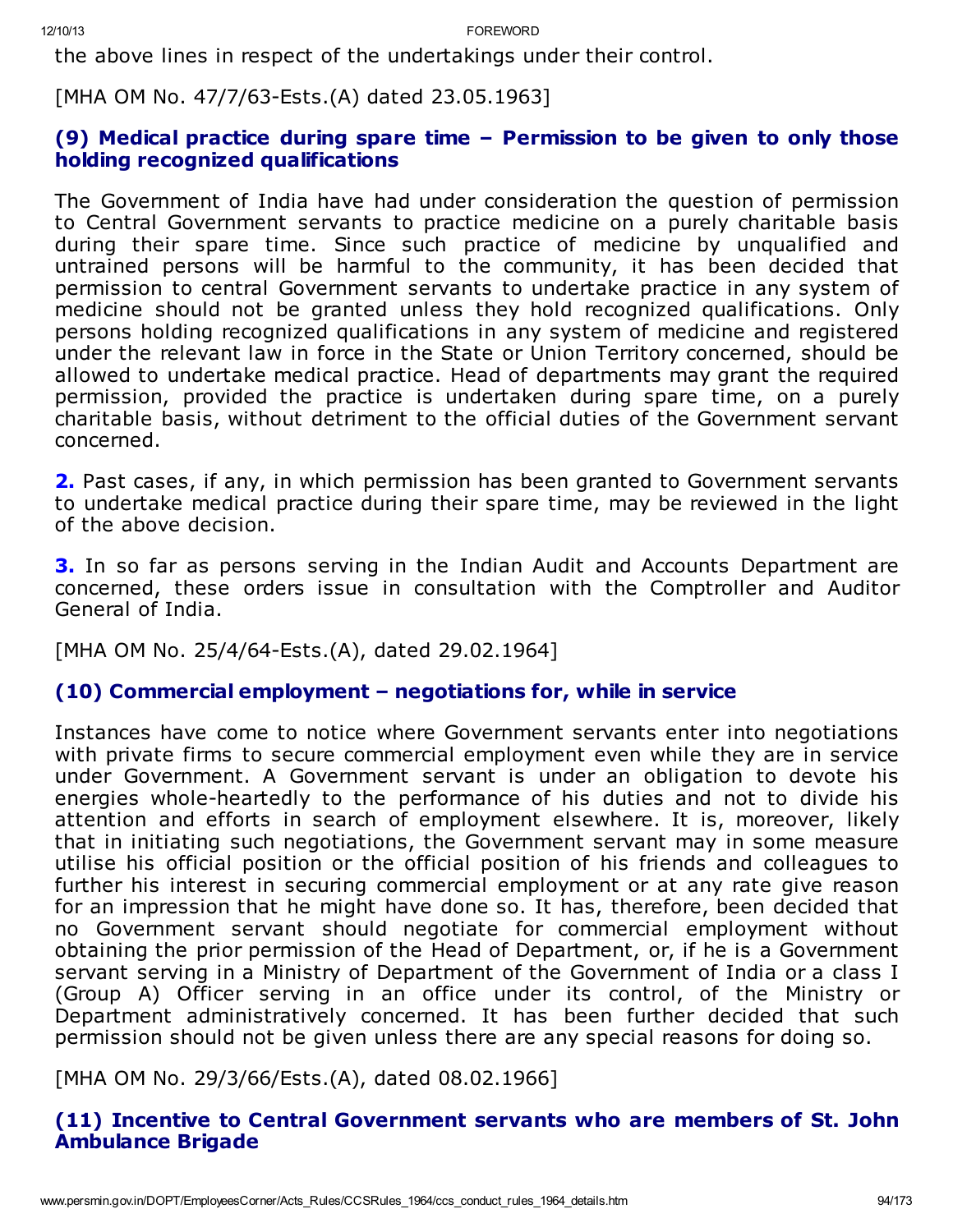Under the Ministry of Home Affairs OM No. F.25/21/49-Ests dated 31<sup>st</sup> May, 1949 (not reproduced), Central Government servants may in suitable cases be permitted by the Head of Office etc., concerned to enroll themselves as members of St. John Ambulance Brigade and to receive the necessary training subject to the condition that the grant of permission in such cases would not interfere with the efficient discharge of their official duties by the Government servants concerned. In regard to the treatment of the absence of the Government servant from duty while receiving training, it was declared that in cases where Government servants who may be permitted to join the Brigade and required to undergo the necessary training, etc., during office hours there will be no objection to the period of training etc. being treated as casual leave to the extent such leave is due and to the extent such leave is not due, as special casual leave. The question what should be allowed to the Government servants who are the members of the Brigade and who are detailed for duty by the Brigade on the first-aid posts organized by them in Fairs and on important occasions, has been receiving attention of the Government of India for some time. It has now been decided that special casual leave not exceeding three (3) days per annum may be allowed to Government servants who are members of the Brigade to cover their absence on any special duties that may assigned to them by the Brigade provided that –

(i) such duties are performed during office hours on working days; and

(ii) if the duties so performed extend only to half a day only half day's special casual leave should be allowed.

[CS (Deptt. of Personnel) OM No. F.27/5/70-Ests.(B), dated 12.01.1971]

#### (12) Sub-letting of Government accommodation by Government servants – Departmental action against.

Where Government servants are found guilty of letting out the accommodation allotted to them by Directorate of Estates, action is taken against them under the provisions of Allotment of Government Residence (General Pool in Delhi) Rules, 1963. The question whether any departmental disciplinary action may be taken against such employees, apart from the action taken against them under the Allotment Rules, has been considered carefully. It has been decided that in all cases where a Government servant has been found guilty of letting out the Government residential accommodation allotted to him/her, the Directorate of Estates will intimate to the administrative authority concerned the details of the case and action taken against the employees under the Allotment Rules and the concerned disciplinary authority after considering the facts of the case may take suitable departmental disciplinary action under the disciplinary rules for imposition of a suitable penalty on grounds of unbecoming conduct of the Government employees involving violation of Rule 3 (1) (iii) of the CCS (Conduct) Rules, 1964 or any other similar rule governing them. Similarly, disciplinary action may be taken in those cases also where the accommodation in question is controlled by an authority other than the Directorate of Estates.

[DOPT OM No. 11013/14/85-Estt.(A), dated 06.03.1986]

#### (13) Canvassing in support of business owned or managed by members of family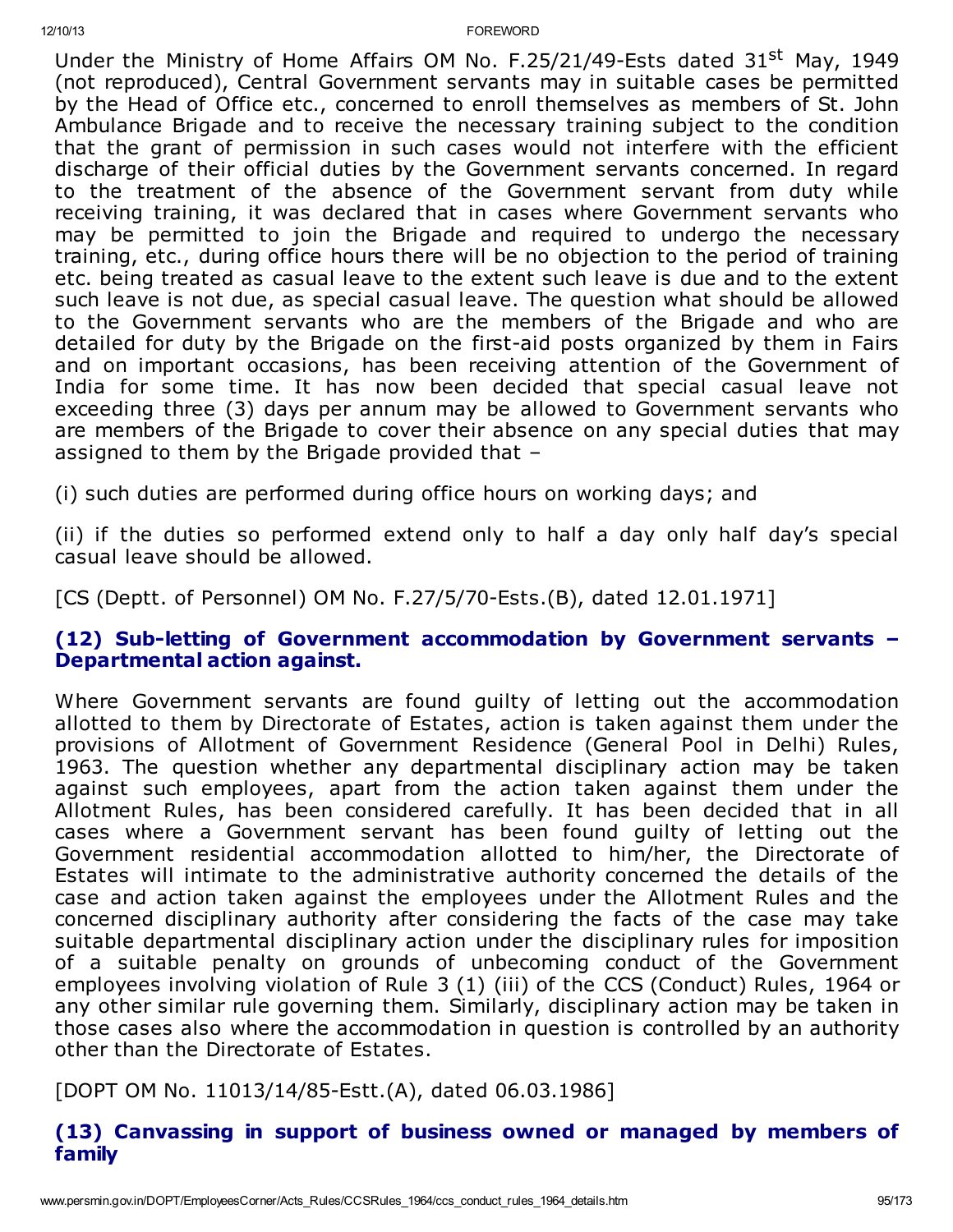Under Rule 15 (1) (d) of the CCS (Conduct) Rules, 1964, no Government servant shall, except with the previous sanction of the Government, canvass in support of any business of insurance agency, Commission etc. owned or managed by any member of his family. Sub-rule (3), ibid, further provides that every Government servant shall report to the Government if any member of his family is engaged in a trade or business or owns or manages an insurance agency or commission agency.

2. The business of advertising agencies carried on by a member of the family of a Government servant besides other similar services, is thus covered under the aforesaid rules. A Government servant shall not, except with the previous sanction of the Government, canvass in support of any such business.

[DOPT OM No. 11013/1/89-Estt.(A), dated 11.03.1989]

### (14) Participation of Government servants in competitions/events organized by Private companies etc. with the objective of promoting their products.

Instances have come to notice where Government servants participated in competitions and other social events organized by some private companies and organizations with the objective of promoting their business interests. Attention in this regard is invited to the provisions of Rule 15 of the CCS (Conduct) Rules, 1964 which provides, inter alia, that while a Government servant may undertake honorary work of a social or charitable nature or take part in sports activities as an amateur, he should not, except with the previous sanction of the Government, engage directly or indirectly in any trade or business or take part in the registration, promotion or management of any company or co-operative society etc. for commercial purposes.

**2.** The social events and competitions promoted by various private companies can be put into different categories;

(i) where the social events are organized purely with an intention to promote the business interests of the company and the competitiveness amongst the participants is not relevant;

(ii) where the competition by way of games and sports are sponsored by private companies and the spirit of the competitiveness amongst the participants is very much evident.

The nature of events referred to in item (i) above are quite distinct from those referred to in item (ii) as in the latter case, it is the competition or the event which remains in the forefront and not the sponsors and as such the involvement of the private companies as sponsors cannot be taken as solely for the purpose of promotion of their business interests.

**3.** The Government servants are advised not to take part in any competition or social event referred to in item (i) of para 2 organised by private companies or organizations, the primary objective of which is only to promote their business activities or their products, without the prior sanction of the Government. Such a participation without the previous sanction is liable to be construed as a violation of the provisions of Rule 15 of the Conduct Rules. However, the participation in the events referred to in item (ii) of the preceding para does not require any previous sanction of the Government.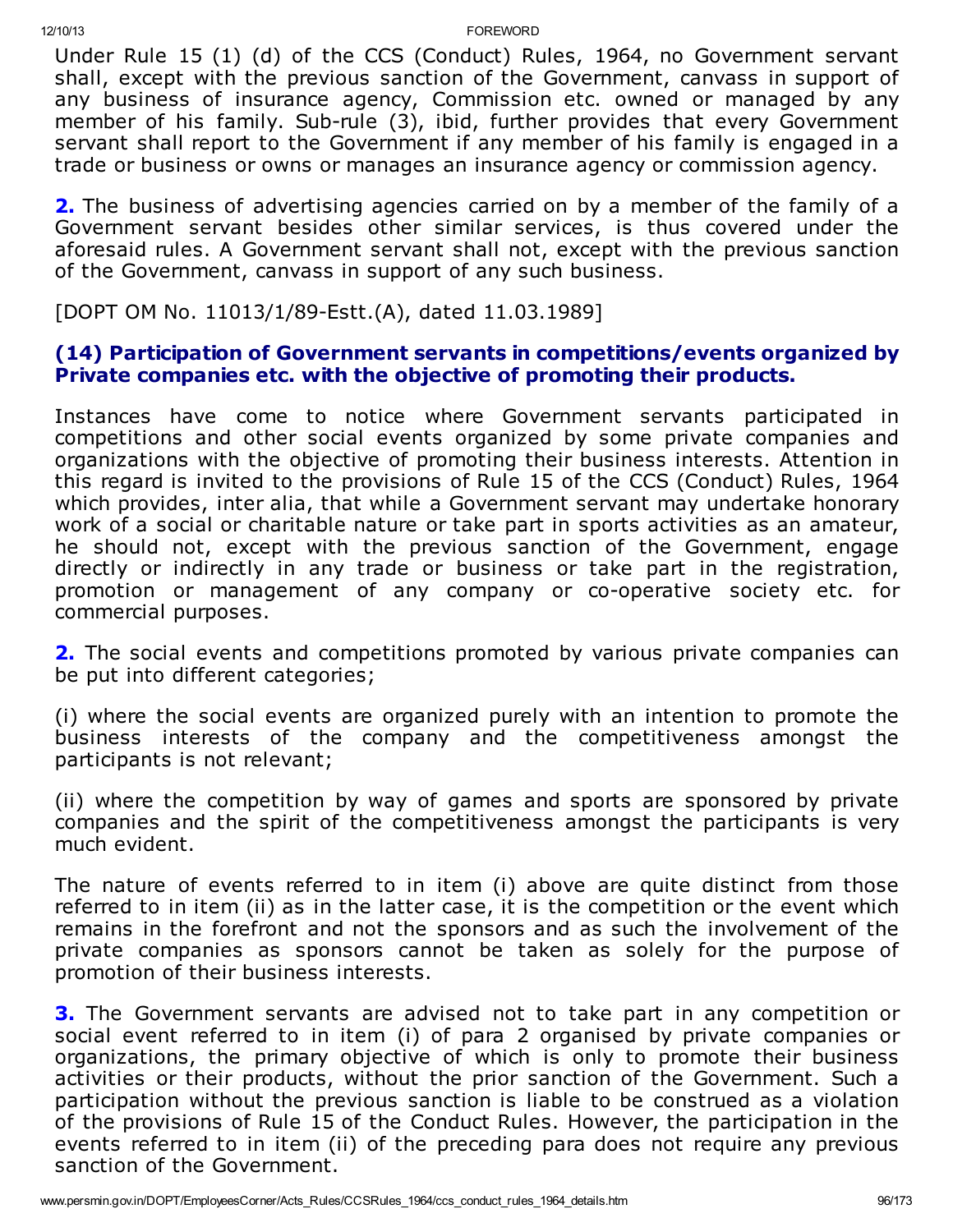[DOPT OM No. 11013/2/89-Estt.(A), dated 28.03.1989]

## (15) Rule 15 of the CCS (Conduct) Rules, 1964 - Clarification regarding

The Staff Side in the National Council (JCM), has pointed out that officials in some of the Departments are being prohibited from holding elective offices in Government cooperative societies and in that context has urged for suitable amendment to Rule 15 of the CCS (Conduct) Rules, 1964. The Official Side, while holding that no amendment of the rule is necessary has however, agreed to issue clarificatory instructions in the matter.

**2.** Rule 15(1)(c) of the CCS (Conduct) Rules provides for previous sanction of the Government being taken by a Government servant for holding an elective office in any body, whether incorporated or not. Rule 15 (2) (d) provides that a Government servant may, without previous sanction of the Government take part in the registration, promotion or management (not involving the holding of elective office) of a literary, scientific or charitable society or of a club or similar organization, the aims or objects of which relate to promotion of sports, cultural or recreation activities, registered under the Societies Registration Act, 1960 or any law for the time being in force. Thus, there is no bar, as such, on a Government servant holding an elective office and the rules only provide for previous sanction of the Government being taken for this purpose. Holding an elective office in a body or society covered under Rule 15 (1) (c) and 15 (2) (d) would generally involve exercise of some administrative responsibilities in that organization. Subject to the administrative authority satisfying itself that this will not interfere in any manner with the discharge of official duties by the Government servant concerned, the question of permitting Government servants to hold elective office can be considered.

**3.** The position under the rules, as clarified in the preceding para, may be kept in view by the Ministries/Departments while considering the requests of Government servants for permission to seek/hold elective office in a body or society covered under Rule 15 (1) (c) and 15 (2) (d) of the CCS (Conduct) Rules, 1964.

[DOPT OM No. 35014/6/92-Estt.(A), dated 10.06.1993]

#### (16) Rule 15-Contesting in elections to sports bodies etc.

As the Ministries/Departments are aware, previous sanction of the Government in required as per Rule 15 (1) of the CCS (Conduct) Rules, 1964 for a Government servant to hold an elective office or canvass for a candidate or candidates for an elective office, in any body whether incorporated or not. Under Rule 12 of the CCS (Conduct) Rules, previous sanction of the Government or of the prescribed authority is also necessary for a Government servant associating himself with raising of any funds or other collections in pursuance of any object whatsoever. It hardly needs to be emphasized that the entire time of the Government servant, particularly a senior officer, should be available to the Government and no activities unconnected with his official duties should be allowed to interfere with the efficient discharge of such duties. The need for curbing the tendency on the part of a Government servant to seek elective office in sports federations/associations at the national/state level has been considered carefully and it has been decided that the following principles should be followed while considering requests from Government servants for seeking election to or holding elective offices in sports federations/associations :-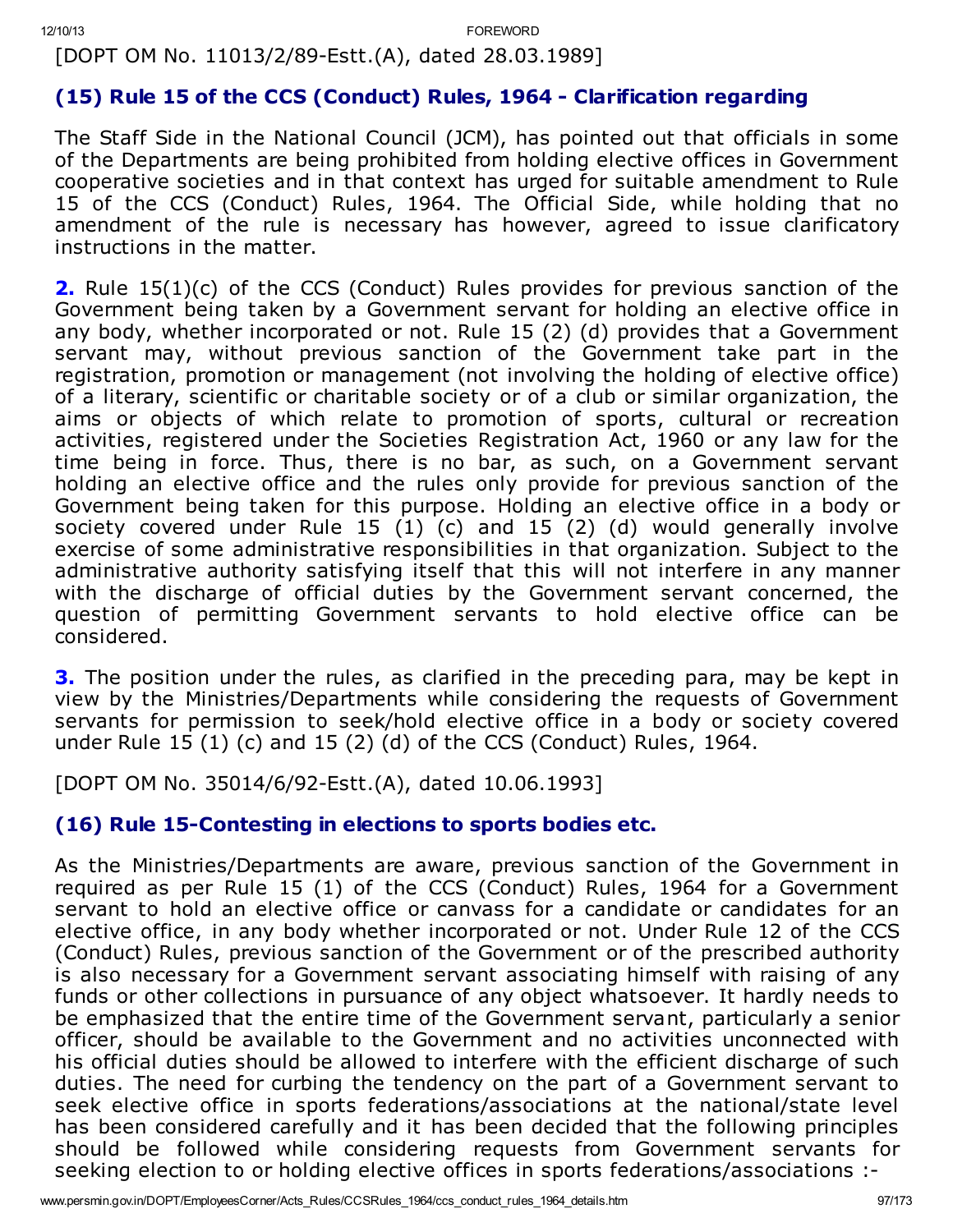(i) No Government servant should be allowed to hold elective office in any sports association/federation for a term of more than 4 years, or for one term whichever is less.

(ii) While seeking office (for which prior permission of Government should be obtained) or supporting the candidature of any person for election to sports bodies, a Government servant should not indulge in conduct unbecoming of a Government servant.

(iii) A Government servant must refrain from raising of funds or other collections from official as well as non-official sources for the promotion of sports at any level.

(iv) Prior clearance from the Government of India must be obtained for any travels abroad in connection with the work or other activities of any sports federation/association. While seeking such clearance, the officer must indicate the source of funding for the foreign trip including travel, hospitality and other expenses and when permitted to go, he must do so by availing of leave due and admissible to him.

[DOPT OM No. 11013/9/93-Estt.(A), dated 22.04.1994]

# (17) Subletting of Government accommodation – Departmental action against

The Hon'ble Supreme Court in its order passed on 29.11.1996 in Writ Petition No. 585/94 (S.S.Tiwari Vs. UOI & Others) had directed that disciplinary proceedings be initiated against the Government servants who sublet their accommodation allotted to them by the Government. It was also directed that the findings of the Directorate of Estates regarding subletting shall be binding on the disciplinary authority for the purpose of initiating the disciplinary proceedings. The relevant extract from the order of the Supreme Court is reproduced below :

"Rule 15-A has been inserted under the Central Civil Services (Conduct) Rules, 1964 by the Notification dated August 16, 1996 as published in the Government Gazette dated August 31, 1996. The said rule is as under :-

# 15-A. Sub-letting and vacation of Govt accommodation.

(1) Save as otherwise provided in any other law for the time being in force, no Government servant shall sub-let, lease or otherwise allow occupation by any other person of the Government accommodation which has been allotted to him.

(2) A Government servant shall, after the cancellation of his allotment of Government accommodation vacate the same within the time-limit prescribed by the allotting authority.

It is thus obvious that a Government servant who sub-lets the Government accommodation or otherwise allows occupation by any other person of the said accommodation, that would per se amount to misconduct. Even otherwise, keeping in view the shortage of Government accommodation and thousands of Government employees on wait list for years together (even today, according to Mr. Harcharanjit Singh, the wait list in certain types of houses is 20 years), the sub-letting of the Government accommodation by the Government servant for pecuniary gain is a grave misconduct. It is, therefore, obligatory for the disciplinary authority of the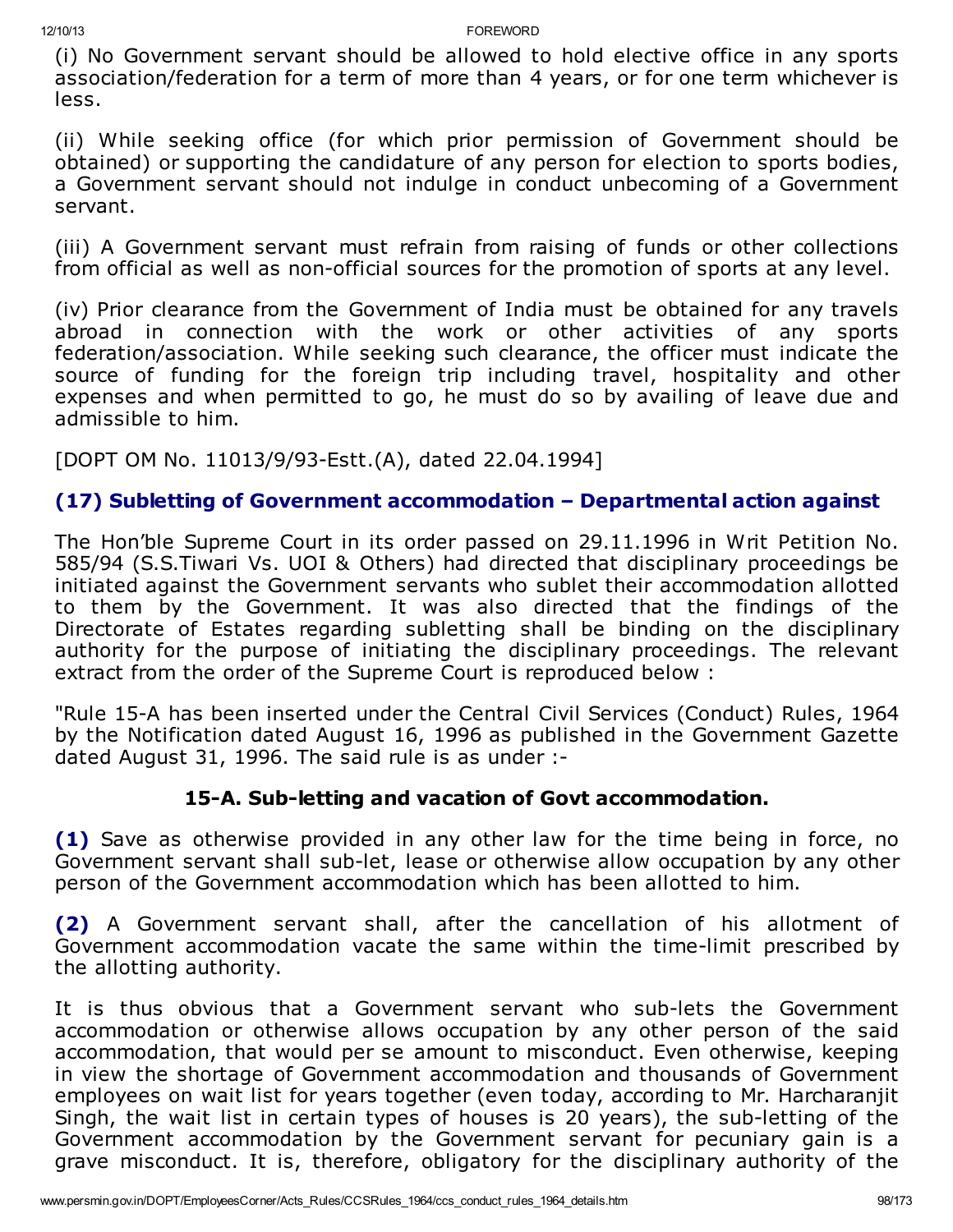department concerned to initiate disciplinary proceedings against concerned Government servant under Rule 14 of the CCS (CCA) Rules, 1965. As soon as the allotment is cancelled by the Directorate of Estate on the ground of sub-letting, the disciplinary authority of the Department concern shall initiate disciplinary proceedings against the Government servant concerned. The findings of the Directorate of Estates regarding sub-letting shall be binding on the disciplinary authority for the purpose of initiating the disciplinary proceedings. Once the disciplinary proceedings are initiated, the procedure laid down under the CCS (CCA) Rules shall take its own course. Since the disciplinary proceedings in such cases would be initiated on a charge of grave misconduct, the competent authority may consider placing the delinquent Government servant under suspension."

2. All Ministries/Departments/Offices etc. are requested to bring the above ruling of the Supreme Court to the notice of all concerned under their control and to ensure that disciplinary proceedings are initiated against the Government servants in whose cases subletting of allotted Government residential accommodation has been established by the Directorate of Estates. It may be ensured that charge sheets are issued immediately in cases where persons are likely to retire shortly or those cases which are likely to become time-barred by virtue of the misconduct being more than four years old.

[DOPT OM No. 11012/2/97-Estt.(A), dated 31.12.1997]

#### (18) CCS(Conduct) Rules, 1964 – Provisions of rule 15 regarding the holding of elective office by Government servants in Co-operative Societies etc.

As a number of references are being received in this Department regarding the need for obtaining permission by Government servants to hold elective offices in Co-operative Societies and other bodies, the necessity to reiterate the relevant provisions of the CCS(Conduct) Rules, 1964 has been felt. Rule 15(1) (c) of the CCS (Conduct) Rules, 1964 provides that no Government servant shall, except with the previous sanction of the Government hold an elective office, or canvass for a candidate or candidates for an elective office, in any body, whether incorporated or not. Under Rule 15 (2)(d), a Government servant may, without the previous sanction of the Government, take part in the registration, promotion or management (not involving the holding of an elective office) of a literary, scientific or charitable society or of a club or similar organization, the aims or objects of which relate to promotion of sports, cultural or recreational activities, registered under the Societies Registration Act, 1860 (21 of 1860), or any other law for the time being in force. Rule 15  $(2)(e)$  provides that no previous permission is required for taking part in the registration, promotion or management (not involving the holding of elective office) of a co-operative society substantially for the benefit of Government servants, registered under the Co-operative Societies Act, 1912 (2 of 1912), or any other law for the time being in force.

2. It needs to be stressed that the entire time of the Government servant should be available to the Government and that no activities unconnected with his or her official duties should be allowed to interfere with the efficient discharge of such duties.

All Ministries are requested to ensure that the participation of Government servants in the activities of cooperative societies conform to the above provisions and does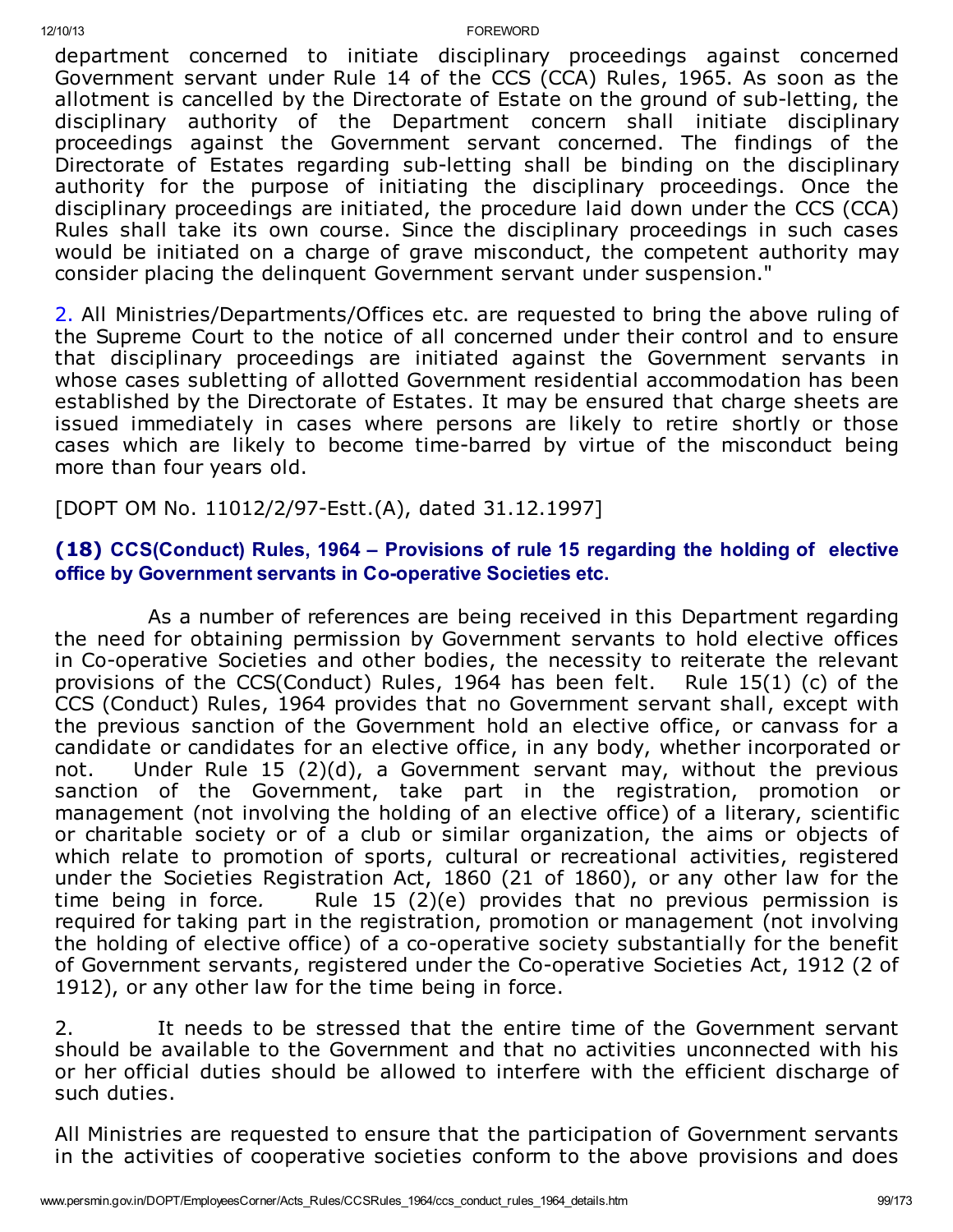not interfere with the discharge of their official duties.

3. The relevant Acts and bye-laws of the Co-operative Societies contain necessary provisions regarding eligibility of candidates to contest election including restrictions on tenure/number of terms.

4. The request from Government servants for permission to participate in the activities of Co-operative Societies and other bodies may also be examined keeping in view the provisions of the relevant Act and bye`-laws governing the activities of such societies apart from the aforesaid provisions of rule 15(1) & (2) of the CCS(Conduct) Rules, 1964.

[DOP&T O.M. No. 11013/4/2007-Estt.(A) dated 13<sup>th</sup> November, 2007]

# 16. Investment, lending and borrowing

(1) No Government servant shall speculate in any stock, share or other investment:

Provided that nothing in this sub-rule shall apply to occasional investments made through stock brokers or other persons duly authorised and licensed or who have obtained a certificate of registration under the relevant law.

Explanation - Frequent purchase or sale or both, of shares, securities or other investments shall be deemed to be speculation within the meaning of this sub-rule.

(2)

- (i) No Government servant shall make, or permit any member of his family or any person acting on his behalf to make, any investment which is likely to embarrass or influence him in the discharge of his official duties. For this purpose, any purchase of shares out of the quotas reserved for Directors of Companies or their friends and associates shall be deemed to be an investment which is likely to embarrass the Government servant.
- (ii) No Government servant who is involved in the decision making process of fixation of price of an Initial Public Offering or Follow-up Public Offering of shares of a Central Public Sector Enterprise shall apply, either himself or through any member of his family or through any other person acting on his behalf, for allotment of shares in the Initial Public Offerings or Follow-up Public Offerings of such Central Public Sector Enterprise.

(3) If any question arises whether any transaction is of the nature referred to in sub-rule (1) or sub-rule(2), the decision of the Government thereon shall be final.

(4)

(i) No Government servant shall, save in the ordinary course of business with a bank or a public limited company, either himself or through any member of his family or any other person acting on his behalf, -

> (a) lend or borrow or deposit money, as a principal or an agent, to, or from or with, any person or firm or private limited company within the local limits of his authority or with whom he is likely to have official dealings or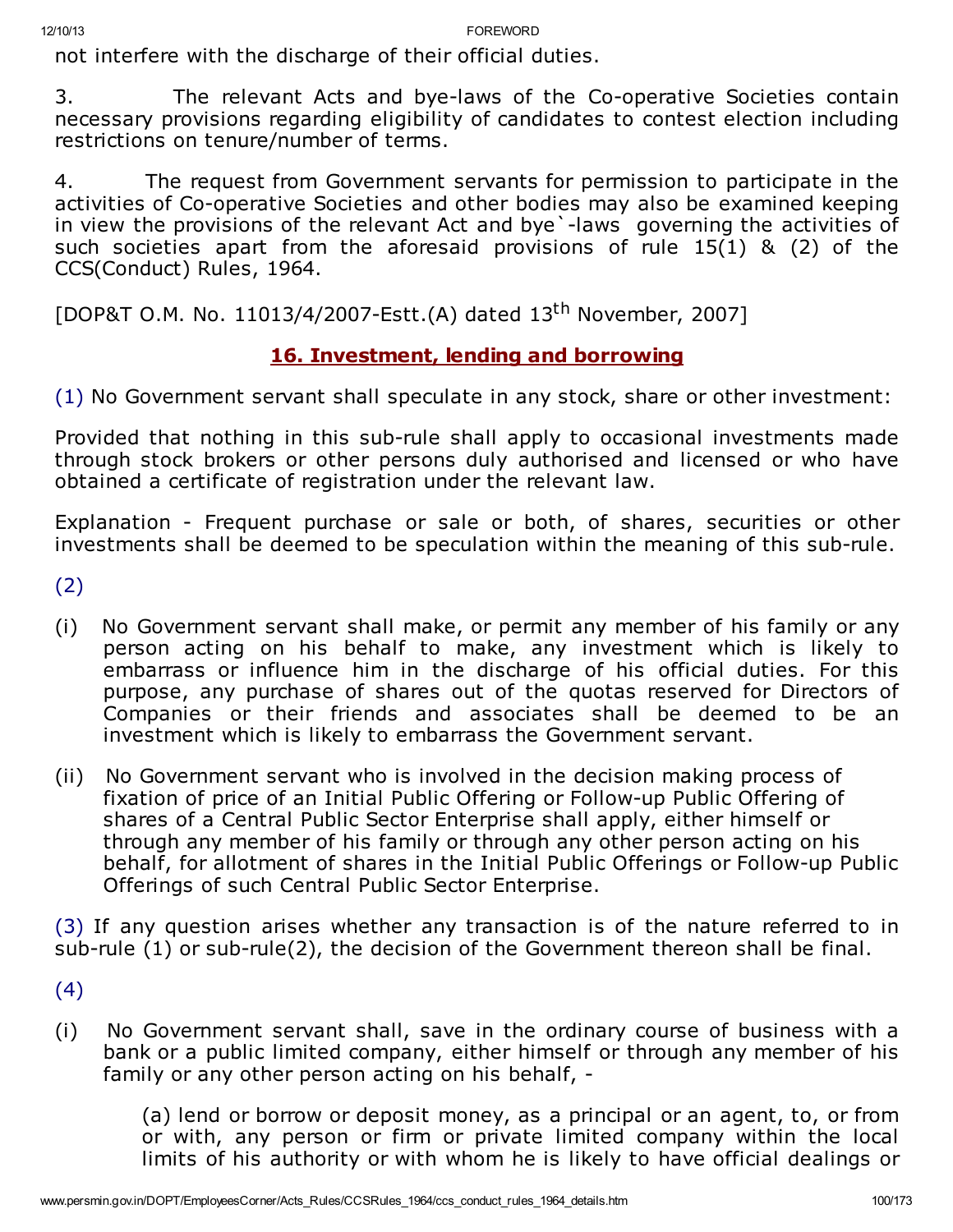otherwise place himself under any pecuniary obligation to such person or firm or private limited company; or

(b) lend money to any person at interest or in a manner whereby return in money or in kind is charged or paid:

Provided that a Government servant may give to, or accept from, a relative or a personal friend a purely temporary loan of a small amount free of interest, or operate credit account with a bona fide tradesman or make an advance of pay to his private employee:

Provided further that nothing in this sub-rule shall apply in respect of any transaction entered into by a Government servant with the previous sanction of the Government.

(ii) When a Government servant is appointed or transferred to a post of such nature as would involve him in the breach of any of the provisions of sub-rule (2) or sub-rule (4), he shall forthwith report the circumstances to the prescribed authority and shall thereafter act in accordance with such order as may be made by such authority.

#### Government of India Decisions

#### (1) Wherever any rule stipulates the obtaining of prior permission from Government in any matter, such prior sanction must invariably be obtained by Government servants before making any move, requests for ex-post-facto sanction to be severely discouraged.

Attention is invited to the provisions of rule 14(3) (now Rule 16 (4) and 15 (now Rule 18) of the Central Civil Services (Conduct) Rules, 1955, in which it has been stated that Government servants should not lend money to any person possessing land or valuable property within the local limits of their authority or at interest to any person and that they should not acquire or dispose of any immovable/movable property without the previous sanction of the prescribed authority. Instances have come to the notice of the Government where certain Government servants have entered into transactions regarding movable and immovable property without the previous sanction of the prescribed authority and they have afterwards sought expost-facto sanction. Such a procedure renders the provisions of the rules completely ineffective and defeats the purpose for which the rules have been framed. The Ministry of Finance etc., are, therefore, requested to impress upon the Government servants concerned the need to adhere to the provisions of the rules strictly and to obtain the sanction of the prescribed authority, wherever necessary, before entering into such transactions.

**2.** These instructions will apply, mutatis mutandis, to the provisions of the other rules which require previous knowledge, consent or sanction of the prescribed authority.

[MHA OM No. 25/25/61-Estt. (A), dated 26.06.1961]

# (2) Surety :-

Senior Officers cautioned not to approach their subordinates for standing surety for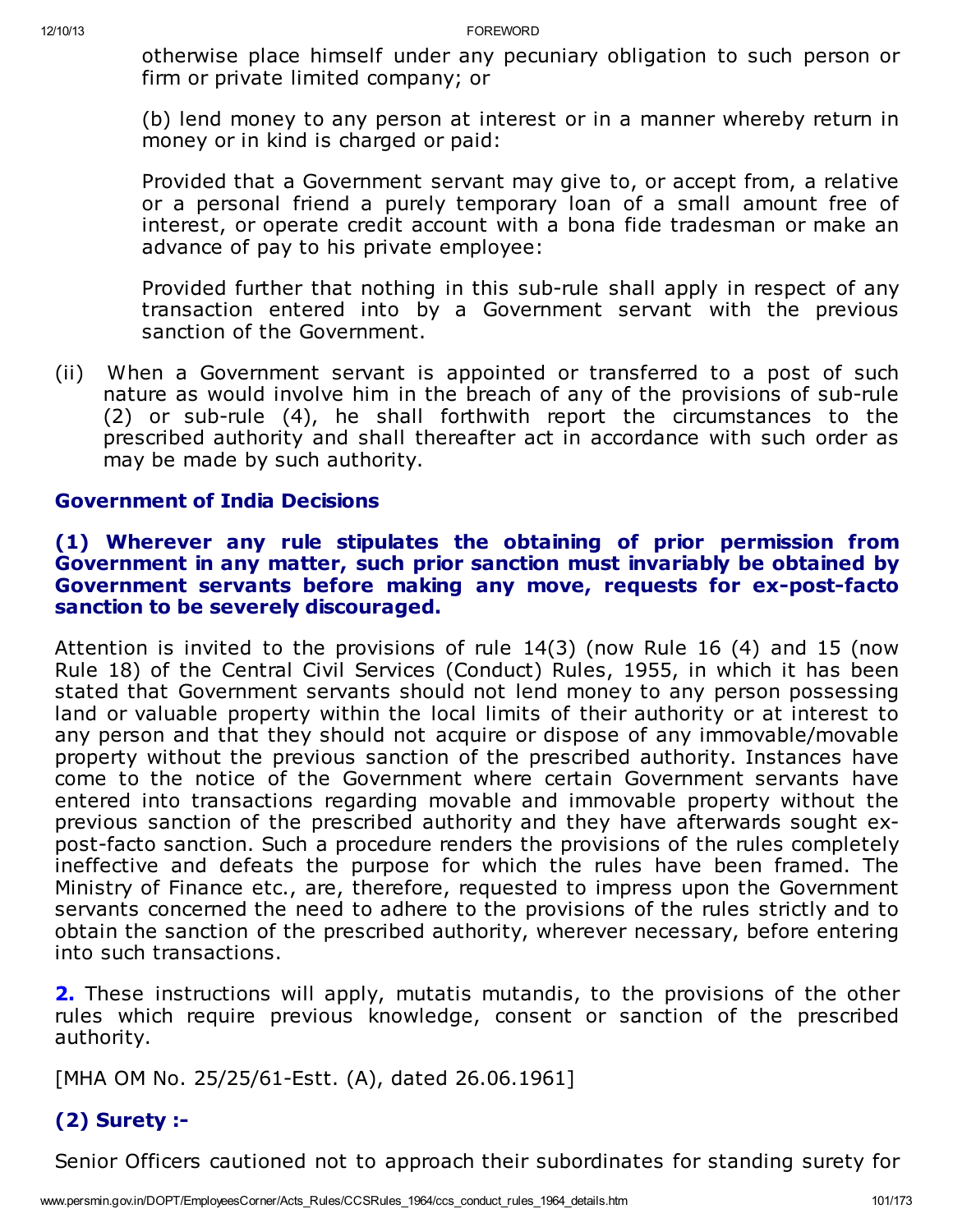loans taken by them or by their relatives.

The Ministry of Home Affairs have examined the question whether it would be proper for Government servants to stand surety for loans taken from private sources by their official superiors. Where a Government servant stands surety for loans taken by his official superiors or their friends or relatives, it might create an impression that official pressure has been exerted for this purpose. Apart from this, the superior officer will be putting himself under obligation to the subordinate and such a situation is not conducive to efficient office management and maintenance of discipline. It has, therefore, been decided that all officers should be advised not to approach their subordinates for standing surety for loans taken from private sources either by them or by their relatives or friends.

[MHA OM No. 25/5/66-Ests.(A), dated 25.05.1966]

#### (3) Purchasing shares out of the quotas reserved for the friends and associates of Directors of Companies not allowed

A Question has been raised whether Government servants can purchase shares of Companies out of the quotas reserved for the friends and associates of the Directors of Companies. The provisions of Rule 16 (2) make it clear beyond doubt that a Government servant should be circumspect in the matter of making investment and there is room for the inference that purchase of shares in a Company out of the quota reserved for friends and associates of Directors is likely to embarrass him in the discharge of his official duties at some time or other. In the circumstances, keeping in view the provisions of Rule 16 (2), Government servants should not purchase shares out of the quota reserved for friends and associates of Directors of Companies.

[C.S. Deptt. of Personnel, No. 25/9/72-Ests.(A), dated the  $18<sup>th</sup>$  September, 1976]

# (4) Fixed Deposits with Banks and Companies

**1.** Fixed Deposits with public limited companies, whether in the private sector or the public sector, will be covered by the saving clause in the Rule 16 (4) of the CCS (Conduct) Rule, 1964 as public limited companies receive deposits from the public on authorization given by the Government under the Companies (Acceptance of deposit from the public) Rules, 1975. However, where the amount of deposit with a public limited company exceeds the monetary limits laid down in Rule 18 (3) of the CCS (Conduct) Rules, 1964, then a report to prescribed authority in regard to the deposit will be necessary under that rule.

2. Deposits with private limited companies and firms are in the nature of loans to these companies and firms and they should be regulated with reference to the provisions of Rule 16 (4) of the CCS (Conduct) Rules, 1964.

**3.** Fixed Deposits with Bank are, as already provided in Rule 16 (4) of the CCS (Conduct) Rules, 1964, exempted from the operation of this rule. However, in regard to Fixed Deposits with Bank also, a report should be made to the prescribed authority under Rule 18 (3) of the CCS (Conduct) Rules, 1964, if the monetary limit laid down therein are exceeded. The clarification contained in para 4 of this Department Office Memorandum No. 11013/12/76-Ests.(A) dated 04.10.1976 will stand modified to this extents.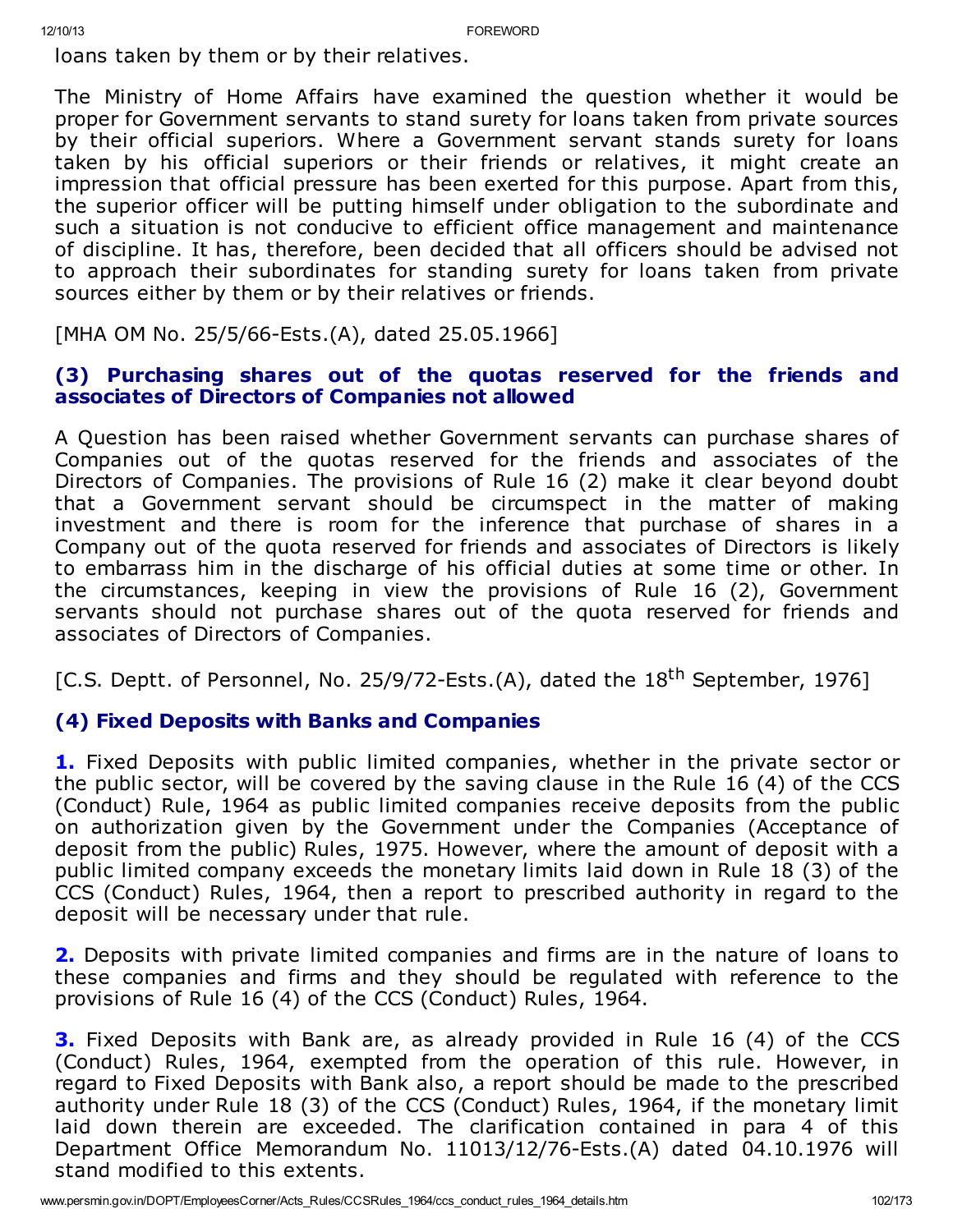## 17. Insolvency and habitual indebtedness

A Government servant shall so manage his private affairs as to avoid habitual indebtedness or insolvency. A Government servant against whom any legal proceeding is instituted for the recovery of any debt due from him or for adjudging him as an insolvent, shall forthwith report the full facts of the legal proceedings to the Government.

NOTE. - The burden of proving that the insolvency or indebtedness was the result of circumstances which, with the exercise of ordinary diligence, the Government servant could not have foreseen, or over which he had no control, and had not proceeded from extravagant or dissipated habits, shall be upon the Government servant.

#### Government of India Decision

#### (1) Channel of submission of report to, and their disposal by Government in matters relating to habitual indebtedness taking part in politics and lending and borrowing

Rule 4 (2) (Taking part in politics), 13 (6) (lending and borrowing) and (habitual indebtedness) of the CCS (Conduct) Rules, 1955, (now Rules, 5, 16 and 17), a lay down that a Government servant shall make a report to Government of habitual indebtedness or insolvency and certain facts regarding himself or members of his family in the circumstances specified in those rules. Such report should be submitted by the Government servant to his immediate superior who should forward it through the normal channels to the authority competent to remove or dismiss him from service. Except where such authority require guidance or clarification from a higher authority it shall consider the report and pass appropriate orders on it. If any penalty is to be imposed on the Government servant, the procedure prescribed in the Central Civil Services (Classification, Control and Appeal) Rules will have to be followed. These instructions may be brought to the notice of all Government servants to whom these rules apply.

[MHA O.M. No. 25/40/55-Ests.(A), dated 22.02.1956]

# 18. Movable, immovable and valuable property

(1) (i) Every Government servant shall on his first appointment to any service or post submit a return of his assets and liabilities, in such form as may be prescribed by the Government, giving the full particulars regarding -

(a) the immovable property inherited by him, or owned or acquired by him or held by him on lease or mortgage, either in his own name or in the name of any member of his family or in the name of any other person;

(b) shares, debentures and cash including bank deposits inherited by him or similarly owned, acquired, or held by him;

(c) other movable property inherited by him or similarly owned, acquired or held by him; and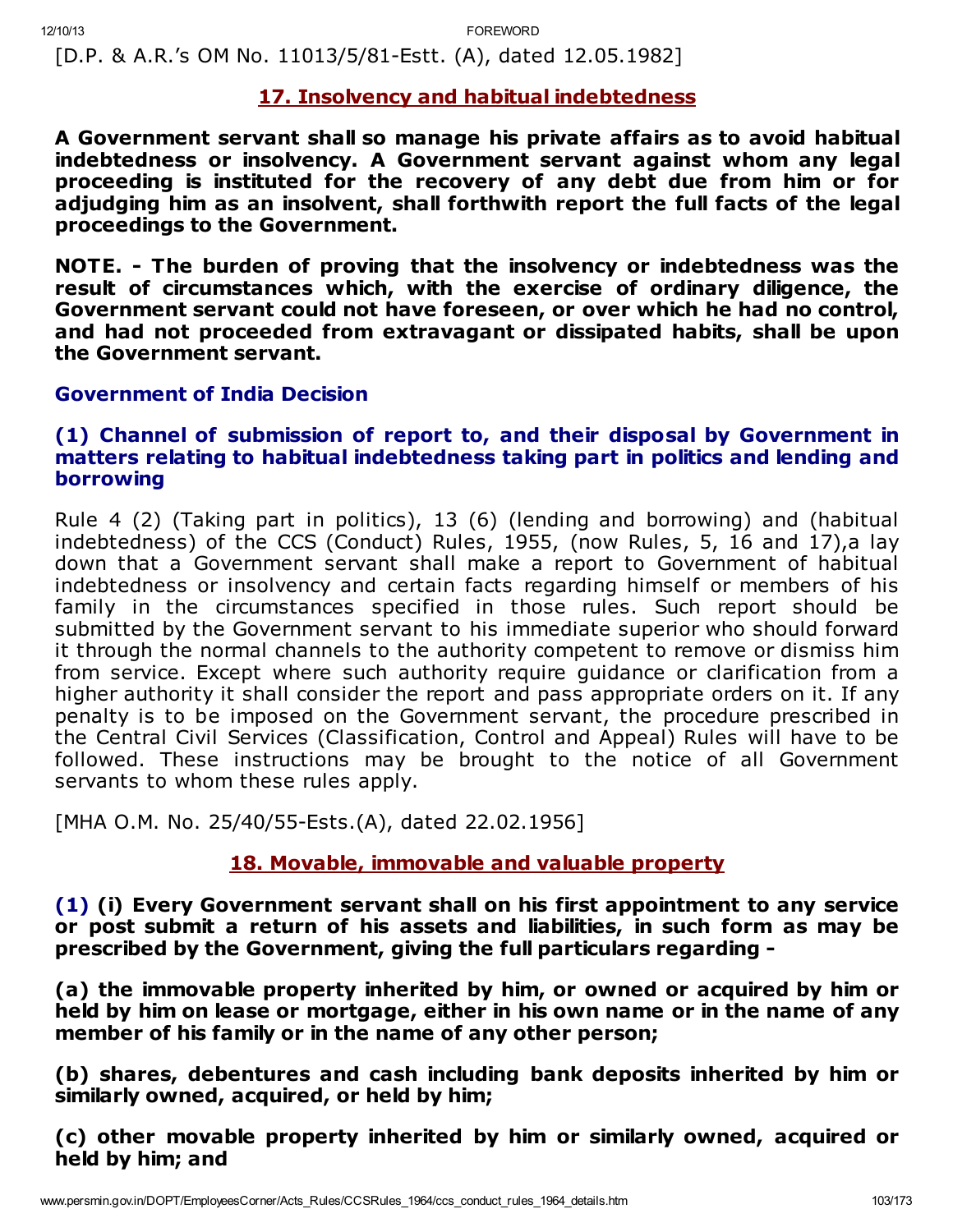(d) debts and other liabilities incurred by him directly or indirectly.

NOTE 1.- Sub-rule (1) shall not ordinarily apply to Group 'D' servants but the Government may direct that it shall apply to any such Government servant or class of such Government servants.

NOTE 2.- In all returns, the values of items of movable property worth less than Rs.10000 may be added and shown as a lump sum. The value of articles of daily use such as clothes, utensils, crockery, books, etc. need not be included in such return.

NOTE 3.- Where a Government servant already belonging to a service or holding a post is appointed to any other civil service or post, he shall not be required to submit a fresh return under this clause.

(ii) Every Government servant belonging to any service or holding any post included in Group 'A' and Group 'B' shall submit an annual return in such form as may be prescribed by the Government in this regard giving full particulars regarding the immovable property inherited by him or owned or acquired by him or held by him on lease or mortgage either in his own name or in the name of any member of his family or in the name of any other person.

(2) No Government servant shall, except with the previous knowledge of the prescribed authority, acquire or dispose of any immovable property by lease, mortgage, purchase, sale, gift or otherwise either in his own name or in the name of any member of his family:

Provided that the previous sanction of the prescribed authority shall be obtained by the Government servant if any such transaction is with a person having official dealings with him

(3) Where a Government servant enters into a transaction in respect of movable property either in his own name or in the name of the member of his family, he shall, within one month from the date of such transaction, report the same to the prescribed authority, if the value of such property exceeds twenty thousand rupees in the case of a Government servant holding any Group 'A' or Group 'B' post or fifteen thousand rupees in the case of a Government servant holding any Group 'C' or Group 'D' post:

Provided that the previous sanction of the prescribed authority shall be obtained by the Government servant if any such transaction is with a person having official dealings with him.

(4) The Government or the prescribed authority may, at any time, by general or special order, require a Government servant to furnish, within a period specified in the order, a full and complete statement of such movable or immovable property held or acquired by him or on his behalf or by any member of his family as may be specified in the order. Such statement shall, if so required by the Government or by the prescribed authority, include the details of the means by which, or the source from which, such property was acquired.

(5) The Government may exempt any category of Government servants belonging to Group 'C' or Group 'D' from any of the provisions of this rule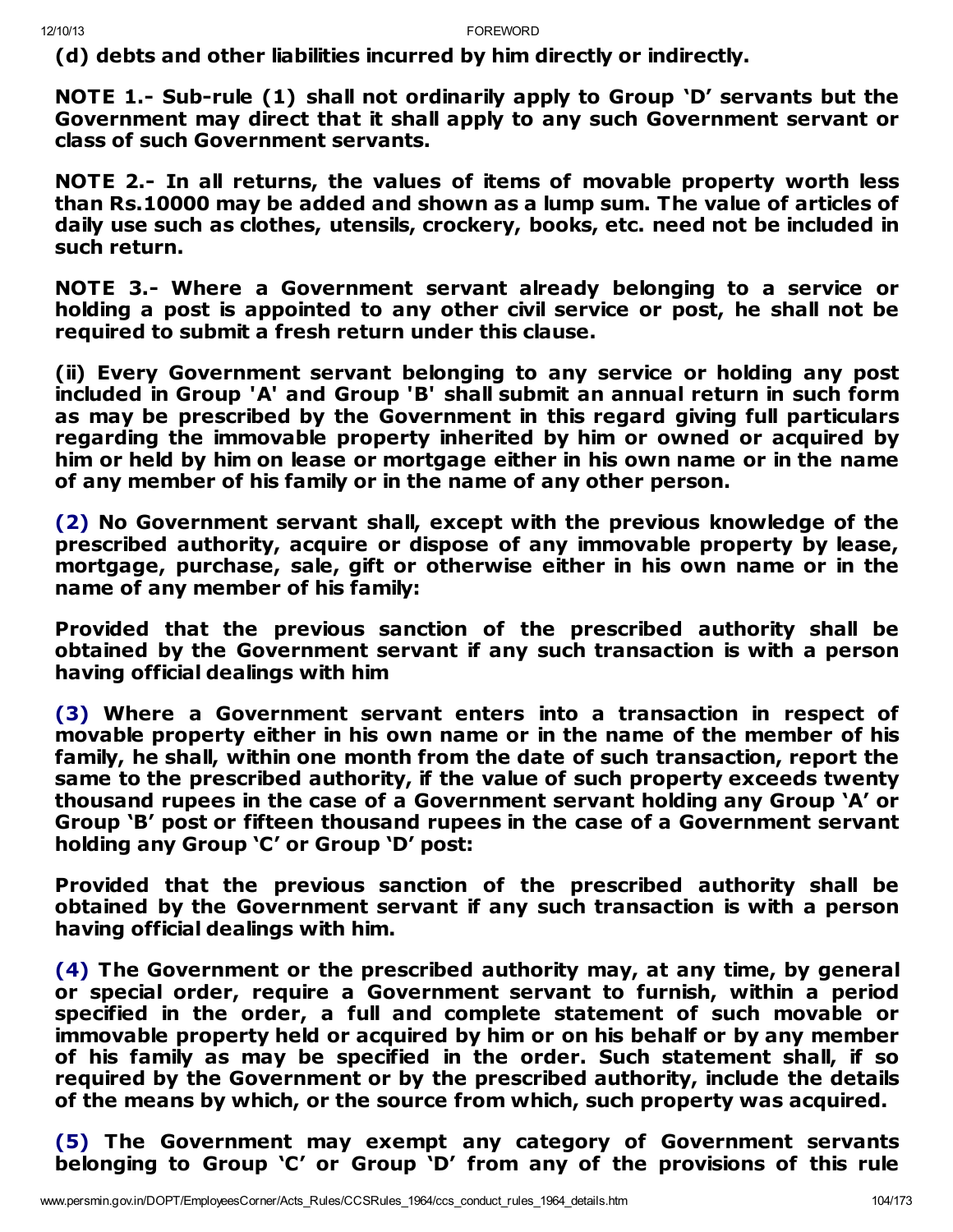except sub-rule (4). No such exemption shall, however, be made without the concurrence of the Cabinet Secretariat (Department of Personnel).

Explanation I. - For the purposes of this rule -

(1) the expression "movable property" includes-

(a) jewellery, insurance policies, the annual premia of which exceeds Rs.10,000/- or one-sixth of the total annual emoluments received from Government, whichever is less, shares, securities and debentures;

(b) all loans, whether secured or not, advanced or taken by the Government servant;

(c) motor cars, motor cycles, horses or any other means of conveyance; and

(d) refrigerators, radios radiograms and television sets.

2. "Prescribed authority" means-

(a) (i) the Government, in the case of a Government servant holding any Group 'A' post, except where any lower authority is specifically specified by the Government for any purpose;

(ii) Head of Department, in the case of a Government servant holding any Group 'B' post;

(iii) Head of Office, in the case of a Government servant holding any Group 'C' or Group 'D' post;

(b) in respect of a Government servant on foreign service or on deputation to any other Ministry or any other Government, the parent department on the cadre of which such Government servant is borne or the Ministry to which he is administratively subordinate as member of that cadre.

Explanation II.- For the purpose of this rule 'lease' means, except where it is obtained from, or granted to, a person having official dealings with the Government servant, a lease of immovable property from year to year or for any term exceeding one year or reserving a yearly rent.

#### Government of India Decisions

(1) General instructions regarding submission of the return for immovable property-House-building is clearly a transaction in immovable property-'prescribed' authorities, who would exercise authority-returns to be treated as secret and kept along with character rolls.

Under sub-rule 3 of Rule 15 of the Central Civil Service (Conduct) Rules, 1955 (now Rule 18 of 1964 Rules) every member of Class I (Group A) and Class II (Group B) services shall, on first appointment to Government service and thereafter at intervals of 12 months, submit a return of immovable property owned, acquired or inherited by him or held by him on lease or mortgage, either in his own name or in the name of any member of his family or in the name of any other person. It has been decided that this return shall be submitted in the form (Annexure) attached to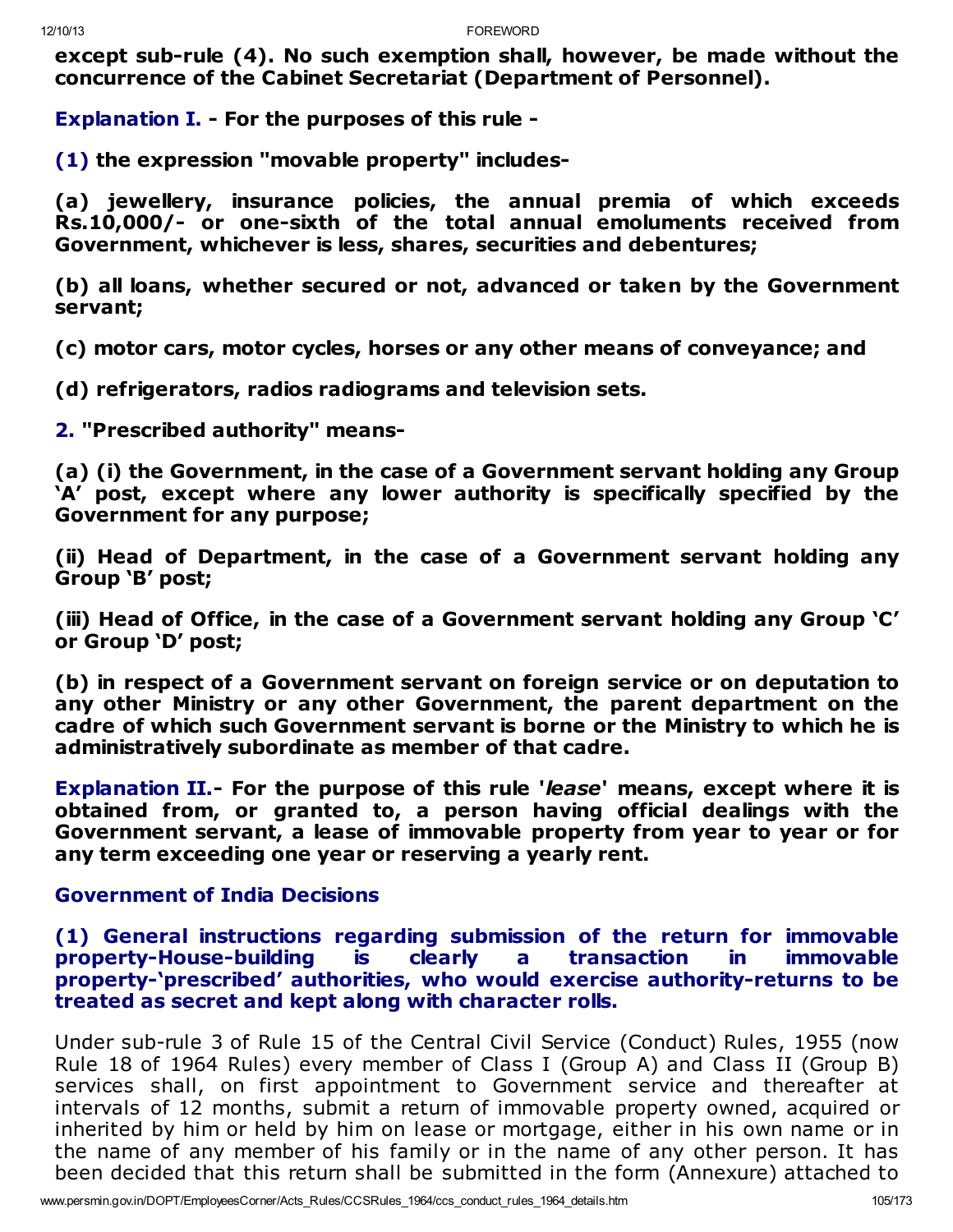this Office Memorandum, to the authority prescribed in Explanation (a) to sub-Rule 15 (1) [now Rule 18 (2)] of these rules within a month of their appointment and subsequently in the month of January every year. The initial return should show the position as on the date of their appointment and subsequent returns as on the 1<sup>st</sup> January of the year in which they are submitted. In the case of persons already in service, the first return, if one has not already been submitted, shall indicate the position as on the 1<sup>st</sup> January, 1956.

2. These returns shall be treated as secret and shall, after such scrutiny as may be considered necessary, be kept in the custody of the authority which maintains the Character rolls of the officers concerned; they should not, however, be filed in the Character roll itself, but kept separately.

**3.** Reference is invited to Explanation (a) (i) under rule 15 (1) [now Explanation I (2) of Rule 18] of the Central Civil Services (Conduct) Rules, 1955. The question has been raised as to which authority in Government should appropriately exercise the functions of the prescribed authority as mentioned in this Explanation. In respect of Class I (Group A) officers intended to man posts in or under more than one Ministry, the Ministry administratively concerned with the post or service of which the Government servant is a member, should act as the prescribed authority in this connection. In the latter case, the functions of the prescribed authority would be discharged by the Ministry which controls the service in question. An instance of a service of this nature is the Central Secretariat Service which is controlled by the Home Ministry but is intended to man posts in and under the various Ministries. For a Class I (Group A) officer of this service, therefore, the prescribed authority for purposes of Rule 15 (Now rule 18) would be the Ministry of Home Affairs. In the case of Class II and Class III (Group B and Group C) officers of this and such other services, however, Explanation (a) (ii) and (a) (iii) would apply and the functions of the prescribed authority would be discharged by the Head of the Department or the Head of the Office in which he is for the time being employed, as the case may be.

4. A question has also been asked whether construction of a house requires the previous knowledge or sanction, as the case may be, of the prescribed authority under rule 15 (now Rule 18) of the Conduct Rules. Since such construction results in the acquisition of an immovable property, the provisions of this rule are clearly attracted. A Government servant should, therefore, report to, or seek the permission of, the prescribed authority as the case may be, before commencing the construction of, or addition to, any building.

# ANNEXURE

## FORM

# Statement of Immovable property on first appointment for the year

- 1. Name of officer (in full) and service to which the officer belongs…………………….
- 2. Present post held…………………………
- 3. Present pay ………………………..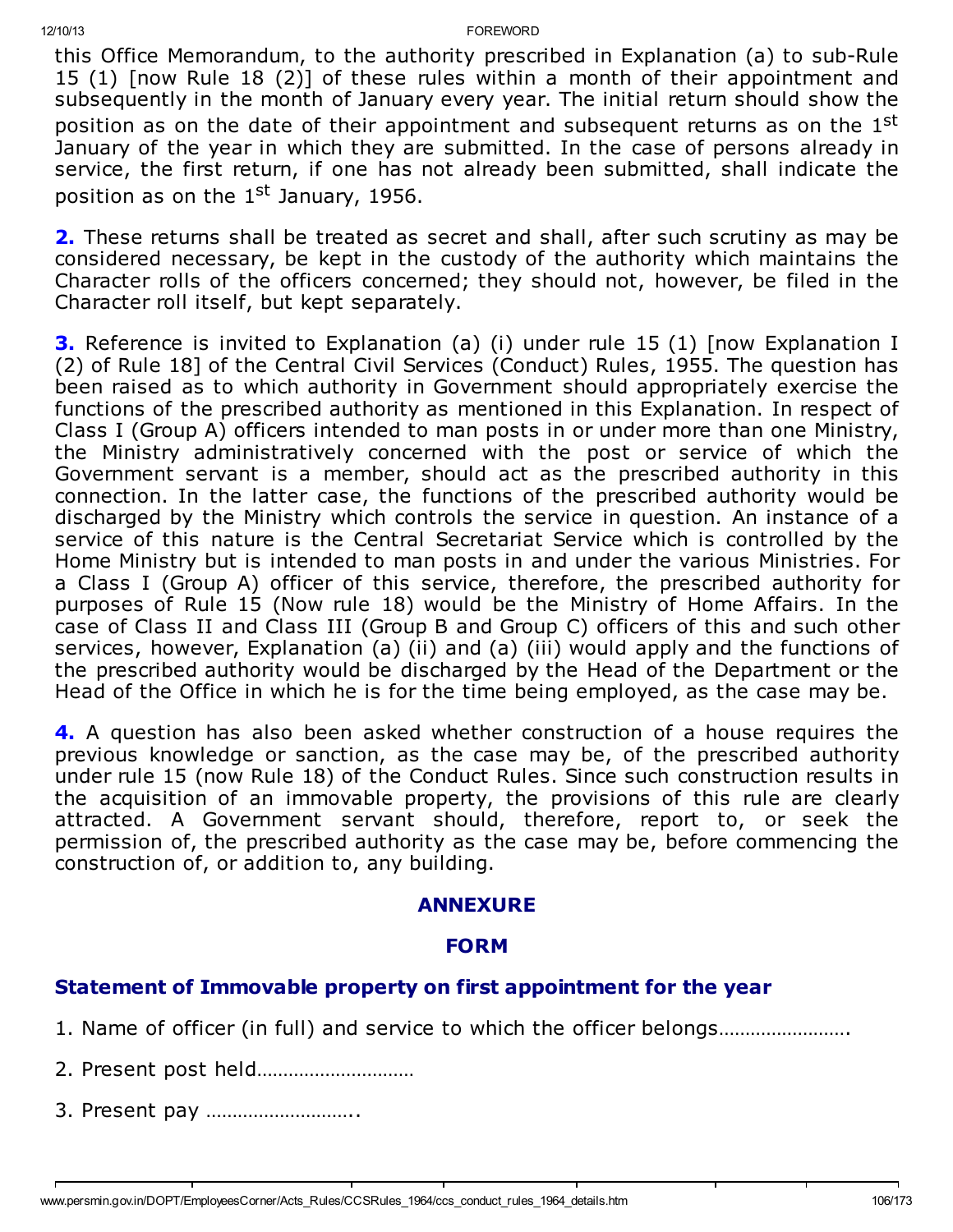| 12/10/13                                                                                                           |                                                                         |       |                   | <b>FOREWORD</b>                                                                                                          |                                                                                                                                                                                                                                 |                                          |         |  |
|--------------------------------------------------------------------------------------------------------------------|-------------------------------------------------------------------------|-------|-------------------|--------------------------------------------------------------------------------------------------------------------------|---------------------------------------------------------------------------------------------------------------------------------------------------------------------------------------------------------------------------------|------------------------------------------|---------|--|
| Name<br>$of \mid$<br>district<br>sub-<br>Division, Taluk<br>and Village in<br>which<br>property<br>is<br>situated. | Name and details<br>of property<br>Housing<br>and<br>other<br>buildings | Lands | *Present<br>Value | name state in $\parallel$<br>whose<br>name<br>held<br>and<br>his/her<br>relationship to<br>the<br>Government<br>servant. | If not in own   How acquired-<br>Whether<br>by<br>purchase<br>lease,<br>mortgage,<br>inheritance gift<br>or otherwise,<br>with date-of-<br>acquisition and<br>with<br>name<br>details<br>of<br>from<br>persons<br>whom acquired | Annual<br>Income<br>from the<br>property | Remarks |  |
| 1.                                                                                                                 | 2.                                                                      | 3.    | 4.                | 5.                                                                                                                       | 6.                                                                                                                                                                                                                              | 7.                                       | 8.      |  |
|                                                                                                                    |                                                                         |       |                   |                                                                                                                          |                                                                                                                                                                                                                                 |                                          |         |  |

Signature……………………………

Date……………………………………

Inapplicable clause to be struck out.

\*In case where it is not possible to assess the value accurately the approximate value in relation to present conditions may be indicated.

@n Includes short-term lease also.

Note – The declaration form is required to be filled in and submitted by every member of Class I and Class II (Group A and Group B) services under rule 15 (3) of the Central Civil Services (Conduct) Rules, 1955, [now rule 18 (1) of the CCS (Conduct) Rules, 1964] on the first appointment to the service and thereafter at the interval of every twelve months, giving particulars of all immovable property owned, acquired or inherited by him or held by him on lease or mortgage, either in his own name or in the name of any members of his family or in the name of any other person.

[MHA OM No. 25/10/55-Estt.(A), dated 12.01.1956]

#### (2) Question whether report of conclusion of a transaction in immovable property should be made forthwith in cases where prior permission to purchase such property was obtained and the amount involved was/was not indicated.

A point was raised whether it is necessary for a Government servant once he had got permission of Government to the purchase of immovable property, report the actual acquisition of it immediately on the conclusion of the transaction. If the first sanction specifies the details of the transaction and the amount involved, a further report is not necessary but if such details are not furnished at the time of sanction, a further report after the acquisition giving full details should be made. The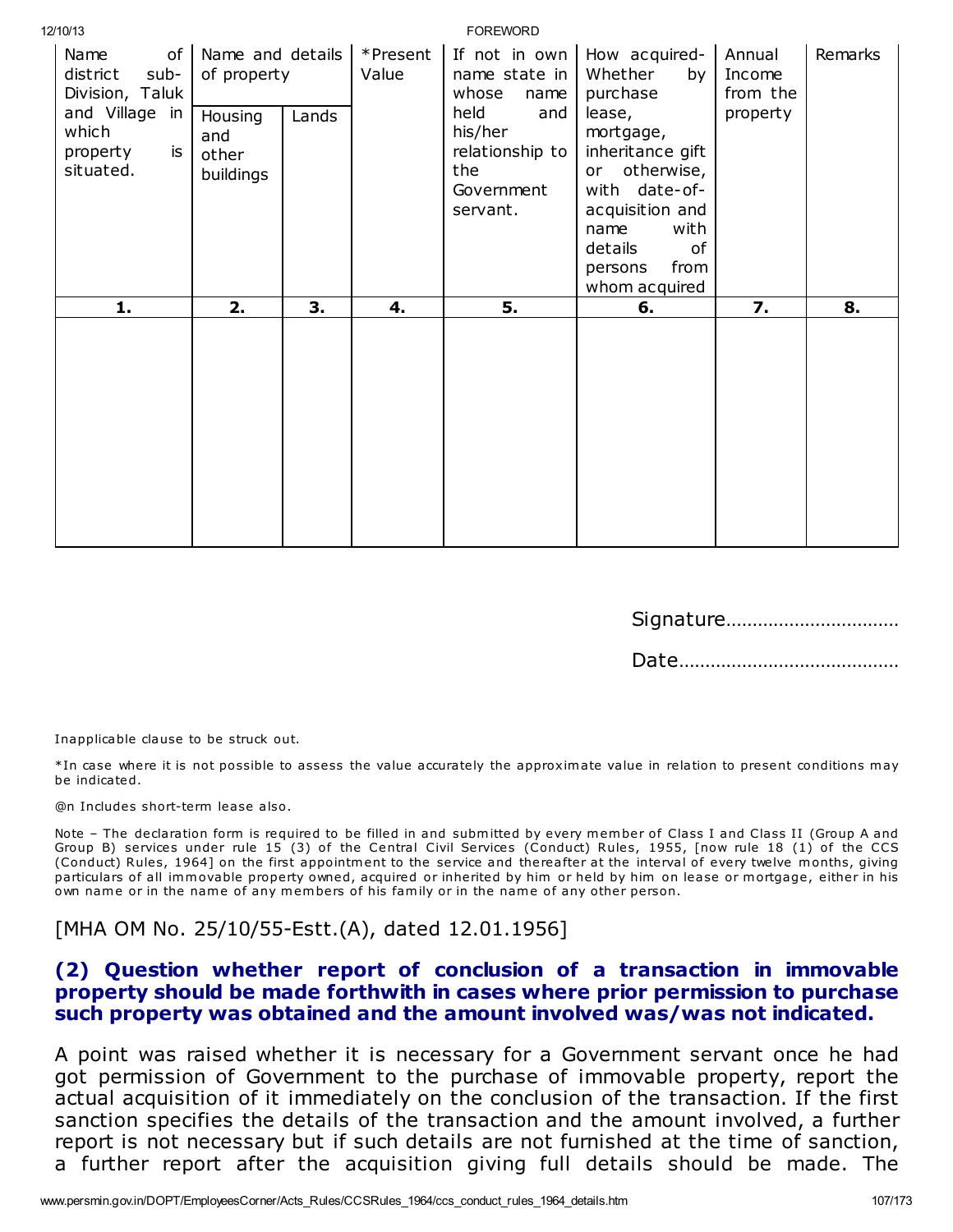property should, of course, figure in his subsequent annual returns of immovable property in either case.

[Min. of W.H. & S.O.M. No. AV(37) dated 05.12.1956]

### (3) Form of report standardized for cases involving purchase of land, construction of building and additions alterations to an existing building.

In para 4 of the orders cited at Decision No. (10) it is explained that the construction of a house amounted to acquisition of immovable property for which the previous knowledge or sanction, as the case may be, of the prescribed authority was required under Rules 15 (now Rule 18) of the Central Civil Service (Conduct) Rules. A question has been raised whether the purchase of movable property required for the construction of the house comes within the scope of rule 15 (2) [now Rule 18 (3)] of the Central Civil Services (Conduct) Rules, which requires that a report of such transactions shall forthwith be sent to the prescribed authority. It would obviously be cumbersome and inconvenient if such reports have to be made in respect of purchases made in connection with the building of the house. At the same time, the purpose of the rule would be defeated if a check is not kept on such purchases merely because permission has been given for the building of the house just before the construction begins. It has, therefore, been decided that whenever a Government servant wishes to build a house the following procedure should be followed.

Before starting construction of the house, he should report or seek permission, as the case may be, in Form I and after completion of the house, he should report in Form II to the prescribed authority.

[MHA OM No. 25/21/57-Ests.(A), dated 11.06.1957]

# (4) Reference Ministry of Home Affairs OM No. 25/21/57-Ests.(A), dated the 11<sup>th</sup> June, 1957 (Decision No. 3 above)

It has further been decided that –

(i) the details in the proforma prescribed should be furnished whenever it is possible to do so. Where, however it is not possible to furnish these details, the Government servant concerned should mention the covered area on which the building is proposed to be erected and the estimated cost of the building;

(ii) In cases where the expenditure to be incurred on repairs or minor construction work in respect of any immovable property belonging to a Government servant is estimated to exceed Rs. 1,000 (now Rs. 10,000) the provisions of the Office Memorandum mentioned above will also apply to such cases;

(iii) the existing caption in Form I may be amended as follows :-

"[Form of report/application (for permission) to the prescribed authority for the building of or addition to a house]" and the existing caption in Form II as –

"(Form of report to the prescribed authority after completion of the building/extension of a house)".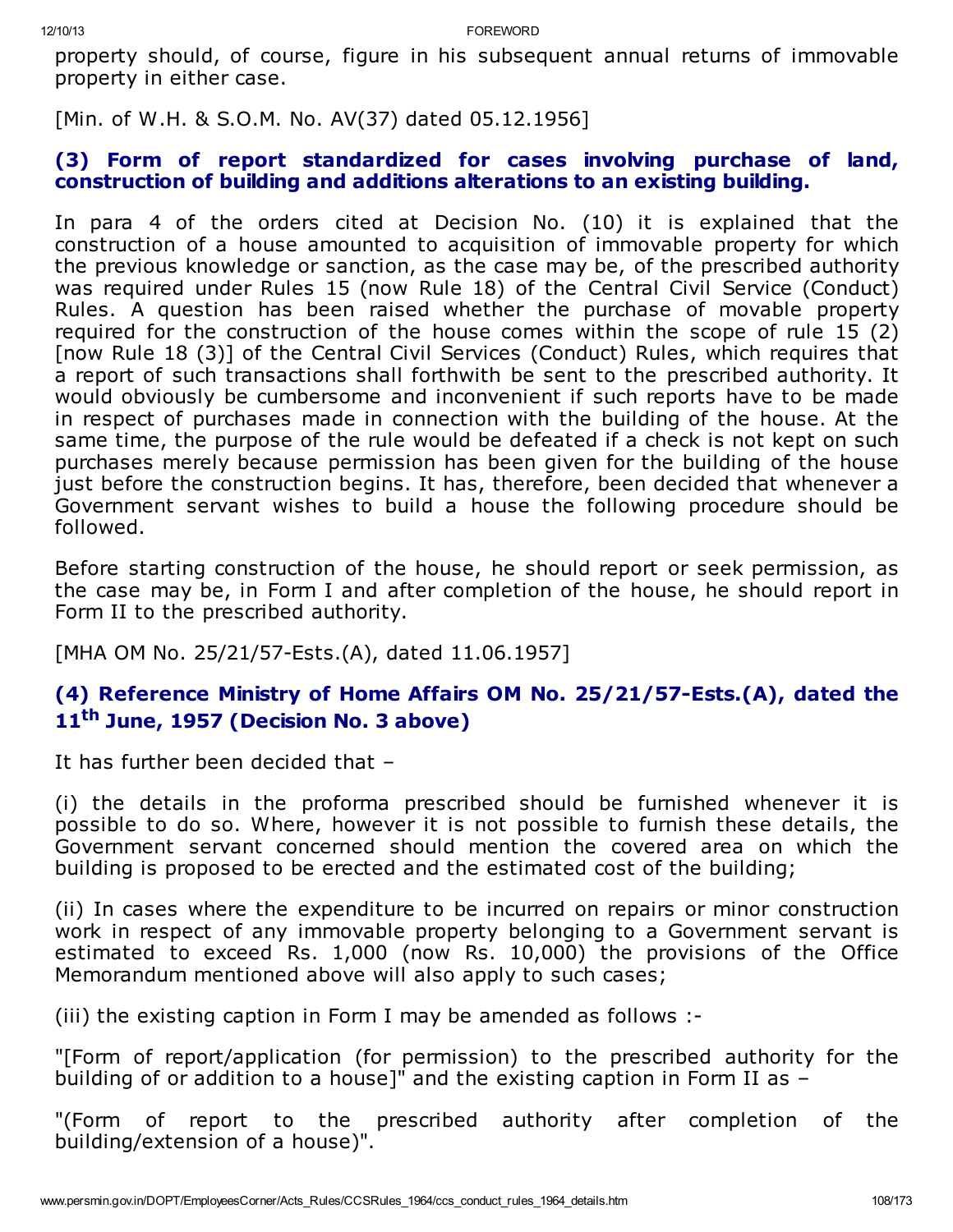[MHA OM No. 25/21/51-Ests.(A), dated 18.12.1957]

## (5) Prohibition of Government servants from bidding at Government auctions (either personally or by proxy)

A question has been raised whether a specific provision should be added to the Central Civil Services (Conduct) Rules regarding participation by Government servants in auctions of property owned or confiscated by Government. Even if the transaction is, in fact, free of any element of undue influence or dishonesty, the suspicion that all is not above board is bound to arise in case where property sold at Government auctions is purchased by Government servants particularly by buyers belonging to the same Ministry or Department as the one by which or under whose orders the auction is conducted. While, therefore, it may not be necessary to frame a specific Conduct Rule for the purpose, it is obviously undesirable for Government servants to bid at auctions arranged by their own Ministries or Departments. Any Government servant who does so would be regarded as indulging in conduct unbecoming of a Government servant within the meaning of the Conduct Rules.

[MHA OM No. 25/12/57-Ests.(A), dated 21.01.1958]

## (6) "On account" payment to be transaction in movable properties

"On account" payment to Co-operative House-building Societies for purchase, development, etc. of land are to be treated as transaction concerning movable properties.

[MHA OM No. 21/38/58-Estt. (A), dated 16.04.1958]

#### (7) No regular and continuous scrutiny necessary in case of returns of immovable property submitted by officers of the Central Secretariat Service and the Central Secretariat Stenographer's Service.

Paragraph 2 of this Ministry's Office Memorandum No. 25/10/55-Ests.(A) dated the 12<sup>th</sup> January, 1956, (Decision No. 10 above) stated that the returns of immovable property required to be submitted under Rule 15 of the Central Civil Services (Conduct) Rules, 1955, (now Rule 18), shall be treated as secret and shall after such scrutiny, as may be considered necessary be kept in the custody of the authority which maintains the character rolls of the officers concerned. It has now been decided that in so far as the Central Secretariat Service and the Central Secretariat Stenographers' Service are concerned, there need be no regular and continuous scrutiny of the property returns submitted by the officers of these Services and that the returns need be scrutinized by the officers only if and when there is ground for suspicion in any particular case. The Ministries etc., need not therefore, undertake any regular scrutiny of these returns when submitted by the officers and the returns may, as and when they are received from the officers, be passed on to the authority which maintains Character Roll of the officers.

2. As the Character Rolls of offices of the Selection Grade and Grade I-III of the Central Secretariat Service, and also those of officers of Grade I of the Central Secretariat Stenographers' Service are maintained by the Establishment Officer to the Government of India (Ministry of Home Affairs), the returns of immovable property of these officers should, no receipt from the officers, as be directly transmitted to the Office of the Establishment Officer for record.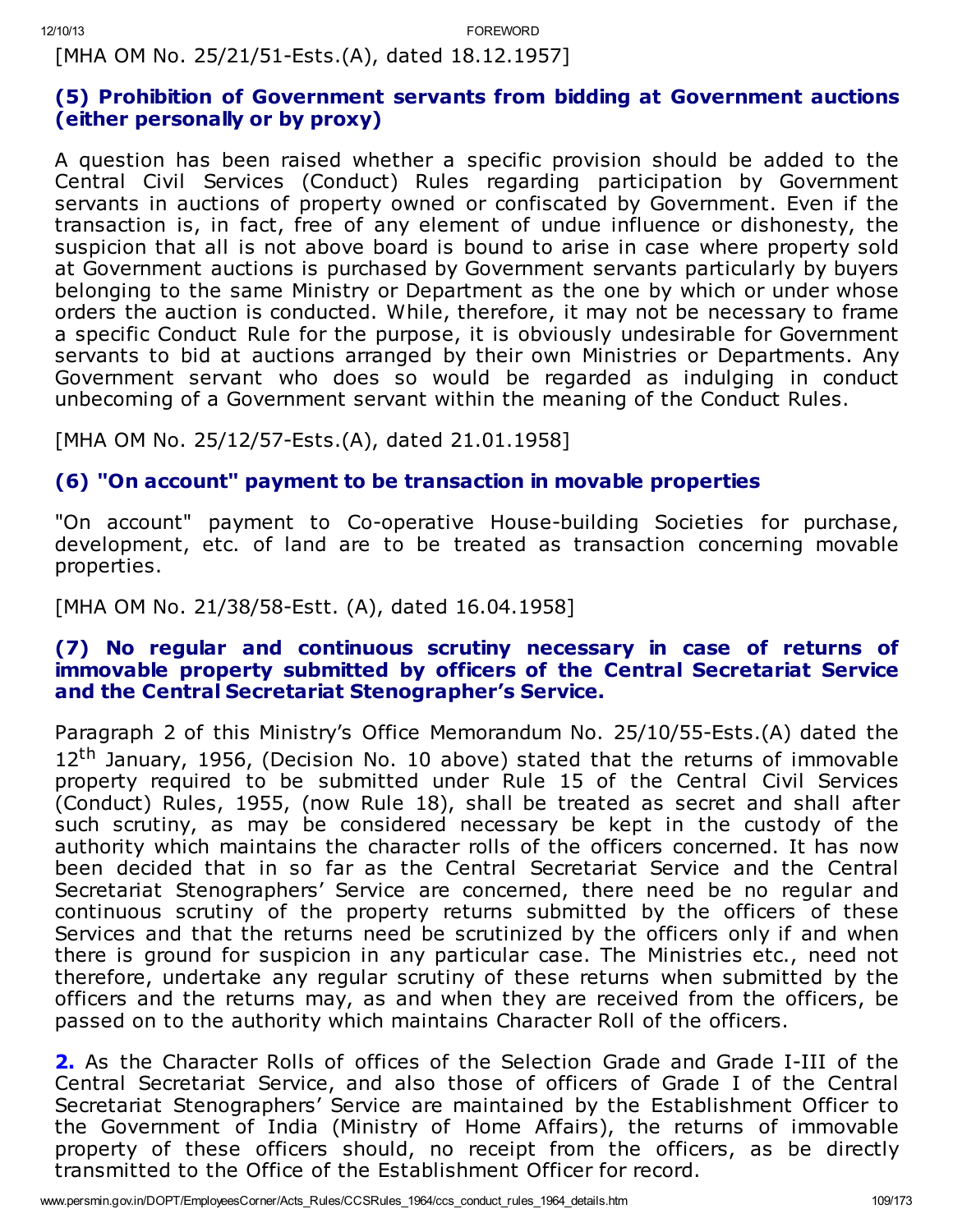#### (8) Sale of a car purchased on an advance from the Government of India, required two sets of sanctions – one under the G.F.Rs. and the other under the CCS (Conduct) Rules.

A question has been raised whether the sanction of the competent authority under para 256 (v) of the General Financial Rules for the sale of a car or other conveyance purchased with advance from Government, before repayment of the advance together with interest, can be deemed to carry with it the permission of the competent authority under Rule 15 (2) [now Rule 18 (3)] of the Central Civil Services (Conduct) Rules, 1955, relating to transactions of movable property.

**2.** The matter has been considered by the Ministry in consultation with the Comptroller and Auditor General and the Ministry of Finance. Since the objects of according sanctions under the two sets of Rules are entirely different it has been decided that separate sanctions under the General Financial Rules and under the Conduct Rules should be taken by a Government servant when the sale of the conveyance is made otherwise than through a regular or reputed dealer or agent.

**3.** In all cases, whether the sanctioning authorities under the two sets of rules are the same or different, in order to obtain the required sanctions expeditiously, the Government servant will be well advised to obtain first the sanction under the General Financial Rules, as at that stage he will not be required to furnish details of the prospective purchaser, sale price etc., which would be required before the permission under the Conduct Rules is given. After obtaining this sanction, he may settle the details with the intending purchaser and apply for permission under the Conduct Rules stating clearly that necessary sanction under the General Financial Rules had already been obtained. The authority issuing sanction under the General Financial Rules should specify in the sanction itself that the actual sale of the car, if made otherwise than through a reputed or regular dealer or agent, would be subject to the condition that the Government servant also obtains the prior sanction of the competent authority under the Conduct Rules for the sale of his car, so that this requirement is not overlooked by the Government servant.

4. In so far as the personnel serving in the Indian Audit and Accounts Departments are concerned, these instructions have been issued after consultation with the Comptroller and Auditor General.

[MHA OM No. 28/47/58-Estt.(A), dated 05.03.1959]

## (9) Clarification of the provisions in the CCS (Conduct) Rules, 1955 regarding transaction in movable and immovable properties –

detailed probe into the private affairs of Government servants and harassment to them to be avoided – transactions made out of funds of dependants – how to account for.

Certain difficulties are being experienced by administrative authorities in interpreting Rule 15 of the Central Civil Services (Conduct) Rules, 1955 (now Rule 18) relating to transaction of movable and immovable property and submission of property returns especially in regard to transactions entered into by members of the family of a Government servant.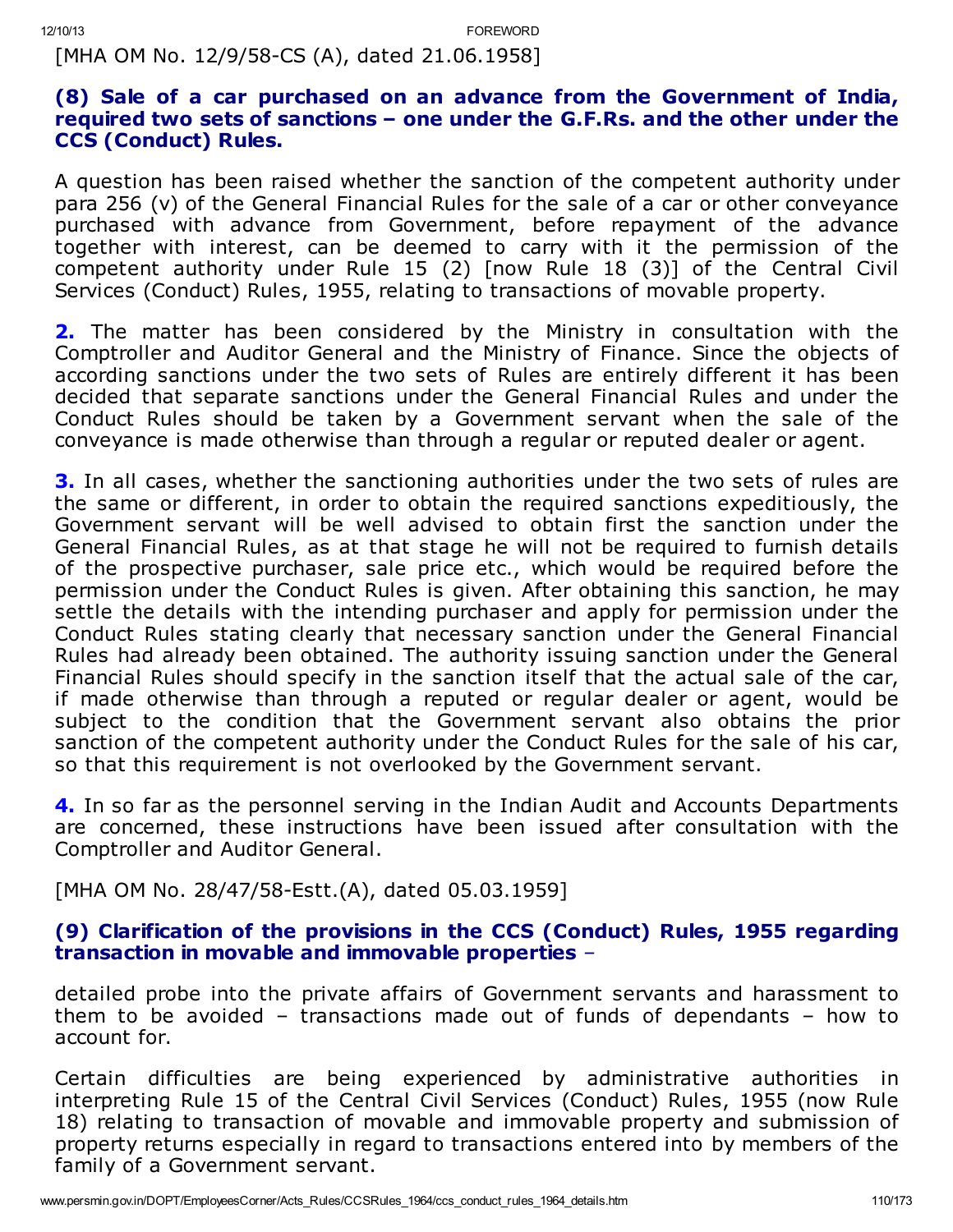2. In order to ensure that Government servants do not indulge in benami transactions or ostensible transfers and acquisitions to secret assets illegally earned, and at the same time to ensure that unnecessary restraint is not imposed on either Government servants or their dependants, or harassment caused to them, the following executive instructions are issued for the guidance of administrative authorities.

> (i) All transactions both of immovable and movable property made out of the funds of the Government servant (irrespective of the person in whose name the transaction is made) should be governed strictly by Rule 15 (now Rule 18) that is :

(a) Transactions in immovable property : In all cases, the transaction should be with the previous knowledge of the prescribed authority.

(b) Transaction in movable property : In all cases a full report to the prescribed authority immediately after completion of the transaction, is necessary.

Note :- Cases falling under sub-paragraph (iv) below will not be governed by these instructions.

(ii) All transactions of both, immovable and movable property made out of the funds (including stridhan, gifts, inheritance, etc.) of the dependants of the Government servants, irrespective of the person in whose name the transaction is made should be reported in the following manner.

(a) Transactions in immovable property : These should be reported alongwith the annual property return but in a separate form. No other report is necessary.

(b) Transactions in movable property : These should be reported immediately on completion or immediately after the Government servant comes to know of them.

In both the types of cases, prior permission of the prescribed authority is not necessary.

(iii) A Government servant who transfers any immovable property or movable property exceeding Rs. 1,000 (now Rs. 10,000) in value to a member of his family, should report or obtain sanction of the prescribed authority in accordance with Rule 15 (now rule 18).

(iv) Transactions as members of Hindu undivided joint family do not require Government's prior permission. In such cases transactions in immovable property should be included in the annual property returns and those in movable property should be reported to the prescribed authority immediately after completion or immediately after the Government servant comes to know of them. If a Government servant is unable to give an idea of his share of such property, he may give details of the full property and the names of the members who share it.

**3.** The above instructions may be implemented liberally in order to avoid a detailed probe into the private affairs of the Government servants or their dependants, but cases in which suspicious circumstances exist should be investigated with firmness and speed.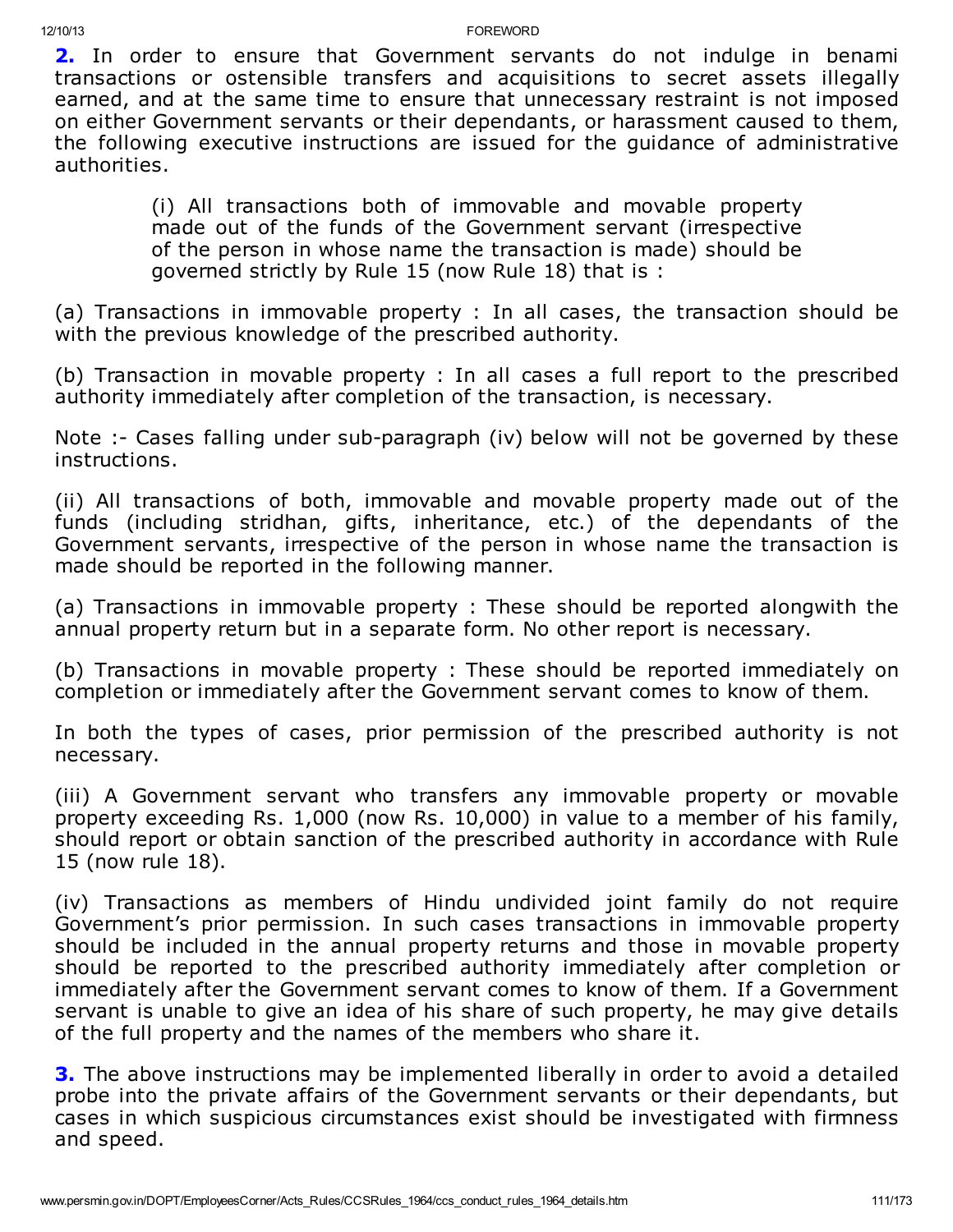4. The above instructions may be brought to the notice of all concerned.

**5.** In so far as persons serving in the Indian Audit and Accounts Department are concerned, these instructions are issued in consultation with the Comptroller and Auditor General of India

[MHA OM No. 25/18/59-Ests.(A), dated 28.08.1959]

## (10) Transactions in immovable property – Points to be ensured

In the Ministry of Home Affairs Office Memorandum No. 25/22/59-Ests.(A), dated the 7<sup>th</sup> February, 1959, (not reproduced) powers were delegated to the Administrative Ministries/Departments to deal with certain matters relating to the application of the Central Civil Services (Conduct) Rules, 1955 in respect of officers of the Service controlled by the Ministry of Home Affairs. It has now been decided that cases relating to the acquisition/disposal of immovable property by Class I (Group A) Officers of the Central Secretariat Service, which are, under the existing instructions, required to be referred to this Ministry, may also be dealt with and finally decided by the administrative Ministries/Departments concerned.

The intention underlying the provision in the CCS (Conduct) Rules, 1955, vide rule 15 (1) [now rule 18(2)] laying down that no transactions relating to immovable property shall be entered into by the officers subjected to these rules except with the previous knowledge of the prescribed authority and, in the case of transactions with a person having official dealings with the prior sanction of such prescribed authority is to ensure that –

(i) The transaction proposed to be entered into is for bonafide purposes;

(ii) the acquisition/sale of the property in question is at fair prevailing market prices and does not involve any element of profiteering or speculation;

(iii) there is no reasonable ground to hold that the transaction in question is the result of the exercise of any undue official influence by the officers (e.g. in return for any official favours conferred or likely to be conferred upon the prospective seller/buyer of the property); and

(iv) there is nothing otherwise objectionable in relation to the proposed transaction.

Ministries/Departments may therefore deal with the individual references relating to transactions in respect of immovable property entered into or proposed to be entered into by the Class I officers of the CSS serving under them, in the light of the above guiding principles. Annual Returns of immovable property owned by officers of the Selection Grade and Grade I-III of the Central Secretariat Service should, however, as at present, continue to be sent regularly to the Ministry of Home Affairs, (Office of the Establishment Officer) for purpose of record.

[MHA OM No. 12/6/60-CS (A), dated 10.03.1960]

# (11) Requirement of seeking prior permission

See Government of India decision No. (1) under rule 16, according to which it has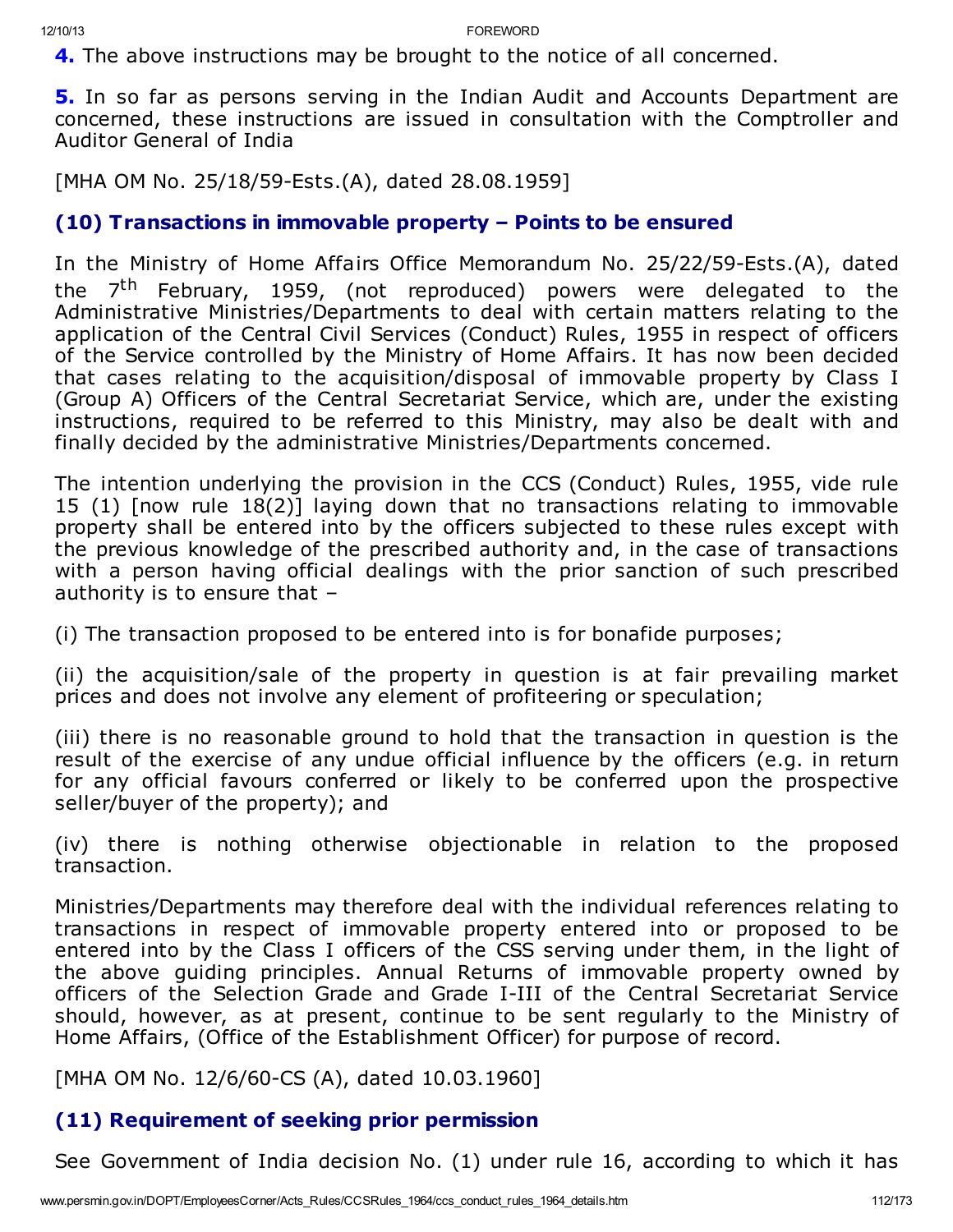been impressed on Government servant to obtain prior permission, where required and on authorities to severely discourage ex post facto sanctions.

{MHA OM No. 25/25/61-Ests. (A) dated 26.06.1961]

#### (12) Reference this Ministry's OM No. 25/21/57-Ests.(A) dated the  $11<sup>th</sup>$  June, 1957 (Decision No. 3 above), on the above subject, the attached Form I may be substituted for the Form I circulated with the OM under reference.

[MHA OM No. 25/2/64-Ests.(A), dated 31.01.1964]

#### (13) Question whether a charge of corruption should be held proved in case the officer concerned is unable to account satisfactorily possession by himself or by any other person on his behalf of pecuniary resources or property disproportionate to his know sources of income.

A presumption of corruption fairly and reasonably arises against an officer who cannot account for large accretion of wealth which he could not possibly have saved from his known sources of income. This principle has received statutory recognition in section 5 (3) of the Prevention of Corruption Act, 1947, and its application in a departmental inquiry against an officer charged with corruption could not, therefore, be unjust or inequitable. In fact, this principle has recently been upheld by the Supreme Court in the case of G.R. Manker Vs. Union of India (Civil Appeal No. 160 of 1963)

2. Ministry of Finance etc., are requested to ensure that in a departmental enquiry against an officer charged with corruption and found to be in possession of assets disproportionate to his known sources of income, the Presenting officer concerned brings the legal position, as set out in para 1 above, to the notice of the Enquiry Officer.

3. This Ministry's Office Memorandum No. 39/19/51-Ests., dated 08.10.1952 (not printed) may be treated as cancelled.

[MHA OM No. 39/19/63-Ests.(A), dated 16.12.1964]

#### (14) "Pagri" charged by Government servants in renting their houses and flats – amounts to corruption

Recommendation No. 32, contained in para 6.19 of the Report of the Committee on Prevention of Corruption reads as follows :-

> 32. To buy and sell properties at prices much greater than those recorded in the conveyance deeds has become a common method of cheating the Central Government of the income-tax and other taxes and the State Government of the stamp duty and a convenient methods of transferring black money. If, in some manner, the Central and State Governments, or some special corporations setup for the purpose, can be empowered to step in and acquire such properties at the stated value, or even at a small premium when it is considered that the properties have been deliberately undervalued, it will strike a blow against black money.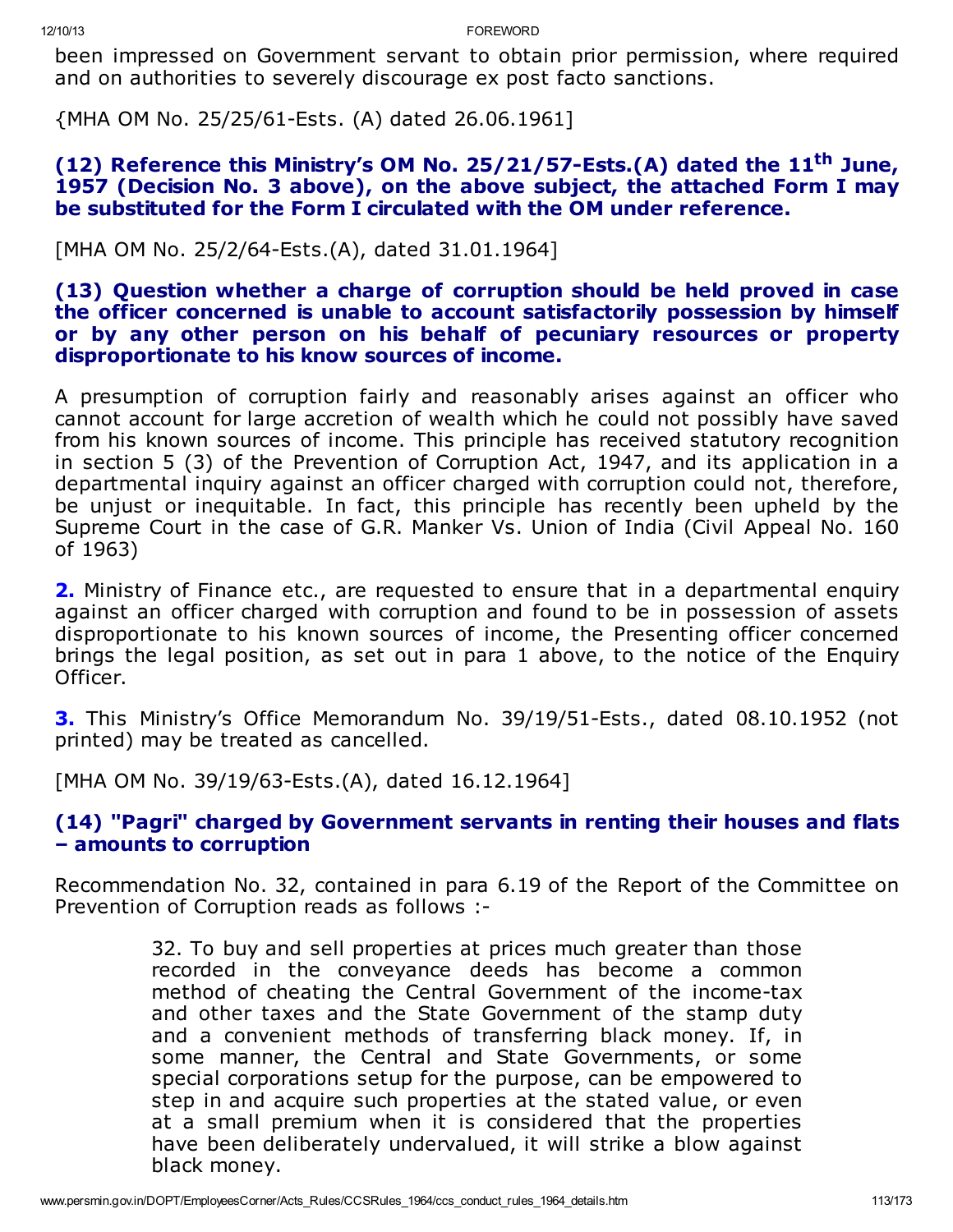The habit of charging "pagri" or "premium" for renting houses and flats in a similar sources of corruption for which some drastic steps have to be taken."

**2.** This recommendation has been considered carefully in the light of the comments received from Ministries/Departments etc., Government of India's decision on the recommendations is as follows :-

The changes made in the Income Tax Act 1964 substantially achieve the purpose underlying a part of the recommendation Government are, however, advised on legal and constitutional grounds that it would not be possible to accept the part of the recommendation regarding the setting up of special corporations for the acquisition of such properties.

As regards the part of the recommendation relating to "pagri" the State Governments have been requested to take appropriate action in the matter.

[MHA OM No. 43/49/64-AVD, dated 19.11.1965]

## (15) All purchases made at the same time, in the same place (Shop, etc.) and charged for the same bill should be treated as one transaction for the purpose of Rule 18 (3) whether or not they relate to the same item.

[MHA OM No. 25/8/57-Ests.(A), dated 25.03.1967 and OM No. 71/33/58-Ests.(A), dated 03.04.1958]

## (16) Heads of Departments declared as "prescribed Authorities" for Class I (Group A)Officers :

The Central Government hereby directs that the powers exercisable by it and the Comptroller and Auditor-General of India under sub-rules (2) & (3) of Rule 18 shall, subject to any general or special instructions issued by the Central Government in this behalf, be also exercisable, by the Heads of Department in respect of Class I (Group A) Officers serving under their control, subject to the following conditions, namely :

(a) in relation to the Heads of Department themselves, the said powers shall continue to be exercised by the Central Government or the Comptroller and Auditor-General of India, as the case may be; and

(b) all cases of sanction accorded by the said Heads of Department shall be reported to the Central Government or the Comptroller and Auditor General of India, as the case may be.

[MHA No. 25/11/68-Ests.(A), dated 05.08.1968]

# (17) Order -

In pursuance of Sub-rule (1) of rule 18 of the Central Civil Services (Conduct) Rules, 1964 read with Note III thereto, the Central Government hereby-

(a) prescribes the forms specified in the Schedule to this order, as the forms in which the return referred to in the said rule shall be submitted by –

(i) every Government servant on his first appointment after the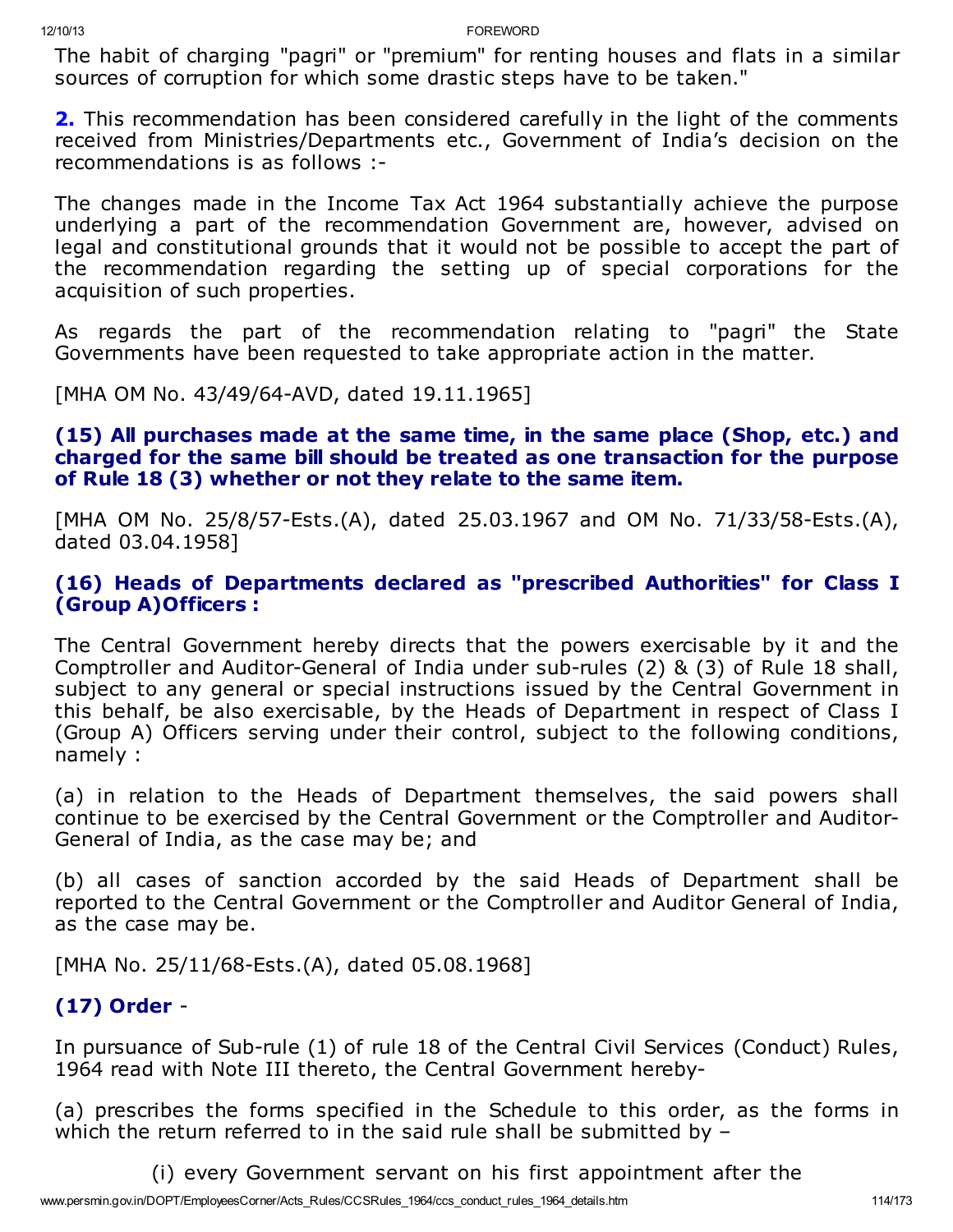date of issue of this order to any service or post, and

(ii) every Government servant who is in service on the date of issue of this order.'

(b) directs that –

(i) the first return in respect of a Government servant on his first appointment to any service or post shall be as on the date of such appointment and shall be submitted within three months from that date and every such return, after the first, shall be submitted as on, and by, the date specified in clause (c) in respect of returns after the first return, provided that if the interval between the date of submission of the first return and the date on which a subsequent return is due is less than six months, the later return need not be submitted.

(ii) the first return in respect of every Government servant who is in service on the date of issue of this order, shall be as on the 31<sup>st</sup> December, 1972 and specifies the 31<sup>st</sup> day of March, 1973, as the date on or before which such return shall be submitted.

(c) further directs that every Government servant shall submit such returns, after the first at an interval of five years, on or before the 31<sup>st</sup> day of March of the year immediately following the year to which the return relates and every such return shall be as on the 31<sup>st</sup> day of December of the year immediately proceeding the said 31<sup>st</sup> day of March; and

(d) also directs that every such return shall be handled as secret document and the provisions of rule 11 of the Central Civil Services (Conduct) Rules, 1965, as far as may be, apply thereto.

# THE SCHEDULE

# [See Rule 18 (1)]

Return of Assets and Liabilities on First Appointment on the 31<sup>st</sup> December, 19

1. Name of the Government servant in full……………………………….

(in block letters)

2. Service to which he belongs……………………………………………..

3. Total length of service upto date………………………………………

(i) in non-gazetted rank.

- (ii) in gazetted rank.
- 4. Present post held and place of posting…………………………….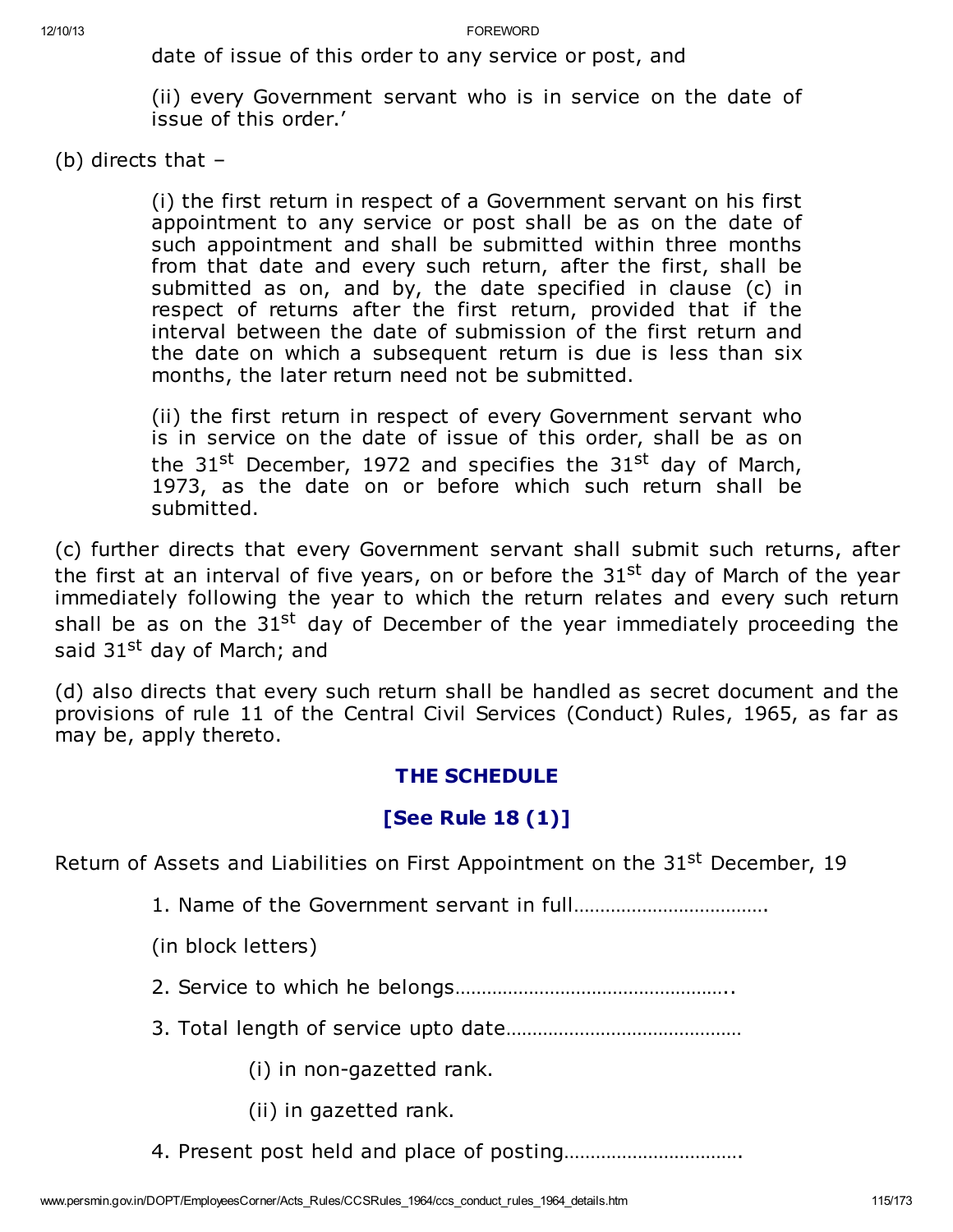5. Total annual income from all sources during the Calendar year immediately proceeding the 1<sup>st</sup> day of January 19.

6. Declaration

I hereby declare that the return enclosed namely, Forms I to V are complete, true and correct as on…………….to the best of my knowledge and belief, in respect of information due to be furnished by me under the provisions of sub-rule (1) of rule 18 of the Central Services (Conduct) Rules, 1964.

Date…………………. Signature…………………………

Note 1. This return shall contain particulars of all assets and liabilities of the Government servant either in his own name or in the name of any other person.

Note 2. If a Government servant is a member of Hindu Undivided Family with coparcenary rights in the properties of the family either as a 'Karta' or as a member, he should indicate in the return in Form No. I the value of his share in such property and where it is not possible to indicate the exact value of such share, its approximate value. Suitable explanatory notes may be added wherever necessary.

## FORM NO. 1

## Statement of immovable property on first appointment as on the 31<sup>st</sup> December, 19

| SI.<br>No.                | Description<br>of property | location<br>Precise<br>(Name<br>District,<br>of<br>Division, Taluk and<br>Village in which the<br>property is situated<br>and also its distinctive<br>number, etc.)                                                                                                                       | land<br>buildings) | Area of land<br>(in case of<br>and                   | of | Nature<br>of  <br>land in case<br>landed<br>property                  | Extent of<br>interest                       | whose<br>any<br>servant | If not in own<br>name, state in<br>name<br>held and his/her<br>relationship,<br>if<br>the<br>to<br>Government |
|---------------------------|----------------------------|-------------------------------------------------------------------------------------------------------------------------------------------------------------------------------------------------------------------------------------------------------------------------------------------|--------------------|------------------------------------------------------|----|-----------------------------------------------------------------------|---------------------------------------------|-------------------------|---------------------------------------------------------------------------------------------------------------|
| $\mathbf{1}$              | $\overline{2}$             | 3                                                                                                                                                                                                                                                                                         |                    | $\overline{4}$                                       |    | 5                                                                     | 6                                           |                         | 7                                                                                                             |
|                           |                            |                                                                                                                                                                                                                                                                                           |                    |                                                      |    |                                                                       |                                             |                         |                                                                                                               |
| of<br>Date<br>acquisition |                            | How acquired (whether by purchase,<br>mortgage, lease inheritance, gift or<br>otherwise) and name with details of<br>person/persons from whom acquired<br>(address and connection of the<br>Government servant, if any, with the<br>person/persons concerned) Please<br>see Note 1 below) |                    | Value of<br>the<br>property<br>(see<br>Note<br>below | 2  | Particulars<br>of sanction<br>0f<br>prescribed<br>authority if<br>any | Total annual<br>income from<br>the property |                         | Remarks                                                                                                       |

## (e.g. Lands, House, Shops, Other Buildings, etc.)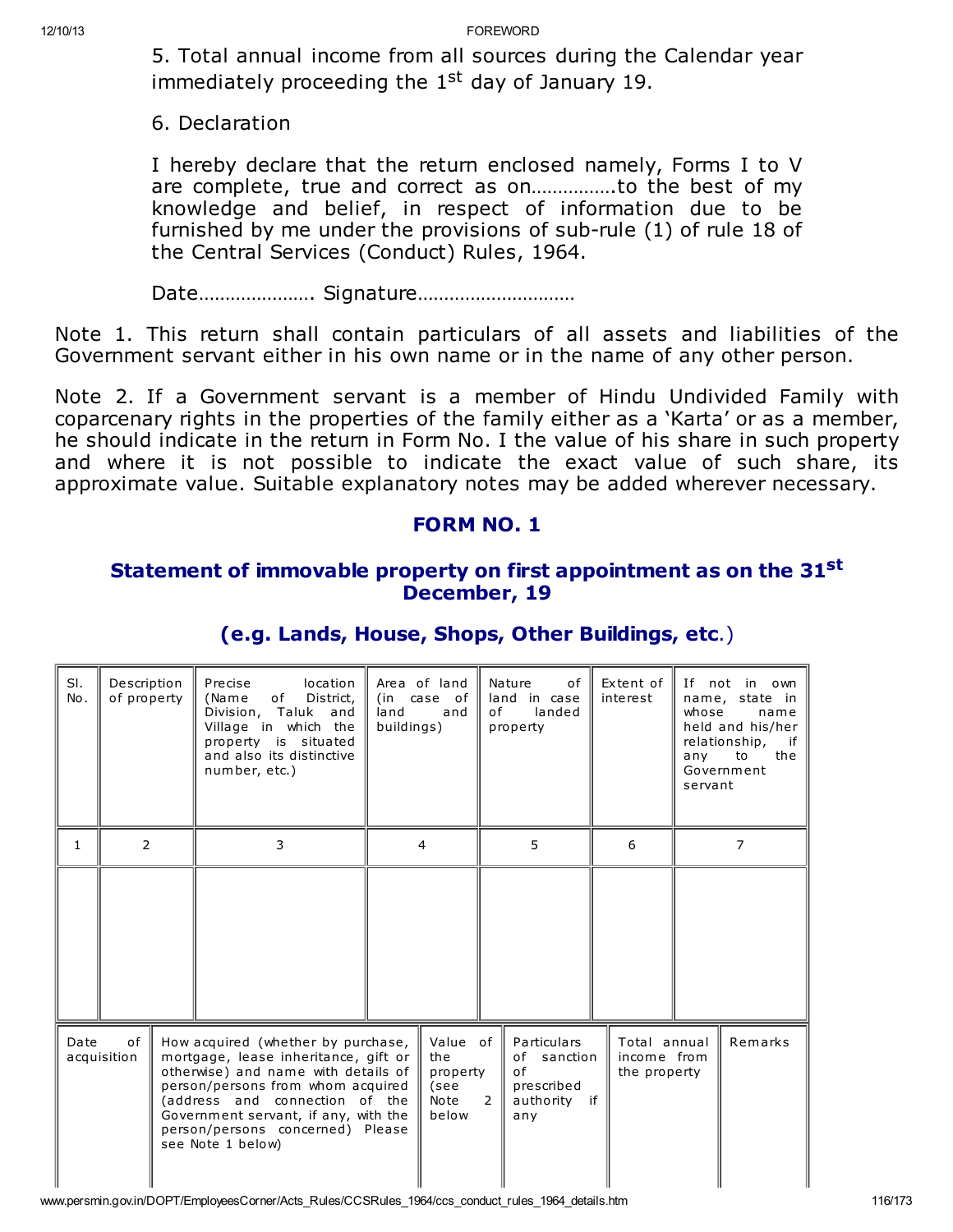| 12/10/13 |    | FOREWORD |    |    |
|----------|----|----------|----|----|
|          |    |          |    |    |
|          | 10 | 11       | 12 | 13 |
|          |    |          |    |    |
|          |    |          |    |    |
|          |    |          |    |    |
|          |    |          |    |    |

Date…………………….. Signature………………….,.

Note (1) For purpose of Column 9, the term "lease" would mean a lease of immovable property from year to year or for any term exceeding one year or reserving a yearly rent. Where, however, the lease of immovable property is obtained from a person having official dealings with the Government servant, such a lease should be shown in this Column irrespective of the term of the lease, whether it is short term or long term, and the periodicity of the payment of rent.

Note (2) In Column 10 should be shown -

(a) where the property has been acquired by purchase, mortgage or lease, the price or premium paid for such acquisition;

(b) where it has been acquired by lease, the total annual rent thereof also; and

(c) where the acquisition is by inheritance, gift or exchange, the approximate value of the property so acquired.

## FORM NO. II

## Statement of liquid assets on first appointment as on the 31<sup>st</sup> December, 19

(1) Cash and Bank balance exceeding 3 months' emoluments.

(2) Deposits, loans, advances and investments (such as shares, securities, debentures, etc.)

| SI.<br>No. | Description | &<br>Name<br>Address of<br>Company,<br>Bank etc. | Amount         | If not in own name,<br>name and address of<br>in<br>whose<br>person<br>held<br>and<br>name<br>his/her relationship<br>with the Government<br>servant | Annual<br>income<br>derived | Remarks |
|------------|-------------|--------------------------------------------------|----------------|------------------------------------------------------------------------------------------------------------------------------------------------------|-----------------------------|---------|
|            | 2           | 3                                                | $\overline{4}$ | 5                                                                                                                                                    | 6                           | 7       |
|            |             |                                                  |                |                                                                                                                                                      |                             |         |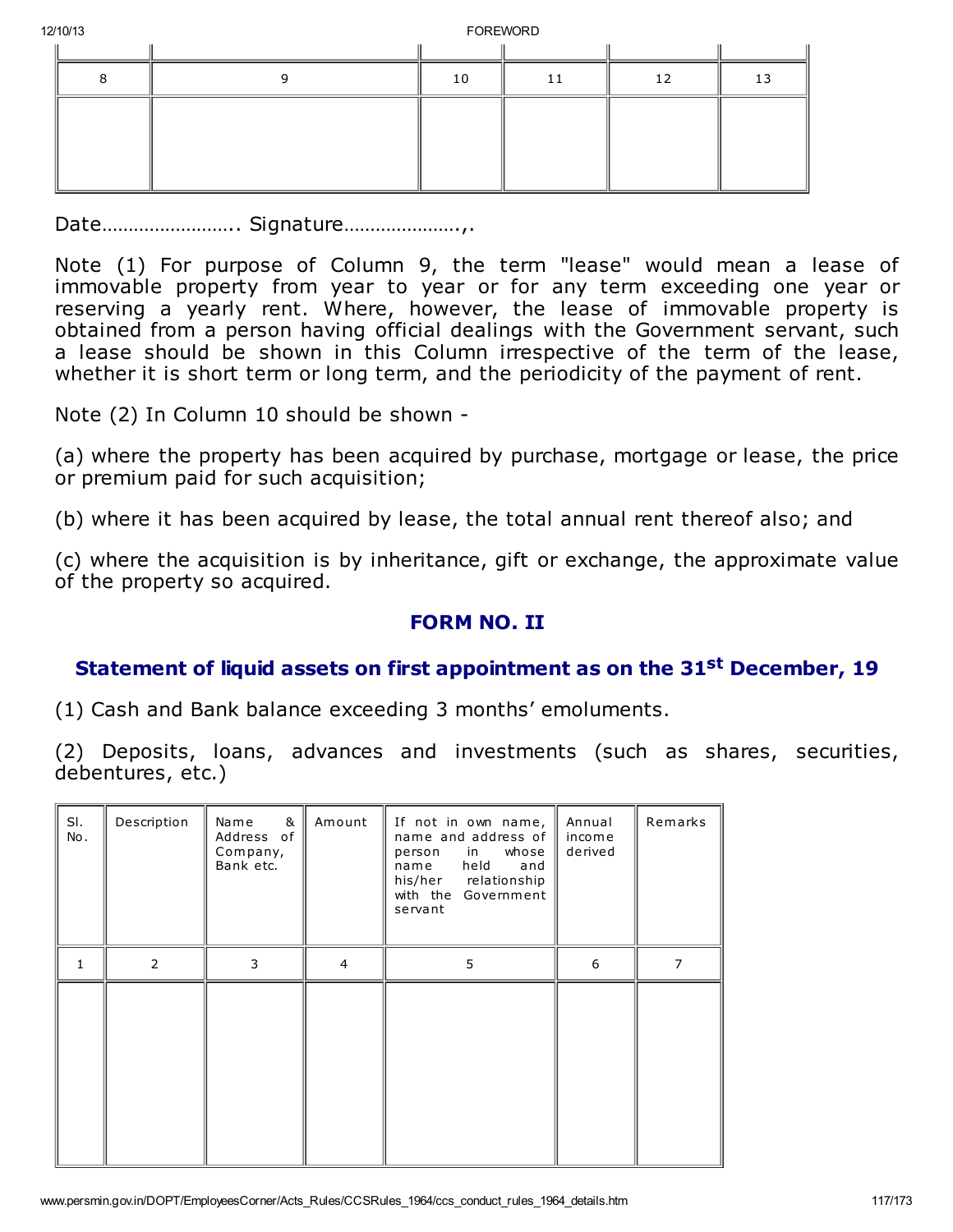Note 1. In column 7, particulars regarding sanctions obtained or report made in respect of the various transactions may be given.

Note 2. The term "emoluments" means the pay and allowances received by the Government servant.

## FORM NO. III

#### Statement of movable property on first appointment as on the 31<sup>st</sup> December, 19

| SI.<br>No. | Description<br>of items | the time of $\parallel$<br>acquisition and/or $\parallel$<br>the total<br>payments made<br>upto the date of<br>return, as the<br>case may be, in<br>case of articles<br>purchased on hire<br>purchase<br><b>or</b><br>instalment basis | Price or value at $\parallel$ If not in own<br>name, name and<br>address of the<br>person in whose<br>name and his/her<br>relationship with<br>the Government<br>servant | How<br>acquired<br>with<br>approximate<br>date of<br>acquisition | Remarks |
|------------|-------------------------|----------------------------------------------------------------------------------------------------------------------------------------------------------------------------------------------------------------------------------------|--------------------------------------------------------------------------------------------------------------------------------------------------------------------------|------------------------------------------------------------------|---------|
|            |                         |                                                                                                                                                                                                                                        |                                                                                                                                                                          |                                                                  |         |
|            |                         |                                                                                                                                                                                                                                        |                                                                                                                                                                          |                                                                  |         |

Date………………… Signature…………………….

Note 1. In this Form information may be given regarding items like (a) jewellery owned by him (total value); (b) silver and other precious metals and precious stones owned by him not forming part of jewellery (total value), (c) (i) Motor Cars (ii) Scooters/Motor Cycles; (iii) refrigerators/air-conditioners, (iv) radios/radiograms/television sets and any other articles, the value of which individually exceeds Rs. 1,000 (d) value of items of movable property individually worth less than Rs. 1,000 other than articles of daily use such as cloths, utensils, books, crockery, etc., added together as lumpsum.

Note 2 : In column 5, may be indicated whether the property was acquired by purchase, inheritance, gift or otherwise.

Note 3 : In column 6, particulars regarding sanction obtained or report made in respect of various transactions may be given.

## FORM NO. IV

## Statement of Provident Fund and Life Insurance Policy on First Appointment as on the 31<sup>st</sup> December, 19

| S.<br>No. | Policy<br>No.<br>and<br>date<br>οf<br>policy | Name of<br>Insurance<br>Company | Sum<br>insured<br>date of<br>maturity | Amount<br>0 f<br>annual<br>premium | оf<br>Type<br>Provident<br>Funds<br>/GPF<br>CPF.<br>(Insurance<br>Policies)<br>account<br>No. | Closing<br>balance<br>last<br>as<br>reported<br>the<br>b٧<br>Audit/<br>Accounts<br>Officer<br>alongwith<br>date<br>0f<br>such<br>balance | Contribution<br>made<br>subsequently | Total | Remarks (if<br>there<br>İS<br>dispute<br>regarding<br>closing<br>balance the<br>figures<br>according to<br>the<br>Government<br>servant<br>should also |
|-----------|----------------------------------------------|---------------------------------|---------------------------------------|------------------------------------|-----------------------------------------------------------------------------------------------|------------------------------------------------------------------------------------------------------------------------------------------|--------------------------------------|-------|--------------------------------------------------------------------------------------------------------------------------------------------------------|
|-----------|----------------------------------------------|---------------------------------|---------------------------------------|------------------------------------|-----------------------------------------------------------------------------------------------|------------------------------------------------------------------------------------------------------------------------------------------|--------------------------------------|-------|--------------------------------------------------------------------------------------------------------------------------------------------------------|

www.persmin.gov.in/DOPT/EmployeesCorner/Acts\_Rules/CCSRules\_1964/ccs\_conduct\_rules\_1964\_details.htm 118/173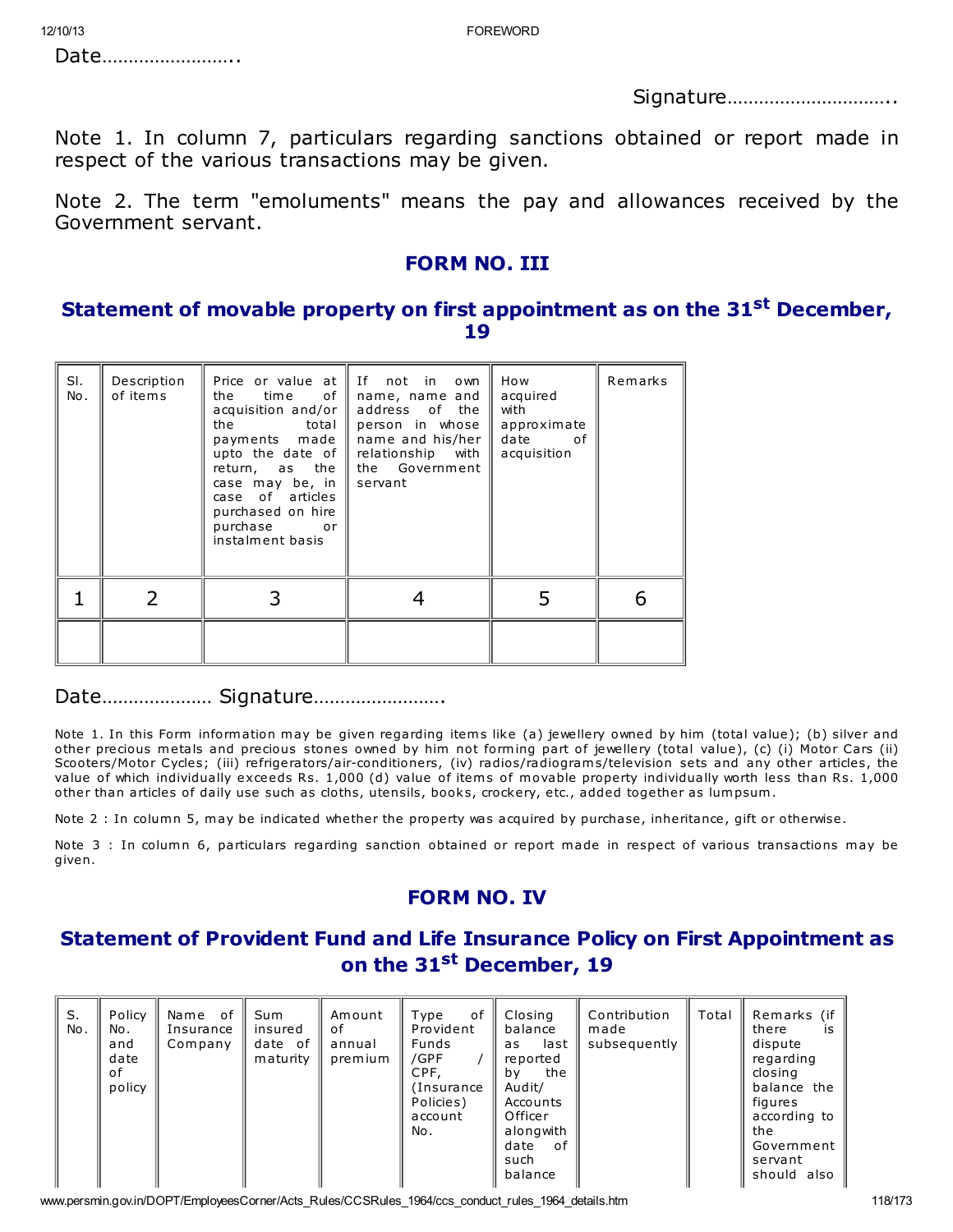| 12/10/13 |                |   |   |   | FOREWORD |   |   |                                          |
|----------|----------------|---|---|---|----------|---|---|------------------------------------------|
|          |                |   |   |   |          |   |   | be<br>mentioned<br>this<br>in<br>column) |
|          | $\overline{2}$ | 3 | 5 | 6 |          | 8 | 9 | 10                                       |
|          |                |   |   |   |          |   |   |                                          |
|          |                |   |   |   |          |   |   |                                          |
|          |                |   |   |   |          |   |   |                                          |
|          |                |   |   |   |          |   |   |                                          |

Date…………………. Signature ………………

## FORM NO. V

## Statement of Debts and Other Liabilities on First Appointment as on 31<sup>st</sup> December, 19

| SI.<br>No. | Amount | Name and<br>address of<br>Creditor | Date of<br>incurring<br>Liability | Details of<br>Transaction | Remarks |
|------------|--------|------------------------------------|-----------------------------------|---------------------------|---------|
|            |        |                                    |                                   |                           |         |
|            |        |                                    |                                   |                           |         |

Date …………………….. Signature……………………….

Note 1. Individual items of loans not exceeding three months emoluments or Rs. 1,000 whichever is less, need not be included.

Note 2. In column 6, information regarding permission, if any, obtained from or report made to the competent authority may also be given.

Note 3. The term "emoluments" means pay and allowances received by the Government servant.

Note 4. The statement should also include various loans and advances available to Government servants like advance for purchase of conveyance, house building advance, etc. (other than advances of pay and travelling allowance), advance from the GP Fund and loans on Life Insurance Policies and fixed deposits.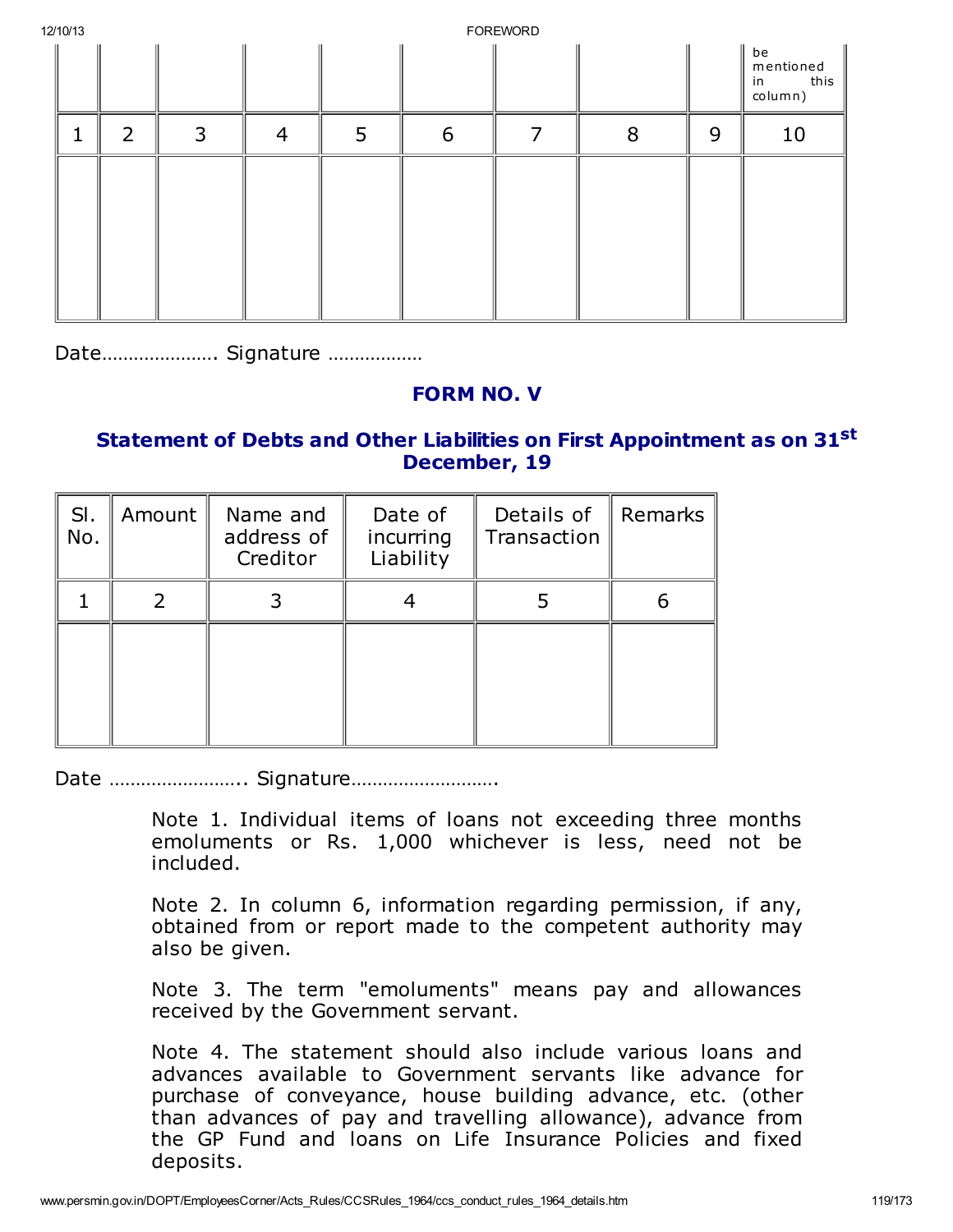[Cab. Sectt. DP&AR O.M. No. 25/7/65-Ests. (A) dated  $6<sup>th</sup>$  January, 1973]

## (18) Central Civil Services (Conduct) Rules, 1964 – Rule 18 – Return of Assets and Liabilities – forms and periodicity.

Under Rule 18 (1) of the Central Civil Services (Conduct) Rules, 1964, read with Note III thereto, every Government servant shall on his first appointment to any service or post and thereafter at such intervals as may be specified by the Government, submit a return of his assets and liabilities in such form as may be prescribed by the Government giving the full particulars as indicated in that rule. The forms in which the said return should be furnished, and its periodicity have been notified in the Order No. 25/7/65-Estt. (A) dated 6<sup>th</sup> January, 1973, a copy of which has been endorsed to the various Ministries/Departments separately.

**2.** The return of assets and liabilities in the prescribed forms is required to be submitted by only Class I Class II and Class III (Group A, Group B and Group C) officers, excepting those to whom the provisions of sub-rules (1), (2) and (3) of rule 18 of the Central Civil Services (Conduct) Rules, 1964, do not apply by virtue of the second proviso to sub-rule (3) of rule 18. Government servants in Class IV (Group D) services and posts are not required to submit these returns by virtue of Note I below rule 18 (1).

**3.** As regards Government servants in Class III (Group C) services/posts, the Head of the Department may recommend to Ministry/Department concerned for the exclusion of any specified categories of such employees from the requirement of furnishing the return, in pursuance of sub-rule (5) of Rule 18, if the nature of work of such employees justifies the exemption. The Ministry/Department to whom the recommendation is made would take a decision thereon with the concurrence of he Cabinet Secretariat, Department of Personnel; in regard to such employees working in a Ministry/Department itself, a decision thereon could similarly be taken by it in consultation with the Department of Personnel.

**4.** The first return on the prescribed form will be as on  $31<sup>st</sup>$  December, 1972, in respect of Government servants who are already in service and should be submitted by them by the 31<sup>st</sup> March, 1973, even if they have already submitted the return of immovable property for the year 1972 under the earlier orders. The subsequent returns will be as on 31<sup>st</sup> December, 1977, 31<sup>st</sup> December, 1982 and so on and will be submitted by the 31<sup>st</sup> March of the succeeding year. As regards persons appointed to services/posts after the date of issue of the Order, they will submit their first return as on the date of appointment within three months of their appointment. The second and subsequent returns will be submitted by them as on the crucial date for those who are already in service subject, however, to the proviso to sub-clause (i) of clause (b) of the Orders referred to in para 1 above.

**5.** The return will be submitted by the Government servants to the prescribed authority through the Administration Wing of the Ministry/Department Office in which the Government servant is for the time being serving. On receipt of the return, it would be scrutinized with reference to sanctions/report etc., already on record and thereafter forwarded with such remarks as may be necessary in the light of the scrutiny through the Vigilance Officers of the Ministry/Department/Office to the prescribed authority. The prescribed authority on receipt of the return and the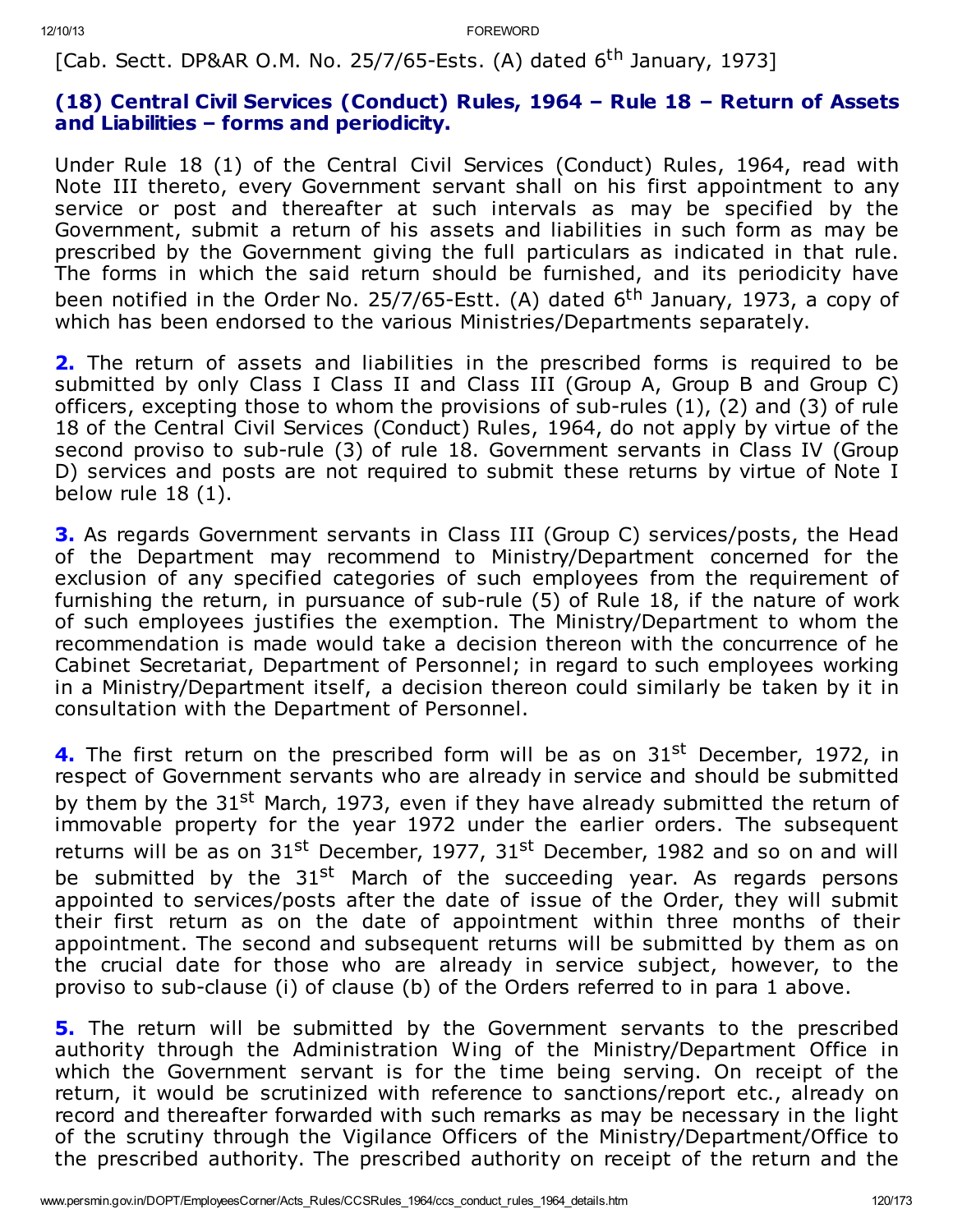remarks thereon will make such further scrutiny and also take such further action as may be necessary and will retain the returns in its custody.

**6.** It will be the responsibility of the prescribed authority to ensure that the returns in respect of all the officers are received by the due date and are properly scrutinized and kept on record. As regards officers on deputation, the prescribed authority in the parent department will be responsible for obtaining, scrutinizing and keeping the returns on record.

[Cabinet Sectt., Department of Personnel OM No. 25/7/65-Ests.(A), dated 8<sup>th</sup> January, 1973]

## (19) Action be held in abeyance

Pending a further review of the question of submission of the return of Assets and Liabilities by Government servants as prescribed in this Department's order No. 25/7/65-Ests.(A), dated the  $6<sup>th</sup>$  January, 1973 (at 17) the Central Government in exercise of the powers conferred by sub-rule (1) of rule 18 of the Central Civil Services (Conduct) Rules, 1964 and all other powers enabling it in this behalf, directs that action in pursuance of the aforesaid order be held in abeyance until further orders.

[Cabinet Sectt., DP&AR OM No. 25/7/65-Ests.(A), dated  $4<sup>th</sup>$  July, 1973]

### (20) Central Civil Services (Conduct) Rules, 1964 – Amendments introduced therein by the Central Civil Services (Conduct) Amendment Rules, 1973 – Lease of immovable property.

The undersigned is directed to invite the attention of the Ministry of Finance, etc. to the Central Civil Services (Conduct) (Amendment) Rules, 1973 issued under the Department of Personnel Notification No. 25/57/64-Ests.(A) dated 05.01.1973 which seeks to amend rule 18 of the CCS (Conduct) Rules, 1964 in certain respects and also introduces a new Rule, namely, Rule 18A.

2. Clause (1) (d) of the Explanation below Rule 18 has been expanded to include specifically 'television sets' as well amongst the categories of movable properties mentioned in that clause and a new Explanation II has been added to the effect that for purposes of Rule 18, the term 'lease' would mean, except where it is obtained from, or granted to, a person having official dealings with the Government servant, a lease of immovable property from year to year or for any terms exceeding one year of reserving a yearly rent. Thus where the lessee or the lessor is a person having official dealings with the Government servant the general meaning of the term 'lease' as given in Section 105 of the Transfer of Property Act, 1882 would apply; it would include any agreement giving rise to the relationship of tenant or any conveyance, grant or devise of reality for designated period of conveyance of interest in real property for limited term with conditions attached, irrespective of the duration of such agreement, etc., or the mode of payment of rent or other consideration. This general meaning of the term 'lease' would also apply to the new Rule 18A which has been introduced by Rule 3 of the CCS (Conduct) (Amendment) Rules, 1973 relating to a transaction entered into by a Government servant in respect of immovable property situated outside India as also to any transaction with a foreigner, foreign Government, foreign organisation or concern in respect of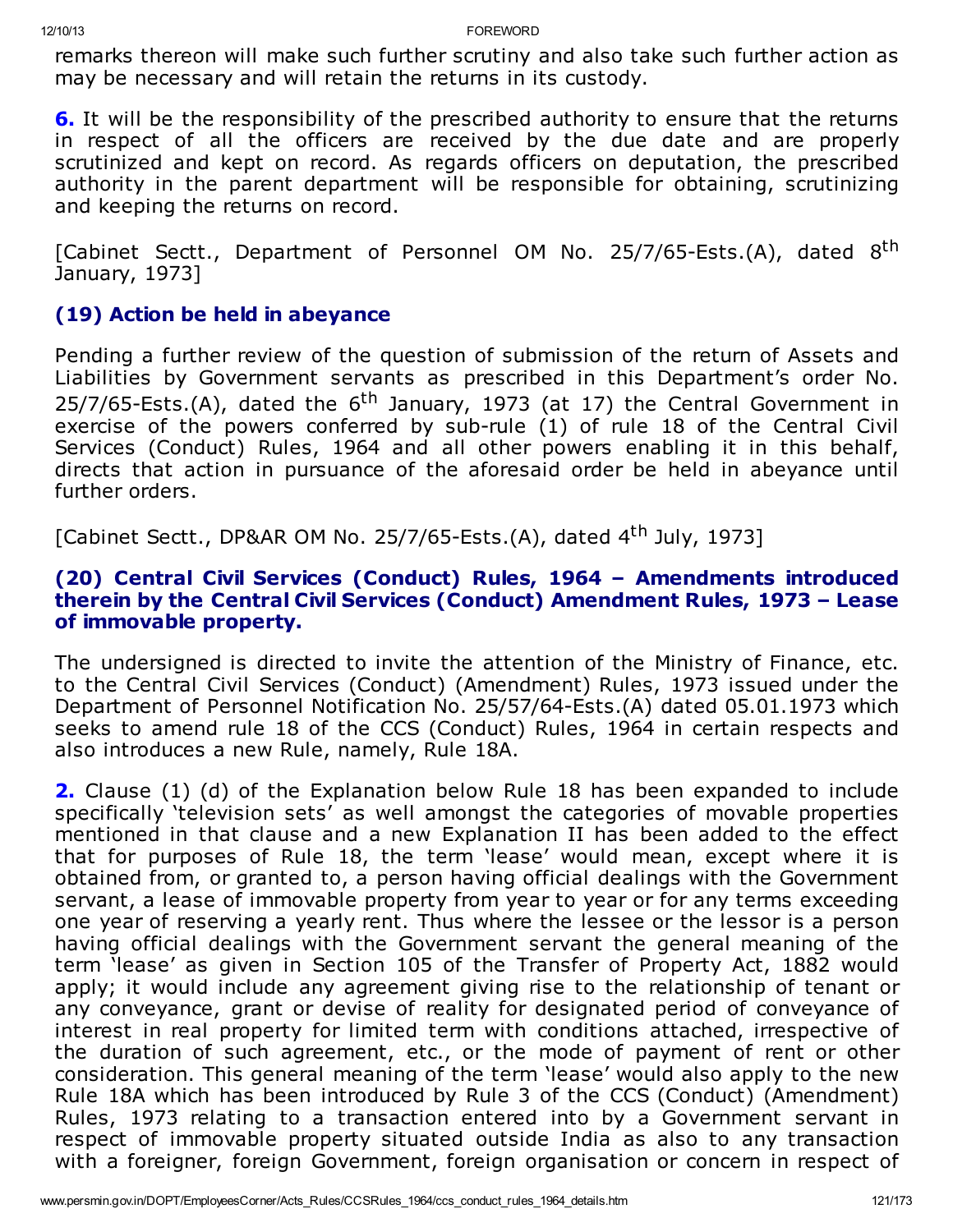any immovable property.

[Cabinet Secretariat, DP & AR OM No. 25/57/64-Ests.(A), dated 5<sup>th</sup> February, 1973]

## Transfer of Property Act, 1882

## Chapter V

## Of Lease of Immovable Property

Lease defined

105. A lease of immovable property is a transfer of a right to enjoy such property, made for certain time, express or implied, or in perpetuity in consideration of a price paid or promised, or of money, a share of crops, service or any other thing of value, to be rendered periodically or on specified occasions to the transferor by the transferee who accepts the transfer on such terms.

Lessor, Lessee, premium and rent defined

The transferor is called the lessor, the transferee is called the lessee, the price is called the premium, and the money, share service or other thing to be so rendered is called the rent.

## (21) Form of property return to be obtained from officers governed by the CCS (Conduct) Rules, 1964 – for the year ending 1973.

In continuation of this Department's OM No. 25/7/65-Ests (A) dated 04.07.1973, (decision No.8) the Ministry of Home Affairs, etc., are requested to obtain the return of immovable property as on 01.01.1974 from I and Class II (Group A and Group B) Government servants in the proforma which was in vogue prior to the issue of this Department's order No. 25/7/65-Ests.(A), dated 06.01.1973 (at 17) since the review contemplated in the aforesaid OM has not yet been completed.

[CS DP&AR OM No. 25/27/73-Estt. (A), dated 07.01.1974]

## (22) Form for report/permission -

It has been decided that the existing forms of report/application to prescribed authority for building of or addition to a house should also include a column to indicate the "source of finance" with full details thereof. Accordingly, in supersession of the existing forms in this regard, the Forms enclosed may be used.

[CS DP&AR OM No. 11013/5/75-Ests.(A), dated 20.06.1975 – 13.08.1975]

## FORM I

Form of report/application (for permission) to the prescribed authority for the building of, or addition to, a house

Sir,

This is to report to you that I propose to build a house/to make an addition to my house.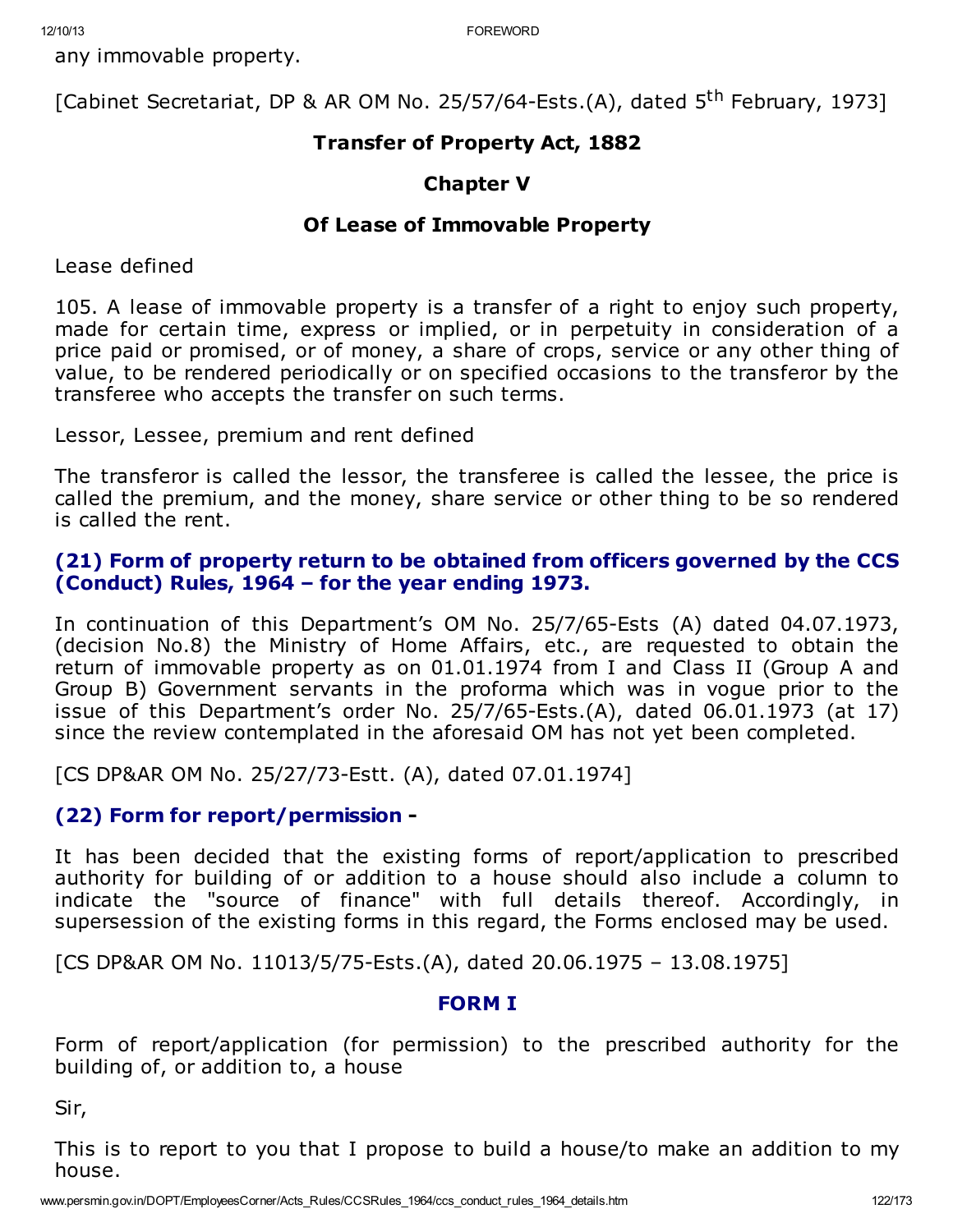This is to request that permission may be granted to me for the building of a house/the addition to the house.

The estimated cost of the land and material for the construction/extension are given below :-

## Land

(1) Location (Survey number, village, district, State),

(2) Area

(3) Cost

## Building Materials Etc.

- (1) Bricks (Rate/quantity/cost)
- (2) Cement (Rate/quantity/cost)
- (3) Iron and Steel (Rate/quantity/cost)
- (4) Timber (Rate/quantity/cost)
- (5) Sanitary Fittings (Cost)
- (6) Electrical Fittings (Cost)
- (7) Any other special fittings (Cost).
- (8) Labour Charges
- (9) Other charges, if any.

## Total Cost of Land and Building

\*2 The construction will be supervised by myself/The ……. Will be done by…………………@

I do not have any official dealings with the contractor nor did I have any official dealings with him in the past.

I have/had official dealings with the contractor and the nature of my dealings with him is/was as under :

3. The cost of proposed contraction will be met as under :-

Amount

- (i) Own savings
- (ii) Loans/Advances with
- Full details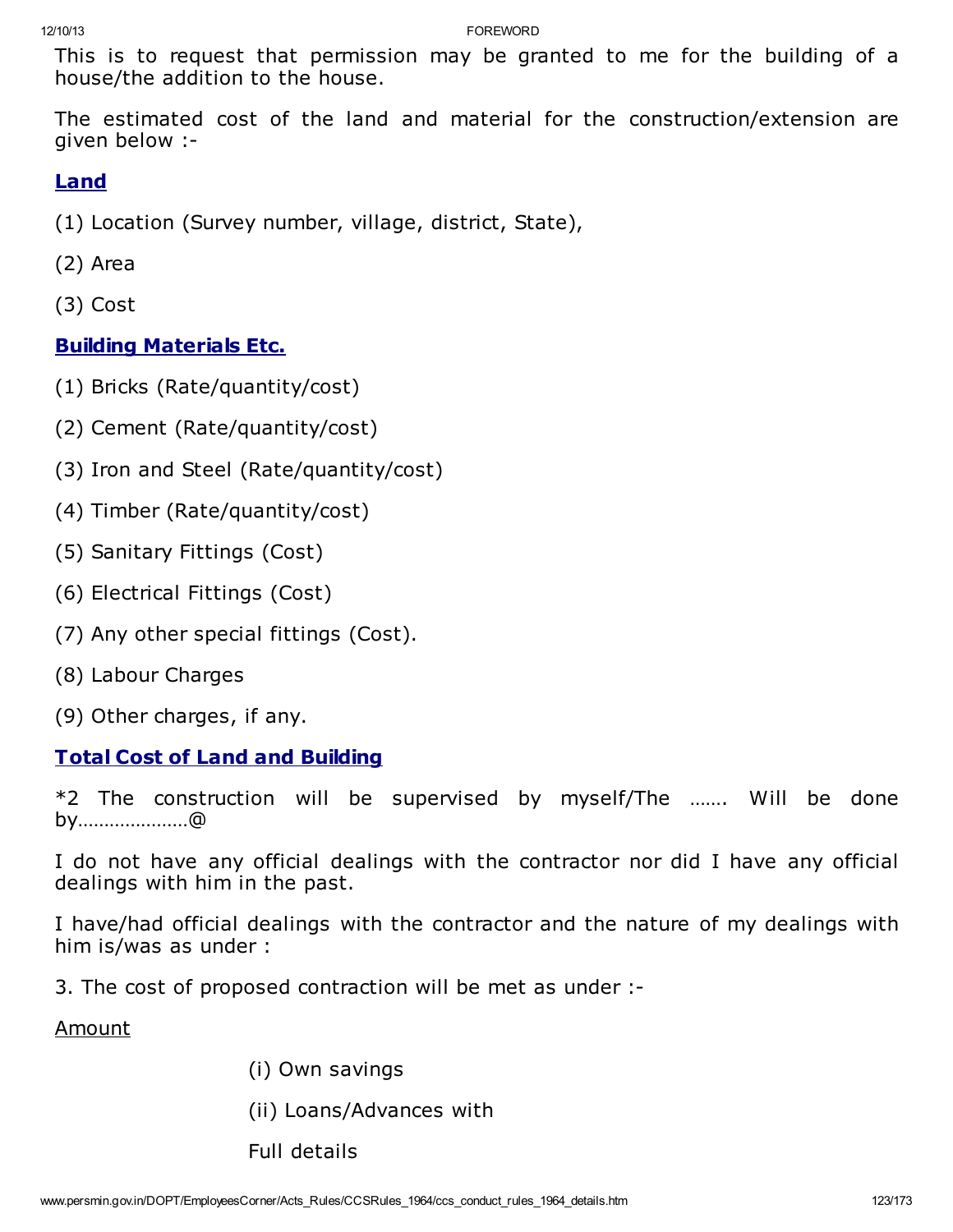(ii) Other sources with details.

Yours faithfully,

## FORM II

(Form of report to the prescribed authority after completion of the buildings/extension of a house)

Sir,

In my letter No……………….dated…………………I had reported that I

Permission was granted to me in Order No…………………… dated…………………..

proposed to build a house

for the building of a house. The house has since been completed and I enclose a Valuation Report, duly certified to by (A firm of Civil Engineers or a Civil engineer of repute)

2. The cost of construction indicated in the enclosed valuation report was financed as under :-

Amount

(i) Own Savings

(ii) Loans/Advances with

details

Yours faithfully,

(Signature)

Date :

(Note :- Variations, if any, between the figures given above and the figures given in Form I may be explained suitably)

# VALUATION REPORT

I/We hereby certify that I/We have valued House(Here enter details of the house) …………………..…………………………………………………….constructed by Shri/ Shrimati……………………………………………and I/We give below the value at which we estimate the cost of the house under the following heading :-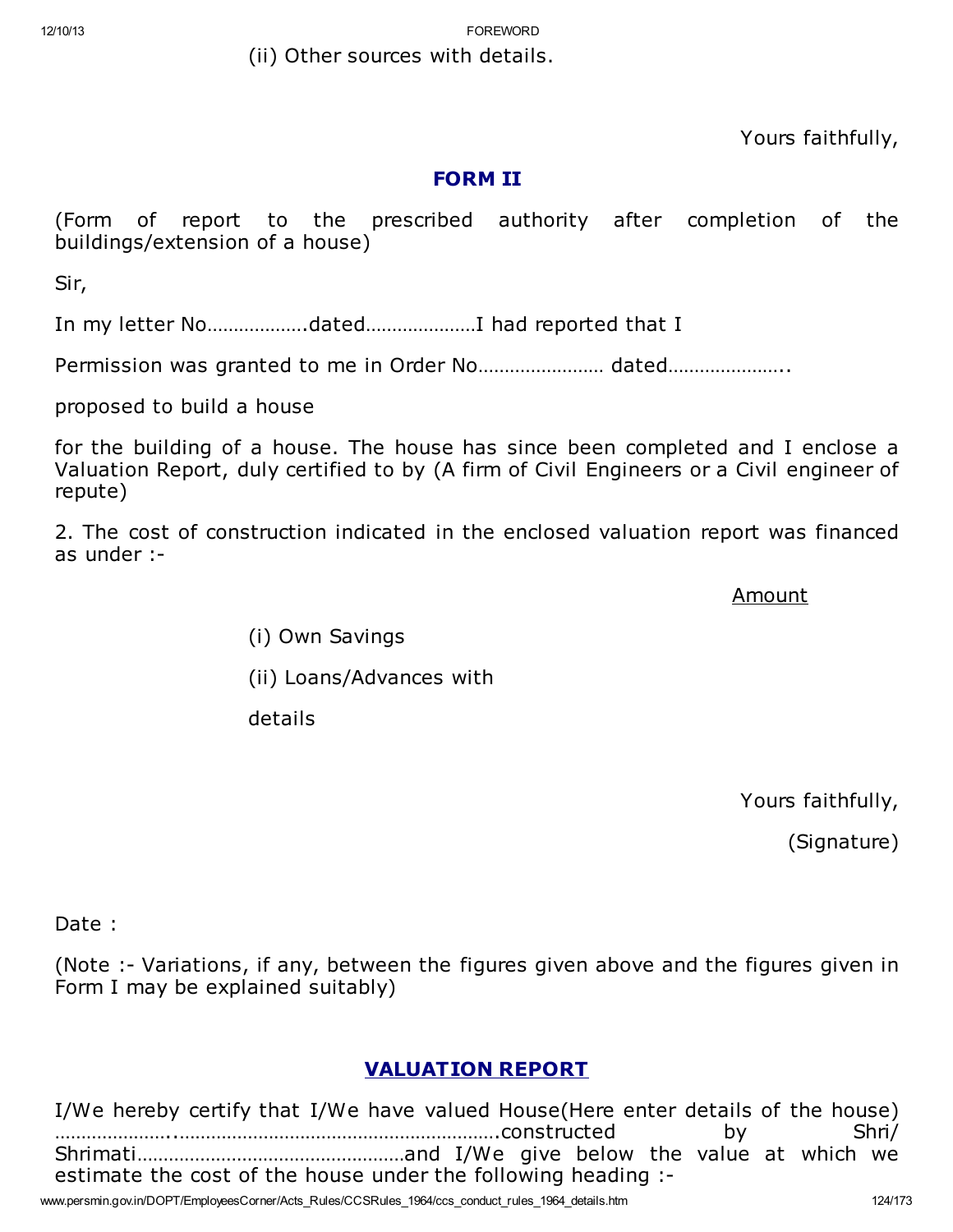Headings Cost

Rs. Ps.

- (1) Bricks
- (2) Cement
- (3) Iron and Steel
- (4) Timber
- (5) Sanitary Fittings
- (6) Electrical Fittings
- (7) Any other special fittings
- (8) Labour Charges
- (9) Other charges, if any.

…………………………………………

Total cost of the building

(Signature of the Valuation authority)

Date :

## (23) Appropriate authorities not to sanction acceptance of substantial amount as advance rent if it is in violation of the concerned State's Act.

A survey conducted has revealed that there is a fairly wide-spread practice among Government servants to accept substantial amount as "advance rent" from the prospective tenants even in cases not covered by regular agreement entered into under the provisions of the Delhi Rent Control Act or other State Rent Control Acts. In this connection, attention is invited to the provisions contained in Section 5(2) (b) and Section 5 (4) (b) of the Delhi Rent Control Act which are reproduced below :-

5 (2) (b) No person shall, in consideration of the grant renewal or continuance of a tenacy or sub-tenacy of any premise except with the previous permission of the Controller claim or receive the payment of any sum exceeding one month's rent of such premises as rent in advance.

5(4) (b) Nothing in this section shall apply to any payment made under an agreement by any person to a landlord for the purpose of financing the construction of the whole or part of any premises on the land belonging to, or taken on lease by, the landlord, if one of the conditions of the agreement is that the landlord is to let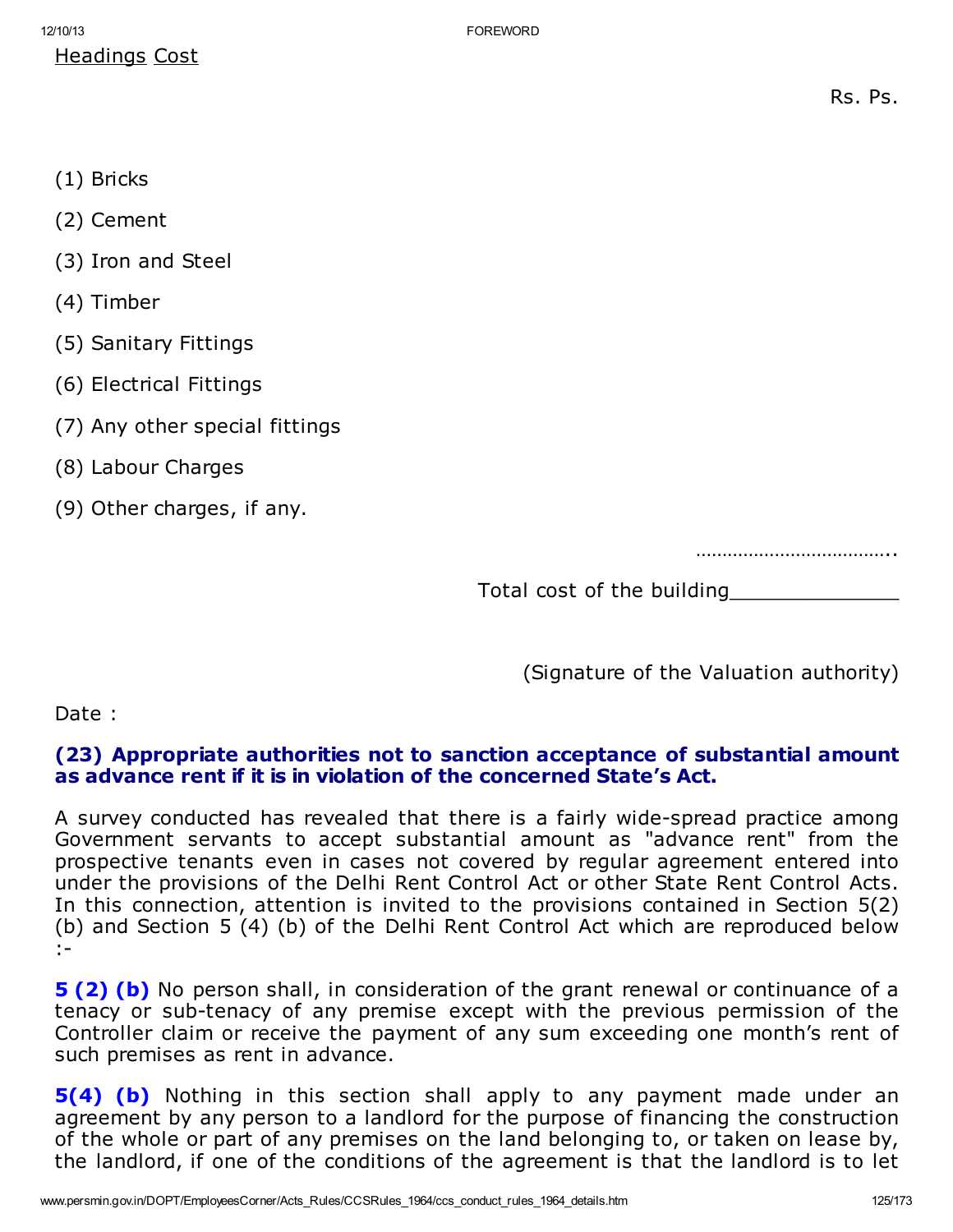to that person the whole or part of the premises when completed for the use of that person or any members of his family provided that such payment does not exceed the amount of agreed rent for a period of five years of the whole or part of the premises to be let to such person.

2. When a Government servant lets out the premises to a tenant, it obviously constitutes a transaction in immovable property under Rule 18 (2) of the CCS (Conduct) Rules, 1964 which inter-alia provides that no Government servant shall, except with the previous knowledge of the prescribed authority, acquire or dispose of any immovable property by lease, mortgage, purchase, sale etc. Such a Government servant is required to obtain the previous sanction of the prescribed authority of the transaction is :-

(a) With a person having official dealings with the Government servant; or

(b) otherwise than through a regular or reputed dealer.

**3.** The appropriate authorities should refrain from sanctioning acceptance of substantial amounts as advance rent, if this is proposed to be done in violation of the provisions of the Delhi Rent Control Act. For this purpose if necessary, the concerned authorities should ask for production of the lease agreement and examine it with a view to seeing that the conditions stipulated in Section 5 (4) (b) of the aforesaid Act or similar provisions in the State Rent Control Acts are satisfied.

4. The Ministry of Finance, etc. are, therefore, requested to bring to the notice of all persons working under them the contents of the Delhi Control Act and Rule 18 (2) of the CCS (Conduct) Rules, 1964 so that these provisions and similar other provisions in other States Acts, wherever they are applicable are strictly observed by Government servants.

[C.S. Deptt. of Personnel), OM No. 11013/18/75-Estt. (A), dated 21.02.1976]

## (24) Chit Funds/Life Insurance Policies/Fixed Deposits in Banks by Government servants-Clarification regarding –

Clarification have been sought by Ministries/Departments from time to time on the following points :-

> (i) Whether a Government servant requires permission of the Government for joining Chit Funds;

> (ii) Whether a Government servant should report to or seek prior permission from the prescribed Authority for taking Life Insurance Policies; and

> (iii) Whether a Government servant should obtain prior permission from the Prescribed Authority for making Fixed Deposits in Banks?

The above points are clarified in the succeeding paragraphs.

**2.** The subscriptions which a Government servant gives to a chit fund would be a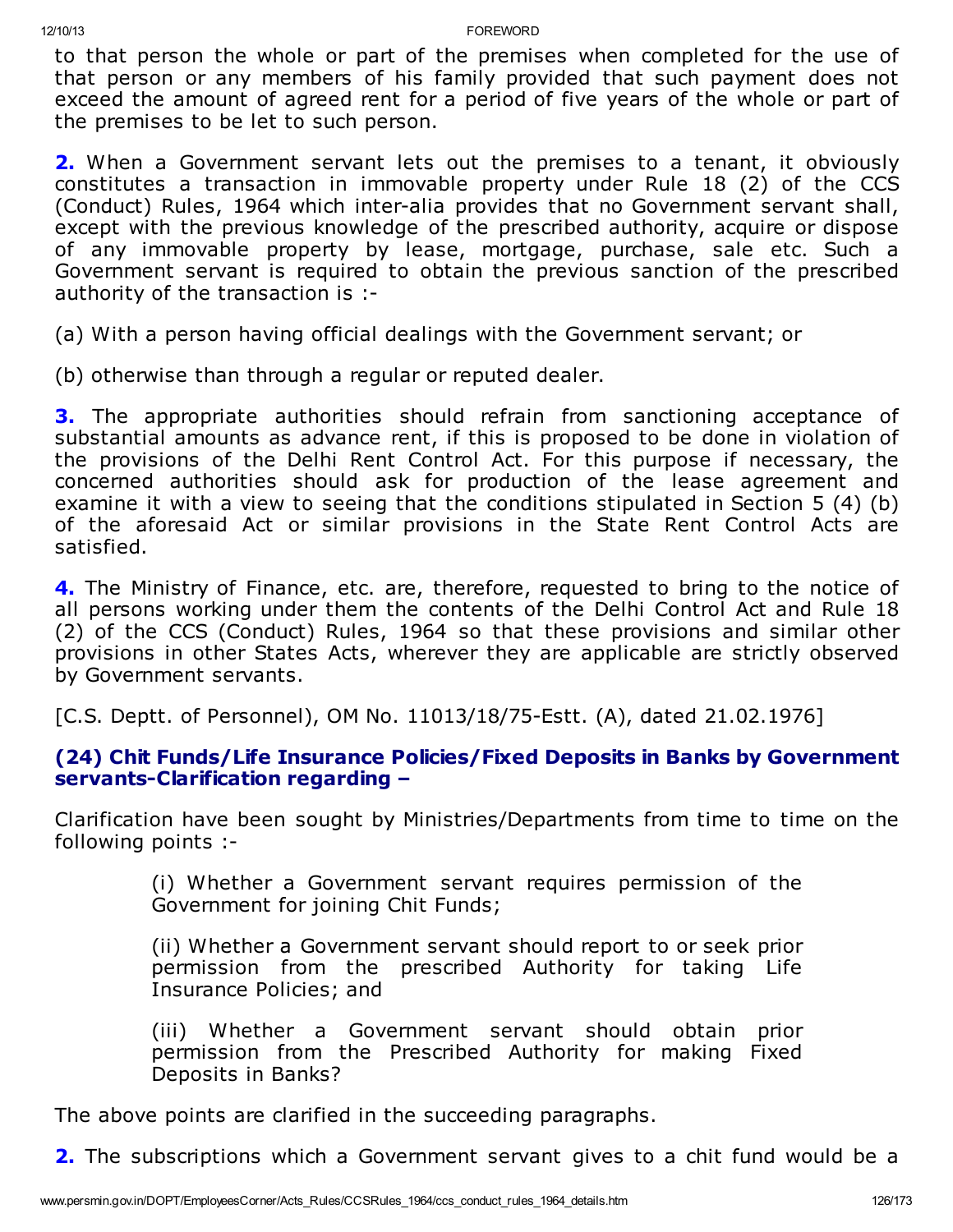transaction in movable property with-in the meaning of sub-rule (3) of Rule 18 of the CSS (Conduct) Rules, 1964. If the annual subscription to the chit fund exceeds the monetary limits, prescribed in Rule 18 (3) the Government servant has to report it to the prescribed authority under the aforesaid rule. Previous sanction of the Government would be necessary only if the Government servant concerned has official dealings with the chit fund and if it is not a registered chit fund company.

The amount that the Government servant may receive from the chit fund can be classified into two categories :-

(i) receiving the amount of the sum total of the contributions payable by all subscribers for any one installment less the discount or commission payable to the Chit Fund Company by bid before the expiry of the period upto which the subscription is to be made; and

(ii) receiving the amount at the time of maturity.

**2.2.** As regards 2 (i) above, since the amount received by a subscriber from the chit fund by bid would be more than the amount subscribed by him and the difference will have to be made good by him by future subscriptions upto the total period of the chit fund, the amount received in such case would amount to a loan received from the Chit Fund Company. Since the Chit Fund Company is not a banking company and the provisions of the Banking Regulations Act, 1949, are not, therefore, applicable to such companies, the loan received from the Chit Fund Company as explained above, may be regulated under sub-rule (4) of rule 16 of the CCS (Conduct) Rules, 1964. As regards (ii) above, if the amount received from the Chit Fund exceeds the prescribed limits in sub-rule (3) of rule 18 ibid the Government servant has to report to the prescribed authority under that sub-rule because the amount received by him would not be exclusively the amount subscribed by him but will also include the commission payable by the Chit Fund Company.

**3.1** As regards the second point in para 1 (ii), it is clarified that a Government servant need not obtain prior permission from the Prescribed Authority for taking a Life Insurance Policy. He should, however, submit a report to the Prescribed Authority, if the annual premium on an insurance policy exceeds the monetary limits laid down in Rule 18 (3) of the CCS (Conduct) Rules, 1964. If , in any case, the annual premium initially determined was less than the monetary limits prescribed in the aforesaid rule 18 (3), but on conversion, the annual premium exceeds the said limits, a report to the Prescribed Authority is necessary at that stage. When a Government servant receives the sum assured as survival benefit/on maturity of the policy, he need not submit any report in this regard.

**3.2** A Government servant need not report to the Prescribed Authority the fact of his having taken an insurance policy, if the annual premium thereon is less than the monetary limits prescribed in rule 18 (3) of the CCS (Conduct) Rules, 1964. He should, however, submit a report to the Prescribed Authority at the time of receiving the sum assured as survival benefit/on maturity of the policy.

4. Regarding the point raised in para 1 (iii) it is clarified the Fixed Deposits in Bank or Deposits in a Savings Bank account made by a Government servant from out of his salary or of accumulated savings would not come within the purview of rule 18 (3) of the CCS (Conduct) Rules, 1964.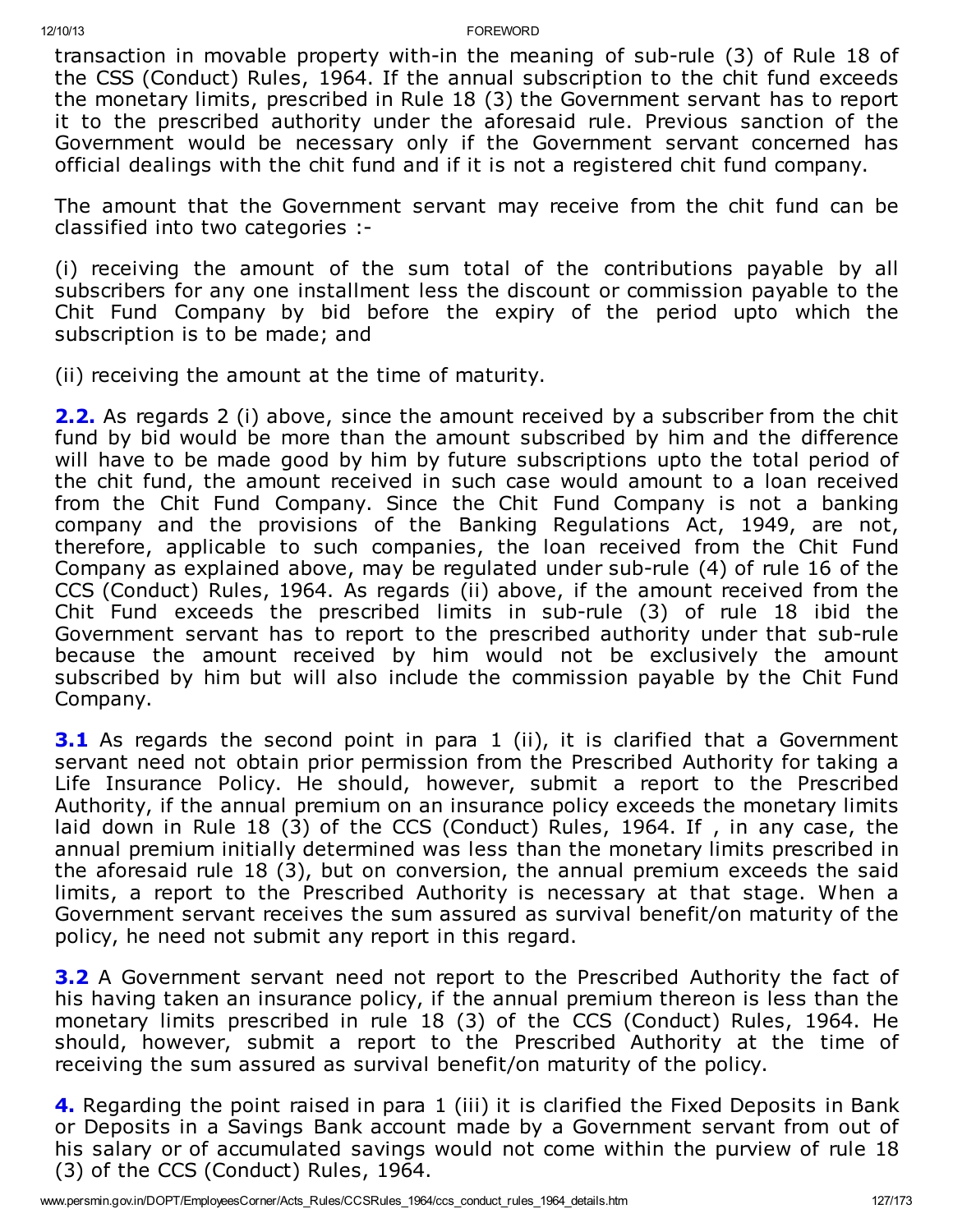[Cabinet Sectt. DP&AR OM No.  $11013/12/76$ -Estt. (A), dated the  $4<sup>th</sup>$  October, 1976].

## (25) CCS (Conduct) Rules, 1964 – Prescription of time limits for grant of permission under certain rules thereunder.

The undersigned is directed to say that Government have had under consideration the question of imposing time-limits for action under the various rules of the CCS (Conduct) Rules, 1964, so that in matters governed by these rules where the exercise of a right available to a Government employee or the availing of an opportunity which may come his way, is subject to Government's prior permission, the exercise of the right or the availing of the opportunity may not become infructuous because of any delay on the part of Government to grant necessary permission.

**2.** Accordingly, the matter has been examined with reference to the various provisions of the Conduct Rules in which taking of prior permission is visualized and the following time-limits are prescribed for granting or refusing permission in respect of some of the provisions. The time-limit is to be reckoned from the date of receipt of the request of the Government employee for the necessary permission under the relevant conduct rule. It, therefore, follows that an acknowledgement showing the date of receipt may be given to the employee when a request for permission is received.

Rule 8 (2), 13 (4), 18 (2) and (3) and 18-A -30days

Rule 19 (1) -6 weeks

In the event of failure on the part of the competent authority to communicate its decision to the Government employee concerned within the time-limits indicated above, the Government employee shall be free to assume that permission has been granted to him.

**3.** The above decision of the Government may be given wide publicity and all the authorities exercising powers under Conduct Rules advised suitably so that they may ensure that all requests of Government servants under the aforesaid rules are dealt with expeditiously and ordinarily no occasion need arise where a Government employee may be enabled to act on the assumption that permission has been granted in his case on account of the failure of the competent authority to convey its decision within the stipulated time.

[MHA, DP&AR OM No. 11013/17/77-Ests.(A), dated 19<sup>th</sup> April, 1978]

## (26) CCS (Conduct) Rules, 1964 – Transaction entered into by the spouse and other members of family of a Government servant out of their own funds.

The undersigned is directed to say that references are being received in this Department from time to time from various Ministries and Departments seeking clarification regarding the applicability of provisions of sub-rules (2) and (3) of Rule 18 of the CCS (Conduct) Rules, 1964, to transactions entered into by the spouse and other members of family of a Government servant out of their own funds (including stridhan, gifts, inheritance etc.) as distinct from the funds of Government servant himself. It is hereby clarified that transactions entered into by the spouse or any other member of family of a Government servant out of his or her own funds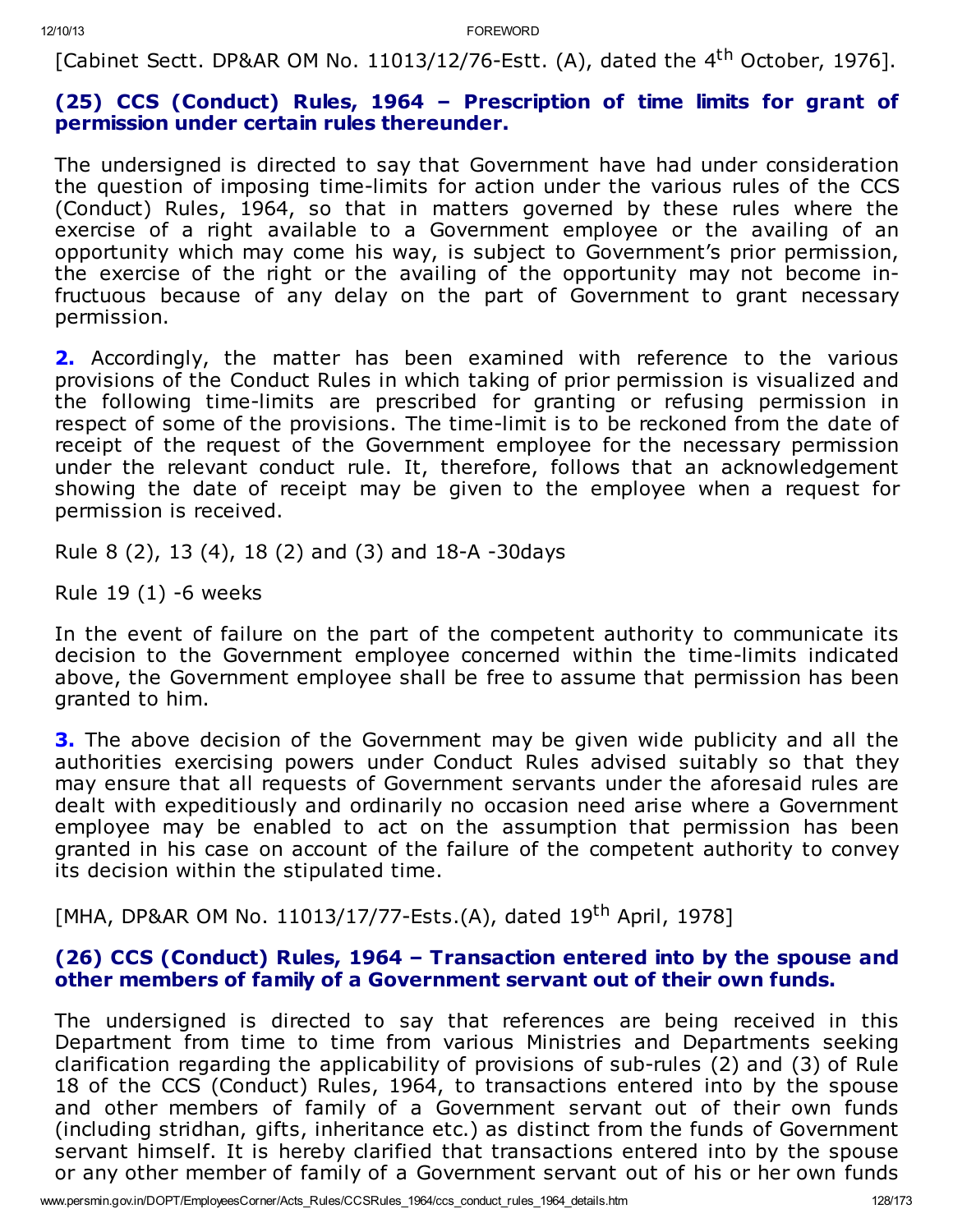(including stridhan, gifts inheritance etc.) as distinct from the funds of the Government servant himself, in his or her own name and in his or her own right, would not attract the provision of sub-rules (2) and (3) of rule 18 of the CCS (Conduct) Rules, 1964.

**2.** In view of the position-stated above, paragraph 2 (ii) of the Ministry of Home Affairs Office Memorandum No. 25/18/59-Estt.(A), dated the 28<sup>th</sup> August, 1959 (decision No. 8) may accordingly be treated as modified.

[MHA, Department of Personnel & AR OM No. 11013/13/78-Estt.(A), dated the  $11<sup>th</sup>$ September, 1978]

## (27) CCS (Conduct) Rules, 1964 – Fixed Deposits with Banks and Companies – Clarification regarding.

Fixed Deposits with public limited companies, whether in the private sector or the public sector, will be covered by the saving clause in the Rule 16 (4) of the CCS (Conduct) Rule, 1964 as public limited companies receive deposits from the public on authorization given by the Government under the Companies (Acceptance of deposit from the public) Rules, 1975. However, where the amount of deposit with a public limited company exceeds the monetary limits laid down in Rule 18 (3) of the CCS (Conduct) Rules, 1964, then a report to prescribed authority in regard to the deposit will be necessary under that rule.

Fixed Deposits with Banks are, as already provided in Rule 16 (4) of the CCS (Conduct) Rules, 1964, exempt from the operation of this rule. However, in regard to Fixed Deposits with Banks also, a report should be made to the prescribed authority under Rule 18 (3) of the CCS (Conduct) Rules, 1964, if the monetary limit laid down therein are exceeded. The clarification contained in para 4 of this Department Office Memorandum No. 11013/7/76-Ests.(A) dated 04.10.1976 will stand modified to this extent.

Day-to-Day Savings Bank transactions, either with a Bank or with a post-office would not, however come within the purview of Rule 18 (3) of the CCS (Conduct) Rules, 1964 as already provided in para 4 of this Department office Memorandum No. 11013/12/76-Ests.(A) dated the 4<sup>th</sup> October, 1976.

[Deptt. of Personnel & AR's OM No. 11013/5/81-Ests.(A), dated 12.05.1982]

## (28) Transactions of property coming within the purview of Rules 18 (2) & (3) – Forms for obtaining permission/giving intimation

In accordance with the provisions of sub-rule (2) of Rule 18 of the CCS (Conduct) Rules, 1964, all Government servants coming within the purview of these Rules are required to make a report to the prescribed authority before entering into any transaction of immovable property in their own name or in the name of a member of family. If the transaction is with a person having any official dealings with the Government servant, the Government servant is required to obtain prior sanction of the prescribed authority. Sub-rule (3), ibid provides that all Government servants should give an intimation to the prescribed authority within one month of entering into any transaction of movable property, the value of which exceeds the monetary limits prescribed in that Rule. In case any such transaction is with a person having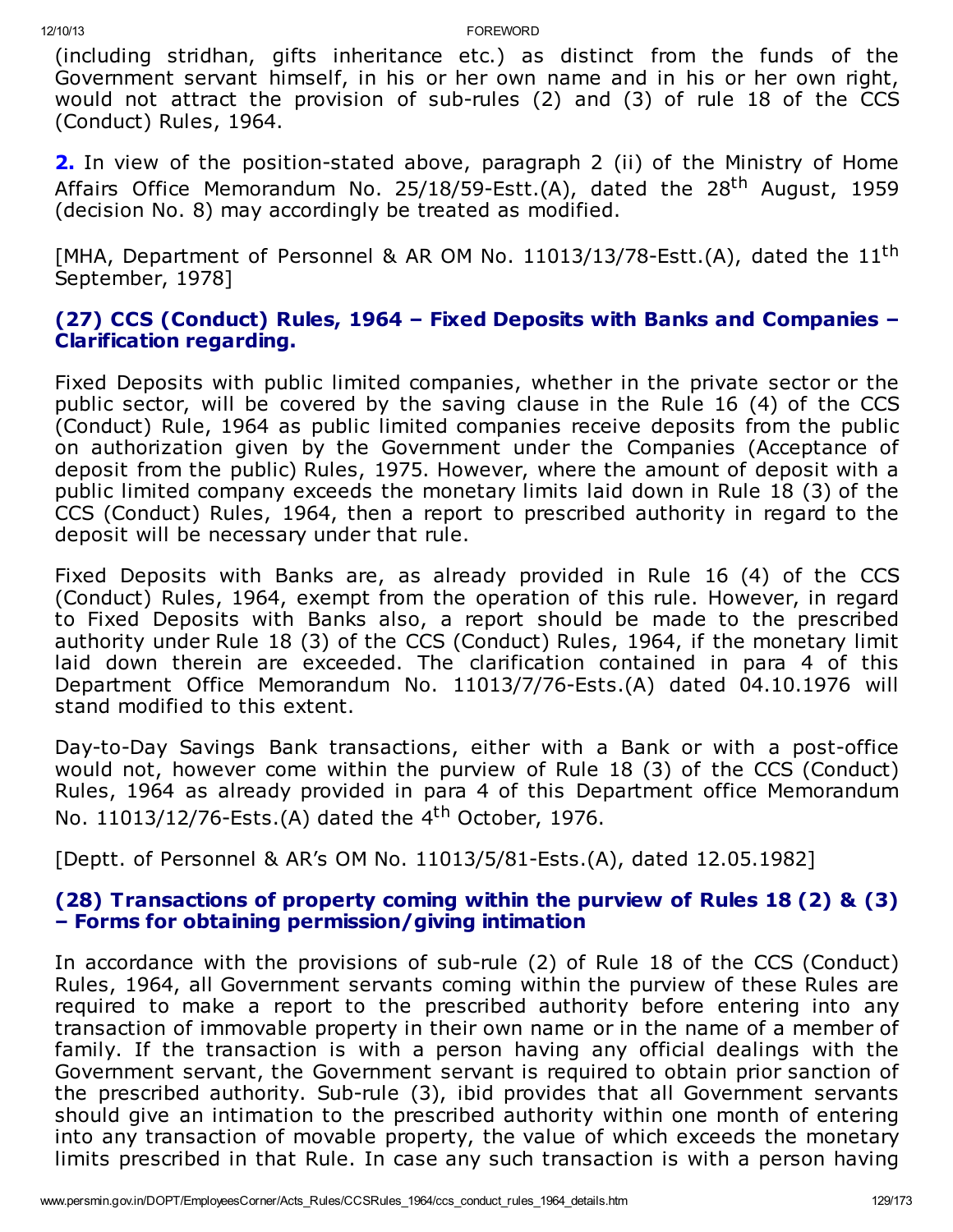official dealing with the Government servant, prior sanction of the prescribed authority is necessary.

**2.** The question of streamlining the procedure for obtaining prior sanction or making a report about the transactions of property by Government servants has been considered and it has been decided that all requests for obtaining prior sanction and making intimation about transactions in immovable and movable property may be made in the enclosed standard Forms I and II, respectively, devised for this purpose. These forms contain the basic information required by the prescribed authority in all cases for considering a request for grant of permission or taking note of an intimation given by the Government servant. The prescribed authority concerned, if it so desires, may seek any additional information/clarification about the transaction entered into by the Government servant, depending upon the facts and circumstances of the case.

3. The applications for obtaining sanction or making prior intimation regarding construction of a house will continue to be made in the form prescribed vide this Departments OM No. 11013/5/75-Estt. (A), dated 20<sup>th</sup> June, 1975. (Decision No. 10).

## FORM – I

#### Form for giving prior intimation or seeking previous sanction under Rule 18 (2) of the CCS (Conduct) Rules, 1964 for transaction in respect of immovable property.

| 1.    | Name and Designation.                                                                                               |  |
|-------|---------------------------------------------------------------------------------------------------------------------|--|
| 2.    | Scale of Pay and present pay.                                                                                       |  |
| 3.    | Purpose of application-sanction for<br>transaction/prior intimation of transaction.                                 |  |
| 4.    | Whether property is being acquired or<br>disposed of.                                                               |  |
| 5.    | Probable date of acquisition/disposal of<br>property.                                                               |  |
| 6.    | Mode of acquisition/disposal                                                                                        |  |
| 7.(a) | Full details about location, viz. Municipal<br>No., Street/Village, Taluk, District and<br>State in which situated. |  |
| (b)   | Description of the property, in the case of<br>cultivable land, dry or irrigated land.                              |  |
| (c)   | Whether freehold or leasehold.                                                                                      |  |
| (d)   | Whether the applicant's interest in the<br>property is in full or part. (in case of                                 |  |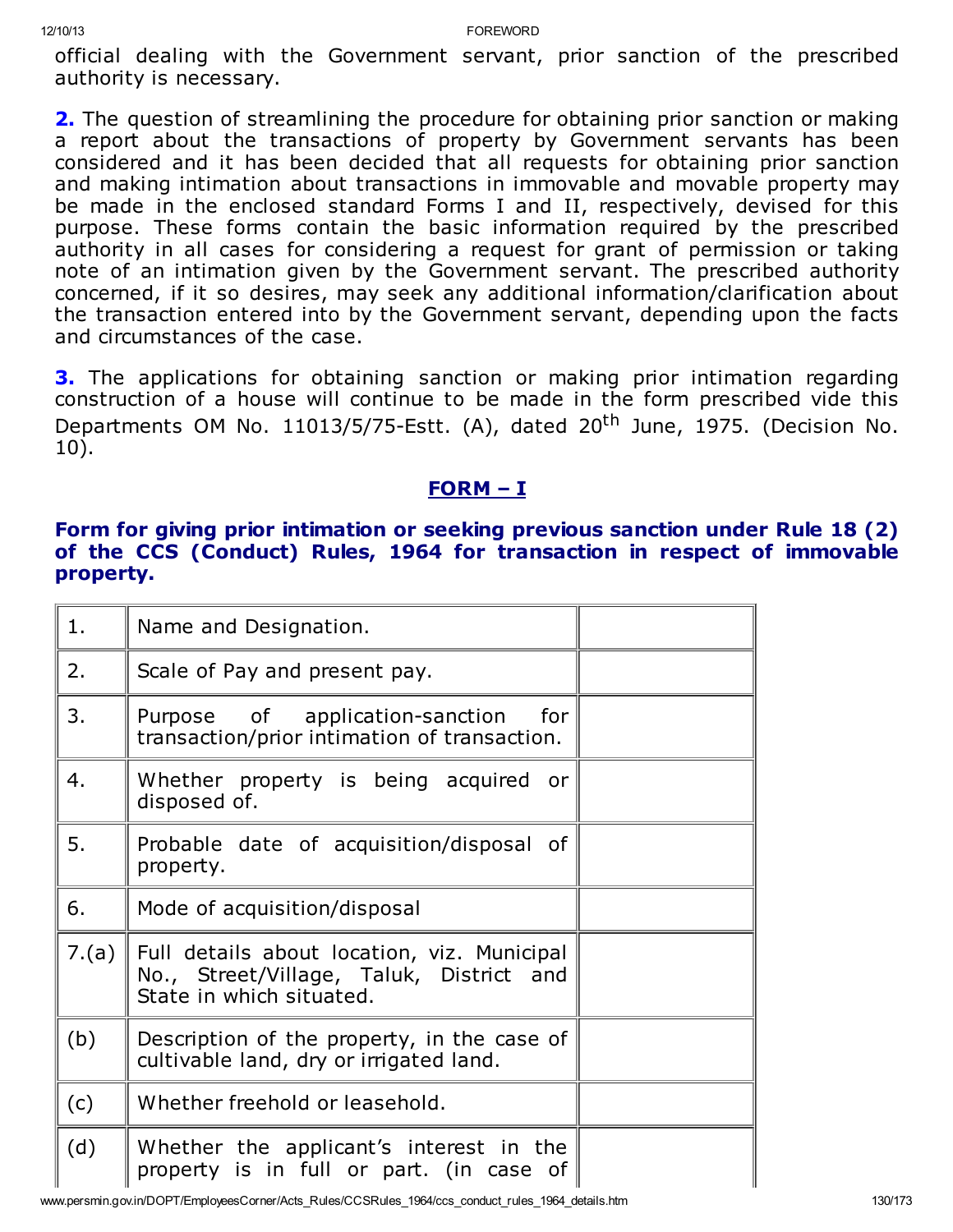| 12/10/13   | <b>FOREWORD</b>                                                                                                                                                                              |  |
|------------|----------------------------------------------------------------------------------------------------------------------------------------------------------------------------------------------|--|
|            | partial interest, the extent of such interest<br>must be indicated).                                                                                                                         |  |
| (e)        | In case the transaction is not exclusively<br>in the name of the Government servant.<br>Particulars of ownership and share of each<br>member.                                                |  |
| 8.         | Sale/purchase price of the property.                                                                                                                                                         |  |
|            | (Market value in the case of gifts)                                                                                                                                                          |  |
| 9.         | In cases of acquisition, source or sources<br>from which financed/proposed<br>to<br>be<br>financed :-                                                                                        |  |
|            | (a) Personal savings                                                                                                                                                                         |  |
|            | (b) Other sources giving details.                                                                                                                                                            |  |
| 10.        | In the case of disposal of property, was<br>sanction/intimation<br>requisite<br>obtained/given for its acquisition (A copy<br>of the sanction/acknowledgement should<br>be attached).        |  |
| 11.<br>(a) | Name and address of the party with whom<br>transaction is proposed to be made.                                                                                                               |  |
| (b)        | Is the party related to the applicant?                                                                                                                                                       |  |
|            | If so, state the relationship.                                                                                                                                                               |  |
| (c)        | Did the applicant have any dealings with<br>the party in his official capacity at any<br>time, or is the applicant likely to have any<br>dealings with him in the near future?               |  |
| (d)        | How was the transaction arranged?<br>(Whether through any statutory body or a<br>private agency through advertisement or<br>through friends and relatives. Full<br>particulars to be given). |  |
| 12.        | In case of acquisition by gift, whether<br>sanction is also required under Rule 13 of<br>the CCS (Conduct) Rules, 1964.                                                                      |  |
| 13.        | Any other relevant fact which the applicant<br>may like to mention.                                                                                                                          |  |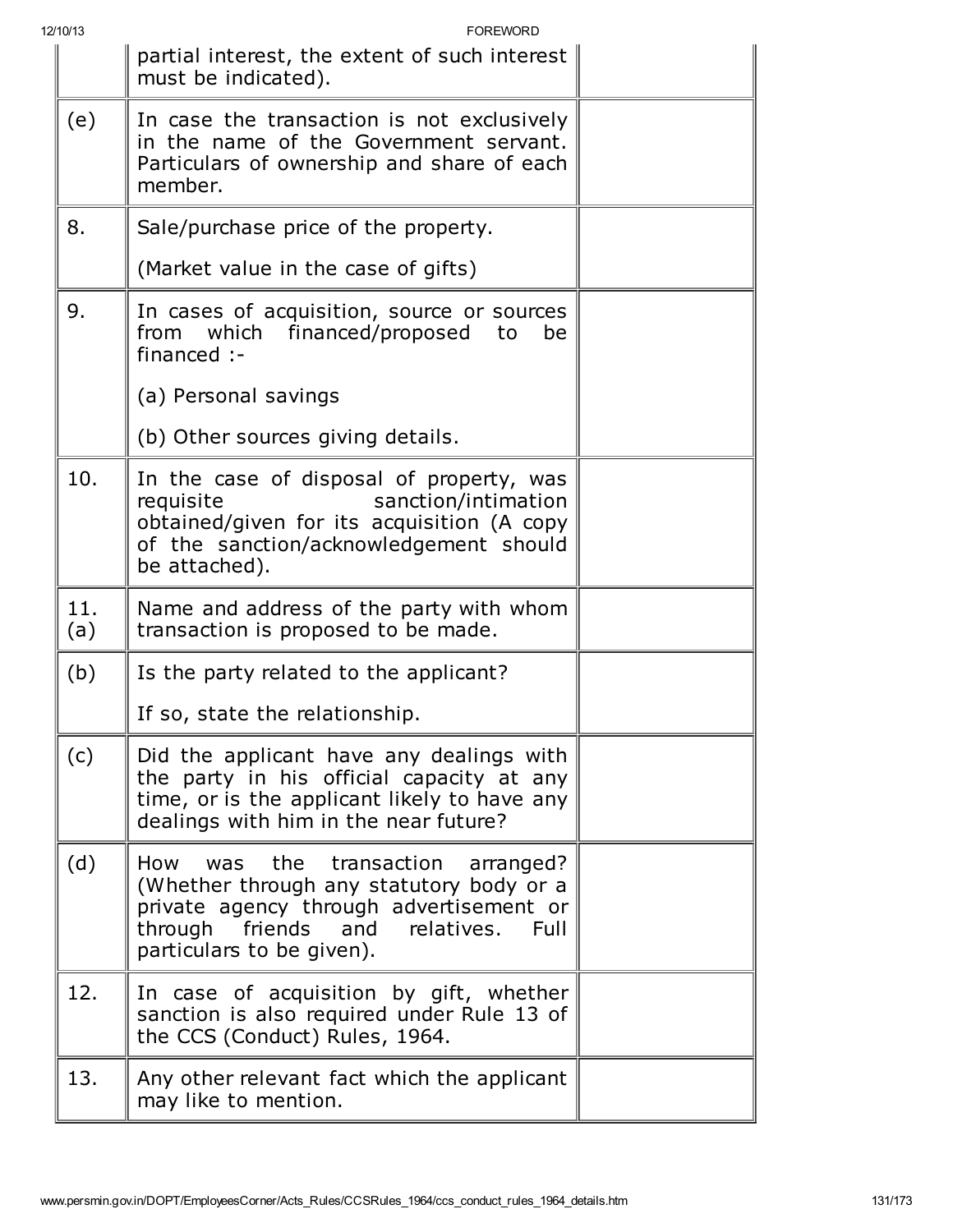## DECLARATION

I, …………………………………… hereby declare that the particulars given above are true. I request that I may be given permission to acquire/dispose of property as described above from/to the party whose name is mentioned in item 11 above.

#### OR

I, …………………………………….. hereby intimate the proposed acquisition/disposal of property by me as detailed above. I declare that the particulars given above are true.

Station :

Signature :

Date :

Designation :

-------------------------------------------------------------------------------------

Note :1. In the above form, different portions may be used according to requirement.

2. Where previous sanction is asked for, the applicantion should be submitted at least 30 days before the proposed date of the transaction.

## FORM-II

………………..

## Form for giving intimation or seeking previous sanction under Rule 18 (3) of the CCS (Conduct) Rules, 1964 for transaction in respect of movable property.

| 1.        | Name of the Government servant.                                                     |  |
|-----------|-------------------------------------------------------------------------------------|--|
| 2.        | Scale of Pay and present pay.                                                       |  |
| 3.        | Purpose of application-sanction for transaction/prior<br>intimation of transaction. |  |
| 4.        | Whether property is being acquired or disposed of.                                  |  |
| 5.<br>(a) | Probable date of acquisition or disposal of property.                               |  |
| (b)       | If the property is already acquired/disposed of $-$ Actual date<br>of transaction.  |  |
|           |                                                                                     |  |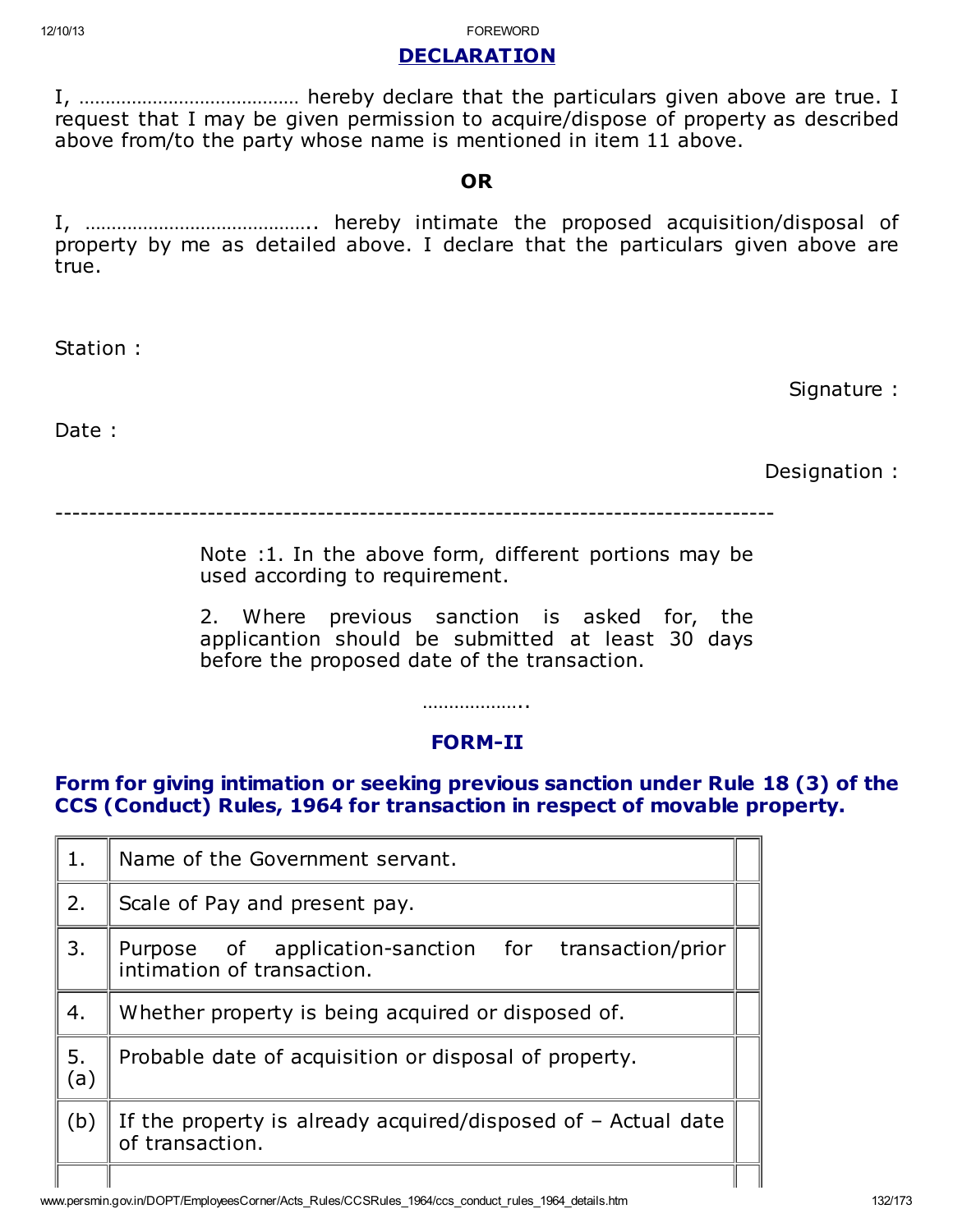| 12/10/13   | <b>FOREWORD</b>                                                                                                                                                                            |
|------------|--------------------------------------------------------------------------------------------------------------------------------------------------------------------------------------------|
| 6.<br>(a)  | Description of the property (e.g. car/Scooter/Motor<br>Cycle/Refrigerator/radio/radiogram/jewellery/loans/insurance<br>policies etc.)                                                      |
| (b)        | Make, model (and also registration No. in case of vehicles),<br>where necessary.                                                                                                           |
| 7.         | Mode of acquisition/disposal (Purchase/sale, gift, mortgage,<br>lease or otherwise).                                                                                                       |
| 8.         | Sale/purchase price of the property.                                                                                                                                                       |
|            | (Market value in the case of gifts)                                                                                                                                                        |
| 9.         | which<br>In case of acquisition, source or sources from<br>financed/proposed to be financed :-                                                                                             |
|            | (a) Personal savings                                                                                                                                                                       |
|            | (b) Other sources giving details.                                                                                                                                                          |
| 10.        | case of disposal of property, was requisite<br>the<br>In<br>sanction/intimation obtained/given for its acquisition (A<br>copy of the sanction/acknowledgement should be attached).         |
| 11.<br>(a) | Name and address of the party with whom transaction is<br>proposed to be made/has been made.                                                                                               |
| (b)        | Is the party related to the applicant?                                                                                                                                                     |
|            | If so, state the relationship.                                                                                                                                                             |
| (c)        | Did the applicant have any dealings with the party in his<br>official capacity at any time, or is the applicant likely to<br>have any dealings with him in the near future?                |
| (d)        | Nature of official dealings with the party.                                                                                                                                                |
| (e)        | How was the transaction arranged? (Whether through any<br>statutory body or a private agency through advertisements<br>or through friends and relatives. Full particulars to be<br>given). |
| 12.        | In the case of acquisition by gifts, whether sanction is also<br>required under Rule 13 of the CCS (Conduct) Rules, 1964.                                                                  |
| 13.        | Any other relevant fact which the applicant may like to<br>mention.                                                                                                                        |

# DECLARATION

I, …………………………………… hereby declare that the particulars given above are true. I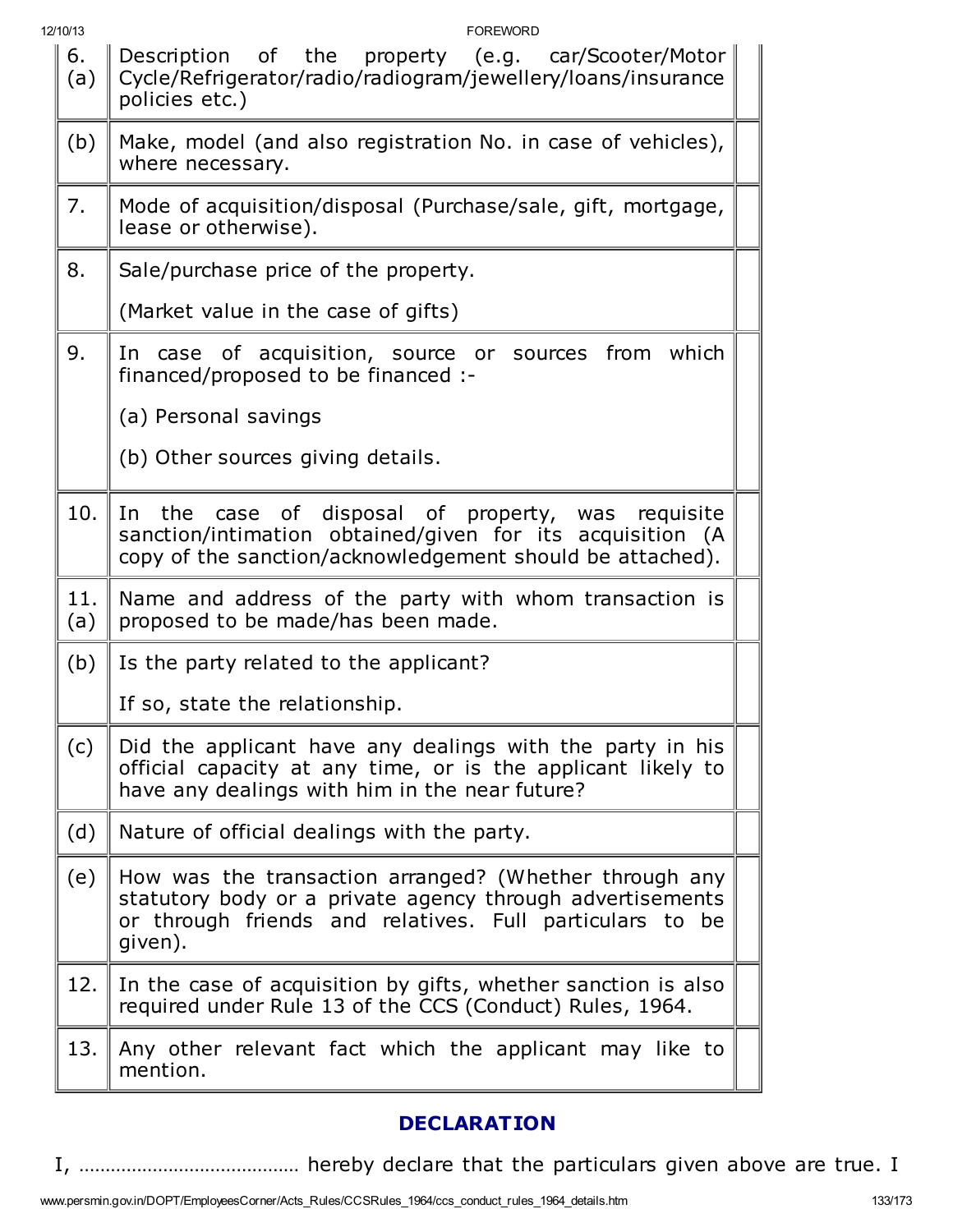request that I may be given permission to acquire/dispose of property as described above from/to the party whose name is mentioned in item 11 above.

#### OR

I, …………………………………….. hereby intimate the proposed acquisition/disposal of property by me as detailed above. I declare that the particulars given above are true.

Station :

Signature :

Date :

Designation :

-------------------------------------------------------------------------------------

Note :1. In the above form, different portions may be used according to requirement.

2. Where previous sanction is asked for, the application should be submitted at least 30 days before the proposed date of the transaction.

………………..

[DOPT OM No. 11013/11/85-Estt.(A), dated 23.06.1986]

## (29) Rule 18 (4) of CCS (Conduct) Rules, 1964 calling of a statement of movable or immovable property at any time.

A question has been raised whether in addition to the return of assets and liabilities to be submitted at the time of initial appointment and the annual return of immovable property in case of Group A and Group B officers, the Government servants can be asked to furnish, at any time, the details of movable or immovable property held by them or on their behalf. Attention in this regard is invited to subrule (4) of Rule 18 of the CCS (Conduct) Rules, 1964, which provides that the Government or an authority prescribed under these rules, may at any time by a general or special order require any Government servant to furnish a full and complete statement of movable or immovable property held or acquired by him or on his behalf or by a member of his family. The Government servant can also be asked to indicate the means by which, or the source from which, such property was acquired.

[DOPT OM No. 11013/6/86-Estt.(A), dated 03.07.1986]

## (30) Amendment to Rule 18 of the Central Civil Services (Conduct) Rules, 1964.

Reference is invited to Explanation I below Rule 18 of the Central Civil Services (Conduct) Rules, 1964 wherein it has been inter-alia clarified that the expression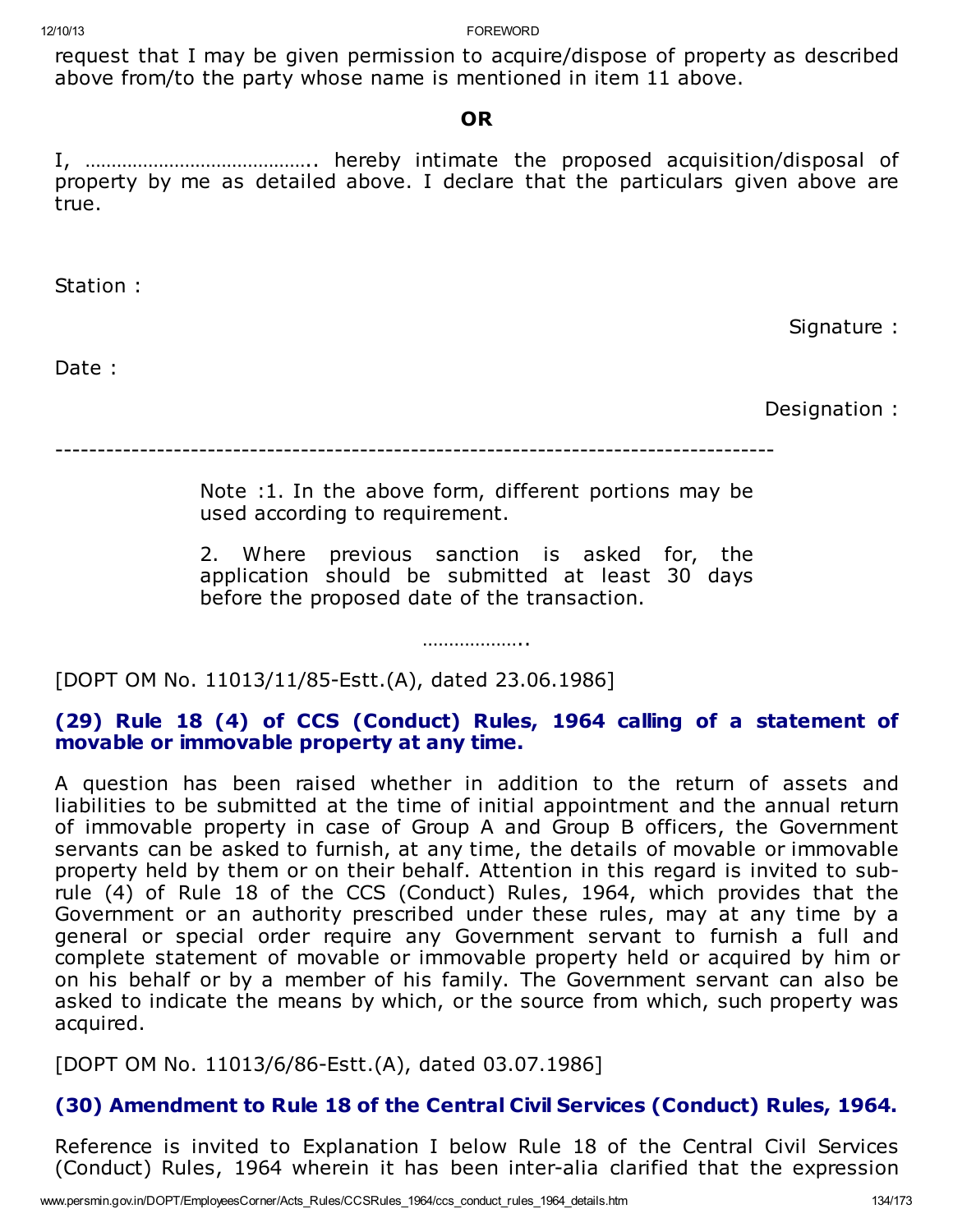"movable property" used in this rule will include "loans advanced by such Government servants whether secured or not". It has been decided that loans taken by Government servants should also be brought within the purview of Rule 18 of the CCS (Conduct) Rules, 1964. A formal amendment to Explanation I giving a clarification to this affect is being issued separately. In the meanwhile, the above position may be brought to the notice of all Government servants so that necessary sanction is obtained or intimation made in respect of all loans which require prior sanction/intimation under Rule 18 (3) of the CCS (Conduct) Rules, 1964 by virtue of this clarification.

[DOPT O.M. No. 11013/1/87-Estt.(A) dated 27.03.1987]

## (31) Provision regarding expenditure incurred on repairs or minor construction work in respect of movable property.

According to the existing provisions of Rule 18 of the CCS (Conduct) Rules, 1964, prior permission of the prescribed authority is required for transaction in immovable property with a person, who is having official dealings with the Government servant concerned. In other cases, only a prior intimation is to be given.

2. The instructions contained in this Department's OM No. 25/21/57-Estt. (A), dated 18.12.1957 (decision 14)provide, inter-alia, that where the expenditure incurred on repairs or minor construction work in respect of any immovable property belonging to a Government servant is estimated to exceed Rs. 1,000/-, sanction of the prescribed authority is necessary. The provisions have been reviewed in the light of the amendments to Rule 18 of CCS (Conduct) Rules, 1964 carried out from time to time and it has been decided that in respect of the expenditure incurred on repairs and minor additions to an immovable property by a Government servant, an intimation shall be necessary to be given to the prescribed authority only if the estimate exceeds Rs. 10,000/-. However, prior sanction of the prescribed authority should be obtained in all cases regardless of amount involved, where the transaction regarding the material purchased or contract for such repairs or minor construction, is with a person with whom the Government servant concerned has official dealings.

[DOPT OM No. 11013/9/89-Estt.(A), dated 27.11.1990]

## (32) Transactions in sale and purchase of shares and debentures etc.

The provisions of sub-rule (4) of Rule 18 of the CCS (Conduct) Rules, 1964 provides that the Government or the prescribed authority may, at any time, by general or special order, require a Government servant to furnish within a period specified in the order, a full and complete statement of such movable or immovable property held or acquired by him or on his behalf or by any member of his family as may be specified in the order. Such statement shall, if so required by the Government or by prescribed authority, include the details of the means by which or the source from which, such property was acquired.

2. Sub-rule (1) of Rule 16 also provides that no Government servant shall speculate in any stock, share or other investment. It has also been explained that frequent purchase or sale or both, of shares, securities or other investments shall be deemed to be speculation within the meaning of this sub-rule.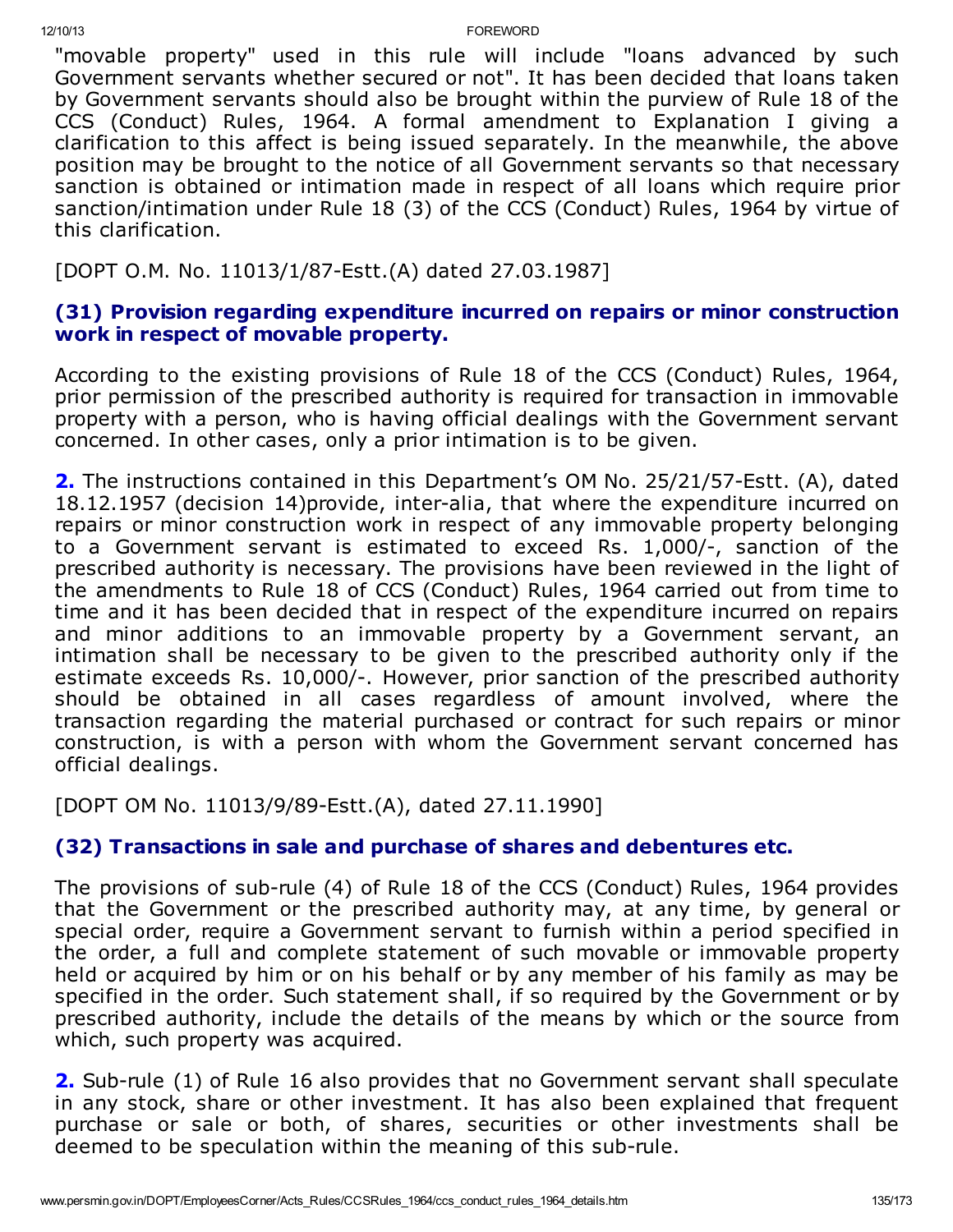**3.** It has been brought to the notice of the Government that a number of employees are investing in shares, securities and debentures etc. frequently. With a view to enable the administrative authorities to keep a watch over such transactionS, it has been decided that an intimation may be sent in the enclosed proforma to the prescribed authority in the following cases :-

(i) Group 'A' and 'B' Officers – If the total transaction in shares, securities, debentures or mutual funds scheme etc. exceeds Rs. 50,000/- during the calendar year.

(ii) Group 'C'  $\&$  'D' Officers – If the total transactions in shares, securities, debentures or mutual funds scheme etc. exceeds Rs. 25,000/- during the calendar year.

4. It is clarified that since shares, securities, debentures etc. are treated as movable property for the purpose of Rule 18 (3) of the CCS (Conduct) Rules, 1964 if an individual transaction exceeds the amount prescribed in Rule 18 (3), the intimation to the prescribed authority would still be necessary. The intimation prescribed in para 3 will be in addition to this, where cumulative transaction(s) i.e. sale, purchase or both in shares, securities, debentures or mutual funds etc. in a year exceed the limits indicated in para 3.

Form for giving intimation under Rule 18 (4) of CCS (Conduct) Rules, 1964 for transactions in shares, securities, debentures and investment to mutual fund schemes etc.

- 1. Name and designation.
- 2. Scale of pay and present pay

3. Details of each transaction made in shares securities, debentures, mutual funds scheme etc. during the calender year.

4. Particulars of the party/firm with whom transaction is made :-

(a) Is the party related to the applicant?

(b) Did the applicant have any dealings with the party in his official capacity at any time or is the applicant likely to have any dealings with him in the near future.

5. Source or sources from which financed :-

- (a) Personal savings.
- (b) Other sources giving details

6. Any other relevant fact which applicant may like to mention.

Declaration :-

I hereby declare that the particulars given above are true.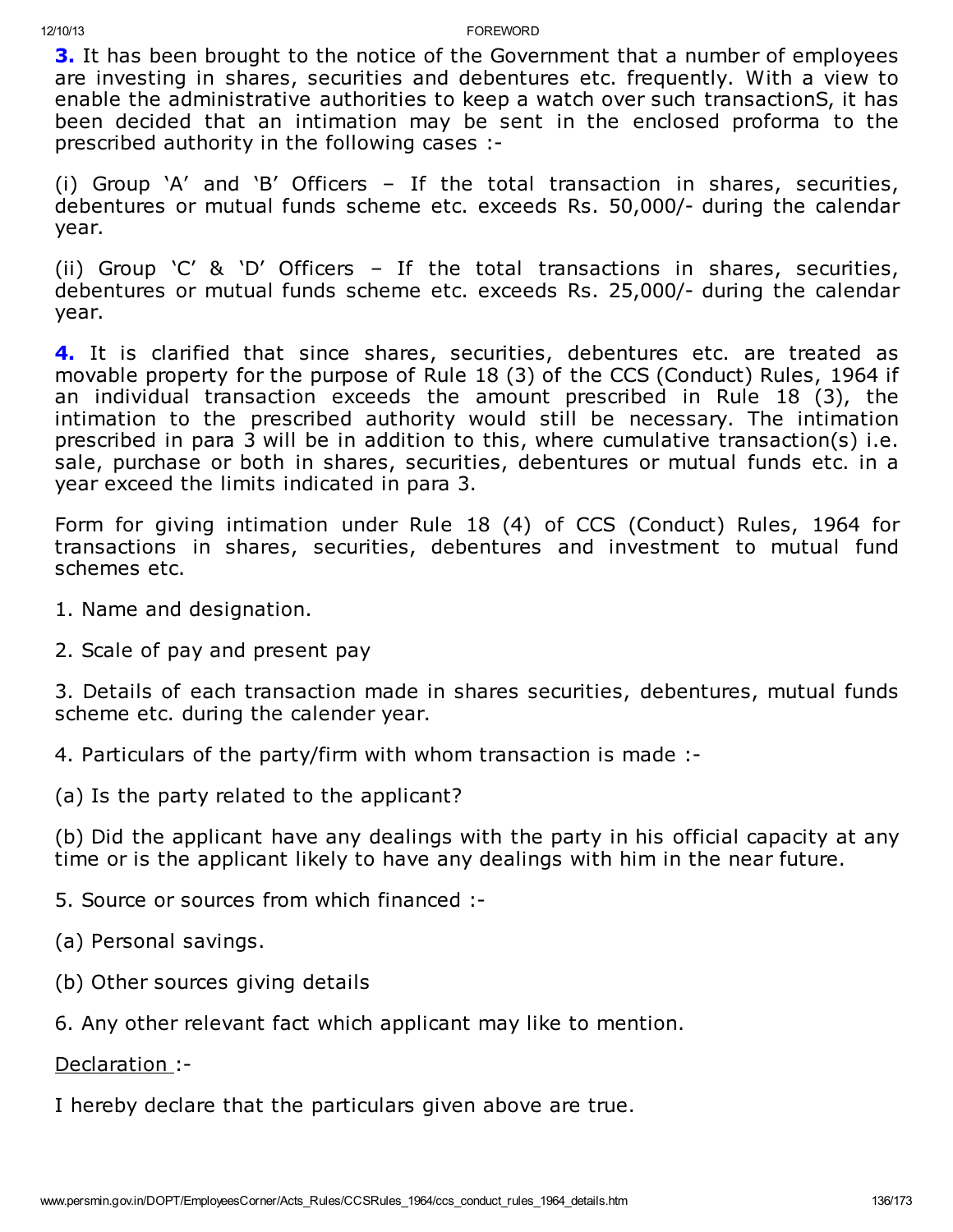**Signature** 

**Designation** 

Date :

Station :

[DOPT OM No. 11013/6/91-Estt.(A), dated 08.04.1992]

## (33) Submission of annual returns by Group 'A' and Group 'B' officers regarding immovable property

In accordance with the provisions of clause (ii) of Rule 18 (1) of the CCS (Conduct) Rules, 1964, every Government servant holding a Group 'A' or 'B' post is required to submit an annual return giving full particulars regarding the immovable property inherited by him or owned or acquired by him or held by him on lease or mortgage either in his own name or in the name of any member of his family or in the name of any other person. It has been prescribed in MHA OM No. 25/10/55-Estt. (A) dated 12.01.1956 that such reports shall be submitted in the month of January, every year. The form used for this purpose has also been prescribed under the said OM. The need for obtaining these returns regularly and making careful scrutiny of the same was reiterated from time to time.

**2.** It has, however, been noticed that these returns are not submitted in time in many cases. Ministries/Departments are, therefore, requested to ensure that these returns are submitted by all Group 'A' and 'B' officers under their control in respect of every calender year by 31<sup>st</sup> January of the next year. It may be impressed upon them that failure on the part of a Government servant to comply with the requirement of the aforesaid rule can form good and sufficient reason for instituting disciplinary proceedings against him. Strict action may be taken against employees who fail to submit the returns in time or furnish wrong information.

[DOPT OM No. 11013/12/93-Estt.(A), dated 24.01.1994]

## (34) Transaction in immovable property under General Power of Attorney – applicability of CCS (Conduct) Rules

Reference are being received seeking clarification whether transaction in immovable properties made through Power of Attorney by Government servants would attract the provisions of the Conduct Rules. The matter has been examined in consultation with the Ministry of Law. The Ministry of Law has observed that acquisition/disposal of immovable property for a consideration through Power of Attorney effects defacto transfer of possession of the immovable property. Hence the transaction of immovable property under Power of Attorney will attract the provisions of CCS (Conduct) Rules.

**2.** It is, therefore, clarified that transaction in immovable properties made by Government servants through Power of Attorney will attract the provisions of subrule (2) of rule 18 of the CCS (Conduct) Rules, 1964.

[DOPT OM No. 11013/9/98-Estt.(A), dated 29.12.1998]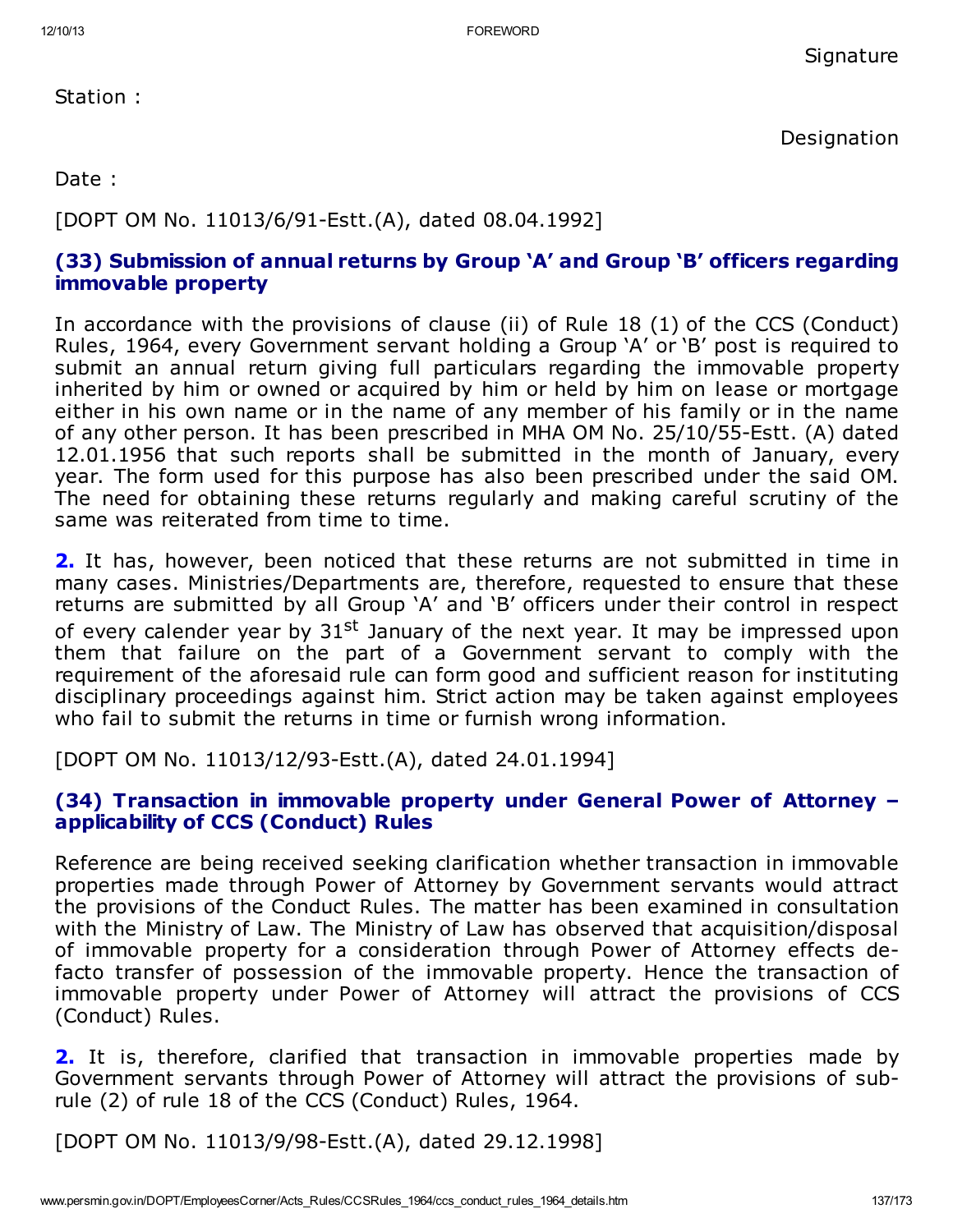#### 18-A. Restrictions in relation to acquisition and disposal of immovable property outside India and transactions with foreigners, etc.

Notwithstanding anything contained in sub-rule (2) of Rule 18, no Government servant shall, except with the previous sanction of the prescribed authority -

(a) acquire, by purchase, mortgage, lease, gift or otherwise, either in his own name or in the name of any member of his family, any immovable property situated outside India;

(b) dispose of, by sale, mortgage, gift or otherwise or grant any lease in respect of any immovable property situated outside India which was acquired or is held by him either in his own name or in the name of any member of his family;

(c) enter into any transaction with any foreigner, foreign Government , foreign organisation or concern,-

(i) for the acquisition, by purchase, mortgage, lease, gift or otherwise, either in his own name or in the name of any member of his family, any immovable property;

(ii) for the disposal of, by sale, mortgage, gift or otherwise, or the grant of any lease in respect of any immovable property which was acquired or is held by him either in his own name or in the name of any member of his family.

Explanation.- In this rule "prescribed authority" has the same meaning as in Rule 18.

## 19. Vindication of acts and character of Government servant

(1) No Government servant shall, except with the previous sanction of the Government, have recourse to any Court or to the Press for the vindication of any official act which has been the subject-matter of adverse criticism or an attack of a defamatory character.

Provided that if no such sanction is received by the Government servant within a period of three months from the date of receipt of his request by the Government, he shall be free to assume that the permission as sought for has been granted to him.

(2) Nothing in this rule shall be deemed to prohibit a Government servant from vindicating his private character or any act done by him in his private capacity and where any action for vindicating his private character or any act done by him in private capacity is taken, the Government servant shall submit a report to the prescribed authority regarding such action.

## Government of India Decisions

## (1) Conviction of Government servants – requirement regarding intimation to departmental superiors.

www.persmin.gov.in/DOPT/EmployeesCorner/Acts\_Rules/CCSRules\_1964/ccs\_conduct\_rules\_1964\_details.htm 138/173 138/173 Attention is invited to rules 55 and 55A of the Central Civil Services (Classification, Control and Appeal) Rules and Section 240 (3) of the Government of India, Act,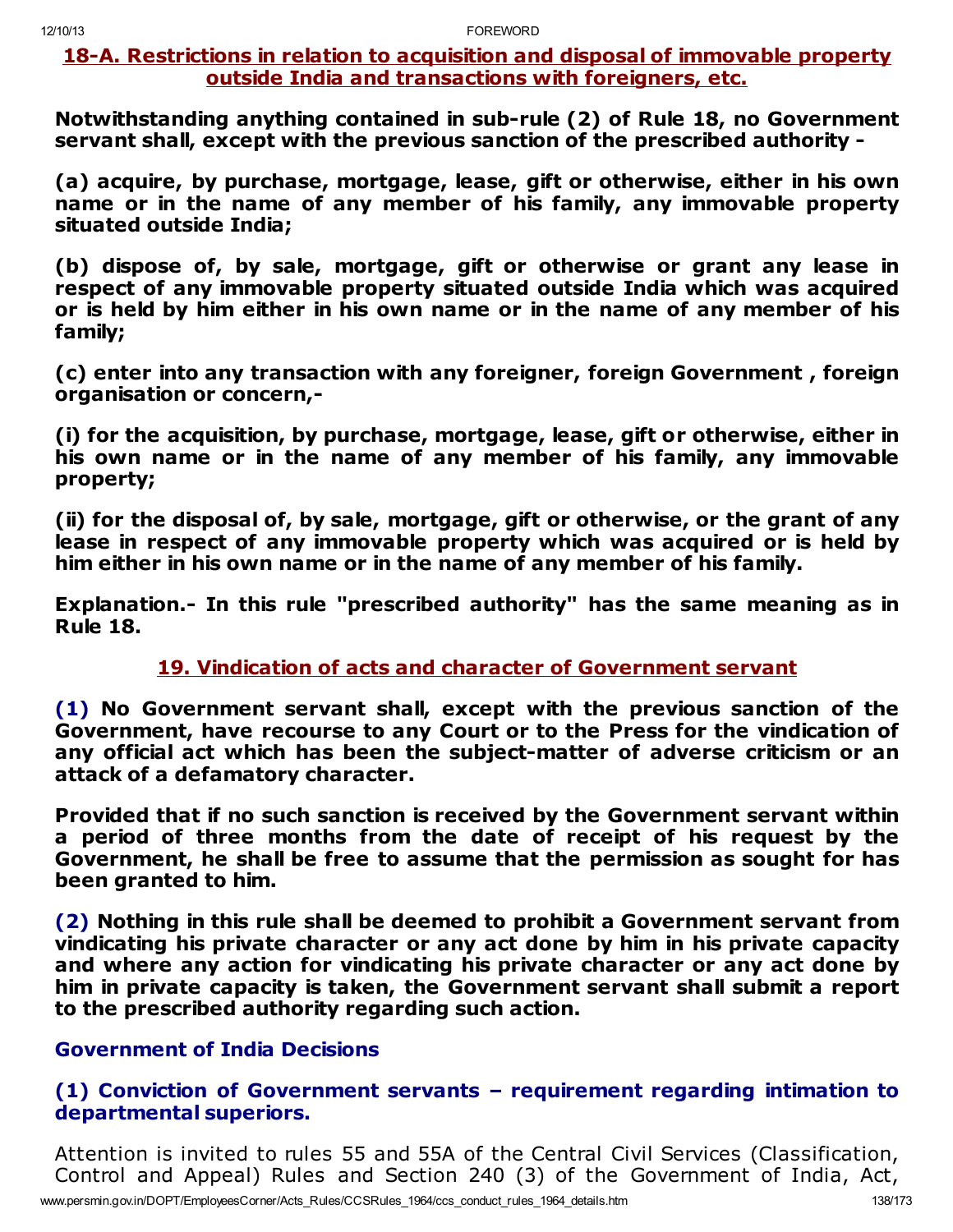1935 (also article 311 of the Constitution) which provide that the procedure thereunder need not be followed in cases where a departmental penalty is to be imposed on a Government servant on the basis of facts which have led to his conviction in a criminal court. Dismissal etc. in such cases is not to be automatic; each case should be examined on its merits and orders imposing the appropriate penalty passed only where the charges against the Government servant on which his conviction is based show that he was guilty of moral turpitude or of grave misconduct which is likely to render his further retention in service undesirable or contrary to public interest.

2. In order that the departmental authorities of a Government servant who has been convicted by a court of law, may be in a position to consider his case and pass suitable orders thereon, every Government servant is ordinarily expected to inform his departmental superior of such conviction, whether the offence is of a serious nature or is purely technical. Since, however, there is no specific requirement at present to do so, cases frequently occur in which Government servants concerned omit to inform their official superior of the fact of their conviction which comes to light later from other sources. In these circumstances it has been decided, and it is hereby made clear, that it shall hereafter be the duty of a Government servant who may be convicted in a criminal court, to inform his official superiors of the fact of his conviction and the circumstances connected therewith, as soon as it is possible for him to do so. Failure on the part of any Government servant so to inform his official superiors will be regarded as suppression of material information and will render him liable to disciplinary action on this ground alone, apart from the penalty called for on the basis of the offence on which his conviction was based.

**3.** It is requested that the position as in para 2 above may kindly be caused to be explained to all Government servants with whom the Ministry of Finance etc. may be concerned.

[MHA OM No. 25/70/49-Ests., dated 20.12.1949]

## (2) Government servants seeking redress in Courts of Law of their grievances arising out of their employment or conditions of service.

In supersession of orders contained in this Ministry's Office Memorandum No. 25/52/52-Ests. Dated the 11<sup>th</sup> October, 1952 (Not reproduced) on the above subject, the following instructions are issued :-

(a) Government servants seeking redress of their grievances arising out of their employment or conditions of service should, in their own interest and also consistently with official propriety and discipline, first exhaust the normal official channels of redress before they take the issue to a court of law.

(b) Where, however, permission to sue Government in a court of law for the redress of such grievances is asked for by any Government servant either before exhausting the normal official channels of redress or after exhausting them, he may be informed that such permission is not necessary.

[MHA OM No. 25/3/59-Ests.(A), dated 21.04.1959]

(3) Allegations made in the Press or by individuals against a Government servant in respect of his official conduct – procedure for dealing with.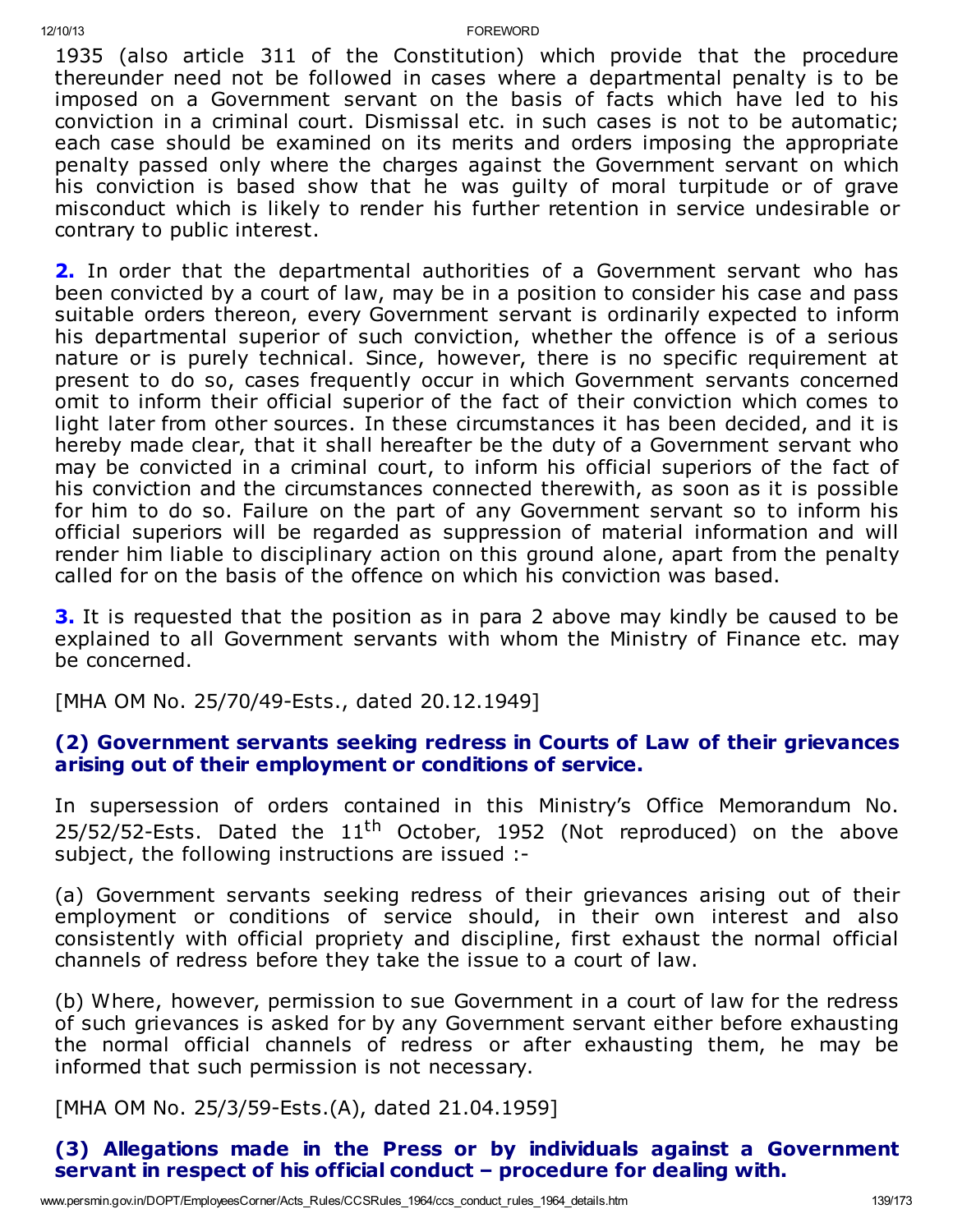The First Five Year Plan contained a suggestion that when specific allegations were made in the Press against individual public officers, they should be asked to clear their names in court. This was accompanied by a recommendation that the legal expenses in such cases should be sanctioned by Government on the understanding that if the officer lost his case, he would have to reimburse to Government and if damages were awarded to him, the cost of legal proceedings would be the first charge on them. The suggestions have been carefully considered and the following conclusions have been reached.

2. When allegations are made in the Press or by individuals against a Government servant in respect of his conduct in the discharge of his public functions, a preliminary confidential enquiry by a senior officer should be ordered by Government.

**3.** If such an enguiry leads to the conclusion that the allegations are based on ignorance, insufficient information or even malice, it should be further considered whether, having regard to the nature and circumstances of the case, any action in a Court of Law is necessary to vindicate the conduct of the Government servant, for in some cases, mere publication of the results of the enquiry may not always carry conviction with the public. If it is decided to have resort to a Court of Law, it should also be considered whether Government should themselves initiate proceedings in a Court of Law against the party which made the allegations or whether the Government servant should be required to initiate such proceedings. If, on the other hand, it is considered as a result of enquiry that there are reasonable grounds to doubt the propriety and correctness of the conduct of the Government servant, or if the enquiry is not conclusive, Government may entrust the case to the Special Police Establishment for investigation or order a full departmental enquiry under the Central Civil Services (Classification, Control and Appeal) Rules, or require the Officer to vindicate his conduct by resorting to a Court of Law.

4. In cases where Government decide to initiate criminal proceeding themselves, the provision of Section 198B of the Criminal Procedure Code should be made use of. According to these provisions the complaint can be filed within six months of the date of the alleged offence, by the Public Prosecutor directly in a Court of Sessions with the previous sanction of the Government and the case will thereafter be pursued by Government. Where the Government decided to institute civil proceedings, the usual procedure for institution of civil proceedings by Government may be followed.

5. In cases where the Government servant is required to vindicate his conduct in a Court of Law Government will give financial assistance as laid down in subparagraph 2 (d) of MHA OM No. F45/5/53-Ests.(A), dated the 8<sup>th</sup> January, 1959 (Decision No. 4 below).

6. When a Government servant desires to institute proceedings suo moto to vindicate the conduct in the course of the discharge of his official duties, he will have to obtain the previous sanction of the Government as required in Rule 16 of the Central Civil Services (Conduct) Rules, 1955 (Now Rule 19).

If Government decide to grant such sanction, no question of reimbursement of any expenses to the Government servant will arise, but advances may be granted as laid down in sub-paragraph (c) (ii) of paragraph 2 of Ministry of Home Affairs OM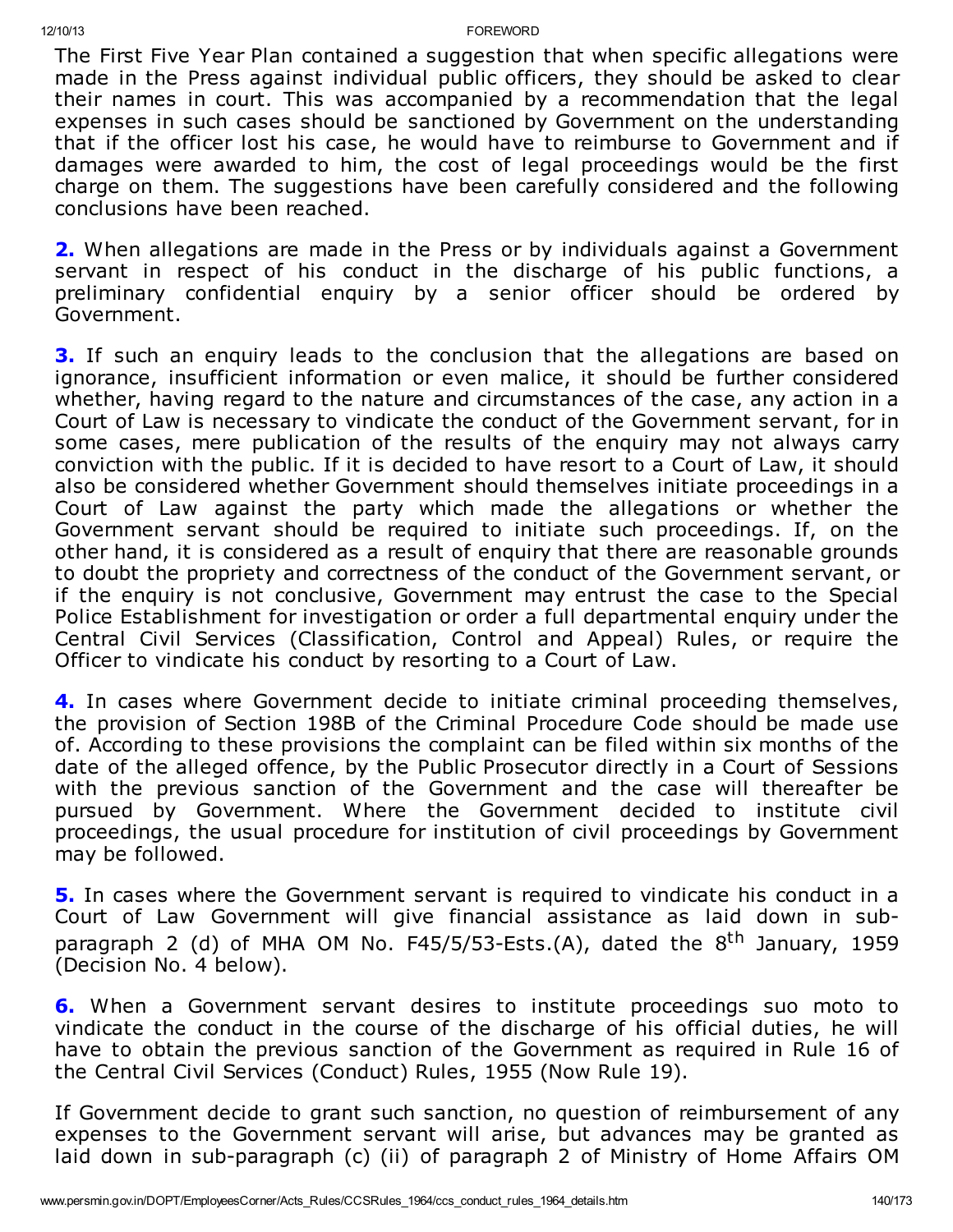No. F45/5/53-Ests.(A), dated the 8<sup>th</sup> January, 1959 (Decision No. 4 below).

7. The appropriate authority for taking a decision in each case will be the administrative Ministry of the Government of India concerned who will consult the Finance and Law Ministries, where necessary. The Comptroller and Auditor General of India will exercise the powers of an administrative Ministry in respect of the Indian Audit and Accounts Department.

8. In so far as persons serving in the Indian Audit and Accounts Department are concerned, these orders are issued in consultation with the Comptroller and Auditor General

[MHA OM No. 25/32/54-Ests.(A), dated 08.01.1959]

#### (4) Legal and financial assistance to Government servants involved in law suits arising out of their official work and conduct.

The question has been raised whether, and if so under what circumstances, Government should provide legal and financial assistance to a Government servant for the conduct of legal proceedings by or against him. The following decisions which have been taken in consultation with the Ministries of Law and Finance and the Comptroller and Auditor General are circulated for information and guidance.

2. (a) Proceedings initiated by Government in respect of matters connected with the official duties or position of the Government servant.

Government will not give any assistance to a Government servant for his defence in any proceedings, civil or criminal instituted against him by the State in respect of matters arising out of, or connected with, his official duties or his official position. Should, however, the proceedings conclude in favour of the Government servant, Government will entertain his claim for reimbursement of costs incurred by him for his defence, and if Government are satisfied from the facts and circumstance of the case that the Government servant was subjected to the strain of the proceedings without proper justification, they will consider whether the whole or any reasonable proportion of the expenses incurred by the Government servant for his defence should be reimbursed to him.

(b) Proceedings in respect of matters not connected with official duties or position of the Government servant.

Government will not give any assistance to a Government servant or reimburse the expenditure incurred by him in the conduct of proceedings in respect of matters not arising out of or connected with, his official duties or his official position, irrespective of whether the proceedings were instituted by a private party against the Government servant or vice versa.

(c) Proceedings instituted by a private party against a Government servant in respect of matters connected with his official duties or position.

(i) If the Government on consideration of the facts and circumstances of the case, consider that it will be in the public interest that Government should themselves undertake the defence of the Government servant in such proceedings and if the Government servant agrees to such a course, the Government servant should be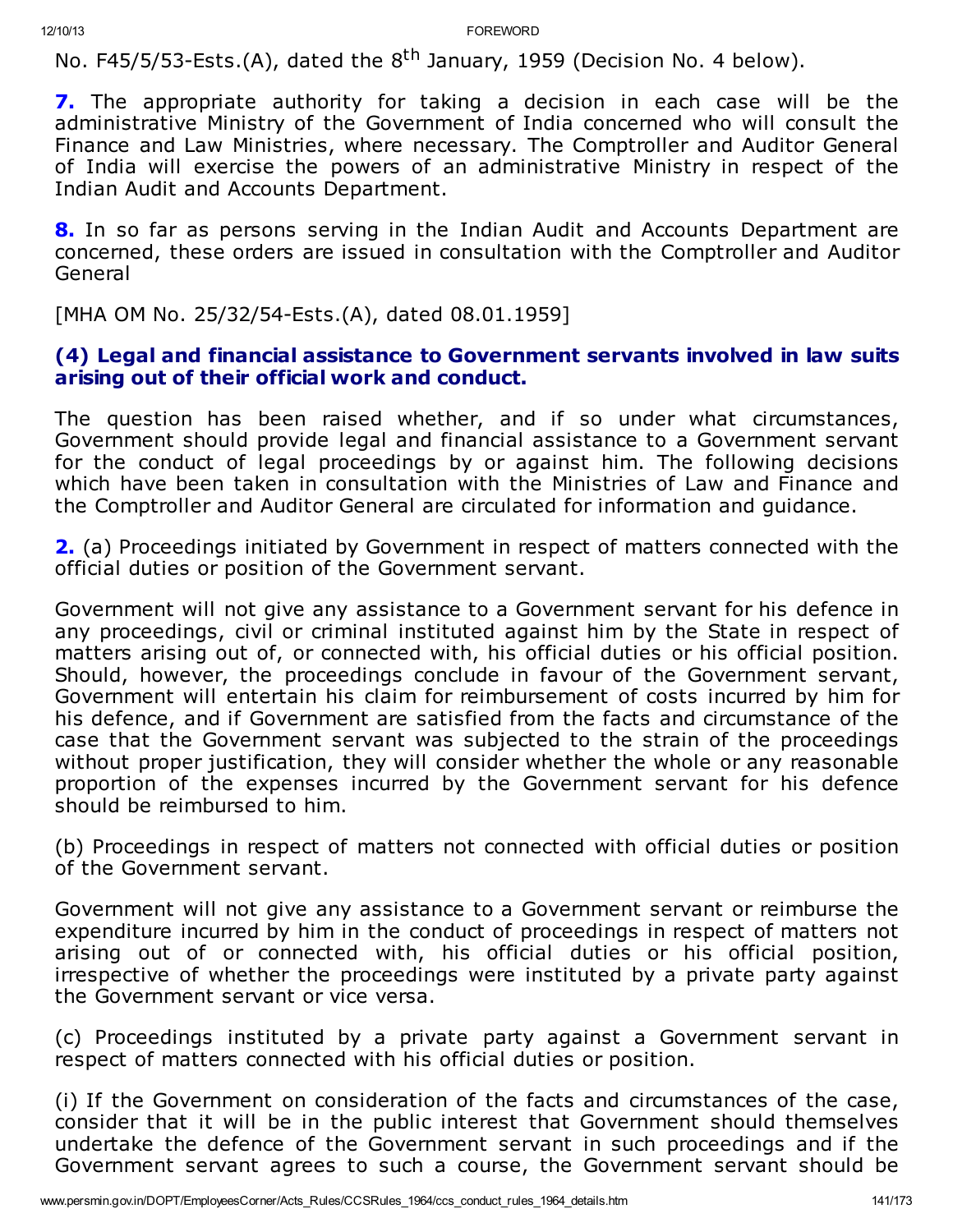required to make a statement in writing as in Annexure 'A' and thereafter Government should make arrangements for the conduct of the proceedings as if the proceedings had been instituted against Government.

(ii) If the Government servant proposes to conduct his defence in such proceedings himself, the question of reimbursement of reasonable costs incurred by him for his defence may be considered in case the proceedings conclude in his favour. In determining the amount of costs to be so reimbursed, Government will consider how far the court has vindicated the acts of the Government servant. The conclusion of the proceedings in favour of the Government servant will not by itself justify reimbursement.

To enable the Government servant to meet the expenses of his defence, Government may sanction, at their discretion an interest-free advance not exceeding Rs. 500/- or the Government servant's substantive pay for three months, which ever is greater, after obtaining from the Government servant a bond in the form reproduced as Annexure B. The amount advanced would be subject to adjustment against the amount, if any, to be reimbursed as above.

The Government servant may also be granted from any provident fund to which he is a subscriber, an advance not exceeding thee months' pay or one-half of the balance standing to his credit, whichever is less; this advance will be repayable in accordance with the rules of the Fund.

(d) Proceedings instituted by a Government servant on his being required by Government to vindicate his official conduct.

A Government servant may be required to vindicate his conduct in a Court of Law in certain circumstances [vide Ministry of Home Affairs OM No. F. 25/32/54-Ests.(A), dated 8<sup>th</sup> January, 1959] (Decision No.3). The question whether costs incurred by the Government servant in such cases should be reimbursed by the Government and if so, to what extent, should be left over for consideration in the light of the result of the proceedings. Government may, however, sanction in interest-free advance, in suitable instalments, of an amount to be determined by them in each case on the execution of a bond by the Government servant in the form reproduced in Annexure 'B'.

In determining the amount of cost to be reimbursed on the conclusion of the proceedings, the Government will consider to what extent the Court has vindicated the acts of the Government servant in the proceedings. Conclusion of the proceedings in favour of the Government servant will not by itself justify reimbursement.

(e) Proceedings instituted by a Government servant suo moto with the previous sanction of Government to vindicate his conduct arising out of or connected with his official duties or position.

If a Government servant resorts to a Court of Law with the previous sanction of Government to vindicate his conduct arising out of or connected with his official duties or position, though not required to do so by Government, he will not ordinarily be entitled to any assistance but Government may, in deserving cases, sanction advances in the manner indicated in sub-para (c) (ii) above but no part of the expenses incurred by the Government servant will be reimbursed to him, even if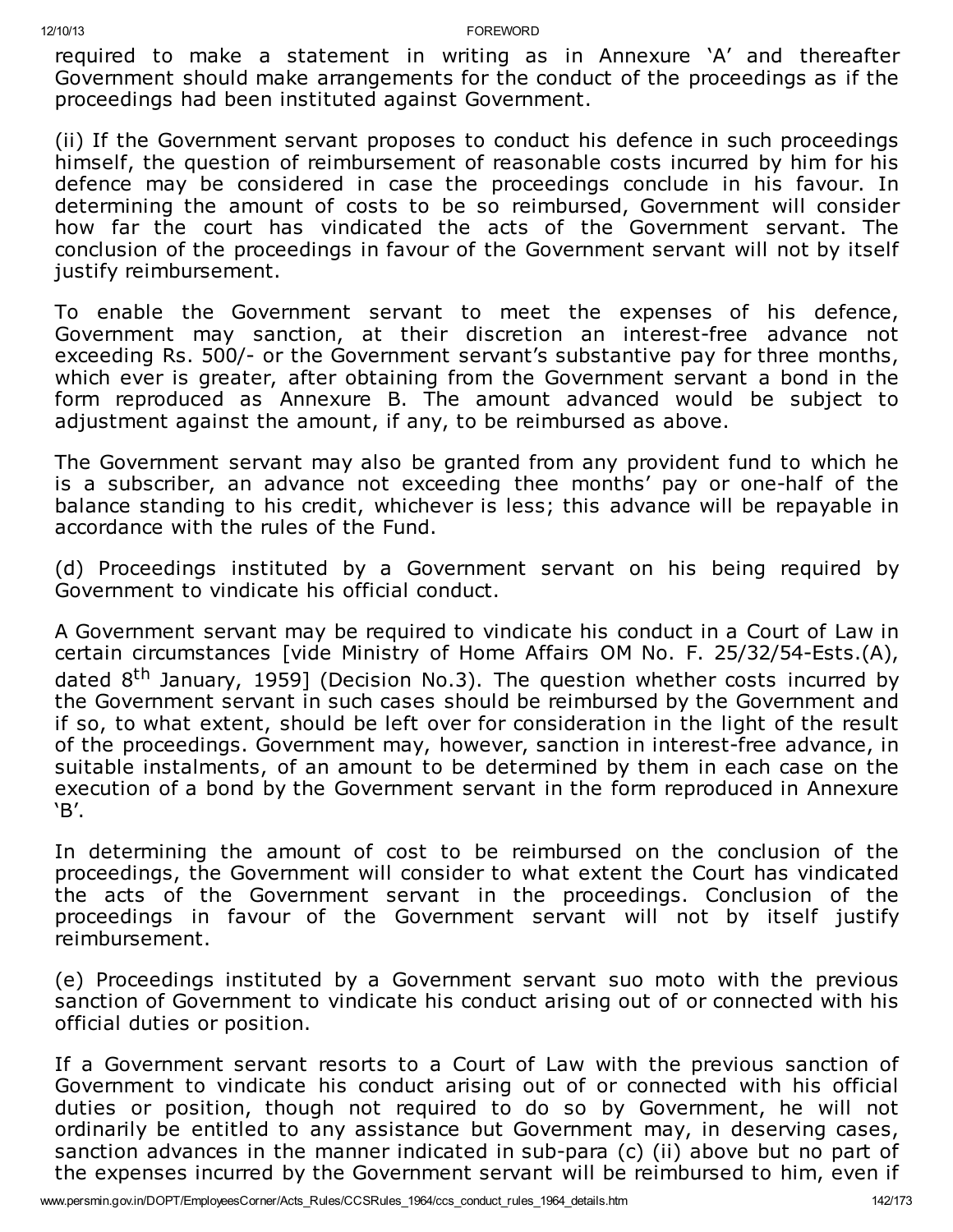he succeeds in the proceedings.

**3.** Sub-clause (d) of article 320 (3) of the Constitution requires consultation with the Union Public Service Commission on any claim by a Government servant for the reimbursement of the costs incurred by him in defending legal proceedings instituted against him in respect of acts done or purporting to be done in execution of his duty. In other cases, consultation with the Union Public Service Commission is not obligatory, but it will be open to Government to seek the Commission's advice, if considered necessary.

4. The question whether a case falls under 320 (3) (d) of the Constitution so as to require consultation with the Commission may at times be difficult to determine. It may be stated generally that though consultation is obligatory in a case where a reasonable connection exists between the act of the Government servant and the discharge of his official duties, the act must bear such relation to the official duties that the Government servant could lay a reasonable but not a pretended or a fanciful claim that he did it in the course of the performance of his duties.

**5.** The appropriate authority for taking decision in each case will be the administrative Ministry of the Government of India concerned who will consult the Finance and Law Ministries, where necessary. The Comptroller and Auditor General of India will exercise the powers of an administrative Ministry in respect of the personnel of the Indian Audit and Accounts Department.

6. In so far as persons serving in the Indian Audit and Accounts Department as concerned, these orders are issued in consultation with the Comptroller and Auditor General.

[MHA OM No. F-45/5/53-Ests.(A), dated 08.01.1959]

## ANNEXURE 'A'

(Here enter description of the proceedings)

The Government of India having been pleased to undertake my defence in the above proceedings, I hereby agree to render such assistance to Government as may be required for my defence and further agree that I shall not hold Government in any way responsible if the proceedings end in a decision adverse to me.

Date…………..

Signature of the

Government Servant

## ANNEXURE 'B'

------

[MHA OM NO. F.45/5/53-Ests.(A), dated 08.01.1959]

[This has been substituted vide decision No. (5) below].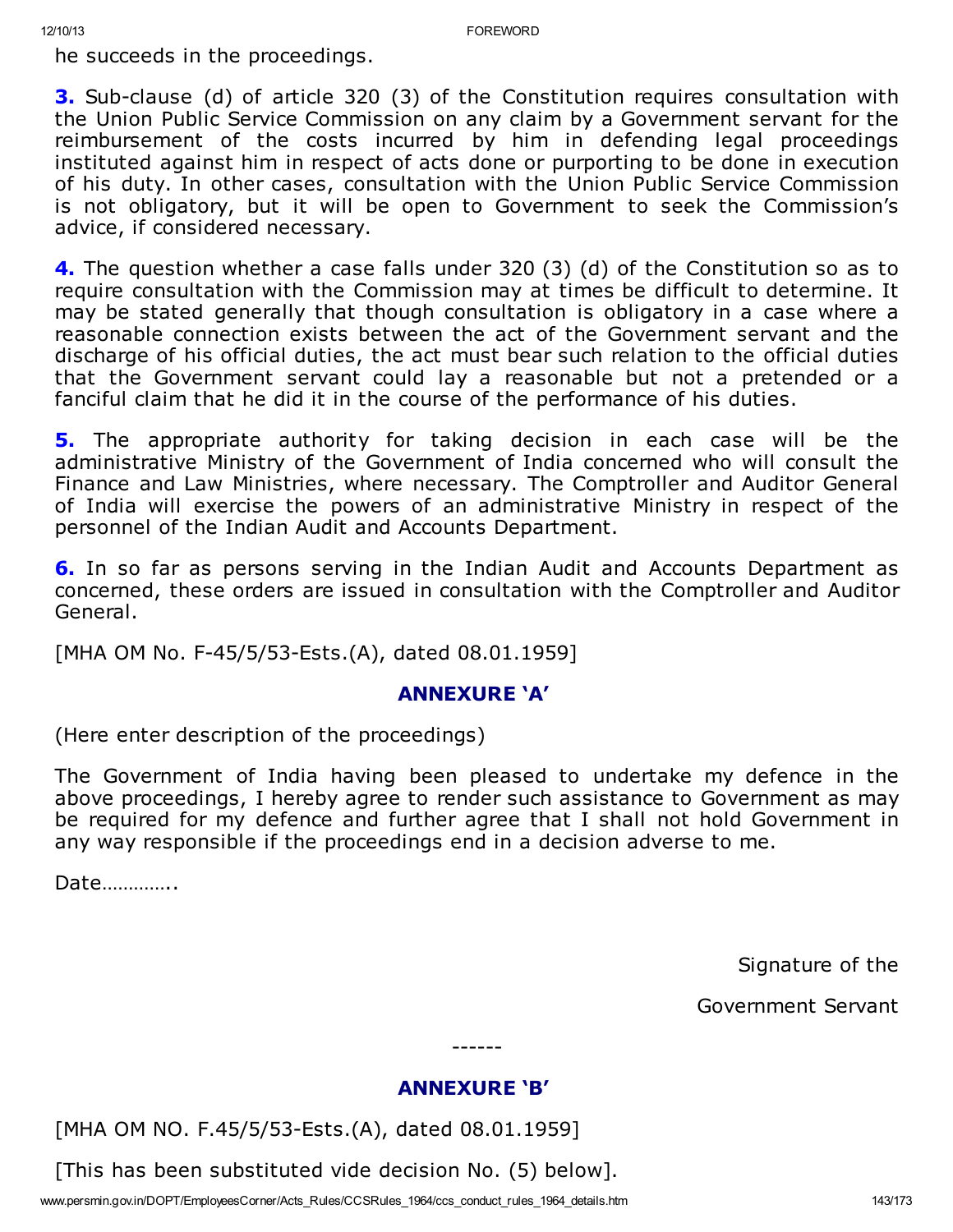#### (5) Government servants involved in legal proceedings – Provision for legal and financial assistance

Attention is invited to the instructions issued in this Ministry's Office Memorandum No. F.45/5/53-Ests.(A), dated the 8<sup>th</sup> January, 1959 (Decision No. 4) regarding the grant of legal and financial assistance to the Government servants involved in legal proceedings. In connection with these instructions the following decision have been taken and are circulated for information and guidance :-

(i) Where, in a civil suit Government servant is sought to be made liable for damages for acts for negligence in discharge of his official duties of civil nature and Government is impleaded on the ground of vicarious liability, the Government should arrange for the defence of the Government servant also, provided the defence of the Government and the Government servant are substantially the same and there is no conflict of interest. Each case should be examined in consultation with the Law Officers before undertaking common defence. If it is decided to arrange for the defence of the Government servant, the Government servant should be required to make a statement in writing as in Annexure 'A' of the Ministry OM referred to above (Decision No. 4 above).

(ii) In cases falling under para 2 (d) of the OM referred to above the amount of the interest-free-advance will also not exceed Rs. 500 or the Government servant's substantive pay for three months whichever is greater.

(iii) The authority competent to sanction the advances under para 2 (c) (ii), 2 (d) and 2 (e) of the above OM will be the Administrative Ministry concerned or the Comptroller and Auditor General in respect of staff serving under him.

(iv) No second advance in respect of the same proceedings will be admissible. There will, however, be no objection to the grant of more than one advance if they relate to different proceedings against a Government servant.

(v) The recovery of the advance may be made in not more than twenty-four equal monthly instalments, the exact number being determined by the sanctioning authority provided the advance is recovered before the date of retirement. The recovery of the advance should commence on the first issue of Pay/leave salary/subsistence allowance following the month in which the advance is drawn. The advance is recoverable from each issue of pay/leave salary/subsistence allowance till it is repaid in full. At the time of reimbursement of legal expenses the entire balance of advance outstanding against the Government servant should be recovered from the amount reimbursed to him. If the amount reimbursed is less than the outstanding balance of the advance the remaining amount will be recovered in installments as already fixed. In the case of grant of more than one advance, the recovery of such advances should run concurrently.

(vi) Where advance under the above instructions is sanctioned to a temporary/quasi-permanent Government servant, he should be asked to furnish a surety of a permanent central Government servant of equivalent or higher status in the attached form (Annexure 'C')

(vii) The amount of advance sanctioned under the above instructions is debitable under the Minor Head "Other Advances" subordinate to Major Head "Loans and Advances by the Central Government".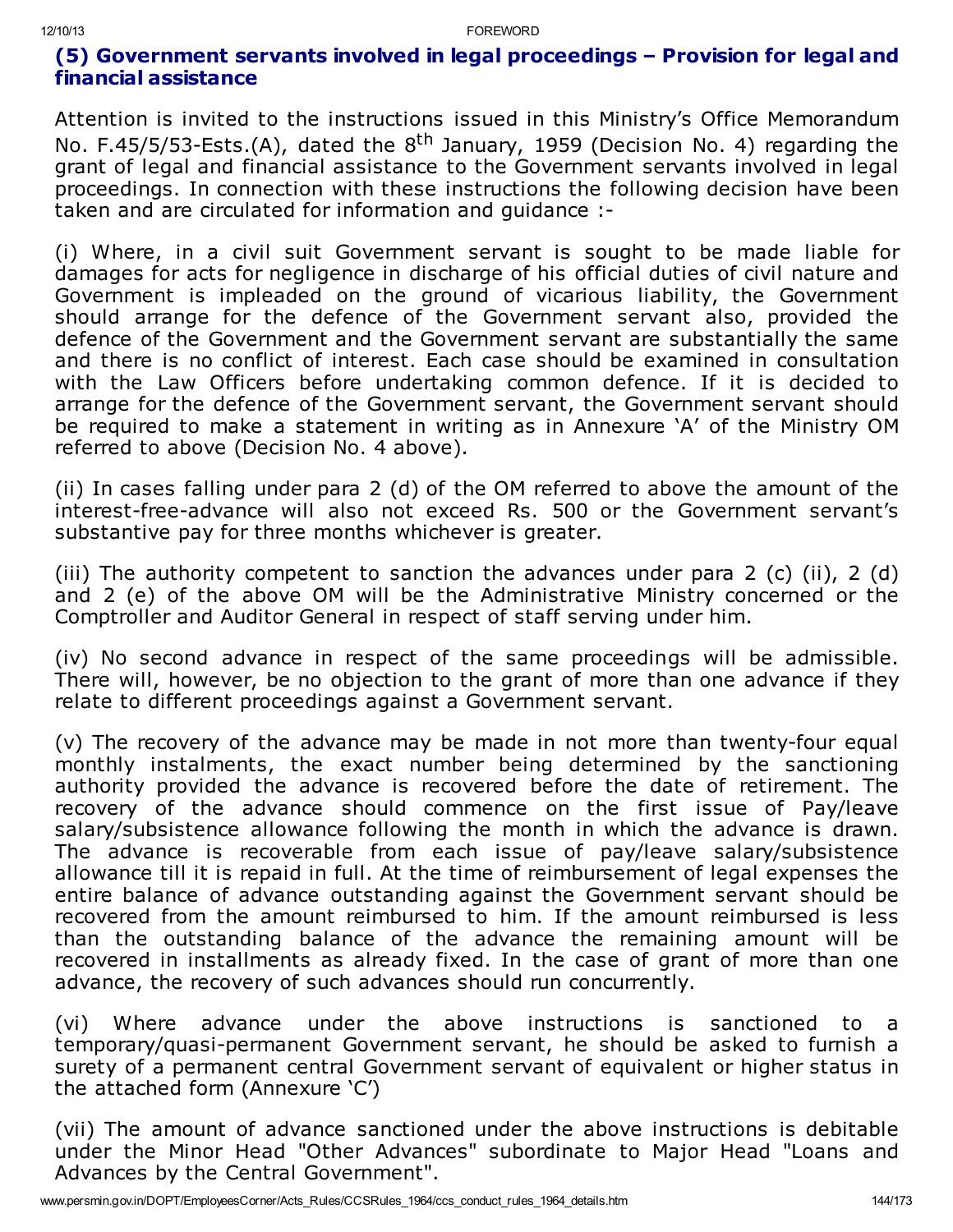(viii) The form of the bond at Annexure 'B' to the instructions of the 8<sup>th</sup> January, 1959 (Decision No. 4 above) is hereby substituted by the one attached herewith.

2. In so far as the persons serving in the Indian Audit and Accounts Department are concerned, these orders are issued in consultation with the Comptroller and Auditor General of India.

[MHA OM No. 45/1/61-Ests.(A), dated 26.11.1963]

#### ANNEXURE 'B'

BY THIS BOND I…………………………having taken an advance of Rs…………………..(Rupees …………………..only) from the President of India (herein after called the Government) promise to pay to the Government the sum of Rs………………….in ……………….equal monthly installments of Rs...................by the 10<sup>th</sup> of every month commencing from…………………………

**2.** AND I agree that in case I cease to be in Government service for any reason whatsoever the entire balance of the amount shall become at once due and payable and that in case I fail to pay the same before the date of expiry of six months from the date I cease to be in Government service or before the date on which the payment of the last instalment under this bond would have become due but for my ceasing to be in Government service, whichever date is earlier, the Government without prejudice to any other right to which it shall be entitled under any law for the time being in force, shall recover the entire balance of the amount from me.

Dated this ……………………………day of………………………………19.

Witness to Signature (Signature of Government servant)

1…………………………

2………………………..

Accepted

**Signature** 

(Designation)

For and on behalf of the President of India

### ANNEXURE 'C'

#### SURETY FORM

Know all men by these presents that I…………………son of Shri ……………………………..resident of …………………….in the district of…………………………at present employed as a permanent …………………………..in the ………………………………….. (hereinafter called 'the surety') am held and firmly bound to the President of India (hereinafter called 'the Government') which expression shall include his successors and assignees in the sum of Rs………………………….(Rupees…………………………………only) with all costs between attorney and client and all charges and expenses that shall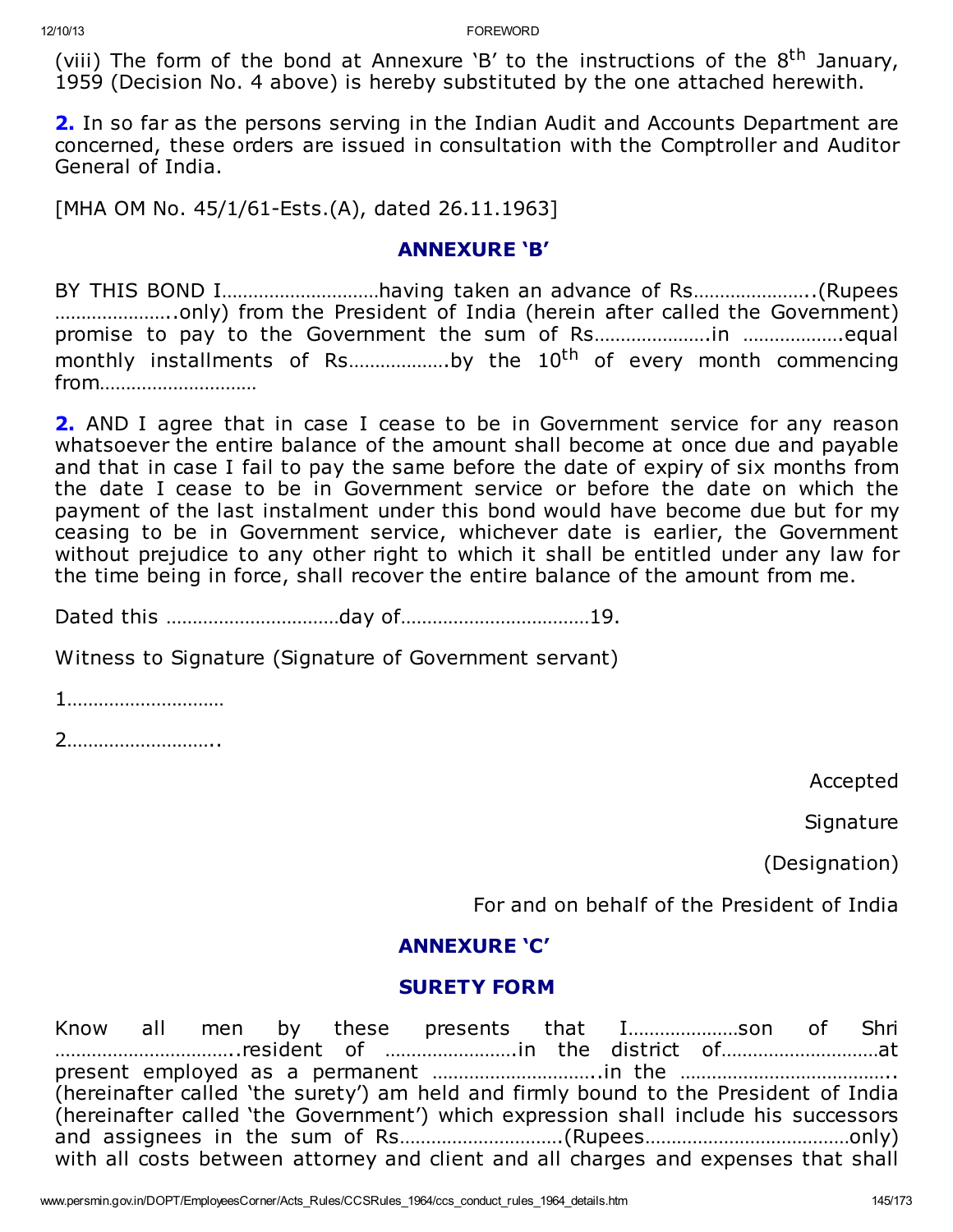or may have incurred by or occasioned to the Government to be paid to the Government for which payment to be well and truly made I hereby bind myself, my heirs, executors, administrators and representatives firmly by these presents. As witness my hand this ………………………… day of ……………………..one thousand nine hundred and ……………………….

Whereas the Government has agreed to grant to Shri…………………………….son of Shri…………………………..a resident of ……………………….in the District of ………………………..at present employed as temporary/quasi-permanent in the ………………….(hereinafter called 'the borrower') at the borrower's own request an advance of Rs…………………………….. (Rupees…………………………………….only) for the …………………………. and whereas the borrower has undertaken to repay the said amount in ……………………….. equal monthly instalments.

And whereas in consideration of Government having agreed to grant the aforesaid advance to the borrower the surety has agreed to execute the above bond with such condition as hereunder is written.

Now the condition of the above written bond is that if the said borrower shall, while employed in the said ……………………………………………. duly and regularly pay or cause to be paid to the Government the amount of the aforesaid advance owing to the Government by installments, then this bond shall be void otherwise the same shall be and remain in full force and virtue.

But so nevertheless that if the borrower shall die or become insolvent or at any time cease to be in service of the Government the whole or so much of the said sum of Rs……………………… (Rupees ……………………… only) as shall then remain unpaid shall immediately become due and payable to the Government and be recoverable from the surety in one installment by virtue of this bond.

The obligation undertaken by the surety shall not be discharged or in any way affected by an extension of time or any other indulgence granted by the Government to the said borrower whether with or without the knowledge or consent of the surety.

The Government have agreed to bear the stamp duty, if any, for this document.

Signed & delivered by

the said………….

at……………………..

this…………………

of ………………………19.

**Signature** of **Surety** 

Designation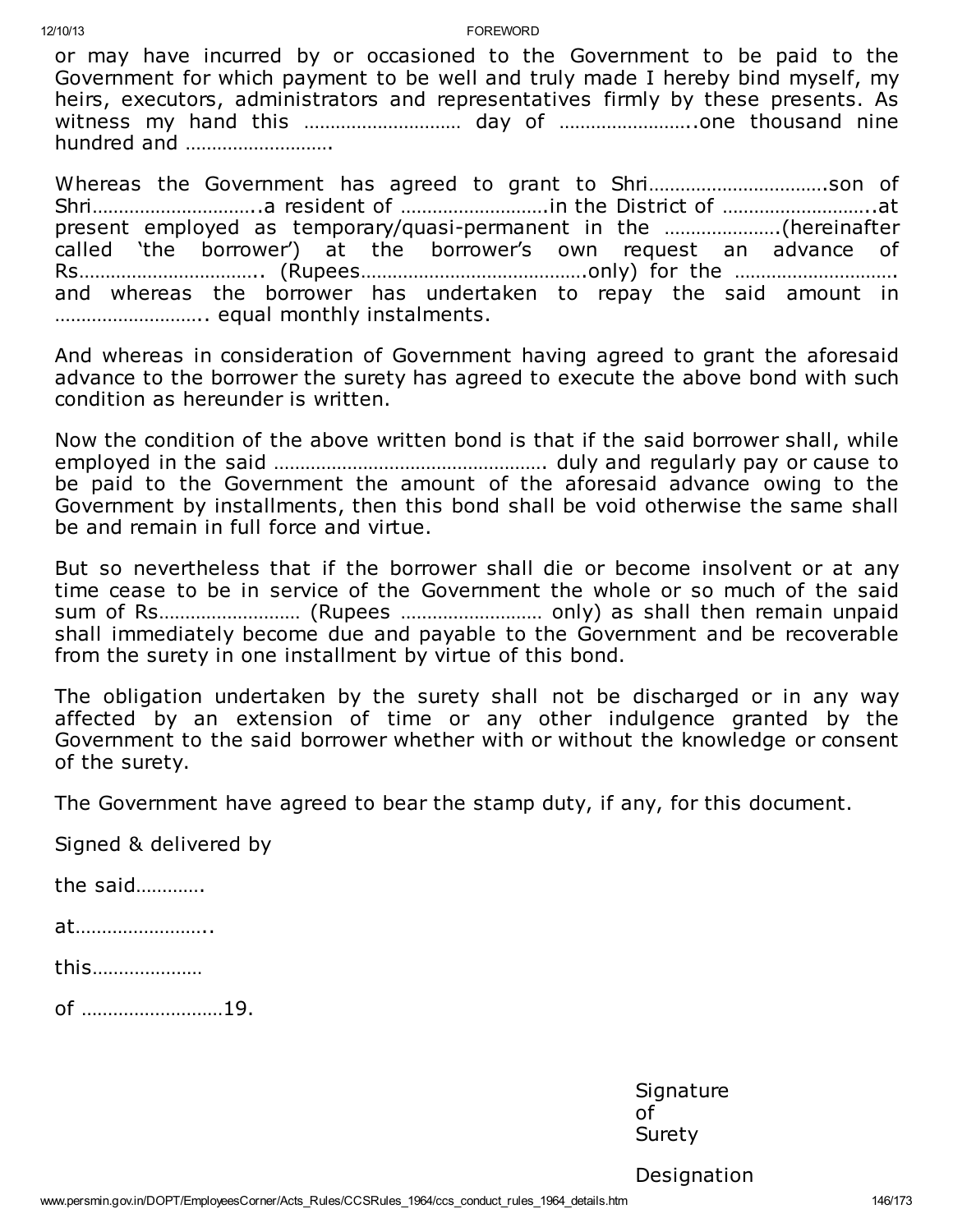**Office** to which attached In the presence of 1. 2.

**Signature** 

### Address & Occupation of witness

Accepted

(Signature)

**Designation** 

For and on behalf of the

President of India

### (6) Retired Government servants involved in legal proceedings – Provision of legal and financial assistance

Question has been raised whether, and if so, under what circumstances, Government should provide legal and financial assistance to a retired Government servant for the conduct of legal proceedings instituted against him by a private party in respect of matters connected with his official duties or position before his retirement. This has been considered by Government and it has been decided that the provisions contained in paragraph  $2^{'}(c)$  of the Ministry of Home Affairs O.M. No. 45/5/53-Estt. (A) dated 8<sup>th</sup> January, 1959 (Copy enclosed) should be extended also to retired Government servants. Accordingly, the provisions contained in the aforesaid paragraph, with the exception of the provision regarding grant of advance from Provident Fund, will apply also to Government servants who have retired from service, other than those who have been compulsorily retired from service as a measure of punishment. Further, the amount of interest free advance that may be granted to a retired Government servant will be subject to a maximum limit of Rs.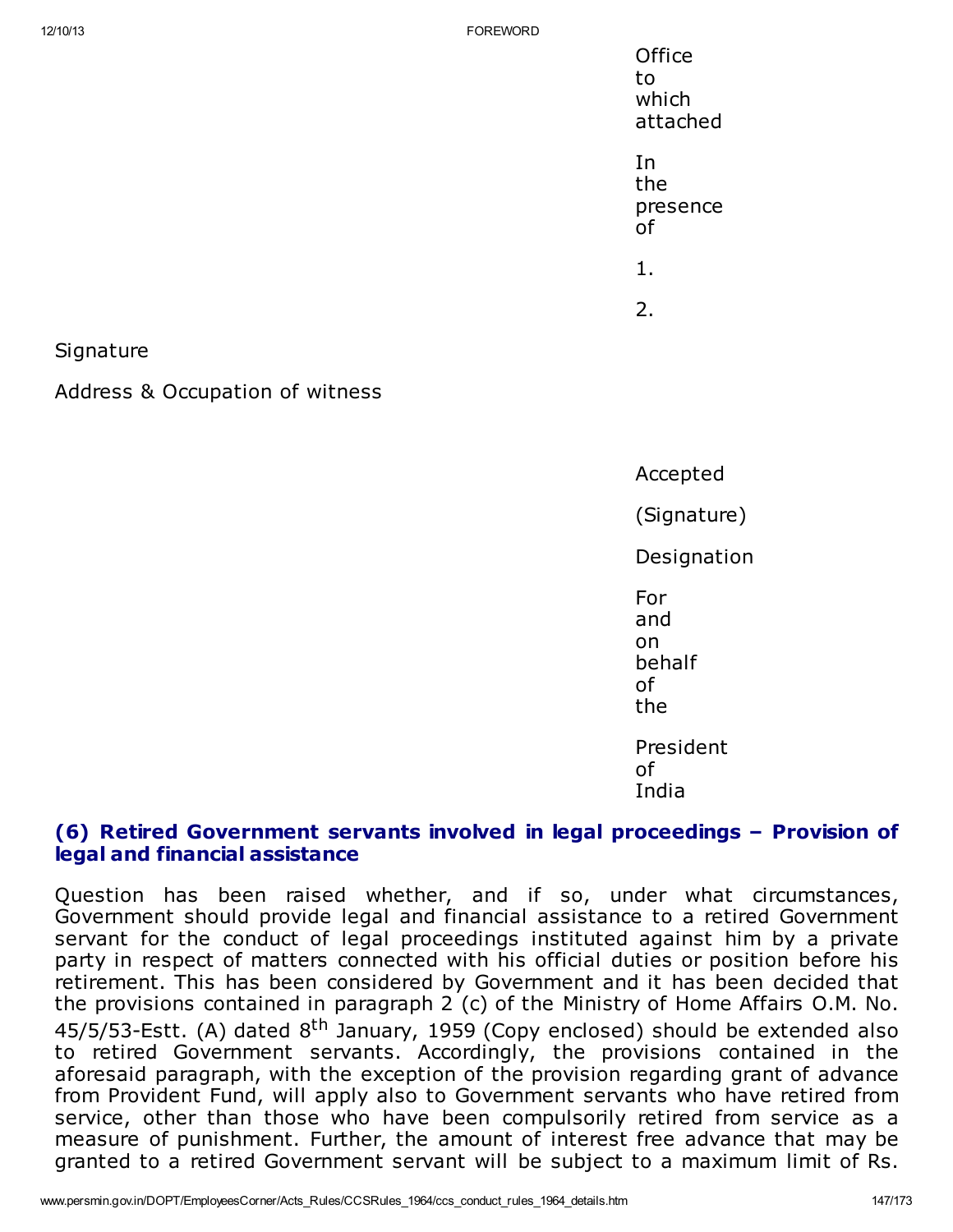500/-

2. The form of declaration to be obtained from a retired Government servant when the Government undertakes his defence and the form of Bond to be obtained from him, if advance is granted to cover legal expenses, are enclosed as Annexure 'A' and 'B' to this Office Memorandum.

**3.** The provisions regarding consultation with Union Public Service Commission and the authority competent to take decision in each case will be the same as those contained in Ministry of Home Affairs Office Memorandum dated 8<sup>th</sup> January, 1959.

### ANNEXURE A

(here enter description of the proceedings)

The Government of India having been pleased to undertake my defence in the above proceedings, I hereby agree to render such assistance to Government as may be required for my defence and further agree that I shall not hold Government in any way responsible if the proceedings end in a decision adverse to me.

Date…………………….

Signature of the retired Government servant.

#### ANNEXURE B

---------

| BY THIS BOND I                                                                    |  |  | a retired Government servant at |    |
|-----------------------------------------------------------------------------------|--|--|---------------------------------|----|
| present residing at                                                               |  |  | having taken an advance of      |    |
| (Rupees                                                                           |  |  | only) from the                  |    |
| President of India (hereinafter called the "Government") promise and undertake to |  |  |                                 |    |
| refund and pay to the Government the said sum of Rs.                              |  |  |                                 | ın |
| % equal monthly instalment of Rs.                                                 |  |  | payable                         |    |
| by the $10^{th}$ of every month commencing from $\frac{1}{100}$ \$                |  |  |                                 |    |

2. And I agree that in case I fail to pay any of the above mentioned instalment on due date, the entire balance of the amount then remaining due shall at once become due and payable by me to the Government and if I fail to pay the same within six months from the date on which the balance of the amount thus becomes due for payment, the Government shall have the right to recover the same from me by the due process of Law.

Dated this\_\_\_\_\_\_\_\_\_\_\_\_\_day of \_\_\_\_\_\_\_\_\_\_\_\_\_\_\_\_\_\_\_\_19 .

(Signature of the retired Government servant)

Accepted.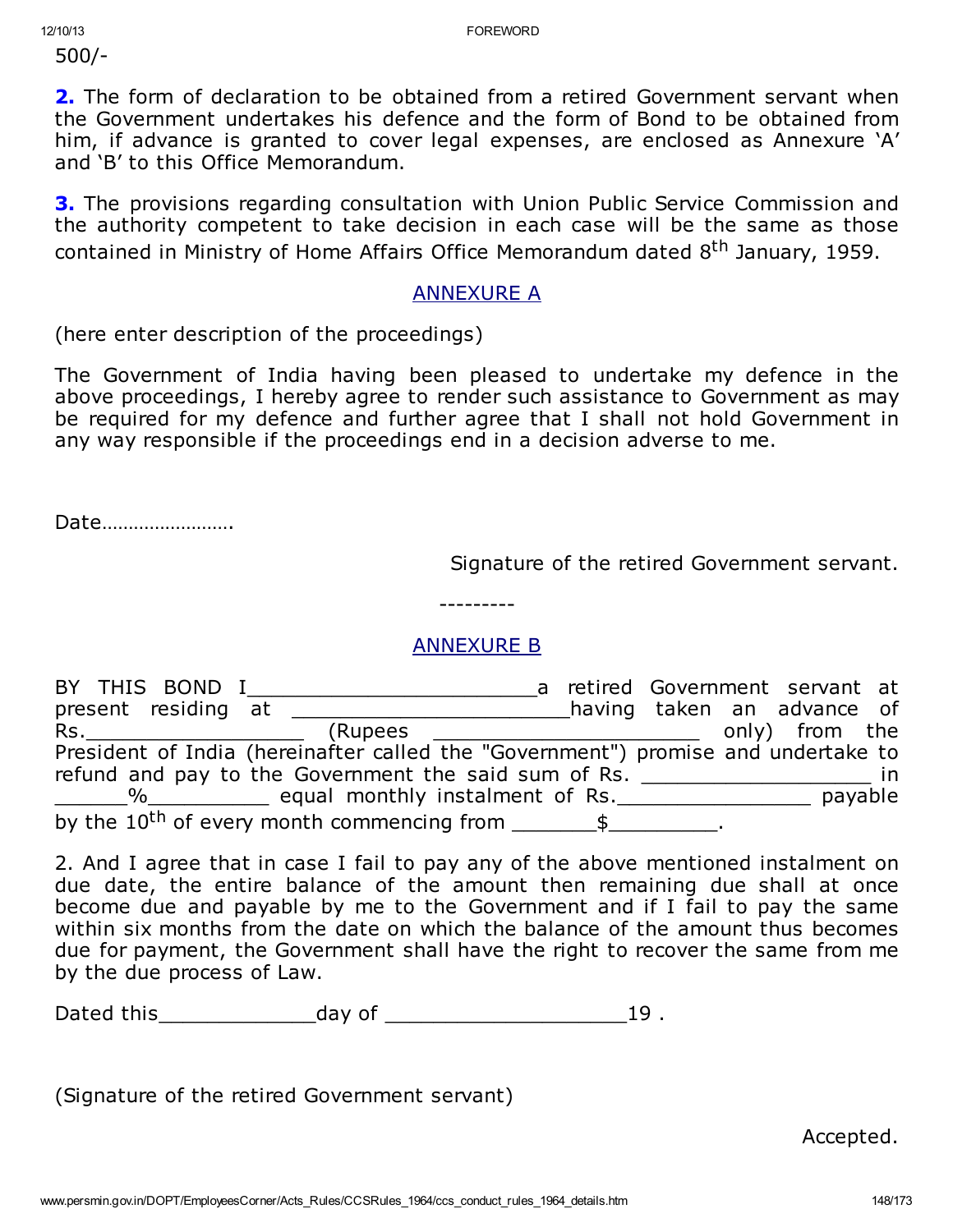Witnesses to signature.

1.\_\_\_\_\_\_\_\_\_\_\_\_\_\_\_\_

2.\_\_\_\_\_\_\_\_\_\_\_\_\_\_\_\_

Z (Signature)

(Designation)

for and on behalf of the President of India

\* Here give the name and other particulars of retired Government servant including the post held by him before retirement.

% Here mentioned the number of instalments.

\$ Here mention the date of commencement of the first instalment.

Z Here mention the designation of the officer who is authorized to execute the bond under article 299(1) of the Constitution.

[DOPT O.M. No. 28022/1/75-Ests.(A) dated 20<sup>th</sup> January, 1977]

#### (7) Vindication of the actions of Government servants – going to press without permission of the Government

The staff side of the National Council (JCM) had recently suggested that the provisions contained in Rule 19 (1) of the Central Civil Services (Conduct) Rules, 1964, should be amended suitably to allow Unions or Associations of Government Employees whose activities were maligned in the Press to vindicate themselves, without obtaining the previous sanction of the Government.

This matter was discussed in the meeting of the Committee of the National Council set up to consider the suggestions of the staff side for amending the Conduct Rules. While the suggestion that the rule should be so amended that individual employees are enabled to go to the Press to vindicate their position without prior permission was not favoured, it was decided to issue further instructions to provide that Government should take significant or positive steps in the circumstances where the adverse criticism of Government employees in public was found to be based on wrong premises.

As the Ministry of Finance etc., are aware, instructions regarding action to be taken in the event of allegations against Government servants in the Press are contained in the them Ministry of Home Affairs (now Department of Personnel and Training) Office Memorandum No. 25/32/54-Estt. (A) dated the 8<sup>th</sup> January, 1959 (Decision No. 3). Attention is particularly invited to para 3 to this Office Memorandum. It is considered that the provisions contained therein should be invoked where it is found on an enquiry that the allegations in the Press against individual Government servant are based on ignorance, insufficient information or even malice.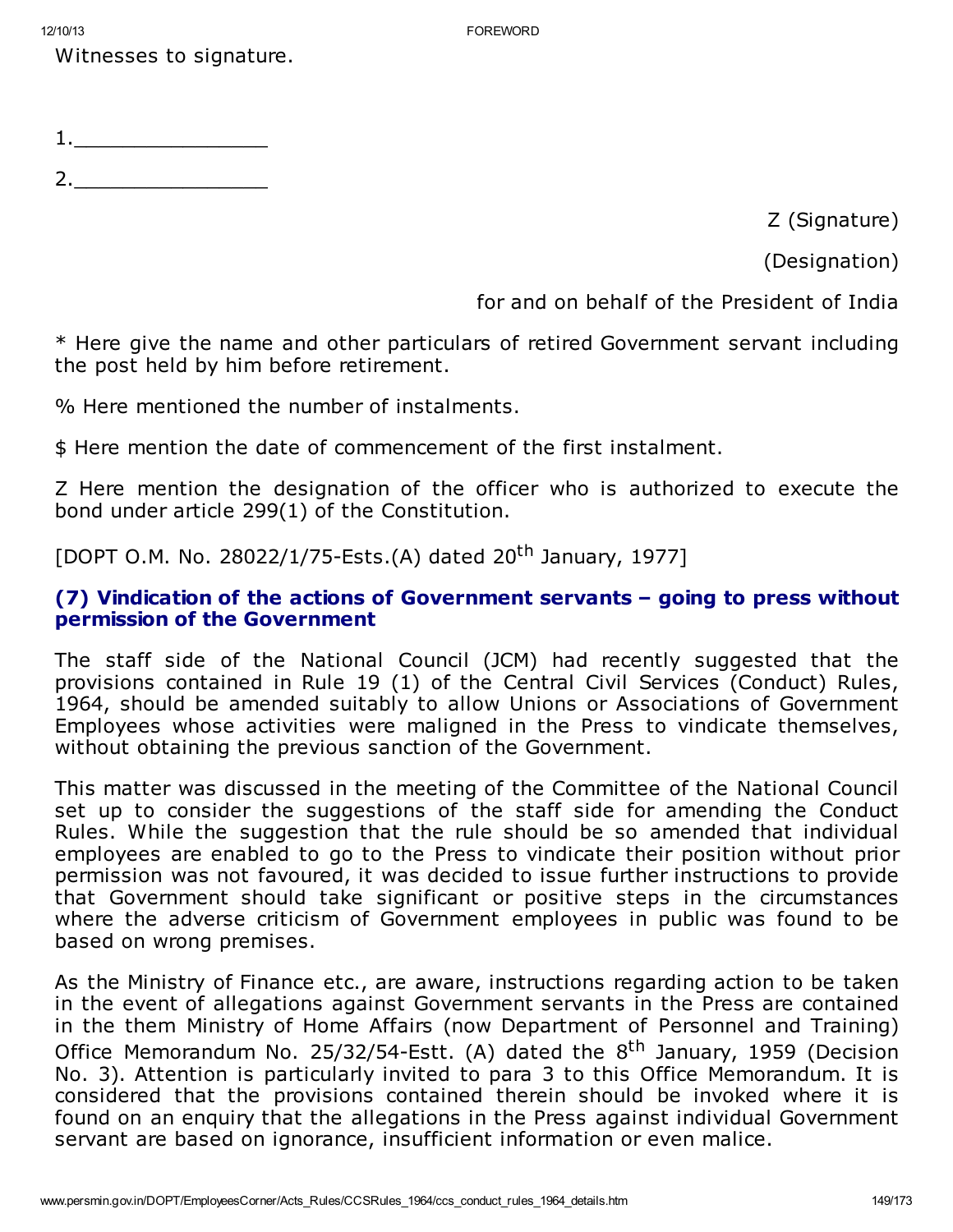It is requested that the contents of this Office Memorandum may be brought to the notice of all concerned.

[DP&AR OM No. 11013/21/76-Estt. (A), dated 24.02.1977]

### (8) Legal assistance to Government employees for proceedings instituted in respect of his official duty or position by another Government employee.

Attention is invited to the Ministry of Home Affairs Office Memorandum No. 45/5/53-Ests.(A) dated the 8<sup>th</sup> January, 1959, on the above mentioned subject and to say that Government have had occasion to consider whether Government should undertake the defence of a Government employee against whom a case is filed by another Government employee or reimburse the reasonable costs incurred by the former for his defence if such cases are in respect of the matters connected with the former's official position or duties. It has been decided that, whether on a consideration of the facts and circumstances of the case, it is considered that it would be in public interest to defend a Government employee in a case filed against him by another Government employee in respect of matters connected with the former's official duties or position, the latter may be treated as a 'private party' and assistance given to the former in terms of para 2 (c) of the Office Memorandum referred to above. But this will not apply to cases in which the Government employee(s) has/have been impleaded as co-respondent(s) by other Government employee (s) in suite against the Government in regard to conditions of service such as seniority etc.

[DOPT O.M. No. 28020/1/78-Ests.(A) dated  $6^{th}$  October, 1978]

# 20. Canvassing of non-official or other outside influence

No Government servant shall bring or attempt to bring any political or other outside influence to bear upon any superior authority to further his interests in respect of matters pertaining to his service under Government.

### Government of India Decisions

### (1) Representation on service matters by relatives should be discouraged –

Relatives of a Government servant sometime make representations concerning service matters affecting the Government servant. This is done in some cases in the hope of reviving a representation which the Government servant had himself made and which had been turned down. In some cases, the procedure is resorted to in order to get round the requirements that the Government servant should submit his representation through his official superiors. The practice is obviously undesirable and should be strongly discouraged. It has accordingly been decided that no notice should be taken of a representation on service matters submitted by a relative of a Government servant. The only exception may be cases in which because of the death or physical disability, etc. of the Government servant, it is impossible for the Government servant himself to submit a representation.

[MHA OM No. F25/21/63-Ests.(A), dated 19.09.1963]

### (2) Prohibition on brining any political or outside influence in respect of matters pertaining to service under the Government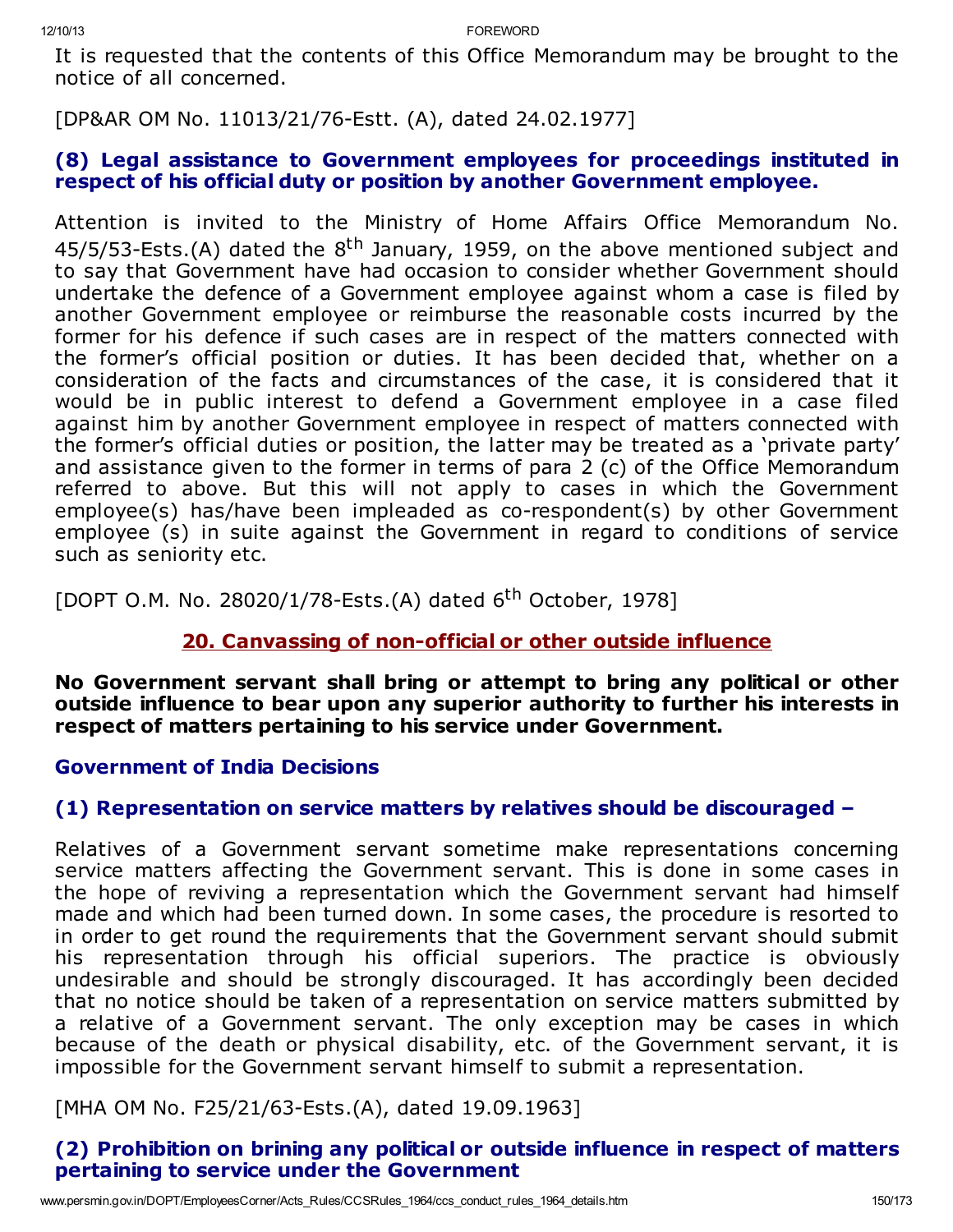Rule 20 of the CCS (Conduct) Rules, 1964 provides that no Government servant shall bring or attempt to bring any political or other outside influence to bear upon any superior authority to further his interest in respect of matters pertaining to his service under the Government. Instructions have been issued from time to time bringing to the notice of all Government servants the aforesaid rule provisions. Instances have come to notice where individual Government servants have approached the Ministry of Urban Development (Directorate of Estate) for out of turn allotment of residential accommodation, or for a departure from the allotment rules through Members of Parliament, prominent persons, politicians etc. Since the allotment of Government accommodation to a Government servant is made only because of his service under the Government, such canvassing for out of turn allotment through MPs and other political persons etc. constitutes a violation of the provisions of Rule 20 of the CCS (Conduct) Rules, 1964. The Government servants are, therefore, advised to refrain from such practice. They should not bring or attempt to bring any political or other out side influence to further their interests in respect of matters pertaining to their service under the Government, including allotment of residential accommodation.

[DOPT OM No. 11013/6/90-Estt.(A), dated 30.03.1990]

#### (3) Procedure for dealing with the Government servants attempting to further their service interests through non-Governmental influence-instructions with reference to rule 20 of the CCS (Conduct) Rules, 1964-regarding.

Rule 20 of the CCS (Conduct) Rules, 1964 provides that no Government servant shall bring or attempt to bring any political or other outside influence to bear upon any superior authority to further his/her service under the Government. The Government of India has, from time to time, emphasized that Government servants should not approach Members of Parliament or State Legislatures or other political/outside authorities to sponsor their cases in respect of service matters. As per the existing instructions, vide OM No. 11013/7/85-Estt. (A), dated 22.05.1985, the following action should be taken against Government servants approaching Members of Parliament or State Legislatures for sponsoring individual cases :

(i) A Government employee violating the aforesaid provisions of the Conduct Rules for the first time should be advised by the appropriate disciplinary authority, to desist from approaching Members of Parliament /Members of State Legislature to further his/her interest in respect of matters pertaining to his/her service conditions. A copy of this advice need not, however, be placed in the CR dossier of the employee concerned.

(ii) If a Government employee is found guilty of violating the aforesaid provisions of the Conduct Rules a second time despite the issue of advice on the earlier occasion, a written warning should be issued to him/her by the appropriate disciplinary authority and a copy thereof should be placed in his/her CR dossier.

(iii) If a Government employee is found guilty of violating the aforesaid provisions of the Conduct Rules, despite the issue of warning to him/her, disciplinary action should be initiated against him/her by the appropriate disciplinary authority under the provision of CCS (CCA) Rules, 1965.

2. In spite of these instructions, cases of individual Government servants continue to be sponsored by pubic representatives/outside authorities. After careful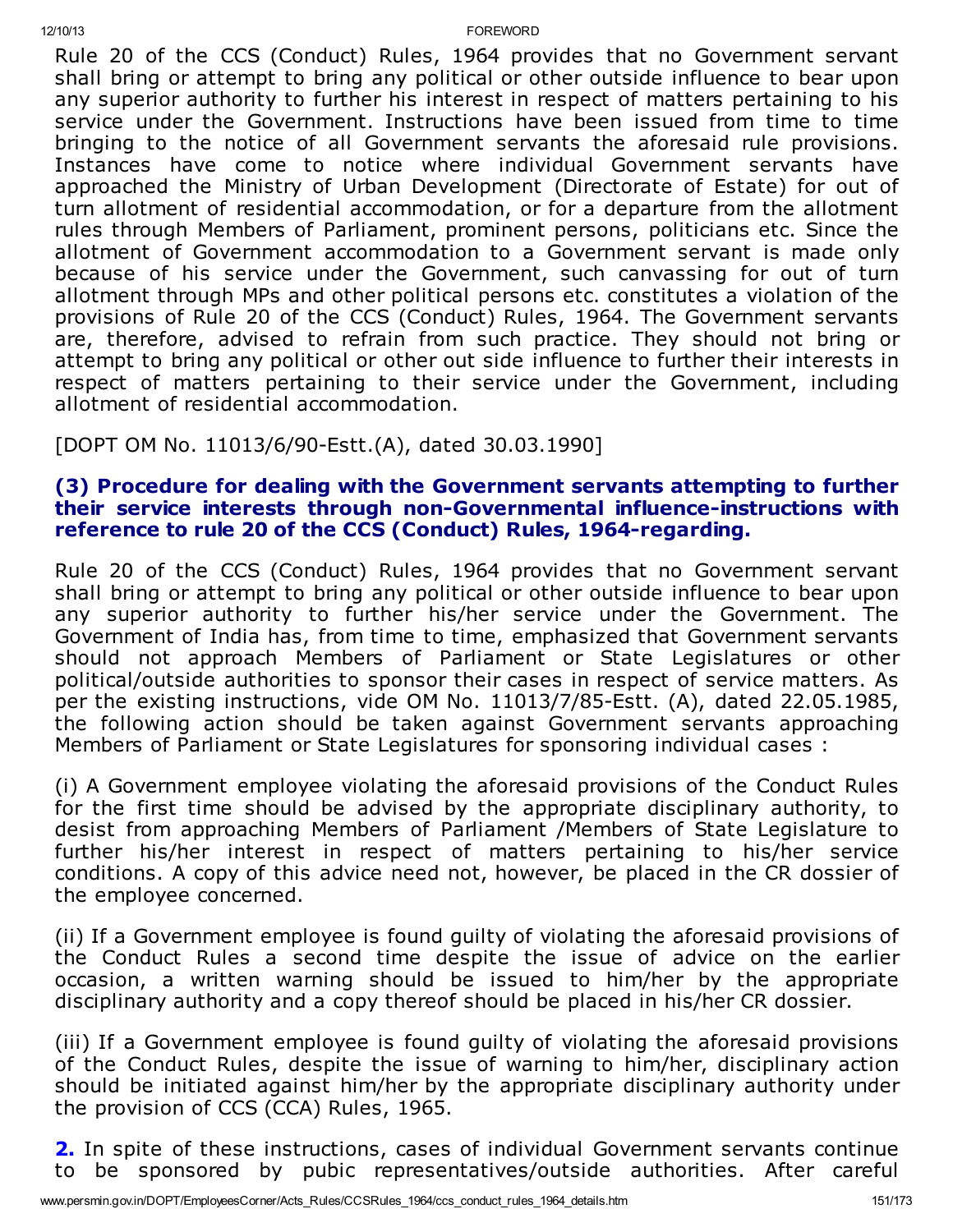consideration of all aspects of the matter it has been decided that the following procedure may be adopted for dealing with communications from public representatives/outside authorities relating to the service matters of Government employees:

(a) Communications received from public representatives regarding problems of groups/categories of Government functionaries must be entertained and dealt with on a time-bound basis. In all such cases, after due examination, appropriate replies would continue to be issued at the level of the Minister concerned.

(b) All communications from public representatives relating to the grievances of the retired personnel should receive the same consideration and be dealt with in the same way as outlined in (a) above.

(c) In cases in which a public representative sponsors the cause of an individual Government servant (e.g. recruitment, appointment, promotion, posting to particular station, appointment to a specific position, complaints against supersession, expunction of adverse remarks, allotment of Government accommodation, etc.) a formal reply should continue to be sent from the Minister acknowledging the receipt of the communication stating that the contents of the letter have been noted and where necessary, suggesting that the person whose case has been recommended, may be advised to represent his case through proper official channels. All such communications addressed to the Minister shall be replied to at, his/her level. In all such cases the formal reply given by the Minister shall be deemed to dispose off the communication unless there are further directions from the Minister in the matter.

[DOPT OM No. 11013/12/94-Estt.(A), dated 12.01.1995]

### (4) Canvassing of non-official or other outside influence by Government servants

As the Ministries/Departments are aware, bringing or attempting to bring any political or other outside influence by a Government servant to bear upon any superior authority to further his interest in respect of service matters pertaining to his service under the Government is prohibited under the provisions of the Conduct Rules. Detailed procedure for dealing with the Government servants attempting to further their service interests through non-Governmental influence has been prescribed in this Department's OM No. 11013/12/94-Estt.(A) dated 12.01.1995.

**2.** In spite of these instructions, it has come to the notice of this Department that certain Government servants are bringing to bear outside influence indirectly to further their service interests. It is clarified that brining of indirect influence by Government servant would also attract the provisions of rule 20 of the CCS (Conduct) Rules, 1964.

**3.** All Ministries/Departments/Offices etc. are requested to bring the existing instructions/rules to the notice of all concerned under their control and to take effective action against the Government servants who bring or attempt to bring outside influence to further their service interests, as prescribed in the OM dated 12.01.1995.

[DOPT OM No. 11013/11/97-Estt.(A), dated 06.11.1997]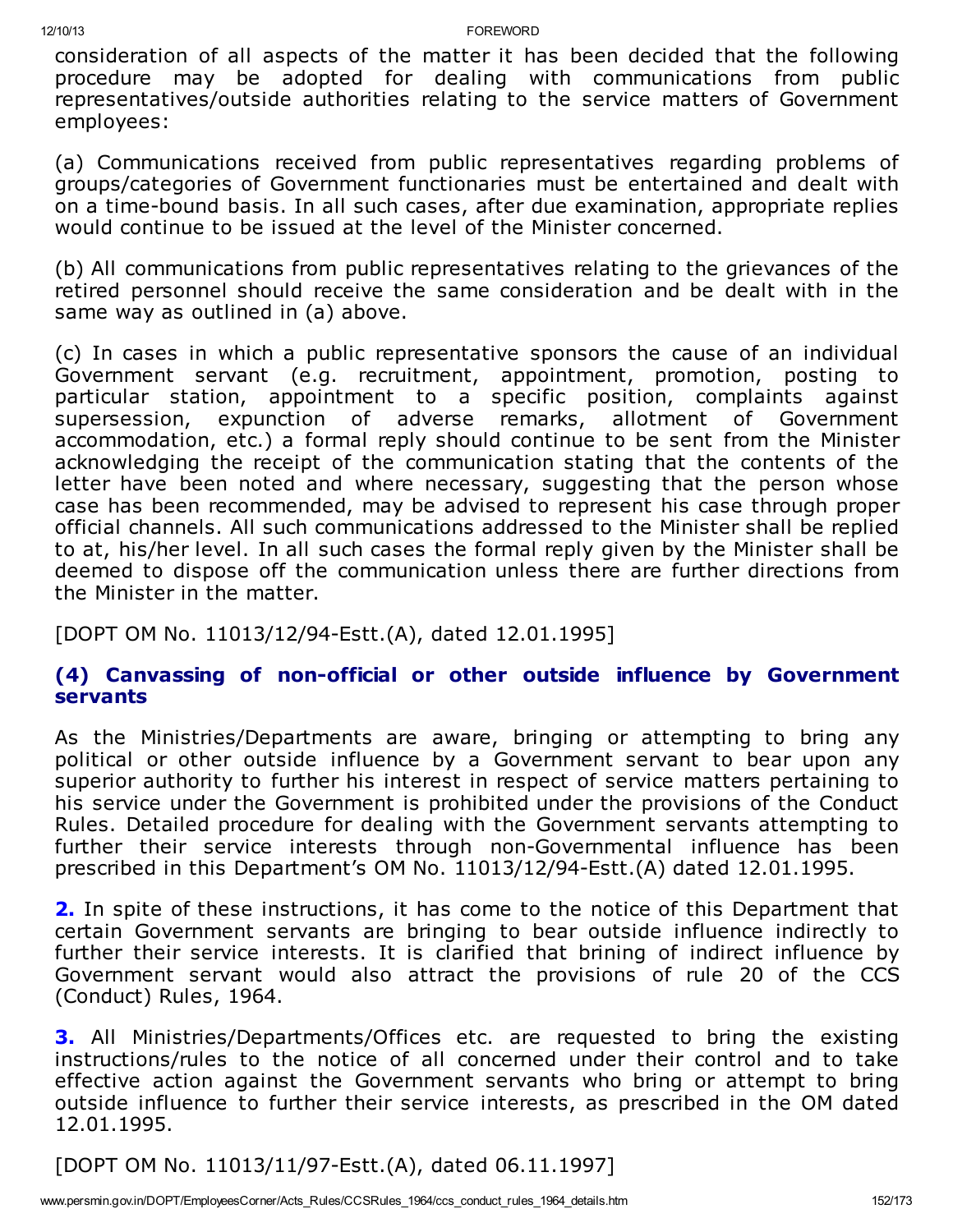#### (5) Representation from Government servants on service matters.

Reference is invited to the Ministry of Home Affairs O.M. No. 118/52-Ests. Dated 30<sup>th</sup> April, 1952 on the subject mentioned above.

2. It has been envisaged in the Ministry of Home Affairs OM No. 118/52-Ests. Dated 30<sup>th</sup> April, 1952 on the subject mentioned above (copy enclosed for ready reference) that whenever, in any matter connected with his service rights or conditions, a Government servant wishes to press a claim or to seek redress of a grievance, the proper course for him is to address his immediate official superior, or the Head of his office, or such other authority at the lowest level as he is competent to deal with the matter. Of late, it is observed that there has been a tendency on the part of officers at different levels to by-pass the prescribed channels of representation and write directly to the high functionaries totally ignoring the prescribed channels. The problem is more acute in large Departments where often very junior employees at clerical level address multiple representations to the Minister, Prime Minister and other functionaries. Apart from individual representations, the service unions have also developed a tendency to write to the Ministers and Prime Minister on individual grievances. Some of these representations are often forwarded through Members of Parliament, in violation of Rule 20 of the CCS (Conduct) Rules, 1964.

**3.** Existing instructions clearly provide that representations on service matters should be forwarded through proper channel. The stage at which an advance copy of the representation may be sent to higher authorities has also been indicated. In MHA OM No. 25/34/68-Estt.(A), dated 20.12.1968 – (copy enclosed) time limits for disposal of various types of representations have been prescribed. If it is anticipated that an appeal or petition cannot be disposed of within a month of its submission, an acknowledgement or interim reply should be sent to the individual within a month.

**4.** Thus adequate instructions are available in the matter of submission of representations by the Government servants and treatment of the representations by the authorities concerned. As such submission of representations directly to higher authorities by-passing the prescribed channel of communication, has to be viewed seriously and appropriate disciplinary action should be taken against those who violate these instructions as it can rightly be treated as an unbecoming conduct attracting the provisions of Rule 3  $(1)$  (iii) of the CCS (Conduct) Rules, 1964.

[DOPT OM No. 11013/7/99-Estt.(A), dated 01.11.1999]

#### Copy of the Office Memorandum No. 25/34/68-Estt.(A) Dated 20.12.1968

Representations from Government servants on service matters – Treatment of

Reference is invited to the Ministry of Home Affairs Office Memorandum No. 118/52- Ests. Dated the 30<sup>th</sup> April, 1952 on the subject mentioned above (copy enclosed for ready reference). It has been brought to the notice of the Ministry of Home Affairs that undue delay occurs very often in the disposal of representations from Government servants in regard to matters connected with the service rights or conditions which causes hardship to the individuals concerned.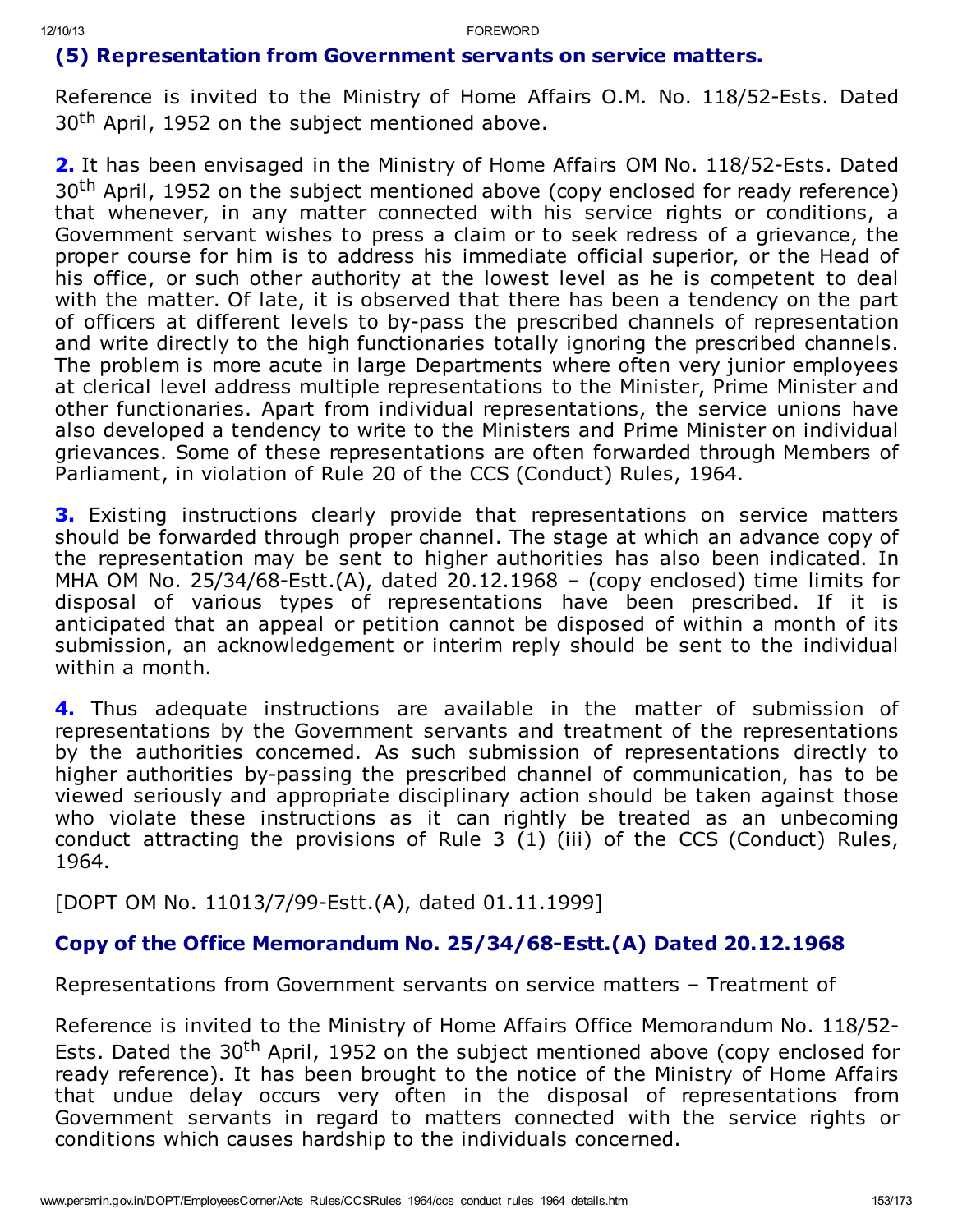2. The representations from Government servants on service matters may be broadly classified as follows :-

(1) Representations/complaints regarding non-payment of salary/allowances or other dues;

(2) Representations on other service matters;

(3) Representations against the orders of the immediate superior authority; and

(4) Appeals and petitions under statutory rules and orders (e.g. Classification, Control and Appeal Rules and the petition Instructions).

**3.** In regard to representations of the type mentioned at (1) and (2) above, if the individual has not received a reply thereto within a month of its submission, he could address, or ask for an interview with the next higher officer for redress of his grievances. Such superior officer should immediately send for the papers and take such action as may be called for, without delay.

4. Representations of the type mentioned at (3) above, would be made generally only in cases where there is no provision under the statutory rules or orders for making appeals or petitions. Such representations also should be dealt with as expeditiously as possible. The provisions of the preceding paragraph would apply to such representations also, but not to later representations made by the same Government servant on the same subject after his earlier representation has been disposed off appropriately.

**5.** In regard to the representations of the type mentioned at (4) above, although the relevant rules or orders do not prescribe a time limit for disposing of appeals and petitions by the competent authority, it should be ensured that all such appeals and petitions receive prompt attention and are disposed within a reasonable time. If it is anticipated that an appeal or a petition cannot be disposed of within a month of its submission, an acknowledgement or an interim reply should be sent to the individual within a month.

**6.** The instructions contained in paragraph 2 of this Ministry's Office Memorandum No. 118/52-Ests. Dated the 30<sup>th</sup> April, 1952, will stand modified to the extent indicated in the paragraphs 3,4 and 5 above.

# Copy of the Office Memorandum No. 118/52-Ests. Dated 30<sup>th</sup> April, 1952

Representations from Government servants on service matters – advance copies.

Reference are frequently received in this Ministry enquiring whether the submission of advance copies of representations to higher authorities is permissible and as to the treatment that should be accorded to such copies. The matter has been carefully considered and the following instructions are issued for the guidance of all concerned.

2. Whenever, in any matter connected with his service rights or conditions, a Government servant wishes to press a claim or to seek redress of a grievance, the proper course for him is to address his immediate superior official, or the Head of office, or such other authority at the lowest level as he is competent to deal with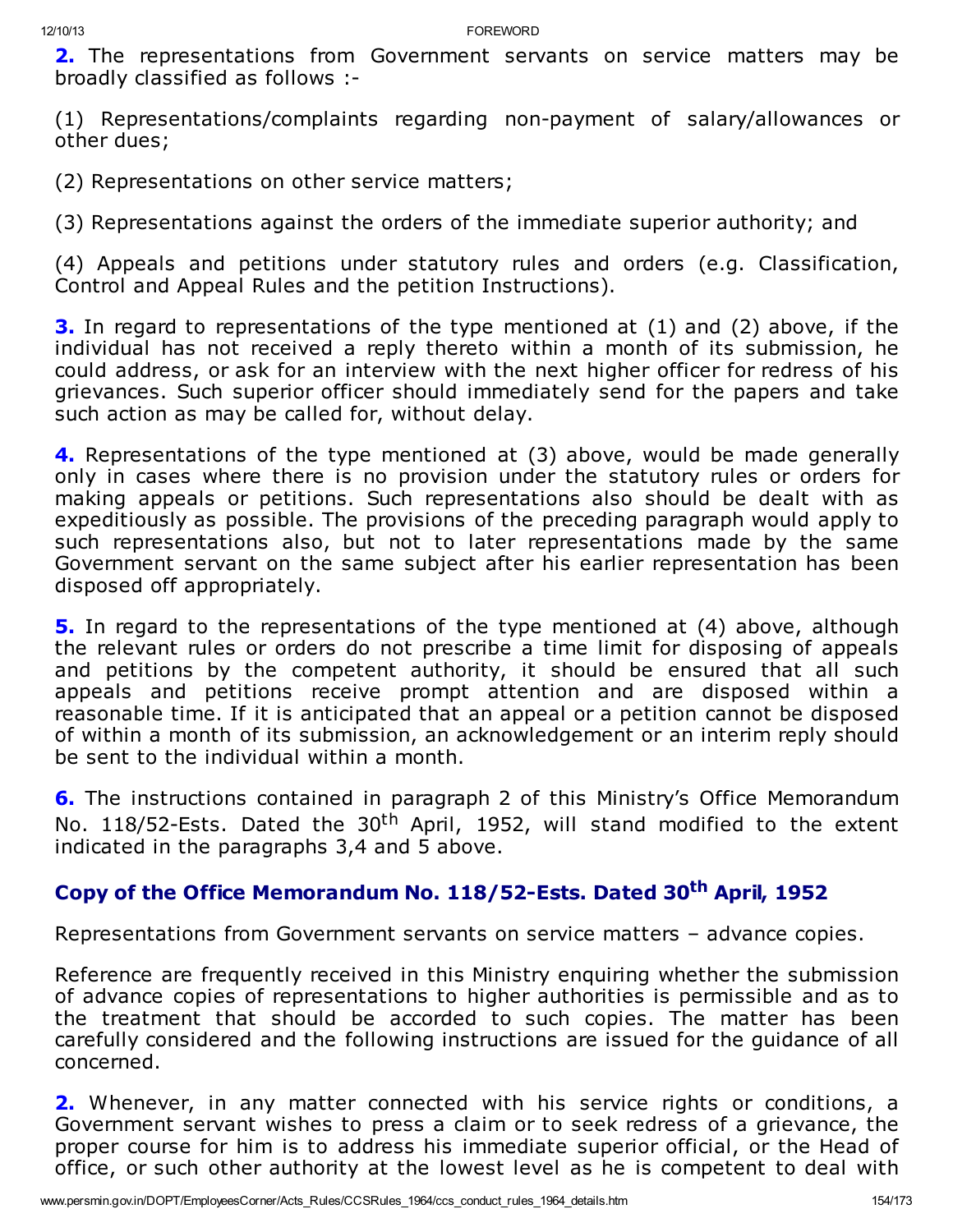the matter. An appeal or representation to a higher authority must not be made unless the appropriate lower authority has already rejected the claim or refused relief or ignored or unduly delayed the disposal of the case. Representations to still higher authorities (.e.g. those addressed to the President, the Government or to Hon'ble Minister) must be submitted through the proper channel (i.e. the Head of Office, etc. concerned). There will be no objection at that stage, but only at that stage to an advance copy of the representation being sent direct.

**3.** The treatment by the higher authorities of advance copies of representations so received should be governed by the following general principles –

(a) If the advance copy does not clearly show that all means of securing attention or redress from lower authorities have been duly tried and exhausted, the representation should be ignored or rejected summarily on that ground, the reasons being communicated briefly to the Government servants. If the Government servant persists in this prematurely addressing the higher authorities, suitable disciplinary action should be taken against him.

(b) If the advance copy shows clearly that all appropriate lower authorities have been duly addressed and exhausted, it should be examined to ascertain whether on the facts as stated, some grounds for interference or for further consideration, prima facie exist. Where no such grounds appear, the representation may be ignored or summarily rejected, the reasons being communicated briefly to the Government servant.

(c) Even where some grounds for interference or further consideration appear to exist, the appropriate lower authority should be asked, within a reasonable time, to forward the original representation, with its report and comments on the points urged. There is ordinarily no justification for the passing of any orders on any representation without thus ascertaining the comments of the appropriate lower authority.

4. Some Government servants are in the habit of sending copies of their representations also to outside authorities, i.e. authorities who are not directly concerned with the consideration thereof (e.g. other Honorable Minister, Secretary, Members of Parliament, etc.) This is a most objectionable practice, contrary to official propriety and subversive of good discipline and all Government servants are expected scrupulously to eschew it.

#### (6) Recommendations of the Committee on Service Litigations regarding representations made by the Government employees, requiring examination in the Ministries/Departments.

On the above subject the following decision has been taken by this Department :-

(a) A representation made by a Government employee requiring examination only in a Ministry/Department, should be disposed of within a maximum period of six weeks and if requiring inter-departmental consultation, such representation should be replied to normally within a maximum period of three months.

(b) Final reply sent to a Government servant on his representation should be selfcontained, cover all the points raised by him and in a case where the representation of the Government servant is rejected, the grounds therefore, should be clearly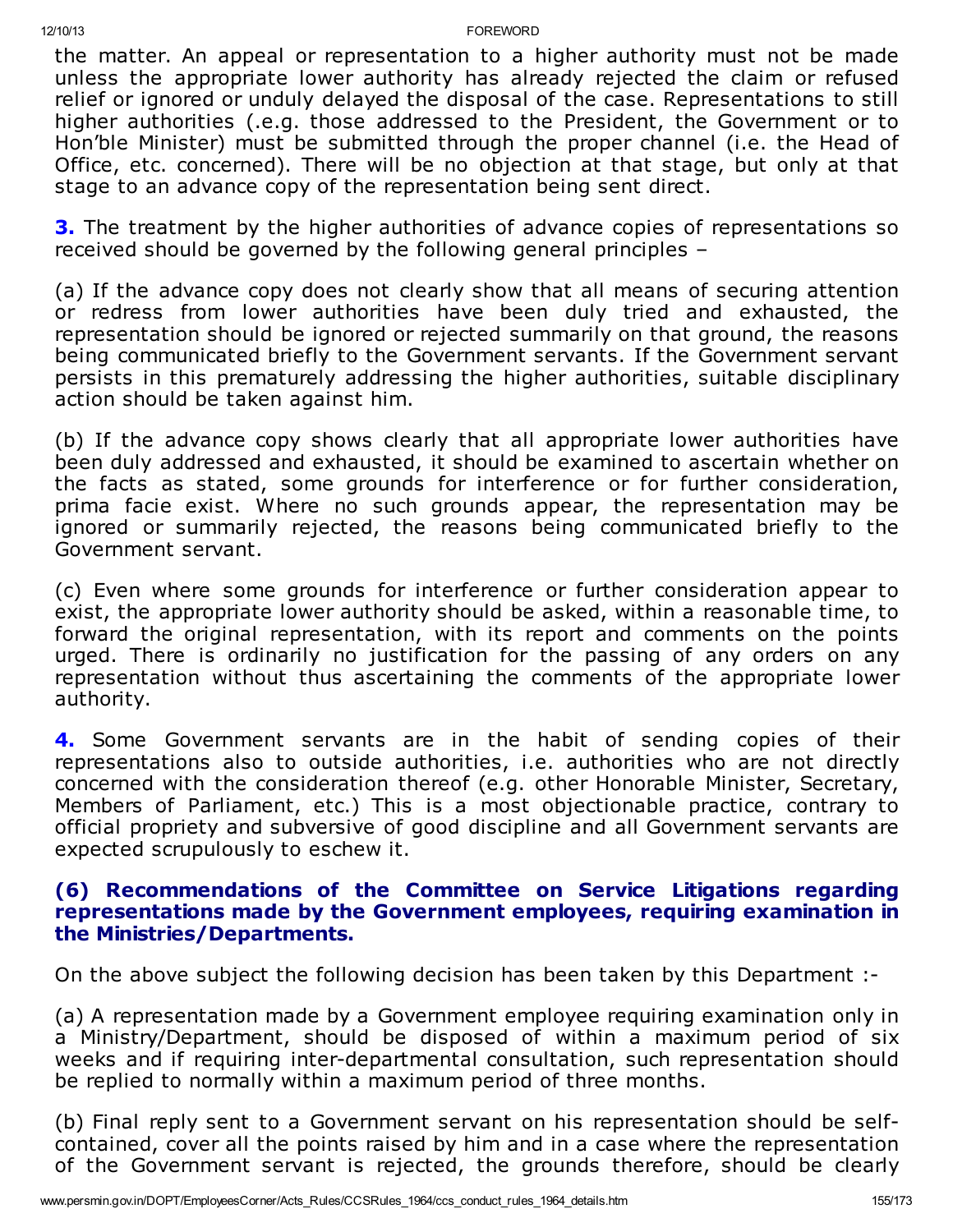indicated.

[DOPT OM No. 28034/6/2002-Estt.(A), dated 11.01.2002]

#### (7) Submission of representations by Government Servants - instruction regarding.

The undersigned is directed to refer to this Department's O.M. No. 11013/7/99-Estt. (A) dated 01.11.1999 on the abovementioned subject which indicates that the categories of representations from Government servants on service matters have been broadly identified as follows :-

- (i) Representations/complaints regarding non-payment of salary/ allowances or other issues.
- (ii) Representations on other service matters.
- (iii) Representations against the orders of the immediate official superior authority; and
- (iv) Appeals and petitions under statutory rules and orders (such as Central Civil Services (Classification, Control and Appeal) Rules, 1965 and the petition instructions.

(Apart from the above, sometimes, Government servants also submit advance copy of their representations to the authorities higher than the appropriate/Competent Authority.)

2. Necessary guidelines to deal with such representations are contained in the aforesaid O.M. which are to be followed by the administrative authorities. However, it is observed that some officials resort to the practice of sending repeated representations on the same issue which involves repeated examination of the same issue and bogs down the official machinery to the detriment of consideration of more important and time-bound issues. The matter has been considered by this Department. It needs to be emphasized that Government servants should desist from making frequent and numerous representations on the same issue. The second representation on the same issue will be examined only if it contains any fresh points regarding new developments or facts having a bearing on the issue. It has been decided that when representations have already been considered and replied, further representations exceeding two on the same issue will henceforth be ignored. A Government servant may make a representation to an authority higher than the lowest competent authority only when he is able to establish that all the points or submissions made therein have not been fully and properly considered by his immediate official superior, or the Head of Office concerned or such other authority at the lowest level competent to deal with the matter. Government servants should desist from prematurely addressing the higher authorities.

### [DOP&T's O.M. No.11013/4/2010-Estt. (A) Dated the 19<sup>th</sup> April, 2010].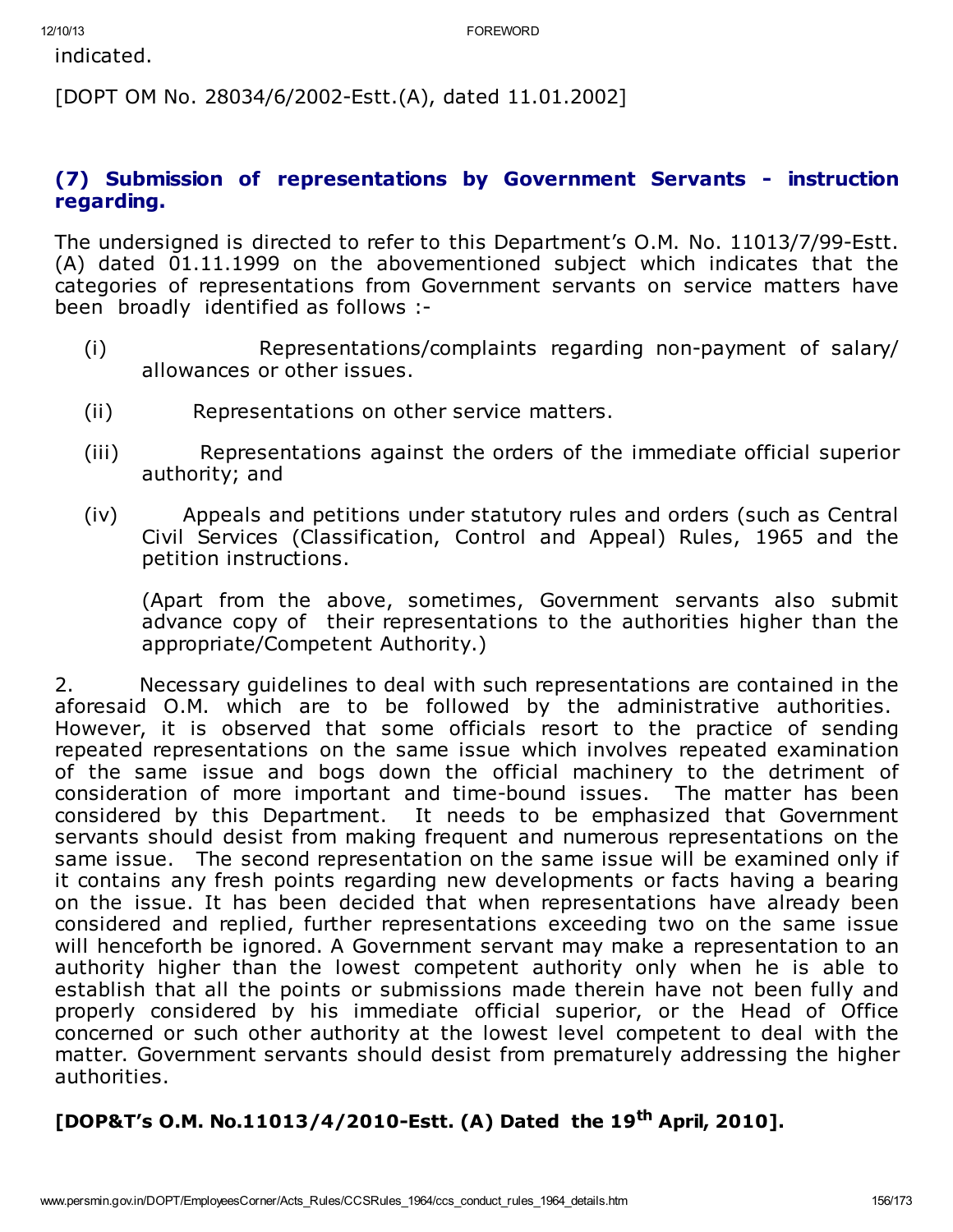#### 21. Restriction regarding marriage

(1) No Government servant shall enter into, or contract, a marriage with a person having a spouse living; and

(2) No Government servant having a spouse living, shall enter into, or contract, a marriage with any person:

Provided that the Central Government may permit a Government servant to enter into, or contract, any such marriage as is referred to in clause (1) or clause (2), if it is satisfied that -

(a) such marriage is permissible under the personal law applicable to such Government servant and the other party to the marriage; and

(b) there are other grounds for so doing.

(3) A Government servant who has married or marries a person other than of Indian nationality shall forthwith intimate the fact to the Government.

#### Government of India Decisions

#### (1) Procedure for dealing with requests from Government servants for permission to remarry while first wife is still living.

Cases under this rule have been referred to the Home Ministry for advice whether the permission sought should be given, without any preliminary enquiry into the facts alleged. Such references have caused unnecessary loss of time as no advice can be given without ascertaining to what extent the facts alleged are correct. It is, therefore, requested that before such cases are referred to the Home Ministry, the Ministry or Department concerned should cause an enquiry to be made on the following lines.

The first point to be scrutinized when an application for permission is received, is whether such marriage is permissible under the personal law applicable to the applicant. If so, the question arises whether there are sufficient grounds for allowing an exception to Government's general policy. The alleged grounds given in support of the request should be scrutinized to see whether the allegations are true and well-founded. In case the wife also joins the applicant, it should be ascertained whether she has willingly consented and whether any letter etc., purporting to proceed from her is genuine and is the outcome of her own free will. For this purpose, higher officers in the department concerned may, if necessary send for the applicant and his wife and make personal enquiries. Where the first wife's views have not been stated, they should, if possible, be ascertained. If permission is sought on grounds of alleged sickness of the wife, as much information as possible should be obtained in consultation with the medical authorities. The arrangements made by the husband for the maintenance of the first wife should also be ascertained and it should examined whether they are satisfactory.

It is requested that the procedure suggested should be brought to the notice of all the subordinate authorities who may have occasion to deal with such cases.

[MHA OM No. 219/51-Ests. dated 16.02.1955]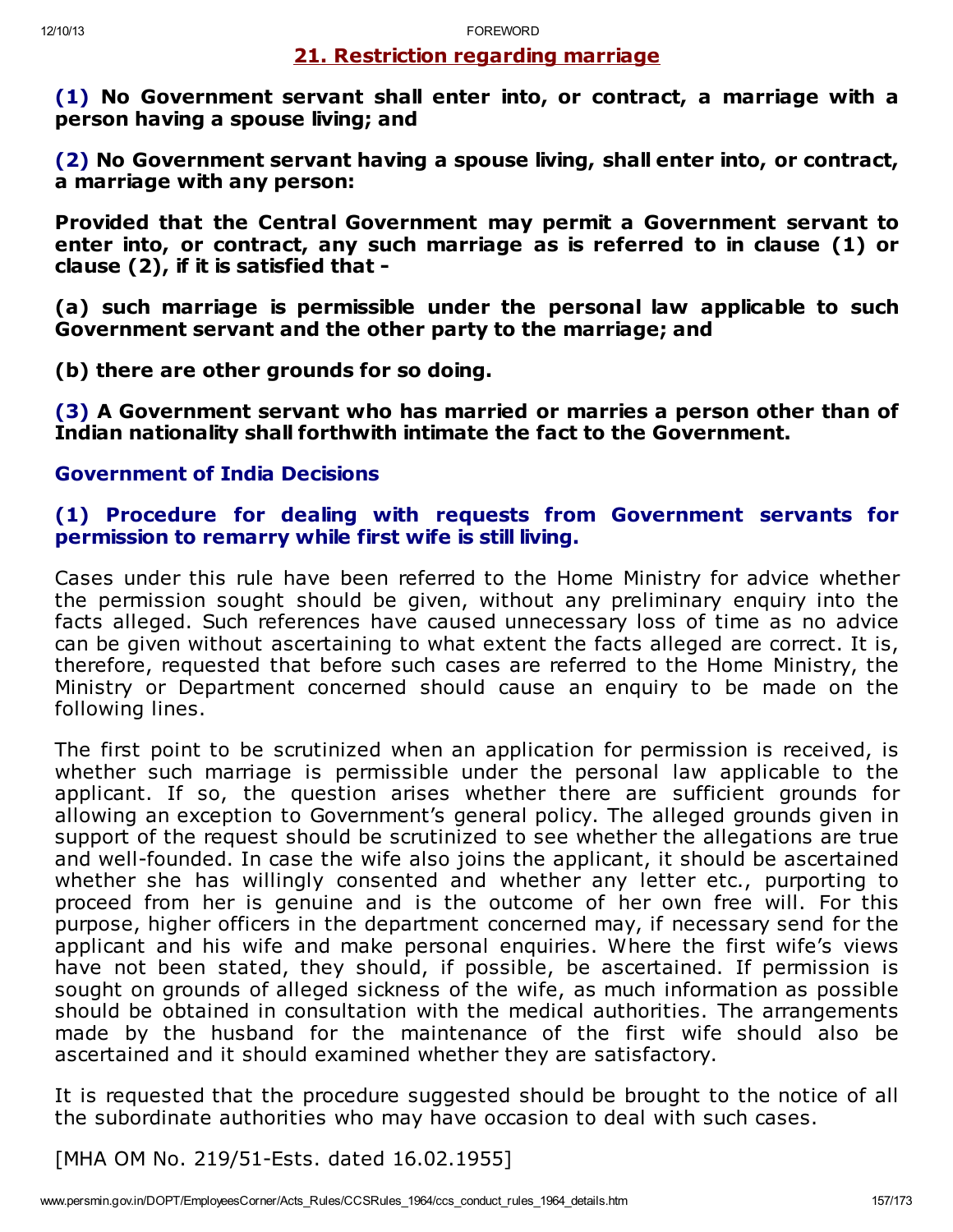#### (2) Inclusion of a provision in all rules of recruitment to the effect that the restrictions against bigamy will apply to female Government servants also.

The Central Civil Services (Conduct) Rules, 1955 have now been amended by incorporating therein the following further provision as rule 18 (2) (now rule 21) :-

" No female Government servant shall marry any person who has a wife living without first obtaining the permission of Government."

**2.** The above principle should govern the recruitment and conditions of service of central Government servants. Accordingly, a provision to the effect that no female candidate who has married a person having already a wife living, will be eligible for recruitment to a service or post unless Government specially exempt such a candidate from the operation of this provision, may be added by the Ministries etc., in rules or orders relating to recruitment to services and posts with which they are concerned.

[MHA OM No. 25/5/55-Ests., dated 31.05.1956]

#### (3) Form of declaration to be obtained from new entrants regarding their having one or more than one wife.

Attention is invited to paragraph 3 of this Ministry's Office Memorandum No. 219- 51-Ests., dated the 16<sup>th</sup> October, 1954 regarding plural marriage of Government servants. It was prescribed therein that candidates for employment should be asked to indicate whether they had more than one wife living and that, if it transpired that a declaration in the negative given by a Government servant was incorrect, he would be liable to be dismissed from service. A model form for obtaining a declaration from new entrants is attached to this Office Memorandum. It will be seen that the declaration will apply to new entrants of both sexes. It is, accordingly, requested that necessary instructions may be given to appointing authorities under the control of the Ministry of Finance, etc. that a declaration as in the attached form should be obtained from every entrants to Government service hereafter.

[MHA OM No. 25/52/57-Ests.(A), dated 02.01.1958]

DECLARATION TO BE OBTAINED FROM NEW ENTRANTS TO GOVERNMENT SERVICE

[As amended by MHA OM No. 25/37/69-Ests.(A), dated 22.04.1970]

1. I, Shri/Shrimati/Kumari .................................declare as under :-

(i)  $*$  That I am unmarried/a widower/a widow;

(ii) \* That I am married and have only one spouse living;

(iii)  $*$  That I have entered into or contracted a marriage with a person having a spouse living. Application for grant of exemption is enclosed.

(iv) That I have entered into and contracted a marriage with another person during the life-time of my spouse. Application for grant of exemption is enclosed.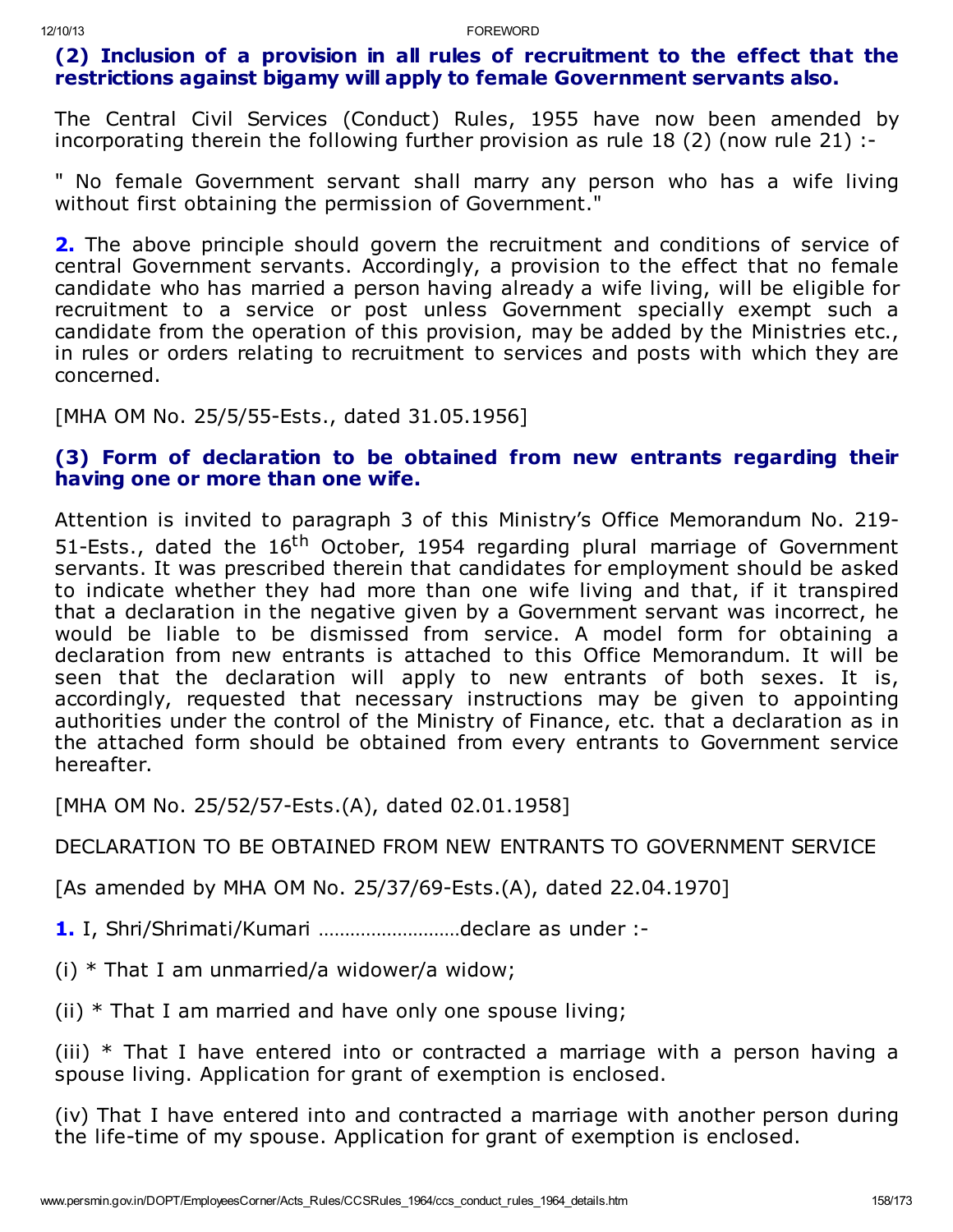2. I solemnly affirm that the above declaration is true and I understand that in the event of the declaration being found to be incorrect after my appointment, I shall be liable to be dismissed from service.

Date………….

Signature………………

\*Note : Please delete clause/clauses not applicable

Application for Grant of Exemption

(Vide para 1 (iii)/1(iv) of Declaration)

To

The………………

……………………

Sir,

I request that in view of the reasons stated below, I may be granted exemption from the operation of restriction on the recruitment to service of one having more than one wife living/ a woman who is married to a person already having one wife or more living.

Reasons

Yours faithfully,

Dated……………….

Signature…………..

(5) In accordance with the existing orders (vide Decision No. 2)

(i) No person who has more than one wife living shall be eligible for appointment to the Service :

Provided that the Central Government may if satisfied that there are special grounds for doing so, exempt any person from the operation of this rule.

(ii) No female candidate who has married a person having already a wife living will be eligible for recruitment to a service or post, unless Government specially exempts such a candidate from the operation of this provision.

A question has been raised whether the rules prohibiting bigamous marriage are at all attracted by a case in which a male candidate for Government service contracts a second marriage but the woman with whom the second marriage is contracted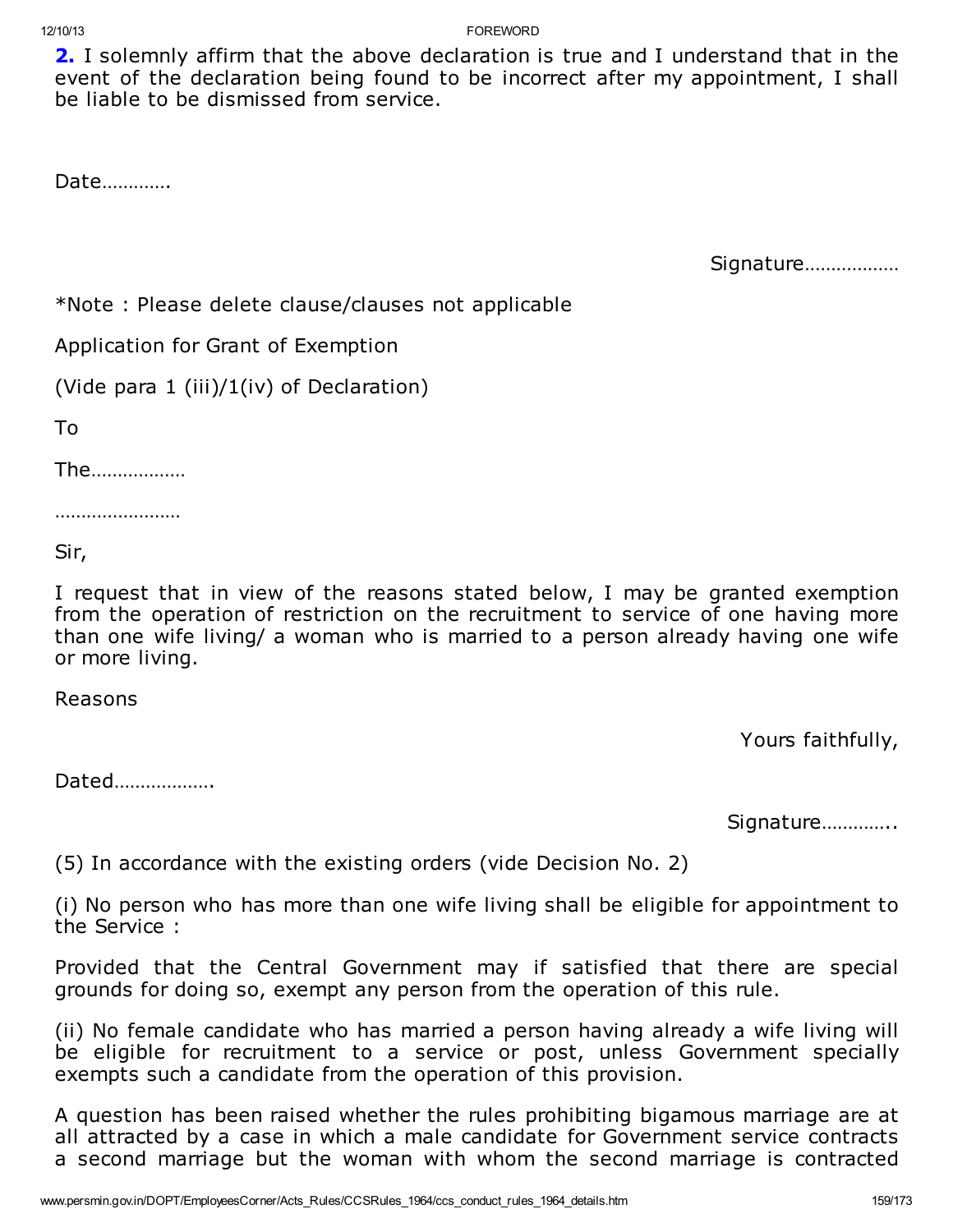does not under the law, acquire the status of a wife or when a female candidate contracts a marriage with a person which is void by reason of his already having a wife living. It is hereby clarified that even a marriage which is legally null and void by reason of there being a spouse living at the time of the marriage, would disqualify the person concerned for appointment to Government service.

2. It is, therefore, suggested that the recruitment rules for various services may be amended to provide as follows :-

(a) No person who has more than one wife living or who having a spouse living, marries in any case in which such marriage is void by reason of its taking place during the life-time of such spouse, shall be eligible for appointment to service; and

(b) No woman whose marriage is void by reason of the husband having a wife living at the time of such marriage or who has married a person who has a wife living at the time of such marriage, shall be eligible for appointment to service;

Provided that the Central Government may, if satisfied that there are special grounds for so ordering exempt any person from the operation of this rule.

**3.** The standard form of declaration which was circulated with this Ministry's Office Memorandum No. 25/52/57-Ests.(A), dated 2<sup>nd</sup> January, 1958 [Decision No. (3) above] may also be modified accordingly on the lines indicated below :

(See up-to-date amendment form under Decision No. 3)

4. The Ministry of Finance etc., are requested to take necessary action in so far as the rules relating to services under their administrative control are concerned.

[MHA OM No. 25/35/60-Ests.(A), dated 09.12.1960]

# 22. Consumption of intoxicating drinks and drugs

### A Government servant shall -

(a) strictly abide by any law relating to intoxicating drinks or drugs in force in any area in which he may happen to be for the time being;

(b) not be under the influence of any intoxicating drink or drug during the course of his duty and shall also take due care that the performance of his duties at any time is not affected in any way by the influence of such drink or drug;

(bb) refrain from consuming any intoxicating drink or drug in a public place;

(c) not appear in a public place in a state of intoxication;

(d) not use any intoxicating drink or drug to excess.

EXPLANATION.- For the purpose of this rule 'public place' means any place or premises (including a conveyance) to which the public have, or are permitted to have access, whether on payment or otherwise.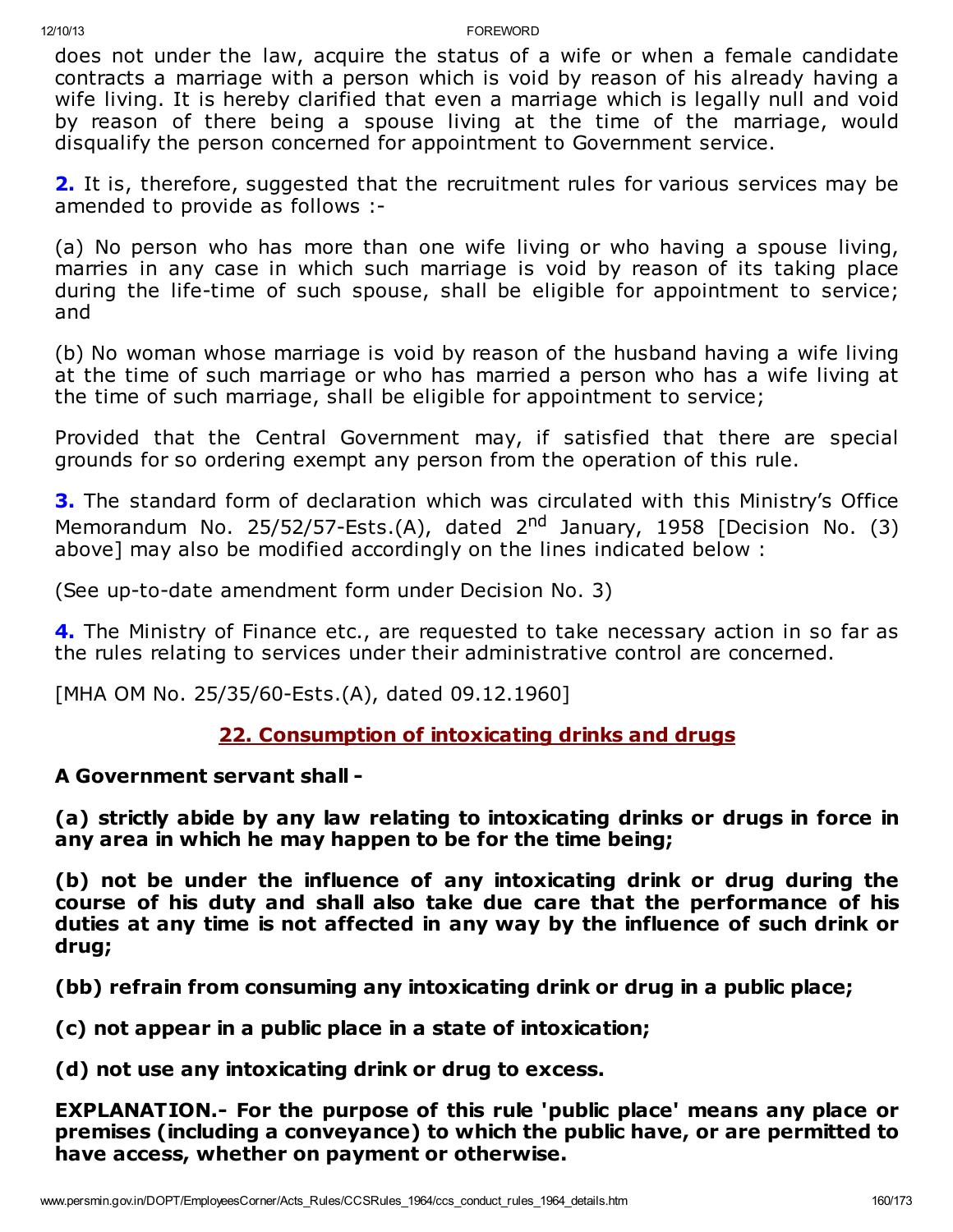#### Government of India's decisions

# (1) Public Place – Clarification regarding

The following questions have been raised by some Ministries/Departments :-

(i) whether the definition of public place should include a club meant exclusively for the members where it is permissible for members to invite non-members as guests, and

(ii) whether a hotel would be a public place or not for the purpose of the said rule.

2. The position in regard to the above two points is clarified as under :-

i) The club of the nature mentioned above would be a public place not only for the non-member guests but also for members who may be Government servants.

ii) Drinking in the lodging room in a hotel will not attract the provisions of rule 22 but drinking at the bar or restaurant where the public is permitted would attract the aforesaid rule.

3. In their letter No. 20-10/75-SD, dated 21<sup>st</sup> February, 1976 to all Chief Secretaries, a copy of which was also forwarded to all Ministries and Departments, the Department of Social Welfare had advised the State Governments to make certain special provisions in the interests of Foreign Missions, foreign visitors, tourists and others in the context of the programme for reducing consumption of alcoholic beverages. The special provisions are as follows :-

(a) There need be no restrictions on serving of liquor in the precincts of foreign embassies; foreign embassies may be allowed to serve liquor in halls/lounges of hotels and clubs provided such halls/lounges or exclusively reserved or taken on hire by them to entertain a select number of invitees.

(b) The exemption referred to in (a) above may also be extended to parties hosted by others in honour of foreigners, subject to the condition that the number of invitees does not exceed 100, and those hosting such parties obtain permits from the Deputy Commissioner/District Magistrate concerned.

(c) Service of drinks to foreigners in bars or special rooms earmarked for the purpose in hotels and restaurants approved by the Ministry of Tourism and Civil Aviation may be permitted. In such approved hotels, there may not also be objection to the service of beer both to foreigners and Indians, but the facility of service of wine in dining rooms should be restricted to foreigners only.

(d) Clubs may be permitted to provide for service of drinks in their bar rooms only; beer however, may be permitted to be served anywhere within the precincts of such clubs.

(e) Alcoholic beverages may be permitted to be served in official parties hosted by the Government of India/State Governments in "Closed lounges" in hotels, clubs etc., where important foreign visitors are required to be entertained.

4. A question has been raised whether consumption of intoxicating drinks by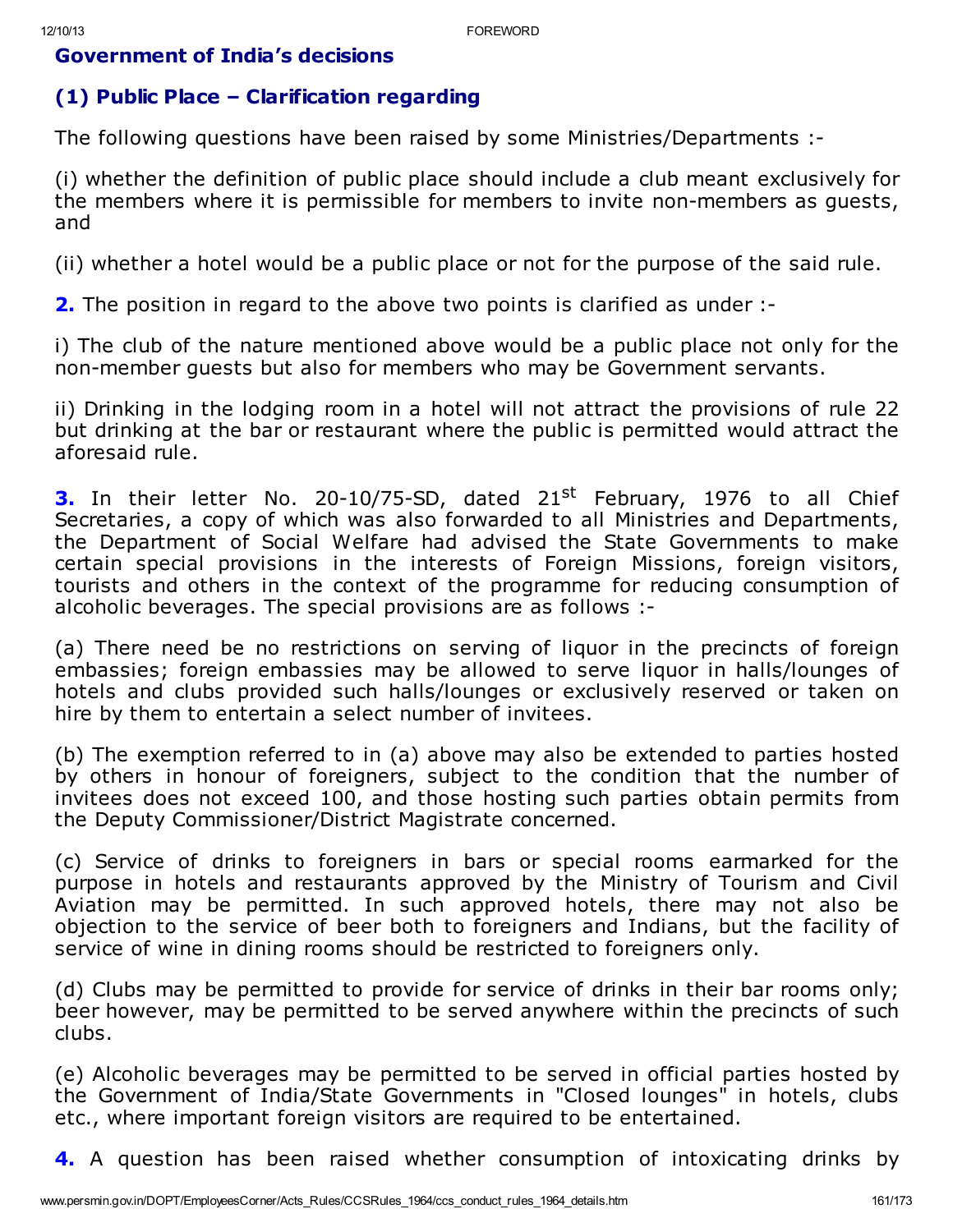Government servants in the places and under the circumstances mentioned in the preceding paragraph would amount to violation of Rules 22 of the CCS (Conduct) Rules, 1964. The position is clarified below, seriatim :-

(a) In terms of the clarifications given in para 2 above, a Government servant cannot take drinks in the clubs or in the Halls/Lounges. However, where officers are required to attend official entertainments arranged by Foreign Missions in Halls/Lounges of Hotels and Clubs, in the discharge of their official duties, taking drinks at such official entertainments will not attract rule 22 of the CCS (Conduct) Rules, 1964, provided the places where the entertainments are arranged are exclusively reserved or taken on hire by the Foreign Missions to entertain a select number of invitees.

(b) The clarification at (a) above would apply to this circumstance also, subject to the condition that the parties are hosted by Government or any Organisation controlled by Government, like autonomous bodies, Public Sector Undertakings, etc.

(c) & (d) Government servants will not be exempted from the operation of rule 22 of the CCS (Conduct) Rules, 1964 in the places and circumstances, referred to.

(e) The provisions of Rule 22 of the CCS (Conduct) Rules, 1964 would not apply to Government servants invited to such parties in their official capacity.

[DP&AR Letter No. 11013/16/74-Estt.(A), dated 30<sup>th</sup> October, 1976]

#### (2) Consumption of intoxicating drinks by Government servants in receptions arranged by Foreign Missions, etc.

The undersigned is directed to invite reference to Rule 22 of the CCS (Conduct) Rules, 1964 which regulates consumption of intoxicating drinks of drugs by Government servants and to the further clarifications in this regard issued vide this Department OM No. 11013/16/76-Estt. (A), dated 30<sup>th</sup> October, 1976.

**2.** In the context of the present policy of the Government aimed at progressive introduction of prohibition in the country, the position regarding consumption of intoxicating drinks by Government servants has been reviewed. In partial modification of 4 (a), (b) and (e) of this Department OM of 30<sup>th</sup> October, 1976, it has been decided that Government servants should refrain from consuming intoxicating drinks even at official parties arranged by Foreign Missions whether within the Mission premises or in halls/lounges exclusively reserved. The same position would obtain in respect of consumption of intoxicating drinks at parties arranged by Government or semi-Government organizations where foreigners are entertained or at similar parties hosted by others.

[MHA DP&AR OM No. 11013/10/77-Estt. (A), dated the  $7<sup>th</sup>$  December, 1977]

#### (3) Programme for reducing the consumption of alcoholic beverages – Instructions relating to Government servants.

**1.** The provisions of the CCS (Conduct) Rules are of special importance in the context of the latest endeavour to reduce the consumption of alcoholic beverages. While it is expected that every Government servant will scrupulously adhere to the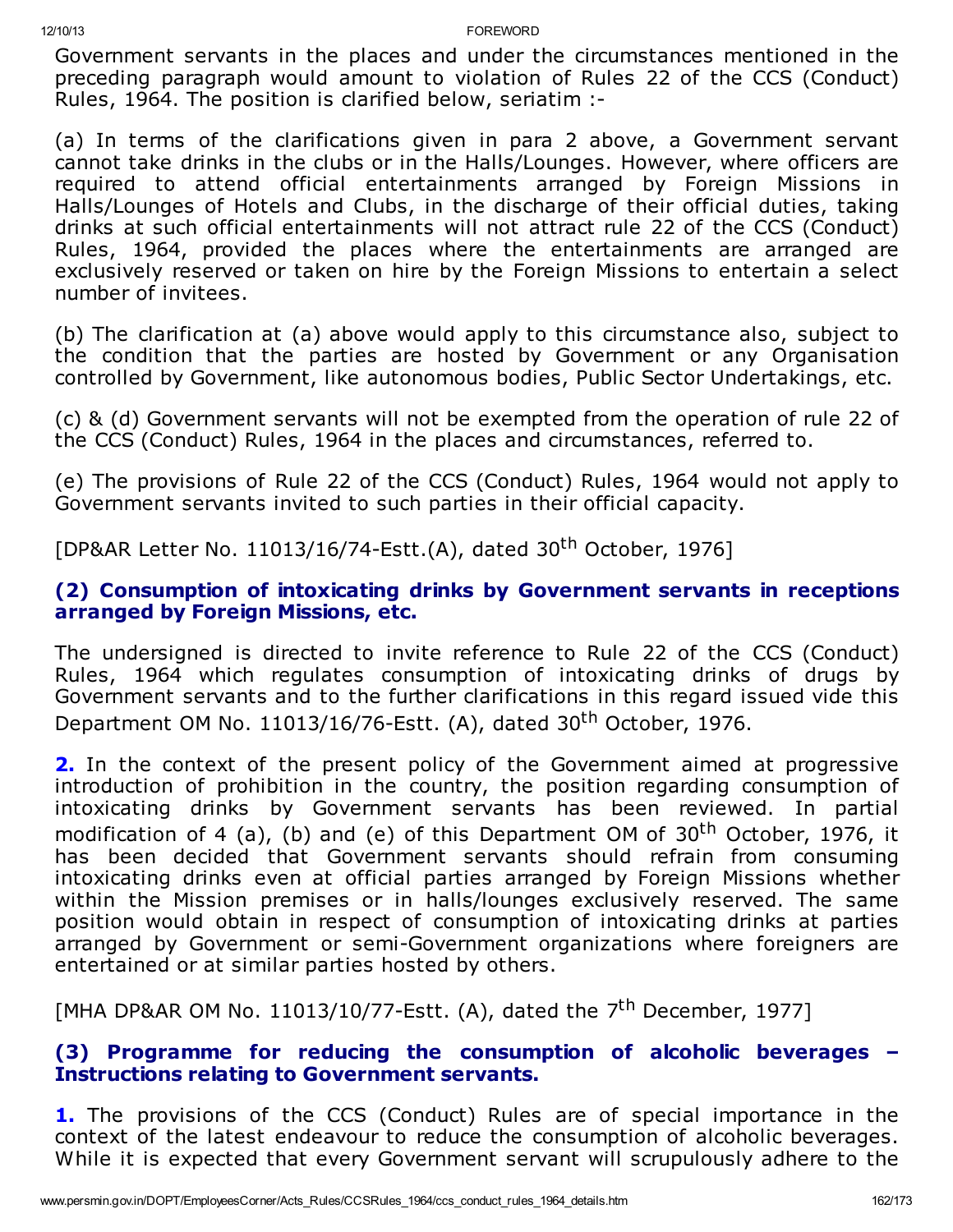provisions of the CCS (Conduct) Rules mentioned above, it is also expected of the disciplinary authorities to keep a strict watch on the conduct of Government servants in regard to matters covered by the aforesaid provisions. Violation of any of the provisions of rule 22 of the CCS (Conduct) Rules will constitute a good and sufficient reason for taking disciplinary action against a Government servant. While any of the penalties specified in rule 11 of the CCS (CCA) Rules, 1965 can be imposed on a Government servant for good and sufficient, reason after following the prescribed procedure, the disciplinary authorities should take a very serious view of any violation of rule 22 of the CCS (Conduct) Rules, 1964 and should not hesitate to impose the severest punishment on which Government servants who are proved guilty of violating the said rule.

[Cabinet Sectt. DP&AR OM No. 11013/17/75-Estt. (A), dated  $28<sup>th</sup>$  November, 1975]

Government's attention has been drawn recently to a few instances of violation of the above mentioned conduct rules and instructions. It is, therefore, once again reiterated that –

(i) every Government servant should scrupulously adhere to the provisions of the Conduct Rules relating to the consumption of intoxicating drinks or drugs;

(ii) the disciplinary authorities should keep a strict watch on the conduct of Government servants in regard to matters covered by the aforesaid provisions of the Conduct Rules; and

(iii) the disciplinary authorities should take very serious view of any violation of rule 22 of the CCS (Conduct) Rules, 1964 and should not hesitate to impose the severest punishment on such Government servants who are proved guilty of violating the said rule.

[DP&AR's OM No. 11013/3/84-Estt.(A), dated 29.03.1984]

22-A. Prohibition regarding employment of children below 14 years of age.

No Government servant shall employ to work any child below the age of 14 years.

# 23. Interpretation

If any question arises relating to the interpretation of these rules, it shall be referred to the Government whose decision thereon shall be final.

# Government of India Decisions

### (1) Government of India is fully competent to modify, relax or dispense with any rules to prevent hardships in any individual case.

Where the Central Government is satisfied that the operation of any rule regulating the conditions of service of Union Government servants, or any class of such Government servants, causes undue hardship in any particular case, it may, by order, dispense with or relax the requirements of that rule to such extent and subject to such conditions as it may consider necessary, for dealing with the case in a just and equitable manner.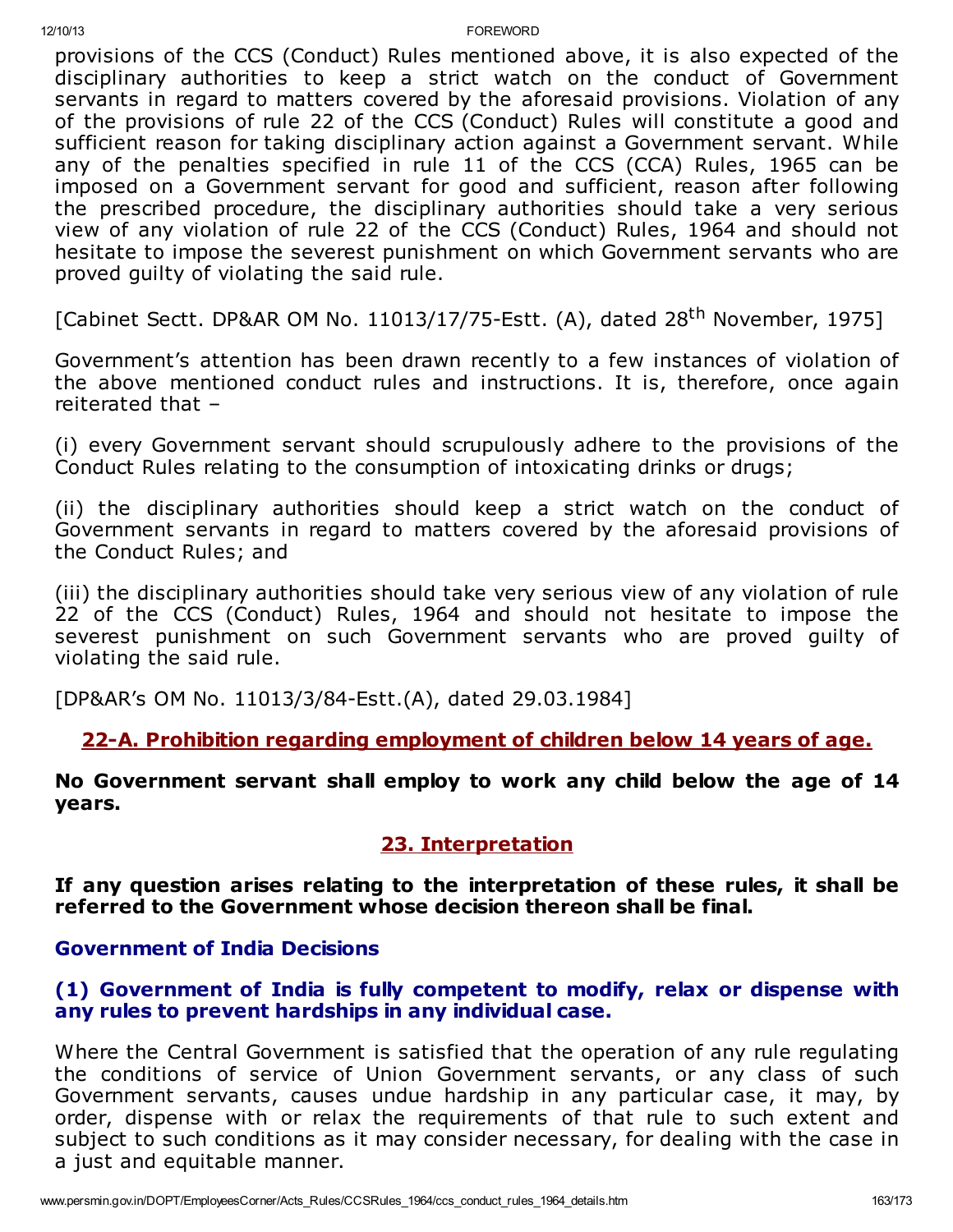In this rule, the expression "Union Government servants" means all persons whose conditions of service may be regulated by rules made by the President under the proviso to Article 309 or clause (5) of Article 148 of the Constitution.

[MHA Notification No. 108/54-Ests.(A), dated  $20<sup>th</sup>$  November, 1954]

# (2)

Under the proviso to Article 309 of the Constitution, the power to make rules regulating the recruitment and conditions of service of persons appointed to public services and posts in connection with the affairs of the Union vests in the President or such persons as he may direct. It is automatic that the authority which is competent to make rules is competent also to amend or interpret them. The Government of India Act, 1935, expressly recognized the principle that the highest Government authority has the inherent power to relax the provisions of any service rule in individual cases of hardship where some allowance or concession, not permissible under the strict terms of the rules, is justified. Sub-section (5) of Section 241 of the Government of India Act, 1935, accordingly provided :-

"No rules made, under this Section shall be construed to limit or abridge the power of the Governor-General or a Governor to deal with the case of any person serving His Majesty in a civil capacity in India in such manner as may appear to him to be just and equitable :

Provided that, where any such rule is applicable to the case of any person, the case shall not be dealt with in any manner less favourable to him than that provided by that rule…….."

**2.** The absence of a similar provision in the Constitution created some doubt as to whether such inherent power is not enjoyed by the President. In order, therefore, to remove any doubts and to make the position in this respect clear, the rule was promulgated in the Ministry of Home Affairs Notification No. 108/54-Ests.(A), dated the 20<sup>th</sup> November, 1954 (Decision No. 1 above), making express provisions on the lines of sub-section (5) of Section 241 of the Government of India Act, 1935.

**3.** This rule does not introduce a new principle or procedure which was not already in vogue, but merely serves to make explicit the position which was assumed to have prevailed heretofore. The power of the Central Government to relax a rule as and when considered necessary to deal with any particular case in a just equitable manner in intended, as in the past, to be invoked only in rare and exceptional cases. Such action should only be taken in accordance with the accepted procedure hitherto followed in dealing with such cases. Before an order of relaxation is passed in any case, the Ministry which made the rule proposed to be relaxed, and other Ministries, e.g. Ministry of Home Affairs and/or Ministry of Finance as may be appropriate with reference to the facts and circumstances and subject matter of each case, should be consulted and any existing rules of business or procedure of the Government of India Secretariat having a bearing on the subject, should be complied with.

4. In any case in which it is agreed by the Ministry or Ministries concerned that it is a fit case in which the power to relax any rule should be exercised by the Central Government, the reasons for such relaxation should be placed on record on the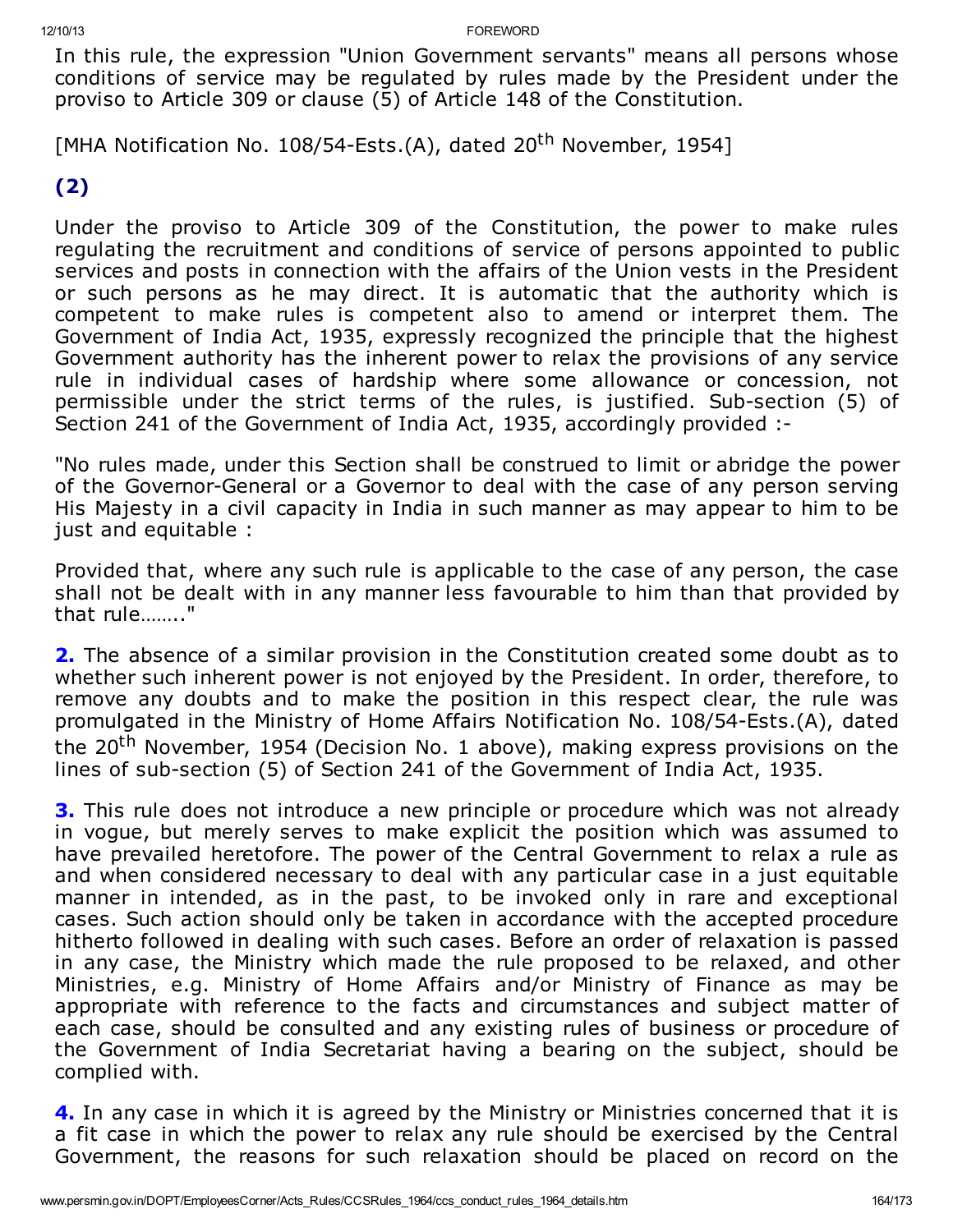appropriate file, but these should not form part of the formal order itself to be issued by the Central Government in this behalf.

**5.** It should be noted that the order of the Central Government which may be issued dispensing with or relaxing the requirement of any rule in any particular case should be authenticated as an order of the President in accordance with the requirements of Article 77 of the Constitution.

[MHA OM No. 180/54-Ests.(A), dated 25.03.1955]

### 24. Delegation of Powers

The Government may, by general or special order, direct that any power exercisable by it or any Head of Department under these rules (except the powers under Rule 23 and this rule) shall, subject to such conditions, if any, as may be specified in the order, be exercisable also by such officer or authority as may be specified in the order.

#### Government of India Decisions

#### (1) Delegation of powers to the Chief Administrative Officer and others in respect of civilians in the Defence Services

In exercise of the powers conferred by Rule 24 of the Central Civil Services (Conduct) Rules, 1964, The Central Government hereby direct that the powers exercisable by it under sub-rule (2) of Rule, 8, Rule 13, Clause (ii) of sub-rule (4) of Rule 16 and sub-rules (2) and (3) of Rule (18) of the said Rules shall, subject to any general or special instructions issued in this behalf, be exercisable also by the authorities specified in column 2 of the Table below in respect of such civilian personnel belonging to Class II, Class III and Class IV Services in the Armed Forces Headquarters and Inter-service Organisation, as are specified in the corresponding entry in column 3 of the said Table.

| <b>Rule</b> | <b>Competent</b><br>authority                           | Categories of civilian<br>personnel in respect of<br>whom power is delegated.                         |  |  |
|-------------|---------------------------------------------------------|-------------------------------------------------------------------------------------------------------|--|--|
| 1.          | 2.                                                      | 3.                                                                                                    |  |  |
| 8(2)        | Chief Administrative<br>Officer,<br>Ministry of Defence | Class II, III & IV Services in<br>Armed Forces Headquarters<br>Inter-Service<br>and<br>Organisations. |  |  |
| 13.         | Do                                                      | Do                                                                                                    |  |  |
| 16(4)       | Chief Administrative                                    | Class II, III & IV Services                                                                           |  |  |
| (ii)        | Officer, Ministry<br>Defence                            | of Armed Forces Headquarters<br>Inter-Service<br>and<br>Organisations                                 |  |  |

TABLE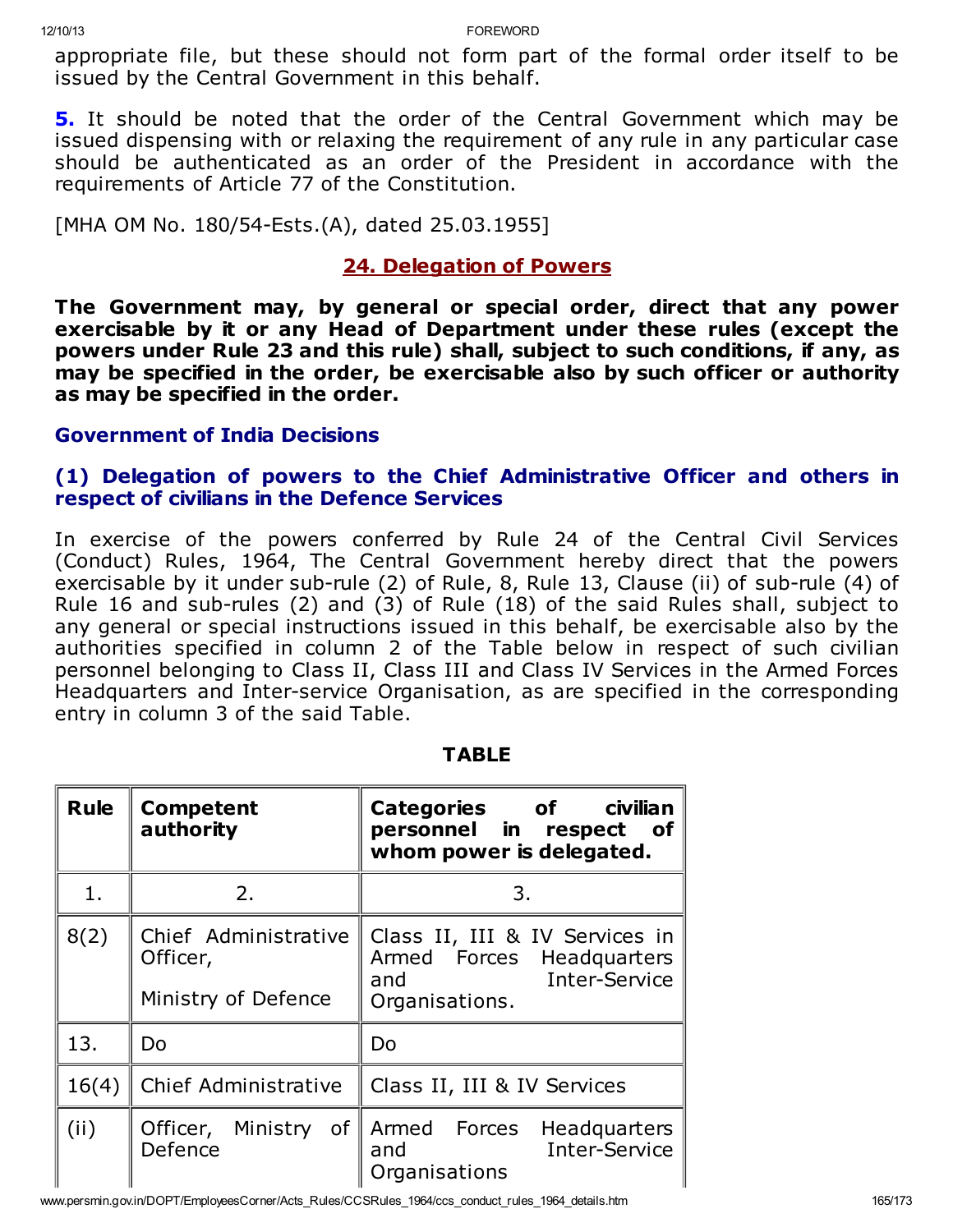| 18(2)<br>&<br>18(3) | Do                                                                  | Class II Services in Armed<br>Forces Headquarters and<br><b>Inter-Service Organisations</b> |  |
|---------------------|---------------------------------------------------------------------|---------------------------------------------------------------------------------------------|--|
|                     | Assistant Chief<br>Administrative<br><b>Officers</b>                | Class III and IV Services in<br>Army Headquarters and Inter-<br>Service Organisations       |  |
|                     | Ministry of Defence                                                 |                                                                                             |  |
|                     | Director of Civilian                                                | Class III and IV Services                                                                   |  |
|                     | Personnel Naval<br><b>Headquarters</b>                              | Naval Headquarters                                                                          |  |
|                     | Deputy Director<br>Personnel<br>(Civilians),<br>Air<br>Headquarters | of Class III and IV Services in<br>Air Headquarters                                         |  |

[MHA Order No. 25/19/66-Ests.(A) dated  $18<sup>th</sup>$  May, 1965]

### (2) Delegation of powers to the D.G.T.D. in respect of Class I Officers in regard to transactions in movable and immovable property.

The Central Government hereby directs that the powers exercisable by it under subrules (2) and (3) of Rule 18 of the said rules shall also be exercisable by the Director General of Technical Development in respect of Class I Officers serving under his control, subject to the conditions that all cases of sanctions accorded by him shall be reported to the Central Government.

[MHA OM No. 25/25/65-Ests.(A), dated  $8<sup>th</sup>$  June, 1965]

# (3) Delegation of powers to the Administrators of Union Territories

(i) The powers exercisable by Central Government under sub-rule (2) of Rule 8, Rule 10, Rule 13, Rule 14, sub-rule (1) to sub-rule (3) of Rule 15, and sub-rule (2) of Rule 19 of the Central Civil Service (Conduct) Rules, 1964, shall, subject to any general or special instructions issued in this behalf be also exercisable by the Administrators of each of the Union Territories of Andaman and Nicobar Islands, Dadra and Nagar Haveli, Delhi, Goa, Daman and Diu, Himachal Pradesh, Laccadive, Minicoy and Aminidivi Islands, Manipur and Tripura in respect of persons holding Central Civil posts in the Departments and Offices under their control, other than Class I officers of Central Government on deputation to the Union Territories.

[MHA Order No. 25/30 (i)/65-Ests.(A), dated  $8<sup>th</sup>$  September, 1965]

(ii) The powers exercisable by Central Government under sub-rule (2) of Rule 4 and Explanation of 2(a) (i) to Rule 18 of the Central Civil Services (Conduct) Rules, 1964, shall subject to any general or special instructions issued in this behalf, be also exercisable by the Administrators of each of the Union Territories of Andaman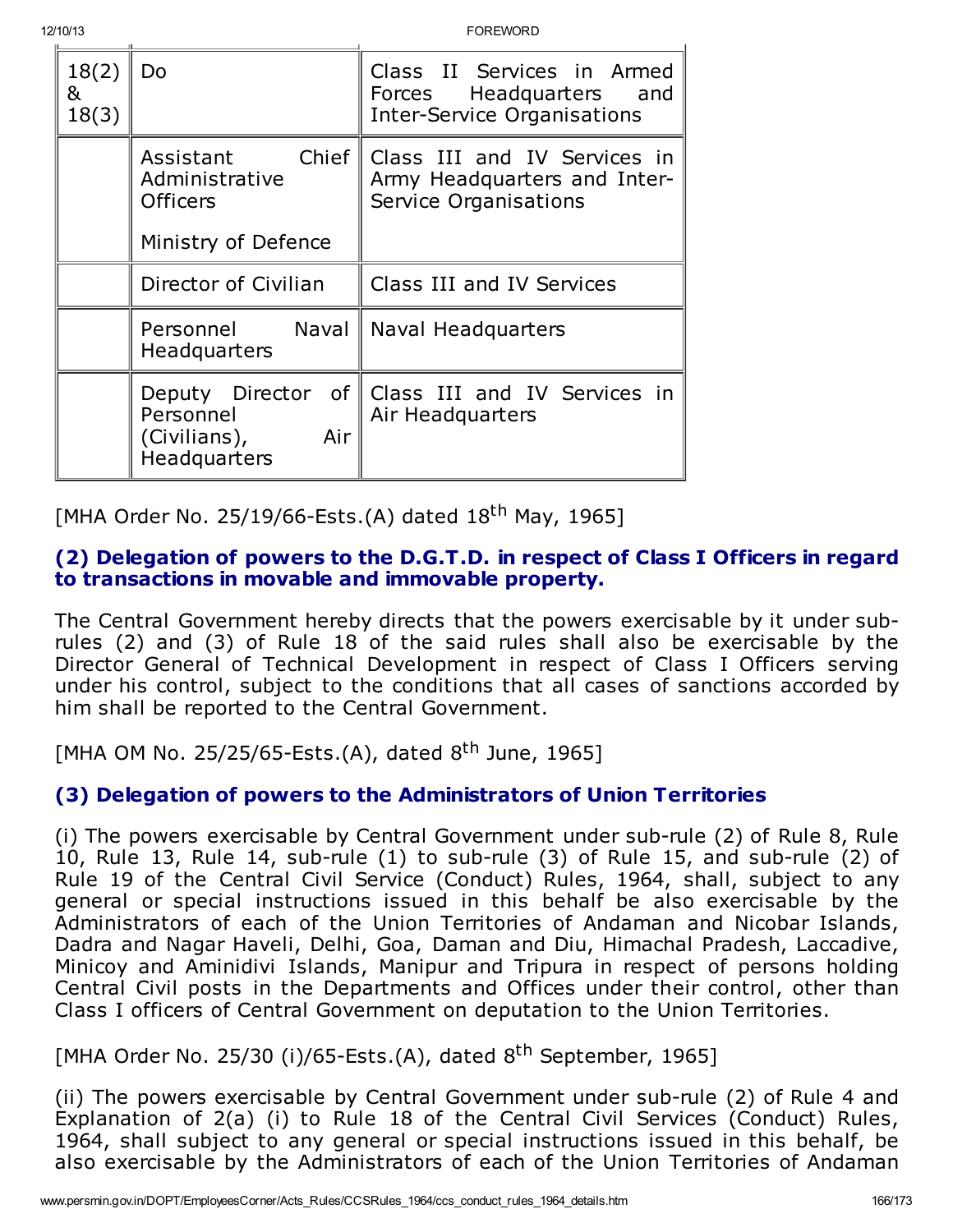and Nicobar Islands, Dadra and Nagar Haveli, Delhi, Goa, Daman and Diu, Himachal Pradesh, Laccadive, Minicoy and Amindivi Islands, Manipur and Tripura, in respect of persons holding Central Civil Posts, Class I in the Departments and Offices under their control other than officers of the Central Civil Services, Class I and holders of Central Civil posts, Class I who are serving on deputation in the Union Territories.

[MHA Order No. 25/30 (2)/65-Ests.(A), dated  $8<sup>th</sup>$  September, 1965]

(iii) In exercise of the powers conferred by Rule 24 of the Central Civil Services (Conduct) Rules, 1964, the Central Government hereby directs that the powers exercisable by it under sub-rule (1) of Rule 8 and sub-rule (4) of Rule 16 of the Central Civil Services (Conduct) Rules, 1964, shall, subject to any general or special instructions issued in this behalf, be also exercisable by the Administrators of each of the Union Territories of Andaman and Nicobar Islands, Dadra and Nagar Haveli, Delhi, Goa, Daman and Diu, Himachal Pradesh, Laccadive, Minicoy and Amindivi Islands, Manipur and Tripura in respect of persons holding Central Civil Posts, Class II , Class III and Class IV in Departments and Offices under their control.

[MHA Order No. 25/30(3)/65-Ests.(A), dated the  $8<sup>th</sup>$  September, 1965]

(iv) In exercise of the powers conferred by Rule 24 of the Central Civil Services (Conduct) Rules, 1964, the Central Government hereby directs that the powers exercisable by it under sub-rule (2) of Rule 4 and Explanation 2(a) (i) to Rule 18 of the Central Civil Services (Conduct) Rules, 1964, shall, subject to any general or special instructions issued in this behalf, be also exercisable by the Administrators of each of the Union Territories of Andaman and Nicobar Islands, Dadra and Nagar Haveli, Delhi, Goa, Daman and Diu, Himachal Pradesh, Laccadive, Minicoy and Aminidivi Islands, Manipur and Tripura, in respect of persons holding Civil Service Posts, Class I in the Departments and Offices under their control other than officers of the Central Civil Services, Class I and holders of Central Civil Posts, Class I who are serving on deputation in the Union Territories.

[MHA Order No. 25/30(2)/65-Ests.(A), dated the  $6<sup>th</sup>$  October, 1965]

# (4) Delegation of Powers to Heads of Departments

In exercise of the powers conferred by Rule 24 of the Central Civil Services (Conduct) Rules, 1964, the Central Government hereby directs that the powers exercisable by it under sub-rule (4) of Rule 13 and clause (i) of sub-rule (4) of Rule 16 of the said rules shall, subject to any general or special instructions issued by Government in this behalf, be exercisable also be Heads of Departments in respect of Class II, Class III and Class IV Government servants under their control.

[MHA Order No. 25/30(i)/65-Ests.(A), dated  $6<sup>th</sup>$  October, 1965]

### (5) The 'prescribed authority' under the various rules of the Central Civil Services (Conduct) Rules, 1964, will be as under :-

| <b>Rule</b> | <b>Prescribed authority</b> |  |
|-------------|-----------------------------|--|
|             |                             |  |
|             |                             |  |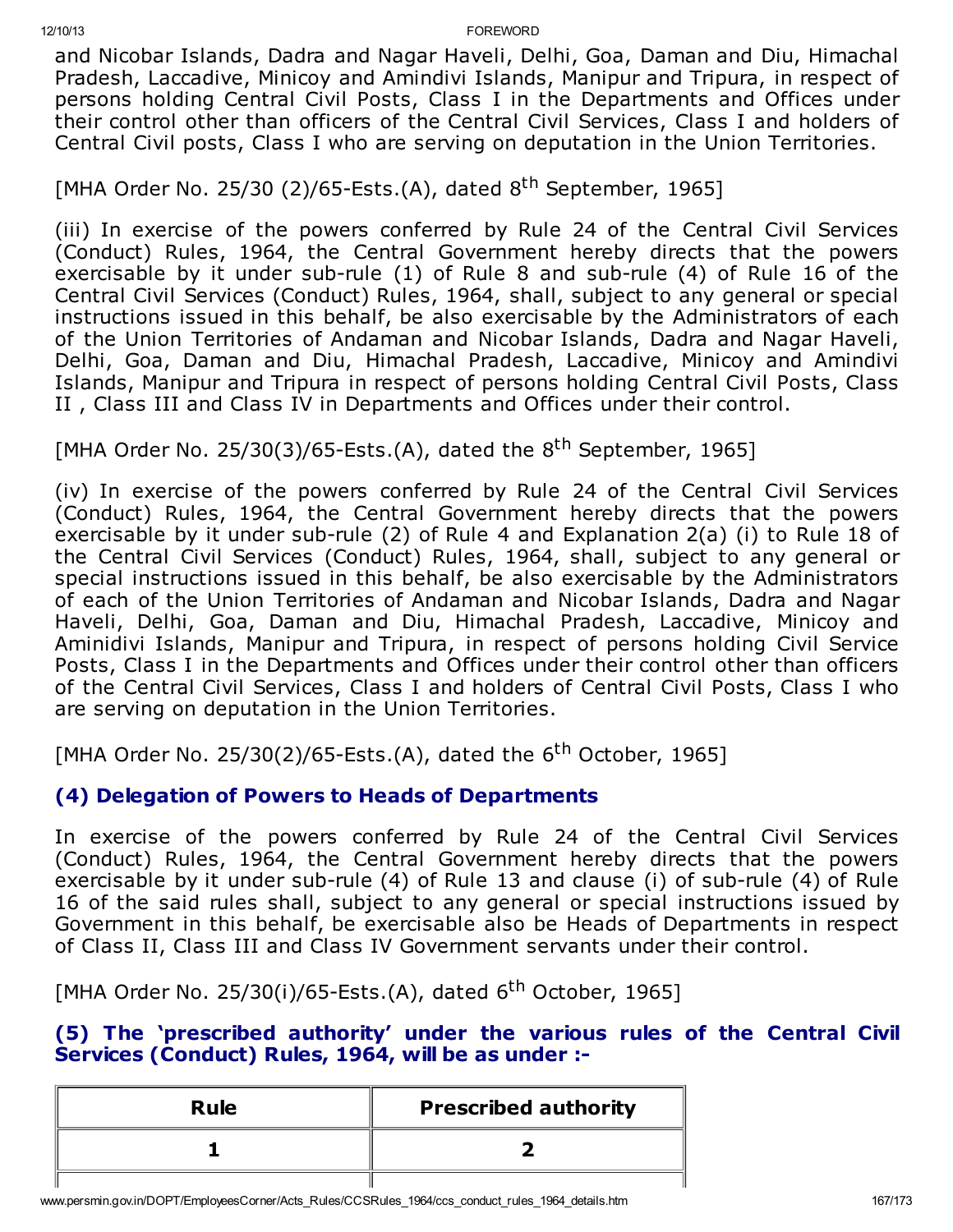| 12/10/13                    | <b>FOREWORD</b>                                                                                                                                                         |
|-----------------------------|-------------------------------------------------------------------------------------------------------------------------------------------------------------------------|
| Rule 4(2) (ii) & Rule 8 (2) | All<br>Government servants<br>serving in Ministries or<br>Departments of the<br>Government of India and<br>Class I Officers serving in<br>offices under their control - |
|                             | "The Administrative Ministry<br>or Department"                                                                                                                          |
|                             | Any other Government<br>servant $-$                                                                                                                                     |
|                             | "Head of Department"                                                                                                                                                    |
| Rule 15 (4)                 | Authority competent under<br>supplementary Rule 11                                                                                                                      |
| Rule 16 (4) (ii)            | All Government servants -                                                                                                                                               |
|                             | "Authority competent to<br>remove or dismiss the<br>Government servant<br>from<br>service i.e. the Appointing<br>Authority."                                            |
| Rule 19 (2)                 | All Government servants<br>serving in Ministries or<br>Departments of the<br>Government of India and<br>Class I Officers serving in<br>offices under their control -    |
|                             | "The Administrative Ministry<br>or Department."                                                                                                                         |
|                             | any other Government<br>servant $-$                                                                                                                                     |
|                             | "Head of Office"                                                                                                                                                        |

It is not proposed to specify any authority as "prescribed authority" under Rule 12 (subscriptions) of the CCS (Conduct) Rules, 1964. Accordingly, the power under this Rule will be exercisable by the Administrative Ministry or Department concerned in the case of all Government servants.

2. The "prescribed authority" for purposes of the rules mentioned above in relation to a Government servant on foreign service, or on deputation to any other Ministry, or to any other Government will be the appropriate authority in his parent Ministry of Department.

[MHA Order No. 25/36(2)/65-Ests.(A), dated 6<sup>th</sup> October, 1965]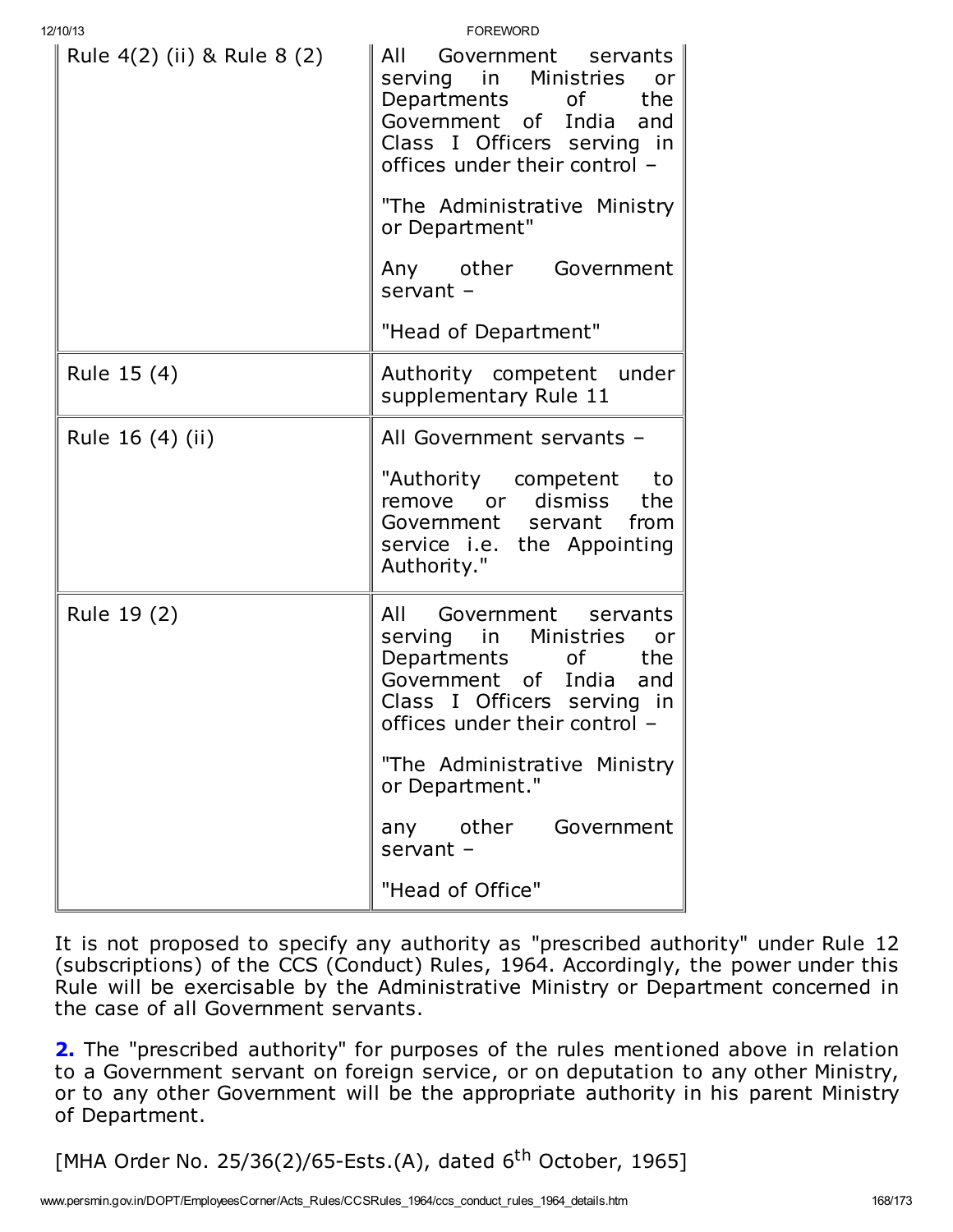(6) The authorities competent to receive various reports which are required to be submitted by Government servants to "Government " under different rules of the Central Civil Services (Conduct) Rules, 1964, shall be as under :-

| <b>Rule</b> | Authority competent to receive<br>reports in the Government                                                                                                                                                              |
|-------------|--------------------------------------------------------------------------------------------------------------------------------------------------------------------------------------------------------------------------|
| Rule $5(2)$ | All Government servants -                                                                                                                                                                                                |
|             | Authority competent to dismiss or<br>remove the Government servant<br>i.e. the Appointing Authority."                                                                                                                    |
| Rule 15     | Sub-Rule $(2)$ & $(3)$ of All Government servants serving in<br>Rule 13 & Sub-rule (2) of Ministries or Departments of the<br>Government of India and Class I<br>Officers serving in Officers under<br>their control $-$ |
|             | The Administrative Ministry or<br>Department."                                                                                                                                                                           |
|             | Any other Government servant<br>except Class IV Government<br>servants $-$                                                                                                                                               |
|             | "Head of Department."                                                                                                                                                                                                    |
|             | Class IV Government servants-                                                                                                                                                                                            |
|             | "Head of Office."                                                                                                                                                                                                        |
| Rule 17     | All Government servants -                                                                                                                                                                                                |
|             | "Authority competent to remove or<br>dismiss the Government servant<br>i.e. the Appointing Authority."                                                                                                                   |

[MHA Order No. 25/36(3)/65-Ests.(A), dated the  $6<sup>th</sup>$  October, 1965.]

# (7) Under sub-rule (2) and (3) of rule 18 for class I (Group A)

In exercise of the powers conferred by rule 24 of the Central Civil Services (Conduct) Rules, 1964, and after consultation with the Comptroller and Auditor General of India in relation to the persons serving in the Indian Audit and Accounts Department, the Central Government hereby directs that the powers exercisable by it and the Comptroller and Auditor General of India under sub-rule (2) and (3) of rule 18 of the said rules shall, subject to any general or special instructions issued by the Central Government in this behalf, be also exercisable by the Heads of Department in respect of Class I (Group A) Officers serving under their control, subject to the following conditions, namely :

www.persmin.gov.in/DOPT/EmployeesCorner/Acts\_Rules/CCSRules\_1964/ccs\_conduct\_rules\_1964\_details.htm 169/173 (a) In relation to the Heads of Department themselves, the said powers shall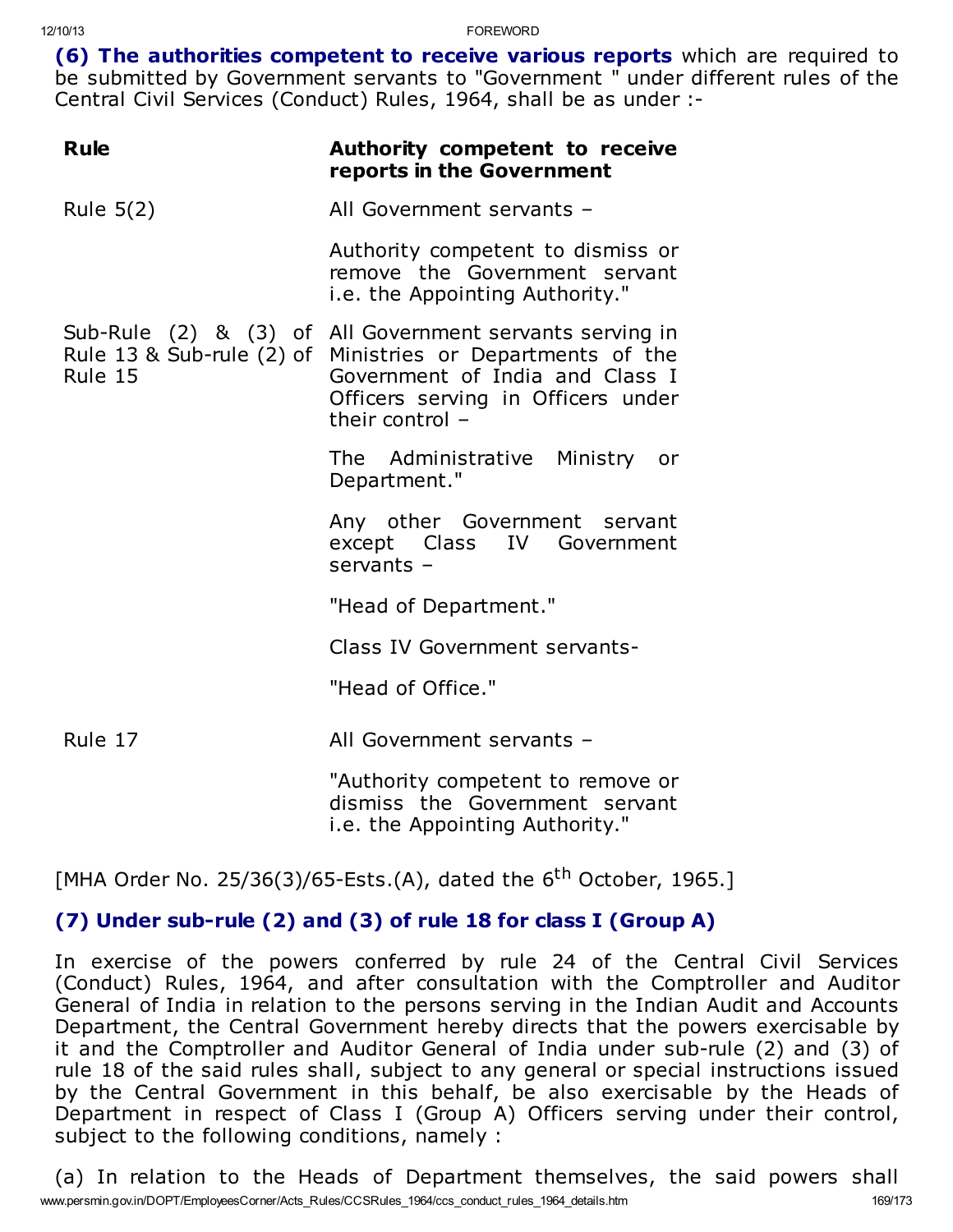continue to be exercised by the Central Government or the Comptroller and Auditor General of India, as the case may be; and

(b) All cases of sanction accorded by the said Heads of Department shall be reported to the Central Government or the Comptroller and Auditor General of India as the case may be.

[MHA Notification No. 25/11/68-Ests.(A), dated the  $5<sup>th</sup>$  August, 1968]

### (8) Delegation of powers to Ministries in respect of services controlled by the Ministry of Home Affairs.

The undersigned is directed to say that the following types of administrative cases arising out of the Central Civil Services (Conduct) Rules, 1955, Article 531-B of Civil Service Regulations etc., are being referred to this Ministry by the various administrative Ministries :-

(i) scrutinizing and passing any article, essay, book or radio talk prepared by an officer for publication or broadcast;

(ii) giving permission to officers for the employment of their near relatives in commercial firms;

(iii) giving permission to retired officers for taking up employment in commercial firms;

(iv) giving permission to an officer to give evidence before an inquiry conducted by a person, committee or authority;

(v) the giving and acceptance of gifts to and by Government servants on occasions such as weddings;

(vi) granting of permission for farewell parties to officers;

(vii) annual returns of immovable property to be made by Government servants;

(viii) purchase and sale of movable property worth more than Rs. 1,000 at a time such as motor cars, refrigerators, shares, securities, etc. by Government servants.

**2.** In respect of services, not controlled by the Ministry of Home Affairs, as the Ministries are aware, powers under the Conduct Rules have already been delegated to Head of Department and Heads of Office in regard to Class II, Class III and Class IV (Group B, Group C and Group D) services. As regards Class I (Group A) services and in respect of rules where the powers have not been delegated but continue to vest in 'Government', the powers are to be exercised by the administrative Ministries themselves; no reference to the Ministry of Home Affairs is necessary unless there is any doubt about any particular rule or its interpretation.

3. As regards services controlled by the Ministry of Home Affairs (All India Services, Central Secretariat Services, Industrial Management Pool), it has been decided that day to day administration of the rules and their application to members of the above services serving in different Ministries and Offices of the Central Government need not continue to be centralized in the Ministry of Home Affairs but can be left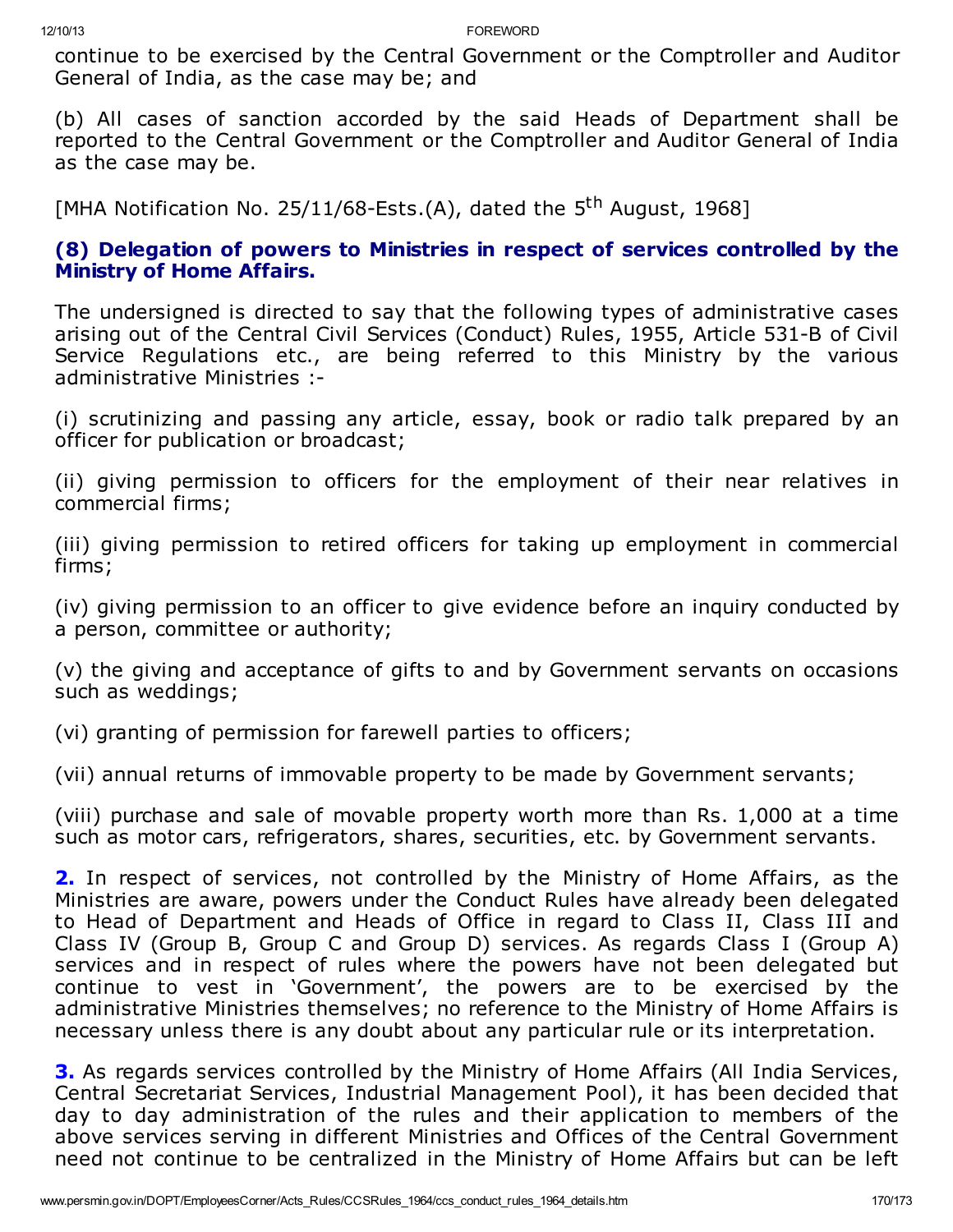to the different Ministries and Departments. Accordingly no reference is necessary to this Ministry in regard to any case of the type mentioned in paragraph 1 above except in regard to item (vii) relating to submission of annual returns of immovable property. Such returns of officers belonging to any of the above services serving in the various Ministries or Offices of the Central Government should continue to be sent to the Ministry of Home Affairs in accordance with the instructions in the Ministry's Office Memorandum No. 25/10/55-Ests.(A), dated the 12<sup>th</sup> January, 1956.

[MHA OM No. 25/2/59-Ests.(A), dated  $7<sup>th</sup>$  February, 1959 as amended by MHA OM No. 16/1/59-IMP, dated the 10<sup>th</sup> December, 1959]

### (9) Delegation of powers to Ministries in respect services controlled by the Ministry of Home Affairs.

Reference item (iii) of the decision No. 8 above. On reconsideration, it has been decided that, in the interest of uniformity, such cases, in so far as they relate to retired officers of the All India Services and officers of the Central Secretariat Service of the rank of Under Secretary and above, should hereafter be referred to the Ministry of Home Affairs for decision.

[MHA OM No. 29/2/63-Ests(A), dated 17<sup>th</sup> April, 1963

# 25. REPEAL AND SAVING

Any rules corresponding to these rules in force immediately before the commencement of these rules and applicable to the Government servants to whom these rules apply, are hereby repealed:

Provided that any order made or action taken under the rules so repealed shall be deemed to have been made or taken under the corresponding provisions of these rules:

Provided further that such repeal shall not affect the previous operation of the rules so repealed and a contravention of any of the said rules shall be punishable as if it were a contravention of these rules.

### MISCELLANEOUS

### (1) Time limits for grant of permission

The time limits prescribed in O.M. No. 11013/17/77-Estt. (A) dated 19.04.1978 (Decision No. 25 under rule 18) have been reviewed and it has been decided to prescribe the following time limits in supersession of the earlier order, with immediate effect :-

| No. Nos. | SI. Rule Provision relating to | <b>Time limit for</b><br>grant<br>of<br>permission |
|----------|--------------------------------|----------------------------------------------------|
| 8(2)     | Connection with press or radio | $\rightarrow$ 30 days                              |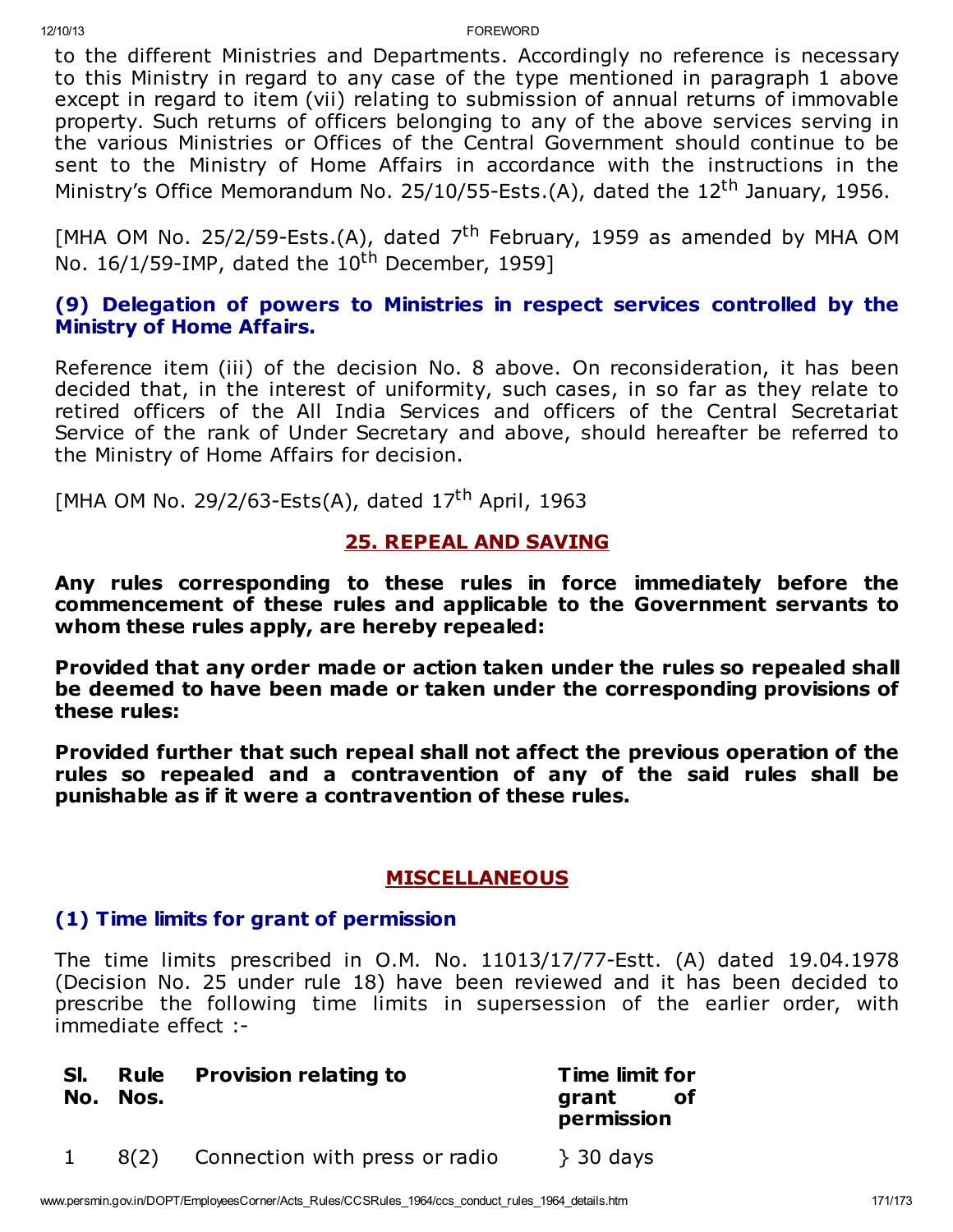| 12/10/13 |       | <b>FOREWORD</b>                                              |         |
|----------|-------|--------------------------------------------------------------|---------|
|          | 13(4) | Gifts                                                        |         |
|          | 18(2) | Transactions in movable and $\}$<br>immovable property       |         |
|          | 18(3) |                                                              |         |
| 2        | 19(1) | Vindication of acts and character<br>of Government servant   | 6 weeks |
| 3        | 18-A  | Transactions in immovable<br>property out side India or with | 60 days |

foreigners

**2.** The above time limits are to be reckoned from the date of the receipt of the request of the Government employee for grant of permission under the relevant rules. An acknowledgement showing the date of receipt may be given to the employee, whenever the request is received. In the event of failure on the part of the competent authority to communicate its decision to the Government employee concerned within the time-limits indicated above, the employee concerned shall be free to assume that permission has been granted to him.

**3.** These instructions may be brought to the notice of all authorities exercising powers under the various provisions of the Central Civil Services (Conduct) Rules, 1964 and they may be advised to ensure that all requests of Government servants under the aforesaid rules are dealt with expeditiously so that no occasion arises where a Government servant may be enabled to action the assumption that permission has been granted in his case on account of the failure of the competent authority to convey its decision within the stipulated time.

[DOPT OM No. 11013/2/88-Estt. (A) dated 07.07.1988 and 30.12.1988]

# (2) Emigration of Central Government Servants to other Countries

References are received from Ministries/Departments seeking clarifications regarding grant of 'No Objection Certificate' to Government employees for seeking emigration to foreign countries. The matter has been considered carefully and it has been decided that no Government servant should apply for or seek emigration to any other country so long as he is in Government service. The question of issuing 'No Objection Certificate' to a Government servant, who wishes to migrate to a foreign country, therefore, does not arise.

[DOPT OM No. 28034/34/86-Estt. (A) dated 14.07.1988]

#### (3) Court orders against Government of India instructions on service matters – consultation with Ministry of Law and DoP&T on the question of filing appeals, before implementation of Court's orders

It has come to the notice of this department that in cases where the Courts have passed orders against the Government of India instructions, the administrative Ministry/Department has not consulted the Law Ministry on the question of filing appeal against such orders, before implementation of such orders.

**2.** The matter has been considered in this Department and it has been decided that